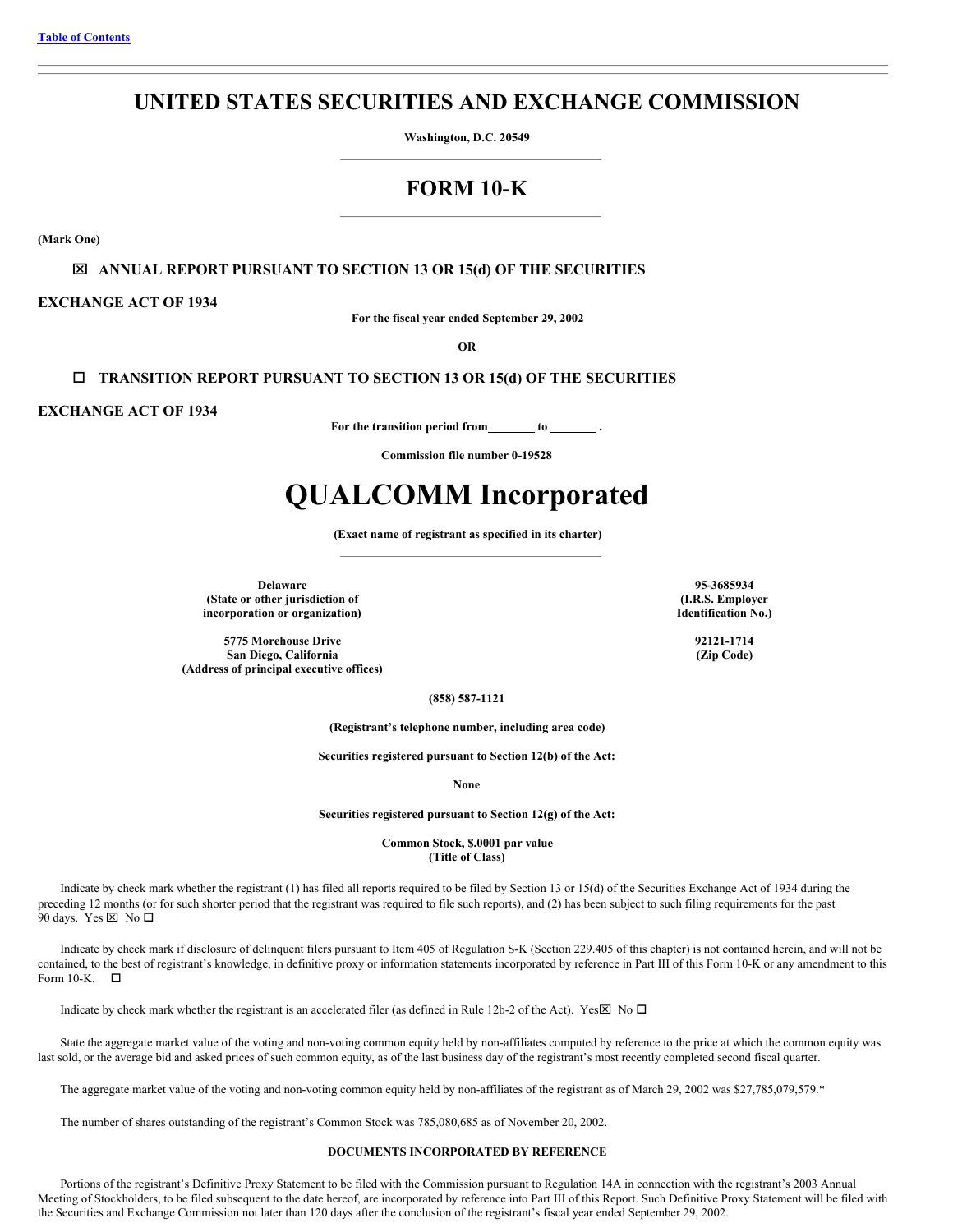\* Excludes the Common Stock held by executive officers, directors and stockholders whose ownership exceeds 5% of the Common Stock outstanding at March 29, 2002. This calculation does not reflect a determination that such persons are affiliates for any other purposes.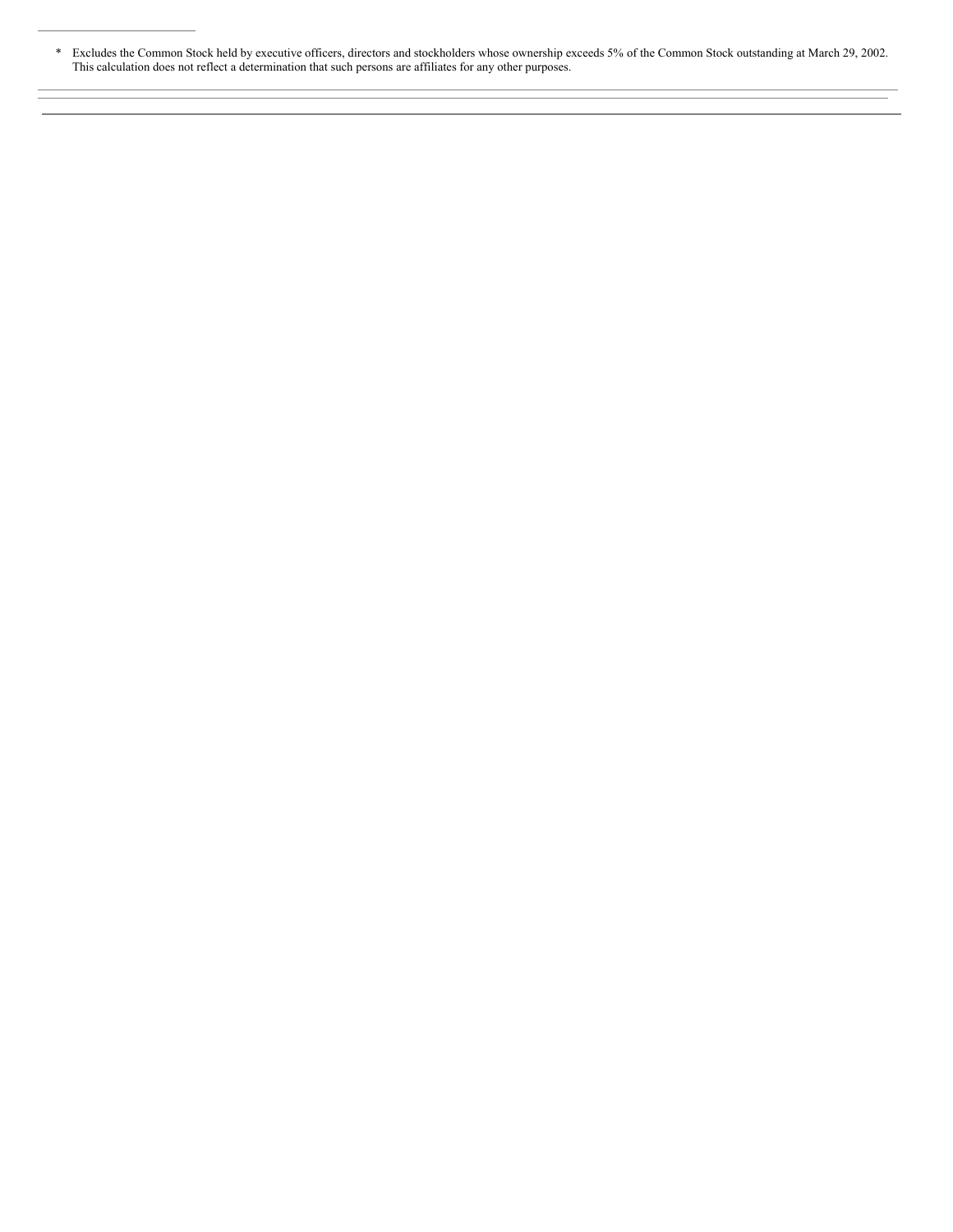### **TABLE OF CONTENTS**

[PART](#page-5-0) I **ITEM 1. [BUSINESS](#page-5-1) [Overview](#page-5-2)** Wireless [Telecommunications](#page-9-0) Industry Overview The [Evolution](#page-10-0) of Wireless Standards **[Operating](#page-12-0) Segments** Research and [Development](#page-17-0) Sales and [Marketing](#page-17-1) **[Competition](#page-18-0)** Patents, [Trademarks](#page-20-0) and Trade Secrets **[Employees](#page-24-0)** [Executive](#page-24-1) Officers RISK [FACTORS](#page-25-0) ITEM [2.PROPERTIES](#page-42-0) ITEM 3.LEGAL [PROCEEDINGS](#page-42-1) ITEM [4.SUBMISSION](#page-44-0) OF MATTERS TO A VOTE OF SECURITY HOLDERS [PART](#page-45-0) II ITEM 5.MARKET FOR REGISTRANT'S COMMON EQUITY AND RELATED [STOCKHOLDER](#page-45-1) MATTERS ITEM 6.SELECTED [CONSOLIDATED](#page-47-0) FINANCIAL DATA ITEM [7.MANAGEMENT'S](#page-49-0) DISCUSSION AND ANALYSIS OF FINANCIAL CONDITION AND RESULTS OF OPERATION ITEM 7A. [QUANTITATIVE](#page-67-0) AND QUALITATIVE DISCLOSURE ABOUT MARKET RISK ITEM 8. FINANCIAL STATEMENTS AND [SUPPLEMENTARY](#page-69-0) DATA ITEM 9. CHANGES IN AND [DISAGREEMENTS](#page-69-1) WITH ACCOUNTANTS ON ACCOUNTING AND FINANCIAL DISCLOSURE [PART](#page-70-0) III ITEM [10.DIRECTORS](#page-70-1) AND EXECUTIVE OFFICERS OF THE REGISTRANT ITEM 11.EXECUTIVE [COMPENSATION](#page-70-2) ITEM 12.SECURITY OWNERSHIP OF CERTAIN BENEFICIAL OWNERS AND [MANAGEMENT](#page-70-3) ITEM 13.CERTAIN [RELATIONSHIPS](#page-70-4) AND RELATED TRANSACTIONS ITEM [14.CONTROLS](#page-70-5) AND PROCEDURES [PART](#page-70-6) IV ITEM [15.EXHIBITS,](#page-70-7) FINANCIAL STATEMENT SCHEDULES AND REPORTS ON FORM 8-K **[SIGNATURES](#page-75-0) [CERTIFICATIONS](#page-77-0)** [EXHIBIT](#page-127-0) 10.52 [EXHIBIT](#page-135-0) 10.53 [EXHIBIT](#page-141-0) 23.1 [EXHIBIT](#page-142-0) 99.1 [EXHIBIT](#page-143-0) 99.2 [EXHIBIT](#page-150-0) 99.3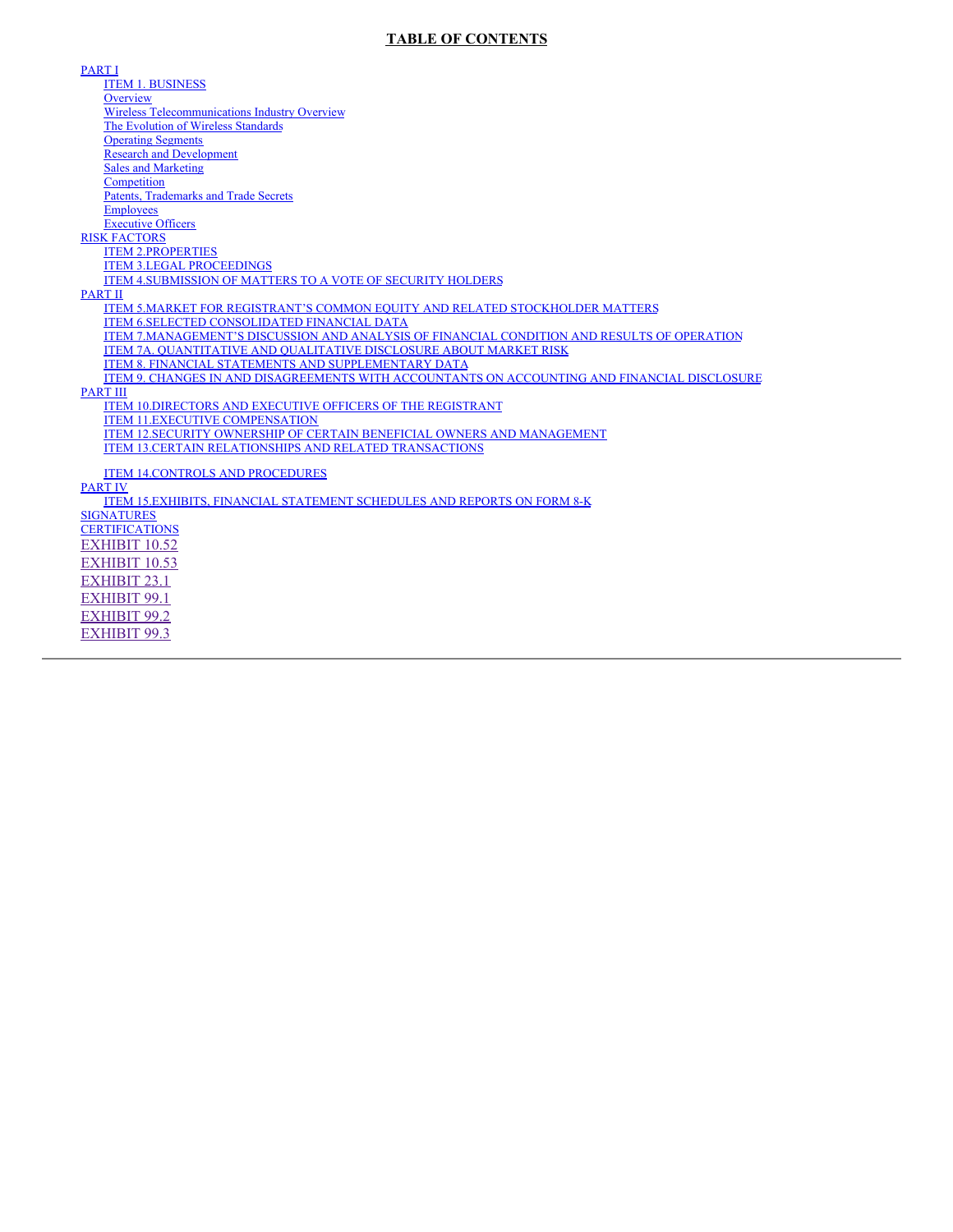### **QUALCOMM INCORPORATED**

### **FORM 10-K**

### **FOR THE FISCAL YEAR ENDED SEPTEMBER 29, 2002**

### **INDEX**

|             |                                                                                      | Page         |
|-------------|--------------------------------------------------------------------------------------|--------------|
|             |                                                                                      |              |
|             | <b>PARTI</b>                                                                         |              |
| Item 1.     | <b>Business</b>                                                                      | 1            |
|             | Overview                                                                             | $\mathbf{1}$ |
|             | Wireless Telecommunications Industry Overview                                        | 5            |
|             | The Evolution of Wireless Standards                                                  | 6            |
|             | <b>Operating Segments</b>                                                            | 8            |
|             | Research and Development                                                             | 13           |
|             | Sales and Marketing                                                                  | 13           |
|             | Competition                                                                          | 14           |
|             | Patents, Trademarks and Trade Secrets                                                | 16           |
|             | Employees                                                                            | 18           |
|             | <b>Executive Officers</b>                                                            | 18           |
|             | <b>Risk Factors</b>                                                                  | 19           |
| Item 2.     | Properties                                                                           | 36           |
| Item 3.     | <b>Legal Proceedings</b>                                                             | 36           |
| Item 4.     | Submission of Matters to a Vote of Security Holders                                  | 38           |
|             | <b>PART II</b>                                                                       |              |
| Item 5.     | Market for Registrant's Common Equity and Related Stockholder Matters                | 39           |
| Item 6.     | Selected Consolidated Financial Data                                                 | 41           |
| Item 7.     | Management's Discussion and Analysis of Financial Condition and Results of Operation | 43           |
| Item 7A.    | Quantitative and Qualitative Disclosure about Market Risk                            | 61           |
| Item 8.     | Financial Statements and Supplementary Data                                          | 63           |
| Item 9.     | Changes in and Disagreements with Accountants on Accounting and Financial Disclosure | 63           |
|             | <b>PART III</b>                                                                      |              |
| Item $10$ . | Directors and Executive Officers of the Registrant                                   | 64           |
| Item $11$ . | <b>Executive Compensation</b>                                                        | 64           |
| Item $12$ . | Security Ownership of Certain Beneficial Owners and Management                       | 64           |
| Item $13$   | Certain Relationships and Related Transactions                                       | 64           |
| Item 14.    | Controls and Procedures                                                              | 64           |
|             | <b>PARTIV</b>                                                                        |              |
| Item $15$ . | Exhibits, Financial Statement Schedules and Reports on Form 8-K                      | 64           |
|             |                                                                                      |              |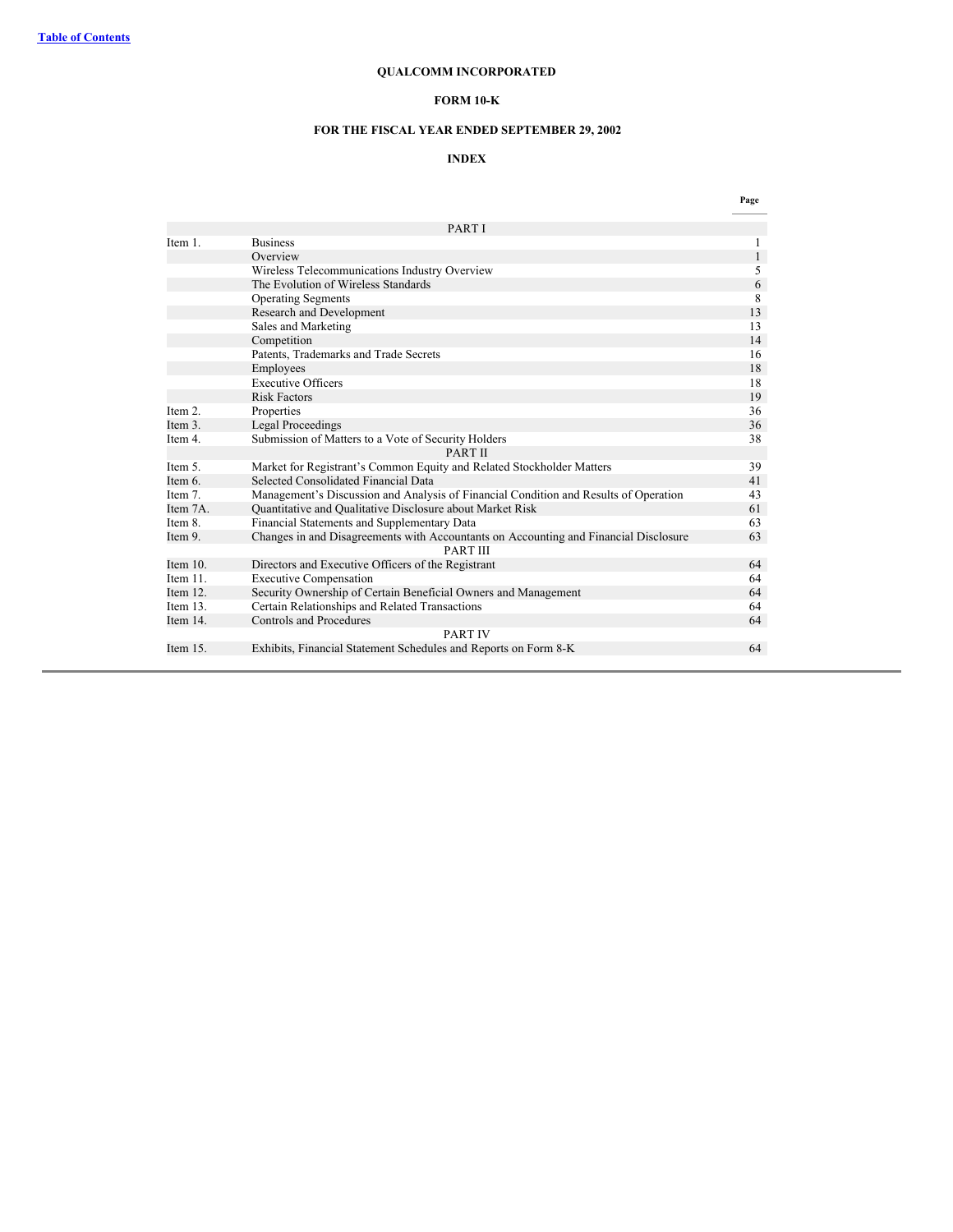#### **TRADEMARKS AND TRADE NAMES**

QUALCOMM®, QUALCOMM Wireless Business Solutions®, OmniTRACS®, OmniOne™, TruckMAIL™, OmniExpress®, LINQ™, Eudora®, QCP®, QCT®, MSM™, MSM3000®, MSM5000™, MSM5010™, MSM5100™, MSM5105™, MSM5200™, MSM5500™, MSM6000™, MSM6050™, MSM6100™, MSM6200™, MSM6300™, CSM5000®, CSM5200™, CSM5500™, gpsOne™, SnapTrack®, BREW™, BREW SDK™, Launchpad™, QCHAT®, FLEET ADVISOR®, WIRELESS KNOWLEDGE® and Vésper™ are trademarks and/or service marks of QUALCOMM Incorporated. QUALCOMM, QUALCOMM Wireless Business Solutions, QWBS, QUALCOMM CDMA Technologies, QCT, QUALCOMM Technology Licensing, QTL, QUALCOMM Wireless Systems, QWS, QUALCOMM Wireless & Internet Group, QUALCOMM Digital Media, QDM, QUALCOMM Internet Services, QIS, QUALCOMM Consumer Products, QCP, QUALCOMM Strategic Initiatives, (QSI) and SnapTrack are trade names of QUALCOMM Incorporated.

QUALCOMM Personal Electronics and QPE are trademarks, service marks and trade names of QUALCOMM Personal Electronics.

cdmaOne® is a trademark of the CDMA Development Group, Inc. CDMA2000™ is a service mark and certification mark of the Telecommunications Industry Association. Globalstar™ is a trademark and service mark of Globalstar, L.P., Globalstar® is a trademark of Loral Qualcomm Satellite Services, Inc.

All other trademarks, service marks and/or trade names appearing in this document are the property of their respective holders.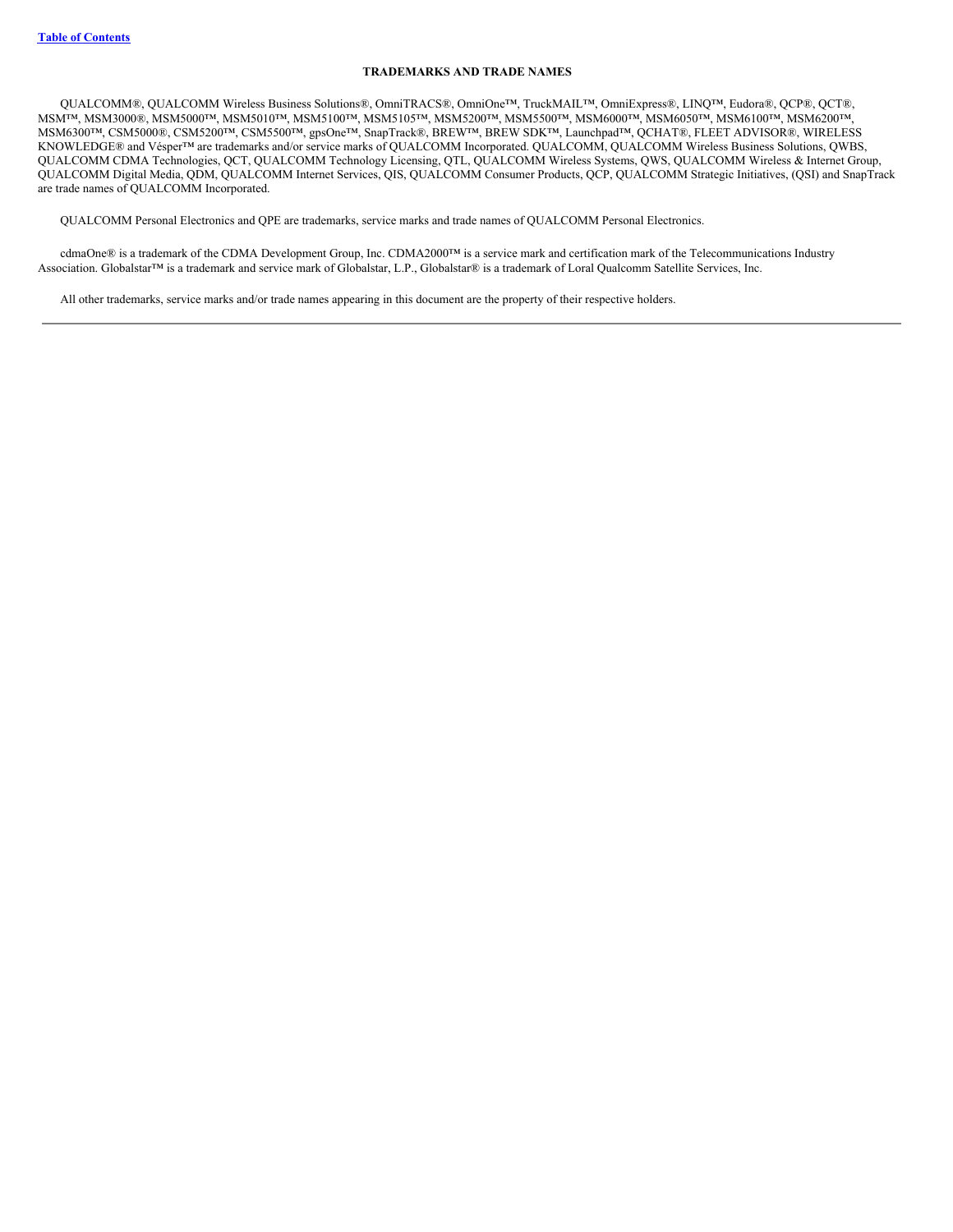<span id="page-5-0"></span>In this document, the words "we," "our," "ours" and "us" refer only to QUALCOMM Incorporated and not any other person or entity.

#### **PART I**

#### <span id="page-5-1"></span>**ITEM 1. BUSINESS**

This Annual Report (including the following section regarding Management's Discussion and Analysis of Financial Condition and Results of Operations) contains forward-looking statements regarding our business, financial condition, results of operations and prospects. Words such as "expects," "anticipates," "intends," "plans," "believes," "seeks," "estimates" and similar expressions or variations of such words are intended to identify forward-looking statements, but are not the exclusive means of identifying forward-looking statements in this Annual Report. Additionally, statements concerning future matters such as the development of new products, enhancements or technologies, sales levels, expense levels and other statements regarding matters that are not historical are forward-looking statements.

Although forward-looking statements in this Annual Report reflect the good faith judgment of our management, such statements can only be based on facts and factors currently known by us. Consequently, forward-looking statements are inherently subject to risks and uncertainties and actual results and outcomes may differ materially from the results and outcomes discussed in or anticipated by the forward-looking statements. Factors that could cause or contribute to such differences in results and outcomes include without limitation those discussed under the heading "Risk Factors" below, as well as those discussed elsewhere in this Annual Report. Readers are urged not to place undue reliance on these forward-looking statements, which speak only as of the date of this Annual Report. We undertake no obligation to revise or update any forward-looking statements in order to reflect any event or circumstance that may arise after the date of this Annual Report. Readers are urged to carefully review and consider the various disclosures made in this Annual Report, which attempt to advise interested parties of the risks and factors that may affect our business, financial condition, results of operations and prospects. Our consolidated financial data includes SnapTrack, Inc. (SnapTrack), Vésper Holding Ltd. (Vésper Holding) and other consolidated subsidiaries.

We were incorporated in 1985 under the laws of the state of California. In 1991, we reincorporated in the state of Delaware. We operate and report using a 52-53 week fiscal year ending the last Sunday in September. Our 52 week fiscal years consist of four equal quarters of 13 weeks each, and our 53 week fiscal years consist of three 13 week quarters and one 14 week quarter. The financial results for our 53 week fiscal years and our 14 week fiscal quarters will not be exactly comparable to our 52 week fiscal years and our 13 week fiscal quarters. For presentation purposes, all fiscal periods presented or discussed in this report have been presented as ending on the last day of the nearest calendar month. For example, our 2002 fiscal year ended on September 29, 2002, but we present our 2002 fiscal year as ending on September 30, 2002.

#### <span id="page-5-2"></span>**Overview**

In 1989, we publicly introduced the concept that a digital communication technique called CDMA could be commercially successful in wireless communication applications. CDMA stands for Code Division Multiple Access and is one of the three main technologies currently used in digital wireless phone networks. CDMA and the two other main digital wireless communications technologies, TDMA (which stands for Time Division Multiple Access) and GSM (which is a form of TDMA and stands for Global System for Mobile Communications) are the digital technologies used to transmit a wireless phone user's voice or data over radio waves using the wireless phone operator's network. CDMA works by converting speech into digital information, which is then transmitted in the form of a radio signal over the phone network. These digital wireless phone networks are complete phone systems comprised primarily of base stations, or "cells," which are geographically placed throughout a service or coverage area. Once communication between a wireless phone user and a base station is established, the system detects the movement of the wireless phone user and the communication is handed off to another base station, or cell, as the wireless phone user moves throughout the service area.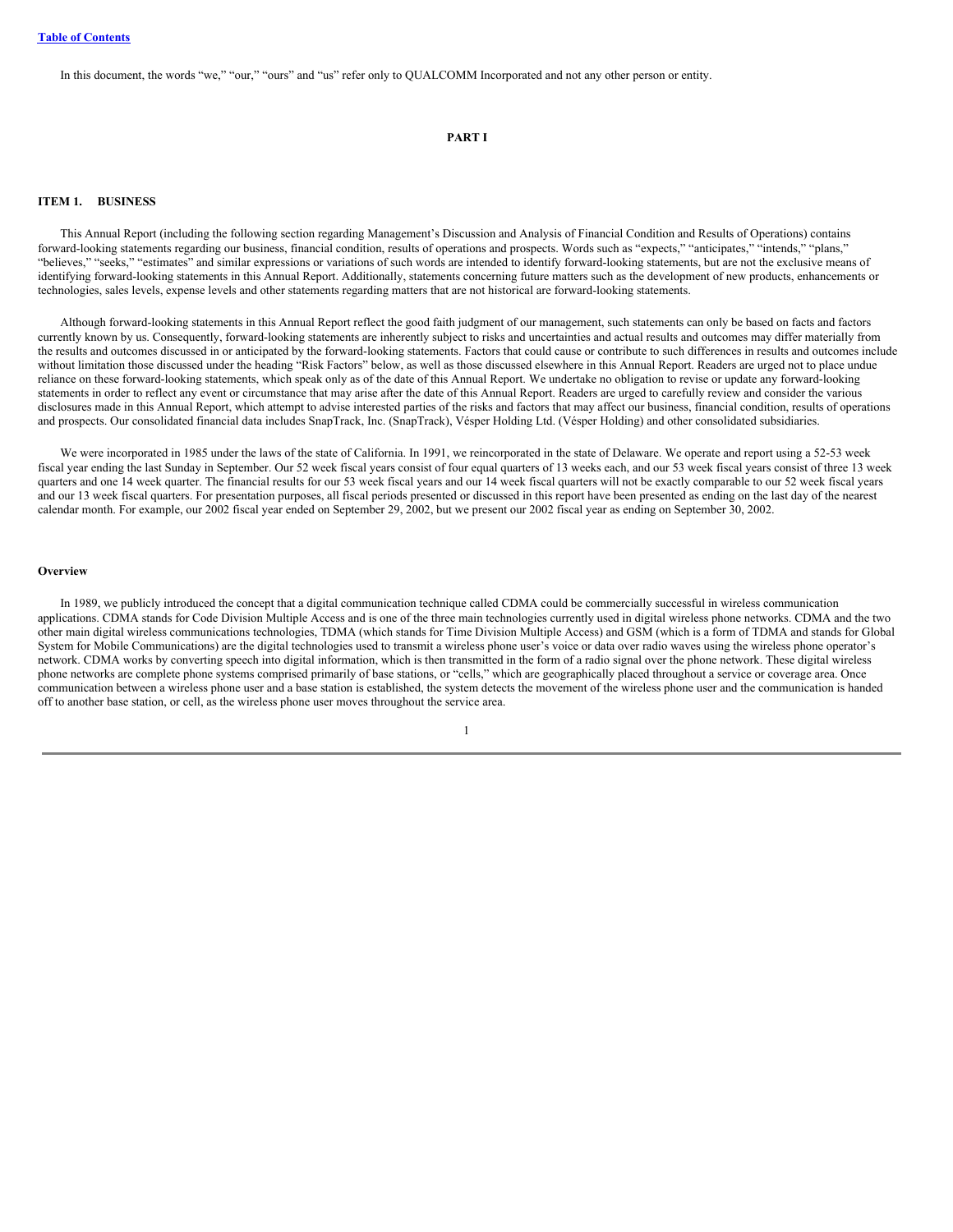Because we led the development of CDMA technology, we own a significant amount of intellectual property, including patents, patent applications and trade secrets, that we both license to customers and integrate into our own products. The wireless communications industry generally recognizes that a company that wishes to develop, manufacture and sell products that use CDMA technology will require a license from us.

There are currently four versions of CDMA technology recognized worldwide as standards. The version known as cdmaOne is currently in use by most CDMA-based mobile phone networks. Newer versions of CDMA, which also enable the rapid communication of data as well as voice, are popularly referred to as third generation or 3G technologies. These versions of CDMA are described commonly throughout the wireless industry as:

- CDMA2000
- Wideband CDMA (WCDMA), and;
- Time Division Synchronous CDMA (TD-SCDMA)

*Our revenues.* We generate revenues by licensing our CDMA technology to other manufacturers of CDMA products (such as wireless phones and the hardware required to establish and operate a CDMA wireless network). These revenues are generated through licensing fees and royalties on CDMA-based products sold by our licensees. We also sell products and services, which include the following, all of which are described in greater detail below:

- CDMA-based integrated circuits (also known as chips) and the related software used in wireless phones and wireless networks;
- Equipment and related software and services used by transportation and other companies to communicate with and track their equipment fleets;
- Software products and services related to BREW (which stands for Binary Runtime Environment for Wireless), a software program that enables other software developers to create applications, or programs, to run on mobile phones; and
- Software and hardware development services.

We also make investments to promote the development of new CDMA products as well as the adoption of CDMA by more mobile phone service providers, provide services on a cost-plus contract basis to Kyocera Wireless, a company that purchased our mobile phone manufacturing business in February of 2000, and provide services and products to the customers and suppliers of Globalstar L.P., a company that operates a worldwide mobile phone network using satellites.

*Our engineering resources.* We have significant engineering resources, including engineers with substantial expertise in CDMA technology. Using these engineering resources, we expect to develop new versions of CDMA, develop new technologies that use CDMA, participate in the formulation of new wireless telecommunications standards that use CDMA and assist in deploying wireless voice and data communications networks around the world.

*Our integrated circuits business.* We develop and sell CDMA-based integrated circuits and system software for use in wireless phones, wireless networks and global positioning systems (GPS). Our integrated circuits related products include both the integrated circuits for wireless phones and the equipment used to operate the wireless phone network. Because of our broad and unique experience in designing and developing CDMA-based products, we not only design the integrated circuit, but we also design the entire supporting system. This approach enables us to optimize the performance of the wireless phone itself with improved product features, as well as the integration and performance of the network system. Our design of the entire system also allows CDMA systems to come to market faster. We provide our integrated circuits and related system software, including reference designs and tools, to many of the world's leading wireless phone and infrastructure equipment manufacturers. We plan to add additional features and capabilities to our future integrated circuit products to help our customers reduce the costs and size of their products and to simplify our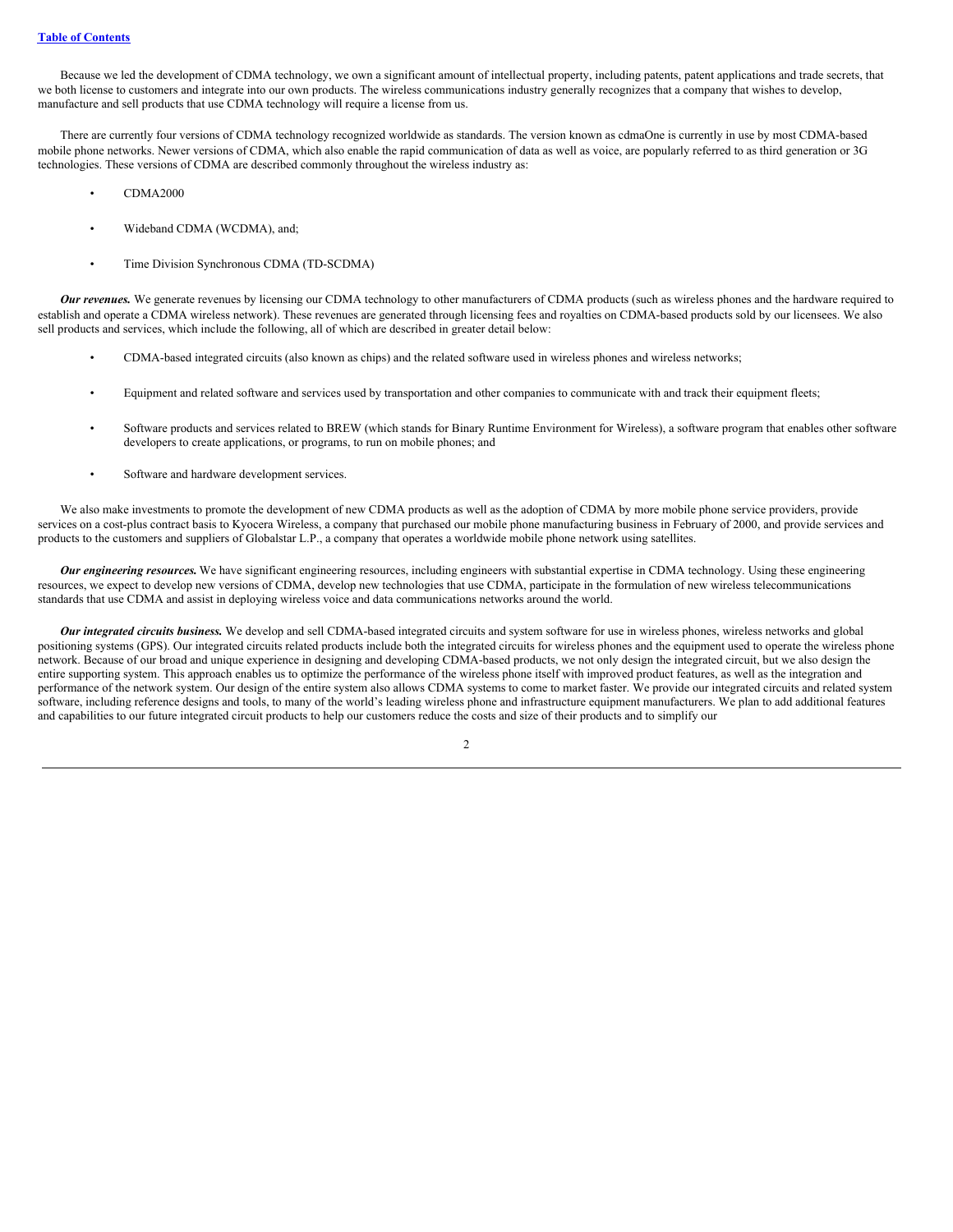customers' design processes. We also design and create multimode and multi-band integrated circuits incorporating other wireless standards for global roaming markets. In addition, we will continue to provide high quality support to enable our customers to reduce the time required to design their products and bring their products to market faster.

*Our asset tracking and messaging business.* We design, manufacture and sell equipment and provide two-way messaging services to transportation companies, private fleets and heavy equipment fleets throughout parts of the world. These products permit our customers to track the location of their vehicles and to communicate with them en route. These products and services use commercially available satellite and land-based mobile phone technologies to permit this communication. Our customers use these products to communicate with drivers, monitor vehicle location and performance, provide automated driver logs and fuel tax reporting and provide customer service. Our products, which collect and transmit this data, are also integrated with our customers' operations software, such as dispatch, payroll and accounting, so our customers can better manage their information and operations.

*Our phone software and related services business.*We provide our BREW (Binary Runtime Environment for Wireless) product and services to network operators, handset manufacturers and application developers and support for developing and delivering over the air wireless applications and services. The BREW product and services include the BREW SDK (software development kit) for developers, the BREW applications platform (i.e. software programs) and interface tools for device manufacturers, and the BREW Distribution System that enables network operators to get applications from developers to market and coordinate the billing and payment process. The BREW platform is a software application that provides an open, standard platform for wireless devices, which means that BREW can be made to interface with many software applications, including those developed by others. We make the BREW SDK available, free of charge, to any qualified person or company interested in developing a new product for wireless communications. BREW leverages the capabilities available in our integrated circuits and system software, enabling our customers to develop feature-rich applications and content while reducing memory overhead and maximizing system performance of the wireless phone itself. BREW can be used on wireless phones and other devices that support wireless technologies other than CDMA, such as GSM/ GPRS (General Packet Radio System).

Subscriber growth. In October 2002, EMC World Cellular Information Service forecast that there will be 1.2 billion mobile phone users, also referred to as subscribers, by the end of this calendar year and that the figure will grow to 2 billion globally by the end of 2006. Wireless networks based on cdmaOne, the version of CDMA currently in use by most CDMA-based mobile telephone networks, and CDMA2000 have been commercially deployed in 49 countries around the world. According to the CDMA Development Group (CDG), there were more than 127 million CDMA subscribers in June 2002. In September 2002, the CDG reported that over the year ended June 2002, CDMA subscribers grew 32% worldwide. CDMA is the leading mobile phone technology in North America and has increased market share from 43% to 47% over the year ended June 2002. North America is the largest CDMA market with nearly 56 million subscribers at June 2002, representing annual growth of 47%. In the Asian Pacific market, CDMA carriers added more than 5 million subscribers during the year ended June 2002, bringing the total number of CDMA subscribers in this region to over 45 million. In January 2002, China Unicom launched its nationwide CDMA network, and in October 2002, China Unicom announced that it had more than 4 million subscribers. In Latin America, the number of CDMA subscribers grew by 40% over the year ended June 2002, reaching 24 million in 15 countries.

*Next generation technologies.* We have already developed and deployed the next generation of our CDMA technology, or what is being called 3G (third generation). Our 3G technology, CDMA2000 1X, was first deployed commercially in October 2000 in South Korea, where 15 million, or 46%, of the nation's total mobile service users were using this technology by the end of October 2002. Today there are 20 operators located in 11 countries that are offering the advanced mobile services supported by CDMA2000 1X. In the United States there are five operators that have commercially deployed CDMA2000 1X, Verizon Wireless, Sprint PCS, Leap Wireless, Metro PCS and Monet Mobile, making CDMA2000 1X the first 3G technology to be commercially available in North America. In October 2002, Monet Mobile commercially launched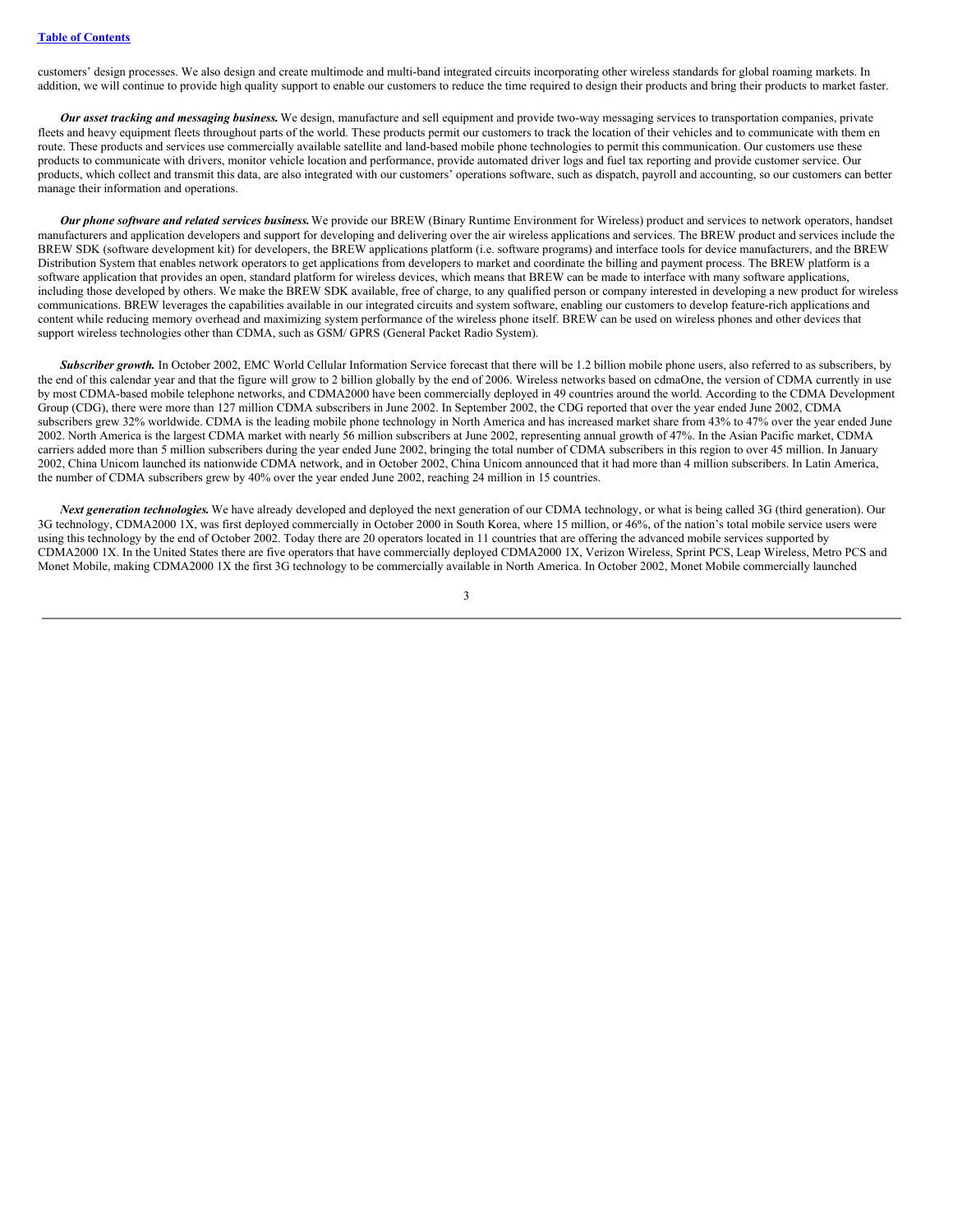CDMA2000 1xEV-DO (Evolution-Data Optimized), a high-speed, wireless Internet service, in Duluth, Minnesota.

As reported by the CDG in September 2002, as of July 2002, 38% of subscribers in South Korea were using CDMA2000 technology, and in Japan, KDDI expects to have seven million or 40% of their subscriber base using the improved services enabled with 3G technology by March 2003. In October 2002, the CDG reported that more than 200 CDMA2000 user devices are on the market today. In August 2002, the CDG and eight wireless companies demonstrated industry confidence in the position of CDMA2000 within the 3G market with the signing of a Memorandum of Understanding (MOU) for the delivery of CDMA2000 infrastructure and terminal equipment to be used for 2.1 gigahertz (GHz) spectrum. Under the terms of the MOU, signed by the CDG, Ericsson, LG Electronics, Lucent Technologies, Motorola, Nortel Networks, QUALCOMM, Samsung and ZTE, 2.1 GHz equipment will be commercially available as early as February 2003.

*Further investments.* We continue to invest heavily in research and development focused on extending the market for CDMA-based products and services. We are developing and commercializing CDMA technology and products to support high-speed wireless Internet access and multimode, multi-band, multi-network products that can use cdmaOne, CDMA2000 1X/1xEV-DO, GSM/ GPRS, WCDMA, BREW and GPS position location technologies.

We are devoting significant research and development resources to developing high-speed wireless data and Internet access products using our CDMA technology, including efforts to meet and exceed the standards for 3G products set by the International Telecommunications Union (ITU). CDMA wireless phone network operators that have integrated new features, such as Internet access, GPS position location and advanced multimedia capabilities like digital photos and video clips, into their products as made possible by our 3G CDMA2000 1X technology have experienced increased numbers of subscribers and increased revenues. Our 1xEV-DO technology also permits CDMA wireless network providers to separately process voice transmissions and data transmissions, allowing them to optimize each type of transmission. As a result, this technology supports peak data transfer rates of 2.4 megabits per second (Mbps) between a mobile phone and its service provider. We believe this level of transfer rate will satisfy the demand for high speed, cost-effective, fixed and mobile alternatives for Internet access, competing with digital subscriber line, cable and satellite networks. As of today, two wireless phone operators in South Korea, SK Telecom and KTF, have commercially deployed our 1xEV-DO technology. KDDI has announced its intention to deploy 1xEV-DO in Japan in 2003. In addition, Verizon Wireless is conducting 1xEV-DO trials in the United States in Washington, D.C. and in San Diego, California.

We intend to continue our active support of CDMA-based systems and the technologies and features CDMA permits in order to grow our royalty revenues and integrated circuit and software revenues. We also plan to continue to broadly grant royalty-bearing licenses to our technology and patents for CDMA and other wireless applications.

We make strategic investments to promote the worldwide adoption of CDMA products and services. Our strategy is to invest in CDMA carriers (also known as wireless phone operators, wireless network operators or wireless service providers), licensed device manufacturers and start-up companies that we believe open new markets for CDMA technology, support the design and introduction of new CDMA-based products or possess unique capabilities or technology. Most of our strategic investments entail a high degree of risk and will not become liquid until more than one year from the date of investment, if at all. To the extent such investments become liquid and meet strategic objectives, we attempt to make regular periodic sales of our interests in these investments that are recognized in investment (expense) income, net. In some cases, we make strategic investments in early stage companies which require us to consolidate or record our equity in losses of those companies. In November 2001, we acquired a controlling interest in Vésper Holding, a CDMA carrier in Brazil. We expect Vésper Holding to incur operating losses and negative cash flows from operations through 2003 as they expand operations and enter new markets. The consolidation of such losses will adversely affect our financial results until we exit from or reduce our exposure to these investments. We also provide financing to CDMA carriers to facilitate the marketing and sale of CDMA equipment by licensed manufacturers. We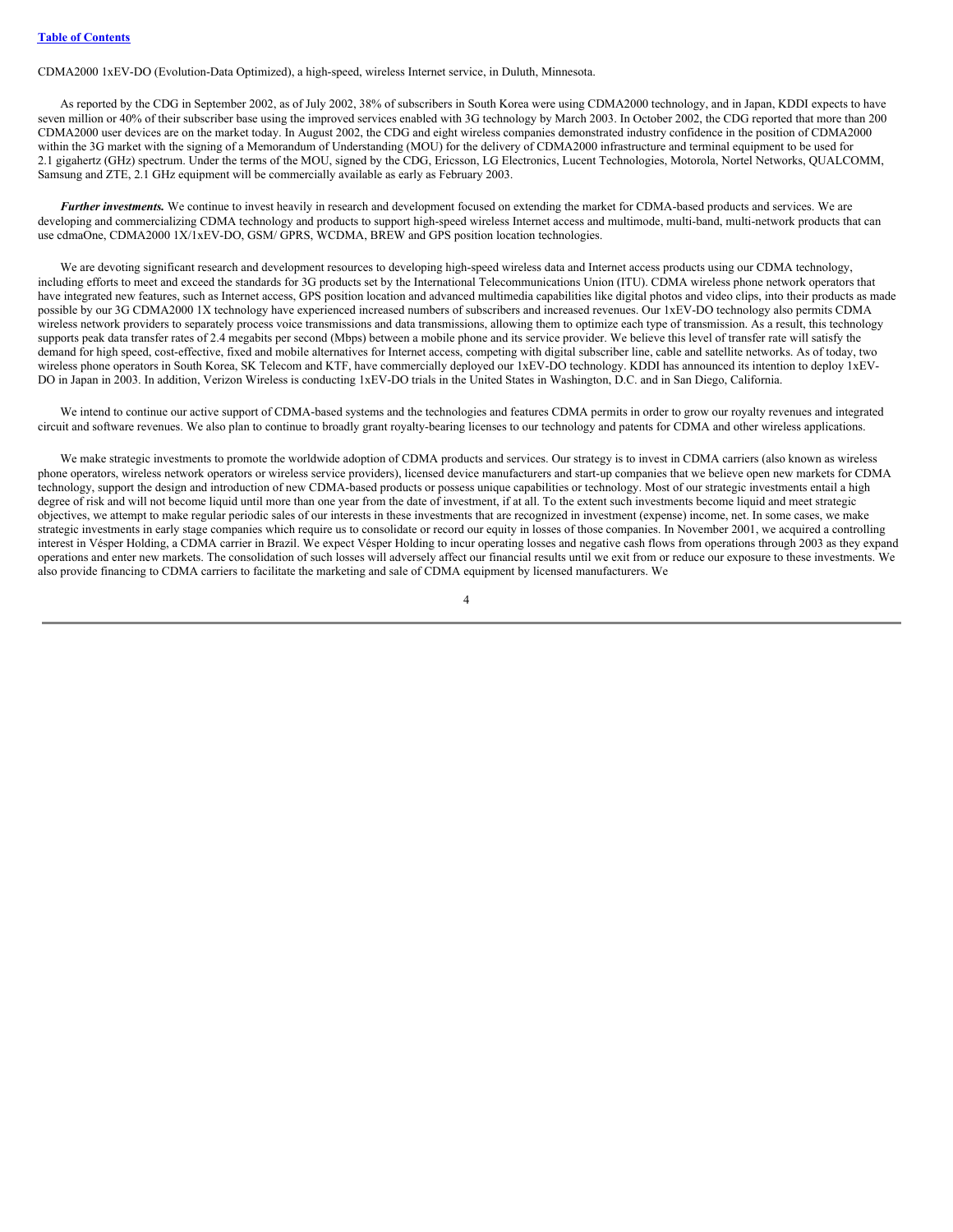<span id="page-9-0"></span>have provided equipment financing to customers of Ericsson on a shared basis with respect to Ericsson's sale of CDMA infrastructure equipment in Brazil, Mexico and elsewhere.

#### **Wireless Telecommunications Industry Overview**

From the international perspective, the ITU is the central telecommunication standards setting organization. The ITU is recognized as an impartial, international organization within which governments and the private sector work together to coordinate the operation of telecommunication networks and services and advance the development of communications technology. The ITU's standardization activities foster the growth of new technologies, such as mobile telephony and the Internet, as well as the emerging global information infrastructure which handles a mix of voice, data, audio and video signals. The ITU develops internationally-agreed technical and operating standards to foster seamless interconnection of the world's communication network and systems. As the world of telecommunications, information technology and content provision rapidly converge, the role of the ITU is to forge new recommendations which promote the interoperability of equipment and facilitate the development of communication networks. The ITU's objective is to identify sound technical solutions, which are then developed into internationally recognized ITU recommendations.

The Telecommunications Industry Association (TIA) is the leading U.S. based non-profit trade association serving the communications and information technology industry. Through its worldwide activities, the TIA facilitates business development opportunities and a competitive market environment. The TIA provides a market-focused forum for its member companies, which manufacture or supply the products and services used in global communications. The TIA facilitates the convergence of new communications networks while working for a competitive and innovative market environment. The TIA is a major contributor of voluntary industry standards that support global trade and commerce in communications products and systems.

Neither of these bodies have the enforcement authority or the ability to protect intellectual property rights. These bodies merely ask participating companies to declare whether they believe they hold patents essential for compliance with a particular standard and whether they are willing to license such patents on a royalty-free basis or on a royalty-basis on fair, reasonable and nondiscriminatory terms.

Usage of mobile phones and other types of wireless telecommunications equipment has increased dramatically in the past decade. Growth in the market for wireless telecommunications services has traditionally been fueled by demand for voice communications. There have been several factors responsible for this increasing demand, including:

- an increasingly mobile workforce with increased need for wireless voice communications;
- a consumer base that desires to be accessible, informed and entertained within a mobile environment;
- lower cost of service, including flat-rate and bundled long-distance call pricing plans;
- wireless networks becoming the primary communications infrastructure in developing countries due to the higher costs of and longer time required for installing wireline networks;
- regulatory environments worldwide favoring increased competition in wireless telecommunications; and
- increased privacy, call clarity and security of digital networks based on digital second and third generation wireless technology standards.

In addition to the tremendous demand for wireless voice services, wireless service providers are increasingly focused on providing wireless data services through mobile phones, including wireless access to the Internet and position location services. In March 2002, Computer Industry Almanac, Inc., a publisher of market research reports for Internet industries, estimated that of the 1.5 billion people who will be using the Internet by 2007, over 829 million will be accessing the Internet through wireless networks. We believe the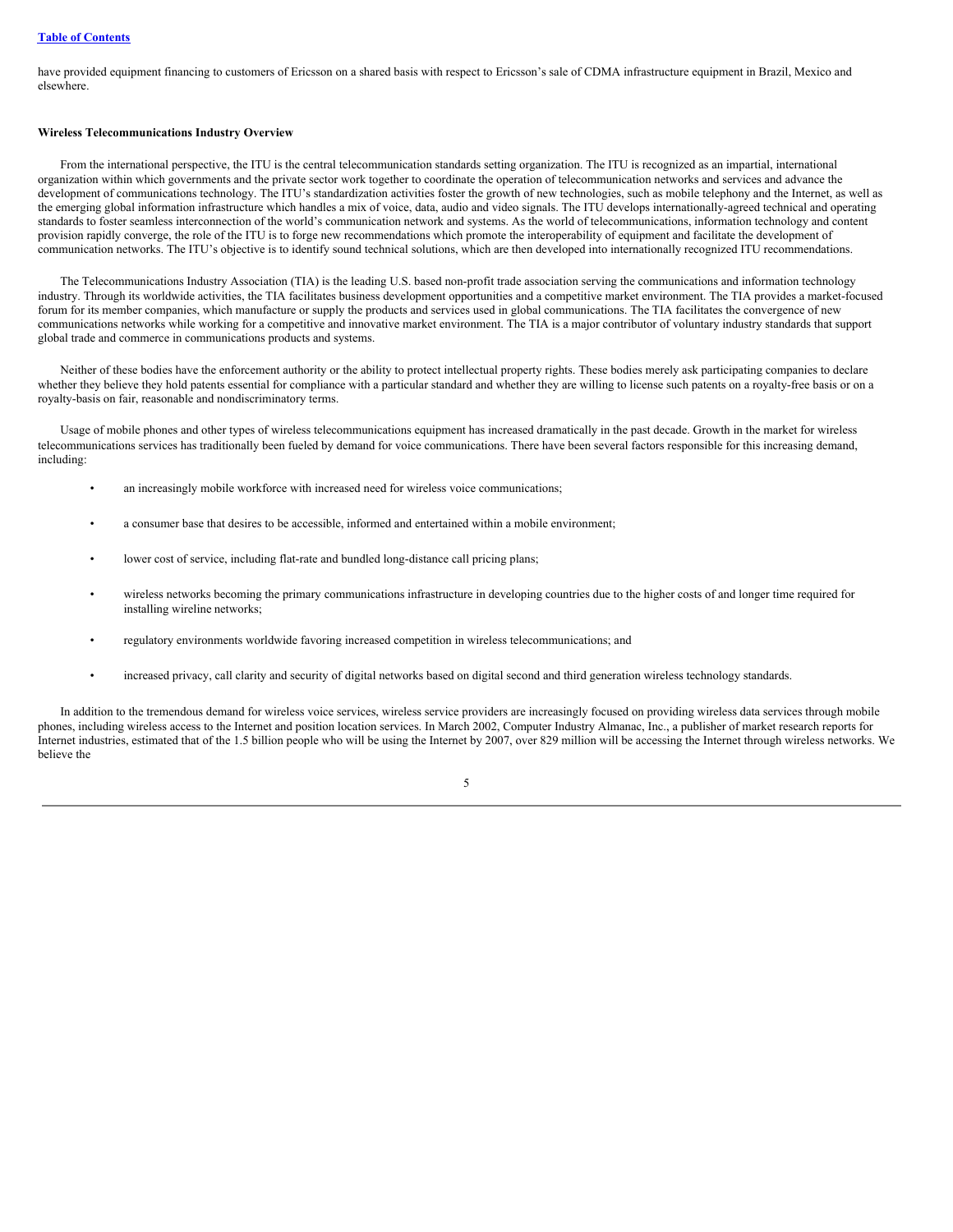growing availability of 3G-enabled handsets capable of performing a wide variety of consumer and enterprise applications will accelerate Internet use on a global basis and lead to an increased replacement rate in mobile devices using our technology and chips. Critical to the adoption of wireless Internet devices and services is high-speed data connectivity, which is driving the evolution of wireless standards. We expect that the spread of high-speed, cost-effective wireless Internet access will encourage the development of other remote supervision, position location and telematic automobile applications. However, projected growth in the number of people accessing the Internet through wireless networks and the corresponding demand for wireless data services may not be achieved.

The adoption of wireless standards for mobile communications by individual countries is generally based on economic criteria and the technology preference of the telecommunication service providers operating in those countries. A notable exception is the European Community, which approximately a decade ago developed regulations requiring the use of a telecommunication standard known as Global System for Mobile Communications, commonly referred to as GSM. The use of this standard has spread through the world and currently is the basis for approximately 80% of the mobile communications in use. Outside of the European Community, the markets or countries in which we do business are free to decide which standard to use based on the most economically advantageous business prospects. One exception is South Korea, which requires the use of CDMA technology for wireless service providers.

#### <span id="page-10-0"></span>**The Evolution of Wireless Standards**

The significant growth in the use of wireless phones worldwide and demand for enhanced network functionality requires constant innovation to further improve network reliability, expand capacity and introduce new types of services. To meet these requirements, progressive generations of wireless telecommunications technology standards have evolved.

*First Generation.* The first generation of wireless telecommunications, widely adopted in the late 1980s, was based on analog technology. While this generation helped increase the adoption of wireless telecommunications, the technology was characterized by inherent capacity limitations, minimal data transfer capabilities, low security, inconsistent service levels and significant power consumption.

*Second Generation.* As the deployment of mobile phone systems grew, the limitations of analog technology drove the development of second generation, digital-based technologies, which are the primary technology standards in use today. Second generation digital technology provided for significantly enhanced efficiency within a broadcast spectrum as well as greatly increased capacity compared to analog systems. Second generation technologies also enabled numerous enhanced services, including paging, e-mail and facsimile, connections to computer networks, greater privacy, lower prices, a greater number of service options and greater fraud protection. The three main secondgeneration digital technologies are CDMA, called cdmaOne or IS-95A/B, a technology we developed and patented, TDMA and GSM, a form of TDMA.

Our second generation CDMA technology offers 10 to 20 times the capacity of analog systems and more than three times the capacity of TDMA- and GSM-based systems through more efficient utilization of wireless carriers' licensed spectrum. Some of the advantages of CDMA technology over both analog and TDMA-and GSM-based technologies include enhanced call security, increased network capacity, network flexibility, compatibility with Internet protocols, lower power requirements, higher capacity for data and faster access to data (Internet), higher data throughput rates (kbps) and easier transition to 3G networks. We are not aware of any technological advantages that GSM has over CDMA.

Many GSM operators have deployed or are expected to deploy GPRS, a packet data technology, as a bridge technology, and some plan to deploy EDGE (Enhanced Data Rates for GSM Evolution), while waiting for 3G WCDMA to become available. We do not believe that GPRS will be competitive with 3G CDMA-based packet data services, either on a cost or performance basis, although it will be widely deployed in GSM networks.

*Third Generation.* As demand for wireless networks that carry both data and voice traffic at faster speeds has increased significantly, several 3G wireless standards have been proposed to the ITU by a variety of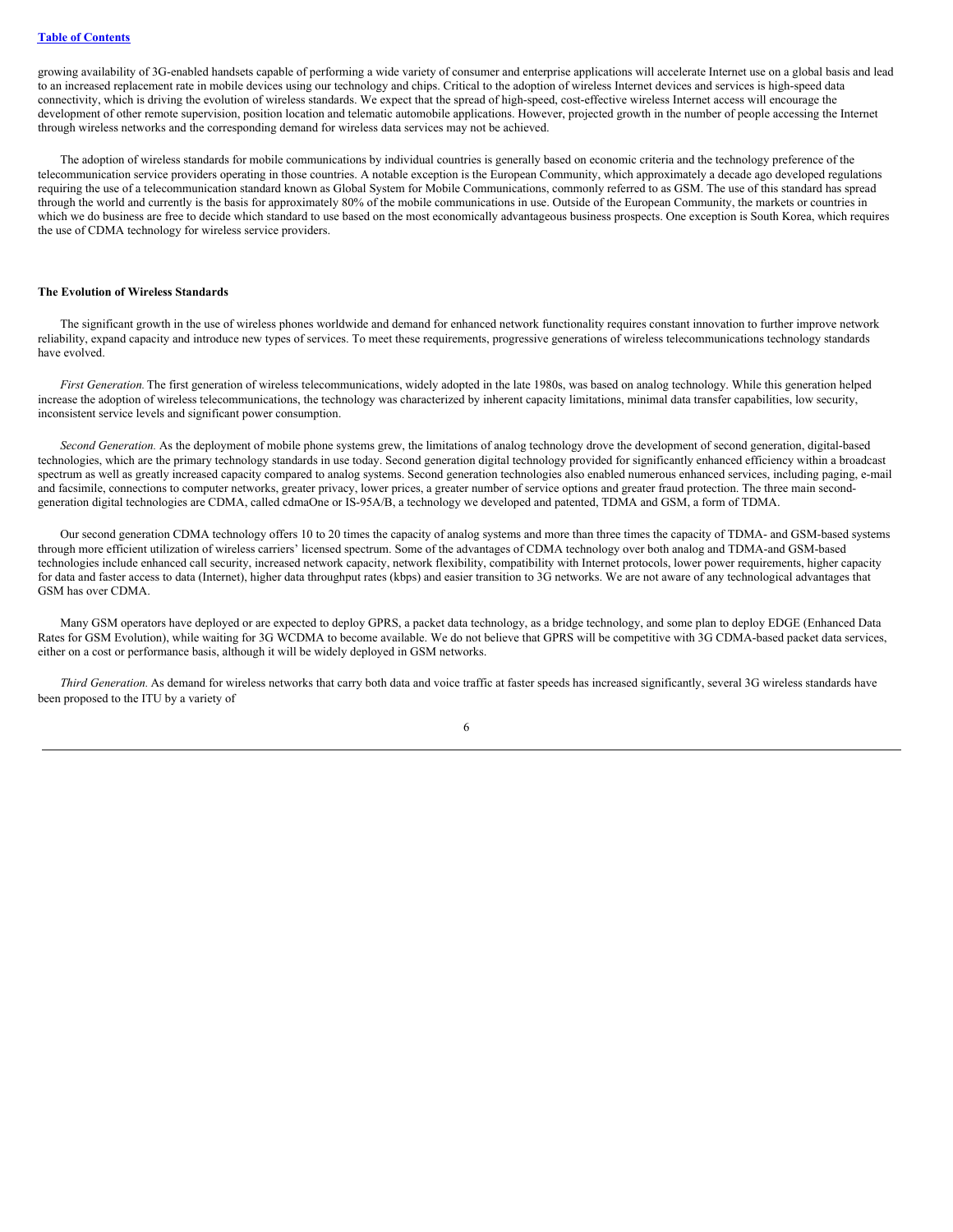companies and alliances. These proposals include both CDMA- and TDMA-based technologies. The ITU, based in Geneva, Switzerland, determines which technology or technologies will be established as 3G standards. A technology standard selected for 3G must efficiently support significantly increased data speeds and capacity over limited spectrum bandwidth, thereby enabling new and enhanced services and applications such as mobile e-commerce, position location and mobile multimedia web browsing, including music and video downloads.

*CDMA-Based 3G Technology.* In May 2000, the ITU adopted the 3G standard known as IMT-2000, which encompasses five terrestrial operating modes, three of them based on our CDMA intellectual property.

The three IMT-2000 CDMA modes are:

(1) CDMA2000, also known as Multi-Carrier, which includes both CDMA2000 1X and 1xEV-DO;

(2) WCDMA, also known as Direct Spread or UMTS; and

(3) Time Division Duplex, also known as TDD or TD-SCDMA.

The two operating modes not based on CDMA are UWC-136 and DECT+.

The two current commercial versions of CDMA2000 are CDMA2000 1X and 1xEV-DO (1.25 megahertz (MHz) channel bandwidth), a standard for high-speed wireless data (up to 2.4 Mbps peak rates). CDMA2000 1X/1xEV-DO utilizes the same standard channel bandwidth as existing cdmaOne systems and, as a result, is compatible with wireless telecommunications carriers' existing network equipment. We believe CDMA2000 1X provides approximately twice the voice capacity of cdmaOne and six to eight times that of TDMA-based networks. Additionally, CDMA2000 1X initially provides peak data rates of 144 kilobits per second (kbps), with growth to 307 kbps planned, longer battery life and position location functionality in compliance with the Federal Communications Commission (FCC) mandates requiring wireless carriers to provide the location of emergency 911 calls (E911). Commercial deployment of CDMA2000 1X began in October 2000 in South Korea where 15 million, or 46%, of the nation's total mobile service users were using this technology by the end of October 2002. Commercial deployment of CDMA2000 1X by Leap Wireless began in December 2001 in North America in the cities of Phoenix and Denver. KDDI commercially deployed CDMA2000 1X in Japan in April 2002 and reported nearly 2.7 million CDMA2000 1X subscribers as of September 2002.

The European Community has focused primarily on the second mode of the IMT-2000 standard, known as WCDMA, which is based on our underlying CDMA technology. Most of the world's leading wireless phone and infrastructure manufacturers have licensed our technology, enabling them to utilize this WCDMA mode of the 3G technology. Our 3G CDMA licensees include Siemens, Nokia, Ericsson, Motorola, Lucent, Samsung, LG Electronics, Hitachi, NEC, Nortel, Toshiba, Sanyo, Sharp, Fujitsu, Denso, Agilent, Alcatel, Matsushita, Mitsubishi, and Kyocera, among others.

The TD-SCDMA mode is the least developed of the 3G alternatives. Support for the development of this version of the 3G technologies has been provided by the Chinese government, which hopes this technology will provide a path to the development of a stronger wireless industry in China.

The three 3G CMDA wireless operating modes discussed above are all based on the underlying core principles of CDMA technology, however each has different features which some technologists believe enable a clearer migration path from the existing second generation technologies. The CDMA2000 mode enables a direct and relatively more economical conversion for current cdmaOne networks. We believe it also offers an economical transition from current GSM networks. While we believe that the CDMA2000 mode offers a quicker path to third generation technologies, we do not favor one of these 3G modes over the other. We will continue to develop and sell integrated circuits for all modes of the 3G standard based on CDMA. In addition, our intellectual property rights include core and primary patents utilized by each of the 3G CDMA alternatives, and the royalty rate to be paid to us by a licensee for 3G CDMA products has not differed from the rate that a licensee will pay for second-generation cdmaOne products.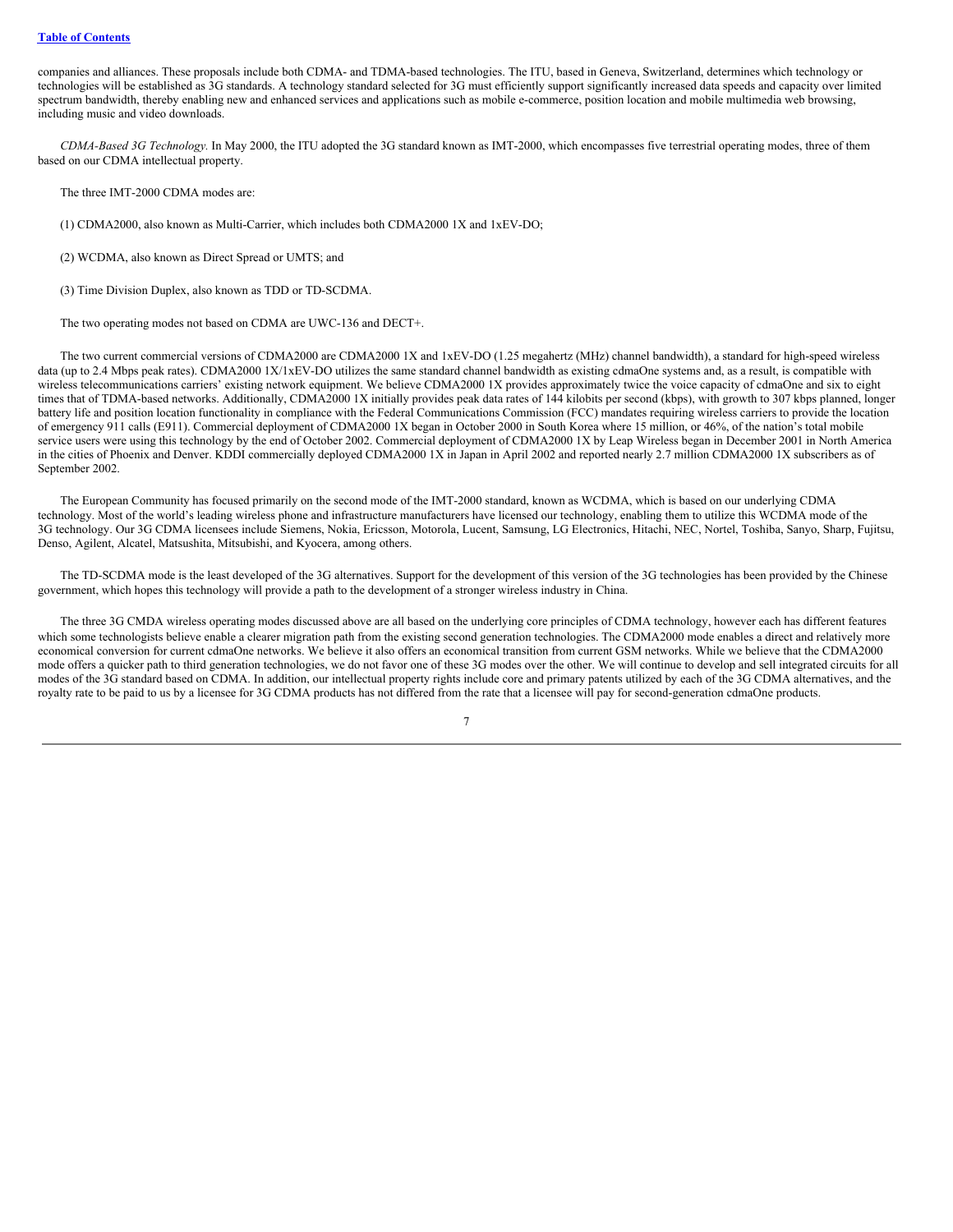These three 3G CDMA wireless operating modes require separate implementations and are not interchangeable from a technological perspective. While the fundamental core technologies are derived from CDMA and are covered by our patents, they each require unique infrastructure products, network design and management.

#### <span id="page-12-0"></span>**Operating Segments**

We are organized on the basis of products and services. During the first quarter of fiscal 2002, we formed two new operating segments, QUALCOMM Wireless & Internet and QUALCOMM Strategic Initiatives, as a result of changes in our businesses and in managerial reporting. Three segments are aggregated into the QUALCOMM Wireless & Internet segment.

Consolidated revenues from international customers as a percentage of total revenues were 70% in fiscal 2002, 65% in fiscal 2001 and 47% in fiscal 2000. During fiscal 2002, 37% and 18% of our revenue was from customers and licensees based in South Korea and Japan, respectively, as compared to 35% and 22% during fiscal 2001, respectively, and 22% and 13% during fiscal 2000, respectively.

#### **QUALCOMM CDMA Technologies Segment (QCT)**

QCT is the leading developer and supplier of CDMA-based integrated circuits and system software for wireless voice and data communications and global positioning systems products. QCT offers software and integrated circuits for wireless handsets and infrastructure equipment. These products provide customers with advanced wireless technology, enhanced component integration and interoperability, and reduced time to market. QCT provides integrated circuits and system software to many of the world's leading wireless handset and infrastructure manufacturers. Through fiscal 2002, QCT has shipped more than 240 million Mobile Station Modem (MSM) integrated circuits for CDMA phones worldwide and has shipped over 725 million integrated circuits in total. QCT revenues comprised 52%, 51% and 39% of total consolidated revenues in fiscal 2002, 2001 and 2000, respectively. QCT is dependent on three major customers, Samsung Electronics Company, Kyocera Wireless and LG Electronics. The loss of any one of these customers could reduce our revenues and harm our ability to achieve or sustain acceptable levels of operating results. QCT subcontracts all of the manufacturing and assembly, and most of the testing, of its integrated circuits. QCT depends on a limited number of third parties to perform these functions, some of which are only available from single sources with which QCT does not have long-term contracts.

QCT sells products to both wireless phone and infrastructure manufacturers. For wireless phone manufacturers, QCT's products include baseband and system software, radio frequency, intermediate frequency, and power management devices. These highly integrated products enable manufacturers to design very small, feature-rich handsets with longer standby times that support existing cdmaOne and 3G services. For wireless infrastructure manufacturers, QCT offers CDMA integrated circuits and system software that provide wireless standards-compliant processing of voice and data signals to and from wireless handsets. In addition to the key components in a wireless system, QCT provides our customers with system reference designs and development tools to assist in customizing features and user interfaces, to integrate our products with components developed by others, and to test interoperability with existing and planned networks. Together, the phone and infrastructure products and services form a complete system for the wireless communications industry. QCT is also closely aligned with manufacturers and carriers in product plans, design specifications and development timelines.

Our gpsOne wireless location feature has enabled a host of new value-added, high-precision location-based services such as friend finder, child safety, personal direction finding and mobile yellow page services, and has enabled CDMA system operators to meet the FCC's E911 mandate. Using a hybrid approach that utilizes signals from both the GPS satellite constellation and CDMA cell sites, the gpsOne feature enhances location services availability, expands terrain coverage, accelerates the location determination process and provides better accuracy for callers, whether during emergency situations or while using GPS-enabled commercial applications. E911 deployments by CDMA carriers in the United States are well under way.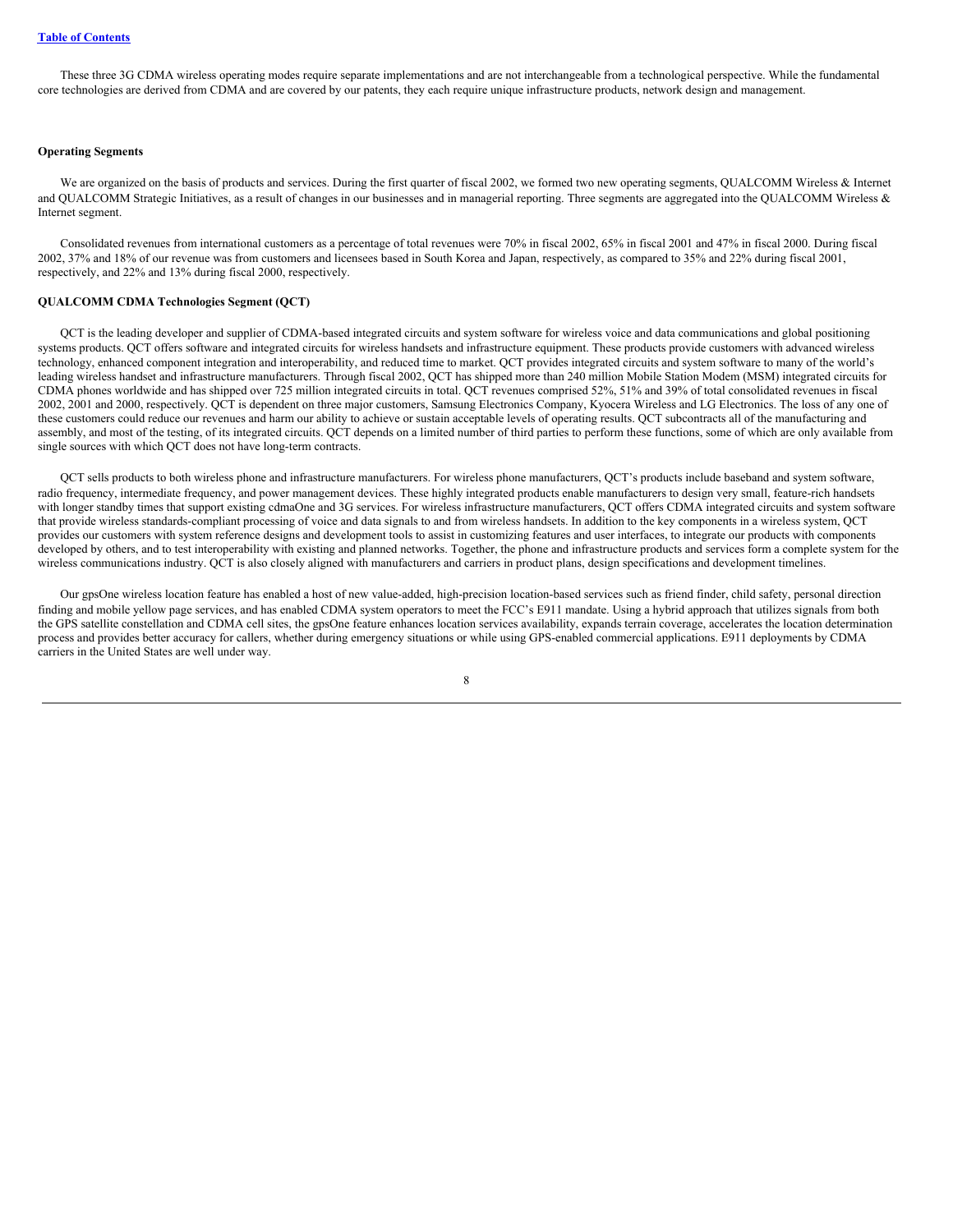Approximately three million gpsOne-enabled terminals are in use today, supporting nearly 100 high-precision location-based services in Japan and South Korea.

We have developed 1xEV-DO technology designed to provide reliable, cost-effective and always-on wireless data and Internet access to consumers. It is fully compatible with existing cdmaOne and CDMA2000 1X technologies, and has been standardized as part of the CDMA2000 mode of the 3G standard. The versatility of 1xEV-DO allows the technology to be embedded in phones, laptop and handheld computers, and other fixed, portable and mobile devices; 1xEV-DO enables manufacturers to deliver products with access to services that were previously only available through wired connections to the Internet or enterprise networks. The 1xEV-DO technology allows carriers to leverage their current infrastructure investment and maintain backward compatibility with existing phone equipment. We designed and developed an end-to-end solution, including both infrastructure and phone integrated circuits, in support of the industry-wide movement to standardize, develop and deploy 1xEV-DO technology in CDMA2000 networks.

Our MSM series integrated circuits are the primary integrated circuits in a CDMA wireless phone. Our Cell Site Modem (CSM) series integrated circuits are the primary integrated circuits in a wireless service provider's base station equipment. The MSM5000, CSM5000, MSM5010, MSM5105 and MSM5100 integrated circuits and system software are the world's first integrated circuits and software implementations of the 3G CDMA2000 standards. The MSM5000 digital baseband product is designed to support CDMA2000 1X for operation in a single 1.25 MHz channel. The CDMA2000 1X standard is fully backwards compatible with current cdmaOne networks, allowing carriers to deploy 3G networks while maintaining existing coverage for all subscribers, eliminating the expense of moving to a new network. The MSM5000 features peak data rates of 153.6 kbps, provides up to a 50% increase in handset standby time, and is feature- and pin-compatible with our MSM3000 integrated circuit, allowing manufacturers currently producing handsets using the MSM3000 to rapidly implement CDMA2000 1X technology in their handsets. QCT's CSM 5000 base station product is the industry's first to support the CDMA2000 1X standard, based on IS2000 for CDMA base stations as specified by the ITU. The CSM5000 product provides carriers with up to twice the overall voice user capacity of IS-95A and IS-95B systems. The MSM5010 CDMA2000 1X chipset is an entry-level product offering improved voice capacity for applications where high-speed data rates are not required. The MSM5105 CDMA2000 1X product offers improved voice capacity and the introduction of new 3G data services for mainstream subscribers. The MSM5100 is the first CDMA2000 1X integrated circuit with advanced position location capabilities and has integrated Universal Serial Bus and Bluetooth functionality, as well as other features of the Launchpad suite including multimedia.

The CSM5500 and MSM5500 integrated circuits offer 1xEV-DO handset and infrastructure modem solutions for high-speed data. These products support data rates of up to 2.4 Mbps for the 1xEV-DO standard, as well as CDMA2000 1X, and offers backward compatibility with IS-95 A/B CDMA systems.

QCT's MSM6xxx family of products, incorporating radioOne technology, enables tiered products for CDMA2000 1X, 1xEV-DO, WCDMA and GSM/GPRS networks. The MSM6000 CDMA2000 1X integrated circuit is an entry-level product optimized for voice applications. The MSM6050 integrated circuit offers multimedia applications with optimized gpsOne for mainstream users. In September 2002, we began sample shipping of the MSM6100 integrated circuit and system software, a highly integrated CDMA2000 1X multimedia solution enabling lower system costs for manufacturers developing handsets with advanced multimedia applications. In September 2002, we began sampling of the MSM6300, a single-baseband 3G product for multimode and multi-band CDMA2000/ GSM/GPRS. The MSM6300 and accompanying radioOne radio frequency integrated circuits comprise the first world-phone integrated circuit enabling global roaming across wireless networks.

Leveraging our expertise in CDMA we have developed integrated circuits for manufacturers and carriers deploying the WCDMA (or UMTS) version of 3G. The CSM5200 and MSM5200 integrated circuits provide the first end-to-end infrastructure and handset solution for WCDMA. The MSM5200 integrated circuit incorporates wireless Internet and multimedia applications. We began sample shipping of the MSM6200 integrated circuit in June 2002. The MSM6200 integrated circuit and system software is a highly integrated system for WCDMA (UMTS)/GSM and GPRS and includes gpsOne position-location technology,

 $\overline{Q}$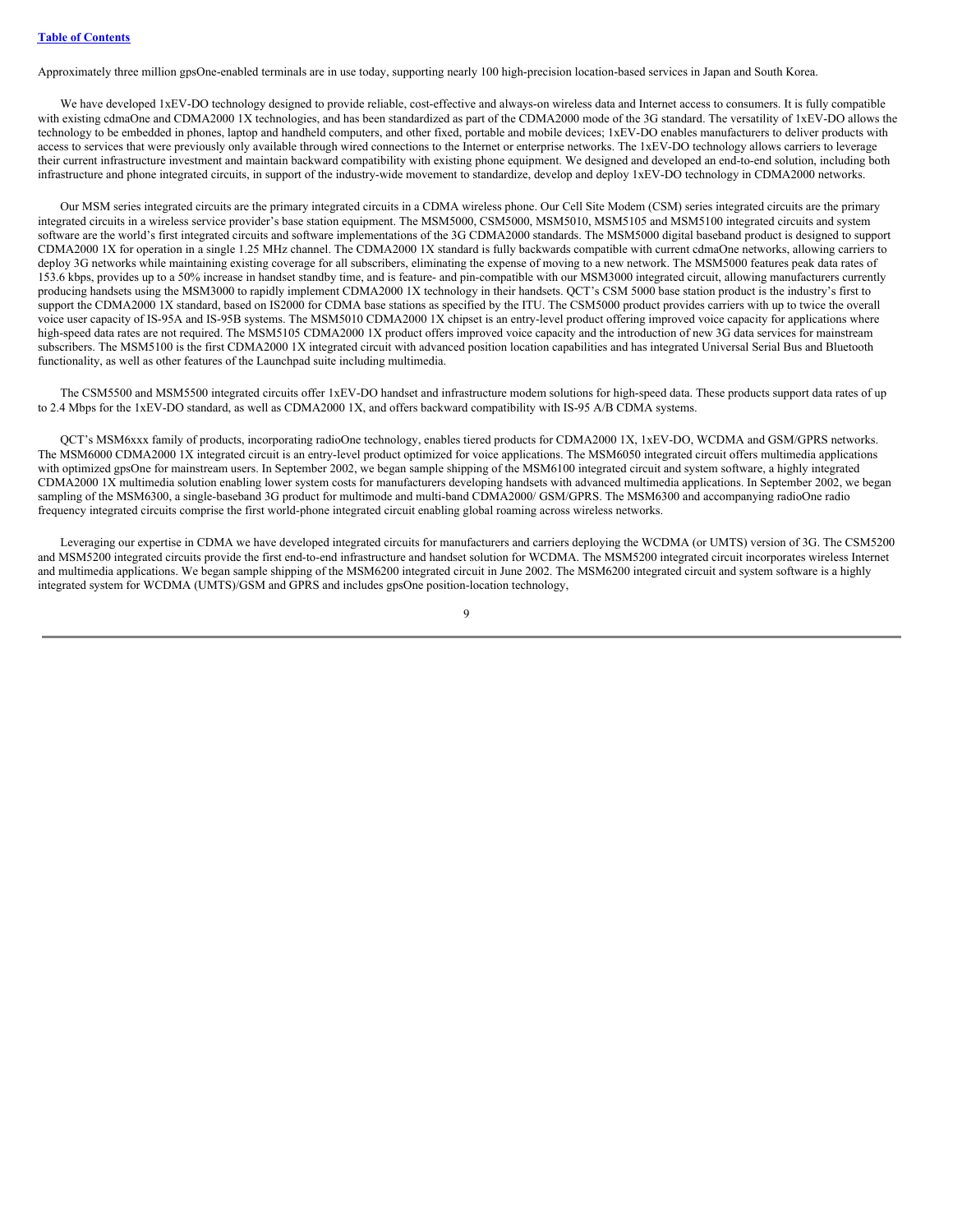Bluetooth connectivity and a host of multimedia features. In June 2002, the MSM6200 integrated circuit was used in the first multimode, multi-band (UMTS and GSM) wireless phone calls made on a phone using our complete radioOne direct-conversion radio frequency dual-mode product.

#### **QUALCOMM Technology Licensing Segment (QTL)**

QTL generates revenue from license fees for our CDMA (e.g., cdmaOne, CDMA2000, WCDMA and TD-SCDMA) technologies and patents as well as ongoing royalties based on worldwide sales by licensees that design, manufacture and sell products incorporating our CDMA technology. License fees are generally nonrefundable and may be paid in one or more installments. Ongoing royalties are nonrefundable and are generally based upon a percentage of the net selling price of licensed products. Revenues generated from royalties are subject to quarterly and annual fluctuations. Fluctuations are the result of variations in product mix, product pricing and quantities of sales by our licensees and the impact of currency fluctuations associated with royalties generated from international sales. QTL revenues comprised 28%, 29% and 22% of total consolidated revenues in fiscal 2002, 2001 and 2000, respectively.

#### **QUALCOMM Wireless & Internet Segment (QWI)**

QWI revenues comprised 14%, 16% and 14% of total consolidated revenues in fiscal 2002, 2001 and 2000, respectively. The three segments aggregated into QWI are:

#### *QUALCOMM Internet Services (QIS)*

The QIS division provides technology to support and accelerate the convergence of wireless data, Internet and voice services. The BREW (Binary Runtime Environment for Wireless) platform is an application execution environment that provides an open, standard platform for wireless devices, which means that BREW can be made to interface with many software applications, including those developed by others. The BREW platform is part of an end-to-end solution for wireless applications development, device configuration, application distribution, and billing and payment. The BREW platform currently leverages the capabilities available in QCT's integrated circuits and system software, enabling development of feature-rich applications and content while reducing memory overhead and maximizing system performance. The BREW product and services include the BREW SDK (software development kit) for developers, the BREW applications platform (i.e. software programs) and interface tools for device manufacturers, and the BREW Distribution System that enables network operators to get applications from developers to market and coordinate the billing and payment process. This includes BREW extensions, such as virtual machines, browsers and other interpreters that process executable content, such as JAVA midlets, XHTML, HTML, JavaScript and Flash. Commercial BREW-based services enable consumers to customize their handsets by downloading applications over the air from an operator's application download server.

In November 2001, KTF, a leading wireless phone operator in South Korea, launched the world's first commercial BREW-enabled applications service. KTF's BREWenabled wireless data service runs on a CDMA2000 1X high-speed data network. A wireless phone operator in Japan, KDDI, began shipping BREW-enabled handsets in March and plans to roll out its BREW-based over the air download service in spring 2003. In the United States, Verizon Wireless, a leading U.S. operator, launched its nationwide BREW-enabled service in June 2002, and ALLTEL launched its BREW-based service in three U.S. markets (Lincoln, Nebraska, Kileen, Texas and Norfolk, Virginia) in July 2002. In August 2002, China Unicom signed a definitive agreement with us to launch its BREW-based service by the end of calendar 2002.

In January 2002, we announced a multi-year licensing agreement with Nextel for QChat, a technology developed to provide a reliable method of instant connection and two-way communication between users via their mobile phones. Using QChat, users may speak with other users virtually instantaneously at the push of a button. It enables oneto-one (private) and one-to-many (group) calls over 3G CDMA networks. The technology also allows over-the-air upgrades of handset software, management of group membership by subscribers and ad-hoc creation of chat groups. It uses standard voice-over Internet protocol technologies. This means sending voice information in digital form over Internet protocol-based data networks (including

<sup>10</sup>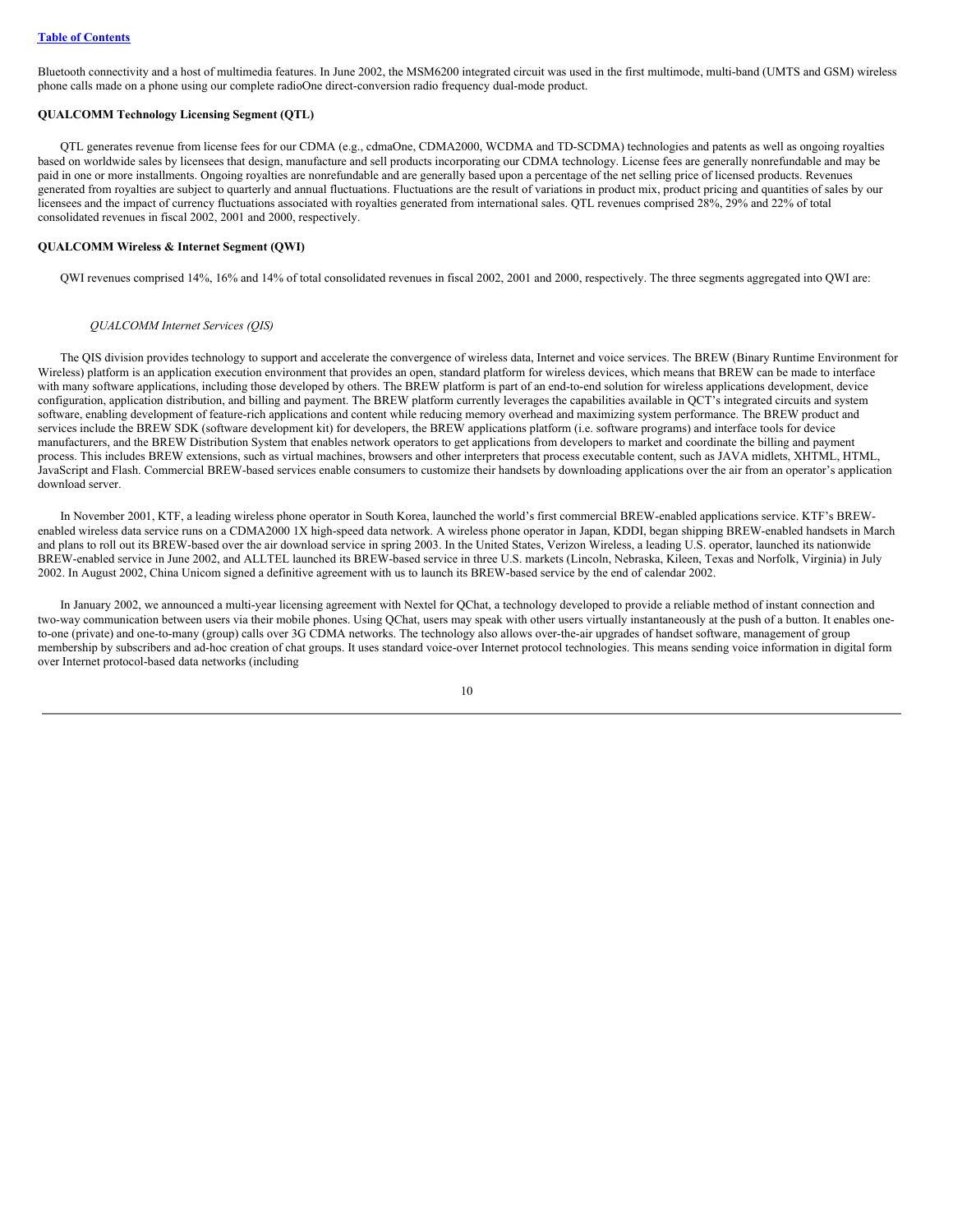CDMA) in discrete packets rather than the traditional circuit-switched protocols of the public switched telephone network.

#### *QUALCOMM Wireless Business Solutions (QWBS)*

We provide satellite and terrestrial-based two-way data messaging and position reporting services to transportation companies, private fleets and heavy equipment fleets. The satellite-based OmniTRACS system was first introduced in the United States in 1988 and is currently operating in 33 countries. Through September 2002, we have shipped over 450,000 OmniTRACS, TruckMAIL, OmniExpress and LINQ systems worldwide. Message transmission and position tracking for the OmniTRACS and TruckMAIL systems are provided by use of leased Ku-band and C-band transponders on commercially available geostationary earth orbit satellites. The OmniExpress and LINQ systems use wireless digital telecommunications networks for messaging transmission, and the GPS constellation for position tracking. These mobile communications systems help transportation companies, private fleets and heavy equipment fleets improve the rate of return on assets and increase efficiency and safety by improving communications between drivers and dispatchers. System features include status updates, load and pick-up reports, position reports at regular intervals, and vehicle and driving performance information.

In the United States, we manufacture and sell OmniTRACS, TruckMAIL and OmniExpress mobile communications equipment and related software packages and provide ongoing messaging and maintenance services. We have sold OmniTRACS system products for use by private trucking fleets, service vans, ships, trains, federal emergency vehicles, and for oil and gas pipeline control and monitoring sites. Message transmissions for operations in the United States are formatted and processed at our Network Management Center in San Diego, California, with a fully-redundant backup Network Management Center located in Las Vegas, Nevada. We estimate the Network Management Center currently processes over seven million messages and position reports per day.

In fiscal 2002 we announced the commercial launch of FleetAdvisor, a powerful transportation logistics management system comprised of full-function on-board computing, vehicle tracking, Department of Transportation driver logs, fuel tax reporting, highly integrated back-office software and real-time wireless communications. Recently we announced the availability of Driver Authentication, Wireless Panic Button and Tamper Detection features, three new security enhancements for the OmniTRACS system to help customers meet increased homeland security needs and to deter cargo theft. We announced a new wireless solution for the transportation industry using digital mobile devices that will provide transportation companies a portable communications tool for fleet management called OmniOne. The OmniOne application is designed to run on our BREW platform.

Outside of the United States and Mexico, we work with telecommunications companies and carriers to establish the OmniTRACS system concept and products in foreign markets. The OmniTRACS system is currently operating throughout Europe and in the Middle East, Argentina, Brazil, Canada, China, Japan and South Korea. Internationally, we generate revenues from the OmniTRACS system through license fees, sales of network products and terminals, messaging and service fees. Service providers that operate network management centers for a region under our granted licenses provide OmniTRACS messaging services. We also run QUALCOMM Wireless Business Solutions Europe, b.v., a Netherlands subsidiary, that brings mobile communications products and messaging services to the European market.

#### *QUALCOMM Digital Media (QDM)*

The QDM division is comprised of the Government Systems and Digital Cinema businesses.

The Government Systems business provides development, hardware and analytical expertise to United States government agencies involving wireless communications technologies. We have developed a CDMA wireless terrestrial phone for the United States government, the QSec-800, which operates in enhanced security modes and incorporates end-to-end encryption. During fiscal 2002, initial shipments of QSec-800 phones were made, and in September 2002, the phones were certified for use. Additionally, OmniTRACS products and services are being marketed and sold for United States government worldwide applications.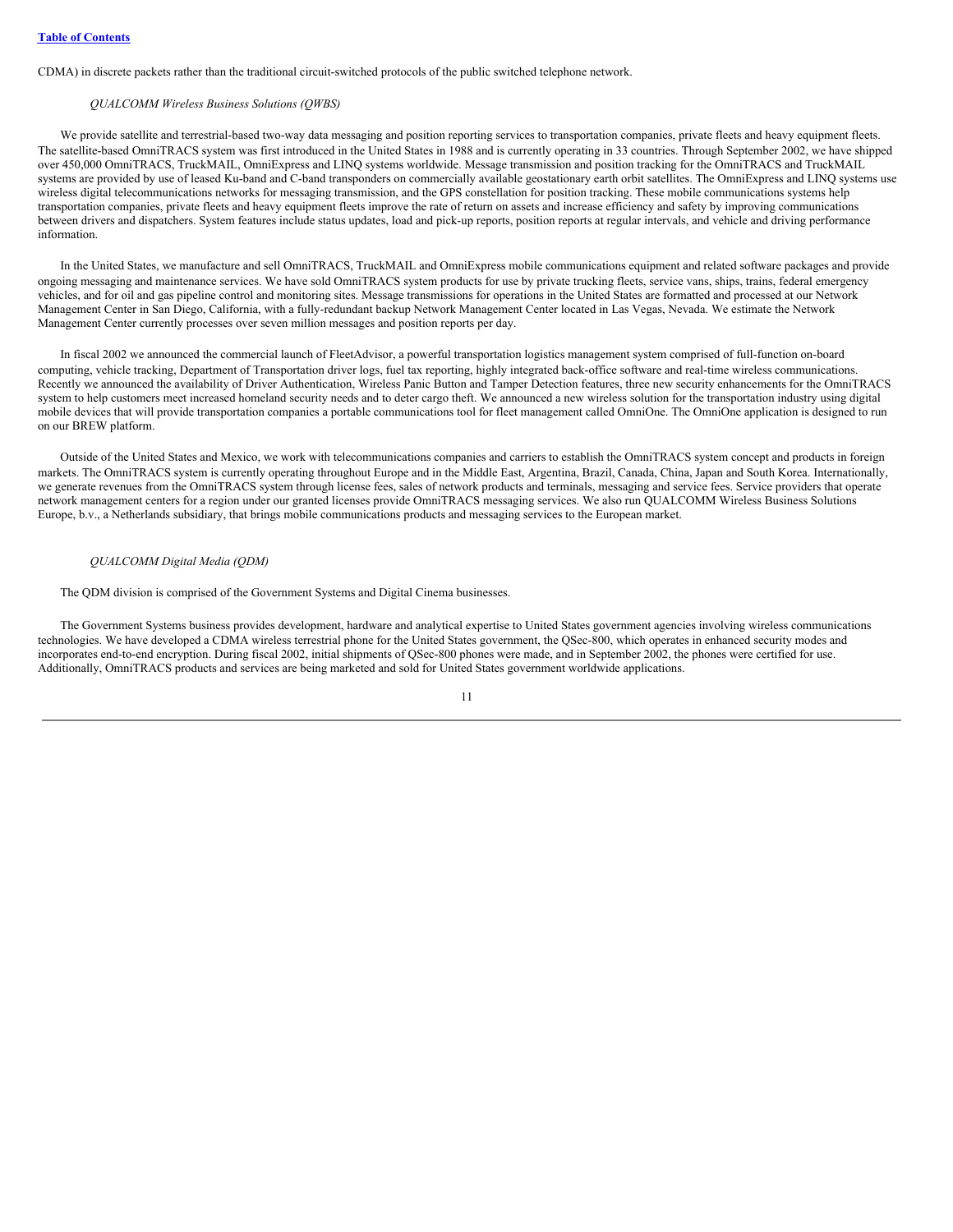We develop technologies to support the processing, transmission and management of content for a variety of media applications, including the delivery of digitized motion pictures. In fiscal 2002, we released an end-to-end Digital Cinema System which combines our expertise in advanced image compression, electronic security, network management and integrated circuit design and provides a turn-key solution to the industry for the secure delivery of digitized motion pictures to theatres worldwide. We are marketing our system and technology to the motion picture industry and participating in the industry-wide standards setting process. In May 2000, we entered into a strategic alliance with Technicolor Digital Cinema, Inc. and formed a joint venture, Technicolor Digital Cinema, LLC, in which we have a 20% ownership interest. The joint venture markets the QUALCOMM Digital Cinema System and works with the motion picture industry as a technology enabler and service provider while supporting open standards for the digital delivery of motion pictures.

#### **QUALCOMM Strategic Initiatives Segment (QSI)**

We make strategic investments to promote the worldwide adoption of CDMA products and services for wireless voice and Internet data communications, including CDMA carriers and licensed device manufacturers and companies that support the design and introduction of new CDMA-based products or possess unique capabilities or technology. We make strategic investments in early stage companies and, from time to time, venture funds or incubators, to support the adoption of CDMA and use of the wireless Internet. In November 2001, we acquired Vésper Holding Ltd. (Vésper Holding), which owns two CDMA carriers in Brazil. We expect Vésper Holding to incur operating losses and negative cash flows from operations. We have a significant equity investment in Inquam Limited (Inquam). Inquam was formed to acquire, own, develop and manage wireless communications systems, either directly or indirectly, with the primary intent of deploying CDMA-based technology. We may invest up to \$200 million in Reliance Communications Limited, a wireless carrier in India. As part of the agreement to sell our infrastructure business to Ericsson in 1999, we have provided equipment financing to customers of Ericsson on a shared basis with respect to their sale of CDMA infrastructure in Brazil, Mexico and elsewhere. QSI revenues comprised 4% of total consolidated revenues in fiscal 2002, primarily resulting from the consolidation of Vésper Holding. QSI did not generate revenues in fiscal 2001 or 2000.

#### **Other Businesses**

#### *QUALCOMM Consumer Products (QCP)*

In February 2000, we sold our terrestrial-based CDMA wireless consumer phone business, including our phone inventory, manufacturing equipment and customer commitments, to Kyocera Wireless (Kyocera). We received \$242 million for the net assets sold. Under the agreement with Kyocera, Kyocera agreed to purchase a majority of its CDMA integrated circuit sets and system software requirements from us for a period of five years. Kyocera will continue its existing royalty-bearing CDMA license agreement with us.

As part of the agreement with Kyocera, we formed a new subsidiary that has a substantial number of employees from the former QUALCOMM Consumer Products business to provide services to Kyocera on a cost-plus basis to support Kyocera's phone business for up to three years. This arrangement will expire in February 2003. Kyocera has informed us that it intends to offer employment to substantially all employees of the subsidiary. During fiscal 2002, 2001 and 2000, revenues from this arrangement were \$105 million, \$107 million and \$69 million, respectively; earnings before taxes were not material.

#### *QUALCOMM Wireless Systems (QWS)*

Under now-terminated contracts with Globalstar L.P. (Globalstar), we designed, developed and manufactured subscriber products and ground communications systems utilizing CDMA technology and provided contract development services. Globalstar was formed to design, construct and operate a worldwide, low-Earth-orbit satellite-based telecommunications system (the Globalstar System). We currently hold an approximate 6.3% interest in Globalstar through certain limited partnerships and other indirect interests.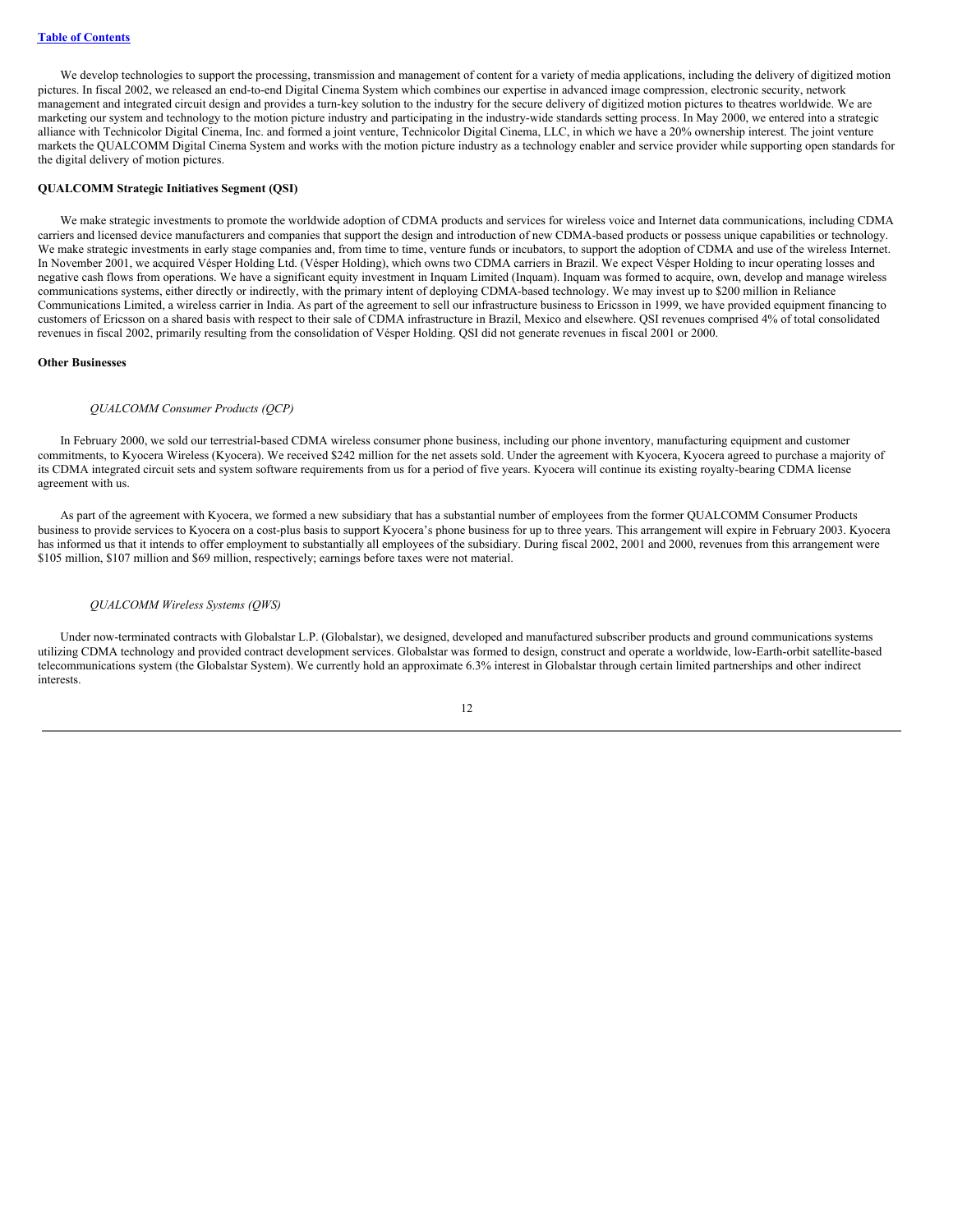On January 16, 2001, Globalstar announced that, in order to have sufficient funds available for the continued progress of its marketing and service activities, it had suspended indefinitely principal and interest payments on all of its debt, including its vendor financing obligations. Globalstar also announced its intent to restructure its debt. Globalstar filed for Chapter 11 bankruptcy protection during fiscal 2002. We continue to provide services and sell products to Globalstar service providers and other customers involved with the Globalstar System.

#### <span id="page-17-0"></span>**Research and Development**

The wireless telecommunications industry is characterized by rapid technological change, requiring a continuous effort to enhance existing products and develop new products and technologies. Our research and development team has a strong and proven track record of innovation in wireless communications technologies. Our research and development expenditures in fiscal 2002, 2001 and 2000 totaled approximately \$452 million, \$415 million and \$340 million, respectively. Research and development expenditures in fiscal 2002 and 2001 were primarily related to integrated circuit product initiatives to support high-speed wireless Internet access and multimode, multi-band, multi-network products, including cdmaOne, CDMA2000 1X/1xEV-DO, GSM/GPRS, WCDMA and GPS position location technologies, and to expansion of our BREW software. Research and development expenditures in fiscal 2000 were primarily related to integrated circuit product initiatives, software development efforts and 1xEV products. We intend to use our substantial engineering resources and expertise to develop new technologies, applications and services and make them available to licensees to help grow the wireless telecommunications market and generate new or expanded licensing opportunities. In addition to internally sponsored research and development, we perform contract research and development for various government agencies and commercial contractors.

#### <span id="page-17-1"></span>**Sales and Marketing**

QCT markets and sells products in the United States through a sales force based in San Diego, California, and internationally through a direct sales force based in South Korea, Japan, China, Germany and the United Kingdom. QCT's sales and marketing strategy is to achieve design wins with technology leaders in our targeted markets by, among other things, providing superior field application and engineering support.

The QIS division of QWI develops and sells business-to-business products and services to companies worldwide. The sales and marketing team is headquartered in San Diego with offices worldwide. The QIS sales and marketing strategy is to enter into contracts with companies in target markets by providing comprehensive technology and services to help them provide next-generation wireless data services that combine wireless Internet, data and voice capabilities.

The QWBS division of QWI markets and sells products through a sales force, partnerships, and distributors based in the United States, Europe, the Middle East, Argentina, Brazil, Canada, China, Japan, South Korea and Mexico. QWBS's sales and marketing strategy is to enter into contracts with companies in our target markets by providing highvalue wireless fleet management products and services to the transportation industry and other logistics-based businesses.

Marketing activities include participation in technical conferences, business cases, competitive analyses and other marketing collateral, publication of customer deployments, new product information and educational articles in industry journals, maintenance of our World Wide Web site and direct marketing to prospective customers and prospective licensees. We also developed and maintain a World Wide Web site (www.3Gtoday.com) dedicated to highlighting commercial 3G Wireless Services and products around the world. Our CDMA Development Center in China is a 43,000 square foot facility in Beijing in what is popularly known as 'China's Silicon Valley.' The center provides training, support and equipment testing services primarily to manufacturers, mobile carriers and software developers for BREW in China, as well as supporting research and development of 3G wireless standards based on CDMA. The center houses our CDMA University, which offers classroom and hands-on training programs and a highly-integrated test program designed to enable time and cost savings when bringing products to market. The center and its staff are focused on providing China with the resources to enable the most timely development of its mobile

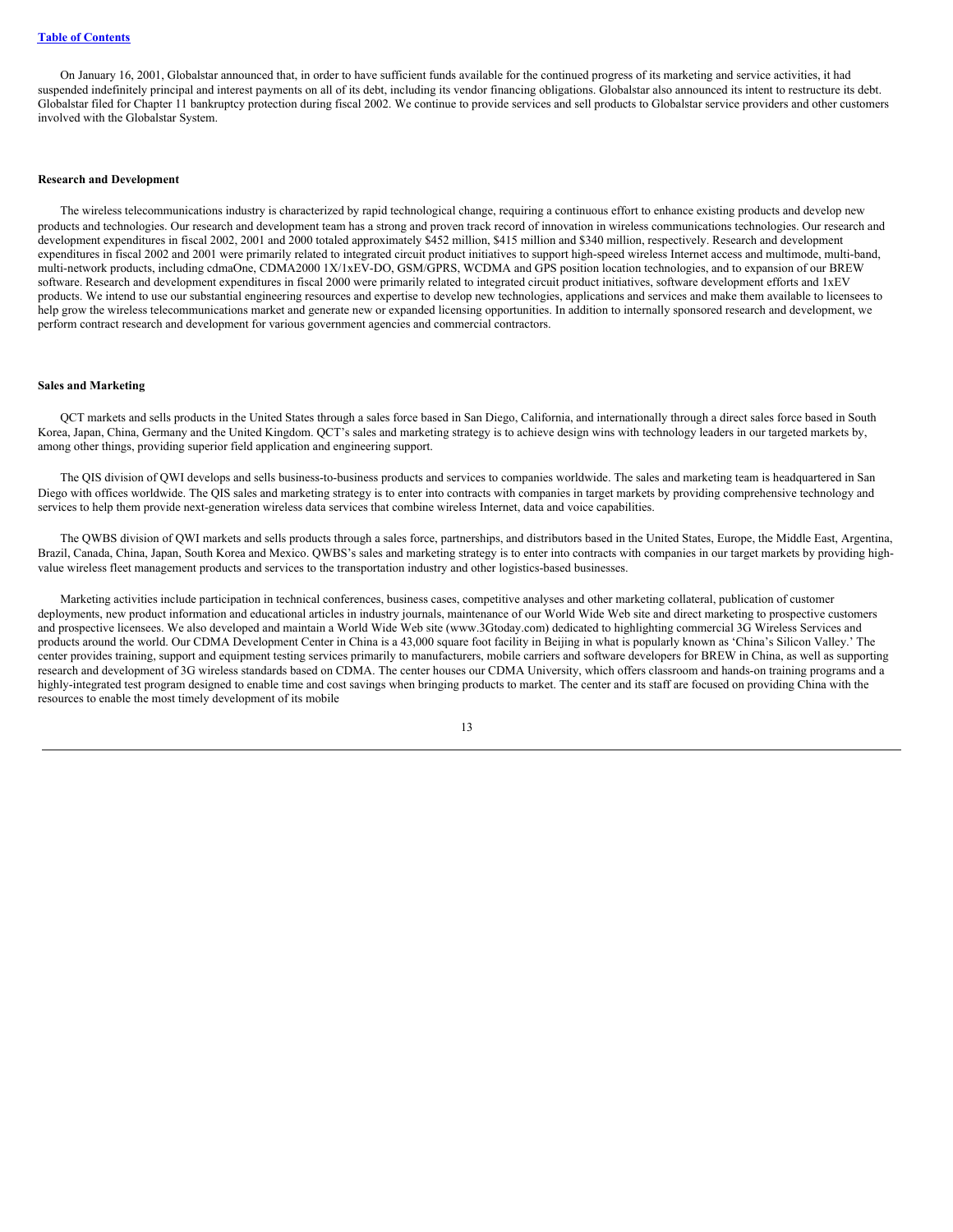#### **Table of [Contents](#page-0-0)**

communications industry using our technologies and applications, such as cdmaOne, CDMA2000 1X/1xEV-DO, gpsOne and the BREW platform. The center also supports the transfer of certain hardware and software technologies for product development and manufacturing to licensed manufacturers, as well as network implementation methods to carriers and government bodies in China.

#### <span id="page-18-0"></span>**Competition**

Competition in the wireless telecommunications industry in the United States and throughout the world continues to increase at a rapid pace, as businesses and foreign governments realize the market potential of telecommunications services. Many of these current and potential competitors have advantages over us, including:

- longer operating histories and presence in key markets;
- greater name recognition;
- access to larger customer bases; and
- greater sales and marketing, manufacturing, distribution, technical and other resources than we have.

As a result of these and other factors, our competitors may be more successful than us. These competitors may have more established relationships and greater technical, marketing, sales and distribution capabilities and greater access to channels in markets not currently deploying wireless communications technology. These competitors also have established or may establish financial or strategic relationships among themselves or with our existing or potential customers, resellers or other third parties. These relationships may affect customers' decisions to purchase products or license technology from us. Accordingly, new competitors or alliances among competitors could emerge and rapidly acquire significant market share to our detriment. In addition, many of these companies are licensees of our technology, and have established market positions, trade names, trademarks, patents, copyrights, intellectual property rights and substantial technological capabilities. We may face competition throughout the world with new technologies and services introduced in the future as additional competitors enter the market place for products based on 3G standards. Although we intend to employ relatively new technologies, there will be a continuing competitive threat from even newer technologies that may render our technologies obsolete. We also expect that the price we charge for our products and services may continue to decline as competition intensifies.

#### *QUALCOMM CDMA Technologies Segment (QCT)*

The markets in which our QCT segment operates are intensely competitive. QCT competes worldwide with a number of United States and international manufacturers. As a result of the trend toward global expansion by foreign and domestic competitors and technological and public policy changes, we anticipate that additional competitors will enter this market. We believe that the principal competitive factors for CDMA integrated circuit providers to our addressed markets are product performance, level of integration, quality, compliance with industry standards, price, time to market, system cost, design and engineering capabilities, new product innovation and customer support. The specific bases on which we compete against alternative CDMA integrated circuit providers vary by product platform. We also compete against alternative wireless communications technologies including, but not limited to, GSM/GPRS, TDMA and analog.

QCT's current competitors include major semiconductor companies such as Intel, Texas Instruments, PrairieComm and Philips, as well as major telecommunication equipment companies such as Motorola, Nokia and Matsushita. In addition, QCT faces competition from the in-house development efforts of many of our key customers, including Samsung. QCT also faces competition from start-up ventures.

Our competitors may devote a significantly greater amount of their financial, technical, marketing and other resources to aggressively market competitive telecommunications systems or to develop and adopt competitive digital cellular technologies, and those efforts may materially and adversely affect QCT. Moreover, competitors may offer more attractive product pricing or financing terms than we do as a means of gaining access to the wireless telecommunications markets.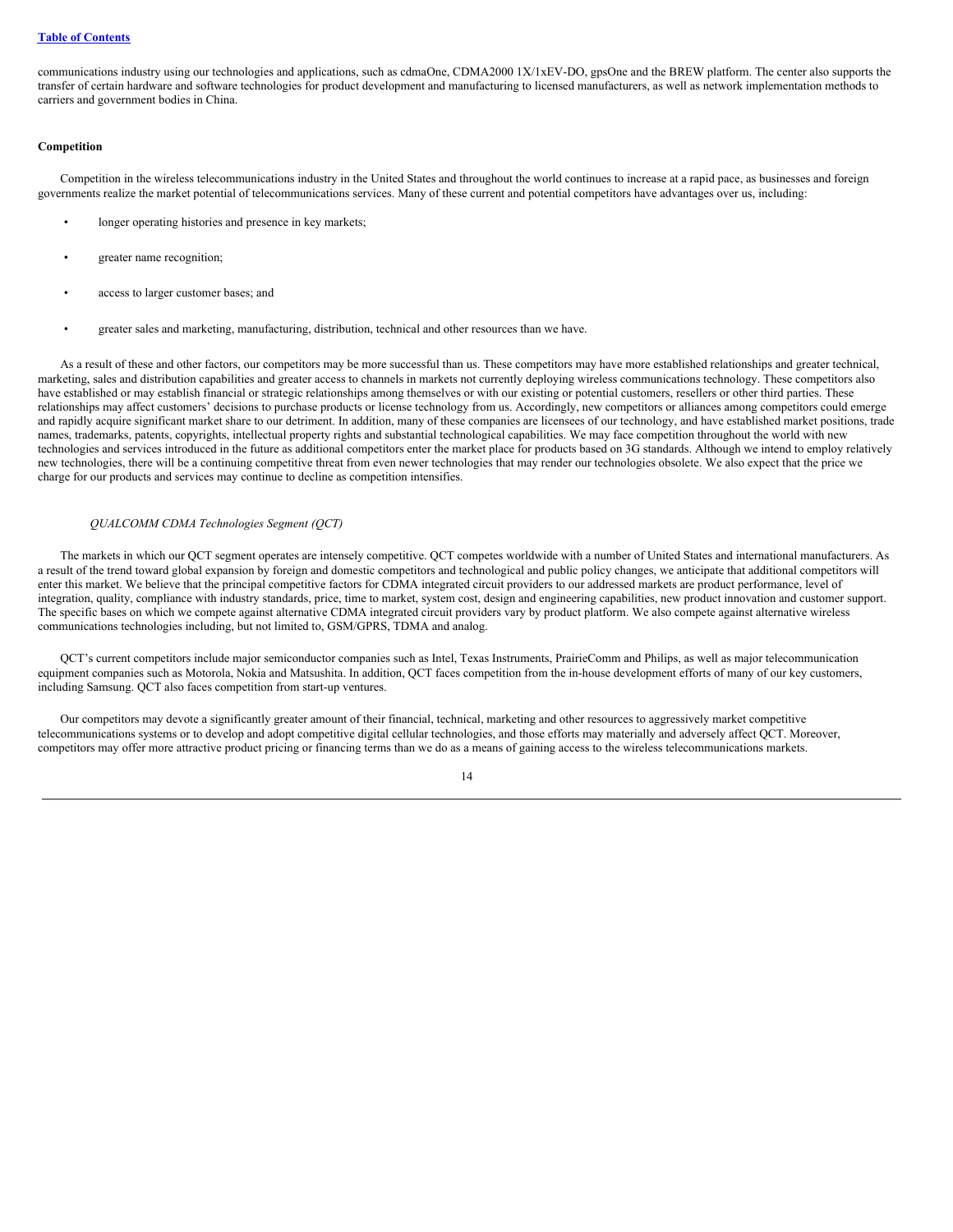We have entered into licensing agreements with certain of our competitors, including Philips, Motorola, Lucent, Texas Instruments, PrairieComm, NEC, EoNex Technologies and Infineon. These licenses permit the licensees to manufacture CDMA-based integrated circuits using certain of our intellectual property for sale to CDMAbased phone manufacturers. In exchange for granting the licenses, we receive license fees, royalties (payable as a percentage of the selling price of the integrated circuits) and/or royalty-free cross-licenses, which allow us to use our competitors' CDMA and, in some cases, non-CDMA intellectual property for specified purposes. In every case, the phone manufacturers' sales of CDMA-based phones are subject to the payment of royalties to us on the products into which the integrated circuits are incorporated in accordance with the manufacturers' separate licensing arrangements with us. We license our CDMA intellectual property to the competitors of our QCT segment to support the deployment of CDMA-based systems and technologies worldwide in order to grow our royalty revenues from customers licensed to sell CDMA phones and equipment. We believe that, if the use of CDMA expands sufficiently, OCT's business will also grow, even if we lose market share. Also, our QUALCOMM Technology Licensing (OTL) segment will receive royalties from sales of CDMA integrated circuits by certain competitors of QCT. To date, most phone manufacturer licensees have elected to purchase their CDMA-based integrated circuits from us.

#### *QUALCOMM Technology Licensing Segment (QTL)*

As part of our strategy to generate new licensing revenues, significant resources are allocated to develop leading edge technology for the telecommunications industry. We face competition in the development of intellectual property for next-generation digital wireless communications technology and services. There are no guarantees that our technologies will continue to be adopted or we will be able to secure patents for our technology to subsequently license. Furthermore, there are no guarantees that existing systems and applications cannot be replaced by competitors' technologies, thereby jeopardizing our existing royalty and licensing revenues.

On a worldwide basis, we currently compete primarily with two digital wireless telecommunications technologies, TDMA and GSM/GPRS. TDMA has been deployed primarily in the United States and Latin America, and a variation, PDC (Personal Digital Cellular), deployed in Japan, while GSM has been extensively utilized in Europe, much of Asia other than Japan and Korea, and certain other markets. To date, GSM has been more widely adopted than CDMA, and, although CDMA technology has been proposed for all third generation wireless systems, there can be no assurance that wireless communications service providers will select CDMA for their networks or update to any CDMA-based third generation technology. WCDMA, a technology designed as an alternative to CDMA2000, is currently in the standardization process and has been adopted by several European, Japanese and United States carriers. We expect that, although limited systems have been placed in service, widespread and standardized WCDMA networks will not begin operation until 2003 or later, given that the WCDMA standard and interoperability testing is not yet complete. In addition, many GSM operators have deployed or are expected to deploy GPRS, a packet data technology, as a 2.5G bridge technology, and some plan to deploy EDGE, while waiting for third generation WCDMA to become available and/or cost effective for their system. We believe that our CDMA patent portfolio is applicable to all CDMA systems. However, we cannot assure you that the wireless communications industry will widely adopt 3G standards based on CDMA technology, or that our CDMA patents will be determined to be applicable to future standards.

#### *QUALCOMM Wireless & Internet Segment (QWI)*

Existing competitors of our Wireless Business Solutions division offering alternatives to our OmniTRACS, TruckMAIL, OmniExpress and LINQ system products are aggressively pricing their products and services and could continue to do so in the future. In addition, these competitors are offering new value-added products and services similar in many cases to our existing or developing technologies. Emergence of new competitors, particularly those offering low cost terrestrial-based products, may impact margins and intensify competition in new markets.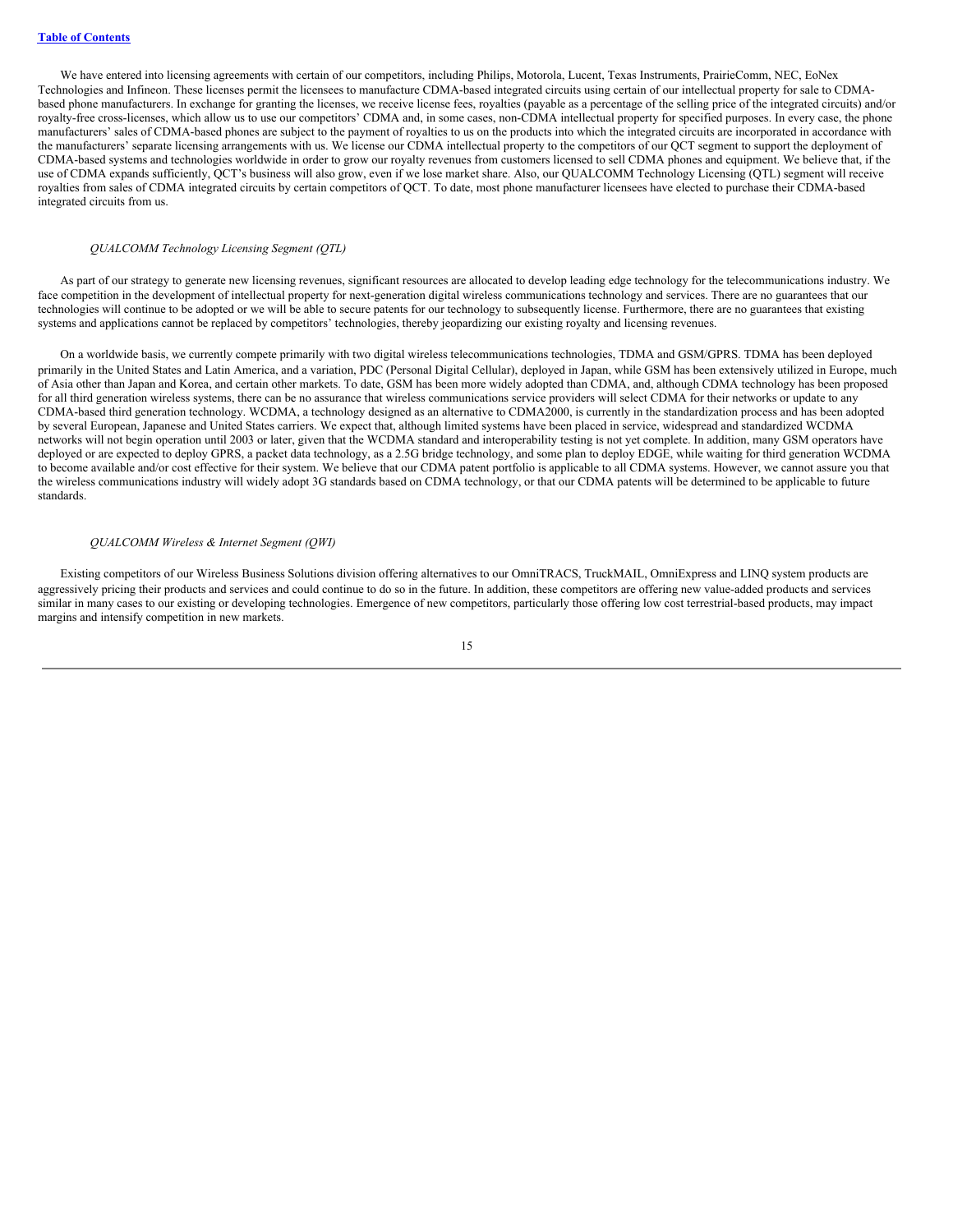#### <span id="page-20-0"></span>**Patents, Trademarks and Trade Secrets**

We rely on a combination of patents, copyrights, trade secrets, trademarks and proprietary information to maintain and enhance our competitive position. We have been granted more than 900 United States patents and have over 1,500 patent applications pending in the United States. The vast majority of such patents and patent applications relate to our CDMA digital wireless communications technology. We also have and will continue to actively file for patent protection around the world and have received numerous CDMA patents with broad coverage throughout most of the world, including China, Japan, South Korea, Europe, Brazil, North America and elsewhere.

The standards bodies and the ITU have been informed that we hold essential intellectual property rights for the 3G standards that are based on CDMA. We have committed to the ITU to license our essential patents for these CDMA standards on a fair and reasonable basis free from unfair discrimination.

Under our CDMA license agreements, licensees are generally required to pay us license fees as well as ongoing royalties based on a percentage of the net selling price of CDMA subscriber, infrastructure, test and integrated circuits products. License fees are paid in one or more installments, while royalties generally continue throughout the life of the licensed patents. Our CDMA license agreements generally provide cross-licenses to us to use certain of our licensees' technology to manufacture and sell certain CDMA products. In most cases, our use of our licensees' technology is royalty free. However, under some of the licenses, if we incorporate certain of the licensed technology into certain of our products, we are obligated to pay royalties on the sale of such products. For a limited period of time, Motorola is entitled, subject to the terms of their license agreement, to share in a percentage of certain third-party subscriber unit royalties paid by licensees to us. For a limited period of time, the Korean Electronics Telecommunications Research Institute is entitled, subject to the terms of a development agreement with us, to share in a percentage of subscriber and infrastructure royalties paid by certain South Korean licensees for sales of those CDMA products sold solely for use in South Korea.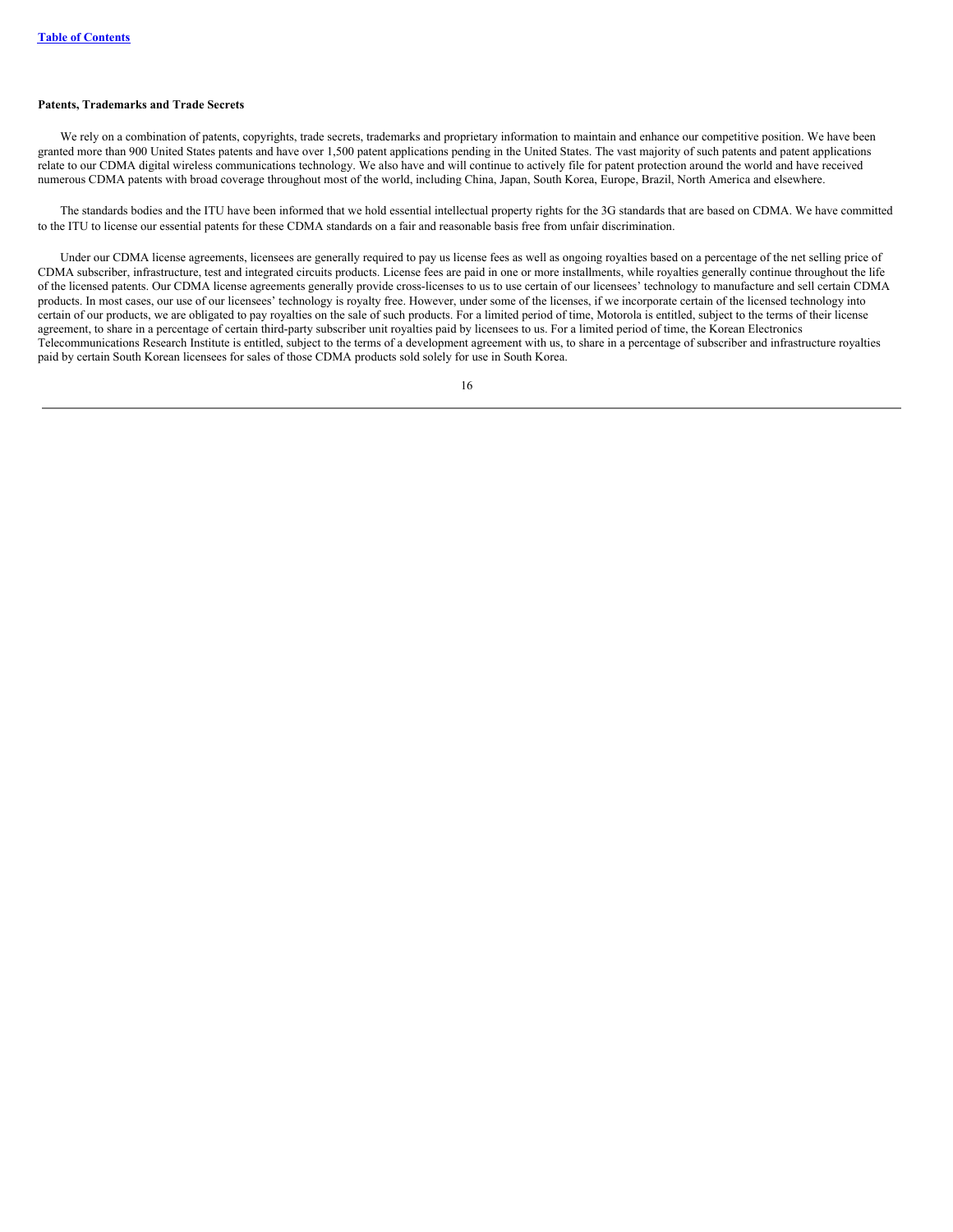As part of our strategy to generate licensing revenues and support worldwide adoption of our CDMA technology, we license to third parties the rights to design, manufacture and sell products utilizing our CDMA technology. The following table lists the majority of our current CDMA licensees:

#### **Infrastructure**

Airvana, Inc. AirWalk Communications, Inc. Alcatel SA Alps Electric Co., Ltd. Beijing Telecommunications Equipment Factory Cisco Systems, Inc. COM DEV International, Ltd. Contela, Inc. Datang Telecom Technology Co., Ltd. Eastern Communications Company Ltd. Fujitsu Limited Great Dragon Information Technology Corporation Ltd. Guangzhou Jinpeng Group Co., Ltd. Hitachi Kokusai Electric, Inc. Hitachi, Ltd. Huawei Technologies Co., Ltd. Hyundai Syscomm, Inc. interWAVE Advanced Communications, Inc. Kisan Telecom Co., Ltd. LG Electronics Lucent Technologies Inc. Matsushita Communication Industrial Co., Ltd. Mitsubishi Electric Corporation Motorola, Inc. NEC Corporation NOKIA Corporation Nortel Networks Corporation Samsung Electronics Co. Siemens Aktiengesellschaft Telefonaktiebolaget LM Ericsson ZTE Corporation

#### **Test Equipment**

Acterna Corporation Advantest Corporation Agilent Technologies, Inc. Allen Telecom Group Ando Electric Co., Ltd. Anritsu Corporation Comarco Wireless Technologies, Inc. Hewlett-Packard Company IFR Systems, Inc. Japan Radio Company, Ltd. LCC International, Inc. Matsushita Communication Industrial Co., Ltd. Mobens Co., Ltd. Motorola, Inc. Rohde & Schwarz GmbH & Co. Rotadata Limited Sage Instruments Spirent Communications, Inc. Tektronix, Inc. Telefonaktiebolaget LM Ericsson Thales Instrument Limited Willtech, Inc.

### **Subscriber Equipment**

AirPrime Inc. Alps Electric Co., Ltd. Appeal Telecom Co., Ltd. Axesstel, Inc. Beijing Telecommunications Equipment Factory Bellwave Co., Ltd. Benq Corporation Casio Computer Co., Ltd. CEC Telecom Co. Ltd. COM DEV International, Ltd. Compal Electronics, Inc. Cyberlane Inc.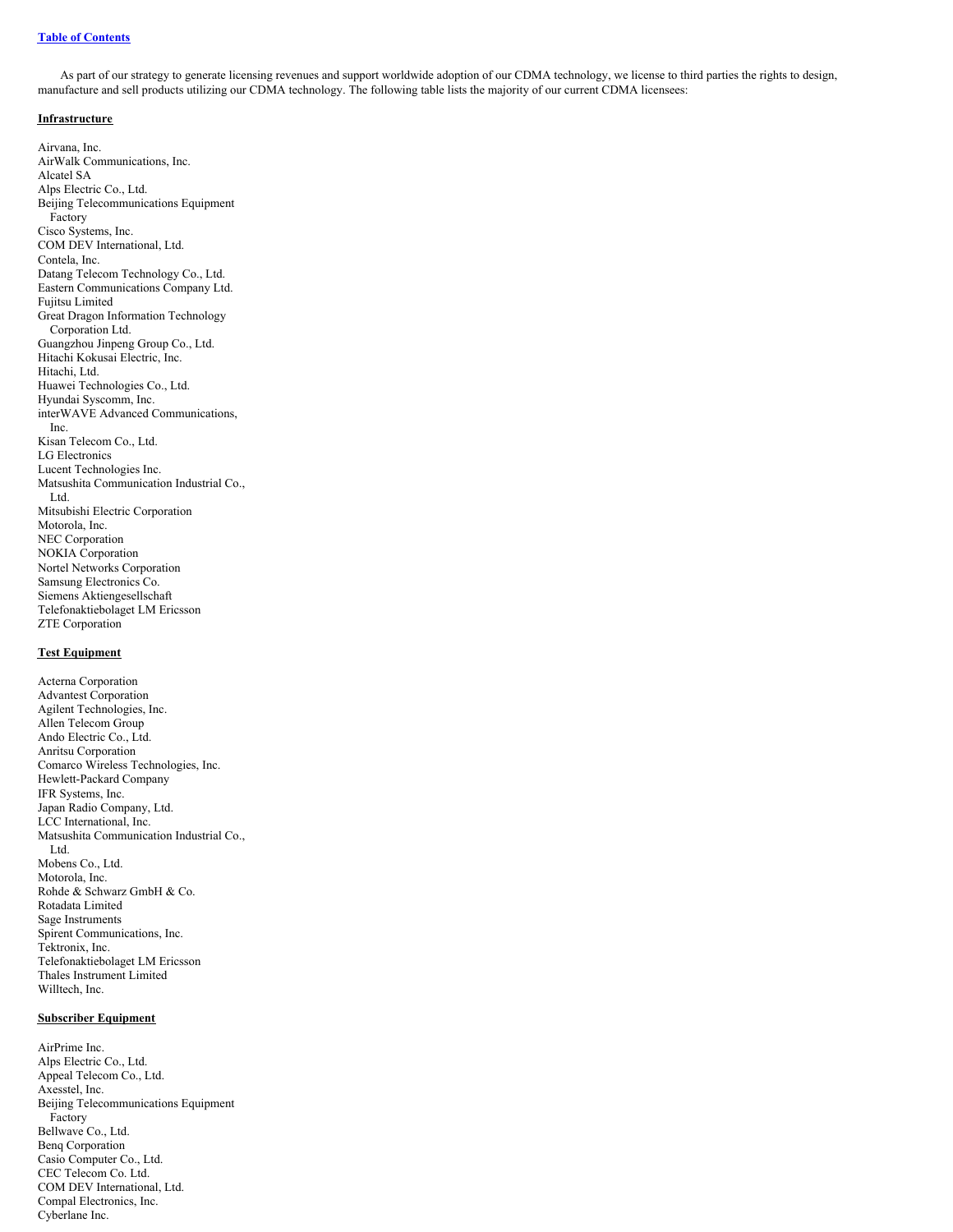Dalian Daxian Group Co., Ltd. Datang Telecom Technology Co., Ltd. Denso Corporation eAnywhere Tech Inc. Eastern Communications Co., Ltd. ERON Technologies Co., Ltd. ETRONICS Corp. Fujitsu Limited Garmin Corporation Giga Telecom, Inc. Glenayre Electronics, Inc. Growell Telecom Co., Ltd. GTRAN Wireless Inc. Guangzhou Southern Hi-Tech Co., Ltd. Haier Group Company Handspring, Inc. Hanwha Corporation High Tech Computer Corporation Hisense Group Co., Ltd. Hitachi Kokusai Electric Inc. Hitachi, Ltd. INTERCUBE Co., Ltd. Kenwood Corporation Koninklijke Philips Electronics N.V. Konka Group Co., Ltd. Kyocera Corporation Langchao Electronic Information Industry Group Corp. LG Electronics Inc. Lucent Technologies Inc. Matsushita Communication Industrial Co., Ltd. Matsushita Electronic Components Co., Ltd. Maxon Telecom Co., Ltd. Mitsubishi Electric Corporation Modottel Co., Ltd. Motorola, Inc. NEC Corporation NG Industrial Ltd. Ningo Bird Co., Ltd. NOKIA Corporation Novatel Wireless Inc. Pantech & Curitel, Inc. Pantech Co., Ltd. Research In Motion Limited Samsung Electronics Co. Sanyo Electric Co., Ltd. Seiko Instruments Inc. Sharp Corporation Siemens Aktiengesellschaft Sierra Wireless, SRL SK Telecom Co., Ltd. Sony Corporation Synertek, Inc. - Sewon Co., Ltd. - Standard Telecom Co., Ltd. - Telson Electronics Co., Ltd. - Wide Telecom Co., Ltd. TCL Holdings Co. Ltd. Telefonaktiebolaget LM Ericsson Teleion Wireless, Inc. Tellus Technology Inc. Telson Information & Communications Co., Ltd. Toshiba Corporation Uniden Corporation United Computer & Telecommunication, Inc. Wavecom S.A. Westech Korea, Inc. Xiamen Overseas Chinese Electronic Co., Ltd. ZTE Corporation

### **ASICs**

EoNex Technologies, Inc. Infineon Technologies AG Koninklijke Philips Electronics N.V. LSI Logic Corporation NEC Corporation PrairieComm Incorporated Texas Instruments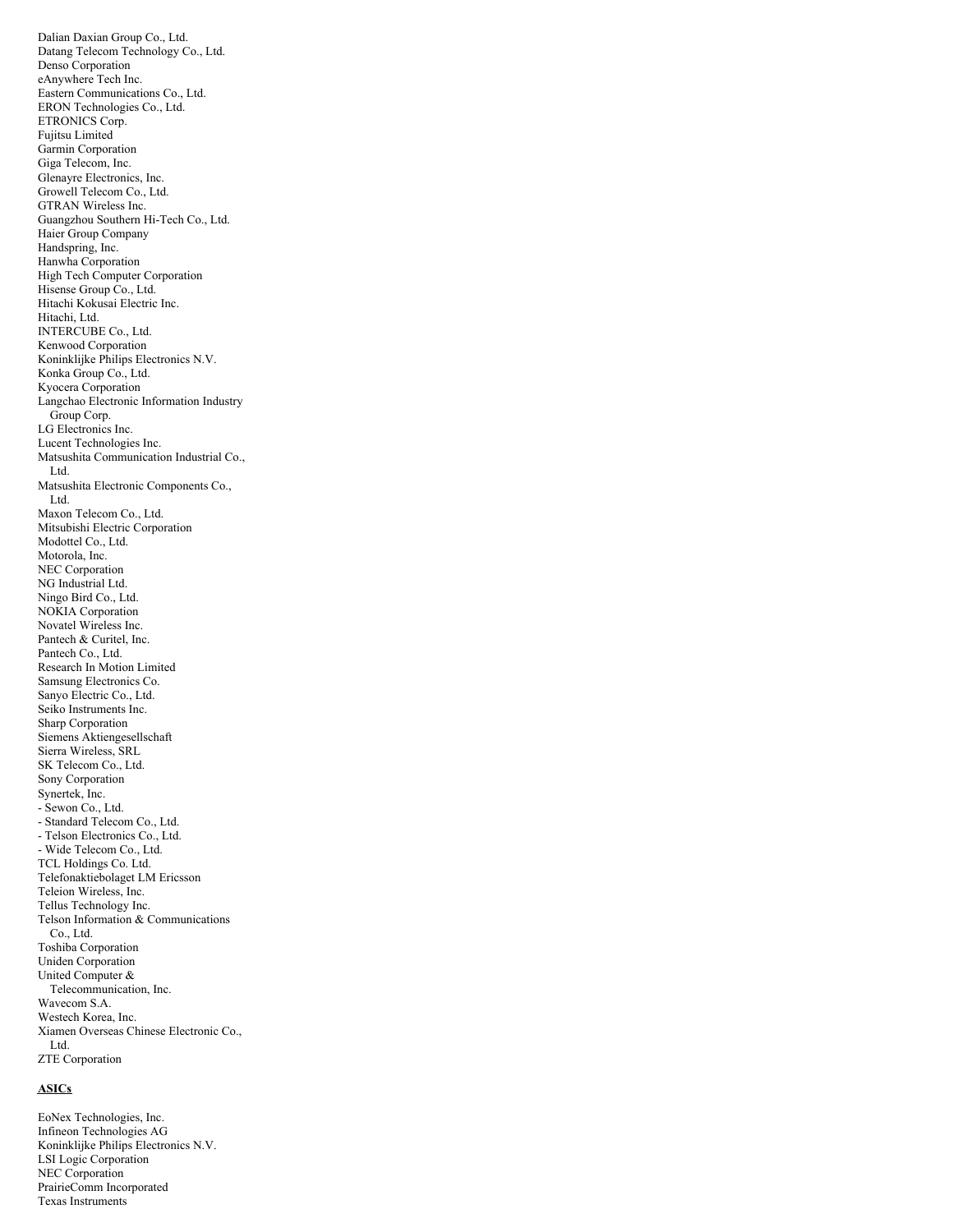#### **Research & Development**

Chunghwa Telecom Laboratories

#### **Non-Standard Systems**

SOMA Networks, Inc.

### **Cable and Repeaters**

EMS Technologies, In c. Transcept, Inc.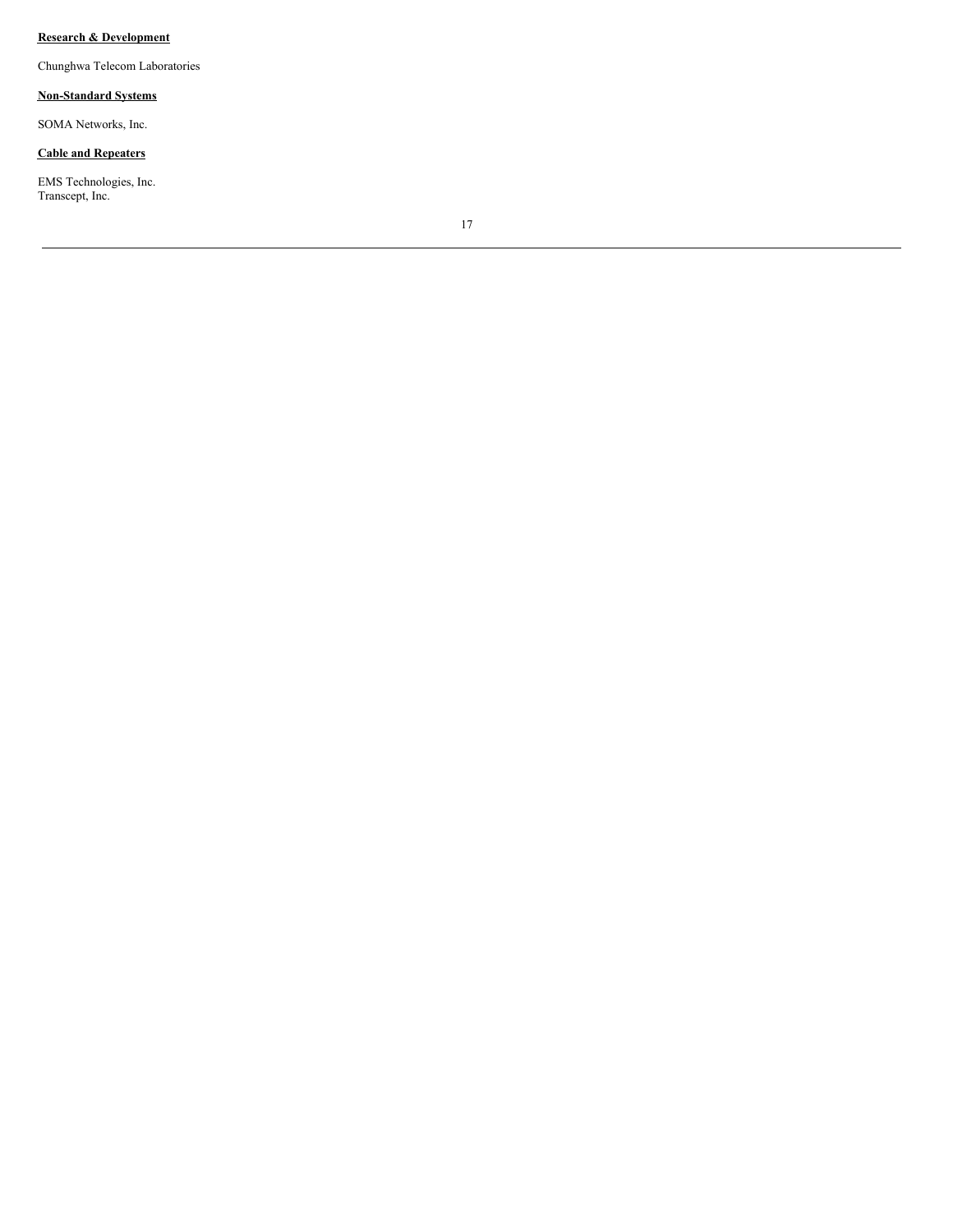#### <span id="page-24-0"></span>**Employees**

As of September 30, 2002, we employed approximately 8,100 full-time and temporary employees.

#### <span id="page-24-1"></span>**Executive Officers**

Our executive officers and their ages as of September 30, 2002 are as follows:

Irwin Mark Jacobs, age 68, one of the founders of the Company, has served as Chairman of the Board of Directors and Chief Executive Officer of the Company since it began operations in July 1985. He served as the Company's President prior to May 1992. Before joining the Company, he was executive vice president and a director of M/A-COM. From October 1968 to April 1985, he held various executive positions at LINKABIT (M/ A-COM LINKABIT after August 1980), a company he co-founded. During most of his period of service with LINKABIT, he was chairman, president and chief executive officer and was at all times a director. He received his B.E.E. degree from Cornell University and his M.S. and Sc.D. degrees from the Massachusetts Institute of Technology. Dr. Jacobs is a member of the National Academy of Engineering and the American Academy of Arts and Sciences and was awarded the National Medal of Technology in 1994.

Anthony S. Thornley, age 56, was appointed President in February 2002 and Chief Operating Officer of the Company in July 2001. He served as Chief Financial Officer from March 1994 to February 2002 and as Executive Vice President from November 1997 to July 2001. Prior to joining the Company, he was with Nortel, a telecommunications equipment manufacturer, for sixteen years in various financial and information systems management positions, including Vice President, Public Networks, Vice President Finance NT World Trade and Corporate Controller Nortel Limited. He has also worked for Coopers and Lybrand. Mr. Thornley received his Bachelor's of Science degree in Chemistry from the University of Manchester, England.

William E. Keitel, age 49, was appointed Senior Vice President and Chief Financial Officer in February 2002. He joined the Company in 1996 and has worked in senior management roles within corporate finance, serving as Senior Vice President and Corporate Controller since 1998. Previously, Mr. Keitel served in various senior finance roles for Nortel, a telecommunications equipment manufacturer, from 1983 until 1996. Mr. Keitel received a master's degree in business administration from Arizona State University and a bachelor's degree in business administration from the University of Wisconsin.

Steven R. Altman, age 41, has served as Executive Vice President of the Company since November 1997. He also has served as President of the Company's Technology Transfer and Strategic Alliance division, which is responsible for, among other things, licensing the Company's intellectual property, since September 1995. He served as General Counsel of the Company from October 1989 through September 2000. He was named Vice President in December 1992, was promoted to Senior Vice President in February 1996 and was promoted to Executive Vice President in November 1997. Prior to joining the Company in October 1989, he was a business lawyer in the San Diego law firm of Gray, Cary, Ware & Freidenrich, where he specialized in intellectual property, mergers and acquisitions, securities and general corporate matters. Mr. Altman received a B.S. degree from Northern Arizona University and a Juris Doctor from the University of San Diego.

Dr. Roberto Padovani, age 48, was appointed Executive Vice President and Chief Technology Officer in January 2002. He joined the Company in 1986 where he has been involved in the design, development and standardization of second and third generation CDMA systems. Prior to joining QUALCOMM, Dr. Padovani was involved in the design and development of satellite communication systems, secure video systems, and error-correcting coding equipment at M/ A-COM LINKABIT in San Diego. Dr. Padovani received a Laureate degree from the University of Padova, Italy and a M.S. and Ph.D. degrees from the University of Massachusetts, Amherst, all in electrical and computer engineering. He is a Fellow of the Institute of Electrical and Electronics Engineers.

Paul E. Jacobs, age 39, was appointed Group President of the QUALCOMM Wireless & Internet Group in July 2001. He oversees the QUALCOMM Technology Licensing division, the QUALCOMM Internet Services division, the QUALCOMM Wireless Business Solutions division, and the QUALCOMM Digital Media division along with Corporate Marketing, Standards and the QUALCOMM Technology and Ventures unit. He has served as Executive Vice President of the Company since February 2000. He served as President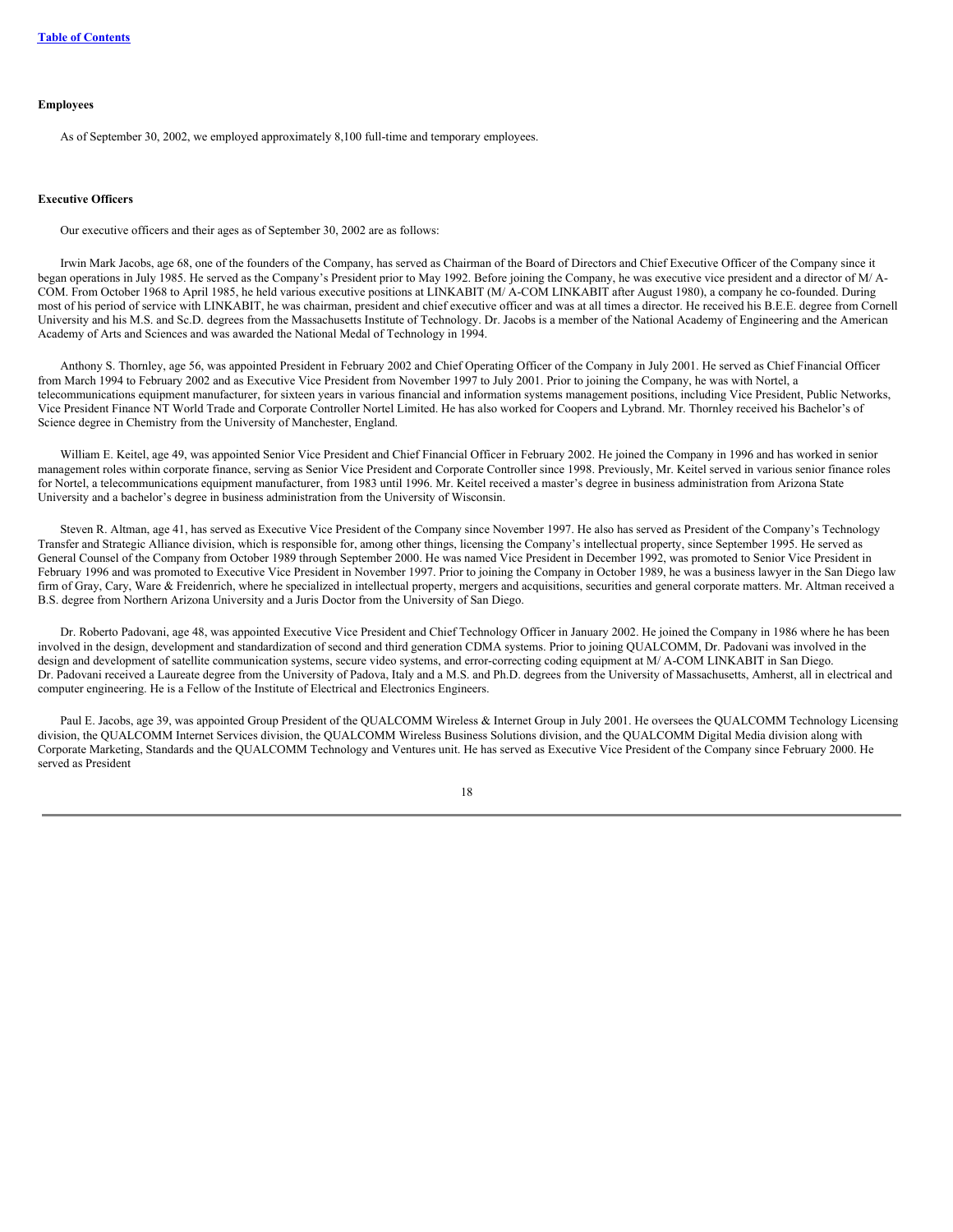of the Consumer Products division from February 1997 to February 2000 and as Senior Vice President of the Company and Vice President and General Manager of the Consumer Products division from April 1995 to February 1997. He joined the Company in September 1990 as Senior Engineer and was promoted to Engineering Director in April 1993. Dr. Jacobs holds a B.S. degree in Electrical Engineering and Computer Science, M.S. degree in Electrical Engineering and Ph.D. degree in Electrical Engineering and Computer Science from the University of California, Berkeley. Dr. Paul Jacobs is the son of Dr. Irwin Mark Jacobs, Chairman of the Board of Directors and Chief Executive Officer of the Company.

Donald E. Schrock, age 57, is an Executive Vice President and was appointed Group President of QUALCOMM CDMA Technologies Group in July 2001, overseeing QUALCOMM CDMA Technologies and SnapTrack. He has served as Senior Vice President of the Company since February 1997 and President of CDMA Technologies division since October 1997. He joined the Company in January 1996 as Corporate Vice President and in June 1996 was promoted to General Manager, QCT Products Division. Prior to joining QUALCOMM, he was Group Vice President and Division Manager with Hughes Aircraft Company. Prior to his employment with Hughes, he was Vice President of Operations with Applied Micro Circuits Corporation. He has also held positions as Vice President/ Division General Manager at Burr-Brown Corporation and spent 15 years with Motorola Semiconductor. Mr. Schrock holds a B.S.E.E. with honors from the University of Illinois, as well as a M.S.E.E. and Advanced Business Administration degrees from Arizona State University.

Jeffrey A. Jacobs, age 36, was appointed President of QUALCOMM Global Development, an organization responsible for proliferating CDMA throughout the world, in May 2001. He served as Senior Vice President of Business Development from June 1999 to May 2001 and Vice President of Business Development from November 1997 to June 1999. Mr. Jacobs founded the QUALCOMM Eudora division in 1993 and served as Vice President and General Manager of the division from August 1995 to November 1997. He joined the Company in May 1986 as a market analyst and held other management positions at the Company through August 1995. Mr. Jacobs holds a Bachelor of Arts degree in International Economics from the University of California, Berkeley. Mr. Jeffrey Jacobs is the son of Dr. Irwin Mark Jacobs, Chairman of the Board of Directors and Chief Executive Officer of the Company.

Louis Lupin, age 47, was appointed Senior Vice President and General Counsel of the Company in September 2000. He served as Senior Vice President, Proprietary Rights Counsel from May 1998 to September 2000, Vice President, Proprietary Rights Counsel from April 1996 to May 1998 and Senior Legal Counsel from February 1995 to April 1996. Prior to joining the Company in 1995, he was a partner with Cooley, Godward, Castro, Huddleson and Tatum where he focused on intellectual property litigation in the telecommunications, software and biotechnology industry. Mr. Lupin received his bachelor's degree from Swarthmore College and a J.D. from Stanford Law School.

#### **RISK FACTORS**

<span id="page-25-0"></span>You should consider each of the following factors as well as the other information in this Annual Report in evaluating our business and our prospects. The risks and uncertainties described below are not the only ones we face. Additional risks and uncertainties not presently known to us or that we currently consider immaterial may also impair our business operations. If any of the following risks actually occur, our business and financial results could be harmed. In that case the trading price of our common stock could decline. You should also refer to the other information set forth in this Annual Report, including our financial statements and the related notes.

#### **Risks Related to Our Businesses**

Global economic weakness that impacts the wireless communications industry could negatively affect our revenues and operating results.

Recent global economic weakness has had wide-ranging effects on markets that we serve, particularly wireless communications equipment manufacturers and network operators. We cannot predict whether a recovery will occur or what effects negative events, such as war, may have on the economy. Further, an

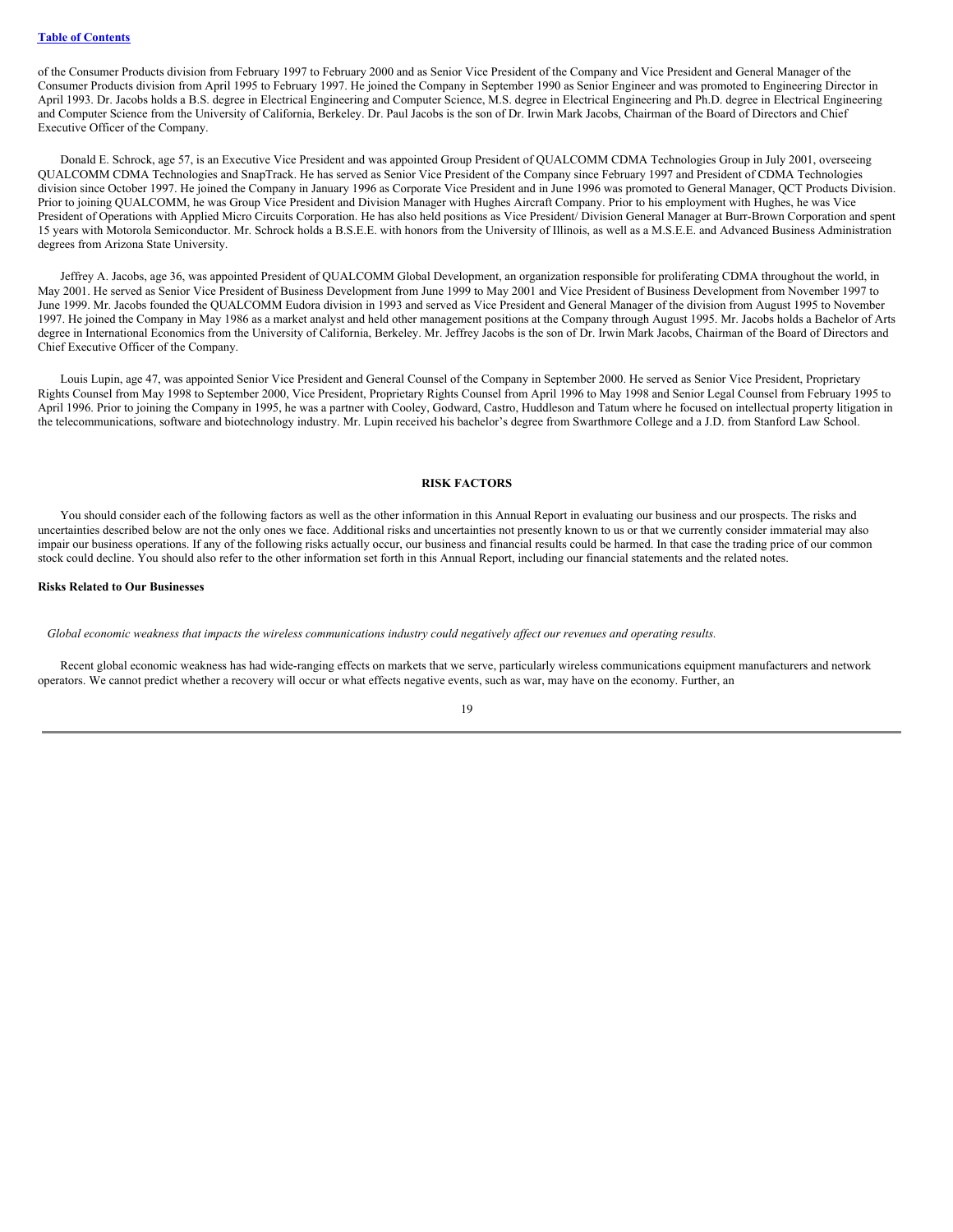economic recovery, if it occurs, may not benefit us in the near term. If it does not, our ability to increase or maintain our revenues and operating results may be impaired. In addition, because we intend to continue to make significant investments in research and development and to maintain extensive ongoing customer service and support capability, any decline in the rate of growth of our revenues will have a significant adverse impact on our operating results.

#### *If CDMA technology is not widely deployed, our revenues may not grow as anticipated.*

We focus our business primarily on developing, patenting and commercializing CDMA technology for wireless telecommunications applications. Other digital wireless communications technologies, particularly GSM technology, have been more widely deployed than CDMA technology. If CDMA technology does not become the preferred wireless communications industry standard in the countries where our products and those of our customers and licensees are sold, or if wireless communications service providers do not deploy networks that utilize CDMA technology, our business and financial results could suffer.

To increase our revenues and market share in future periods, we are dependent upon the commercial deployment of 3G wireless communications equipment, products and services based on our CDMA technology. Although network operators have commercially deployed CDMA2000 1X, we cannot predict the timing or success of other commercial deployments. If existing deployments are not commercially successful, or if new commercial deployments of CDMA2000 1X are delayed or unsuccessful, our business and financial results may be harmed. In addition, our business could be harmed if network operators deploy competing technologies, such as GPRS, or switch existing networks from CDMA to GSM.

#### Because we have made significant investments in and loans to CDMA carriers, our financial condition may be harmed if those CDMA carriers are not successful.

We provide significant financing to CDMA carriers to promote the worldwide adoption of CDMA products and services. Due to financial and competitive challenges facing CDMA carriers, we cannot assure you that our investments will generate financial returns or that they will result in increased adoption or continued use of CDMA technologies. Many domestic and international CDMA carriers to whom we have provided financing have limited operating histories, are faced with significant capital requirements, are highly leveraged or have limited financial resources. If these CDMA operators are not successful, we may have to write down our investments in or loans to these carriers. Certain carriers to whom we have provided financing have defaulted on their obligations to us, and it is possible that others will default on their obligations to us in the future. Any such write-downs or defaults could have a material adverse effect on our financial condition and operating results. Due to currency fluctuations and international risks, foreign borrowers may become unable to pay their debts to us from revenues generated by their projects that are denominated in local currencies. Further, we may not be permitted to retain a security interest in any spectrum licenses held by foreign carriers that we finance. These spectrum licenses initially may constitute the primary asset of the carriers. The amount of financing that we currently are providing and that we expect to provide in the future is substantial. See "Notes to Consolidated Financial Statements, Note 4 – Investments in Other Entities." If we are unable to recover our investments in or loans to these carriers, our financial condition may be harmed.

#### We have acquired a controlling interest in Vésper Holding, which owns two CDMA carriers in Brazil. Our financial condition may be harmed if Vésper Holding is not *successful.*

In November 2001, we acquired Vésper Holding, which owns two CDMA carriers in Brazil (collectively, Vésper). See "Notes to Consolidated Financial Statements, Note 13 — Acquisitions." We expect Vésper Holding to incur operating losses and negative cash flows from operations as it expands operations and enters new markets, even if and after it achieves positive cash flows from operations in initial operating markets. We may incur significant losses in the future related to our ownership of Vésper Holding, and we cannot assure

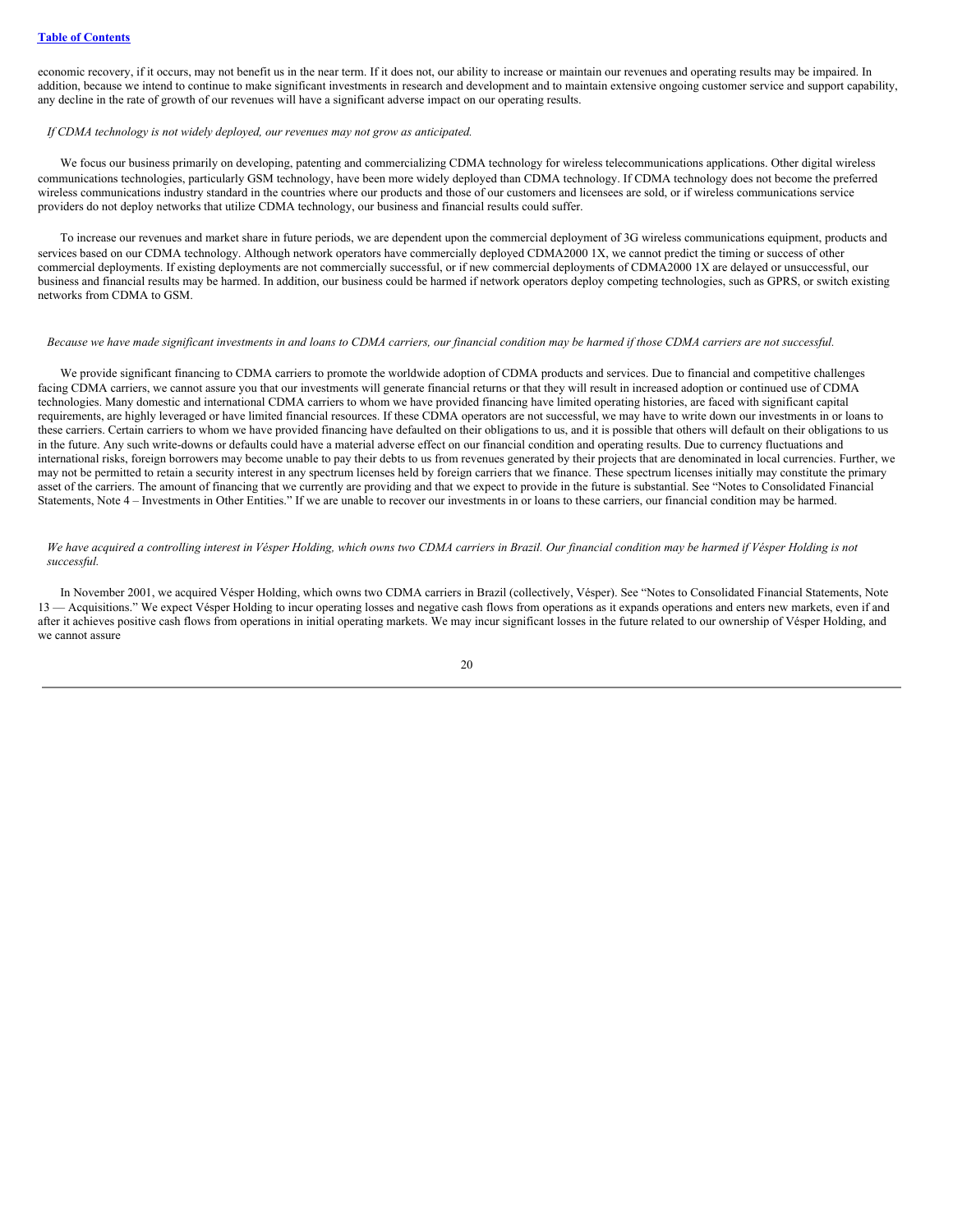### **Table of [Contents](#page-0-0)**

you that Vésper Holding will ever operate profitably. Additional risks and uncertainties specific to Vésper Holding include risks associated with:

- the uncertain political environment in Brazil is causing an unstable financial market which may hinder Vésper from acquiring additional financing from local banks and may result in further devaluation of the Brazilian real;
- the availability and cost of capital;
- the ability to compete with more well-established competitors in Brazil that may offer less expensive products and services, more desirable or innovative products or have extensive resources or better financing;
- the ability to establish a significant market presence in new geographic and service markets in Brazil;
- the ability to develop future business opportunities critical to the realization of growth potential;
- the upgrade of the existing network to CDMA2000 1X and 1xEV-DO, including risks related to the operations of new systems and technologies, substantial required expenditures and potential unanticipated costs, the adequacy of suppliers and consumer acceptance of the products and services to be offered;
- the regulatory and legal environment, including risks associated with defining, defending and operating Vésper's restricted mobility products, the ability to acquire full mobility licenses and the ability to most effectively utilize recent modifications in telecommunications regulations; and
- casualty liability related to vandalism or accidents that may result from structural defects identified in any of up to 66 antenna towers before Vésper Holding is able to replace those towers in the next six months.

#### We have a significant equity method investment in Inquam Limited (Inquam). Our financial condition may be harmed if Inquam is not successful.

We agreed to invest \$200 million in the convertible preferred shares of Inquam. Inquam was formed to acquire, own, develop and manage wireless communications systems, either directly or indirectly, with the primary intent of deploying CDMA-based technology. At September 30, 2002, our investment in Inquam was \$114 million, net of equity in losses, and \$27 million of the equity funding commitment was outstanding. Inquam's management expects to meet certain operational milestones necessary for expansion of Inquam's CDMA operations during 2003. In addition, Inquam's management expects to raise additional funds over the next 12 months required for Inquam to realize the full value of its current operations. Remaining funding commitments from us and another investor are expected to be exhausted by March 2003. Total additional funding required by Inquam for calendar 2003 is estimated to be between \$175 million and \$195 million. If new investors cannot be found or should existing investors decide not to provide additional funding, or if Inquam does not promptly meet certain operational milestones necessary for expansion, Inquam's growth potential and the value of our investment in Inquam may be negatively affected.

Our three largest customers accounted for 41% and 37% of consolidated revenues in fiscal 2002 and 2001, respectively, and our largest customer accounted for 11% of total consolidated revenue in fiscal 2000. The loss of any one of our major customers or licensees could reduce our revenues and harm our ability to achieve or sustain acceptable *levels of operating results.*

#### *QCT Segment*

The loss of any one of our QCT segment's significant customers or the delay, even if only temporary, or cancellation of significant orders from any of these customers would reduce our revenues in the period of the cancellation or deferral and could harm our ability to achieve or sustain acceptable levels of profitability. Accordingly, unless and until our QCT segment diversifies and expands its customer base, our future success will significantly depend upon the timing and size of future purchase orders, if any, from these customers.

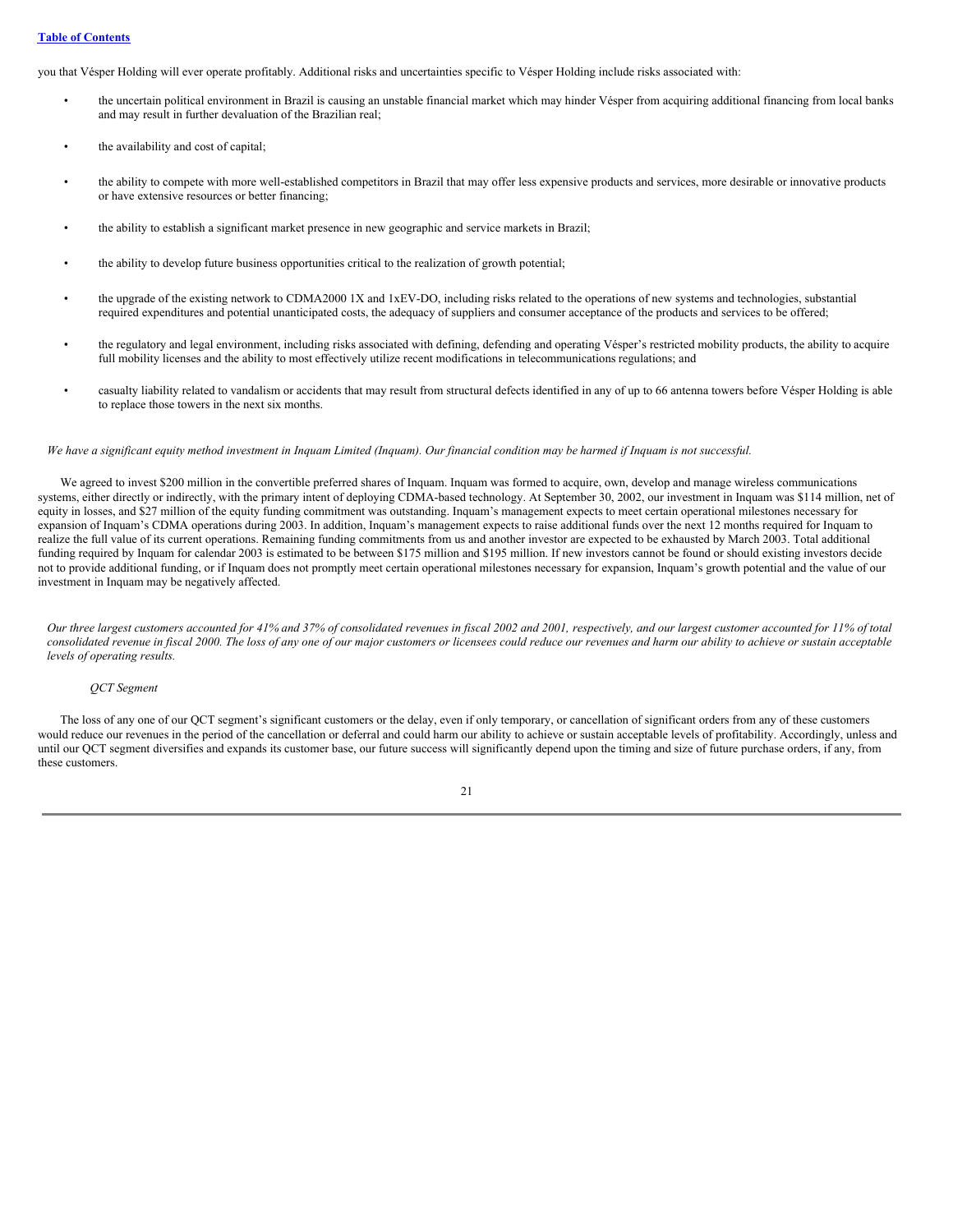#### **Table of [Contents](#page-0-0)**

Factors that may impact the size and timing of orders from customers of our QCT segment include, among others, the following:

- the product requirements of these customers;
- the financial and operational success of these customers;
- the success of these customers' products that incorporate our products;
- the extent to which certain customers successfully develop and produce CDMA-based integrated circuits and system software to meet their own needs;
- general economic conditions;
- the success of products sold to our customers by licensed competitors;
- changes in governmental regulations in countries where we or our customers currently operate or plan to operate; and
- the rate of deployment of new technology by the network operators and the rate of adoption of new technology by end consumers.

#### *QTL Segment*

Our QTL segment derives royalty revenues from shipments by our licensees. We derive a significant portion of our royalty revenue from a limited number of licensees. Our future success depends upon the ability of our licensees to develop, introduce and deliver high volume products that achieve and sustain market acceptance. We have little or no control over the sales efforts of our licensees, and we cannot assure you that our licensees will be successful or that the demand for wireless communications devices and services offered by our licensees will continue to increase. Any reduction in the demand for or any delay in the development, introduction or delivery of wireless communications devices utilizing our CDMA technology could have a material adverse effect on our business. Weakness in the value of foreign currencies in which our customers' products are sold may reduce the amount of royalties payable to us in U.S. dollars.

#### *QWI Segment*

Our QIS division derives revenue primarily from software development and services revenues related to our BREW product and services and a QChat licensing agreement with Nextel. We derive a significant portion of our QIS revenue from network operators offering BREW services. The future success of our QIS division depends in part upon the ability of network operators, handset manufacturers and developers to continue the momentum in wireless data and sustain market acceptance for quality wireless applications and services. We cannot assure you that they will be successful or that the demand for BREW services will continue to increase. Any reduction in the demand for these services could have a material adverse effect on our business.

We derive a majority of our revenues from sales outside the United States, and numerous factors related to international business activities subject us to risks that could reduce *the demand for our licensees' products or our products, negatively af ecting our operating results.*

A significant part of our strategy involves our continued pursuit of growth opportunities in a number of international markets. We market, sell and service our products internationally. We have established sales offices around the world. We will continue to expand our international sales operations and enter new international markets. This expansion will require significant management attention and financial resources to successfully develop direct and indirect international sales and support channels, and we cannot assure you that we will be successful or that our expenditures in this effort will not exceed the amount of any resulting revenues. If we are not able to maintain or increase international market demand for our products and technologies, then we may not be able to maintain an acceptable rate of growth in our business.

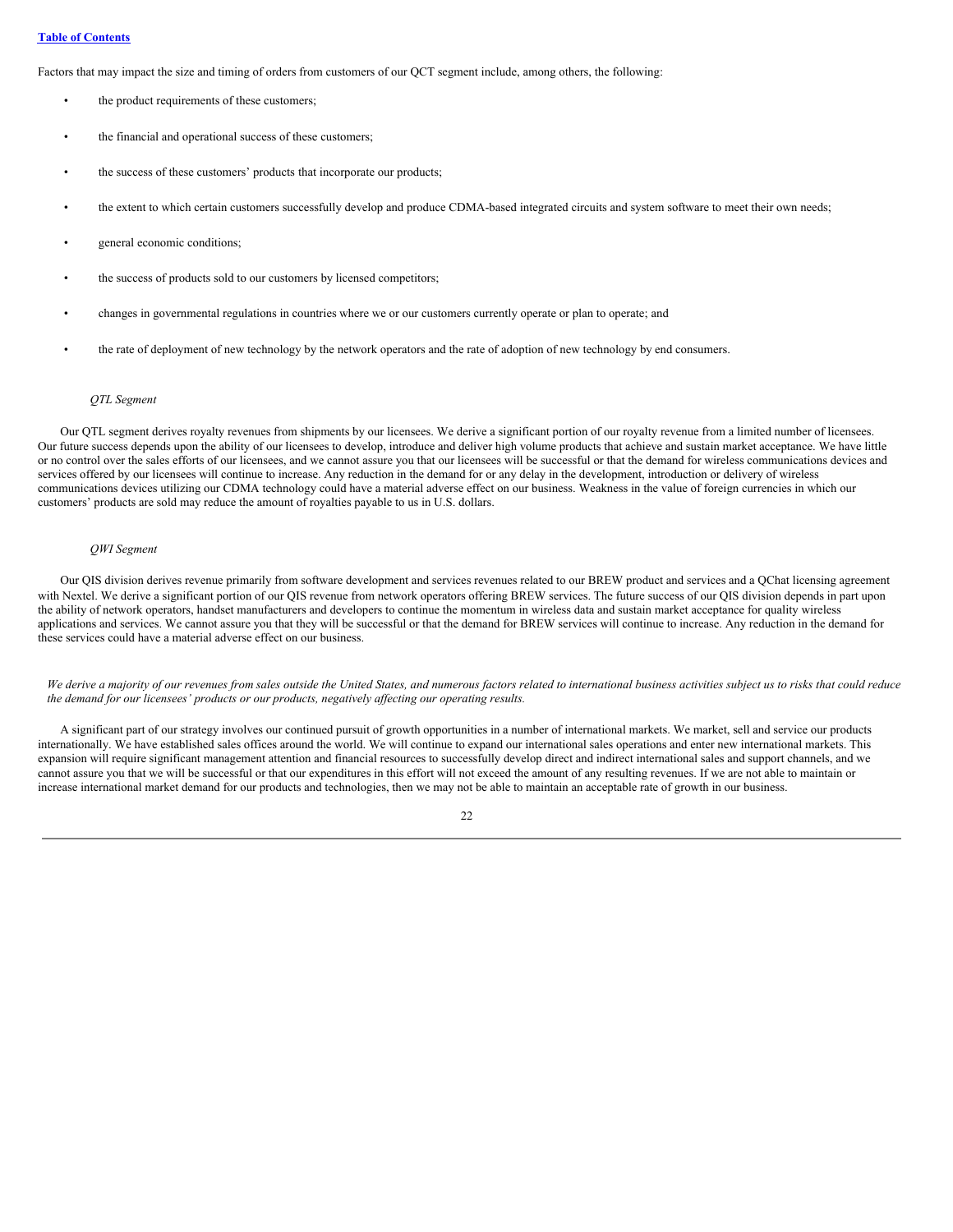Consolidated revenues from international customers as a percentage of total revenues were 70% in fiscal 2002, 65% in fiscal 2001, and 47% in fiscal 2000. Because most of our foreign sales are denominated in U.S. dollars, our products and those of our customers and licensees that are sold in U.S. dollars become less price-competitive in international markets if the value of the U.S. dollar increases relative to foreign currencies.

In many international markets, barriers to entry are created by long-standing relationships between our potential customers and their local providers and protective regulations, including local content and service requirements. In addition, our pursuit of international growth opportunities may require significant investments for an extended period before we realize returns, if any, on our investments. Our business could be adversely affected by a variety of uncontrollable and changing factors, including:

- unexpected changes in legal or regulatory requirements;
- difficulty in protecting our intellectual property rights in a particular foreign jurisdiction;
- our inability to succeed in significant foreign markets, such as China or India;
- cultural differences in the conduct of business;
- difficulty in attracting qualified personnel and managing foreign activities;
- recessions in economies outside the United States;
- longer payment cycles for and greater difficulties collecting accounts receivable;
- export controls, tariffs and other trade protection measures;
- fluctuations in currency exchange rates;
- nationalization, expropriation and limitations on repatriation of cash;
- social, economic and political instability;
- natural disasters, acts of terrorism and war;
- taxation; and
- changes in laws and policies affecting trade, foreign investment and loans.

In addition to general risks associated with our international sales, licensing activities and operations, we are also subject to risks specific to the individual countries in which we do business. During fiscal 2002, 37% and 18% of our revenues were from customers and licensees based in South Korea and Japan, respectively, as compared to 35% and 22% during fiscal 2001, respectively. During fiscal 2000, 22% and 13% of our revenues were from customers and licensees based in South Korea and Japan, respectively. A significant downturn in the economies of Asian countries where many of our customers and licensees are located, particularly the economies of South Korea and Japan, would materially harm our business. The wireless market in China represents a significant growth opportunity for us. In January 2002, China Unicom launched its nationwide CDMA network, and in October 2002, China Unicom announced that it had more than 4 million subscribers. If China Unicom or the government of China make technology deployment or other decisions that result in actions that are adverse to the expansion of CDMA technologies in China, our business could be harmed.

India's highest court will resume hearings in November 2002 on an appeal filed by cellular phone operators seeking to block limited-range mobile services that use CDMA technology in India. Should the Supreme Court in India rule in favor of the cellular phone operators, our business could be harmed.

In November 2001, we acquired Vésper Holding, a CDMA carrier in Brazil. A significant downturn in the economy of Brazil could materially harm our business and limit our strategic alternatives related to this investment.

We are subject to risks in certain markets in which our customers and licensees grant subsidies on handsets to their subscribers. For example, in the past the South Korean government limited the ability of telecommunications carriers to provide subsidies on handsets to their subscribers, and this, in turn, reduced

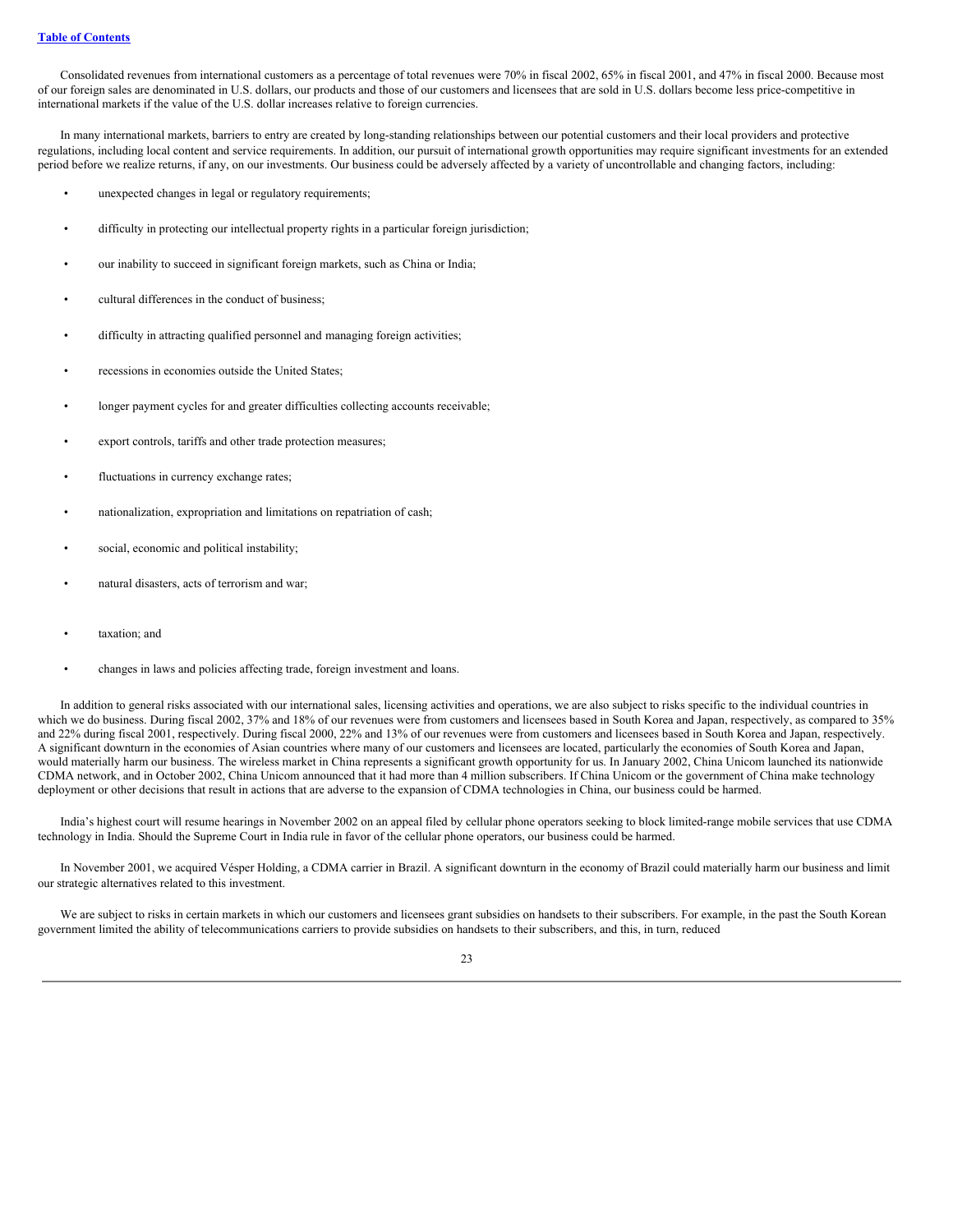our revenues from those sources. Further limitations on the ability of handset manufacturers to sell their products in South Korea, Japan or in other countries may have additional negative impacts on our revenues.

We expect that royalty revenues derived from international licensees will continue to represent a significant portion of our total revenues in the future. To date, all of the revenues from international licenses have been denominated in U.S. dollars. However, to the extent that such licensees' sales to their customers are not denominated in U.S. dollars, any royalties that we receive as a result of such sales are subject to fluctuations in currency exchange rates. In addition, if the effective price of products sold by our customers were to increase as a result of fluctuations in the exchange rate of the relevant currencies, demand for the products could fall, which in turn would reduce our royalty revenues.

#### We may engage in strategic transactions that could result in significant charges or management disruption and fail to enhance stockholder value.

From time to time, we engage in strategic transactions with the goal of maximizing stockholder value. In the past we have acquired businesses, entered into joint ventures and made strategic investments in early stage companies and venture funds or incubators to support global adoption of CDMA and the use of the wireless Internet. Most of our strategic investments entail a high degree of risk and will not become liquid until more than one year from the date of investment, if at all.

We will continue to evaluate potential strategic transactions and alternatives that we believe may enhance stockholder value. These potential future transactions may include a variety of different business arrangements, including acquisitions, spin-offs, strategic partnerships, joint ventures, restructurings, divestitures, business combinations and investments. Although our goal is to maximize stockholder value, such transactions may impair stockholder value or otherwise adversely affect our business and the trading price of our stock. Any such transaction may require us to incur non-recurring or other charges and/or to consolidate or record our equity in losses and may pose significant integration challenges and/or management and business disruptions, any of which could harm our operating results and business.

#### The fair values of our strategic investments are subject to substantial quarterly and annual fluctuations and to market downturns. Downward fluctuations and market trends *could adversely af ect our operating results.*

We maintain strategic holdings of various issuers and types. These securities include available-for-sale equity securities and derivative instruments that are recorded on the balance sheet at fair value. We strategically invest in companies in the high-technology industry and typically do not attempt to reduce or eliminate our exposure to market risks in these investments. Available-for-sale equity securities recorded at fair value under FAS 115 and derivative instruments recorded at fair value under FAS 133 subject us to equity price risk. The fair market values of these securities and derivative instruments are subject to significant market price volatility and, in general, suffered significant decreases in market value during fiscal 2002 and 2001. In addition, the realizable value of these securities and derivative instruments is subject to market and other conditions. Our strategic investments in specific companies and industry segments may vary over time, and changes in concentrations may affect price volatility. We also make strategic investments in privately-held companies, including early stage companies, venture funds or incubators. These investments are recorded at cost, but the recorded values may be written down due to changes in the companies' conditions or prospects. Our strategic investments are inherently risky as the market for the technologies or products the investees have under development may never materialize. As a result, we could lose all or a portion of our investments in these companies, which could negatively affect our financial position and operating results. See "Notes to Consolidated Financial Statements, Note 2 — Marketable Securities and Note 4 — Investments in Other Entities" and "Item 7A. Quantitative and Qualitative Disclosure About Market Risk."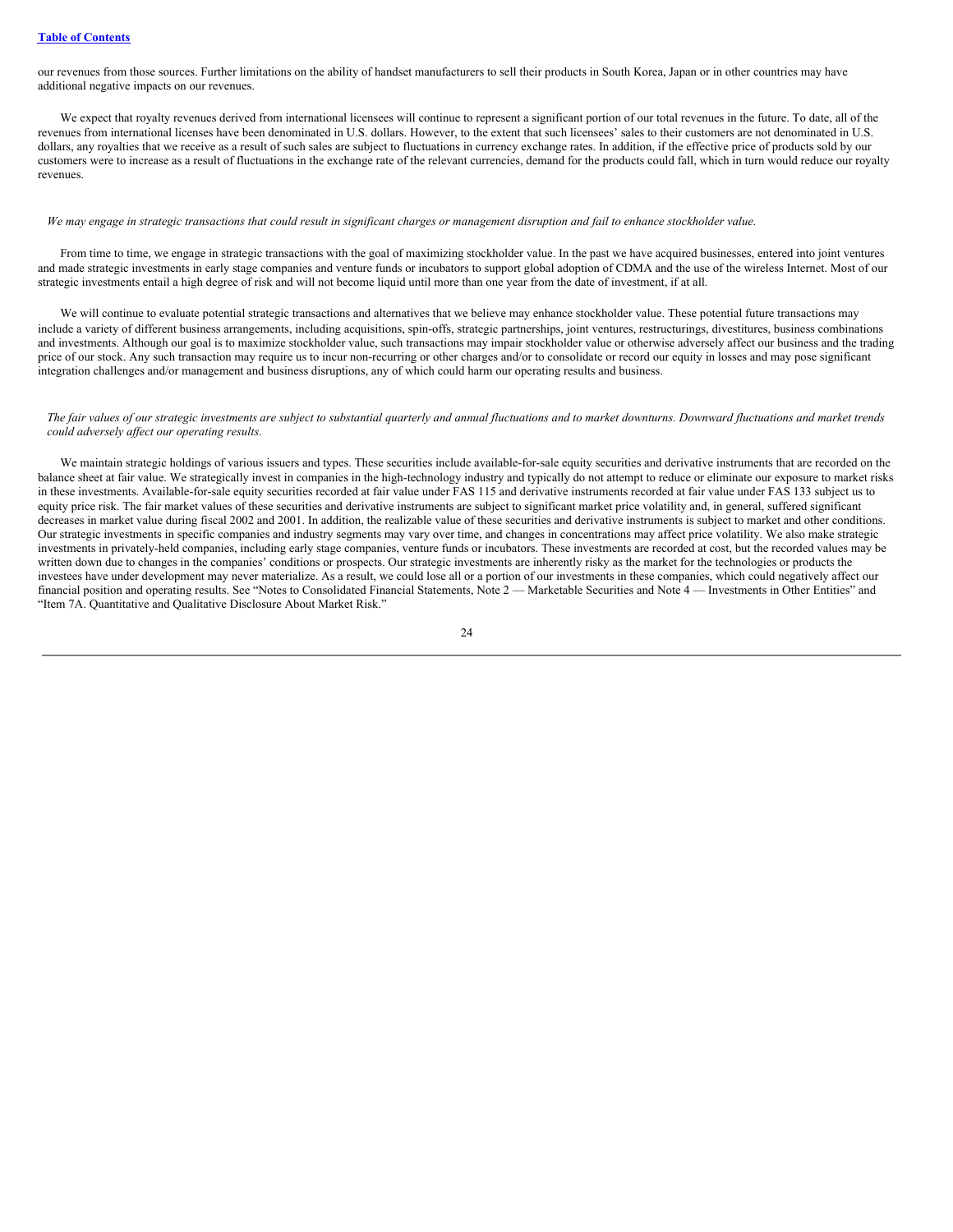We depend upon a limited number of third-party manufacturers to provide subassemblies and parts for our products. Any disruptions in the operations of, or the loss of, any of these third parties could harm our ability to meet our delivery obligations to our customers and increase our cost of sales.

#### *QCT Segment*

We subcontract all of the manufacturing and assembly, and most of the testing, of our integrated circuits. We depend upon a limited number of third parties to perform these functions, some of which are only available from single sources with which we do not have long-term contracts. IBM, Taiwan Semiconductor Manufacturing Co. and United Microelectronics are the primary foundry partners for our family of baseband integrated circuits. IBM, Motorola and Texas Instruments are the primary foundry partners for our family of radio frequency and analog integrated circuits. Our reliance on a sole-source vendor primarily occurs during the start-up phase of a new product. Once a new product reaches a significant volume level, we establish alternative suppliers for technologies that we consider critical. Our reliance on sole or limited-source vendors involves risks. These risks include possible shortages of capacity, product performance shortfalls, and reduced controls over delivery schedules, manufacturing capability, quality assurance, quantity and costs. We have no firm long-term commitments from our manufacturers to supply products to us for any specific period, or in any specific quantity, except as may be provided in a particular purchase order. As a result, these manufacturers may allocate, and in the past have allocated, capacity to the production of other products while reducing deliveries to us on short notice.

Our operations also may be harmed by lengthy or recurring disruptions at any of the facilities of our manufacturers and may be harmed by disruptions in the distribution channels from our suppliers and to our customers. These disruptions may include labor strikes, work stoppages, terrorism, war, fire, earthquake, flooding or other natural disasters. These disruptions could cause significant delays in shipments until we are able to shift the products from an affected manufacturer to another manufacturer. The loss of a significant third-party manufacturer or the inability of a third-party manufacturer to meet performance and quality specifications or delivery schedules could harm our ability to meet our delivery obligations to our customers.

In addition, one or more of our manufacturers may obtain licenses from us to manufacture CDMA integrated circuits that compete with our products. In this event, the manufacturer could elect to allocate scarce components and manufacturing capacity to their own products and reduce deliveries to us. In the event of a loss of, or a decision to change, a key third-party manufacturer, qualifying a new manufacturer and commencing volume production or testing could involve delay and expense, resulting in lost revenues, reduced operating margins and possible loss of customers.

#### *QWI Segment*

Several of the critical subassemblies and parts used in our QWBS division's existing and proposed products are currently available only from third-party single or limited sources. These include items such as electronic and radio frequency components, and other sophisticated parts and subassemblies which are used in the OmniTRACS, TruckMAIL, OmniExpress, LINQ and OmniOne products. These third parties include companies such as Tyco International (M/ A Com), Rakon, Mini-Circuits, Cambridge Tool & Mfg., Andrew Corporation, American Design, Deutsch ECD, PCI Limited, KeyTronic EMS, Seavey Engineering Associates, Symbol Technologies, Navman NZ, Thomson-Airpax Mechatronics and Eagle-Picher Industries. Our reliance on sole or limited source vendors involves risks. These risks include possible shortages of certain key components, product performance shortfalls, and reduced control over delivery schedules, manufacturing capability, quality and costs. In the event of a long-term supply interruption, alternate sources could be developed in a majority of the cases. The inability to obtain adequate quantities of significant compliant materials on a timely basis could have a material adverse effect on our business, operating results, liquidity and financial position.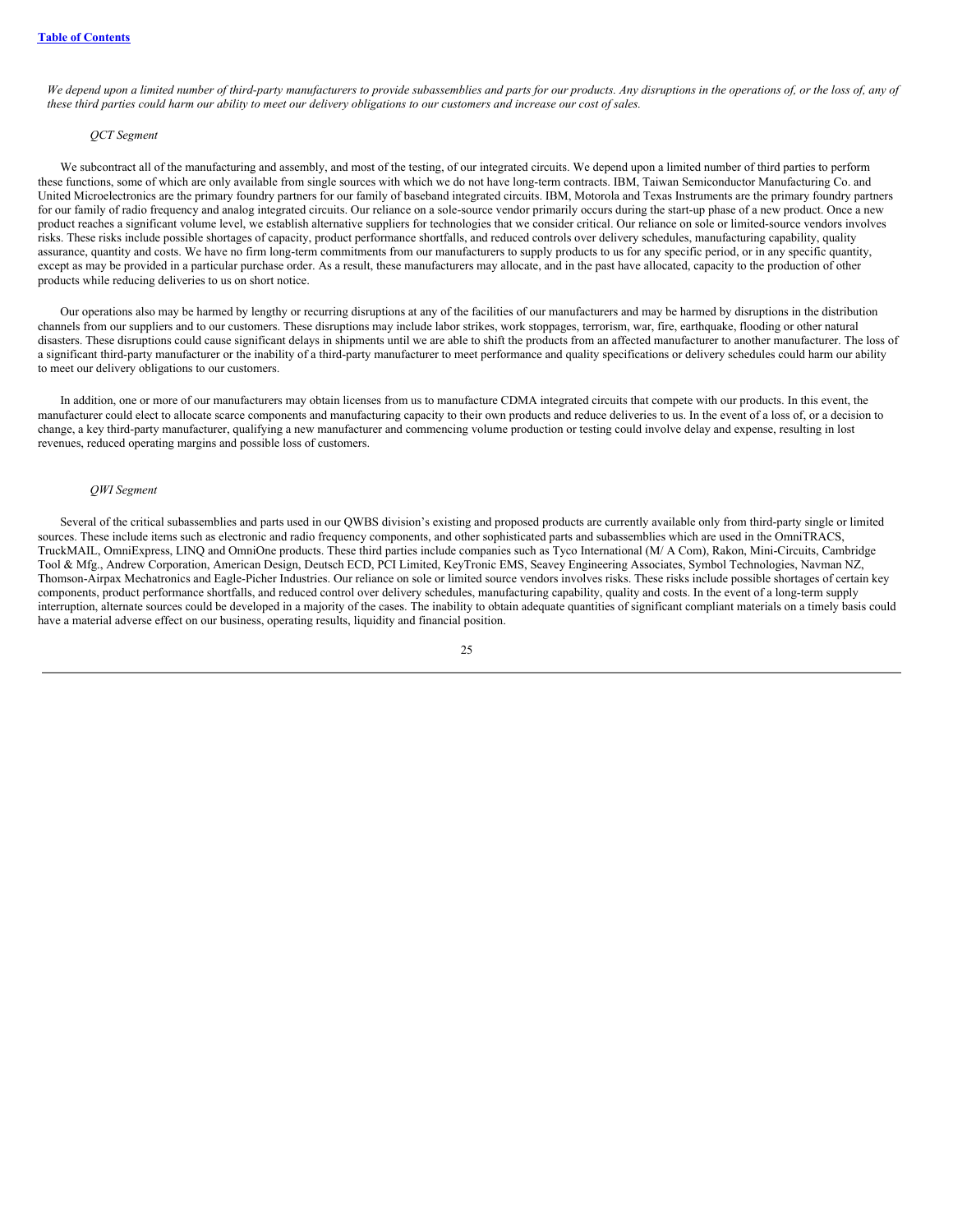A reduction or interruption in component supply or a significant increase in component prices could have a material adverse effect on our business or profitability.

Our ability to meet customer demands depends, in part, on our ability to obtain timely and adequate delivery of parts and components from our suppliers and internal manufacturing capacity. We have experienced component shortages in the past, including components for our integrated circuit products, that have adversely affected our operations. Although we work closely with our suppliers to avoid these types of shortages, we may continue to encounter these problems in the future. Component shortages could adversely affect our ability and that of our customers and licensees to ship products in a timely basis and our customers' or licensees' demand for our products. Any such shipment delays or declines in demand could reduce our revenues and harm our ability to achieve or sustain acceptable levels of profitability. Additionally, failure to meet customer demand in a timely manner could damage our reputation and harm our customer relationships.

Defects or errors in our products or in those made by our suppliers could harm our relations with our customers and expose us to liability. Similar problems related to the *products of our customers or licensees would harm our business.*

Our software and integrated circuit products are inherently complex and may contain defects and errors that are detected only when the products are in use. Further, because our products perform critical functions in our customers' products and networks, such defects or errors could have a serious impact on our customers, which could damage our reputation, harm our customer relationships and expose us to liability. Defects or impurities in our components, materials or software or those used by our customers or licensees, equipment failures or other difficulties could adversely affect our ability and that of our customers and licensees to ship products on a timely basis as well as customer or licensee demand for our products. Any such shipment delays or declines in demand could reduce our revenues and harm our ability to achieve or sustain acceptable levels of profitability. We and our customers or licensees may also experience component or software failures or defects which could require significant product recalls, reworks and/or repairs which are not covered by warranty reserves and which could consume a substantial portion of the capacity of our third-party manufacturers or those of our customers or licensees. Resolving any defect or failure related issues could consume financial and/or engineering resources that could affect future product release schedules.

#### *Our operating results are subject to substantial quarterly and annual fluctuations and to market downturns.*

Our revenues, earnings and other operating results have fluctuated significantly in the past and may fluctuate significantly in the future. General economic or other conditions causing a downturn in the market for our products or technology, affecting the timing of customer orders or causing cancellations or rescheduling of orders could also adversely affect our operating results. Moreover, our customers may change delivery schedules or cancel or reduce orders without incurring significant penalties and generally are not subject to minimum purchase requirements.

Our future operating results will be affected by many factors, including the following:

- the success and rate of global CDMA technology deployment;
- delays in the adoption of 3G CDMA standards;
- changes in the growth rate of the wireless communications industry;
- consolidation in the wireless communications industry;
- strategic transactions, such as acquisitions, divestitures and investments, including investments in new ventures and CDMA carriers;
- the collectibility of our trade and finance receivables;
- changes in the fair values of our strategic equity and derivative investments;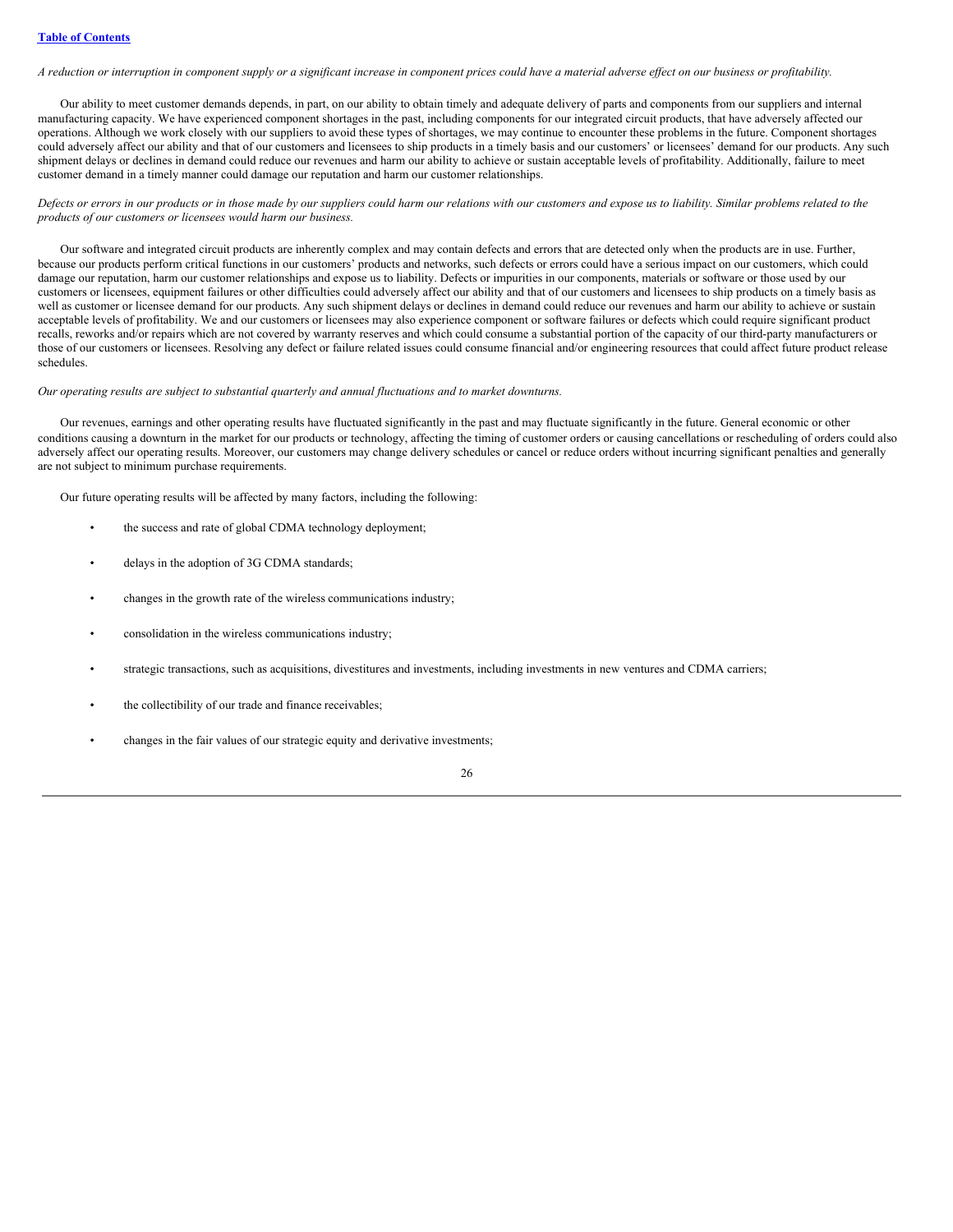- our ability to realize the fair values of our investments in thinly-traded public and private markets;
- the success of our strategic investments;
- the performance of our Vésper Holding subsidiary;
- our ability to retain existing or secure anticipated customers, licensees or orders, both domestically and internationally;
- the availability and cost of products and services from our third-party suppliers;
- our ability to develop, introduce and market new technology, products and services on a timely basis;
- foreign currency fluctuations, inflation and deflation;
- decreases in average selling prices for our products and our customers' products that use our technology;
- decreases in demand for our products and our customers' products that use our technology;
- intellectual property disputes and litigation;
- government regulations;
- product defects;
- changes in accounting standards or practices;
- changes to existing rules or practice regarding stock option accounting and taxation;
- management of inventory by us and our customers and their customers in response to shifts in market demand;
- energy blackouts and system failures;
- changes in the mix of technology and products developed, licensed, produced and sold; and
- seasonal customer demand.

The foregoing factors are difficult to forecast and these, as well as other factors, could harm our quarterly or annual operating results. If our operating results fail to meet the expectations of investment analysts or investors in any period, the market price of our common stock may decline.

Our industry is subject to competition that could result in declining average selling prices for our licensees' products and our products, negatively affecting our revenues and *operating results.*

We currently face significant competition in our markets and expect that competition will continue. Competition in the telecommunications market is affected by various factors including:

- comprehensiveness of products and technologies;
- manufacturing capability;
- scalability and the ability of the system technology to meet customers' immediate and future network requirements;
- product performance and quality;
- design and engineering capabilities;
- compliance with industry standards;
- time to market;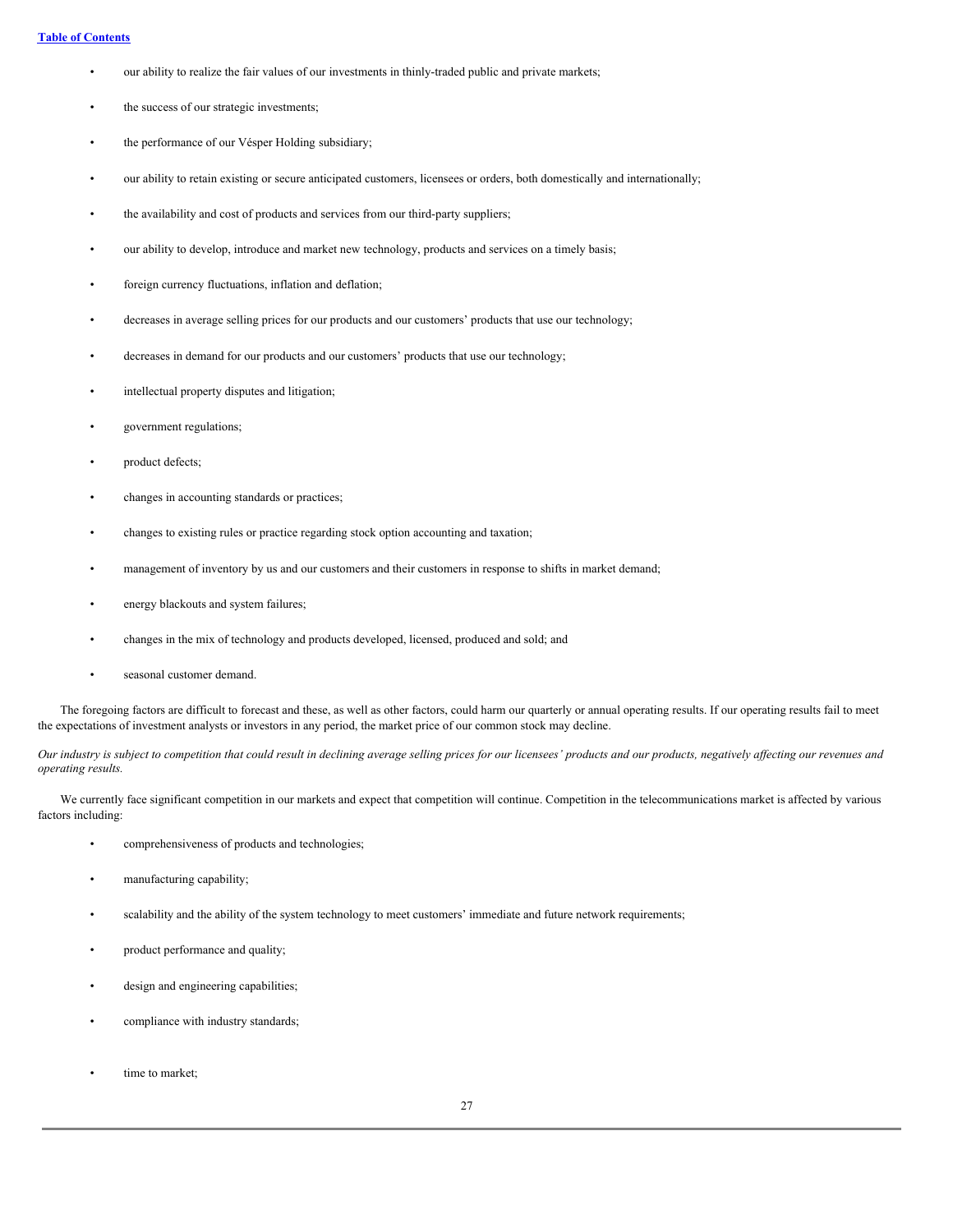- system cost; and
- customer support.

This competition has resulted and is expected to continue to result in reduced average selling prices for our products and those of our customers and licensees. Reductions in the average selling price of our licensees' products generally results in reduced average royalties. While this trend has, to a large extent, been mitigated by the introduction of new features and functionality in our licensees' products, there is no guarantee that such mitigation will continue. We anticipate that additional competitors will enter our markets as a result of growth opportunities in wireless telecommunications, the trend toward global expansion by foreign and domestic competitors, technological and public policy changes and relatively low barriers to entry in selected segments of the industry.

Our competitors include companies that promote non-CDMA technologies and companies that design competing CDMA integrated circuits, such as Nokia, Motorola, Philips, Ericsson, Texas Instruments, Intel, NEC, Nortel, Samsung, Matsushita and Siemens, all of whom are our licensees with the exception of Intel. With respect to our OmniTRACS, TruckMAIL, OmniExpress, LINQ and OmniOne products and services, our existing competitors are aggressively pricing their products and services and could continue to do so in the future. In addition, these competitors are offering new value-added products and services similar in many cases to those we have developed or are developing. Emergence of new competitors, particularly those offering low cost terrestrial-based products and current as well as future satellite-based systems, may impact margins and intensify competition in new markets.

Many of these current and potential competitors have advantages over us, including:

- longer operating histories and presence in key markets;
- greater name recognition;
- access to larger customer bases; and
- greater sales and marketing, manufacturing, distribution, technical and other resources than we have.

As a result of these and other factors, our competitors may be more successful than us. In addition, we anticipate additional competitors will enter the market for products based on 3G standards. These competitors may have more established relationships and distribution channels in markets not currently deploying wireless communications technology. These competitors also have established or may establish financial or strategic relationships among themselves or with our existing or potential customers, resellers or other third parties. These relationships may affect customers' decisions to purchase products or license technology from us. Accordingly, new competitors or alliances among competitors could emerge and rapidly acquire significant market share to our detriment.

#### Currency fluctuations could negatively affect future product sales or royalty revenue and harm our ability to collect receivables.

We are exposed to risk from fluctuations in currencies, which may change over time as our business practices evolve, that could impact our operating results, liquidity and financial condition. Because we are a global concern, adverse movements in currency exchange rates may negatively affect our business due to a number of situations, including the following:

- Financial instruments held by our consolidated subsidiaries and other companies in which we invest that are not denominated in the functional currency of those entities are subject to the effects of currency fluctuations, which may affect our reported earnings. Our exposure to emerging market currencies may increase as we expand into those markets.
- Investments in our consolidated foreign subsidiaries and in other foreign entities that use the local currency as the functional currency may decline in value as a result of declines in local currency values.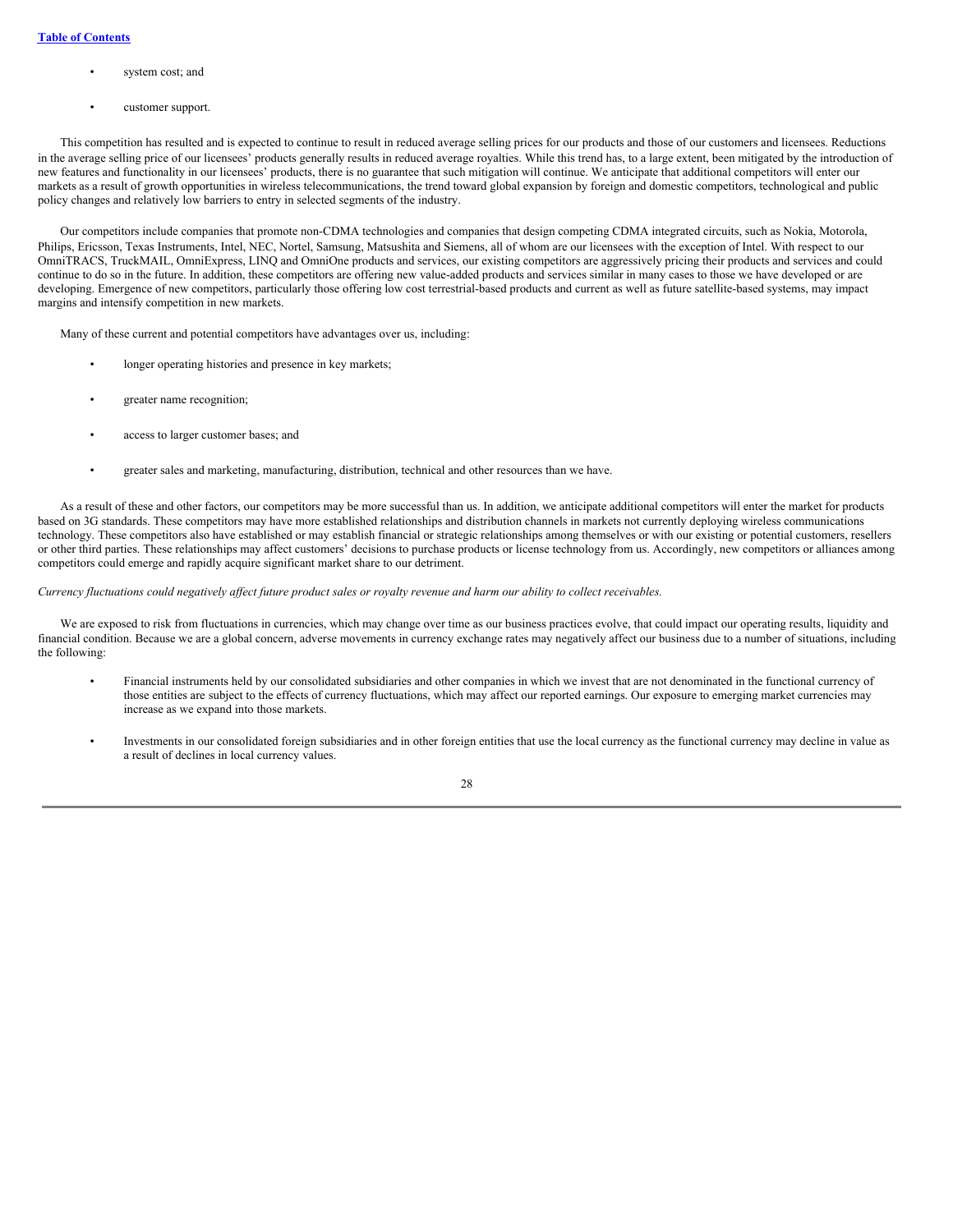- Foreign CDMA carriers to whom we have provided financing may be unable to pay their debts to us, which are denominated in U.S. dollars, from revenues generated by their projects, which are denominated in local currencies.
- Declines in currency values in selected regions may adversely affect our operating results because our products and those of our customers and licensees may become more expensive to purchase in the countries of the affected currencies. Our trade receivables are generally United States dollar denominated. Accordingly, any significant change in the value of the dollar against our customers' or licensees' functional currencies could result in an increase in our customers' or licensees' cash flow requirements and could consequently affect our ability to collect receivables.
- Average selling prices for our customers' products may be denominated in local currencies, and declines in local currency values may adversely affect future royalty revenue.

#### *Our stock price is volatile.*

The stock market in general, and the stock prices of technology-based and wireless communications companies in particular, have experienced extreme volatility that often has been unrelated to the operating performance of any specific public company. The market price of our common stock has fluctuated in the past and is likely to fluctuate in the future as well. Factors that may have a significant impact on the market price of our stock include:

- announcements concerning us or our competitors, including the selection of wireless communications technology by wireless service providers and the timing of the roll-out of those systems;
- receipt of substantial orders for integrated circuits and system software products;
- quality deficiencies in services or products;
- announcements regarding financial developments or technological innovations;
- international developments, such as technology mandates, political developments or changes in economic policies;
- lack of capital to invest in 3G networks;
- new commercial products;
- changes in recommendations of securities analysts;
- government regulations, including stock option accounting and tax regulations;
- acts of terrorism and war;
- proprietary rights or product or patent litigation;
- strategic transactions, such as acquisitions and divestitures; or
- rumors or allegations regarding our financial disclosures or practices.

Our future earnings and stock price may be subject to significant volatility, particularly on a quarterly basis. Shortfalls in our revenues or earnings in any given period relative to the levels expected by securities analysts could immediately, significantly and adversely affect the trading price of our common stock.

#### Our industry is subject to rapid technological change that we must keep pace with to successfully compete.

New technological innovations generally require a substantial investment before they are commercially viable. We intend to continue to make substantial investments in developing new products and technologies, and it is possible that our development efforts will not be successful and that our new technologies will not result in meaningful revenues. In particular, we intend to continue to invest significant resources in developing integrated circuit products to support high-speed wireless Internet access and multimode, multi-band, multi-network products including cdmaOne, CDMA2000 1X/1xEV-DO, GSM/GPRS, WCDMA and GPS

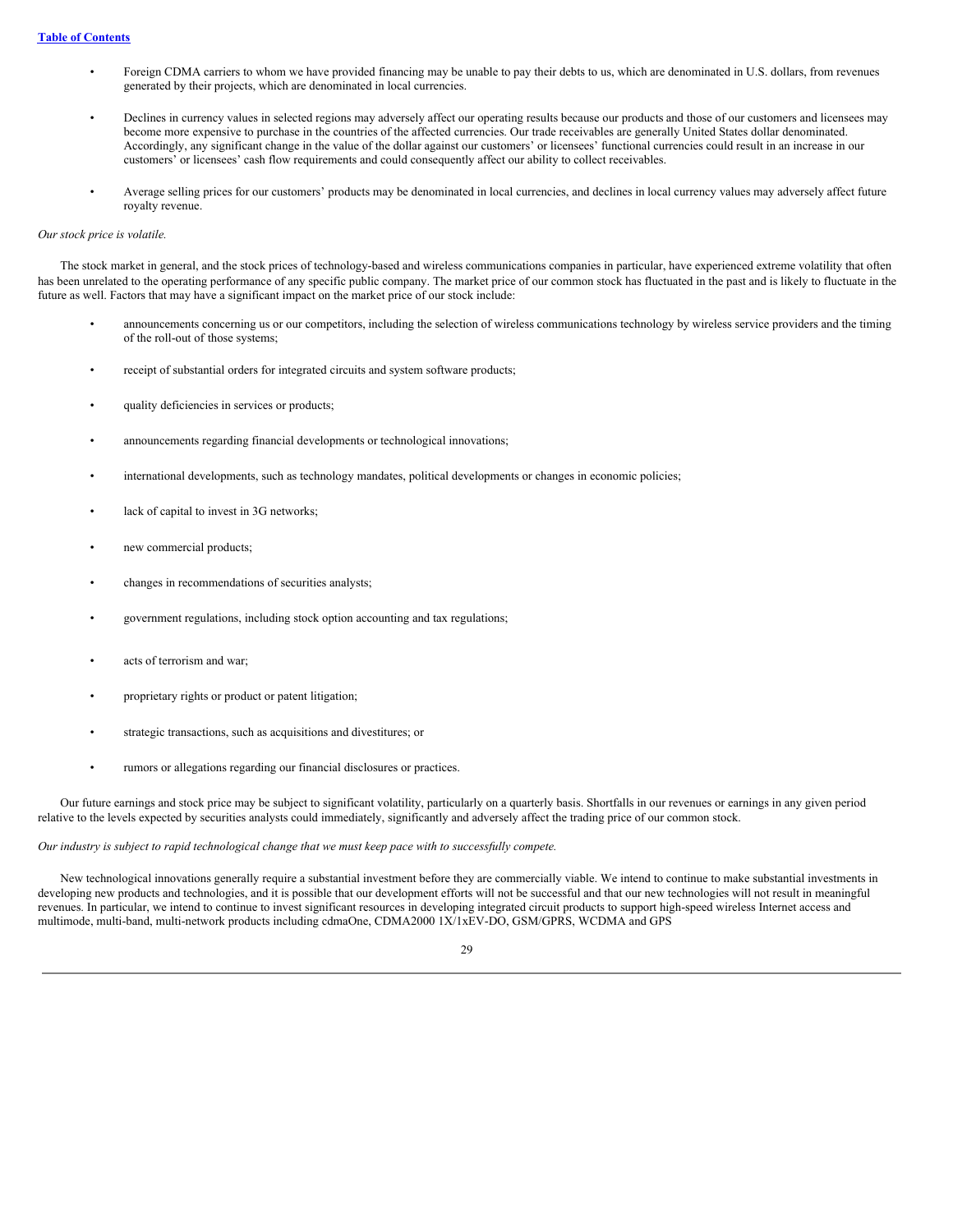position location technologies. We will also continue our significant development efforts with respect to BREW (Binary Runtime Environment for Wireless), an applications execution platform that provides applications developers with an open standard platform for wireless devices on which to develop their products. An open standard platform means that BREW can be made to interface with many software applications, including those developed by others. We cannot assure you that the revenues generated from these products will meet our expectations.

The market for our products and technology is characterized by many factors, including:

- rapid technological advances and evolving industry standards;
- changes in customer requirements;
- frequent introductions of new products and enhancements; and
- evolving methods of building and operating telecommunications systems.

Our future success will depend on our ability to continue to develop and introduce new products, technology and enhancements on a timely basis. Our future success will also depend on our ability to keep pace with technological developments, protect our intellectual property, satisfy varying customer requirements, price our products competitively and achieve market acceptance. The introduction of products embodying new technologies and the emergence of new industry standards could render our existing products and technology, and products and technology currently under development, obsolete and unmarketable. If we fail to anticipate or respond adequately to technological developments or customer requirements, or experience any significant delays in development, introduction or shipment of our products and technology in commercial quantities, our competitive position could be damaged.

### *Consolidations in the wireless communications industry could adversely af ect our business.*

The wireless communications industry has experienced consolidation of participants, and this trend may continue. If wireless carriers consolidate with companies that utilize technologies that compete with CDMA, then CDMA may lose market share unless the surviving entity continues to deploy CDMA. This consolidation could also result in delays in or cancellation of purchasing decisions by the merged companies, negatively affecting our revenues and operating results.

#### The enforcement and protection of our intellectual property rights may be expensive and could divert our valuable resources.

We rely primarily on patent, copyright, trademark and trade secret laws, as well as nondisclosure and confidentiality agreements and other methods, to protect our proprietary information, technologies and processes, including our patent portfolio. Policing unauthorized use of our products and technologies is difficult. We cannot be certain that the steps we have taken will prevent the misappropriation or unauthorized use of our proprietary information and technologies, particularly in foreign countries where the laws may not protect our proprietary rights as fully as United States laws.

The vast majority of our patents and patent applications relate to our CDMA digital wireless communications technology and much of the remainder of our patents and patent applications relate to our gpsOne, BREW, OmniTRACS, Digital Cinema, Globalstar and Eudora products. Litigation may be required to enforce our intellectual property rights, protect our trade secrets or determine the validity and scope of proprietary rights of others. As a result of any such litigation, we could lose our proprietary rights or incur substantial unexpected operating costs. Any action we take to protect our intellectual property rights could be costly and could absorb significant management time and attention, which, in turn, could negatively impact our operating results. In addition, failure to protect our trademark rights could impair our brand identity.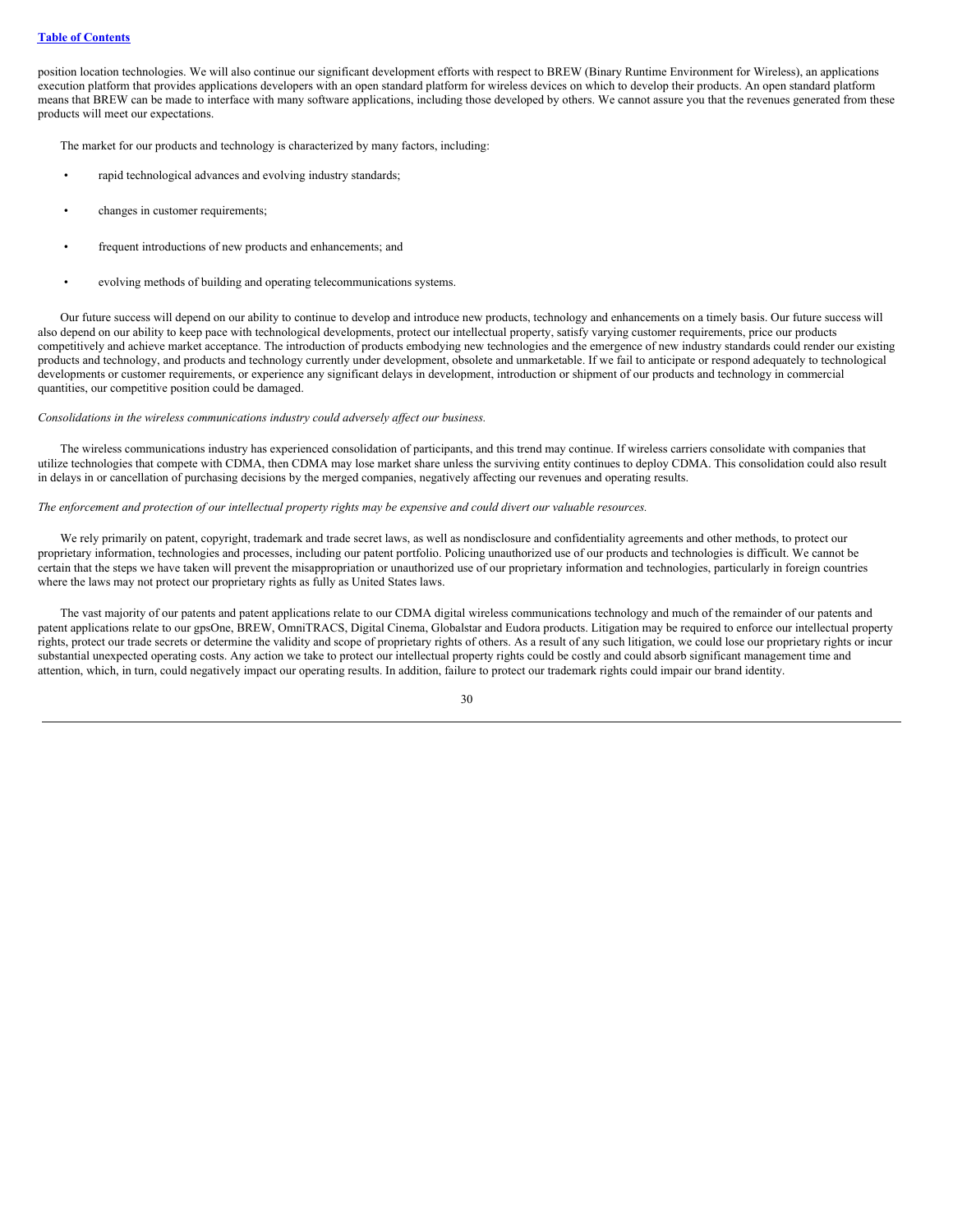Claims by third parties that we infringe their intellectual property or that patents on which we rely are invalid could adversely affect our business.

From time to time, companies may assert patent, copyright and other intellectual proprietary rights to our technologies or technologies used in our industry. These claims may result in our involvement in litigation. We may not prevail in such litigation given the complex technical issues and inherent uncertainties in intellectual property litigation. If any of our products were found to infringe on protected technology, we could be required to redesign or license such technology and/ or pay damages or other compensation to the infringed party. If we were unable to license protected technology used in our products, we could be prohibited from making and selling such products.

In addition, as the number of competitors in our market increases and the functionality of our products is enhanced and overlaps with the products of other companies, we may become subject to claims of infringement or misappropriation of the intellectual property rights of others. Any claims, with or without merit, could be time consuming, result in costly litigation, divert the efforts of our technical and management personnel or cause product release or shipment delays, any of which could have a material adverse effect upon our operating results. In any potential dispute involving our patents or other intellectual property, our licensees could also become the targets of litigation. Any such litigation could severely disrupt the business of our licensees, which in turn could hurt our relations with our licensees and cause our revenues to decrease.

A number of third parties have claimed to own patents essential to various proposed 3G CDMA standards. If we or other product manufacturers are required to obtain additional licenses and/ or pay royalties to one or more patent holders, this could have a material adverse effect on the commercial implementation of our CDMA products and technologies and our profitability.

Third parties also may commence actions seeking to establish the invalidity of our patents. In the event that a third-party challenges a patent, a court may invalidate the patent or determine that the patent is not enforceable, which would harm our competitive position. If any of our key patents are invalidated, or if the scope of the claims in any of these patents is limited by court decision, we could be prevented from licensing the invalidated or limited portion of our technology and our licensees may be prevented from manufacturing and selling the products that incorporate such technology without obtaining a license to use a third-party's technology. Even if a third-party challenge is not successful, it could be expensive and time consuming, divert management attention from our business and harm our reputation.

#### The high amount of capital required to obtain radio frequencies licenses could slow the growth of the wireless communications industry and adversely affect our business.

Our growth is dependent upon the increased use of wireless communications services that utilize our CDMA technology. In order to provide wireless communications services, carriers must obtain rights to use specific radio frequencies. The allocation of frequencies is regulated in the United States and other countries throughout the world and limited spectrum space is allocated to wireless communications services. Industry growth may be affected by the amount of capital required to obtain licenses to use new frequencies. Typically, governments sell these licenses at auctions. Over the last several years, the amount paid for these licenses has increased significantly, particularly for frequencies used in connection with 3G technology. In addition, litigation and disputes involving companies bidding to acquire spectrum has delayed the expansion of wireless networks in the United States, and it is possible that this delay could continue for a significant amount of time. The significant cost of licenses and delays associated with disputes over license auctions may slow the growth of the industry if service providers are unable to obtain or service the additional capital necessary to implement infrastructure to support 3G technology. Our growth could be adversely affected if this occurs.

#### *Our business and operating results may be harmed by inflation and deflation.*

Inflation has had and may continue to have adverse effects on the economies and securities markets of certain countries and could have adverse effects on our customers, licensees and the projects of CDMA carriers in those countries, including their ability to obtain financing and repay debts. Brazil and Mexico, for example, have periodically experienced relatively high rates of inflation and currency devaluation. Significant

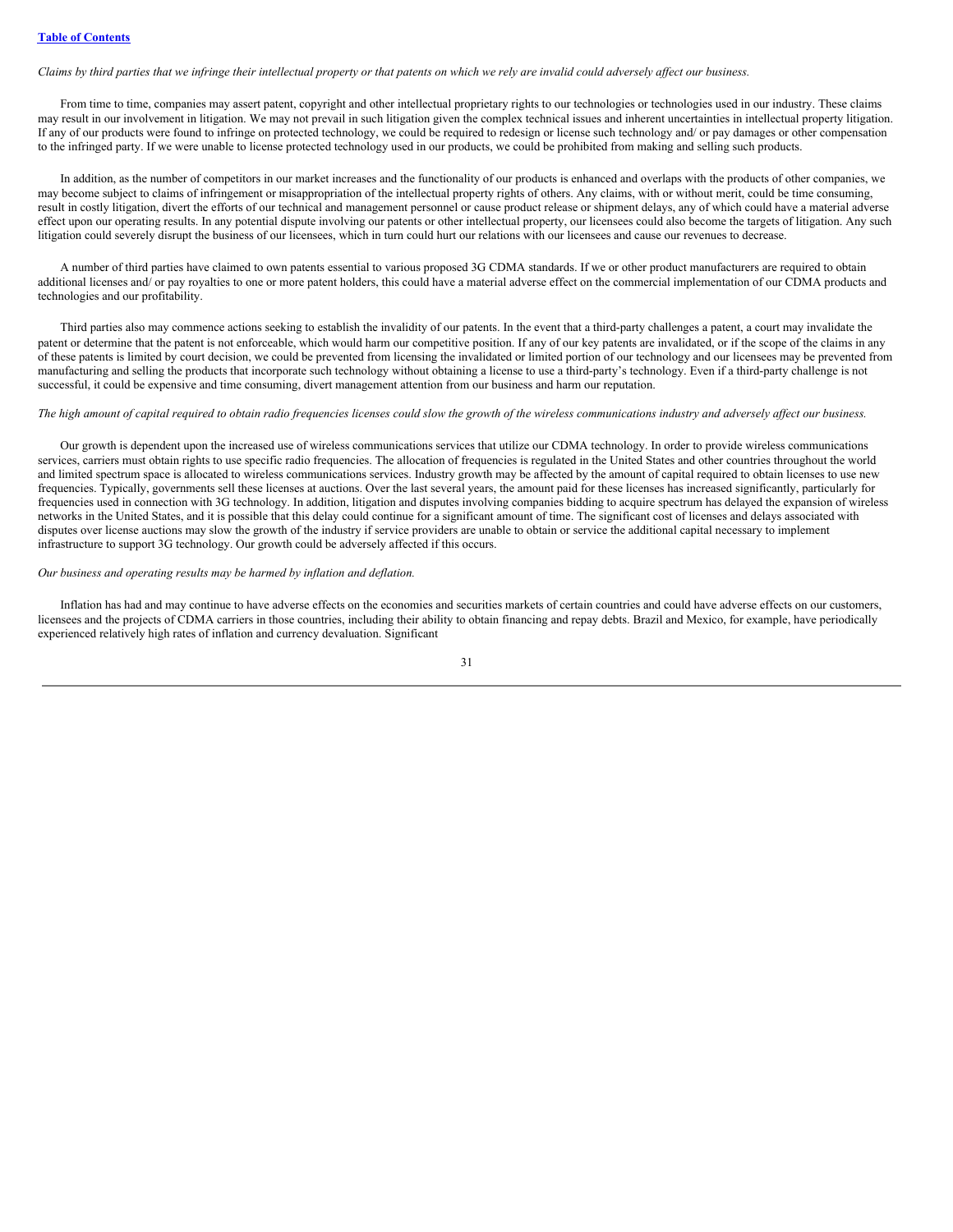inflation or deflation could have a material adverse effect on our business, operating results, liquidity and financial position.

If we experience product liability claims or recalls, we may incur significant expenses and experience decreased demand for our products.

Testing, manufacturing, marketing and use of our products and those of our licensees and customers entails the risk of product liability. Although we believe our product liability insurance will be adequate to protect against product liability claims, we cannot assure you that we will be able to continue to maintain such insurance at a reasonable cost or in sufficient amounts to protect us against losses due to product liability. Our inability to maintain insurance at an acceptable cost or to otherwise protect against potential product liability claims could prevent or inhibit the commercialization of our products and those of our licensees and customers and harm our future operating results. In addition, a product liability claim or recall could harm our reputation and result in decreased demand for our products.

Our business depends on the availability of satellite and other networks for our OmniTRACS, TruckMAIL, OmniExpress, LINQ and OmniOne systems and other *communications products.*

Our OmniTRACS and TruckMAIL systems currently operate in the United States market on leased Ku-band satellite transponders. Our data satellite transponder and position reporting satellite transponder lease runs through October 2006. Based on system capacity analysis, we believe that the United States OmniTRACS and TruckMAIL operations will not require additional transponder capacity through 2003. We believe that in the event additional transponder capacity would be required in fiscal 2003 or in future years, additional capacity will be available on acceptable terms. However, we cannot assure you that we will be able to acquire additional transponder capacity on acceptable terms in a timely manner. A failure to maintain adequate satellite capacity would harm our business, operating results, liquidity and financial position.

Our OmniExpress, LINQ and OmniOne systems are terrestrial-based products and thus rely on various wireless terrestrial communications networks operated by third parties. We believe these terrestrial networks will be available for our products; however, we cannot assure you that these networks will continue to be available to us or that they will perform adequately for our needs. The unavailability or nonperformance of these network systems could harm our business.

### *Our business and operations would suf er in the event of system failures.*

Despite the implementation of security measures and the existence of a Disaster Recovery Plan for our internal information technology networking systems, our systems are vulnerable to damages from computer viruses, unauthorized access, natural disasters, terrorism, war, and telecommunication failures. Any system failure, accident or security breach that causes interruptions in our operations could result in a material disruption to our business. To the extent that any disruption or security breach results in a loss or damage to our customers' data or applications, or inappropriate disclosure of confidential information, we may incur liability as a result. In addition, we may incur additional costs to remedy the damages caused by these disruptions or security breaches.

Message transmissions for domestic OmniTRACS, TruckMAIL, OmniExpress, LINQ and OmniOne operations are formatted and processed at the Network Management Center in San Diego, California, which we operate, with a fully redundant backup Network Management Center located in Las Vegas, Nevada. Our Network Management Center operations are subject to system failures, which could interrupt the services and have a material adverse effect on our operating results.

From time to time, we install new or upgraded business management systems. To the extent such systems fail or are not properly implemented, we may experience material disruptions to our business that could have a material adverse effect on our results of operations.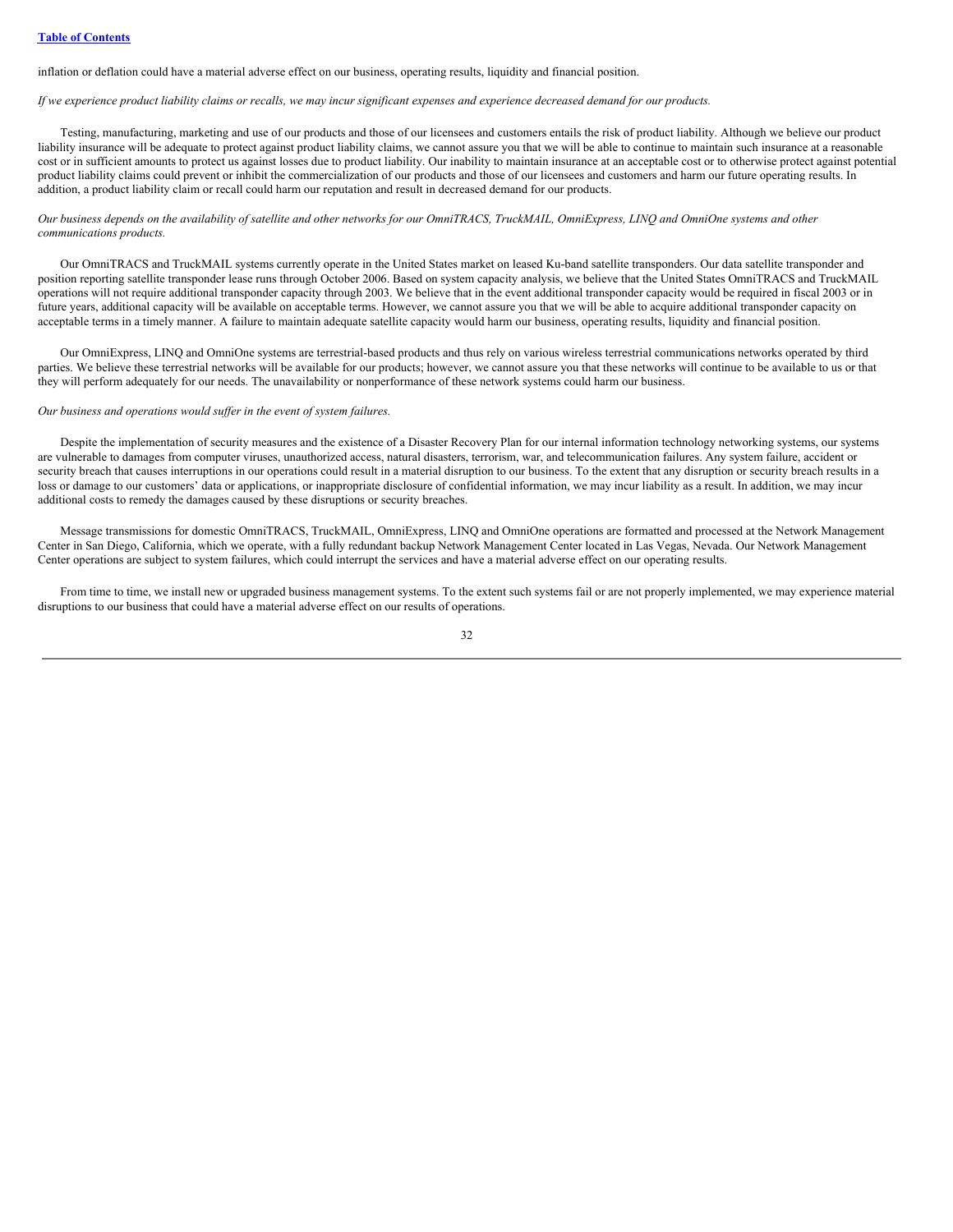#### *Government regulation may adversely af ect our business.*

Our products and those of our customers and licensees are subject to various FCC regulations in the United States and other international regulations. These regulations require that these products meet certain radio frequency emission standards, not cause unallowable interference to other services, and in some cases accept interference from other services. We are also subject to government regulations and requirements of local standards bodies outside the United States, where we are less prominent than local competitors and have less opportunity to participate in the establishment of regulatory and standards policies. We are also subject to state and federal health, safety and environmental regulations, as well as regulations related to the handling of and access to classified information. Changes in the regulation of our activities, including changes in the allocation of available spectrum by the United States government and other governments or exclusion of our technology by a standards body, could have a material adverse effect on our business, operating results, liquidity and financial position.

### If wireless handsets pose safety risks, we may be subject to new regulations, and demand for our products and those of our licensees and customers may decrease.

Concerns over the effects of radio frequency emissions, even if unfounded, may have the effect of discouraging the use of wireless handsets, which would decrease demand for our products and those of our licensees and customers. In recent years, the FCC and foreign regulatory agencies have updated the guidelines and methods they use for evaluating radio frequency emissions from radio equipment, including wireless handsets. In addition, interest groups have requested that the FCC investigate claims that wireless communications technologies pose health concerns and cause interference with airbags, hearing aids and medical devices. There also may be some safety risks associated with the use of wireless handsets while driving. Concerns over these safety risks and the effect of any legislation that may be adopted in response to these risks could reduce demand for our products and those of our licensees and customers in the United States as well as foreign countries.

### Our business and operating results will be harmed if we are unable to manage growth in our business.

Certain of our businesses have experienced periods of rapid growth that have placed, and may continue to place, significant demands on our managerial, operational and financial resources. In order to manage this growth, we must continue to improve and expand our management, operational and financial systems and controls, including quality control and delivery and service capabilities. We also need to continue to expand, train and manage our employee base. We must carefully manage research and development capabilities and production and inventory levels to meet product demand, new product introductions and product and technology transitions. We cannot assure you that we will be able to timely and effectively meet that demand and maintain the quality standards required by our existing and potential customers and licensees.

In addition, inaccuracies in our demand forecasts, or failure of the systems used to develop the forecasts, could quickly result in either insufficient or excessive inventories and disproportionate overhead expenses. If we ineffectively manage our growth or are unsuccessful in recruiting and retaining personnel, our business and operating results will be harmed.

### We may not be able to attract and retain qualified personnel necessary for the design, development and commercialization of our products and technology.

Our future success depends largely upon the continued service of our Board members, executive officers and other key management and technical personnel. Our success also depends on our ability to continue to attract, retain and motivate qualified personnel. In addition, implementing our product and business strategy requires specialized engineering and other talent, and our revenues are highly dependent on technological and product innovations. Key technical personnel represent a significant asset, and the competition for these personnel is intense in the wireless communications industry.

We may have particular difficulty attracting and retaining key personnel in periods of poor operating performance given the significant use of incentive compensation by our competitors. We do not have

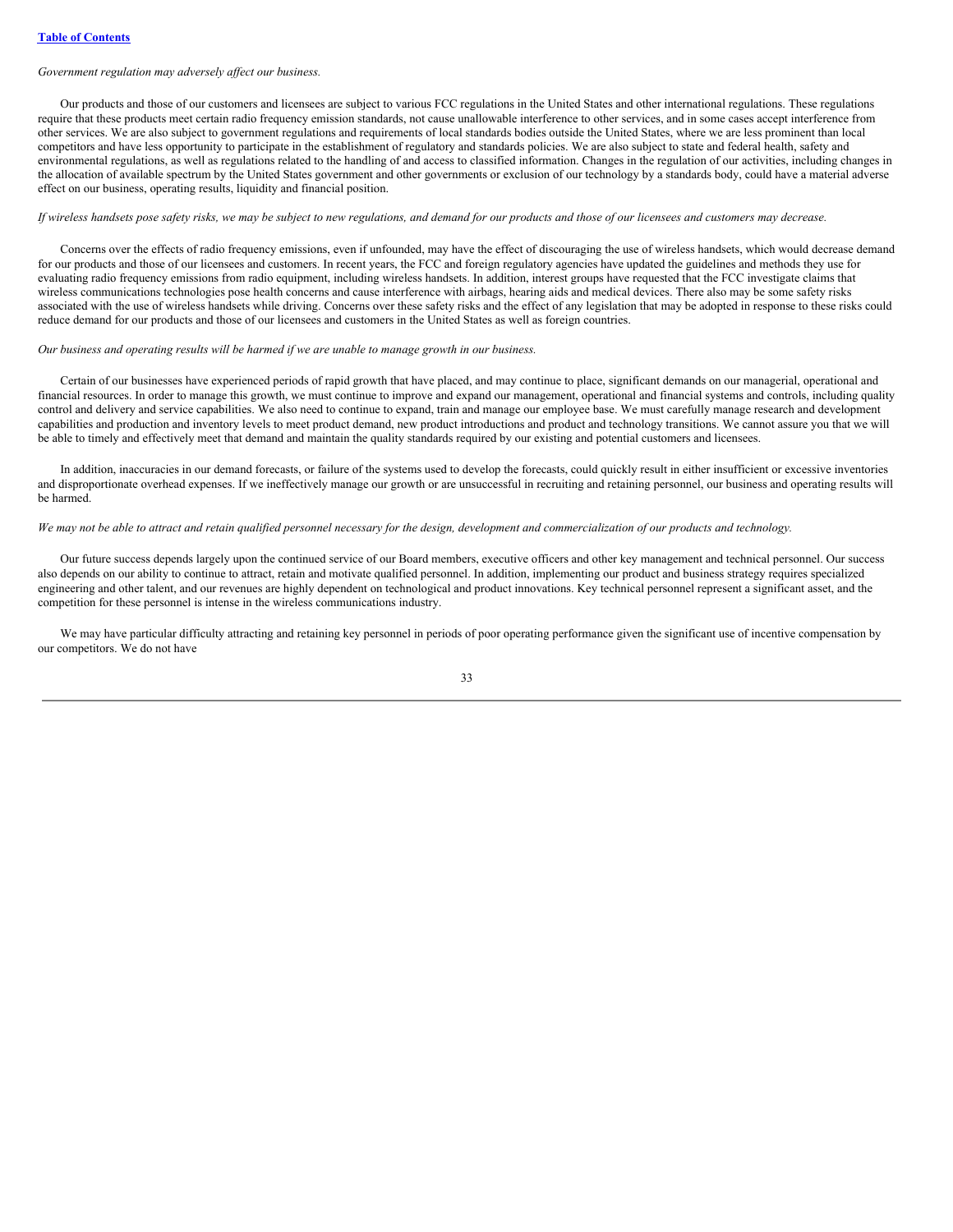### **Table of [Contents](#page-0-0)**

employment agreements with our key management personnel and do not maintain key person life insurance on any of our personnel. The loss of one or more of our key employees or our inability to attract, retain and motivate qualified personnel could negatively impact our ability to design, develop and commercialize our products and technology.

#### Future changes in financial accounting standards may cause adverse unexpected revenue fluctuations and affect our reported results of operations.

A change in accounting standards can have a significant effect on our reported results and may even affect our reporting of transactions completed before the change is effective. Any changes requiring that we record compensation expense in the statement of operations for employee stock options using the fair value method could have a significant negative effect on our reported results. New pronouncements and varying interpretations of pronouncements have occurred and may occur in the future. Changes to existing rules or the questioning of current practices may adversely affect our reported financial results or the way we conduct our business.

#### *Compliance with changing regulation of corporate governance and public disclosure may result in additional expenses.*

Changing laws, regulations and standards relating to corporate governance and public disclosure, including the Sarbanes-Oxley Act of 2002, new SEC regulations and Nasdaq Stock Market rules, are creating uncertainty for companies such as ours. We are committed to maintaining high standards of corporate governance and public disclosure. As a result, we intend to invest all reasonably necessary resources to comply with evolving standards, and this investment may result in increased general and administrative expenses and a diversion of management time and attention from revenue-generating activities to compliance activities.

### Pro forma financial information that we disclose concerning our operations does not conform to generally accepted accounting principles and may not comply with finalized *SEC regulations.*

We prepare and release quarterly unaudited and annual audited financial statements prepared in accordance with generally accepted accounting principles (GAAP). We also disclose and discuss certain pro forma financial information in our related earnings releases and investor conference calls. Our pro forma financial information excludes the results of our QSI segment, goodwill amortization and certain other items. We believe the disclosure of pro forma financial information helps investors more meaningfully evaluate the results of our ongoing operations and that the securities analysts who cover our stock evaluate our performance on this basis. However, we urge investors to carefully review the GAAP financial information included as part of our Quarterly Reports on Form 10-Q and our Annual Reports on Form 10-K that are filed with the Securities and Exchange Commission and our quarterly earnings releases and compare that GAAP financial information with the pro forma financial results disclosed in our quarterly earnings releases and investor calls, as well as in some of our other reports. In addition, pursuant to the Sarbanes-Oxley Act of 2002, the SEC has released proposed rules and is required to issue final rules regarding the publication of pro forma financial information in the first quarter of 2003. It is possible the final rules could materially limit our ability to disclose pro forma financial information, which could make it more difficult for us to communicate the results of our ongoing operations. This result could have an adverse effect on the trading price of our common stock and lead to increased stock price volatility*.*

### Actual results may differ from estimates made in prior periods, causing adverse unexpected fluctuations affecting our reported financial results.

The preparation of our financial statements requires us to make estimates and judgments that affect the reported amounts of assets, liabilities, revenues and expenses, and disclosure of contingent assets and liabilities. By their nature, estimates are subject to an inherent degree of uncertainty. We base our estimates on historical and anticipated results and trends and on various other assumptions that we believe are reasonable under the circumstances, including assumptions as to future events. These estimates form the basis for making judgments about the carrying values of assets and liabilities that are not readily apparent from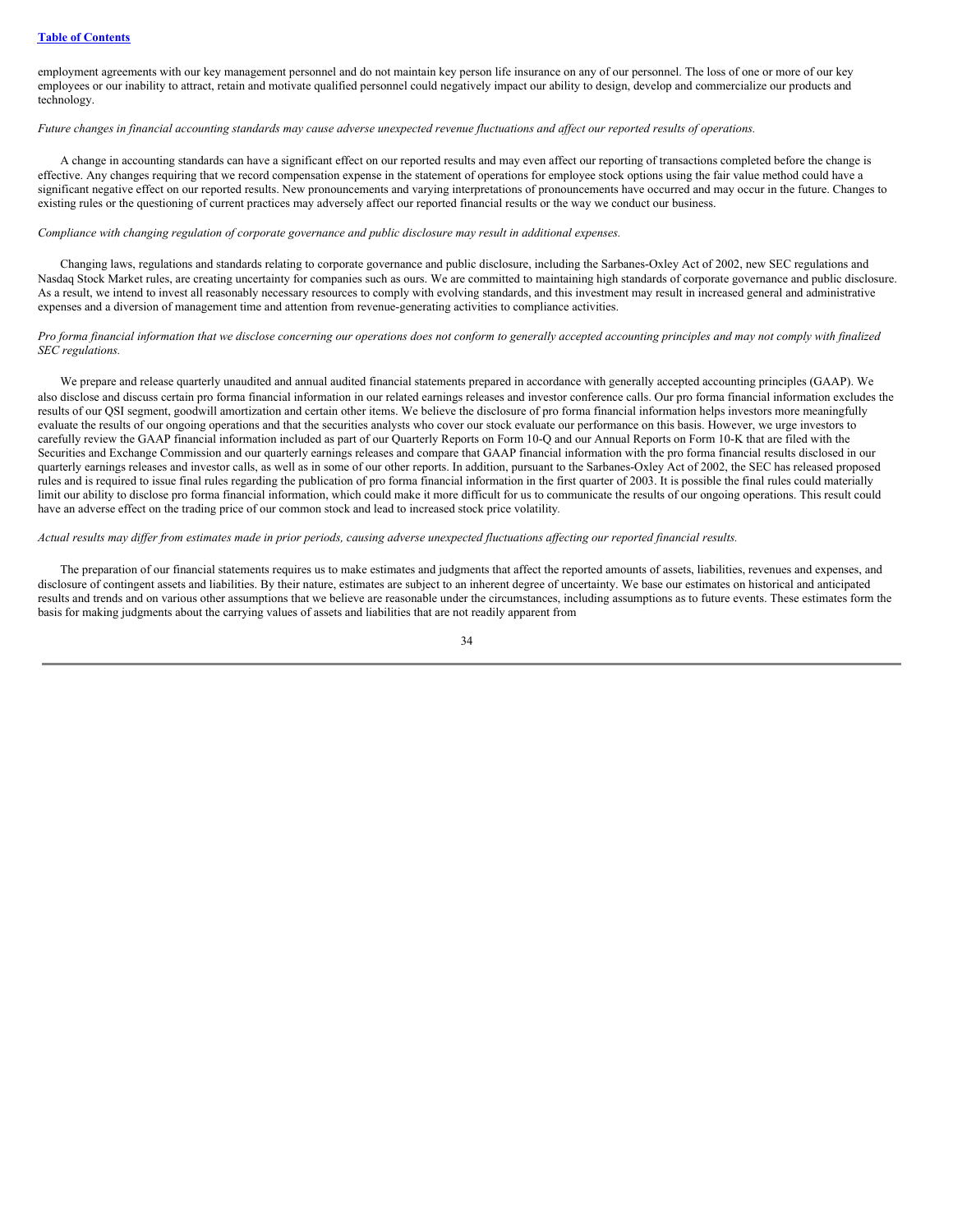other sources. Actual results that differ from our estimates could have a significant adverse effect on our operating results and financial position.

#### Our stockholder rights plan, certificate of incorporation and Delaware law could adversely affect the performance of our stock.

Our certificate of incorporation provides for cumulative voting in the election of directors. In addition, our certificate of incorporation provides for a classified board of directors and includes a provision that requires the approval of holders of at least 66 2/3% of our voting stock as a condition to a merger or certain other business transactions with, or proposed by, a holder of 15% or more of our voting stock. This approval is not required in cases where certain of our directors approve the transaction or where certain minimum price criteria and other procedural requirements are met. Our certificate of incorporation also requires the approval of holders of at least 66 2/3% of our voting stock to amend or change the provisions mentioned relating to the classified board, cumulative voting or the transaction approval. Under our bylaws, stockholders are not permitted to call special meetings of our stockholders. Finally, our certificate of incorporation provides that any action required or permitted to be taken by our stockholders must be effected at a duly called annual or special meeting rather than by any consent in writing.

The classified board, transaction approval, special meeting and other charter provisions may discourage certain types of transactions involving an actual or potential change in our control. These provisions may also discourage certain types of transactions in which our stockholders might otherwise receive a premium for their shares over then current market prices and may limit our stockholders' ability to approve transactions that they may deem to be in their best interests.

Further, we have distributed a dividend of one right for each outstanding share of our common stock pursuant to the terms of our preferred share purchase rights plan. These rights will cause substantial dilution to the ownership of a person or group that attempts to acquire us on terms not approved by our board of directors and may have the effect of deterring hostile takeover attempts. In addition, our board of directors has the authority to fix the rights and preferences of and issue shares of preferred stock. This right may have the effect of delaying or preventing a change in our control without action by our stockholders.

### We are at risk of securities class action litigation that could result in substantial costs and divert management's attention and resources.

In the past, securities class action litigation has often been brought against a company following periods of volatility in the market price of its securities. Due to the volatility of our stock price, we may be the target of securities litigation in the future. Securities litigation could result in substantial costs and divert management's attention and resources.

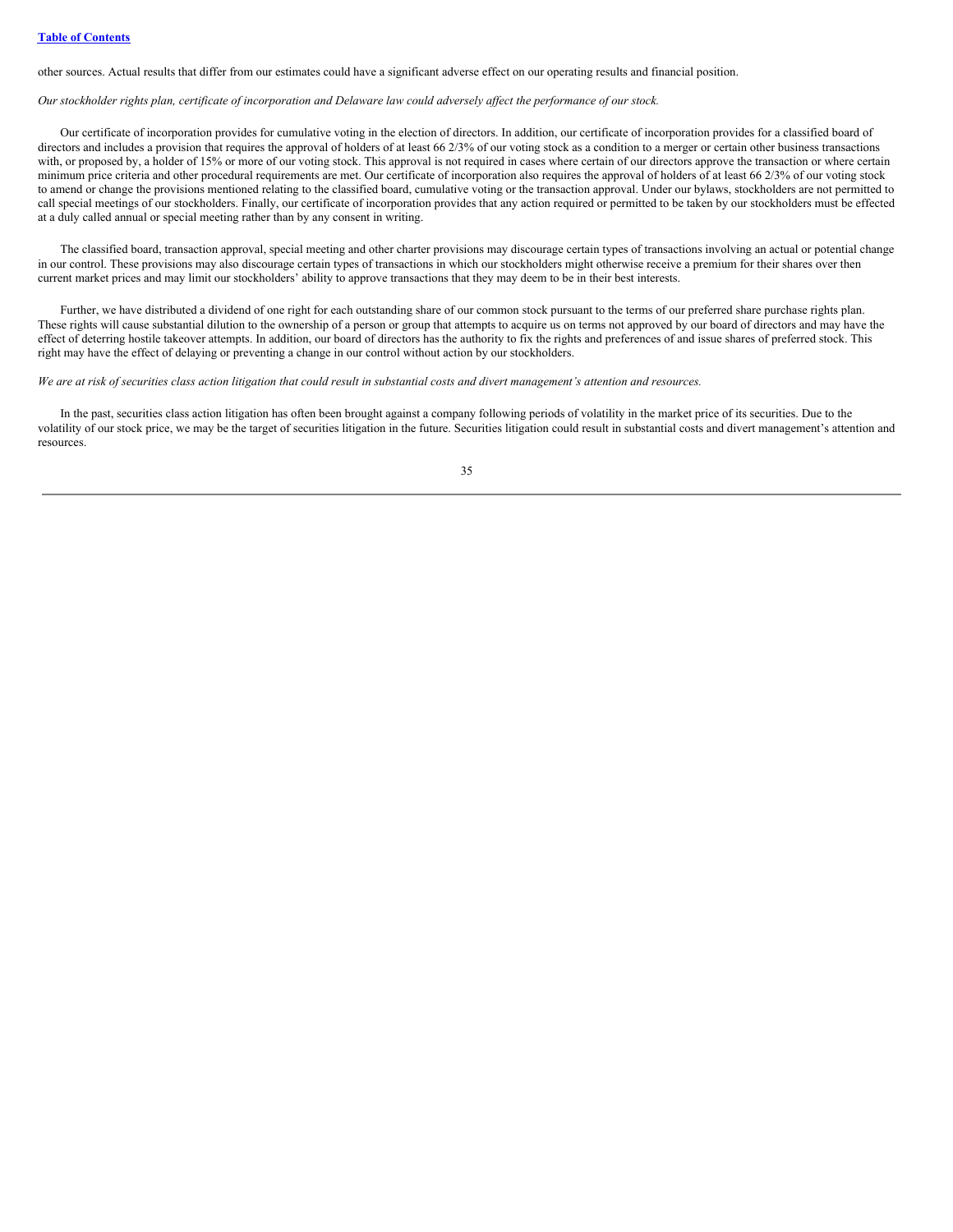# **ITEM 2. PROPERTIES**

At September 30, 2002, we occupied the indicated square footage in the owned or leased facilities described below (in thousands):

| <b>Number</b><br>of<br><b>Buildings</b> | Location             | <b>Status</b> | <b>Total</b><br>Square<br>Footage | <b>Primary Use</b>                                                                                                                                    |
|-----------------------------------------|----------------------|---------------|-----------------------------------|-------------------------------------------------------------------------------------------------------------------------------------------------------|
| 12                                      | <b>United States</b> | Owned         | 1,273                             | Executive and administrative offices, manufacturing, research and development,<br>sales and marketing, service functions, and network management hub. |
| 35                                      | <b>United States</b> | Leased        | 979                               | Administrative offices, research and development, sales and marketing, service<br>functions, and network management hub.                              |
| 10                                      | Brazil               | Owned         | 225                               | Administrative offices, sales and marketing, service functions and network operating<br>centers.                                                      |
| 32                                      | <b>Brazil</b>        | Leased        | 422                               | Administrative offices, sales and marketing, service functions and network operating<br>centers.                                                      |
|                                         | Japan                | Leased        | 16                                | Administrative offices and sales and marketing.                                                                                                       |
|                                         | Israel               | Leased        | 38                                | Administrative offices and research and development.                                                                                                  |
|                                         | <b>Netherlands</b>   | Leased        | 15                                | Administrative offices, research and development, and sales and marketing.                                                                            |
| $\overline{2}$                          | England              | Leased        | 17                                | Administrative offices, sales and marketing and research and development.                                                                             |
| 4                                       | China                | Leased        | 55                                | Administrative offices, sales and marketing and research and development.                                                                             |
| 17                                      | Other International  | Leased        | 35                                | Administrative offices and sales and marketing.                                                                                                       |
|                                         | Total square footage |               | 3,075                             |                                                                                                                                                       |
|                                         |                      |               |                                   |                                                                                                                                                       |

In addition to the facilities above, we also own or lease an additional 1,323,900 square feet of properties that are leased or subleased to third parties.

Our leases expire at varying dates through 2009 not including renewals that would be at our option. We believe that our facilities will be suitable and adequate for the present purposes, and that the productive capacity in such facilities is substantially being utilized. In the future, we may need to purchase, build or lease additional facilities to meet the requirements projected in our long-term business plan.

### **ITEM 3. LEGAL PROCEEDINGS**

*Schwartz, et al v. QUALCOMM:* On December 14, 2000, 77 former employees filed a lawsuit against us in the District Court for Boulder County, Colorado, alleging claims for intentional misrepresentation, nondisclosure and concealment, violation of C.R.S. Section 8-2-104 (obtaining workers by misrepresentation), breach of contract, breach of the implied covenant of good faith and fair dealing, promissory estoppels, negligent misrepresentation, unjust enrichment, violation of California Labor Code Section 970, violation of California Civil Code Sections 1709-1710, rescission, violation of California Business & Professions Code Section 17200 and violation of California Civil Code Section 1575. Since then, 10 other individuals have joined the suit as plaintiffs. The complaint seeks economic, emotional distress and punitive damages and unspecified amounts of interest. On November 29, 2001, the Court granted our motion to dismiss 17 of the plaintiffs from the lawsuit. Subsequently, the Court dismissed 3 other plaintiffs from the lawsuit. On November 18, 2002, the Court granted our motion to dismiss 66 of the remaining 67 plaintiffs from the lawsuit. Although there can be no assurance that an unfavorable outcome of the dispute would not have a material adverse effect on our operating results, liquidity or financial position, we believe the claims are without merit and will vigorously defend the action.

*GTE Wireless Incorporated (GTE) v. QUALCOMM:* On June 29, 1999, GTE filed an action in the United States District Court for the Eastern District of Virginia seeking damages and injunctive relief and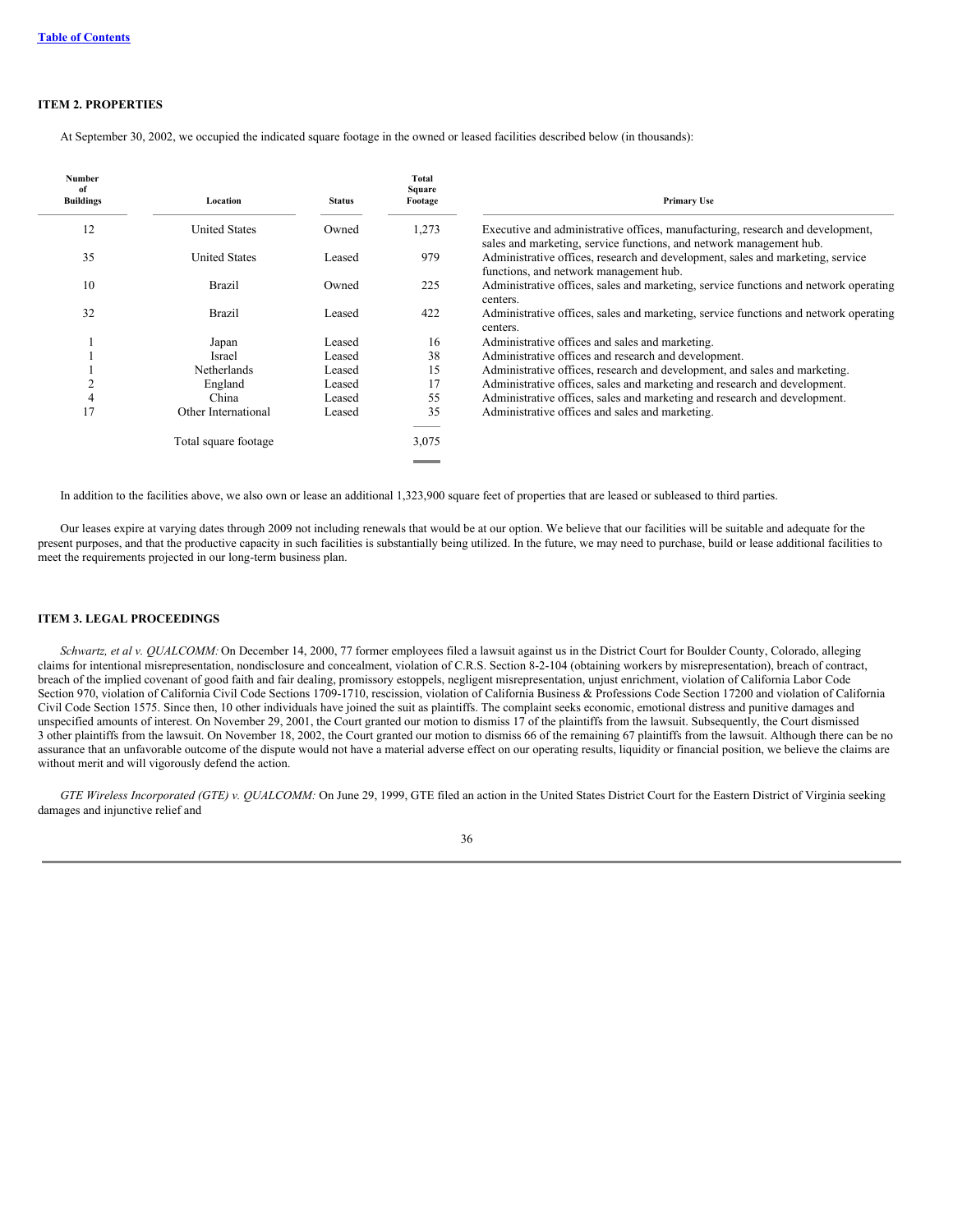asserting that wireless telephones sold by us infringe a single patent allegedly owned by GTE. On September 15, 1999, the Court granted our motion to transfer the action to the United States District Court for the Southern District of California. On February 14, 2002, the District Court granted our motion for summary judgment that our products did not infringe GTE's asserted patent and denied GTE's motion seeking summary judgment of infringement. Our counterclaims that the patent is invalid or unenforceable remain pending in the District Court and have been stayed while the ruling granting our motion and denying GTE's motion is on appeal. Although there can be no assurance that an unfavorable outcome of the dispute would not have a material adverse effect on our operating results, liquidity or financial position, we believe the action is without merit and will vigorously defend the action.

*Durante, et al v. QUALCOMM:* On February 2, 2000, three former employees filed a putative class action against us, ostensibly on behalf of themselves and those former employees of ours whose employment was terminated in April 1999. Virtually all of the purported class of plaintiffs received severance packages at the time of the termination of their employment, in exchange for a release of claims, other than federal age discrimination claims, against us. The complaint was filed in California Superior Court in and for the County of Los Angeles and purports to state ten causes of action including breach of contract, age discrimination, violation of Labor Code Section 200, violation of Labor Code Section 970, unfair business practices, intentional infliction of emotional distress, unjust enrichment, breach of the covenant of good faith and fair dealing, declaratory relief and undue influence. The complaint seeks an order accelerating all unvested stock options for the members of the class, plus economic and liquidated damages of an unspecified amount. On June 27, 2000, the case was ordered transferred from Los Angeles County Superior Court to San Diego County Superior Court. On July 3, 2000, we removed the case to the United States District Court for the Southern District of California, and discovery commenced. On May 29, 2001, the Court dismissed all plaintiffs' claims except for claims arising under the federal Age Discrimination in Employment Act. On July 16, 2001, the Court granted conditional class certification on the remaining claims, to be revisited by the Court at the end of the discovery period. Currently there are 83 individuals included in the class. Although there can be no assurance that an unfavorable outcome of the dispute would not have a material adverse effect on our operating results, liquidity or financial position, we believe the claims are without merit and will vigorously defend the action.

Zoltar Satellite Alarm Systems, Inc. v. QUALCOMM and SnapTrack: On March 30, 2001, Zoltar Satellite Alarm Systems, Inc. (Zoltar) filed suit against us and SnapTrack, our wholly-owned subsidiary, seeking damages and injunctive relief and alleging infringement of three patents. On August 27, 2001, Zoltar filed an amended complaint adding Sprint Corp. as a named defendant and narrowing certain infringement claims against us and SnapTrack. Since then, Zoltar has dismissed Sprint Corp. as a defendant. On September 23, 2002, the court denied Zoltar's motion for summary judgment that the accused products infringe. Our and SnapTrack's various motions for summary judgment of noninfringement and invalidity are currently pending and await hearing. Trial has been set for February 11, 2003. Although there can be no assurance that an unfavorable outcome of this dispute would not have a material adverse effect on our operating results, liquidity or financial position, we believe the claims are without merit and will vigorously defend the action.

We have been named, along with many other manufacturers of wireless handsets, wireless carriers and industry-related organizations, as a defendant in a purported class action lawsuit (In re Wireless Telephone Frequency Emissions Products Liability Litigation, United States District Court for the District of Maryland), and in several individually filed actions, seeking personal injury, economic and/or punitive damages arising out of the sale of cellular phones. The courts that have reviewed similar claims against other companies to date have held that there was insufficient scientific basis for the plaintiffs' claims in those cases, and the judge responsible for the multi-district litigation proceedings recently made such a ruling in another case to which we are not a party. Although there can be no assurance that an unfavorable outcome of these and other disputes would not have a material adverse effect on our operating results, liquidity or financial position, we believe the claims are without merit and will vigorously defend the actions.

We have not recorded any accrual for contingent liability associated with the legal proceedings described above based on our belief that a liability, while possible, is not probable. Further, any possible range of loss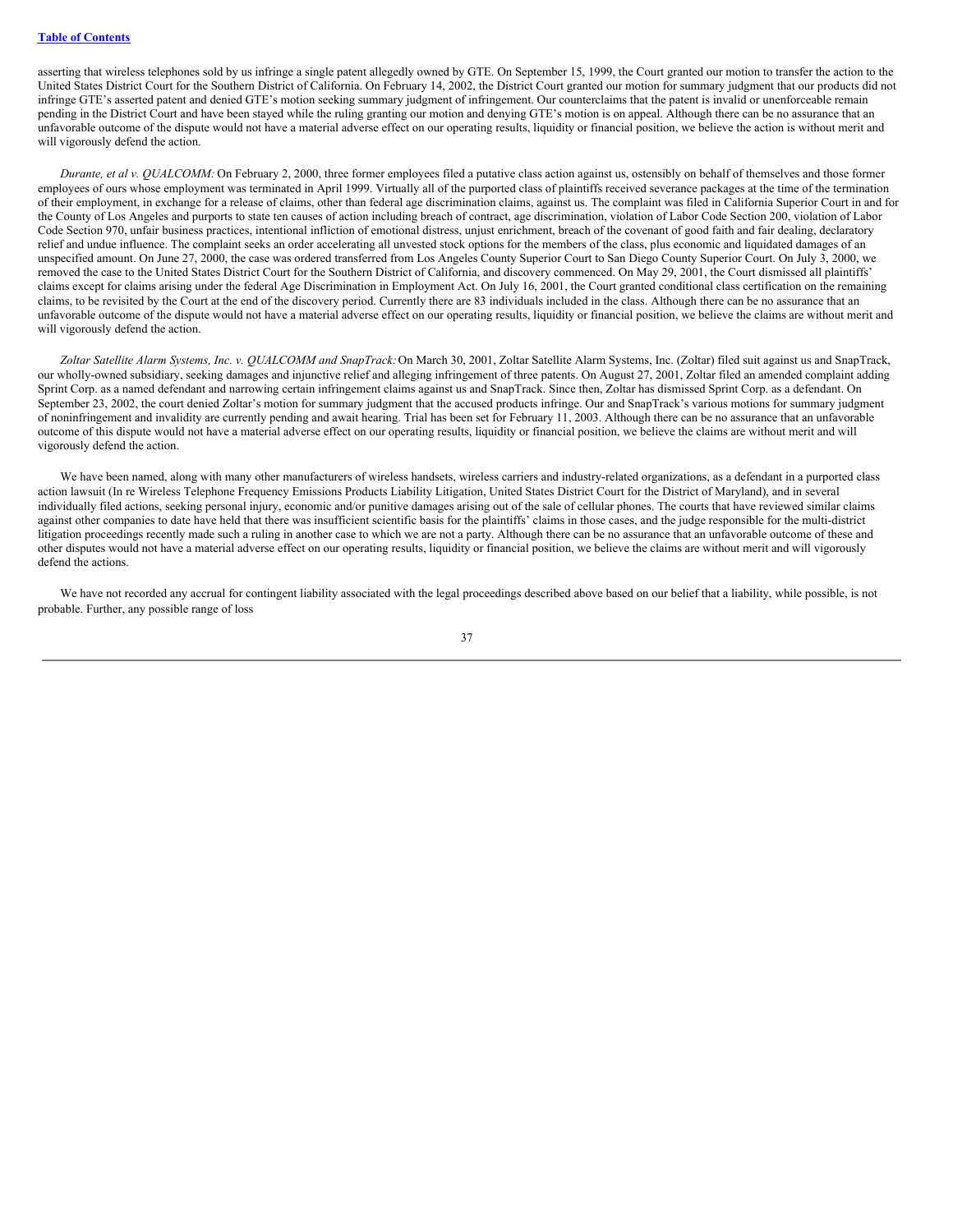cannot be estimated at this time. We are engaged in other legal actions arising in the ordinary course of our business and believe that the ultimate outcome of these actions will not have a material adverse effect on our operating results, liquidity or financial position.

### **ITEM 4. SUBMISSION OF MATTERS TO A VOTE OF SECURITY HOLDERS**

No matters were submitted to a vote of security holders during the quarter ended September 30, 2002.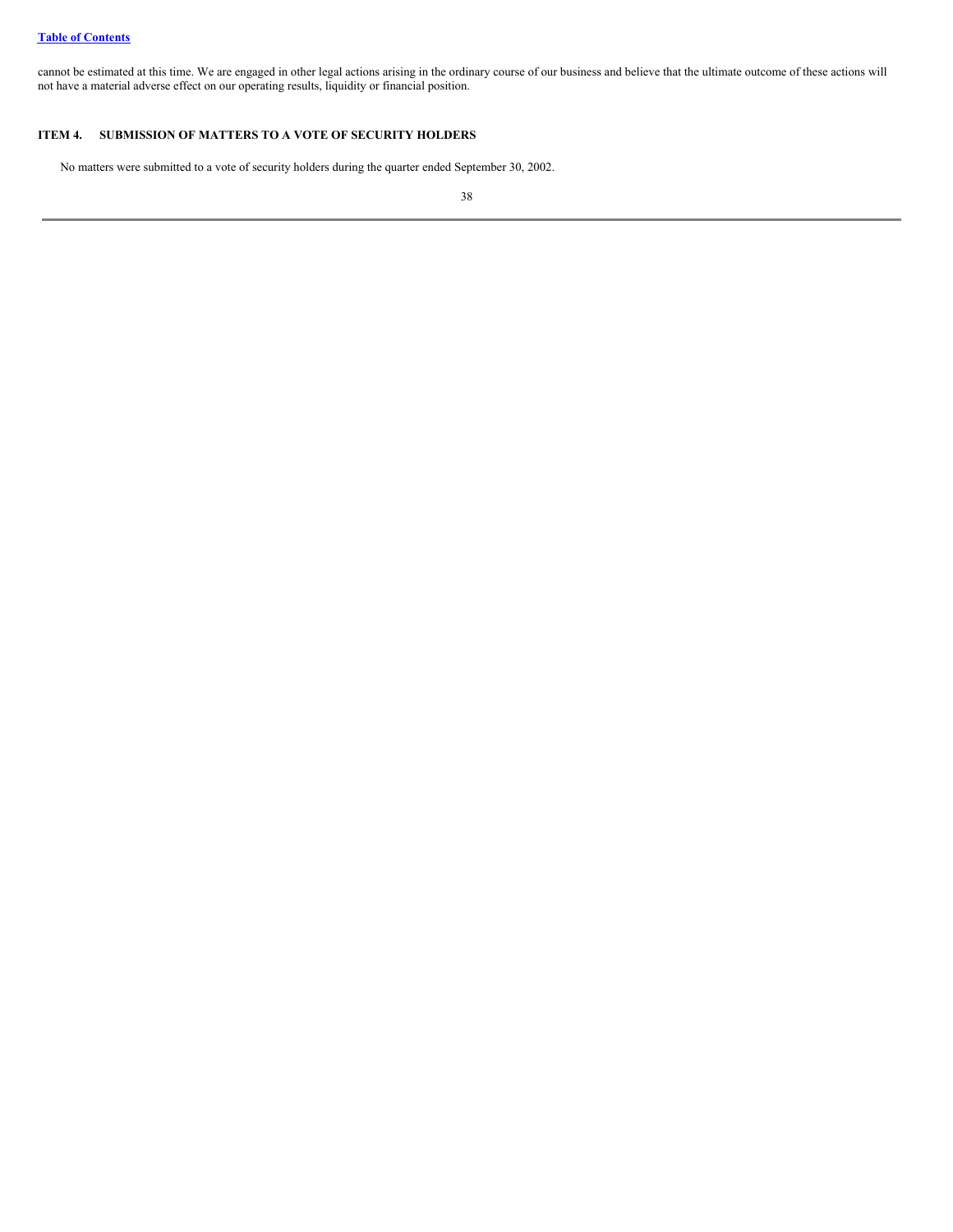# **PART II**

### **ITEM 5. MARKET FOR REGISTRANT'S COMMON EQUITY AND RELATED STOCKHOLDER MATTERS**

*Market Information.* Our Common Stock is traded on the Nasdaq National Market under the symbol "QCOM." The following table sets forth the range of high and low sales prices on the National Market of the Common Stock for the periods indicated, as reported by Nasdaq. Such quotations represent inter-dealer prices without retail markup, markdown or commission and may not necessarily represent actual transactions.

|                    | High (\$) | Low(\$) |
|--------------------|-----------|---------|
| <b>Fiscal 2001</b> |           |         |
| First Quarter      | 107.81    | 61.00   |
| Second Quarter     | 89.38     | 47.25   |
| Third Quarter      | 71.04     | 42.75   |
| Fourth Quarter     | 68.87     | 42.60   |
| Fiscal 2002        |           |         |
| First Quarter      | 62.49     | 38.31   |
| Second Quarter     | 53.34     | 31.03   |
| Third Quarter      | 40.35     | 24.49   |
| Fourth Ouarter     | 31.39     | 23.21   |

As of November 20, 2002, there were 10,142 holders of record of the Common Stock. On November 20, 2002, the last sale price reported on the Nasdaq National Market for the Common Stock was \$39.15 per share. We have never paid cash dividends on our Common Stock and have no present intention to do so.

*Securities Authorized for Issuance Under Equity Compensation Plans.*Information about QUALCOMM equity compensation plans at September 30, 2002 was as follows (number of shares in thousands):

| <b>Plan Category</b>                                      | Number of<br>Shares to be<br><b>Issued Upon</b><br><b>Exercise of</b><br>Outstanding<br><b>Options</b> |    | Weighted<br>Average<br><b>Exercise Price</b><br>of Outstanding<br><b>Options</b> | Number of<br><b>Shares</b><br>Remaining<br><b>Available for</b><br><b>Future</b><br><b>Issuance</b> |
|-----------------------------------------------------------|--------------------------------------------------------------------------------------------------------|----|----------------------------------------------------------------------------------|-----------------------------------------------------------------------------------------------------|
| Equity compensation plans approved by shareholders(a)     | 116,830                                                                                                | S. | 29.56                                                                            | 35,710(c)                                                                                           |
| Equity compensation plans not approved by shareholders(b) | 444<br>_____                                                                                           |    | 1.94                                                                             | 78(d)                                                                                               |
| Total                                                     | 117,274                                                                                                |    | 29.45                                                                            | $\sim$<br>35,788                                                                                    |
|                                                           |                                                                                                        |    |                                                                                  | <b>Contract Contract</b>                                                                            |

<sup>(</sup>a) Consists of six QUALCOMM plans: 1991 Stock Option Plan, 2001 Stock Option Plan, 1998 Non-Employee Directors' Stock Option Plan, 2001 Non-Employee Directors' Stock Option Plan, 2001 Employee Stock Purchase Plan, and the Executive Retirement Matching Contribution Plan.

(b) Consists of two plans: QUALCOMM 1996 Non-Qualified Employee Stock Purchase Plan and the SnapTrack, Inc. 1995 Stock Option Plan. See "Notes to Consolidated Financial Statements, Note 10 — Employee Benefit Plans."

(c) Includes 11,012 shares reserved for issuance under the 2001 Employee Stock Purchase Plan.

(d) All shares remaining available for future issuance are related to the 1996 Non-Qualified Employee Stock Purchase Plan.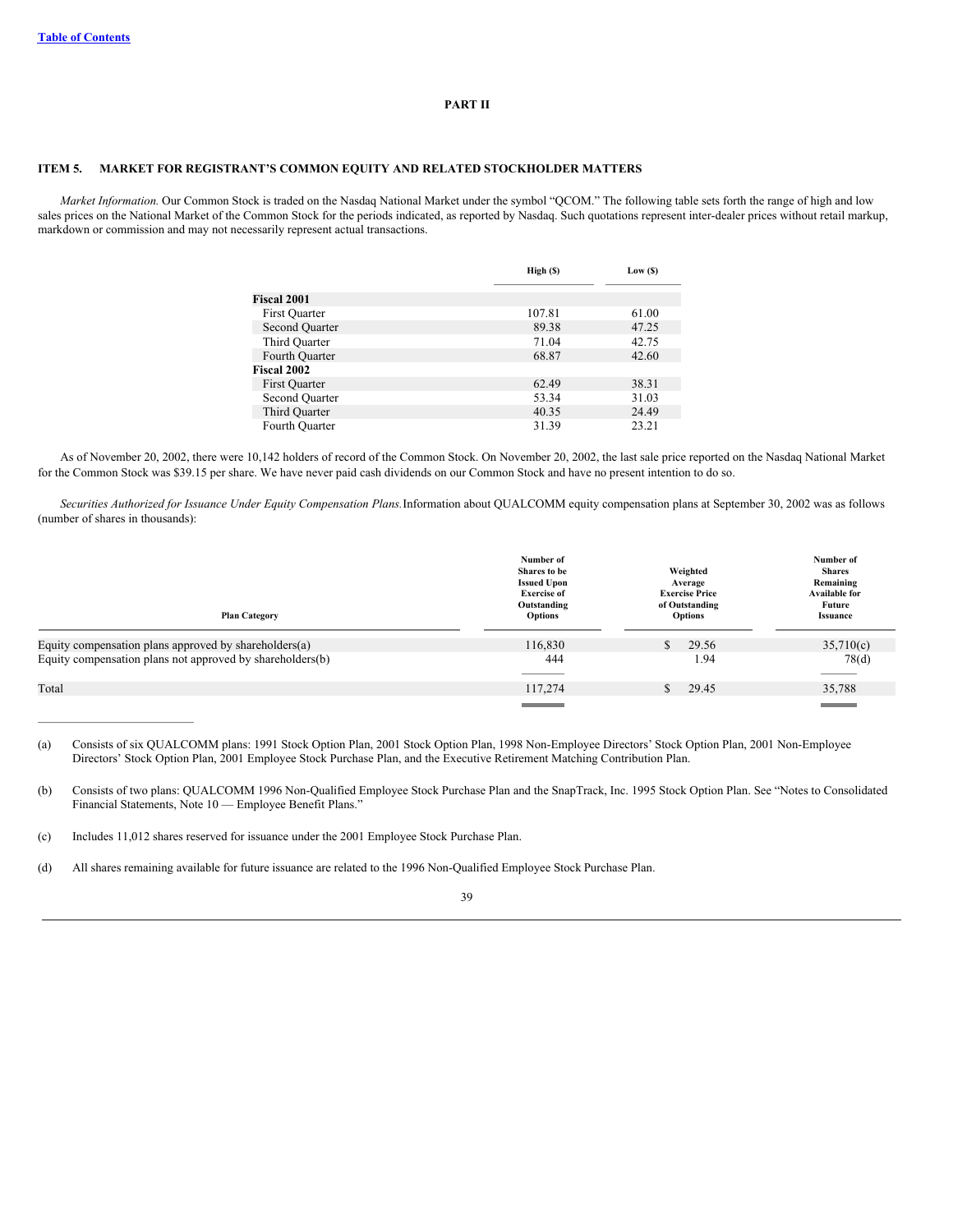Information about employee and executive stock option grants at September 30 was as follows:

|                                                                                                    | 2002    | 2001    | 2000     |
|----------------------------------------------------------------------------------------------------|---------|---------|----------|
| Net grants during the period as % of outstanding shares                                            | $3.4\%$ | $2.0\%$ | $1.3\%$  |
| Grants to named executive officers <sup>*</sup> as % of total options granted                      | $6.0\%$ | 9.6%    | $10.7\%$ |
| Grants to named executive officers <sup>*</sup> as % of outstanding shares                         | $0.2\%$ | $0.2\%$ | $0.1\%$  |
| Cumulative options held by named executive officers <sup>*</sup> as % of total options outstanding | 11.9%   | 14.0%   | 13.0%    |

\* Named executive officers are defined by the SEC for inclusion in the Proxy Statement as the Chief Executive Officer and each of the four other most highly compensated executive officers.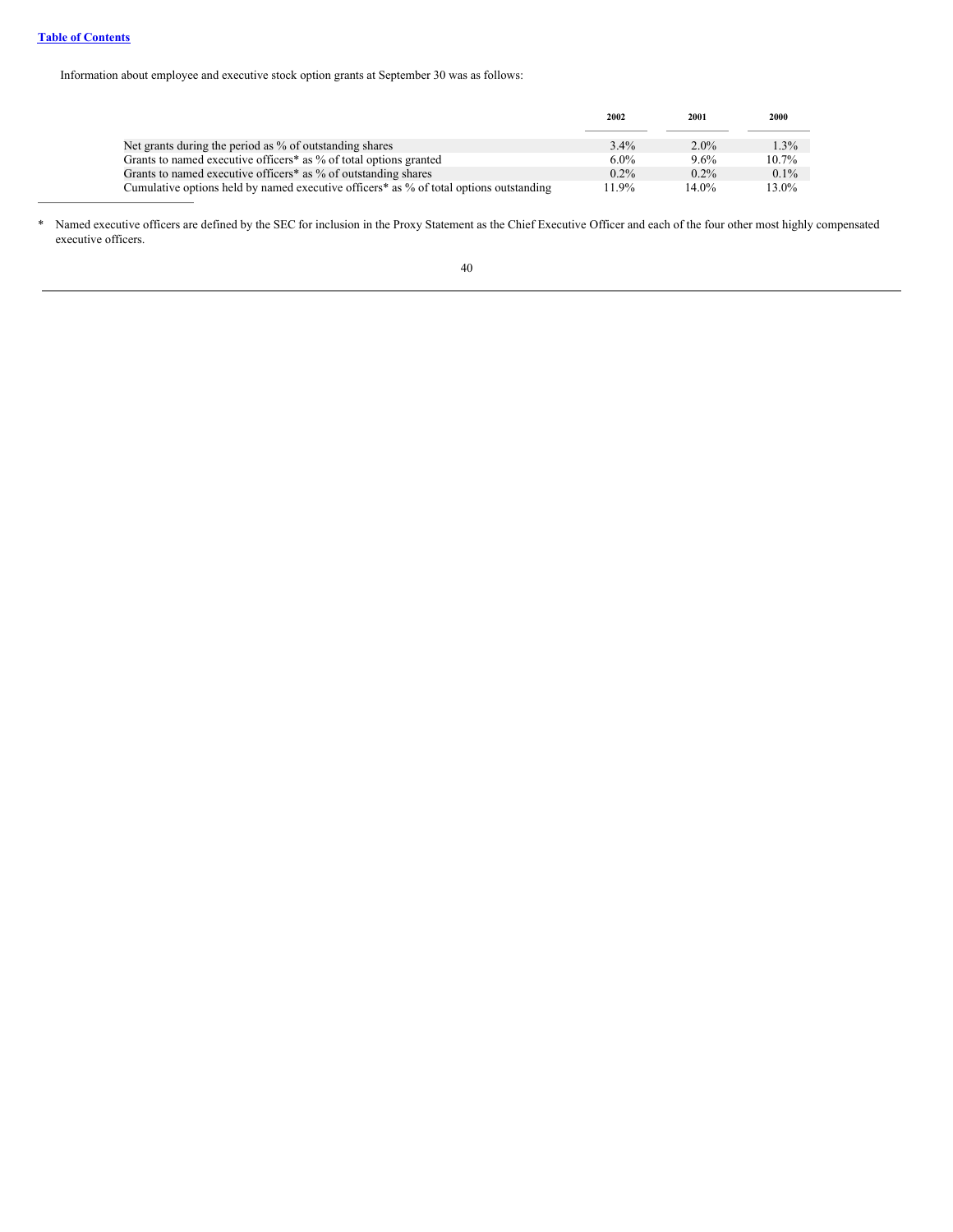# **ITEM 6. SELECTED CONSOLIDATED FINANCIAL DATA**

The following balance sheet data and statements of operations for the five years ended September 30, 2002 were derived from our audited consolidated financial statements. Consolidated balance sheets at September 30, 2002 and 2001 and the related consolidated statements of operations and of cash flows for each of the three years in the period ended September 30, 2002 and notes thereto appear elsewhere herein. The data should be read in conjunction with the annual consolidated financial statements, related notes and other financial information appearing elsewhere herein.

|                                                                                                                                            | <b>Years Ended September 30(1)</b> |              |                                      |                      |                      |  |
|--------------------------------------------------------------------------------------------------------------------------------------------|------------------------------------|--------------|--------------------------------------|----------------------|----------------------|--|
|                                                                                                                                            | 2002                               | 2001(5)      | 2000(5)                              | 1999                 | 1998                 |  |
|                                                                                                                                            |                                    |              | (in thousands except per share data) |                      |                      |  |
| <b>Statement of Operations Data:</b>                                                                                                       |                                    |              |                                      |                      |                      |  |
| Revenues                                                                                                                                   | \$3,039,560                        | \$2,679,786  | \$3,196,780                          | \$3,937,299          | \$3,347,870          |  |
| Operating income                                                                                                                           | 673,268                            | 38,687       | 722,638                              | 405,140              | 242,665              |  |
| Income (loss) before accounting change                                                                                                     | 359,677                            | (560, 141)   | 622.146                              | 200,879              | 108,532              |  |
| Accounting changes, net of tax                                                                                                             |                                    | (17, 937)    |                                      |                      |                      |  |
|                                                                                                                                            |                                    |              |                                      |                      |                      |  |
| Net income (loss)                                                                                                                          | 359,677<br>S                       | \$ (578,078) | \$<br>622,146                        | 200,879<br>\$        | \$108,532            |  |
| Basic net earnings (loss) per common<br>share $(2)$ :                                                                                      |                                    |              |                                      |                      |                      |  |
| Income (loss) before accounting change                                                                                                     | \$<br>0.47                         | \$<br>(0.74) | $\mathbb{S}$<br>0.87                 | $\mathbb{S}$<br>0.34 | \$<br>0.20           |  |
| Accounting change, net of tax                                                                                                              |                                    | (0.02)       |                                      |                      |                      |  |
|                                                                                                                                            |                                    |              |                                      |                      |                      |  |
| Net income (loss)                                                                                                                          | S.<br>0.47                         | S<br>(0.76)  | \$.<br>0.87                          | \$<br>0.34           | 0.20<br>S            |  |
|                                                                                                                                            |                                    |              |                                      |                      |                      |  |
| Diluted net earnings (loss) per common<br>share $(2)(3)$ :                                                                                 |                                    |              |                                      |                      |                      |  |
| Income (loss) before accounting change                                                                                                     | \$<br>0.44                         | \$<br>(0.74) | $\mathbb{S}$<br>0.79                 | $\mathbb{S}$<br>0.31 | \$<br>0.18           |  |
| Accounting change, net of tax                                                                                                              |                                    | (0.02)       |                                      |                      |                      |  |
|                                                                                                                                            |                                    |              |                                      |                      |                      |  |
| Net income (loss)                                                                                                                          | \$.<br>0.44                        | \$<br>(0.76) | S<br>0.79                            | S<br>0.31            | \$<br>0.18           |  |
|                                                                                                                                            |                                    |              |                                      |                      |                      |  |
| Shares used in per share calculations( $2$ )(3):                                                                                           |                                    |              |                                      |                      |                      |  |
| Basic                                                                                                                                      | 770.887                            | 755,969      | 717.205                              | 594.714              | 553,623              |  |
| Diluted                                                                                                                                    | 809,329                            | 755,969      | 800,121                              | 649,889              | 591,697              |  |
| Pro forma effect of change in accounting                                                                                                   |                                    |              |                                      |                      |                      |  |
| $principle(4)$ :                                                                                                                           |                                    |              |                                      |                      |                      |  |
| Net income                                                                                                                                 |                                    |              | \$595,116                            | 209,062<br>S         | 110,586<br>\$        |  |
| Net earnings per common share — basic                                                                                                      |                                    |              | \$<br>0.83                           | \$<br>0.35           | \$<br>0.20           |  |
| Net earnings per common share - diluted                                                                                                    |                                    |              | $\mathbf S$<br>0.75                  | $\mathbf S$<br>0.32  | $\mathbb{S}$<br>0.19 |  |
| <b>Balance Sheet Data:</b>                                                                                                                 |                                    |              |                                      |                      |                      |  |
| Cash, cash equivalents and marketable                                                                                                      |                                    |              |                                      |                      |                      |  |
| securities                                                                                                                                 | \$3,176,249                        | \$2,580,512  | \$2,520,914                          | \$1,684,926          | \$ 303,324           |  |
| Total assets                                                                                                                               | 6,509,521                          | 5,669,733    | 6,014,917                            | 4,534,950            | 2,566,713            |  |
| Long-term debt                                                                                                                             | 94,288                             | 235          | 266                                  | 795                  | 3,863                |  |
| Company-obligated mandatorily redeemable<br>Trust Convertible Preferred Securities of a<br>subsidiary trust holding solely debt securities |                                    |              |                                      |                      |                      |  |
| of the Company                                                                                                                             |                                    |              |                                      | 659,555              | 660,000              |  |
| Total stockholders' equity                                                                                                                 | \$5,391,956                        | \$4,812,415  | \$5,468,263                          | \$2,871,755          | \$957,596            |  |
|                                                                                                                                            |                                    | 41           |                                      |                      |                      |  |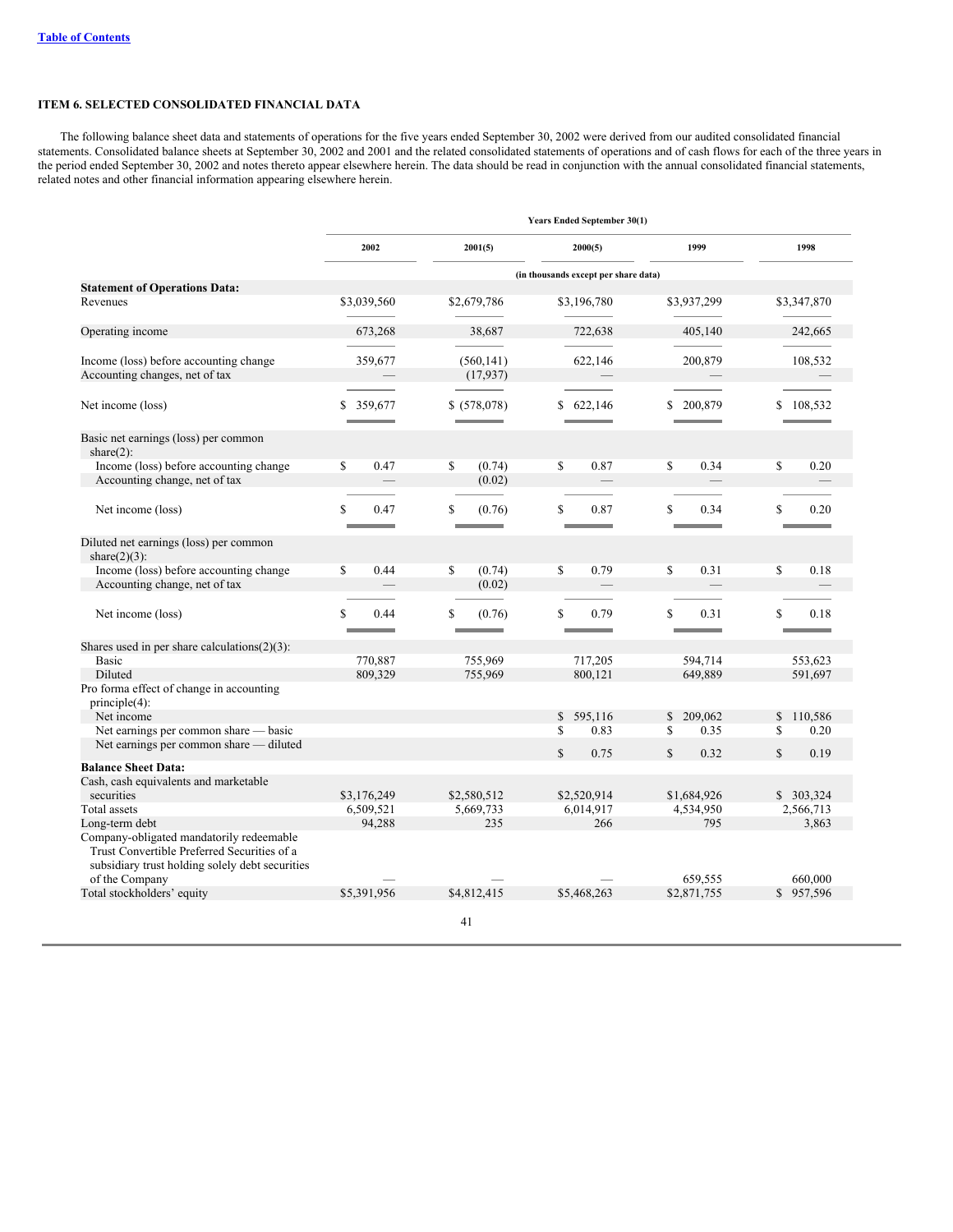- (1) Our fiscal year ends on the last Sunday in September. As a result, fiscal 2001 includes 53 weeks.
- (2) We effected a two-for-one stock split in May 1999 and a four-for-one stock split in December 1999. All references to number of shares and per share amounts have been restated to reflect these stock splits.
- (3) The 2001 diluted shares exclude the potential dilutive effect of 51,188,000 incremental shares due to their anti-dilutive effect.
- (4) The pro forma effect of change in accounting principle reflects the impact of SAB 101 on previously reported results assuming it had been in effect in those periods.
- (5) The 2001 and 2000 statements of operations and balance sheet data have been adjusted to record equity losses related to our investment in the Vésper Operating Companies. See Note 13 to the Consolidated Financial Statements.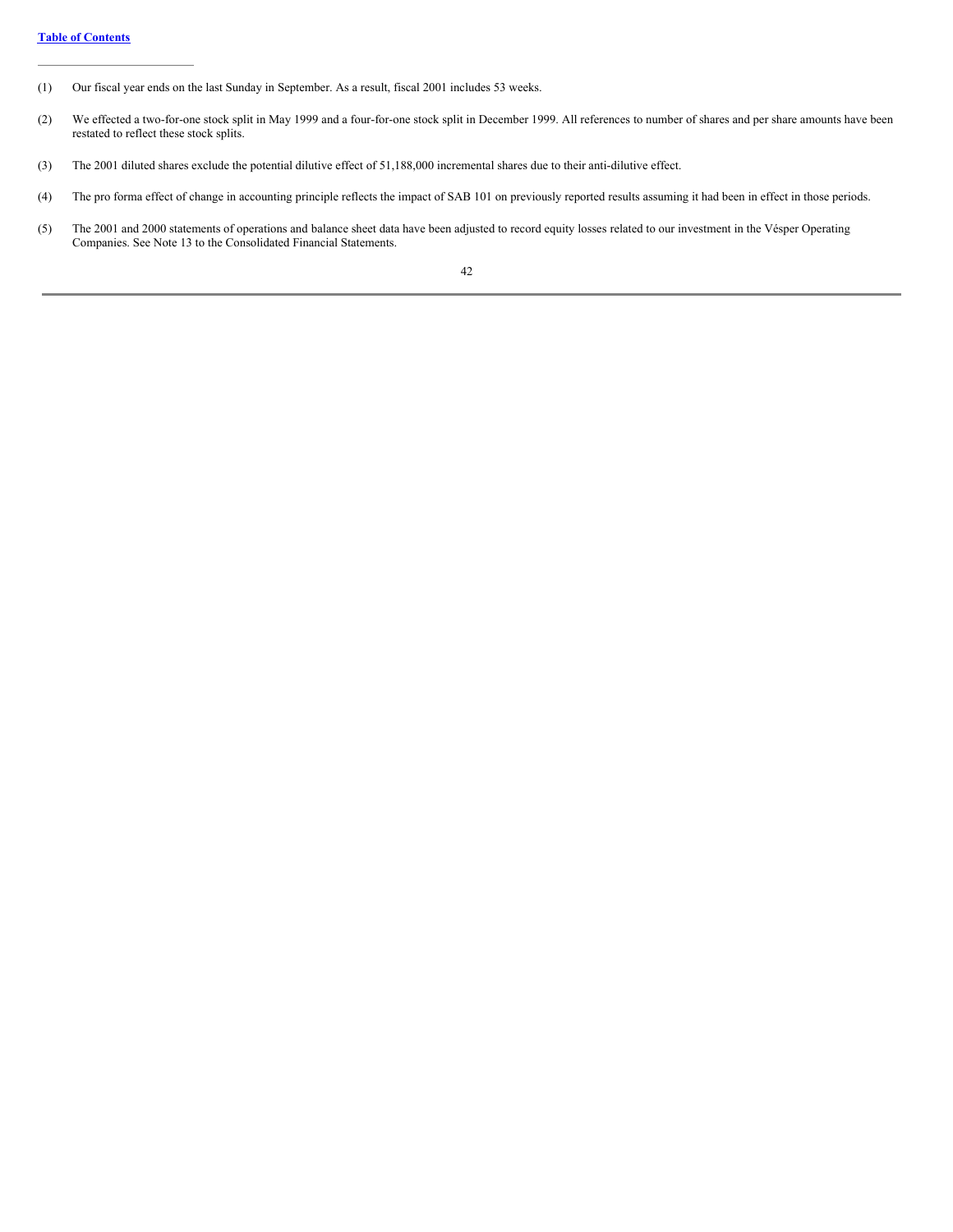### **ITEM 7. MANAGEMENT'S DISCUSSION AND ANALYSIS OF FINANCIAL CONDITION AND RESULTS OF OPERATION**

Except for the historical information contained herein, the following discussion contains forward-looking statements that are subject to risks and uncertainties. Actual results may differ substantially from those referred to herein due to a number of factors, including but not limited to risks described in the section entitled Risk Factors and elsewhere in this Annual Report. Our consolidated financial data includes SnapTrack, Inc., Vésper Holding Ltd. and other consolidated subsidiaries.

#### **Overview**

We design, manufacture and market digital wireless telecommunications products and services based on our CDMA and other technologies. We derive revenue principally from license fees and royalties from our intellectual property, from sales of integrated circuit products, from services and related hardware sales and from software development and related services. Operating expenses primarily consist of cost of revenues, research and development, selling, general and administrative, amortization of goodwill and other acquisition-related intangible assets, and asset impairment and related charges.

Our QUALCOMM CDMA Technologies (QCT) segment is a leading developer and supplier of CDMA-based integrated circuits and system software for wireless voice and data communications and global positioning system products. QCT software products are the interface link between the operating system that controls the phone and the functionality embedded in our integrated circuit products. QCT products are sold to many of the world's leading wireless phone and infrastructure manufacturers. QCT revenues comprised 52%, 51% and 39% of total consolidated revenues in fiscal 2002, 2001 and 2000, respectively. QCT's operating margin was 28% in fiscal 2002, compared to 22% in 2001 and 32% in 2000. The increase in operating margin in 2002 as compared to 2001 was primarily related to a change in product mix toward higher end devices utilizing our CDMA2000 1X products. The decrease in operating margin in 2001 as compared to 2000 was primarily related to increased research and development costs associated with new integrated circuit product and technology initiatives, as well as increased advertising expenses.

Our QUALCOMM Technology Licensing (QTL) segment receives license fees and royalty payments for use of our CDMA technology by domestic and international wireless telecommunications equipment suppliers. QTL generates revenue from license fees for our patented CDMA (e.g., cdmaOne, CDMA2000, WCDMA and TD-SCDMA) technologies as well as ongoing royalties based on worldwide sales by licensees that design, manufacture and sell products incorporating our CDMA technology. QTL revenues comprised 28%, 29% and 22% of total consolidated revenues in fiscal 2002, 2001 and 2000, respectively. QTL's operating margin was 89% in fiscal 2002, compared to 90% in 2001 and 2000.

Our QUALCOMM Wireless & Internet (QWI) segment, which includes QUALCOMM Wireless Business Solutions (QWBS), QUALCOMM Internet Services (QIS) and QUALCOMM Digital Media (QDM), generates revenue primarily through mobile communication products and services, software, and software development aimed at support and delivery of wireless applications. QWI revenues comprised 14%, 16% and 14% of total consolidated revenues in fiscal 2002, 2001 and 2000, respectively. QWI's operating margin was a negative 2% in fiscal 2002, compared to positive 8% in 2001 and 19% in 2000. The decrease in operating margin from 2001 to 2002, and from 2000 to 2001, was primarily due to expenses incurred in the development, support and marketing efforts related to the BREW product.

Our QUALCOMM Strategic Initiatives (QSI) segment makes strategic investments to promote the worldwide adoption of CDMA products and services for wireless voice and Internet data communications. Our strategy is to invest in CDMA carriers, licensed device manufacturers and start-up companies that we believe open new markets for CMDA technology, support the design and introduction of new CDMA-based products or possess unique capabilities or technology to promote Internet data communications. The QSI segment's revenues relate primarily to the consolidation of our investment in Vésper Holding. QSI revenues comprised 4% of fiscal 2002 total consolidated revenues. QSI did not generate revenues in 2001 or 2000. QSI's operating margin was negative 401% in 2002 and was not meaningful in 2001 or 2000.

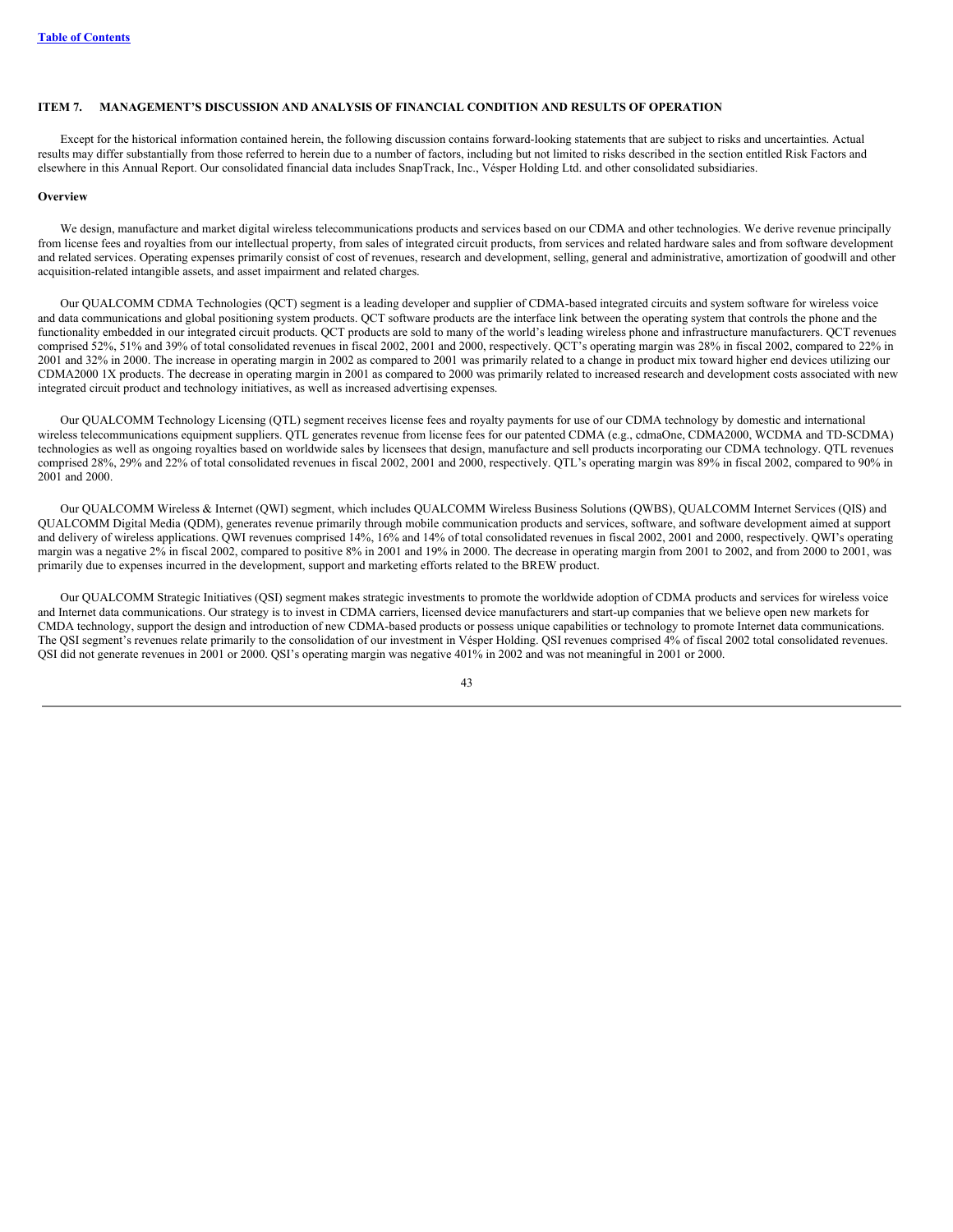Recent global economic weakness has had wide-ranging effects on markets that we serve, particularly wireless communications equipment manufacturers and network operators. We cannot predict whether a recovery will occur or what effects negative events, such as war, may have on the economy. Further, an economic recovery, if it occurs, may not benefit us in the near term. If it does not, our ability to increase or maintain our revenues and operating results may be impaired. To increase our revenues and market share in future periods, we are dependent upon the adoption and commercial deployment of 3G wireless communications equipment, products and services based on our CDMA technology. Although network operators have commercially deployed CDMA2000 1X, we cannot predict the timing or success of other commercial deployments. If existing deployments are not commercially successful, or if new commercial deployments of CDMA2000 1X are delayed or unsuccessful, our business and financial results may be harmed.

We currently face significant competition in our markets and expect that competition will continue. Historically, this competition has resulted and is expected to continue to result in reduced average selling prices for our products and those of our customers and licensees. Reductions in the average selling price of our licensees' products generally results in reduced average royalties. While this trend has, to a large extent, been mitigated by the introduction of new features and functionality in our licensees' products, there is no guarantee that such mitigation will continue.

The wireless communications industry has experienced consolidation of participants, and this trend may continue. If wireless carriers consolidate with companies that utilize technologies that compete with CDMA, then CDMA may lose market share unless the surviving entity continues to deploy CDMA. This consolidation could also result in delays in or cancellation of purchasing decisions by the merged companies, negatively affecting our revenues and operating results.

We will continue to expand our international sales operations and enter new international markets. This expansion will require significant management attention and financial resources to successfully develop direct and indirect international sales and support channels, and we cannot assure you that we will be successful or that our expenditures in this effort will not exceed the amount of any resulting revenues. If we are not able to maintain or increase international market demand for our products and technologies, then we may not be able to maintain an acceptable rate of growth in our business.

Revenues from customers in the United States, South Korea, and Japan comprised 30%, 37% and 18%, respectively, of total consolidated revenues in fiscal 2002, as compared to 35%, 35%, and 22%, respectively, in fiscal 2001, and 53%, 22% and 13%, respectively, in fiscal 2000. We distinguish revenue from external customers by geographic areas based on customer location. The decreases in revenues from customers in the United States, as a percentage of the total, is primarily attributed to the sale of the terrestrial-based CDMA wireless consumer phone business in February 2000 and a decrease in revenues related to business with Globalstar. The increases in revenues from customers in South Korea, as a percentage of the total, is primarily attributed to the commercial deployment of our 3G CDMA2000 1X technology in October 2000 in South Korea, where 15 million, or 46%, of the nation's total mobile service users were using this technology by the end of October 2002. The general increase in revenues from customers in Japan as a percentage of the total is primarily attributed to an ongoing migration to 3G services, illustrated by KDDI's expectation of 7 million, or 40%, of their subscriber base using 3G services by March 2003, as reported by the CDG.

### **Critical Accounting Policies and Estimates**

Our discussion and analysis of our results of operations and liquidity and capital resources are based on our consolidated financial statements which have been prepared in accordance with accounting principles generally accepted in the United States. The preparation of these financial statements requires us to make estimates and judgments that affect the reported amounts of assets, liabilities, revenues and expenses, and disclosure of contingent assets and liabilities. On an on-going basis, we evaluate our estimates and judgments, including those related to revenue recognition, adequacy of allowances for doubtful accounts, valuation of intangible assets and investments, income taxes, and litigation. We base our estimates on historical and anticipated results and trends and on various other assumptions that we believe are reasonable under the circumstances, including assumptions as to future events. These estimates form the basis for making

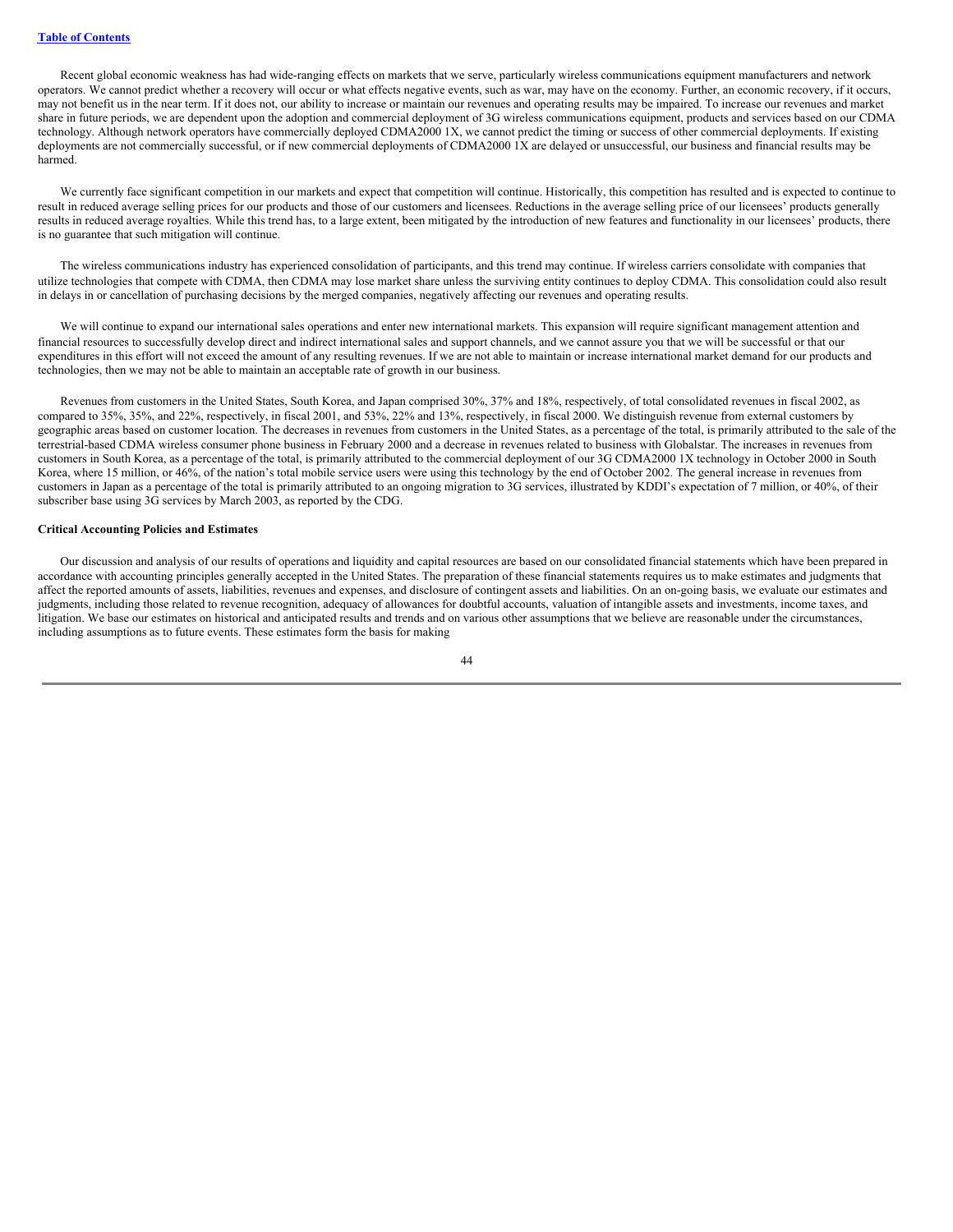#### **Table of [Contents](#page-0-0)**

judgments about the carrying values of assets and liabilities that are not readily apparent from other sources. By their nature, estimates are subject to an inherent degree of uncertainty. Actual results may differ from our estimates. We believe that the following significant accounting policies and assumptions may involve a higher degree of judgment and complexity than others.

### *Revenue Recognition*

We derive revenue principally from royalties, from sales of integrated circuit products, from services and related hardware sales, from software development and related services, and from license fees for intellectual property. The timing of revenue recognition and the amount of revenue actually recognized in each case depends upon a variety of factors, including the specific terms of each arrangement and the nature of our deliverables and obligations. Determination of the appropriate method of revenue recognition involves judgments and estimates that we believe are reasonable, but it is possible that actual results may differ from our estimates.

In December 1999, the Securities and Exchange Commission (SEC) issued Staff Accounting Bulletin No. 101 (SAB 101), "Revenue Recognition in Financial Statements" which we adopted in the fourth quarter of fiscal 2001 and applied retroactively to the first quarter of fiscal 2001. We recognized \$66 million and \$95 million during fiscal 2002 and 2001, respectively, in net income before income taxes and accounting changes related to revenue and expense that was recognized in prior years. We continue to monitor developments in Emerging Issues Task Force discussions of Issue 00-21, "Accounting for Revenue Arrangements with Multiple Deliverables" and Issue 02-G, "Recognition of Revenue from Licensing Arrangements on Intellectual Property," to determine what, if any, impact a final consensus may have on our revenue recognition policy.

We license rights to use our intellectual property portfolio, which includes patent rights to use cdmaOne, CDMA2000, CDMA2000 1X, CDMA2000 1x EV-DO, TD-SCDMA and WCDMA technologies. Licensees typically pay a non-refundable license fee and on-going royalties on their sales of products incorporating our intellectual property. License fees are generally recognized over the estimated period of future benefit to the average licensee, typically five to seven years. We generally recognize royalty revenue as earned when reasonable estimates of such amounts can be made. Certain royalty revenues are accrued based on estimates prior to the reporting of such revenues by our licensees. Estimates of royalty revenues are based on analyses of historical royalty data by licensee, the relationship between the timing of our sales of integrated circuits to our licensees and our licensees' sales of CDMA phones and infrastructure equipment, average sales price forecasts, and current market and economic trends. When our licensees report royalties for which we accrued revenues based on estimates, we adjust revenues for the period in which the reports are received. Revenues from sales of our CDMAbased integrated circuits are recognized at the time of shipment, or when title and risk of loss passes to the customer, if later. Revenues and expenses from sales of certain satellite and terrestrial-based two-way data messaging and position reporting hardware and related software products are recognized ratably over the shorter of the estimated useful life of the hardware product or the expected messaging service period, which is typically five years, as the messaging service is considered integral to the functionality of the hardware and software. Revenues from providing services are recorded when earned. Revenues from long-term contracts are generally recognized using the percentage-ofcompletion method of accounting, based on costs incurred compared with total estimated costs. The percentage-of-completion method relies on estimates of total contract revenue and costs. Revenues and profit are subject to revisions as the contract progresses to completion. Revisions in profit estimates are charged or credited to income in the period in which the facts that give rise to the revision become known. If actual contract costs are greater than expected, reduction of contract profit would be required. Billings on uncompleted contracts in excess of incurred cost and accrued profits are classified as unearned revenue. Estimated contract losses are recognized when determined. If substantive uncertainty related to customer acceptance exists or the contract's duration is relatively short, we use the completed-contract method.

Revenues from software license fees are recognized when all of the following criteria are met: the written agreement is executed; the software is delivered; the license fee is fixed and determinable; collectibility of the license fee is probable; and if applicable, when vendor-specific objective evidence exists to allocate the total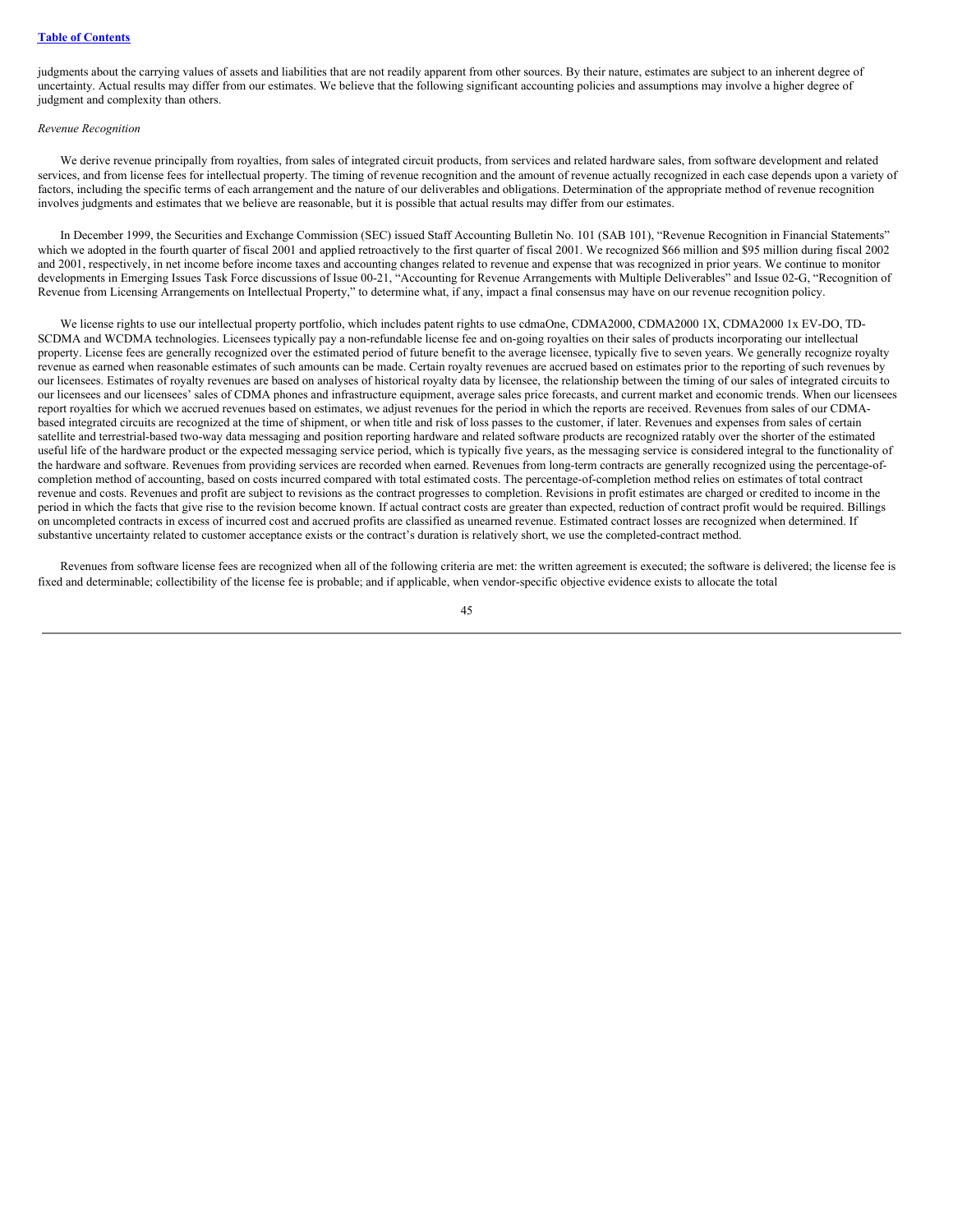license fee to elements of multiple-element arrangements, including post-contract customer support. When contracts contain multiple elements wherein vendor-specific objective evidence exists for all undelivered elements, we recognize revenue for the delivered elements and defer revenue for the undelivered elements until the remaining obligations have been satisfied. If vendor-specific objective evidence does not exist for all undelivered elements, revenue for the delivered and undelivered elements is deferred until remaining obligations have been satisfied, or if the only undelivered element is post-contract customer support, revenue is recognized ratably over the support period. Significant judgments and estimates are made in connection with the recognition of software license revenue, including assessments of collectibility and the fair values of deliverable elements. The amount or timing of our software license revenue may differ as a result of changes in these judgments or estimates.

#### *Allowances for Doubtful Accounts*

We maintain allowances for doubtful accounts for estimated losses resulting from the inability of our customers to make required payments. We consider the following factors when determining if collection of a fee is reasonably assured: customer credit-worthiness, past transaction history with the customer, current economic industry trends and changes in customer payment terms. If we have no previous experience with the customer, we typically obtain reports from various credit organizations to ensure that the customer has a history of paying its creditors. We may also request financial information, including financial statements or other documents (e.g., bank statements) to ensure that the customer has the means of making payment. If these factors do not indicate collection is reasonably assured, revenue is deferred until collection becomes reasonable assured, which is generally upon receipt of cash. If the financial condition of our customers were to deteriorate, adversely affecting their ability to make payments, additional allowances would be required.

We also maintain allowances for doubtful accounts for estimated losses resulting from the inability of entities we have financed to make required payments. We evaluate the adequacy of allowances for doubtful finance and note receivables based on analyses of the financed entities' credit-worthiness, current economic trends or market conditions, review of the entities' current and projected financial and operational information, and consideration of the fair value of collateral to be received, if applicable. From time to time, we may consider third party evaluations, valuation reports or advice from investment banks. If the financial condition of the financed entities were to deteriorate, adversely affecting their ability to make payments, additional allowances would be required.

#### *Valuation of Intangible Assets and Investments*

Our business acquisitions typically result in goodwill and other intangible assets, and the recorded values of those assets may become impaired in the future. The determination of the value of such intangible assets requires management to make estimates and assumptions that affect our consolidated financial statements. We assess potential impairments to intangible assets when there is evidence that events or changes in circumstances indicate that the carrying amount of an asset may not be recovered. Our judgments regarding the existence of impairment indicators and future cash flows related to intangible assets are based on operational performance of our acquired businesses, market conditions and other factors. Future events could cause us to conclude that impairment indicators exist and that goodwill associated with our acquired businesses is impaired. Any resulting impairment loss could have an adverse impact on our results of operations.

We hold minority strategic investments in publicly-traded companies whose share prices may be highly volatile. We record impairment charges when we believe an investment has experienced a decline that is other than temporary. The determination that a decline is other than temporary is subjective and influenced by many factors. Future adverse changes in market conditions or poor operating results of investees could result in losses or an inability to recover the carrying value of the investments, thereby possibly requiring impairment charges in the future. When assessing a publicly-traded investment for an other-than-temporary decline in value, we consider such factors as, among other things, how significant the decline in value is as a percentage of the original cost, how long the market value of the investment has been less than its original cost, the performance of the investee's stock price in relation to the stock price of its competitors within the industry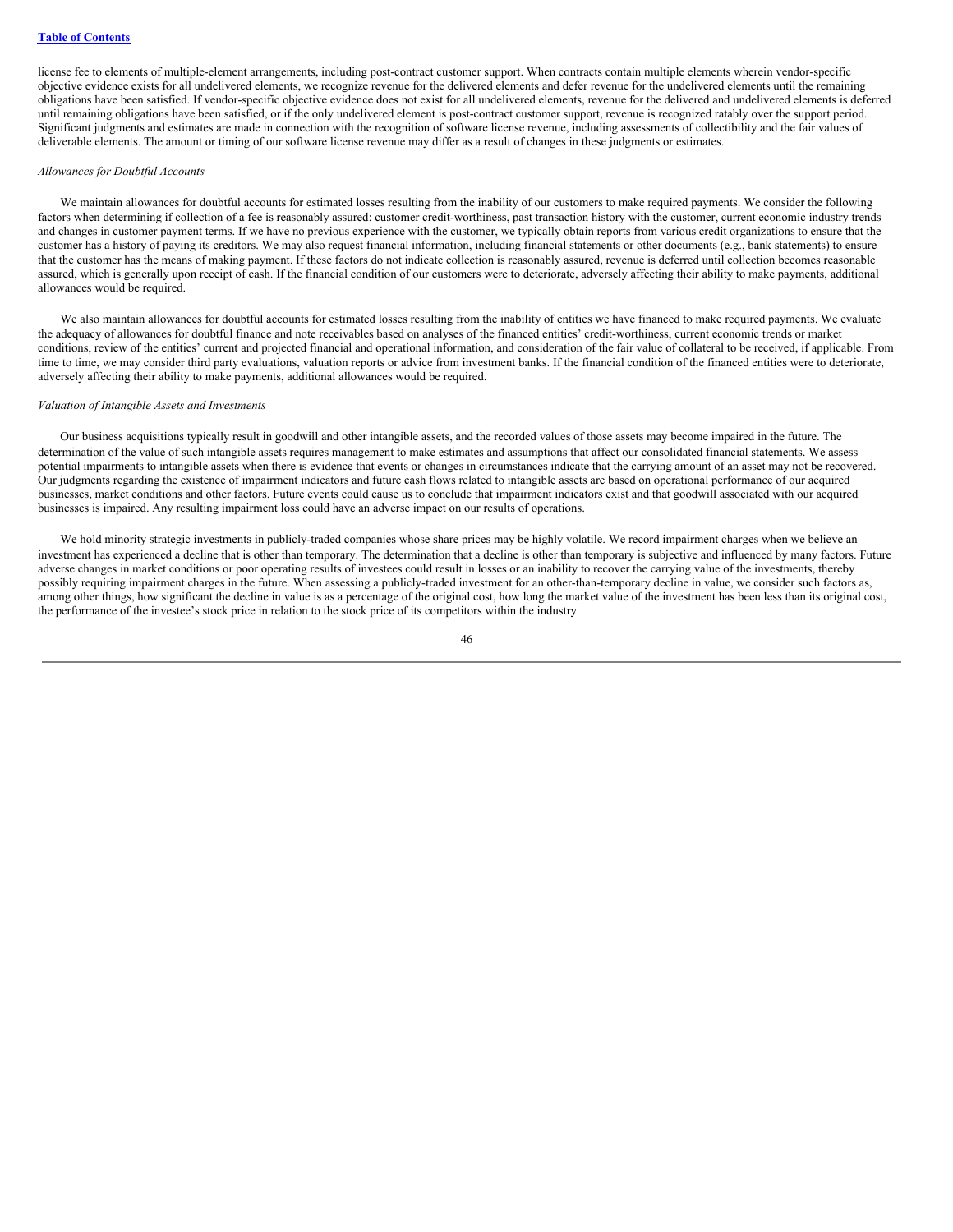and the market in general and analyst recommendations. We also review the financial statements of the investee to determine if the investee is experiencing financial difficulties.

We hold minority strategic investments in private companies whose values are difficult to determine. We record impairment charges when we believe an investment has experienced a decline that is other than temporary. The determination that a decline is other than temporary is subjective and influenced by many factors. Future adverse changes in market conditions or poor operating results of investees could result in losses or an inability to recover the carrying value of the investments, thereby possibly requiring impairment charges in the future. When assessing investments in private companies for an other-than temporary decline in value, we consider such factors as, among other things, the share price from the investee's latest financing round, the performance of the investee in relation to its own operating targets and its business plan, the investee's revenue and cost trends, the liquidity and cash position, including its cash burn rate and market acceptance of the investee's products and services. From time to time, we may consider third party evaluations, valuation reports or advice from investment banks. We also consider new products/services that the investee may have forthcoming, any significant news that has been released specific to the investee or the investee's competitors and/or industry and the outlook of the overall industry in which the investee operates.

### *Income Taxes*

Our income tax provision is based on calculations and assumptions that will be subject to examination by the Internal Revenue Service and other tax authorities. We regularly assess the potential outcomes of these examinations in determining the adequacy of our provision for income taxes. Should the actual results differ from our estimates, we would have to adjust the income tax provision in the period in which the facts that give rise to the revision become known. Tax law and rate changes are reflected in the income tax provision in the period in which such changes are enacted.

Since we believe it is more likely than not that deductions from future employee stock option exercises will exceed future taxable income, we have provided a valuation allowance through equity on substantially all of our net deferred tax assets. We consider estimated future taxable income and on-going tax planning strategies in assessing the need for the valuation allowance.

We can only use our capital losses and capital loss carrybacks or carryforwards to offset capital gains. We have developed tax planning strategies to generate future capital gains sufficient to offset the capital losses that we have incurred through fiscal 2002. Any additional capital losses in future years may require us to set up a valuation allowance for the deferred tax assets through our statement of operations if we are unable to generate sufficient future capital gains to offset these additional capital losses through our tax planning strategies.

We consider the operating earnings of non-United States subsidiaries to be indefinitely invested outside the United States. No provision has been made for United States federal and state, or foreign taxes that may result from future remittances of undistributed earnings of foreign subsidiaries. Should we have to repatriate foreign earnings, we would have to adjust the income tax provision in the period in which the facts that give rise to the revision become known.

#### *Litigation*

We are currently involved in certain legal proceedings. We estimate the range of liability related to pending litigation where the amount and range of loss can be estimated. We record our best estimate of a loss when the loss is considered probable. Where a liability is probable and there is a range of estimated loss, we record the minimum estimated liability related to the claim. As additional information becomes available, we assess the potential liability related to our pending litigation and revise our estimates. Revisions in our estimates of the potential liability could materially impact our results of operations.

### **Strategic Investments and Financing**

Our QSI segment makes strategic investments to promote the worldwide adoption of CDMA products and services for wireless voice and Internet data communications. In general, we enter into strategic

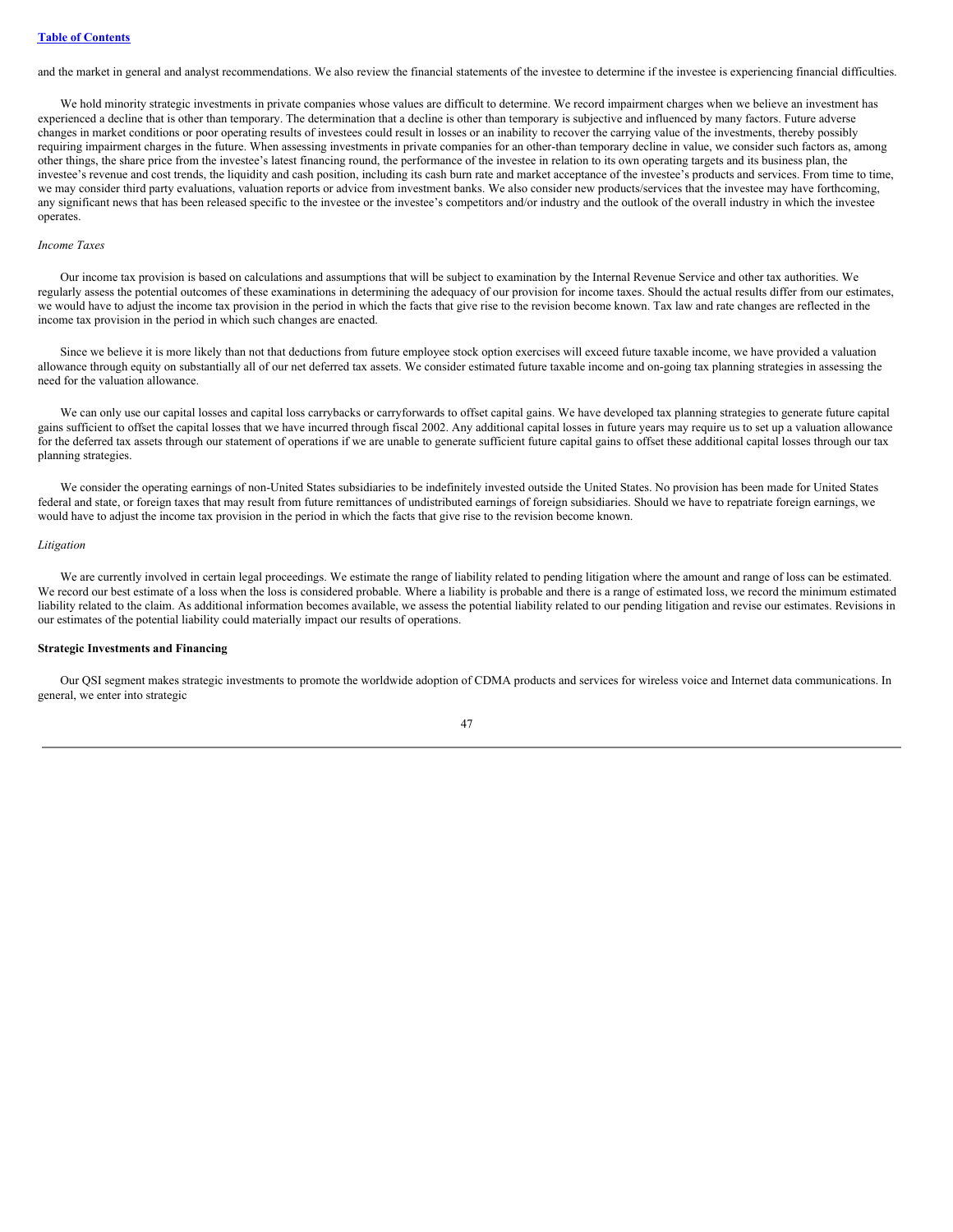relationships with CDMA carriers and developers of innovative technologies or products for the wireless communications industry. As part of the agreement to sell our infrastructure equipment business to Ericsson in 1999, we have provided equipment financing to customers of Ericsson on a shared basis with respect to Ericsson's sale of CDMA infrastructure in Brazil, Mexico and elsewhere. Our QSI segment selects and manages strategic investments in early stage companies and, from time to time, venture funds or incubators, to support the adoption of CDMA and use of the wireless Internet. Most of our strategic investments entail a high degree of risk and will not become liquid until more than one year from the date of investment, if at all. To the extent such investments become liquid and meet strategic objectives, we attempt to make regular periodic sales that are recognized in investment (expense) income. We may reduce or suspend the planned sale of these investments if and when market conditions decline. We regularly monitor and evaluate the realizable value of our investments in both marketable and private securities. If events and circumstances indicate that a decline in the value of these assets has occurred and is other than temporary, we will record a charge to investment (expense) income. During fiscal 2002, we recognized \$230 million in charges related to other-than-temporary losses on marketable and private securities. In some cases, we make strategic investments in early stage companies which require us to consolidate or record our equity in the losses of those companies. The consolidation of these losses can adversely affect our financial results until we exit from or reduce our exposure to the investments.

From time to time, we may accept equity interests in a licensee as consideration for a portion or all of the license fees payable under our CDMA license agreements. We record license fee revenues based on the fair values of the equity instruments received, if determinable. The measurement date for determination of fair value is the earlier of the date on which the parties establish a commitment to perform or the date at which the performance is complete. The evaluation procedures used to determine fair value include, but are not limited to, examining the current market price for the shares if the licensee is publicly traded, examining recent rounds of financing and the licensee's business plan if not publicly traded, and performing other due diligence procedures. We account for the equity received using APB 18 or FAS 115, as appropriate. This program will not affect the licensees' obligations to pay royalties under their CDMA license agreements. The amount of cash consideration and the timing of revenue recognition vary depending on the terms of each agreement. As of September 30, 2002, nine licensees have participated in this program. We recognized \$6 million and \$7 million of revenue in fiscal 2002 and 2001, respectively, and no revenue in fiscal 2000 related to equity received as consideration for license fees.

#### *VeloCom, Inc.*

On November 29, 2001, we forgave \$119 million under our debt facility with VeloCom, Inc. (VeloCom), an investor in Vésper Holding. We also converted our remaining \$56 million convertible promissory note into equity securities of VeloCom (the VeloCom exchange) in conjunction with our acquisition of Vésper Holding. The VeloCom exchange increased our equity interest in VeloCom to 49.9%. We use the equity method to account for our investment in VeloCom. At September 30, 2002, our investment in VeloCom was \$33 million, net of our equity in VeloCom's losses.

#### *Vésper Holding, Ltd.*

In fiscal 1999, we acquired an approximate 16% ownership interest in Vésper Sao Paulo S.A. and Vésper S.A. (the Vésper Operating Companies or collectively, Vésper). The Vésper Operating Companies were formed by a consortium of investors to provide fixed wireless and wireline telephone services in the northern, northeast and eastern regions of Brazil and in the state of Sao Paulo. In addition, we extended long-term financing to the Vésper Operating Companies related to our financing arrangement with Ericsson. On November 13, 2001, we consummated a series of transactions as part of an overall financial restructuring (the Restructuring) of the Vésper Operating Companies.

Pursuant to the Restructuring, we committed to invest \$266 million, and VeloCom committed to invest \$80 million, in a newly formed holding company called Vésper Holding. Vésper Holding acquired certain liabilities of the Vésper Operating Companies from their vendors for \$135 million and the issuance of warrants to purchase an approximate 7% interest in Vésper Holding, and the vendors released in full any claims that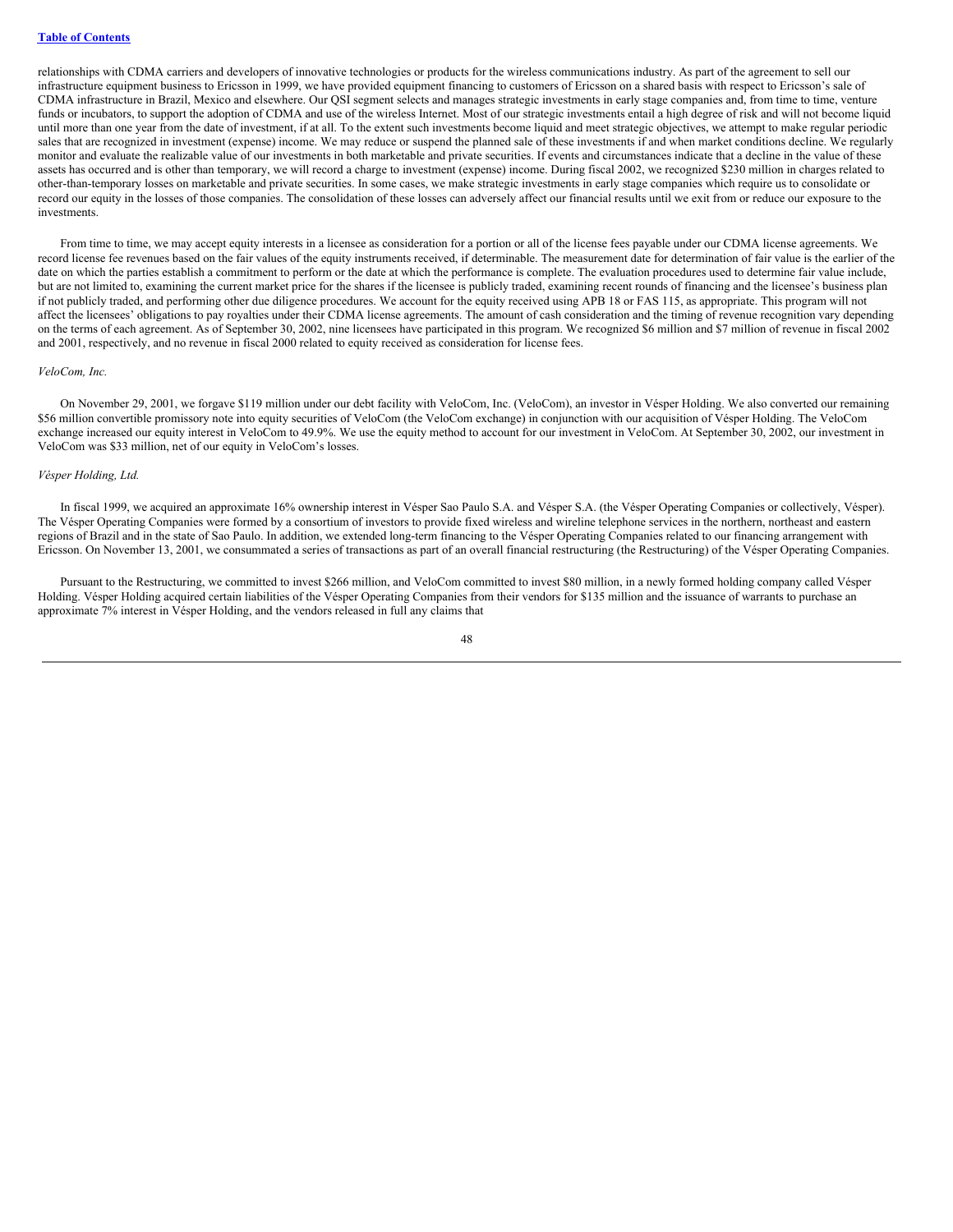they might have against us, VeloCom, the Vésper Operating Companies and other related parties arising from or related to the acquired liabilities. In a series of related transactions, Vésper Holding agreed to contribute the acquired liabilities to the Vésper Operating Companies in exchange for equity securities and to cancel the contributed liabilities. At September 30, 2002, we directly owned 72% of the issued and outstanding equity of Vésper Holding, and we indirectly owned an additional 11.9% of Vésper Holding through our ownership interest in VeloCom, totaling an 83.9% direct and indirect interest.

The purchase price allocation, based on the estimated fair values of acquired assets and liabilities assumed, included \$307 million for property, plant and equipment, \$39 million for licenses, and \$31 million for other intangible assets. Property, plant and equipment are depreciated over useful lives ranging from 2 to 18 years. Licenses and other intangible assets are amortized over their useful lives of 18 years and 3 to 18 years, respectively.

When we obtained the controlling interest in Vésper Holding, Accounting Principles Board Opinion No. 18, "The Equity Method of Accounting for Investments in Common Stock," required that we adjust our prior period results to account for our original 16% ownership interest in the Vésper Operating Companies, predecessors to Vésper Holding, using the equity method of accounting. As a result, we recorded \$6 million, \$150 million and \$48 million of equity in losses of the Vésper Operating Companies for fiscal 2002 (pre-acquisition), 2001 and 2000, respectively. We recorded a \$59 million reduction in finance receivables, an \$18 million reduction in other assets and a \$77 million reduction in retained earnings at September 30, 2001. We previously recorded \$121 million in asset impairment charges and other-than-temporary losses on other investments during fiscal 2001. Because those charges did not exceed the losses recorded as a result of using the equity method, our net loss for fiscal 2001 increased by \$29 million. We did not record any asset impairment charges or other-than-temporary losses during fiscal 2000, and as a result of using the equity method, the net income for fiscal 2000 decreased by \$48 million.

In July 2002, a group of Brazilian mobile operators sued the Vésper Operating Companies, claiming Vésper violated its STFC (fixed) license by allowing full mobility on its network. The court issued an order temporarily restraining Vésper from continued sales of its limited mobility product pending the trial. This order did not impact Vésper's existing customers, nor sales of other types of products. Subsequently, Anatel, the Brazilian telecommunications regulatory agency, placed a similar administrative hold on Vésper until such time as it could determine whether Vésper was in compliance with existing regulations. Vésper successfully appealed the court order, and the temporary restraint was lifted although the underlying court case remains to be tried. Additionally, Vésper and Anatel reviewed the issue from a technical and regulatory standpoint, and the parties reached an agreement which allows Vésper to resume sales of its limited mobility product once certain technical adjustments to restrict broad mobility are implemented in Vésper's network. Vésper has commenced making such technical adjustments and expects to complete them in all of its markets over the next few months. Sales of the affected products have resumed in those areas in which the technical modifications have already been completed.

During September 2002, Vésper decided to replace all towers manufactured by one of its third party contractors due to the identification of structural defects, resulting in an asset impairment charge of \$0.5 million. This decision was made after severe storm winds damaged and/or destroyed a number of Vésper towers manufactured by that third party contractor. Overall, this replacement program impacts up to 66 Vésper towers, which carry antennae for less than 9% of Vésper base stations. Vésper towers manufactured by other parties were also inspected during this process and found to be in proper condition. Replacements have begun for the most critical towers, and all affected towers are expected to be replaced by March 2003. Vésper has not experienced and does not expect to experience any appreciable service degradation during this replacement process. Vésper also is seeking to complete a tower sale-leaseback of a portion of its tower sites by December 31, 2002, including the defective towers, pursuant to which the purchasing party would assume all further liability for the purchased towers and fulfill replacement construction obligations. Vésper expects the tower sale-leaseback arrangement, which includes the cost of replacing the defective towers, to provide net cash inflows during calendar 2002.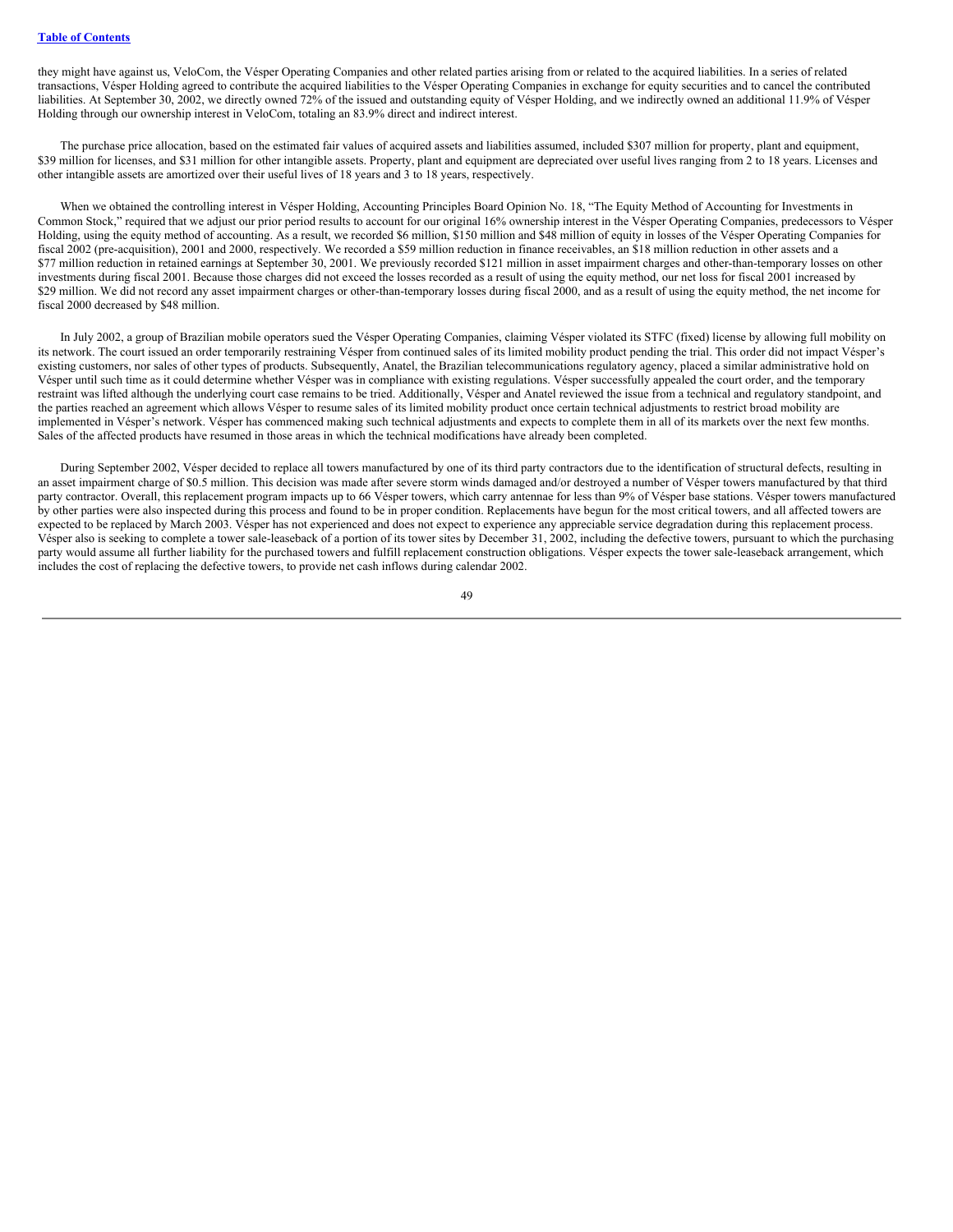In September 2002, Anatel issued Resolution 314, which modifies certain current telecommunications regulations. As part of this resolution and prior resolutions, Vésper will be required to vacate its current spectrum in the 1900MHz frequency (analogous to United States Band  $A/D$ ) in the coming years to enable the frequency to be allotted to future Universal Mobile Telecommunications System (UMTS) license holders. In return, Vésper has been assigned new 1900MHz frequencies (analogous to United States PCS Band C). Pursuant to Resolution 314, upon completion of up-banding of its network, Vésper would be permitted to utilize the new 1900MHz frequencies for its primary allocation for fixed wireless services as well as to apply for permission to use those frequencies for full mobility services offered under an SMP (mobile) license. Such secondary use of the new 1900 MHz frequencies for SMP (mobile) services would require Vésper to either obtain its own SMP license(s) or to enter into an arrangement with an SMP license holder whereby CDMA mobility at 1900MHz would be offered by the license holder utilizing Vésper's up-banded infrastructure. Significant costs, constraints and hurdles exist with respect to accomplishing these objectives, including Vésper's or another party's ability to acquire the necessary SMP license(s), uncertainty whether and to what extent applicable Brazilian telecommunications regulations would require Vésper to build out additional infrastructure in another frequency band in order to offer SMP (mobile) services, the cost of up-banding Vésper's CDMA radio interface equipment, and uncertainty whether reimbursement for such costs can be obtained from future UMTS license holder(s).

On November 19, 2002, we won bids to acquire mobile licenses in the state of Sao Paulo (excluding Sao Paulo metro), the state of Minas Gerais, and in the Northeast region of Brazil (license Areas 2, 4, and 10, respectively). The new mobile licenses cover areas with a combined population in excess of 64 million. The mobile licenses overlap with approximately 47% of Vésper Holding's existing Wireless Local Loop areas. None of the mobile licenses cover an area outside of Vésper Holding's current coverage areas. Approximately \$8 million of the approximate \$83 million total purchase price is payable by December 19, 2002. The remaining \$75 million Brazilian real-denominated obligation is financed by the Brazilian government at an interest rate of 12%, plus an adjustment for inflation, payable in six equal annual installments. The first such installment payment is due in 36 months.

Access to long-term funding sources to fund growth is a critical issue for Vésper. We continue to seek strategic partners and/or acquirers to participate in this process. We continue to invest in Vésper to ensure the establishment of CDMA-based systems and to provide CDMA coverage and roaming possibilities to as many regions throughout Brazil as possible. The investment will help us grow our revenues from royalties and from the sale of integrated circuits to phone manufacturers. In other words, our return on our investment in Vésper is not limited to a Vésper ownership interest, but also includes indirect revenues, including CDMA licensing revenues and QCT integrated circuit sales from third party suppliers to Vésper. Further, the Vésper business plan, similar to other start-up wireless operators, indicates that we should receive a return on our investment in the long-run despite losses in the initial years. The Vésper Operating Companies expect to incur operating losses and negative cash flows from operations through calendar 2003 as they expand operations and enter new markets, even if and after they achieve positive cash flows from operations in the initial operating markets. Vésper expects to commercially launch CDMA2000 1xEV-DO services in December 2002. To date no long-term funding commitments from other sources have been secured, and it is not clear whether future commitments from outside parties will be available. Furthermore, important regulatory and business issues have yet to be resolved. If these issues cannot be resolved in a prompt and reasonable manner, risks related to Vésper may increase, and we may incur significant losses. Specifically, if Vésper is unable to offer converged services, which includes full mobility, either by itself and/or through other parties utilizing Vésper's CDMA network, we may need to write down Vésper's long-lived assets. In that management believes there is currently a regulatory path to mobility and several partnership and/or other potential means under which Vésper could offer mobile services, we believe that the assets are recoverable at this time.

*Pegaso Telecomunicaciones, S.A. de C.V.*

We have various financing arrangements, including a bridge loan facility, an equipment loan facility and an interim loan facility, with Pegaso Comunicaciones y Sistemas S.A. de C.V., a wholly owned subsidiary of Pegaso Telecomunicaciones, S.A. de C.V., a CDMA wireless operating company in Mexico (collectively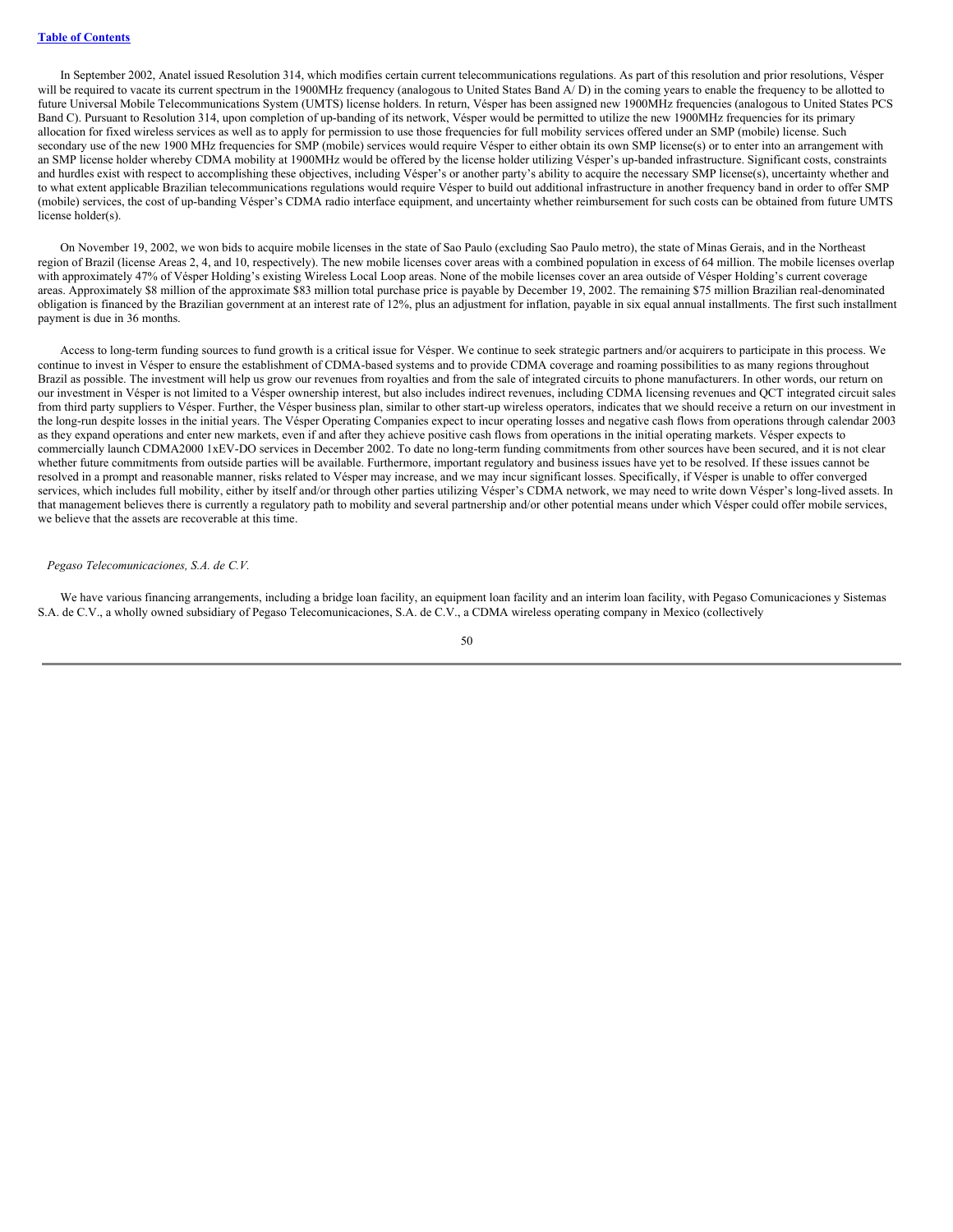referred to as Pegaso). On September 10, 2002, Telefónica Móviles (Telefónica) acquired a 65% controlling interest in Pegaso (the Close).

The bridge facility was payable in full on October 31, 2001, was in default and was subject to a forbearance agreement at September 30, 2002, At September 30, 2002, \$413 million was outstanding under the bridge loan facility, net of deferred interest and unearned fees. We stopped recognizing interest on the bridge loan facility effective at the beginning of the fourth fiscal quarter of 2001. Pegaso paid \$435 million in full satisfaction of the bridge loan facility on November 8, 2002 (the Bridge Payment).

The equipment loan facility and related financing were in default and subject to a forbearance agreement at September 30, 2002. At September 30, 2002, \$318 million was outstanding under the equipment loan facility, net of deferred interest and unearned fees. The equipment loan facility was payable through December 31, 2007 and bears interest at the London Interbank Offered Rate (LIBOR) plus 4.5% (or LIBOR plus 6.5% when in default). We stopped recognizing interest on the equipment loan facility and related financing effective at the beginning of the fourth fiscal quarter of 2001. The terms of the equipment loan facility and related financing were modified, retroactive to September 10, 2002, upon receipt of the Bridge Payment and the satisfaction of other conditions. We will be required to use approximately \$139 million of the bridge loan proceeds to purchase outstanding vendor debt owed by Pegaso to other lenders. Financing related to the equipment loan facility in the amount of \$4 million will be payable in March 2003. The remaining equipment loan facility, including the acquired vendor debt, will be payable quarterly starting in March 2006 through December 2008 and will bear interest at LIBOR plus 1% for two years, LIBOR plus 3% for the next three years and LIBOR plus 6% thereafter. We recognized \$0.5 million in interest income on the equipment loan facility during fiscal 2002 from the Close through fiscal year end at LIBOR plus 1%.

During fiscal 2002, we provided to Pegaso \$65 million of interim financing, including \$5 million in capitalized fees, and \$65 million of additional interim financing. Prior to the Close, a Pegaso shareholder purchased \$25 million and \$23 million participations in the interim and additional interim finance receivables, respectively, from us, and at Close, converted those portions of the interim and additional interim financings into equity in Pegaso. At September 30, 2002, \$40 million and \$42 million were outstanding under the interim and additional interim facilities, respectively. The interim and additional interim financing commitments were cancelled at Close, and the interim and additional interim finance receivables were repaid in full with interest on October 10, 2002.

Also in connection with the Close, Telefónica paid \$9 million to us in consideration for warrants to acquire equity in Pegaso at Close, and Pegaso paid \$12 million to us in October 2002 related to certain fees and expense reimbursements.

As a result of the Close, we recognized a total of \$9 million in interest income in fiscal 2002. At September 30, 2002, finance and other receivables from Pegaso totaled \$821 million, net of \$45 million in deferred interest income that will be amortized over the remaining term of the equipment loan facility as an adjustment to yield. We received \$90 million of this amount in October 2002 and an additional \$295 million when the Bridge Payment was made in November 2002, excluding the \$139 million portion of the Bridge Payment that will be used to acquire vendor debt. After receipt of the Bridge Payment, \$436 million of the September 30, 2002 finance receivables remains, net of deferred interest. In the event that Pegaso were to initiate the commercialization of GSM or TDMA services in its spectrum, Pegaso would be obliged to prepay \$285 million of that amount. Telefonica has recently indicated its intention to deploy GSM in Mexico.

Our aggregate commitments to provide additional long-term financing to Pegaso under our arrangements with Ericsson were \$105 million as of September 30, 2002, subject to Pegaso meeting certain conditions. Of this amount, \$9 million was cancelled when Pegaso made the Bridge Payment, and the remaining \$96 million is no longer available to Pegaso as a result of a series of events that occurred in November 2002. We also had \$4 million in other financing commitments to Pegaso as of September 30, 2002 that were cancelled when Pegaso made the Bridge Payment.

Pegaso is at an early stage of development and may not be able to compete successfully. Competitors in Mexico have greater financial resources and more established operations than Pegaso. As is normal for early

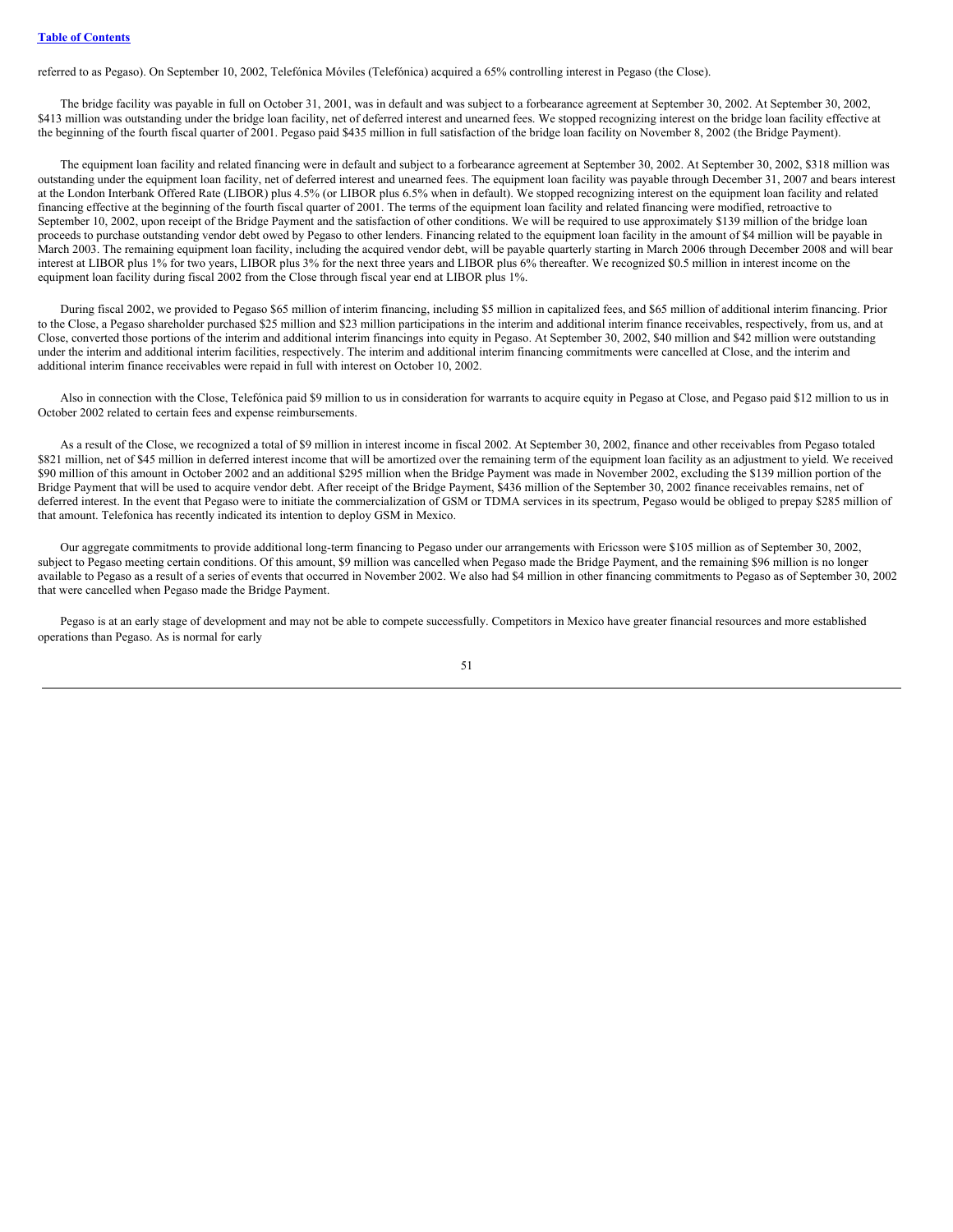#### **Table of [Contents](#page-0-0)**

stage wireless operators, Pegaso is experiencing significant losses and negative cash flows from operations. Based on current information and available evidence, including the acquisition of Pegaso by Telefónica, we believe that we will ultimately be able to collect the remaining long-term financing from Pegaso. Failure to collect our finance receivables could have a material adverse effect on our operating results and financial condition.

#### *Leap Wireless International Inc.*

In fiscal 2000, we purchased 308,000 units of Leap Wireless International Inc.'s (Leap Wireless) senior discount notes with detachable warrants for \$150 million. The notes mature in April 2010 and bear interest at 14.5% payable beginning in 2005. In addition, we hold 489,000 shares of Leap Wireless' common stock and a warrant to purchase 3,375,000 shares of common stock issued to us in connection with our spin-off of Leap Wireless in September 1998. During fiscal 2002, we determined that declines in the market values of our investments in Leap Wireless were other than temporary, as the market values of the investments had declined significantly during our third quarter of fiscal 2002 as a result of unfavorable developments in Leap Wireless' business. As a result, we recorded \$162 million and \$18 million in other-than-temporary losses on marketable securities for the notes and stock, respectively, during fiscal 2002. We also recorded \$59 million in losses related to changes in the fair values of Leap Wireless derivative investments for fiscal 2002. The remaining recorded values of Leap Wireless investments totaled \$1 million at September 30, 2002. Under the terms of our senior secured credit facility with Leap Wireless, we are committed to fund up to \$125 million in connection with Leap Wireless' bid for PCS spectrum licenses in the FCC's Auction No. 35, however it appears unlikely that Leap Wireless will be able to use this credit facility. See "Notes to Consolidated Financial Statements, Note 11 — Commitments and Contingencies."

#### *Inquam Ltd*

In October 2000, we agreed to invest \$200 million in the convertible preferred shares of Inquam Limited (Inquam). Inquam was formed to acquire, own, develop and manage wireless communications systems, either directly or indirectly, with the primary intent of deploying CDMA-based technology. At September 30, 2002, our investment in Inquam was \$114 million, net of equity in losses, and \$27 million of the equity funding commitment was outstanding. Inquam's management expects to meet certain operational milestones necessary for expansion of Inquam's CDMA operations during 2003. In addition, Inquam's management expects to raise additional funds over the next 12 months required for Inquam to realize the full value of its current operations. Remaining funding commitments from us and another investor are expected to be exhausted by March 2003. Total additional funding required by Inquam for calendar 2003 is estimated to be between \$175 million and \$195 million. If new investors cannot be found or should existing investors decide not to provide additional funding, or if Inquam does not promptly meet certain operational milestones necessary for expansion, Inquam's growth potential and the value of our investment in Inquam may be negatively affected.

### **Fiscal 2002 Compared to Fiscal 2001**

Total revenues for fiscal 2002 were \$3,040 million, compared to \$2,680 million for fiscal 2001. Revenues from Samsung, Kyocera, and LG Electronics, customers of both QCT and QTL, comprised an aggregate of 15%, 14% and 11% of total consolidated revenues, respectively, in fiscal 2002. In fiscal 2001, revenues from Samsung, Kyocera, and LG Electronics, comprised an aggregate of 14%, 12% and 10% of total consolidated revenues, respectively. The percentages for Kyocera included 3% and 4% in fiscal 2002 and 2001, respectively, related to services provided to Kyocera by employees from our terrestrial-based CDMA wireless consumer phone business which was sold to Kyocera in February 2000.

Revenues from sales of equipment and services for fiscal 2002 were \$2,204 million, compared to \$1,908 million for fiscal 2001. Revenues from sales of equipment and services for fiscal 2002 included \$125 million related to the consolidation of Vésper Holding effective in November 2001 and \$8 million related to the Globalstar business. Revenues from sales of equipment and services for fiscal 2001 included \$54 million related to Globalstar. Excluding Vésper Holding and Globalstar, revenues from sales of equipment and services increased by \$217 million. Revenues from sales of equipment and services increased \$218 million in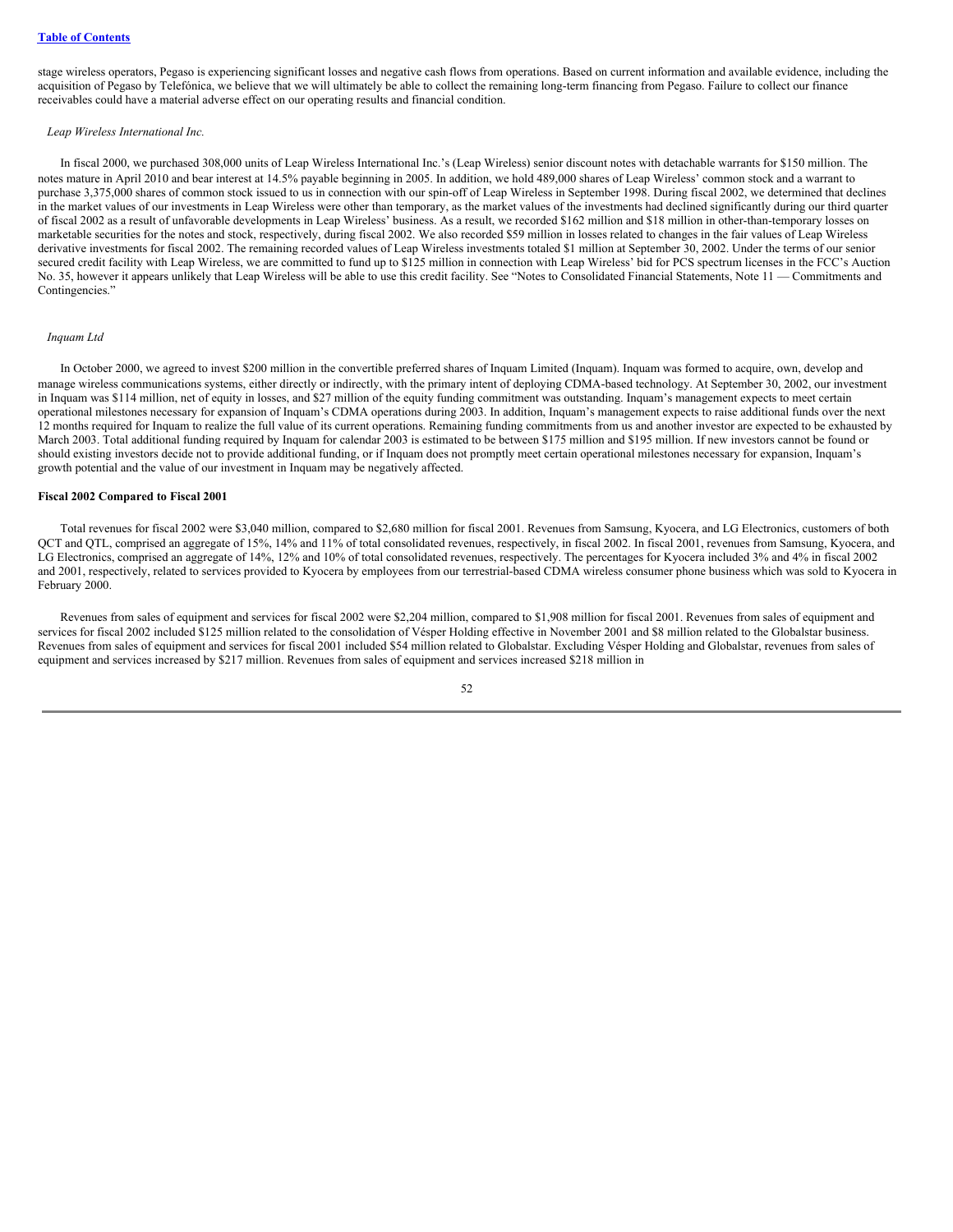our integrated circuits business, primarily due to an increase in unit shipments of MSM integrated circuits, and the effect of the change in product mix toward the higher end devices utilizing our 3G CDMA2000 1X integrated circuits products. Software development services revenues related to the QChat licensing agreement increased \$34 million.

Revenues from licensing and royalty fees for fiscal 2002 were \$836 million, compared to \$772 million for fiscal 2001. QTL segment revenues from royalties paid by third parties increased \$64 million.

Cost of equipment and services revenues for fiscal 2002 was \$1,137 million, compared to \$1,035 million for fiscal 2001. Cost of revenues for fiscal 2002 included \$183 million related to the consolidation of Vésper Holding and \$11 million related to our on-going obligation to Globalstar. Cost of revenues for fiscal 2001 included \$129 million related to Globalstar. Excluding Vésper Holding and Globalstar, cost of revenues as a percentage of revenues was 32% for fiscal 2002, compared to 35% for fiscal 2001. The margin improvement in fiscal 2002 was primarily due to the change in product mix toward the higher end devices utilizing our CDMA2000 1X integrated circuits products and the increase in revenues from royalties in the QTL segment. Cost of revenues as a percentage of revenues may fluctuate in future quarters depending on the mix of products sold and services provided, royalties and license fees earned, competitive pricing, new product introduction costs and other factors.

For fiscal 2002, research and development expenses were \$452 million or 15% of revenues, compared to \$415 million or 15% of revenues for fiscal 2001. The dollar increase in research and development expenses was primarily due to \$41 million in increased integrated circuit product initiatives to support high-speed wireless Internet access and multimode, multi-band, multi-network products including cdmaOne, CDMA2000 1X/1xEV-DO, GSM/ GPRS, WCDMA and position location technologies and \$14 million in increased QWBS research and development initiatives, partially offset by a \$29 million reduction of development efforts related to the Globalstar business.

For fiscal 2002, selling, general and administrative expenses were \$509 million or 17% of revenues, compared to \$367 million or 14% of revenues for fiscal 2001. Selling, general and administrative expenses for fiscal 2002 included \$107 million related to the consolidation of Vésper Holding. Excluding Vésper Holding, selling, general and administrative expenses comprised 14% of revenues. The dollar increase was primarily due to a \$33 million increase in marketing and support efforts related to products and services of our QIS division, including the BREW product, \$23 million associated with the expansion of our integrated circuit customer base and international business development activities, particularly in China, and \$13 million resulting from the consolidation of Wireless Knowledge, Inc. (Wireless Knowledge), partially offset by a \$22 million reduction in support efforts related to the Globalstar business and a \$14 million reduction in bad debt expense.

Amortization of goodwill and other acquisition-related intangible assets was \$259 million for fiscal 2002, compared to \$255 million in fiscal 2001. Amortization charges were primarily related to the acquisition of SnapTrack in March 2000.

For fiscal 2002, asset impairment and related charges were less than \$1 million, compared to \$518 million of such charges in fiscal 2001. Asset impairment and related charges during fiscal 2001 were comprised primarily of \$519 million in charges resulting from management's determination that certain assets related to the Globalstar business were impaired.

For fiscal 2002, other operating expenses were \$9 million, compared to \$51 million in fiscal 2001. Other operating expenses for fiscal 2002 resulted from the write down of a note receivable from a development stage CDMA carrier. Other operating expenses for fiscal 2001 were comprised of a \$62 million arbitration decision against us, offset by \$11 million in other income related to the irrevocable transfer of a portion of an FCC Auction Discount Voucher to a third party.

Interest expense was \$26 million for fiscal 2002, compared to \$10 million for fiscal 2001. Interest expense for fiscal 2002 was primarily related to the long-term debt of Vésper Holding. Interest expense for fiscal 2001 was primarily related to interest charges resulting from the arbitration decision made against us.

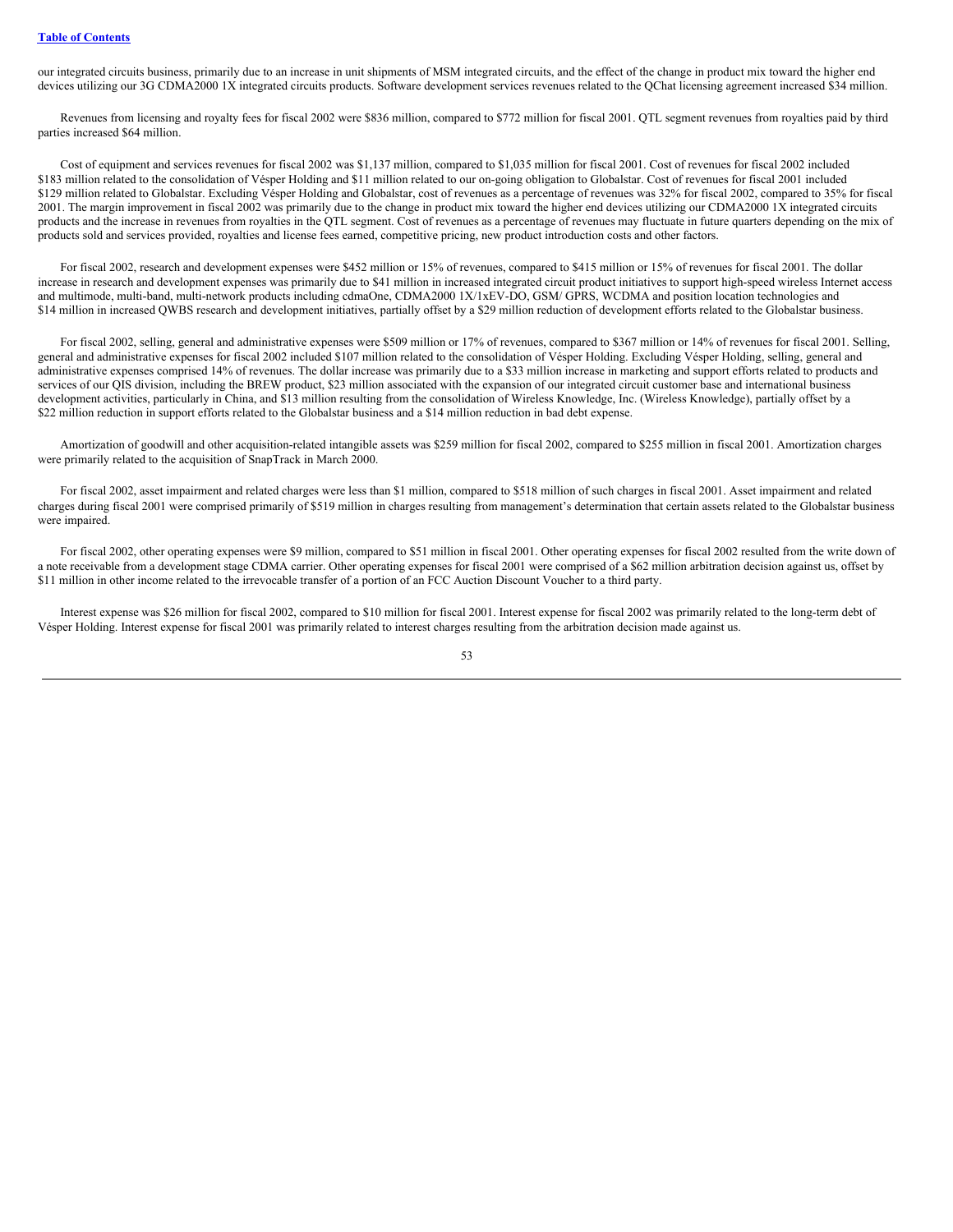Net investment expense was \$186 million for fiscal 2002 compared to \$317 million for fiscal 2001. The change was primarily comprised as follows (in millions):

|                                                                 |         | <b>Years Ended</b><br>September 30, |         |  |
|-----------------------------------------------------------------|---------|-------------------------------------|---------|--|
|                                                                 | 2002    | 2001                                | Change  |  |
| Interest income:                                                |         |                                     |         |  |
| Corporate                                                       | \$102   | \$135                               | \$ (33) |  |
| <b>OSI</b>                                                      | 33      | 108                                 | (75)    |  |
| Net realized gains on investments:                              |         |                                     |         |  |
| Corporate                                                       |         | 11                                  | (11)    |  |
| <b>OSI</b>                                                      | 2       | 59                                  | (57)    |  |
| Other-than-temporary losses on marketable securities            | (206)   | (147)                               | (59)    |  |
| Other-than-temporary losses on other investments                | (24)    | (51)                                | 27      |  |
| Change in fair values of derivative investments                 | (58)    | (243)                               | 185     |  |
| Minority interest in loss (income) of consolidated subsidiaries | 52      | (4)                                 | 56      |  |
| Equity in losses of investees                                   | (87)    | (185)                               | 98      |  |
|                                                                 |         |                                     |         |  |
|                                                                 | \$(186) | \$(317)                             | \$131   |  |
|                                                                 |         |                                     |         |  |

The decline in interest income on corporate cash and marketable debt securities was a result of lower interest rates. The decline in QSI interest income was a result of the cessation of interest income recognition on Pegaso debt facilities starting in the fourth fiscal quarter of fiscal 2001 and on Leap Wireless bonds starting in the third quarter of fiscal 2002. The other-than-temporary losses on marketable securities during fiscal 2002 primarily related to \$162 million and \$18 million in losses on our investments in Leap Wireless bonds and common stock, respectively. We determined that the declines in fair values were other than temporary, as the market values of the bond and common stock had significantly declined during our third quarter of fiscal 2002 as a result of unfavorable developments in Leap Wireless' business. The other-than-temporary losses on marketable securities during fiscal 2001 primarily related to a \$134 million loss on our investment in NetZero, Inc., which subsequently completed a merger with Juno Online Services, Inc. and became United Online, Inc. The change in fair values of derivative instruments primarily resulted from \$59 million in losses resulting from declines in the price of Leap Wireless common stock, which reduced the fair values of our warrants to acquire Leap Wireless common stock. The warrants had insignificant value at September 30, 2002. Equity in losses of investees decreased as a result of the consolidation of Vésper Holding effective November 13, 2001, as these losses are now included in operations.

For fiscal 2002 there were no other non-operating charges, compared to \$167 million in fiscal 2001. Other non-operating charges in fiscal 2001 were primarily comprised of a \$120 million write-down of the note receivable from VeloCom to its fair value and \$58 million in write-downs of recorded values of a note receivable from Globalstar and warrants to acquire partnership interests in Globalstar to their estimated fair values.

Income tax expense was \$101 million for fiscal 2002, compared to \$105 million for fiscal 2001. The annual effective tax rate was 22% for fiscal 2002, compared to a negative 23% rate for fiscal 2001. The annual effective tax rate for fiscal 2002 was lower than the statutory rate due to the reduction of deferred tax assets and the related valuation allowance that was previously charged to tax expense, partially offset by foreign losses for which we are not recording a tax benefit. The fiscal 2001 effective tax rate was the result of pre-tax losses for which no tax benefit was recorded and foreign tax expense. The annual effective tax rate on profits for fiscal 2002 cannot be meaningfully compared to the effective tax rate on losses for the prior fiscal year.

We recorded an \$18 million loss, net of taxes, in fiscal 2001 as the net cumulative effect of changes in accounting principles at September 30, 2000. The cumulative effect of the adoption of SAB 101 was a \$147 million loss, net of taxes, offset by a \$129 million gain, net of taxes, resulting from the cumulative effect of the adoption of FAS 133. The gain resulting from the adoption of FAS 133 related primarily to the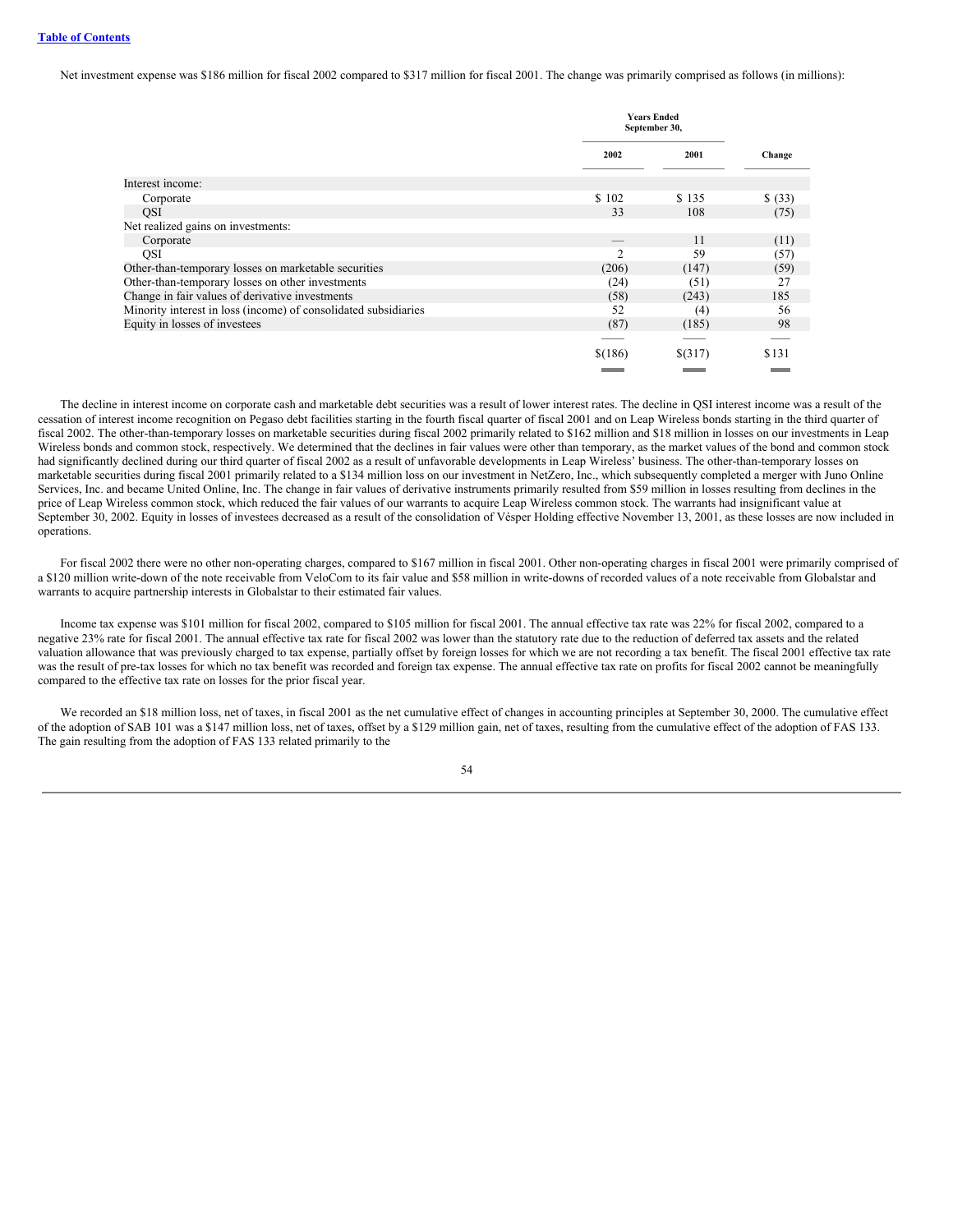unrealized gain on a warrant to purchase 4,500,000 shares of Leap Wireless common stock issued to us in connection with our spin-off of Leap Wireless in September 1998.

### **Fiscal 2001 Compared to Fiscal 2000**

Total revenues for fiscal 2001 were \$2,680 million, compared to \$3,197 million for fiscal 2000. Revenue from Samsung, Kyocera, and LG, customers of both QCT and QTL, comprised an aggregate of 14%, 12% and 10% of total consolidated revenues, respectively, in fiscal 2001. In fiscal 2000, Samsung accounted for 11% of total consolidated revenues.

Revenues from sales of equipment and services for fiscal 2001 were \$1,908 million, compared to \$2,526 million for fiscal 2000. Revenues from sales of equipment and services for fiscal 2000 included \$419 million in revenue related to the terrestrial-based CDMA wireless consumer phone business which was sold in February 2000. Excluding the revenue of the business sold in fiscal 2000, revenues from sales of equipment and services decreased by \$199 million in fiscal 2001. The decrease was primarily related to a \$310 million decline in revenues related to the business with Globalstar, offset by a \$107 million increase in integrated circuit sales, largely attributed to higher unit shipments and average selling prices of MSM integrated circuits, and higher CSM infrastructure integrated circuit revenues and a \$24 million increase in QWI revenue due to the implementation of SAB 101 in fiscal 2001.

Revenues from licensing and royalty fees for fiscal 2001 were \$772 million, compared to \$671 million for fiscal 2000. The increase was primarily related to a \$149 million increase in royalties and license fees and a \$16 million increase in software revenues, offset by a \$64 million decrease due to the implementation of SAB 101 in fiscal 2001.

Cost of equipment and services revenues for fiscal 2001 was \$1,035 million, compared to \$1,507 million for fiscal 2000. Total cost of revenues for fiscal 2000 included \$433 million in cost of revenues related to the terrestrial-based CDMA wireless consumer phone business which was sold in February 2000. Excluding the cost of revenues of the business sold in fiscal 2000, total cost of revenues decreased by \$39 million in fiscal 2001, consistent with the decrease in revenues. Cost of revenues as a percentage of revenues was 39% for fiscal 2001 and 2000. Cost of revenues as a percentage of revenues may fluctuate in future quarters depending on the mix of products sold and services provided, royalties and license fees earned, competitive pricing, new product introduction costs and other factors.

For fiscal 2001, research and development expenses were \$415 million or 15% of revenues, compared to \$340 million or 11% of revenues for fiscal 2000. The dollar and percentage increases in research and development expenses were primarily due to \$101 million in increased integrated circuit product initiatives to support high-speed wireless Internet access and multimode, multi-band, multi-network products including cdmaOne, CDMA2000 1X/1xEV-DO, GSM/ GPRS, WCDMA and position location technologies, offset by a \$44 million decrease in terrestrial-based CDMA wireless consumer phone products research and development as a result of exiting this business in February 2000. In addition, the percentage increase is attributed to a more significant reduction in revenue relative to research and development expenses as a result of the sale of the terrestrialbased CDMA wireless consumer phone business in February 2000.

For fiscal 2001, selling, general and administrative expenses were \$367 million or 14% of revenues, compared to \$343 million or 11% of revenues for fiscal 2000. The dollar and percentage increases in selling, general and administrative expenses from fiscal 2000 were primarily due to \$61 million associated with the expansion of international business activities in China, Japan, South Korea and Europe and trade show expenses related to the expansion of the integrated circuit customer base and product portfolio and \$21 million related to the introduction of products and services by our QIS division, including our BREW product, offset by a \$67 million decrease in expenses for terrestrialbased CDMA wireless consumer phone products as a result of the sale of the business in February 2000. In addition, the percentage increase is attributed to a more significant reduction in revenue relative to selling, general and administrative expenses as a result of the sale of the terrestrial-based CDMA wireless consumer phone business in February 2000.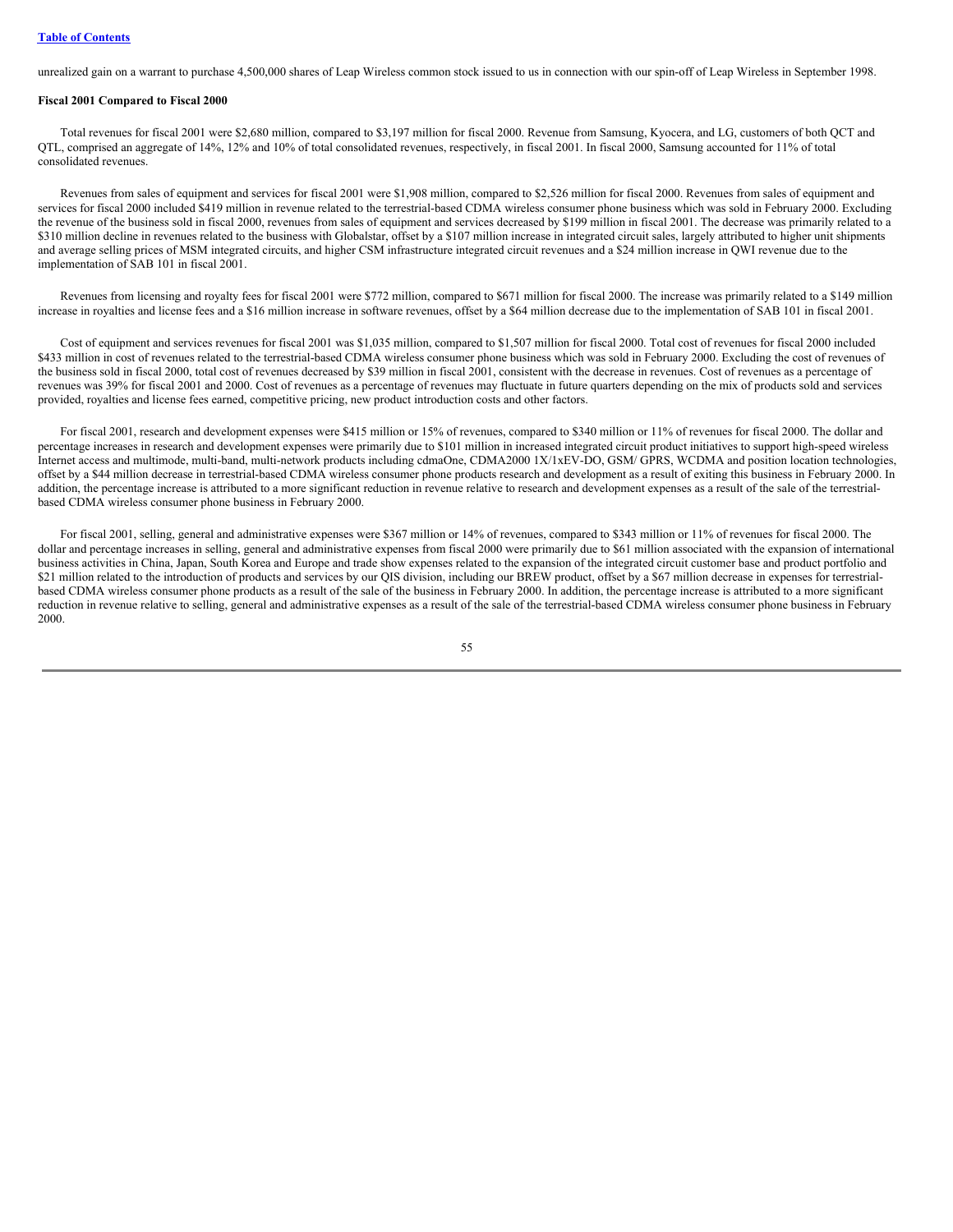Amortization of goodwill and other acquisition-related intangible assets was \$255 million for fiscal 2001, compared to \$146 million in fiscal 2000. For fiscal 2001, no purchased in-process technology was recorded, compared to \$60 million in fiscal 2000. The increase in amortization in fiscal 2001 and the purchased in-process technology charge in fiscal 2000 resulted from the acquisition of SnapTrack, Inc. (SnapTrack) in March 2000.

For fiscal 2001, asset impairment and related charges were \$518 million, compared to \$46 million for fiscal 2000. Asset impairment and related charges during fiscal 2001 were comprised primarily of \$519 million in charges resulting from management's determination that certain assets related to the Globalstar business were impaired. Asset impairment and related charges during fiscal 2000 were primarily related to the sale of the terrestrial-based CDMA wireless consumer phone business in February 2000.

For fiscal 2001, other operating expenses were \$51 million, compared to \$32 million in fiscal 2000. Other operating expenses for fiscal 2001 were comprised of a \$62 million arbitration decision against us, offset by \$11 million in other income related to the irrevocable transfer of a portion of an FCC Auction Discount Voucher to a thirdparty. Other operating expenses during fiscal 2000 were comprised primarily of employee termination and other costs related to the sale of the terrestrial-based CDMA wireless consumer phone business in February 2000.

Interest expense was \$10 million for fiscal 2001, compared to \$5 million for fiscal 2000. The increase was primarily related to interest charges resulting from an arbitration decision against us, offset by lower interest expense resulting from decreased bank borrowings.

Net investment expense was \$317 million for fiscal 2001, compared to net investment income of \$446 million for fiscal 2000. The change was primarily comprised as follows (in millions):

|                                                          | <b>Years Ended</b><br>September 30, |       |          |
|----------------------------------------------------------|-------------------------------------|-------|----------|
|                                                          | 2001                                | 2000  | Change   |
| Interest income:                                         |                                     |       |          |
| Corporate                                                | \$135                               | \$108 | S.<br>27 |
| <b>OSI</b>                                               | 108                                 | 137   | (29)     |
| Net realized gains on investments:                       |                                     |       |          |
| Corporate                                                | 11                                  |       | 11       |
| <b>OSI</b>                                               | 59                                  | 270   | (211)    |
| Other-than-temporary losses on marketable securities     | (147)                               |       | (147)    |
| Other-than-temporary losses on other investments         | (51)                                |       | (51)     |
| Change in fair values of derivative investments          | (243)                               |       | (243)    |
| Minority interest in income of consolidated subsidiaries | (4)                                 | (6)   |          |
| Equity in losses of investees                            | (185)                               | (63)  | (122)    |
|                                                          |                                     |       |          |
|                                                          | $$$ (317)                           | \$446 | \$(763)  |

The increase in interest income on corporate cash and marketable debt securities was a result of higher average interest-bearing balances. The decline in QSI interest income was primarily a result of the cessation of interest income recognition on Globalstar finance receivables in fiscal 2001. The other-than-temporary losses on marketable securities during fiscal 2001 primarily related to a \$134 million loss on our investments in Netzero, Inc, which subsequently completed a merger with Juno Online Services, Inc. and became United Online, Inc. The market value of our investment in United Online, Inc. was \$38 million as of November 22, 2002, as compared to our adjusted cost basis of \$10 million. We did not record any other-than temporary losses on marketable securities during fiscal 2000. The change in fair values of derivative instruments primarily resulted from \$213 million in losses related to declines in the price of Leap Wireless common stock, which reduced the fair values of our warrants to acquire Leap Wireless common stock. Equity in losses of investees increased primarily as a result of an increase in the equity in losses of Vésper Holding in fiscal 2001.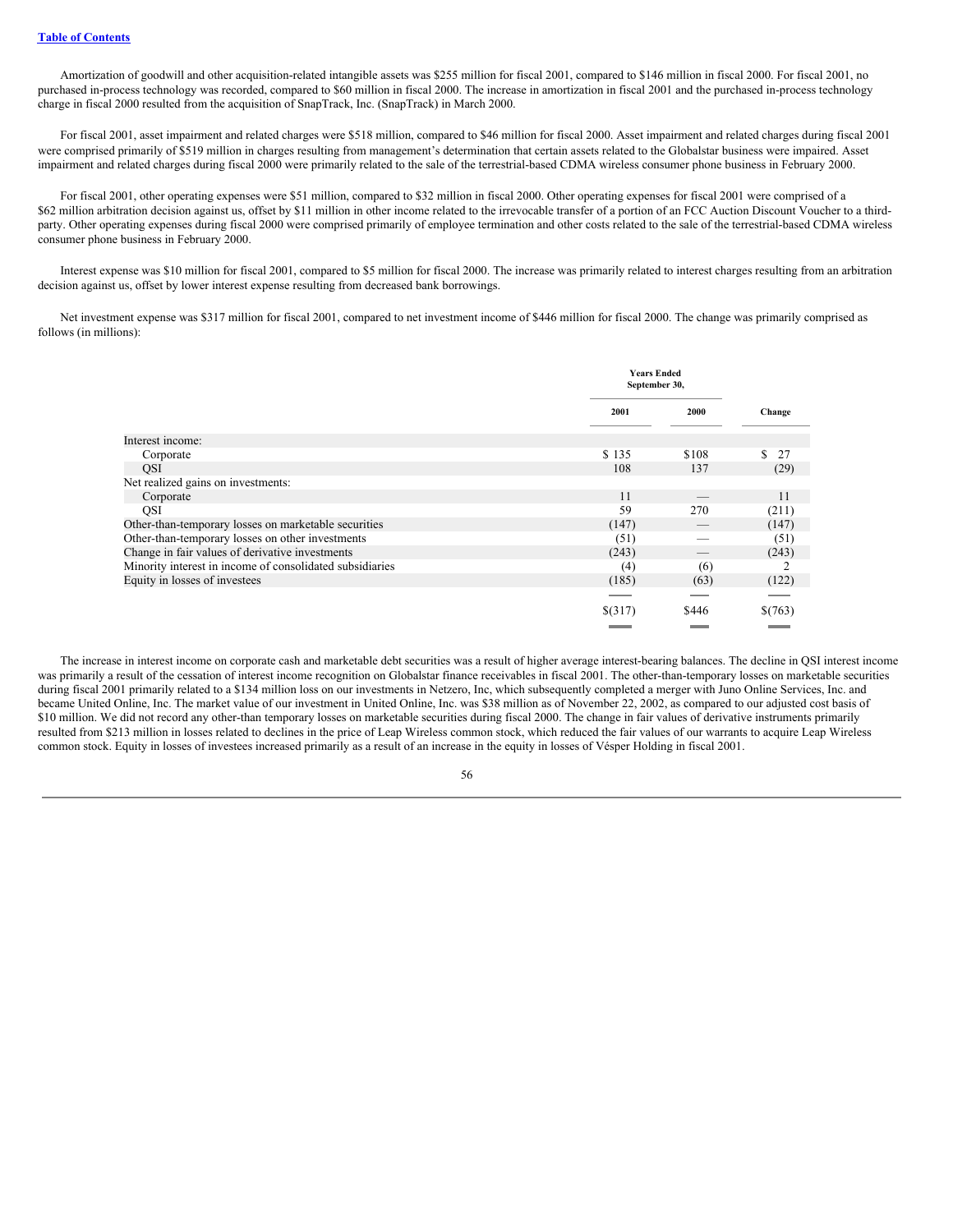There were no distributions on Trust Convertible Preferred Securities in fiscal 2001 due to the conversion of all remaining Trust Convertible Preferred Securities into common stock during fiscal 2000. We recorded \$13 million in distributions for fiscal 2000.

Other non-operating charges were approximately \$167 million in fiscal 2001, compared to \$2 million in fiscal 2000. Other non-operating charges in fiscal 2001 were primarily comprised of a \$120 million write-down of the note receivable from VeloCom to its fair value and \$58 million in write-downs of recorded values of a note receivable from Globalstar and warrants to acquire partnership interests in Globalstar to their estimated fair values.

Income tax expense was \$105 million for fiscal 2001, compared to \$527 million for fiscal 2000. The annual effective tax rate was negative 23% for fiscal 2001, compared to a 46% rate for fiscal 2000. The estimated annual effective tax rate was negative primarily as a result of foreign taxes paid for which it is more likely than not we will not receive a tax benefit. The difference in the tax rate from the prior year is primarily due to the loss for fiscal 2001 resulting from certain asset impairment and related charges. We have provided a valuation allowance on substantially all of our deferred tax assets because of uncertainty regarding their realizability due to the expectation that deductions from future employee stock option exercises will exceed future taxable income. Our net deferred tax assets increased by \$631 million in fiscal 2001, and the resulting increase in the valuation allowance was reflected in part as an increase to the tax expense and in part as a reduction of stockholders' equity. The total expense related to the increase in the valuation allowance was \$185 million.

We recorded an \$18 million loss, net of taxes, in fiscal 2001 as the net cumulative effect of changes in accounting principle at September 30, 2000. The cumulative effect of the adoption of SAB 101 was a \$147 million loss, net of taxes, offset by a \$129 million gain, net of taxes, resulting from the cumulative effect of the adoption of FAS 133. The gain resulting from the adoption of FAS 133 related primarily to the unrealized gain on a warrant to purchase 4,500,000 shares of Leap Wireless common stock issued to us in connection with our spin-off of Leap Wireless in September 1998.

### **Our Segment Results for Fiscal 2002 Compared to Fiscal 2001**

### **QUALCOMM CDMA Technologies Segment (QCT)**

QCT segment revenues for fiscal 2002 were \$1,591 million, compared to \$1,365 million for fiscal 2001. Earnings before taxes for fiscal 2002 were \$441 million, compared to \$306 million for fiscal 2001. Revenues and earnings before taxes increased primarily due to an increase in unit shipments of MSM integrated circuits and the effect of the change in product mix toward the higher end devices utilizing our CDMA2000 1X products. Approximately 65 million MSM integrated circuits were sold during fiscal 2002, compared to approximately 58 million for fiscal 2001. Approximately 10 million CSM infrastructure integrated circuits equivalent voice channels were sold during fiscal 2002, compared to approximately 9 million for fiscal 2001. Both research and development and selling and marketing expenses were \$22 million higher for fiscal 2002 as compared to fiscal 2001 primarily associated with new integrated circuit product and technology initiatives to support high-speed wireless Internet access and multi-band, multimode, multinetwork products including cdmaOne, CDMA2000 1X/1xEV-DO, GSM/ GPRS, WCDMA and position location technologies. QCT inventories decreased by 27% during fiscal 2002 primarily as a result of strong demand for 1X products across our customer base and improved component availability.

### **QUALCOMM Technology Licensing Segment (QTL)**

QTL segment revenues for fiscal 2002 were \$847 million, compared to \$782 million for fiscal 2001. Revenues from royalties paid by third party licensees were \$725 million in fiscal 2002, compared to \$661 million in fiscal 2001. Revenues from license fees were \$55 million in fiscal 2002, compared to \$67 million in fiscal 2001. Earnings before taxes for fiscal 2002 were \$756 million, compared to \$706 million for fiscal 2001. The increase in revenues and earnings before taxes was primarily due to an increase in sales of CDMA products by licensees resulting from higher demand for CDMA products across all major regions of

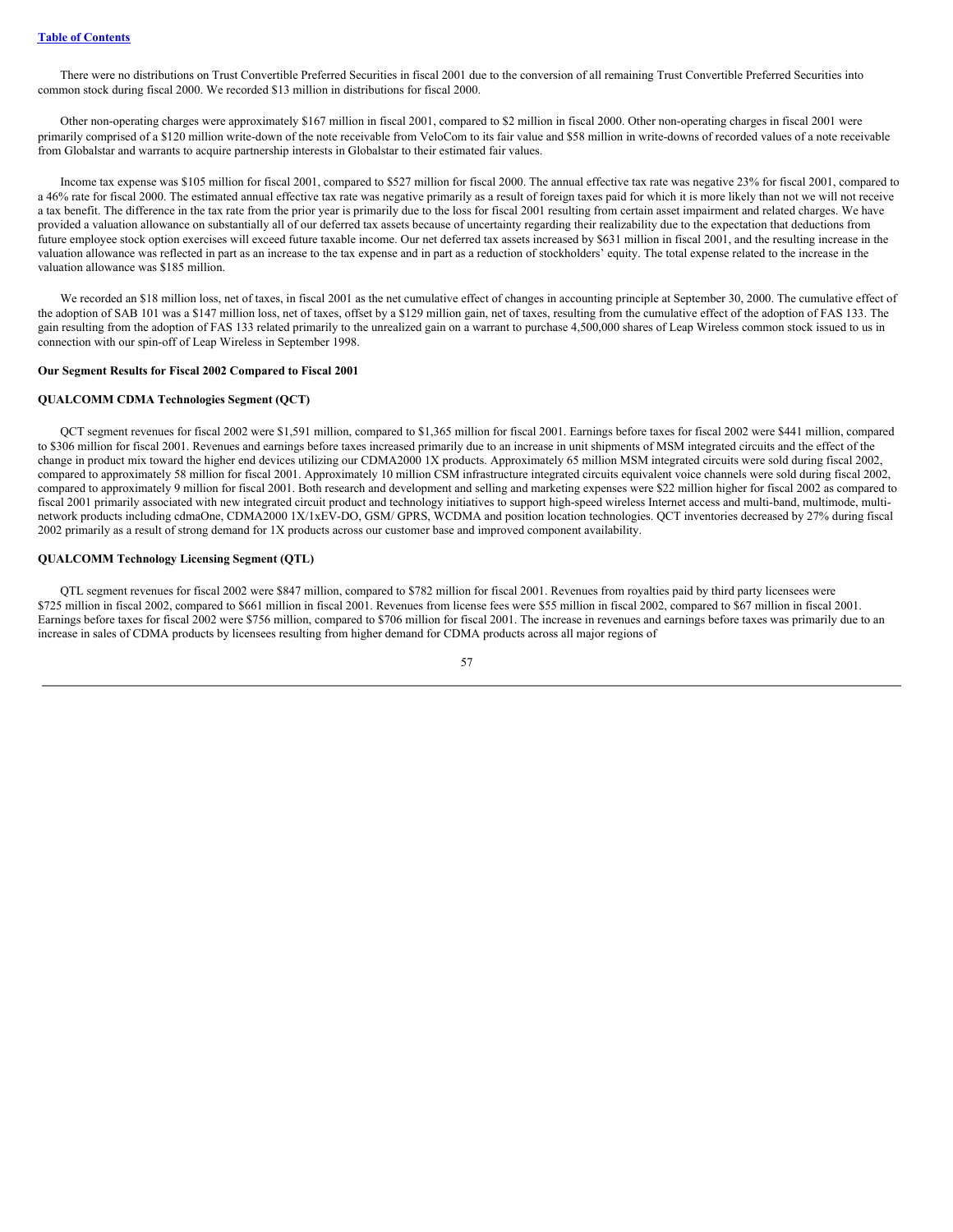CDMA deployment. During fiscal 2002, we recognized \$6 million in revenue related to equity received as consideration for license fees, compared to \$7 million in fiscal 2001.

### **QUALCOMM Wireless & Internet Segment (QWI)**

QWI segment revenues for fiscal 2002 were \$439 million, compared to \$426 million for fiscal 2001. Losses before taxes for fiscal 2002 were \$9 million, compared to earnings before taxes of \$33 million for fiscal 2001. Revenues increased primarily due to an increase in software development and services revenues related to our BREW products and QChat licensing agreement. Earnings before taxes decreased primarily due to a \$35 million increase in our development, support and marketing efforts related to products and services of our QIS division, including the BREW product and a \$14 million increase in QWBS research and development expenditures. We shipped approximately 46,000 OmniTRACS and other related communications systems during fiscal 2002, compared to approximately 43,000 in fiscal 2001.

#### **QUALCOMM Strategic Initiatives Segment (QSI)**

QSI segment revenues for fiscal 2002 were \$126 million, primarily related to the consolidation of Vésper Holding. QSI segment losses before taxes for fiscal 2002 were \$507 million, compared to \$1,125 million for fiscal 2001. The decrease in losses was primarily due to \$568 million in charges incurred in fiscal 2001 related to Globalstar. During fiscal 2002, we recorded a \$130 million loss, net of minority interest, due to the consolidation of Vésper Holding and \$30 million of equity losses in the Vésper Operating Companies (pre-acquisition) and VeloCom, as compared with \$150 million of equity losses for the Vésper Operating Companies in fiscal 2001. During fiscal 2002, we recorded \$180 million in other-than-temporary losses on Leap Wireless marketable securities, compared to an \$11 million realized gain in fiscal 2001. We also recorded \$59 million in losses related to changes in the fair values of Leap Wireless derivative investments in fiscal 2002, compared to \$213 million in losses in fiscal 2001. Losses on Leap Wireless derivative investments resulted from declines in the market price of Leap Wireless common stock during those fiscal years. During fiscal 2001, we recorded a \$120 million charge to write down a note receivable from VeloCom to its fair value as a result of the reorganization of the Vésper Operating Companies initiated during fiscal 2001.

#### **Liquidity and Capital Resources**

Cash and cash equivalents and marketable securities were \$3,176 million at September 30, 2002, an increase of \$596 million from September 30, 2001. The increase during fiscal 2002 was primarily the result of \$968 million in cash provided by operating activities, \$120 million in net proceeds from the issuance of common stock under our stock option and employee stock purchase plans, \$16 million in collections on notes receivable, \$10 million in proceeds received from Vésper Holding's minority interest shareholders and \$9 million in proceeds received from the sale of other investments, partially offset by \$321 million in cash used for other investments and acquisitions, \$142 million in capital expenditures, an \$81 million decrease in the fair values of marketable securities and \$6 million of cash used to purchase our shares. We expect Vésper Holding to require approximately \$60 to \$70 million in cash funding during the first six months of fiscal 2003.

Accounts receivable increased by 4% during fiscal 2002. The increase in accounts receivable was primarily due to an increase in revenues and the consolidation of Vésper Holding receivables, partially offset by the timing of cash receipts for royalty receivables. Excluding Vésper Holding receivables and revenues, days sales outstanding, using a daily three month rolling average, were 53 days at September 30, 2002 compared to 72 days at September 30, 2001. The change in days sales outstanding is consistent with the increase in revenue and improved cash collections resulting in the accounts receivable balance remaining relatively unchanged.

We believe our current cash and cash equivalents, marketable securities and cash generated from operations will satisfy our expected working and other capital requirements for the foreseeable future based on current business plans, including investments in other companies and other assets to support the growth of our business, financing for customers of CDMA infrastructure products in accordance with the agreements with Ericsson, financing under agreements with CDMA telecommunications carriers, and other commitments. We

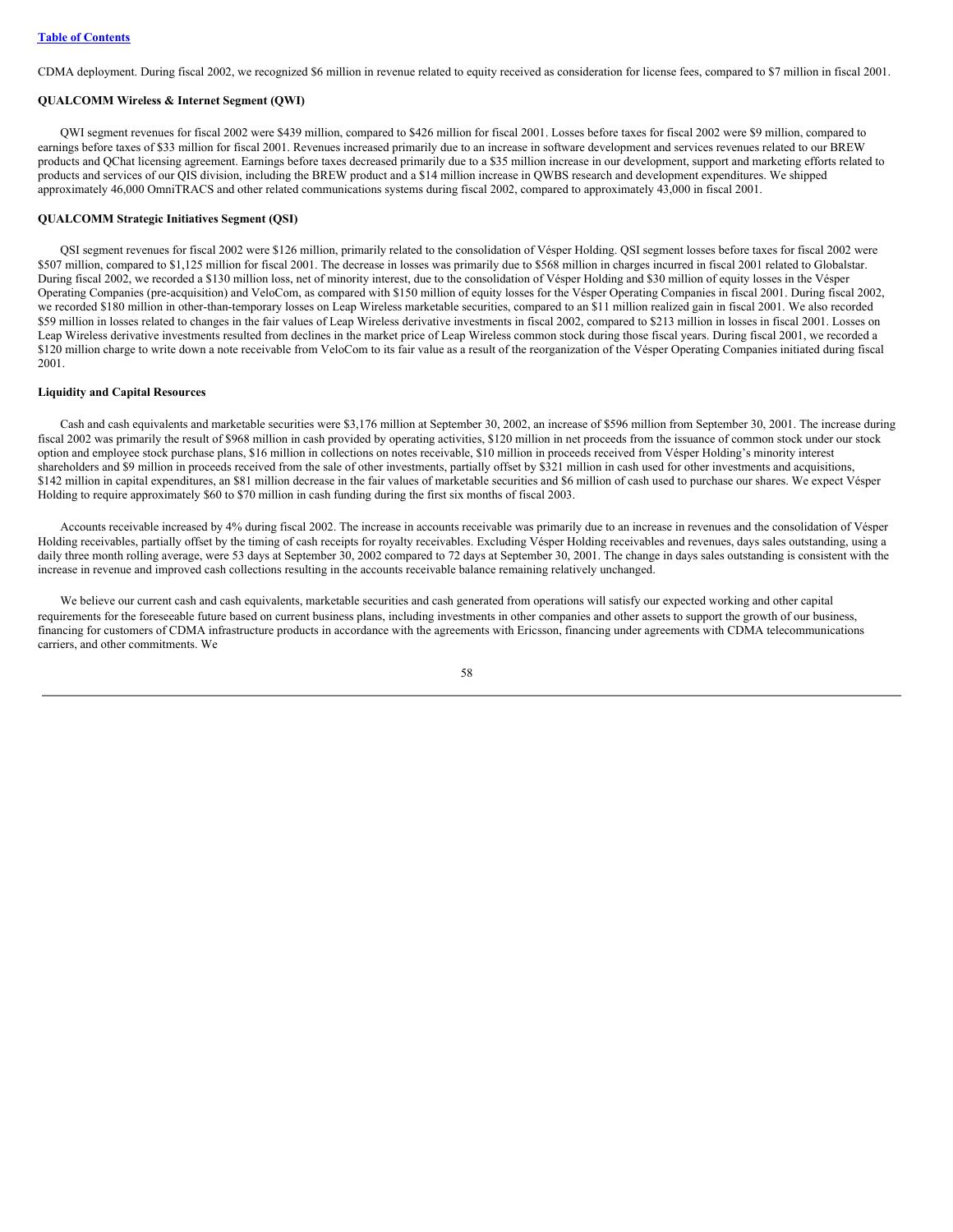intend to continue our strategic investment activities to promote the worldwide adoption of CDMA products and the growth of CDMA-based wireless data and wireless Internet products. As part of these investment activities, we may provide financing to facilitate the marketing and sale of CDMA equipment by authorized suppliers. In the event additional needs for cash arise, we may raise additional funds from a combination of sources including potential debt and equity issuance.

At September 30, 2002, our outstanding commitments included (in millions):

| Long-term financing under Ericsson arrangement (excluding Pegaso)    | \$368          |
|----------------------------------------------------------------------|----------------|
| Senior credit facility with Leap Wireless(a)                         | 125            |
| Pegaso:                                                              |                |
| Commitment to acquire long-term financing to be provided by Ericsson | 105            |
| Other                                                                | $\overline{4}$ |
| Equity investments:                                                  |                |
| Inquam                                                               | 27             |
| Other                                                                | 30             |
| Other debt commitments                                               | 6              |
|                                                                      |                |
| Total debt and equity commitments                                    | 665            |
| Long-term purchase commitments(b)                                    | 71             |
| Operating leases(b)                                                  | 124            |
| Other                                                                | 3              |
|                                                                      |                |
| Total                                                                | \$863          |

- (a) Under the terms of our senior secured credit facility with Leap Wireless, we are committed to fund up to \$125 million in connection with Leap Wireless' bid for PCS spectrum licenses in the FCC's Auction No. 35, however it appears unlikely that Leap Wireless will be able to use this credit facility. See "Notes to Consolidated Financial Statements, Note 11 — Commitments and Contingencies."
- (b) Information regarding our long-term purchase commitments and operating leases at September 30, 2002 is provided in the Consolidated Financial Statements. See "Notes to Consolidated Financial Statements, Note 11 — Commitments and Contingencies."

The majority of these commitments do not have fixed funding dates, and the expected funding dates cannot be forecast.

At September 30, 2002, commitments to extend long-term financing to certain CDMA customers of Ericsson totaled approximately \$473 million. The commitment to fund \$346 million of this amount expires on November 6, 2003. The funding of the remaining \$127 million, if it occurs, is not subject to a fixed expiration date, however, on November 12, 2002, \$9 million of this commitment was cancelled. The financing commitments are subject to the CDMA customers meeting conditions prescribed in the financing arrangements and, in certain cases, to Ericsson also financing a portion of such sales and services. Such financing is generally collateralized by the related equipment. Commitments represent the maximum amounts to be financed under these arrangements; actual financing may be in lesser amounts. Financing provided by us to Pegaso included \$203 million funded under these commitments with Ericsson. Financing provided by us to the Vésper Operating Companies included \$108 million funded under these commitments. All other financings made related to these commitments were repaid prior to September 30, 2002.

The Inquam equity investment commitment is expected to be funded by March 2003, and the remaining equity commitments are expected to be funded through fiscal 2009. Our existing commitments over the next 12 months related to long-term purchase commitments (including capital expenditures), future minimum operating lease payments, capital leases and long-term debt total \$70 million. We expect Vésper Holding to require approximately \$60 to \$70 million in cash funding during the first six months of fiscal 2003, including license payments.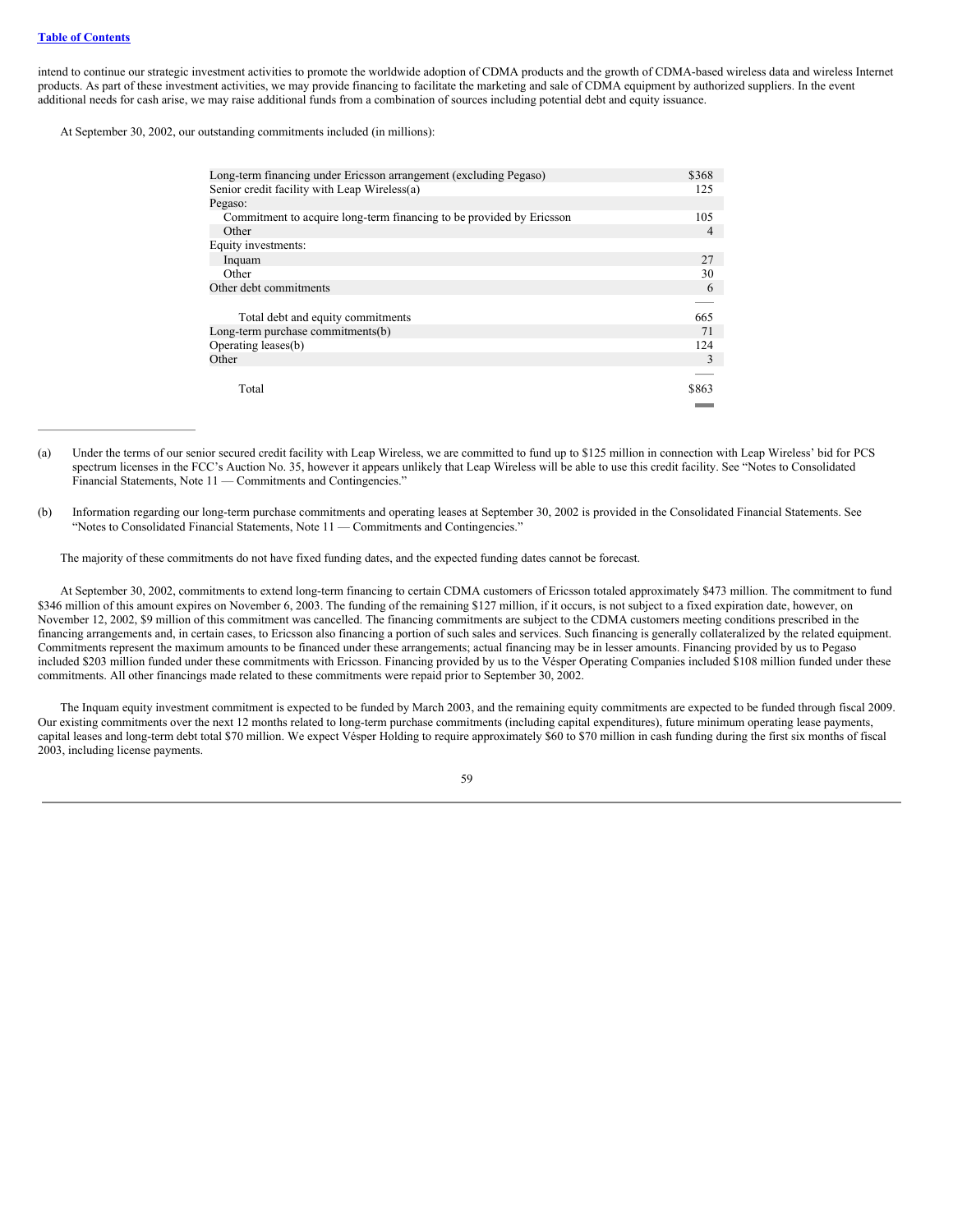In December 2001, we agreed to invest up to \$200 million in exchange for up to 4% of the common shares of Reliance Infocomm Limited (RIL), formerly Reliance Communications Limited, a wireless carrier in India. RIL intends to construct and operate a CDMA commercial network deploying CDMA2000 1X technology to provide basic telephone services, Wireless Local Loop (WLL) with limited mobility, national long distance and international long distance services in India. Our obligation to make this investment became subject to termination during fiscal 2002 because RIL failed to meet certain milestones. However, we may purchase the shares upon RIL's completion of certain closing conditions. If we complete the investment, funding is likely to occur through September 2003. At September 30, 2002, we had not purchased any shares related to this agreement.

Information regarding our other financial commitments at September 30, 2002 is provided in the Notes to the Consolidated Financial Statements. See "Notes to Consolidated Financial Statements, Note 4 — Investments in Other Entities, Note 11 — Commitments and Contingencies and Note 13 — Acquisitions."

### **Future Accounting Requirements**

In June 2001, the Financial Accounting Standards Board (FASB) issued Statement of Financial Accounting Standards No. 141 (FAS 141), "Business Combinations," and No. 142 (FAS 142), "Goodwill and Other Intangible Assets." FAS 141 supersedes Accounting Principles Board Opinion (APB) No. 16, "Business Combinations." The provisions of FAS 141 (1) require that the purchase method of accounting be used for all business combinations initiated after June 30, 2001, (2) provide specific criteria for the initial recognition and measurement of intangible assets apart from goodwill, and (3) require that unamortized negative goodwill be written off immediately as an extraordinary gain instead of being deferred and amortized. FAS 141 also requires that, upon adoption of FAS 142, we reclassify the carrying amounts of certain intangible assets into or out of goodwill, based on certain criteria. FAS 142 supersedes APB 17, "Intangible Assets," and is effective for fiscal years beginning after December 15, 2001. FAS 142 primarily addresses the accounting for goodwill and intangible assets subsequent to their initial recognition. The provisions of FAS 142 (1) prohibit the amortization of goodwill and indefinite-lived intangible assets, (2) require that goodwill and indefinite-lived intangible assets be tested annually for impairment (and in interim periods if certain events occur indicating that the carrying value of goodwill and/or indefinite-lived intangible assets may be impaired), (3) require that reporting units be identified for the purpose of assessing potential impairments of goodwill, and (4) remove the forty-year limitation on the amortization period of intangible assets that have finite lives.

FAS 142 requires that goodwill be tested at least annually for impairment using a two-step process. The first step (Step 1) is to identify a potential impairment and, in transition, this step must be measured as of the beginning of the fiscal year. However, a company has six months from the date of adoption to complete this step. The second step of the goodwill impairment test measures the amount of the impairment loss (measured as of the beginning of the year of adoption), if any, and must be completed by the end of fiscal 2003. Any impairment loss resulting from the transitional impairment tests would be reflected as the cumulative effect of a change in accounting principle in the first quarter 2003.

We will adopt the provisions of FAS 142 in our first quarter of fiscal 2003. We have determined our reporting units and the amounts of goodwill, intangible assets, other assets and liabilities allocable to those reporting units and have completed our Step 1 analysis. Based on our Step 1 analysis, the adoption of FAS 142 does not have a material impact on our financial position. We will no longer record goodwill amortization starting in fiscal 2003. We recorded \$248 million, \$244 million and \$141 million in goodwill amortization expense during fiscal 2002, 2001 and 2000, respectively.

In August 2001, the FASB issued FAS 144, "Accounting for the Impairment or Disposal of Long-Lived Assets." FAS 144 replaces FAS 121, "Accounting for the Impairment of Long-Lived Assets and for Long-Lived Assets to Be Disposed Of." The FASB issued FAS 144 to establish a single accounting model, based on the framework established in FAS 121, as FAS 121 did not address the accounting for a segment of a business accounted for as a discontinued operation under APB 30, "Reporting The Results of Operations — Reporting The Effects of Disposal of a Segment of a Business, and Extraordinary Unusual and Infrequently Occurring Events and Transactions." FAS 144 also resolves significant implementation issues related to FAS 121.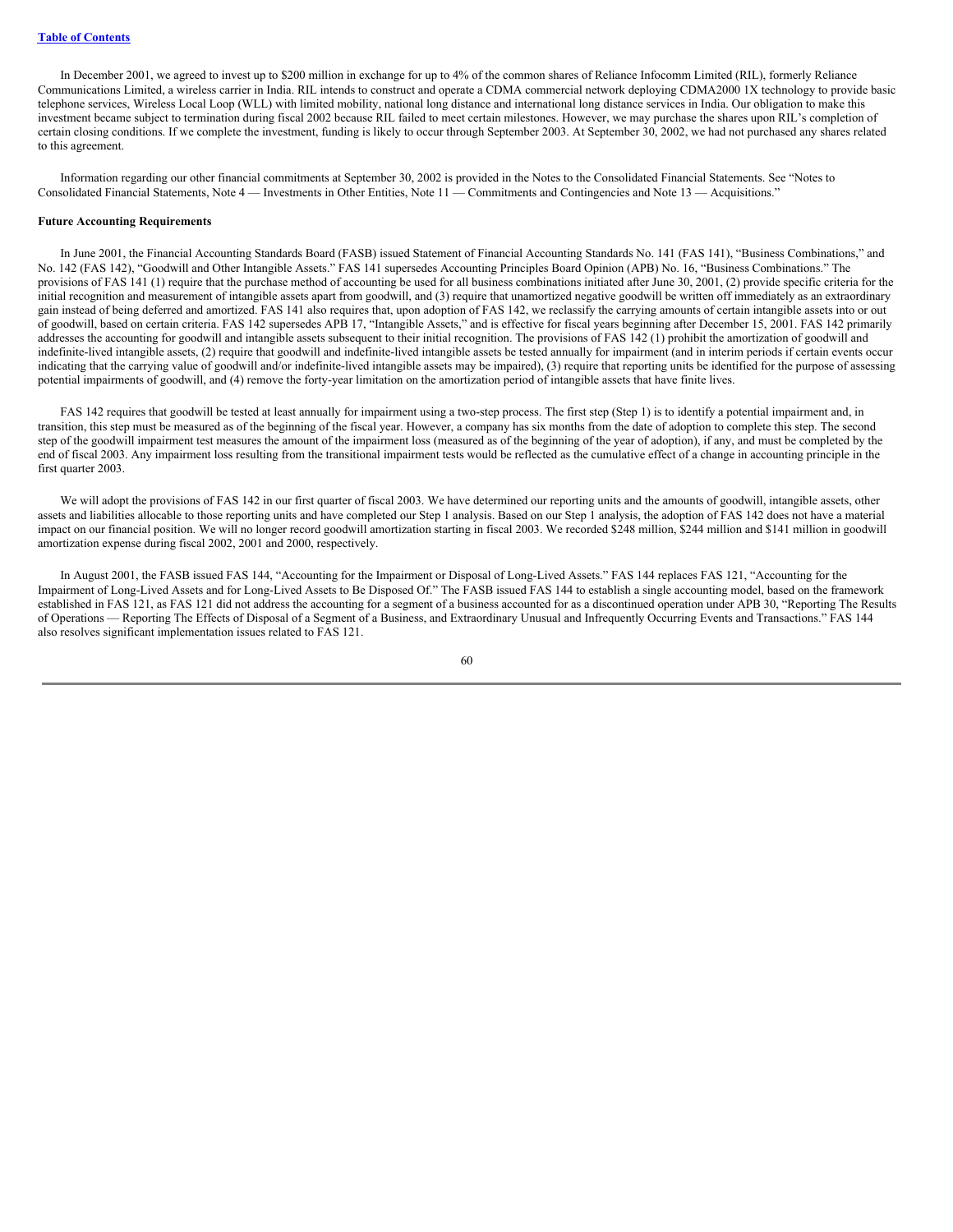Companies are required to adopt FAS 144 for fiscal years beginning after December 15, 2001, but early adoption is permitted. We will adopt FAS 144 as of the beginning of fiscal 2003. We do not expect the adoption of FAS 144 to have a material impact on our operating results and financial position.

### **ITEM 7A. QUANTITATIVE AND QUALITATIVE DISCLOSURE ABOUT MARKET RISK**

*Interest Rate Market Risk.* We have fixed income securities consisting of cash equivalents and investments in marketable debt securities. During fiscal 2002, we invested \$300 million in diversified portfolios of non-investment grade securities managed by institutional portfolio managers, which are subject to a higher degree of default risk than our investment grade fixed income portfolios. A portion of these bonds are designated as trading securities. Changes in the general level of United States interest rates can affect the principal values and yields of fixed income investments. (See Note 2 to the Consolidated Financial Statements for information about investments in marketable debt securities.)

Finance receivables bear interest at both fixed and variable rates (see Note 3 to the Consolidated Financial Statements for information about finance receivables). Interest earned on certain finance receivables is at variable interest rates and is affected by changes in the general level of United States interest rates and/or LIBOR. Fair values will vary as interest rates change.

We have other notes receivable from third parties included in other assets. These facilities bear interest at variable rates. Interest earned on credit facilities included in other assets is affected by changes in the LIBOR index rate, and fair value will vary as interest rates change.

The following table provides information about our financial instruments that are sensitive to changes in interest rates. For our fixed income investment portfolio, finance receivables and credit facilities in other assets, the table presents principal cash flows and related weighted-average yield at cost and contractual interest rates for fixed income securities and finance receivables or other credit facilities, respectively, by expected maturity dates. Additionally, we have assumed that our fixed income securities are similar enough to aggregate those securities for presentation purposes.

#### **Interest Rate Sensitivity**

### **Principal Amount by Expected Maturity Average Interest Rate (Dollars in millions)**

|                                   |                          |                |              |                |                           |                   | <b>No Single</b>                         |                  | Fair             |
|-----------------------------------|--------------------------|----------------|--------------|----------------|---------------------------|-------------------|------------------------------------------|------------------|------------------|
|                                   | 2003                     | 2004           | 2005         | 2006           | 2007                      | Thereafter        | Maturity                                 | Total            | Value            |
|                                   |                          |                |              |                |                           |                   |                                          |                  |                  |
| Fixed income securities           | \$295                    | \$548          | \$209        | \$61           | \$51                      | \$230             | \$296                                    | \$1,690          | \$1,692          |
| Interest rate                     | 4.1%                     | 3.6%           | 3.7%         | 4.8%           | 6.4%                      | $9.3\%$           | $4.0\%$                                  |                  |                  |
| Finance receivables:              |                          |                |              |                |                           |                   |                                          |                  |                  |
| Fixed rate                        | \$392                    | S <sub>2</sub> | $\mathbf{s}$ | $\mathbf{s}$ — | $\frac{\epsilon}{\sigma}$ | \$148             | $\hspace{0.05cm}$                        | \$ 543           | \$533            |
| Interest rate                     | $0.5\%$                  | 8.9%           | $8.0\%$      |                |                           | $0.3\%$           |                                          |                  |                  |
| Variable rate (LIBOR)             | $\overline{\phantom{a}}$ | $s =$          | $s -$        | \$85           | \$113                     | \$141             | $\hspace{0.1mm}$                         | \$ 339           | \$293            |
| Margin over LIBOR                 |                          |                |              | 5.9%           | $6.1\%$                   | 5.6%              |                                          |                  |                  |
| Notes receivable in other assets: |                          |                |              |                |                           |                   |                                          |                  |                  |
| Fixed rate                        | \$12                     | \$27           | $s -$        | $s -$          | $s -$                     | $\mathbf{s}$<br>4 | $\mathbf{s}$<br>$\overline{\phantom{a}}$ | $\frac{1}{2}$ 43 | $\frac{1}{2}$ 41 |
| Interest rate                     | 7.8%                     | 7.5%           |              |                |                           | $0.0\%$           |                                          |                  |                  |
| Variable rate (LIBOR)             | \$24                     | $s -$          | $s -$        | $s -$          | $\mathbf{s}$              | $\frac{1}{25}$    | $\hspace{0.1mm}-\hspace{0.1mm}$          | \$50             | S.<br>9          |
| Margin over LIBOR                 | 12.8%                    |                |              |                | 1.9%                      | $0.0\%$           |                                          |                  |                  |

We consolidate all assets and liabilities of the Vésper Operating Companies, including bank loans and capital lease obligations. Bank loans totaled \$66 million at September 30, 2002, of which \$16 million is payable in fiscal 2005 and \$50 million is payable in fiscal 2006. The bank loans bear interest at variable rates, based on the Certificate of Deposit Inter Bank (CDI) rate (the LIBOR rate equivalent in Brazil) plus 1.5%. Capital lease obligations totaled \$42 million at September 30, 2002. The aggregate maturities on the capital

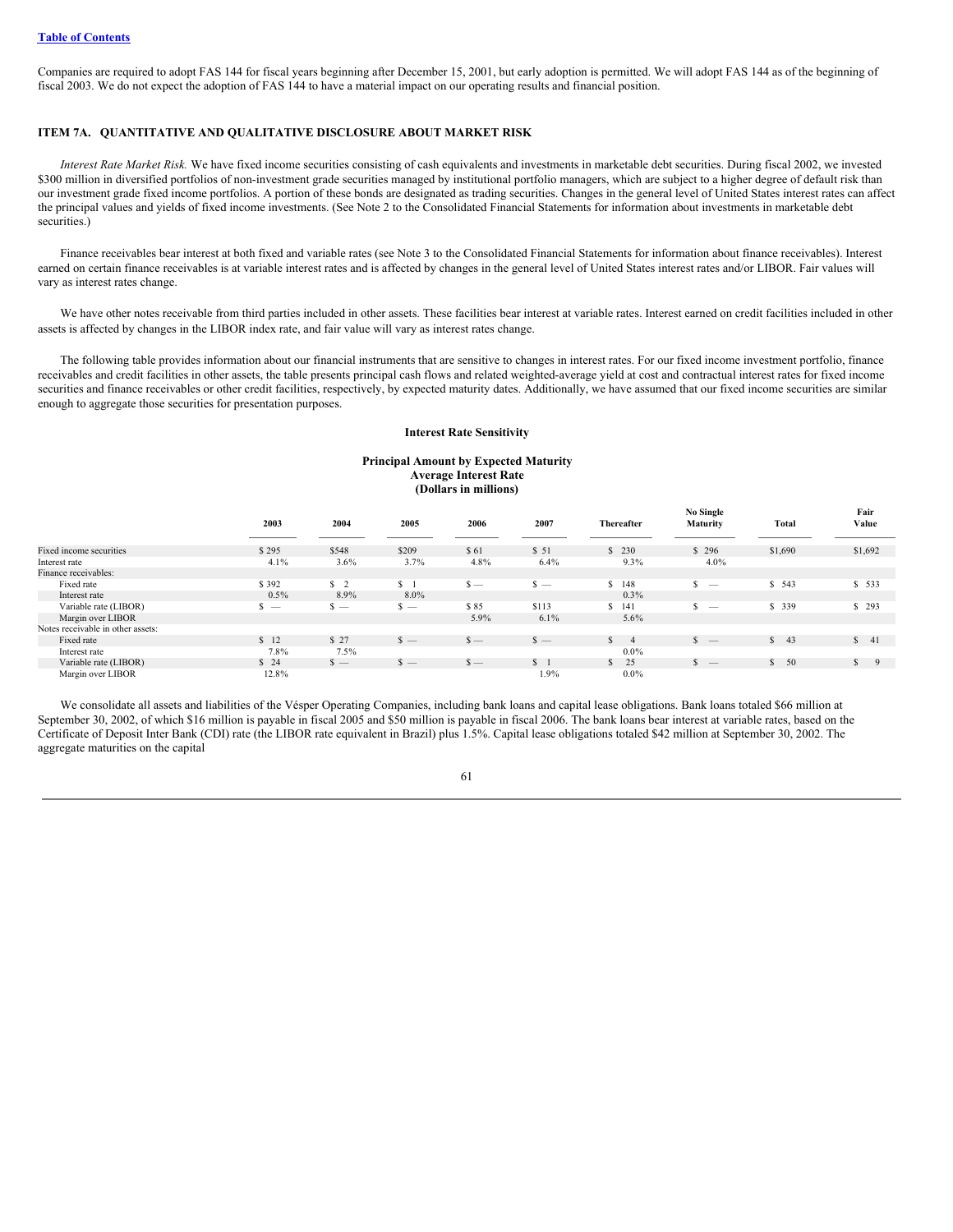lease obligations over the next three years from fiscal 2003 through 2005 are \$14 million, \$22 million and \$6 million, respectively. The capital lease obligations bear interest at fixed interest rates, ranging from 11.25% to 14.5%. The fair values of bank loans and capital lease obligations will change as interest rates change. Interest expense will be affected by changes in the CDI.

*Equity Price Market Risk.* We hold marketable securities and derivative instruments subject to equity price risk. Available-for-sale equity securities and derivative instruments recorded at fair value under FAS 115 and FAS 133, respectively, subject us to equity price risk. The recorded values of marketable equity securities increased to \$155 million at September 30, 2002 from \$122 million at September 30, 2001. As of September 30, 2002, one equity position constituted approximately 71% of the fair value of the marketable securities portfolio. The recorded value of derivative instruments subject to FAS 133 at September 30, 2002 was \$1 million. We generally invest in companies in the high-technology industry, and typically do not attempt to reduce or eliminate our market exposure on these securities. The portfolio's concentrations in specific companies and industry segments may vary over time, and changes in concentrations may affect the portfolio's price volatility.

We received a warrant in connection with the Leap Wireless spin-off to purchase Leap Wireless common stock at \$6.11 per share. At September 30, 2002, we were entitled to purchase 3,375,000 shares of Leap Wireless common stock (see Note 1 to the Consolidated Financial Statements for a description of our accounting policy for this instrument). The warrant's remaining value at September 30, 2002 was insignificant, as compared to the \$49 million value at September 2001. The estimated fair value of the warrant is directly correlated to movements in the price of the Leap Wireless common stock. The warrant is held for purposes other than trading. During fiscal 2002, we recorded \$59 million in losses on derivative instruments, primarily related to this warrant.

We strategically invest in companies in the high-technology industry, and typically do not attempt to reduce or eliminate our market exposure on these securities. During fiscal 2002 and 2001, many high-technology stocks experienced significant decreases in value, negatively affecting the fair values of our available-for-sale equity securities and derivative instruments. Investment concentrations in specific companies and industry segments may vary over time, and changes in concentrations may affect the overall price volatility. A 10% decrease in the market price of our marketable equity securities at September 30, 2002 would cause a corresponding 10% decrease in the carrying amounts of these securities.

Our strategic investments in other entities consist substantially of investments accounted for under the equity and cost methods that are predominantly closely held and not publicly traded. These investments are held for purposes other than trading. Accordingly, we believe that our exposure to market risk from these investments is not material. Additionally, we do not anticipate any near-term changes in the nature of our market risk exposures or in management's objectives and strategies with respect to managing such exposures.

*Foreign Exchange Market Risk.* See Note 1 to the Consolidated Financial Statements for a description of our foreign currency accounting policies. We manage our exposure to foreign exchange market risks, when deemed appropriate, through the use of derivative financial instruments, consisting primarily of forward contracts. Derivative financial instruments are viewed as risk management tools and are not used for speculative or trading purposes. At September 30, 2002, no foreign currency forward contracts were outstanding.

Financial instruments held by consolidated subsidiaries and equity method investees which are not denominated in the functional currency of those entities are subject to the effects of currency fluctuations, which may affect reported earnings. As a global concern, we face exposure to adverse movements in foreign currency exchange rates. We may hedge currency exposures associated with certain assets and liabilities denominated in nonfunctional currencies and certain anticipated nonfunctional currency transactions. As a result, we could experience unanticipated gains or losses on anticipated foreign currency cash flows, as well as economic loss with respect to the recoverability of investments. While we may hedge certain transactions with non-United States customers, declines in currency values in certain regions may, if not reversed, adversely affect future product sales because our products may become more expensive to purchase in the countries of the affected currencies.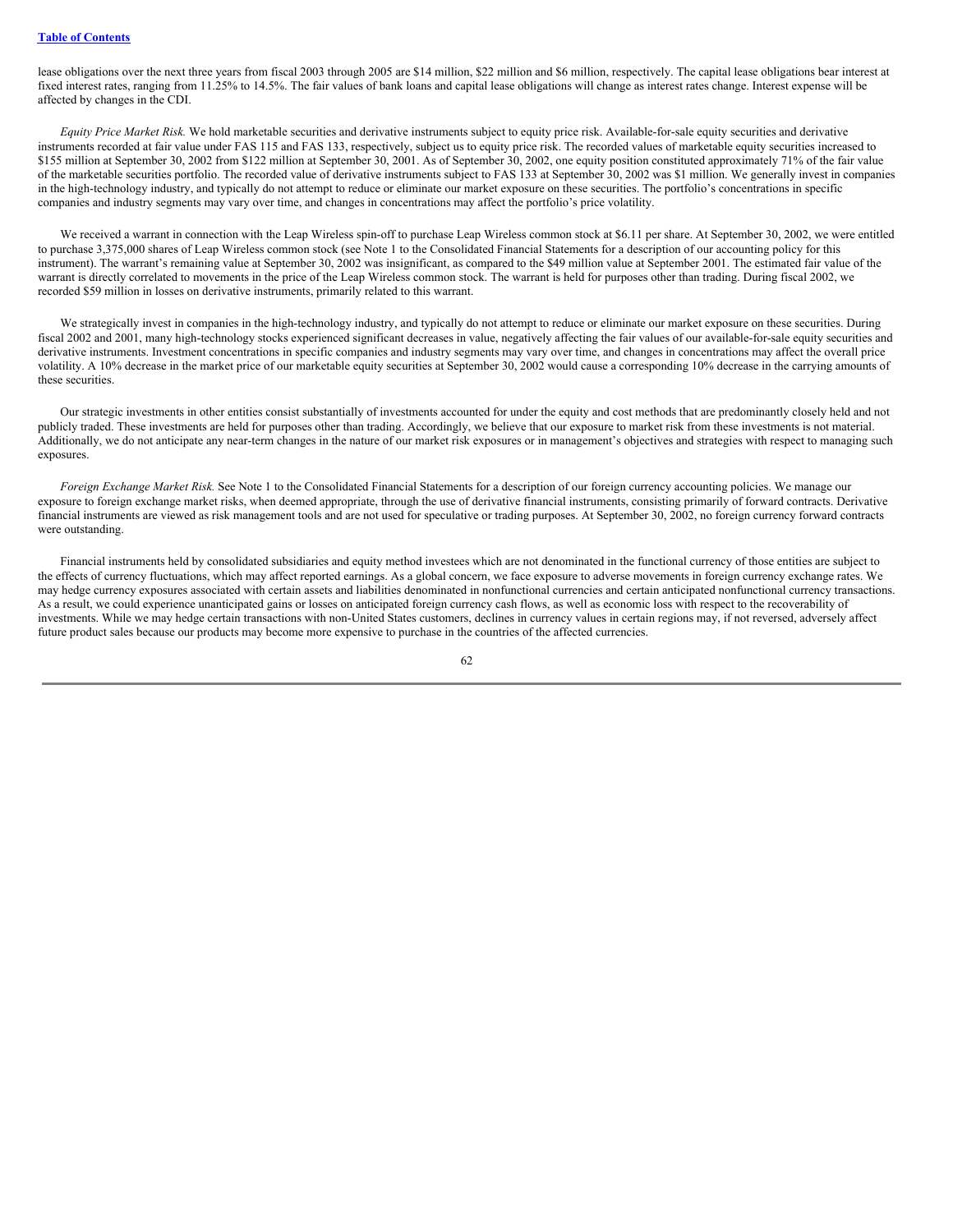We are exposed to foreign exchange risk related to our consolidation of the Vésper Operating Companies. We report our financial statements in U.S. dollars. The Vésper Operating Companies account for the majority of their transactions in Brazilian real, and their results are translated into U.S. dollars during and at the end of the fiscal quarter. In addition, the Vésper Operating Companies capital lease commitments are denominated in U.S. dollars. As a result, a significant change in the value of the U.S. dollar against the Brazilian real could have a material effect on the Vésper Operating Companies and on us. A significant devaluation of the Brazilian real has occurred in the past and may occur again the future. At September 30, 2002, a 10% weakening of the U.S. dollar relative to the Brazilian real would result in a decrease in net income of approximately \$16 million for the year ended September 30, 2002.

Finance receivables and notes receivable from international carriers that do not use the United States dollar as their functional currencies subject us to credit risk. Because our financing is dollar denominated, any significant change in the value of the dollar against the debtors' functional currencies could result in an increase in the debtor's cash flow requirements and could thereby affect our ability to collect our receivables. At September 30, 2002, finance receivables from international customers totaled \$817 million.

Our analysis methods used to assess and mitigate risk discussed above should not be considered projections of future risks.

### **ITEM 8. FINANCIAL STATEMENTS AND SUPPLEMENTARY DATA**

Our consolidated financial statements at September 30, 2002 and 2001 and the Report of PricewaterhouseCoopers LLP, Independent Accountants, are included in this Annual Report on Form 10-K on pages F-1 through F-43.

### **ITEM 9. CHANGES IN AND DISAGREEMENTS WITH ACCOUNTANTS ON ACCOUNTING AND FINANCIAL DISCLOSURE**

None.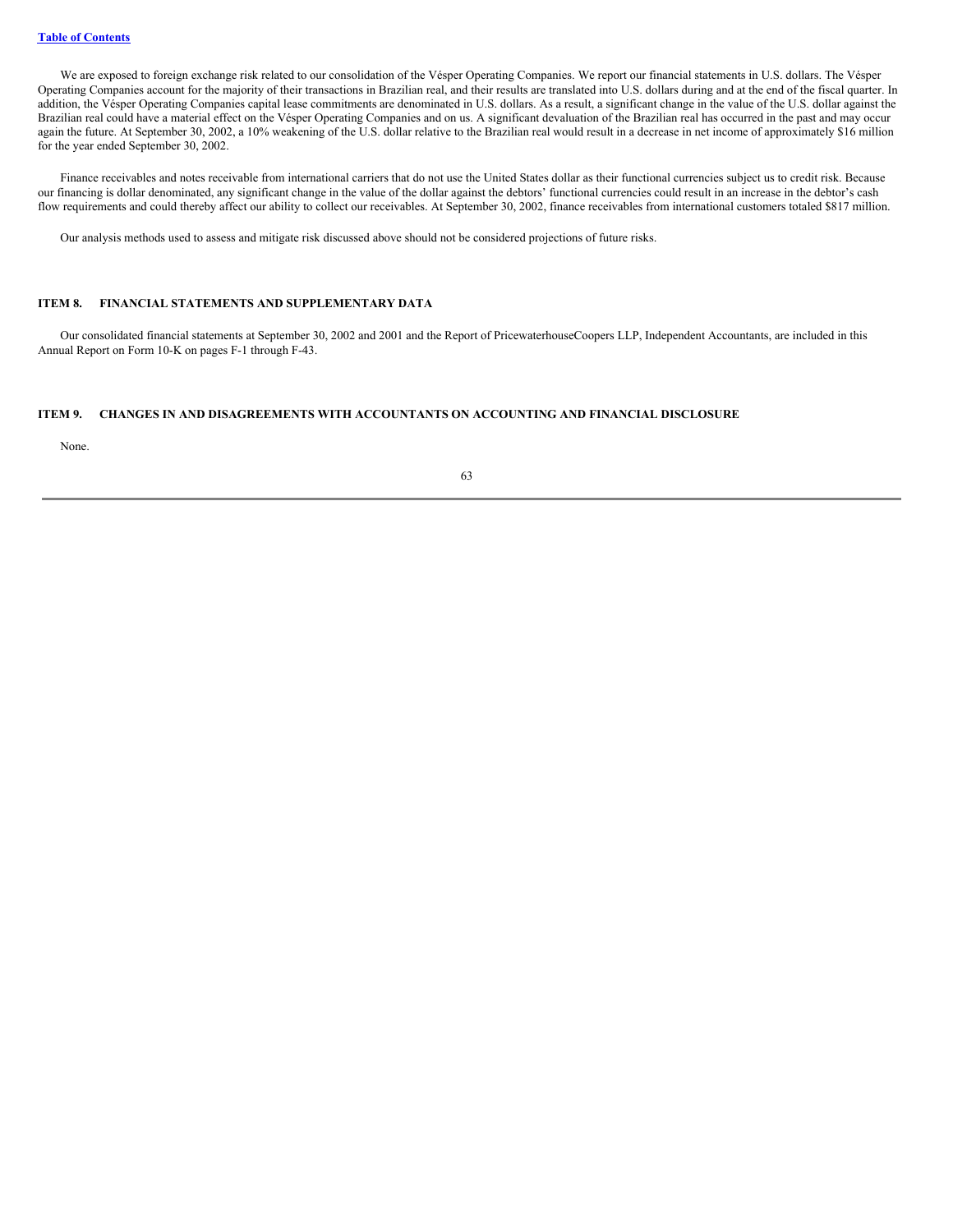# **PART III**

#### **ITEM 10. DIRECTORS AND EXECUTIVE OFFICERS OF THE REGISTRANT**

The information required by this item regarding directors is incorporated by reference to our Definitive Proxy Statement to be filed with the Securities and Exchange Commission in connection with the Annual Meeting of Stockholders to be held in 2003 (the "Proxy Statement") under the heading "Election of Directors." Information regarding executive officers is set forth in Item 1 of Part I of this Report under the caption "Executive Officers."

### **ITEM 11. EXECUTIVE COMPENSATION**

The information required by this item is incorporated by reference to the Proxy Statement under the heading "Executive Compensation."

## **ITEM 12. SECURITY OWNERSHIP OF CERTAIN BENEFICIAL OWNERS AND MANAGEMENT**

The information required by this item is incorporated by reference to the Proxy Statement under the heading "Security Ownership of Certain Beneficial Owners and Management."

### **ITEM 13. CERTAIN RELATIONSHIPS AND RELATED TRANSACTIONS**

The information required by this item is incorporated by reference to the Proxy Statement under the heading "Certain Transactions."

### **ITEM 14. CONTROLS AND PROCEDURES**

(a) Under the supervision and with the participation of our management, including our principal executive officer and principal financial officer, we conducted an evaluation of our disclosure controls and procedures, as such term is defined under Rule 13a-14(c) promulgated under the Securities Exchange Act of 1934, as amended (the "Exchange Act"), within 90 days of the filing date of this report. Based on their evaluation, our principal executive officer and our principal financial officer concluded that our disclosure controls and procedures are effective.

(b) There have been no significant changes (including corrective actions with regard to significant deficiencies or material weaknesses) in our internal controls or in other factors that could significantly affect these controls subsequent to the date of the evaluation referenced in paragraph (a) above.

# **PART IV**

#### **ITEM 15. EXHIBITS, FINANCIAL STATEMENT SCHEDULES AND REPORTS ON FORM 8-K**

The following documents are filed as part of this report:

|     |     |                                                                                | Page<br>Number |
|-----|-----|--------------------------------------------------------------------------------|----------------|
| (a) |     | <b>Financial Statements:</b>                                                   |                |
|     | (1) | Report of Independent Accountants                                              | $F-1$          |
|     |     | Consolidated Balance Sheets at September 30, 2002 and 2001                     | $F-2$          |
|     |     | Consolidated Statements of Operations for Fiscal 2002, 2001, and 2000          | $F-3$          |
|     |     | Consolidated Statements of Cash Flows for Fiscal 2002, 2001 and 2000           | $F-4$          |
|     |     | Consolidated Statements of Stockholders' Equity for Fiscal 2002, 2001 and 2000 | $F-5$          |
|     |     | Notes to Consolidated Financial Statements                                     | $F-6$          |
|     | (2) | Schedule II — Valuation and Qualifying Accounts                                | $S-1$          |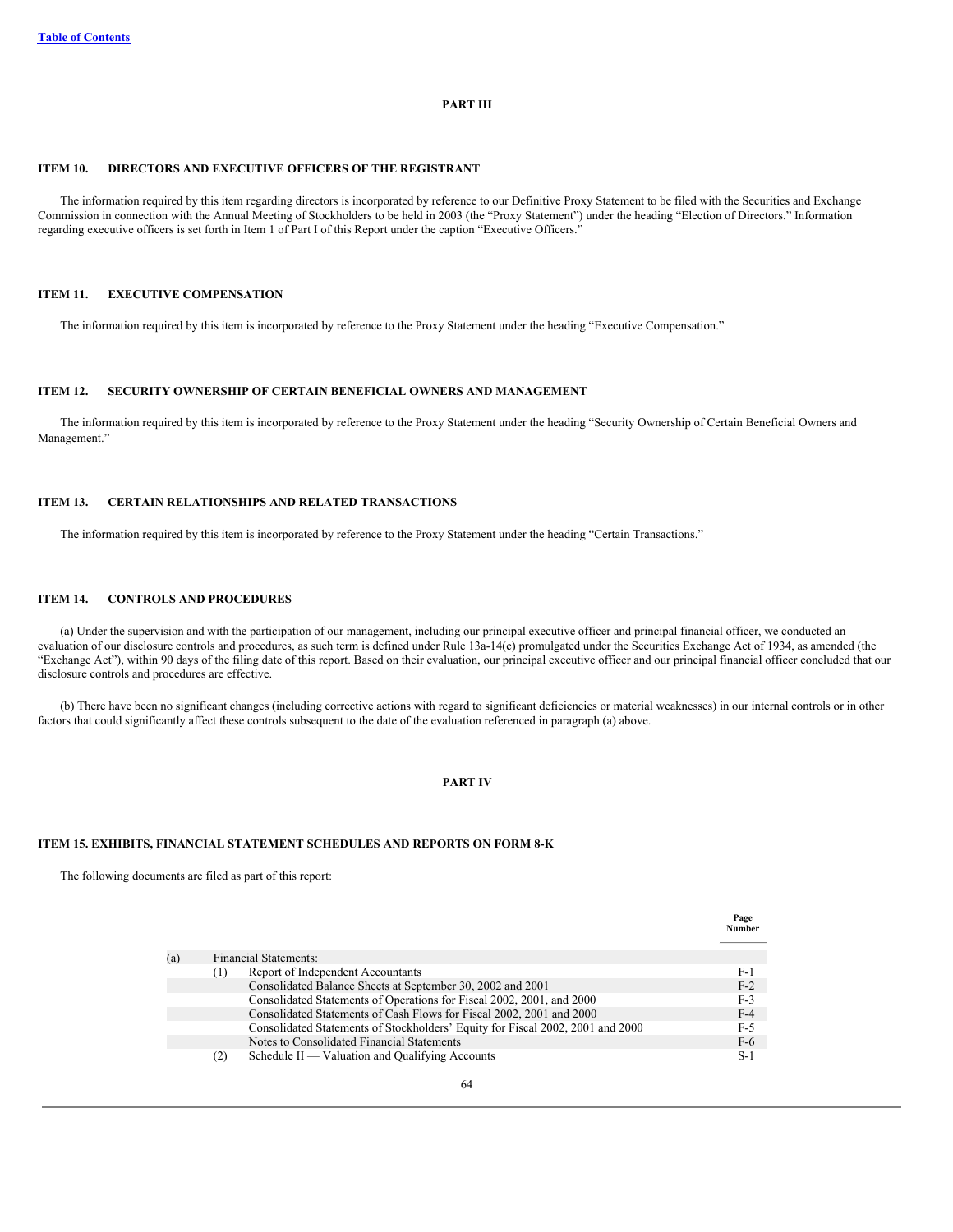Financial statement schedules other than those listed above have been omitted because they are either not required, not applicable or the information is otherwise included. See Exhibit 99.3 for financial statements required under Article 3.09 of Regulation S-X.

# (b) Exhibits:

| Exhibit<br>Number | Description                                                                                                                                                                                                                                                                                                                                                                                                                                                                                                                                               |
|-------------------|-----------------------------------------------------------------------------------------------------------------------------------------------------------------------------------------------------------------------------------------------------------------------------------------------------------------------------------------------------------------------------------------------------------------------------------------------------------------------------------------------------------------------------------------------------------|
| 2.1               | Restructuring Agreement, dated as of November 9, 2001, by and among the Company, Vésper Sao Paulo S.A., Vésper S.A., Vésper Holding Sao<br>Paulo S.A., Vésper Holding S.A., VeloCom Cayman Brasil Holdings, QUALCOMM do Brasil Ltda., Bell Canada International (Brazil Telecom I)<br>Limited, Bell Canada International (Megatel) Limited, VeloCom Inc., Nortel Networks Limited, Lucent Technologies Inc., Telefonaktiebolaget LM<br>Ericsson (Publ.), Harris Corporation, VeloCom do Brasil Ltda., Vésper Sao Paulo Cayman and Vésper Holding, Ltd.(1) |
| 2.2               | The Subscription and Shareholders Agreement, dated as of November 9, 2001, by and among the Company, VeloCom Inc., Bell Canada International<br>(Brazil Telecom I) Limited, Bell Canada International (Megatel) Limited, Bell Canada International (Espelho Sul) Limited, Nortel Networks Limited,<br>Lucent Technologies Inc., Telefonaktiebolaget LM Ericsson (Publ.), Harris Corporation and Vésper Holding, Ltd.(1)                                                                                                                                   |
| 2.4               | Agreement and Plan of Merger and Reorganization dated as of January 25, 2000 among the Company, Falcon Acquisition Corporation and<br>SnapTrack, Inc.(25)                                                                                                                                                                                                                                                                                                                                                                                                 |
| 3.1               | Restated Certificate of Incorporation.(1)                                                                                                                                                                                                                                                                                                                                                                                                                                                                                                                 |
| 3.2               | Certificate of Amendment of Restated Certificate of Incorporation.(7)(24)                                                                                                                                                                                                                                                                                                                                                                                                                                                                                 |
| 3.3               | Certificate of Designation of Preferences. (12)                                                                                                                                                                                                                                                                                                                                                                                                                                                                                                           |
| 3.4               | Bylaws. $(2)$                                                                                                                                                                                                                                                                                                                                                                                                                                                                                                                                             |
| 3.5               | Amendment of the Bylaws. (14)                                                                                                                                                                                                                                                                                                                                                                                                                                                                                                                             |
| 10.1              | Form of Indemnity Agreement between the Company, each director and certain officers.(2)(11)                                                                                                                                                                                                                                                                                                                                                                                                                                                               |
| 10.2              | 1991 Stock Option Plan, as amended.(11)(16)                                                                                                                                                                                                                                                                                                                                                                                                                                                                                                               |
| 10.4              | Form of Supplemental Stock Option Grant under the 1991 Stock Option Plan.(2)(11)                                                                                                                                                                                                                                                                                                                                                                                                                                                                          |
| 10.5              | 1991 Employee Stock Purchase Plan.(11)(16)                                                                                                                                                                                                                                                                                                                                                                                                                                                                                                                |
| 10.6              | Form of Employee Stock Purchase Plan Offering under the 1991 Employee Stock Purchase Plan.(2)(11)                                                                                                                                                                                                                                                                                                                                                                                                                                                         |
| 10.11             | CDMA Technology Agreement and related Patent License Agreement, each dated July 3, 1990 between the Company and American Telephone &<br>Telegraph Company. $(2)(3)$                                                                                                                                                                                                                                                                                                                                                                                       |
| 10.12             | DS-CDMA Technology Agreement and related Patent License Agreement, each dated September 26, 1990 between the Company and MOTOROLA,<br>Inc.(2)(3)                                                                                                                                                                                                                                                                                                                                                                                                          |
| 10.14             | $401(k)$ Plan. $(2)$                                                                                                                                                                                                                                                                                                                                                                                                                                                                                                                                      |
| 10.15             | Amendments dated January 15, 1992 and February 7, 1992 to that certain Technology Agreement dated July 3, 1990 with American Telephone &<br>Telegraph Company.(4)                                                                                                                                                                                                                                                                                                                                                                                         |
| 10.16             | Amendment dated January 21, 1992 to that certain Technology Agreement dated September 26, 1990 with MOTOROLA, Inc.(4)(5)                                                                                                                                                                                                                                                                                                                                                                                                                                  |
| 10.17             | Non-Employee Directors' Stock Option Plan (the "Directors' Plan").(11)(12)                                                                                                                                                                                                                                                                                                                                                                                                                                                                                |
| 10.18             | Form of Stock Option Grant under the Directors' Plan, with related schedule.(6)(11)                                                                                                                                                                                                                                                                                                                                                                                                                                                                       |
| 10.20             | Contract dated March 18, 1994 between the Company and Globalstar, L.P.(7)(8)                                                                                                                                                                                                                                                                                                                                                                                                                                                                              |
| 10.21             | Executive Retirement Matching Contribution Plan, as amended. (11) (23)                                                                                                                                                                                                                                                                                                                                                                                                                                                                                    |
| 10.22             | 1996 Non-qualified Employee Stock Purchase Plan.(10)(11)                                                                                                                                                                                                                                                                                                                                                                                                                                                                                                  |
| 10.23             | Stockholder Rights Plan.(9)                                                                                                                                                                                                                                                                                                                                                                                                                                                                                                                               |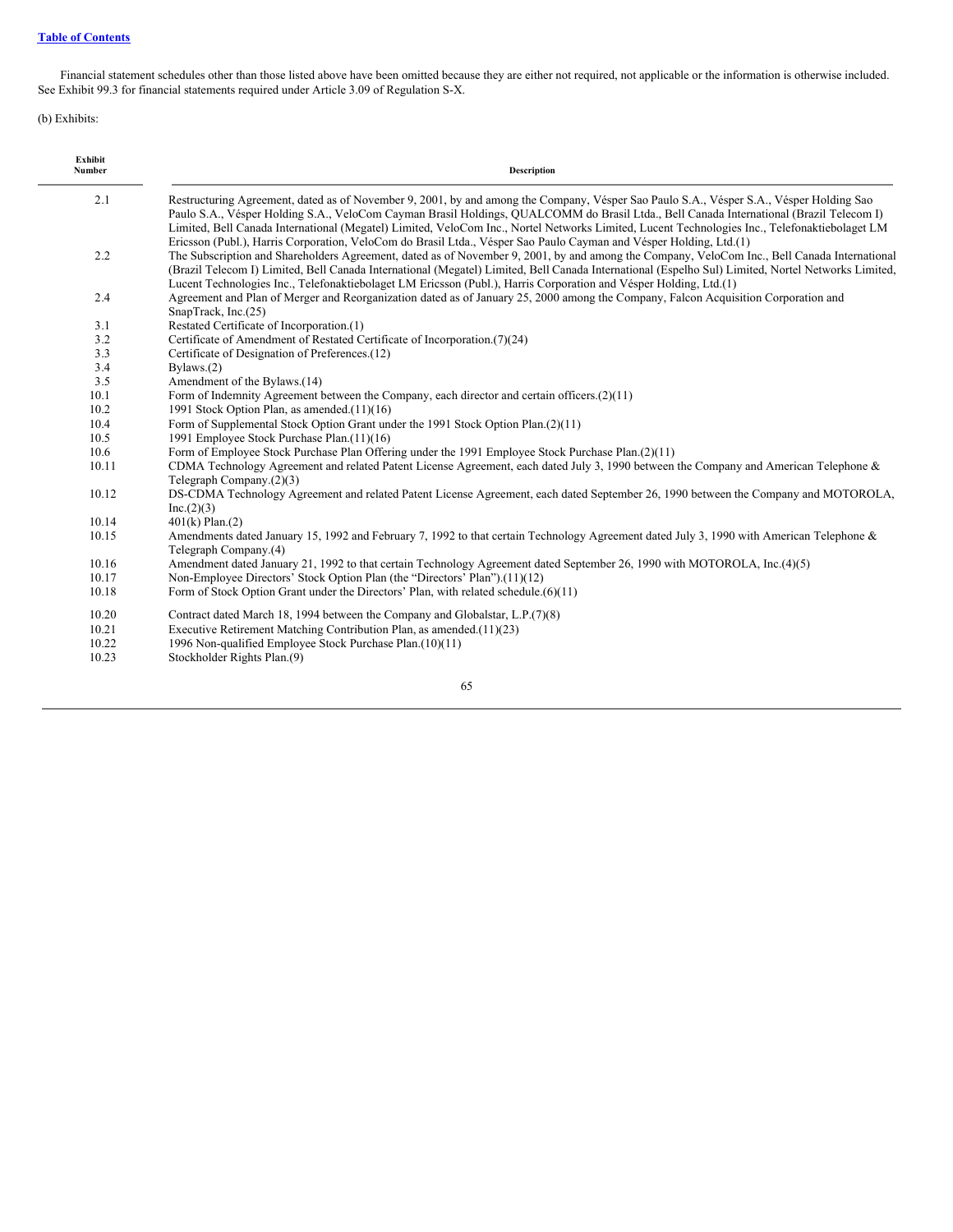| Exhibit<br><b>Number</b> | <b>Description</b>                                                                                                                                                                                                                                                                                                                                                                                                                                                          |
|--------------------------|-----------------------------------------------------------------------------------------------------------------------------------------------------------------------------------------------------------------------------------------------------------------------------------------------------------------------------------------------------------------------------------------------------------------------------------------------------------------------------|
| 10.26                    | Warrant dated as of September 23, 1998 issued to the Company by Leap Wireless International, Inc.(15)                                                                                                                                                                                                                                                                                                                                                                       |
| 10.27                    | Credit Agreement dated as of September 23, 1998 between the Company and Leap Wireless International, Inc.(15)                                                                                                                                                                                                                                                                                                                                                               |
| 10.28                    | Master Agreement Regarding Equipment Procurement dated as of September 23, 1998 between the Company and Leap Wireless International, Inc.<br>(15)                                                                                                                                                                                                                                                                                                                           |
| 10.29                    | 1998 Non-Employee Director's Stock Option Plan. (11) (16)                                                                                                                                                                                                                                                                                                                                                                                                                   |
| 10.32                    | Multi-Product License Agreement between QUALCOMM Incorporated and Telefonaktiebolaget LM Ericsson dated March 24, 1999.(18)                                                                                                                                                                                                                                                                                                                                                 |
| 10.33                    | Subscriber Unit License Agreement between QUALCOMM Incorporated and Telefonaktiebolaget LM Ericsson dated March 24, 1999.(18)                                                                                                                                                                                                                                                                                                                                               |
| 10.34                    | Settlement Agreement and Mutual Release between QUALCOMM Incorporated and Telefonaktiebolaget LM Ericsson dated March 24, 1999.(18)                                                                                                                                                                                                                                                                                                                                         |
| 10.36                    | Amendment No. 1 dated as of May 24, 1999 to the Asset purchase Agreement dated as of March 24, 1999 between QUALCOMM Incorporated and<br>Telefonaktiebolaget LM Ericsson (publ).(19)                                                                                                                                                                                                                                                                                        |
| 10.37                    | Amendment to Stockholder Rights Plan dated November 15, 1999.(20)                                                                                                                                                                                                                                                                                                                                                                                                           |
| 10.38                    | Credit Agreement dated as of May 5, 2000 between Globalstar, L.P. and the Company. (21)                                                                                                                                                                                                                                                                                                                                                                                     |
| 10.39                    | 2001 Stock Option Plan.(26)                                                                                                                                                                                                                                                                                                                                                                                                                                                 |
| 10.40                    | Stock Option Grant Notice and Agreement under the 2001 Stock Option Plan.(26)                                                                                                                                                                                                                                                                                                                                                                                               |
| 10.41                    | 2001 Employee Stock Purchase Plan.(26)                                                                                                                                                                                                                                                                                                                                                                                                                                      |
| 10.42                    | 2001 Non-Employee Directors' Stock Option Plan.(26)                                                                                                                                                                                                                                                                                                                                                                                                                         |
| 10.43                    | Stock Option Grant Notice and Agreement under the 2001 Non-Employee Directors' Stock Option Plan.(26)                                                                                                                                                                                                                                                                                                                                                                       |
| 10.44                    | Bridge Loan Agreement dated as of May 27, 1999 with Amendments thereto, among QUALCOMM Incorporated, as lender, and PEGASO<br>COMUNICACIONES Y SISTEMAS, S.A. DE C. V., as Borrower, and CITIBANK, N.A., as administrative agent for Lender, and SOCIETE<br>GENERALE, as Syndication Agent, and ABN AMRO BANK N.V., as Documentation Agent. (28)                                                                                                                            |
| 10.45                    | Common Agreement dated December 15, 1998, among PEGASO COMUNICACIONES Y SISTEMAS, S.A. DE C.V., PEGASO PCS, S.A. DE<br>C.V., PEGASO TELECOMUNICACIONES, S.A. DE C.V., PEGASO RECURSOS HUMANOS. S.A. DE C.V. and CITIBANK, NA., as<br>Intercreditor Agent, and CITIBANK MEXICO, S.A., GRUPO FINANCIERO CITIBANK, as Collateral Agent and CITIBANK INTERNATIONAL<br>PLC, as Alcatel Administrative Agent, N.A., and ABN AMRO BANK N.V., as QUALCOMM Administrative Agent.(28) |
| 10.46                    | Credit Agreement dated as of September 25, 1998 with Amendments thereto, among QUALCOMM Incorporated, as lender, PEGASO<br>COMUNICACIONES Y SISTEMAS, S.A. DE C.V., as borrower.(28)                                                                                                                                                                                                                                                                                        |
| 10.47                    | Second Bridge Interest Capitalization Letter, dated as of January 28, 2002, by and among the Company, Pegaso Communicaciones y Sistemas S. A.<br>de C.V., Pegaso Telecomunicaciones, S. A. de C.V., Pegaso PCS, S. A. de C.V., Pegaso Recursos Humanos, S. A. de C.V., Pegaso Finanzas, S. A.<br>de C. V., and Pegaso Finco I, S. A. de C. V. $(30)$                                                                                                                        |

66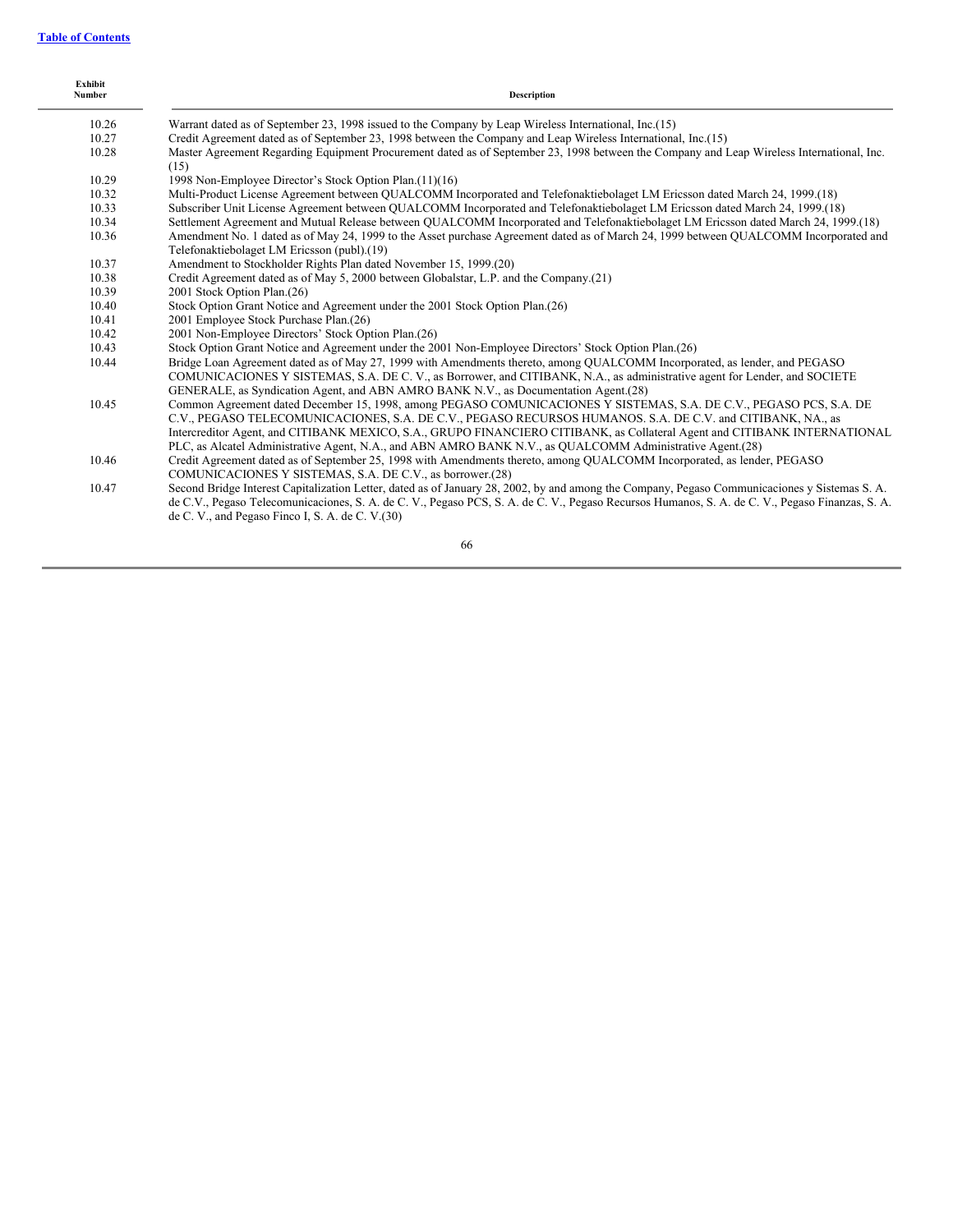| Exhibit<br><b>Number</b> | <b>Description</b>                                                                                                                                                                                                                                                                                                                       |
|--------------------------|------------------------------------------------------------------------------------------------------------------------------------------------------------------------------------------------------------------------------------------------------------------------------------------------------------------------------------------|
| 10.48                    | Interim Funding Agreement, dated as of January 16, 2002, by and among the Company, Pegaso Comunicaciones y Sistemas, S. A. de C. V. and the<br>other members of the Borrower Group and consented and agreed to and acknowledged by Telefonaktiebolaget L. M. Ericsson (Publ), ABN Amro<br>Bank N. V. and Alcatel.(30)                    |
| 10.49                    | Amendment No. 4 to Amended and Restated Credit Agreement, dated as of January 16, 2002, by and among the Company, Pegaso Comunicaciones y<br>Sistemas S. A. de C. V., the other members of the Borrower Group, Telefonaktiebolaget L. M. Ericsson (Publ) and ABN Amro Bank N. V.(30)                                                     |
| 10.50                    | Amended and Restated Interim Funding Agreement, dated as of April 26, 2002, by and among the Company, Pegaso Comunicaciones y Sistemas, S.<br>A. de C. V. and the other members of the Borrower Group and consented and agreed to and acknowledged by Telefonaktiebolaget L. M. Ericsson<br>(Publ), ABN Amro Bank N. V. and Alcatel.(31) |
| 10.51                    | Amendment No. 5 to Amended and Restated Credit Agreement, dated as of April 26, 2002, by and among the Company, Pegaso Comunicaciones y<br>Sistemas S. A. de C. V., the other members of the Borrower Group, Telefonaktiebolaget L. M. Ericsson (Publ) and ABN Amro Bank N. V.(31)                                                       |
| 10.52                    | Amendment No. 7 to the Bridge Loan Agreement, dated as of September 10, 2002, by and among QUALCOMM Incorporated, as Lender, Pegaso<br>Comunicaciones y Sistemas, S.A. de C.V., as Borrower, and CITIBANK, N.A., as Administrative Agent for Lender and the other signatories thereto.                                                   |
| 10.53                    | Amendment No. 6 to the Amended and Restated Credit Agreement, dated as of September 10, 2002, by and among the Company, Pegaso<br>Comunicaciones y Sistemas, S.A. de C.V., the other members of the Borrower Group, Telefonaktiebolaget L.M. Ericsson (Publ) and ABN AMRO<br>Bank N.V.                                                   |
| 21                       | Subsidiaries of the Registrant. (27)                                                                                                                                                                                                                                                                                                     |
| 23.1                     | Consent of PricewaterhouseCoopers LLP.                                                                                                                                                                                                                                                                                                   |
| 24.1                     | Power of Attorney. Reference is made to page 51.                                                                                                                                                                                                                                                                                         |
| 99.1                     | Certification pursuant to 18 U.S.C. Section 1350, as adopted pursuant to Section 906 of the Sarbanes-Oxley Act of 2002 for Irwin Mark Jacobs.                                                                                                                                                                                            |
| 99.2                     | Certification pursuant to 18 U.S.C. Section 1350, as adopted pursuant to Section 906 of the Sarbanes-Oxley Act of 2002 for William E. Keitel.                                                                                                                                                                                            |
| 99.3                     | Financial Statements of Vésper Holding, Ltd. and Subsidiaries for the period from January 1, 2001 through November 13, 2001 (date of<br>QUALCOMM Incorporated's acquisition of a controlling interest in Vésper Holding, Ltd. and Subsidiaries) and for the year ended December 31,<br>2000.                                             |

(1) Filed as an exhibit to the Registrant's Registration Statement on Form S-3 (No. 33-62724).

- (3) Certain confidential portions deleted pursuant to Order Granting Application or Confidential Treatment pursuant to Rule 24b-2 under the Securities Exchange Act of 1934 dated December 12, 1991.
- (4) Filed as an exhibit to Registrant's Annual Report on Form 10-K for the fiscal year ended September 27, 1992.
- (5) Certain confidential portions deleted pursuant to Order Granting Application for Confidential Treatment pursuant to Rule 24b-2 under the Securities Exchange Act of 1934 dated March 19, 1993.
- (6) Filed as an exhibit to the Registrant's Annual Report on Form 10-K for the fiscal year ended September 26, 1993.

<sup>(2)</sup> Filed as an exhibit to the Registrant's Registration Statement on Form S-1 (No. 33-42782).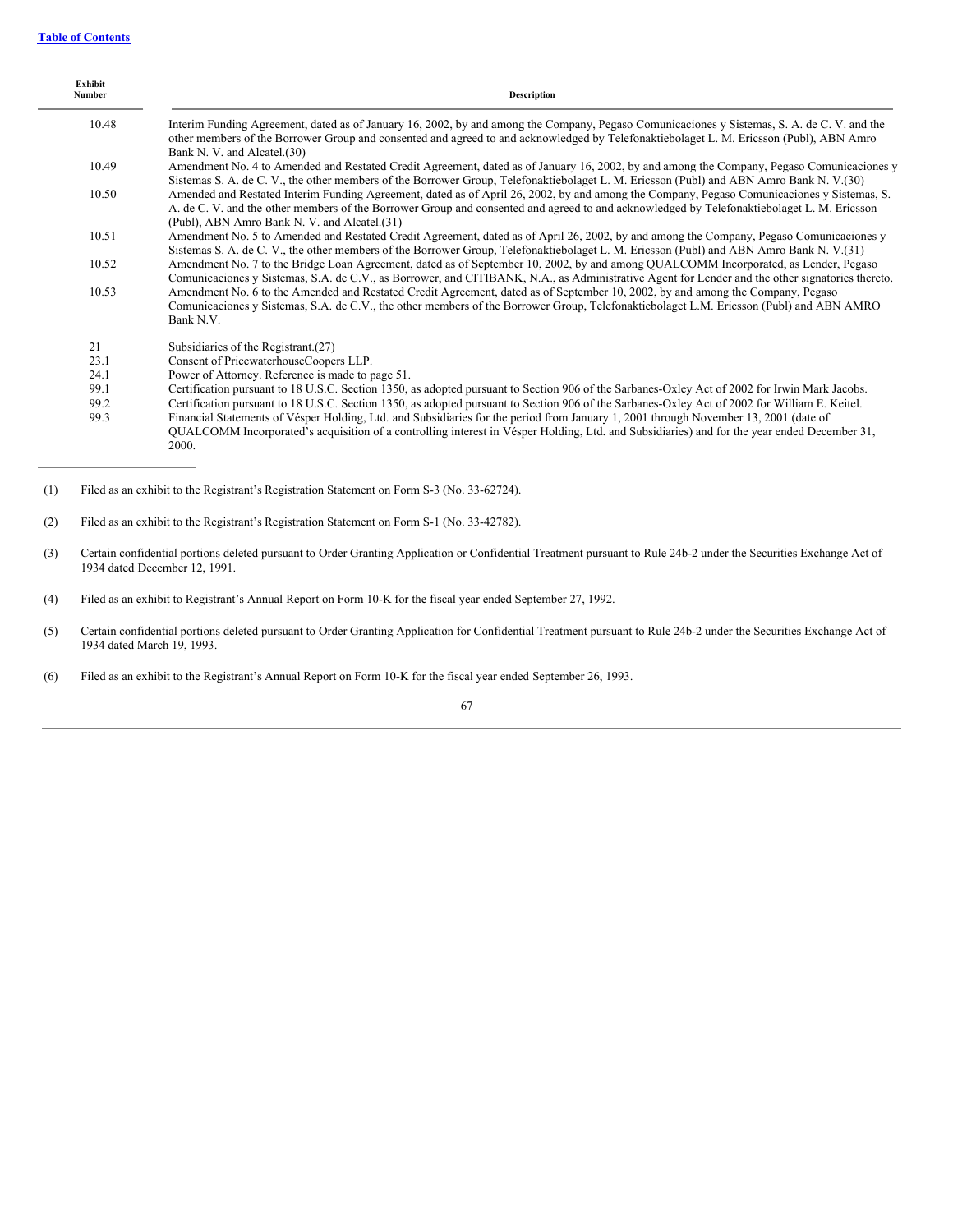## **Table of [Contents](#page-0-0)**

- (7) Filed as an exhibit to the Registrant's Quarterly Report on Form 10-Q for the quarter ended March 27, 1994, as amended.
- (8) Certain confidential portions deleted pursuant to Order Granting Application for Confidential Treatment pursuant to Rule 24b-2 under the Securities Exchange Act of 1934 dated July 7, 1994.
- (9) Filed as an exhibit to the Registrant's Current Report on Form 8-K filed on September 26, 1995.
- (10) Filed as an exhibit to the Registrant's Registration Statement on Form S-8 (File No. 333-2750) filed on March 25, 1996.
- (11) Indicates management or compensatory plan or arrangement required to be identified pursuant to Item 14(c).
- (12) Filed as an exhibit to the Registrant's Annual Report on Form 10-K for the fiscal year ended September 29, 1996.
- (13) Filed as an exhibit to the Registrant's Registration Statement on Form S-3 (No. 333-26069).
- (14) Filed as an exhibit to the Registrant's Annual Report on Form 10-K for the fiscal year ended September 28, 1997.
- (15) Filed as an exhibit to the Registration Statement on Form 10, as amended, initially filed on July 1, 1998 by Leap Wireless International, Inc. (File No. 0-29752).
- (16) Filed as an exhibit to the Registrant's Registration Statement on Form S-8 (File No. 333-69457) filed on December 22, 1998.
- (17) Filed as an exhibit to the Registrant's Quarterly Report on Form 10-Q for the quarter ended December 27, 1998.
- (18) Filed as an exhibit to the Registrant's Quarterly Report on Form 10-Q for the quarter ended March 28, 1999.
- (19) Filed as an exhibit to the Registrant's Current Report on Form 8-K filed on May 24, 1999.
- (20) Filed as an exhibit to the Registrant's Annual Report on Form 10-K for the fiscal year ended September 26, 1999.
- (21) Filed as an exhibit to the Quarterly Report on Form 10-Q filed by Globalstar Telecommunications Limited for the quarter ended March 31, 2000.
- (22) Filed as an exhibit to the Registrant's Quarterly Report on Form 10-Q for the quarter ended March 26, 1999.
- (23) Filed as an exhibit to the Registrant's Quarterly Report on Form 10-Q for the quarter ended December 26, 1999.
- (24) Filed as an exhibit to the Registrant's Current Report on Form 8-K filed on December 23, 1999.
- (25) Filed as an exhibit to the Registrant's Current Report on Form 8-K filed on March 11, 2000.
- (26) Filed as an exhibit to the Registrant's Quarterly Report on Form 10-Q for the quarter ended April 1, 2001. The compensatory plan contract or arrangement of which the Company's directors and named executive officers may participate.
- (27) Filed as an exhibit to the Registrant's Annual Report on Form 10-K for the fiscal year ended September 30, 2000.
- (28) Filed as an exhibit to the Registrant's Annual Report on Form 10-K for the fiscal year ended September 30, 2001.
- (29) Filed as an exhibit to the Registrant's Current Report on Form 8-K on November 28, 2001.
- (30) Filed as an exhibit to the Registrant's Quarterly Report on Form 10-Q for the quarter ended March 31, 2002.
- (31) Filed as an exhibit to the Registrant's Quarterly Report on Form 10-Q for the quarter ended June 30, 2002.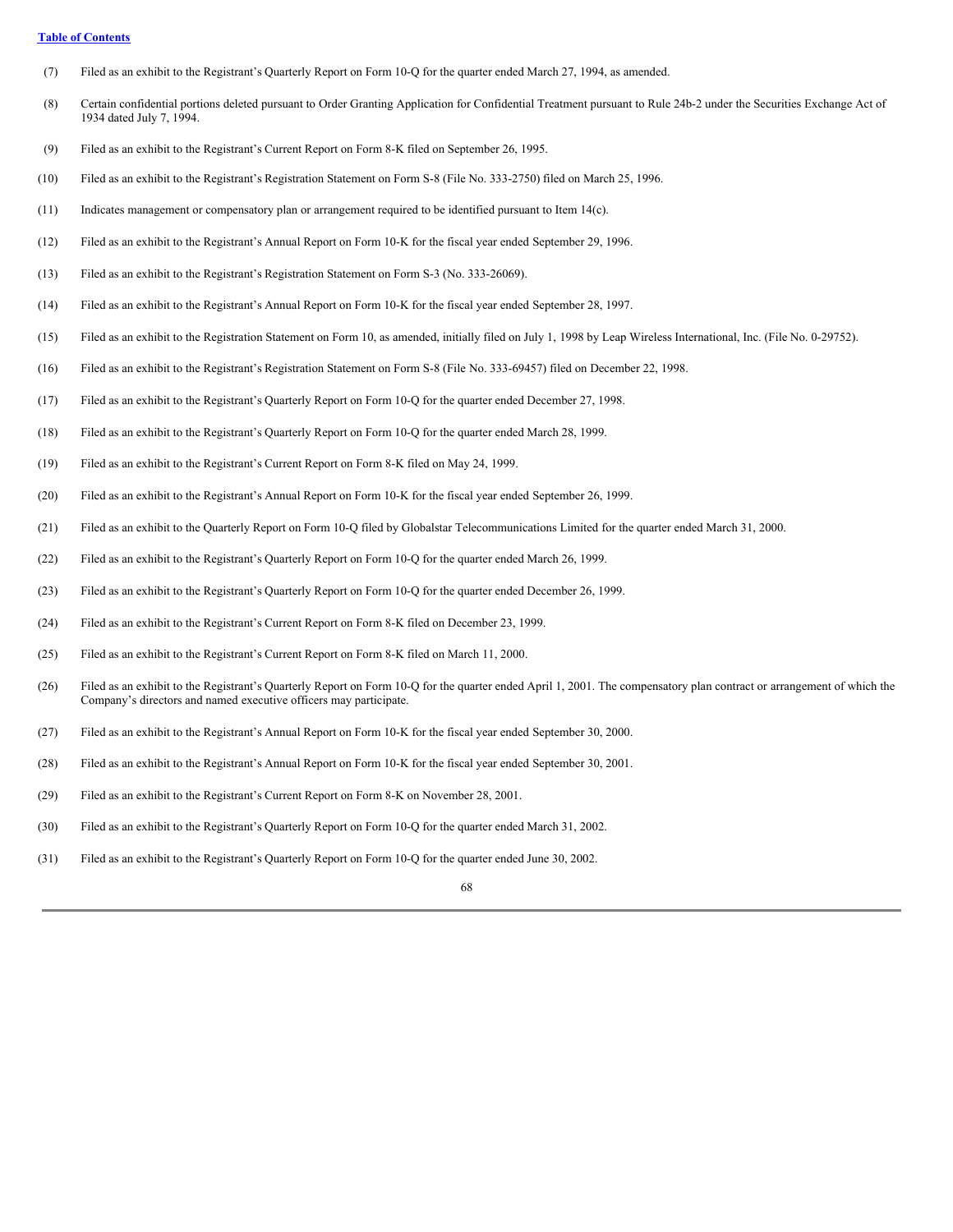# **SIGNATURES**

Pursuant to the requirements of Section 13 or 15(d) of the Securities Exchange Act of 1934, the Registrant has duly caused this Report to be signed on its behalf by the undersigned, thereunto duly authorized.

November 26, 2002

QUALCOMM Incorporated

By /s/ IRWIN MARK JACOBS

Irwin Mark Jacobs, Chief Executive Officer and Chairman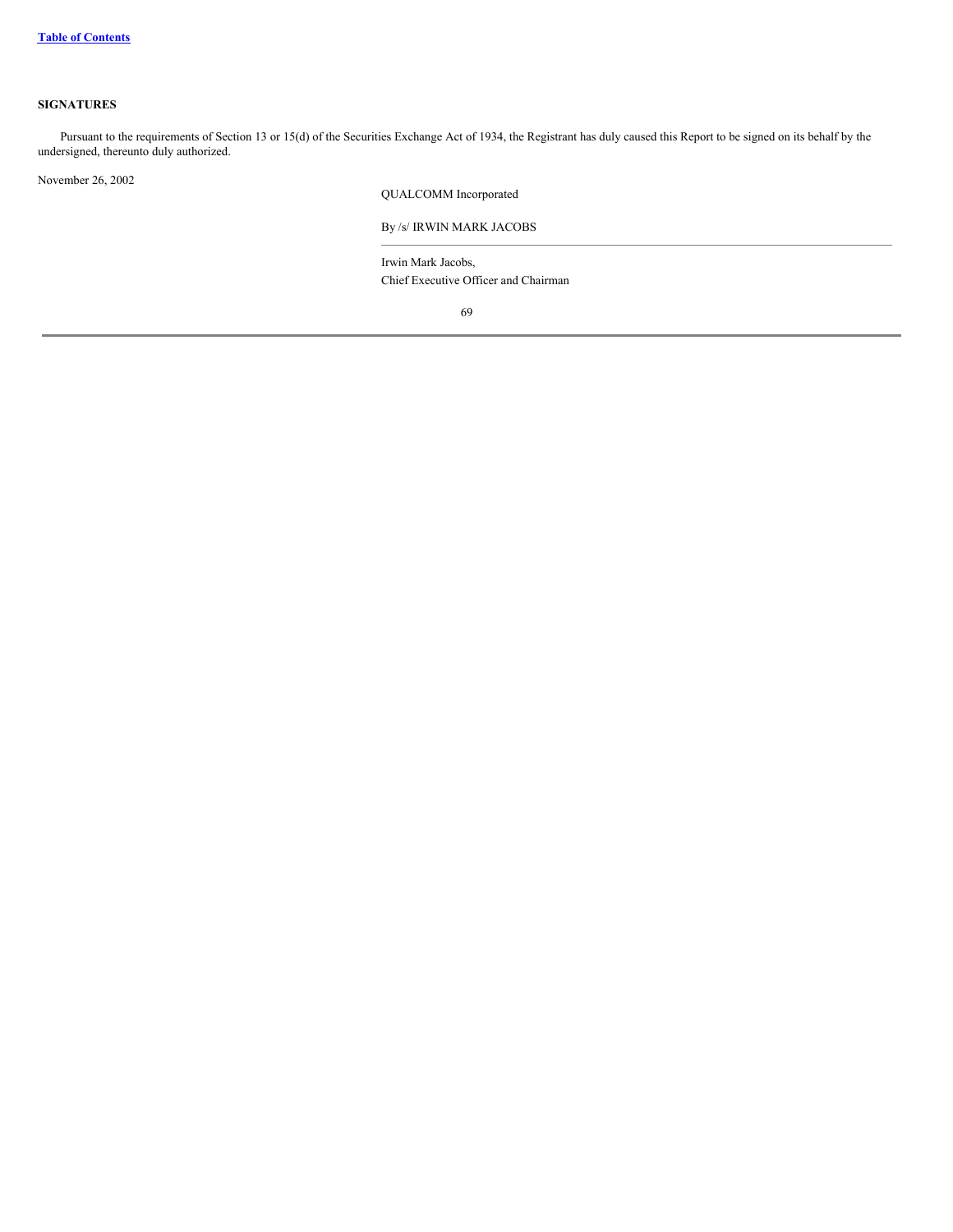## **POWER OF ATTORNEY**

Know all persons by these presents, that each person whose signature appears below constitutes and appoints Irwin Mark Jacobs and William E. Keitel, and each of them, as his true and lawful attorneys-in-fact and agents, with full power of substitution and resubstitution, for him and in his name, place, and stead, in any and all capacities, to sign any and all amendments to this Report, and to file the same, with all exhibits thereto, and other documents in connection therewith, with the Securities and Exchange Commission, granting unto said attorneys-in-fact and agents, and each of them, full power and authority to do and perform each and every act and thing requisite and necessary to be done in connection therewith, as fully to all intents and purposes as he might or could do in person, hereby ratifying and confirming that all said attorneys-in-fact and agents, or any of them or their or his substitute or substituted, may lawfully do or cause to be done by virtue thereof.

Pursuant to the requirements of the Securities Exchange Act of 1934, the following persons on behalf of Registrant in the capacities and on the dates indicated have signed this Report below.

| Signature               | <b>Title</b>                                 | Date              |  |
|-------------------------|----------------------------------------------|-------------------|--|
| /s/ IRWIN MARK JACOBS   | Chief Executive Officer and Chairman         | November 26, 2002 |  |
| Irwin Mark Jacobs       | (Principal Executive Officer)                |                   |  |
| /s/ WILLIAM E. KEITEL   | Chief Financial Officer                      | November 26, 2002 |  |
| William E. Keitel       | (Principal Financial and Accounting Officer) |                   |  |
| /s/ RICHARD C. ATKINSON | Director                                     | November 26, 2002 |  |
| Richard C. Atkinson     |                                              |                   |  |
| /s/ ADELIA A. COFFMAN   | Director                                     | November 26, 2002 |  |
| Adelia A. Coffman       |                                              |                   |  |
| /s/ DIANA LADY DOUGAN   | Director                                     | November 26, 2002 |  |
| Diana Lady Dougan       |                                              |                   |  |
| /s/ ROBERT E. KAHN      | Director                                     | November 26, 2002 |  |
| Robert E. Kahn          |                                              |                   |  |
| /s/ JEROME S. KATZIN    | Director                                     | November 26, 2002 |  |
| Jerome S. Katzin        |                                              |                   |  |
| /s/ DUANE A. NELLES     | Director                                     | November 26, 2002 |  |
| Duane A. Nelles         |                                              |                   |  |
| /s/ PETER M. SACERDOTE  | Director                                     | November 26, 2002 |  |
| Peter M. Sacerdote      |                                              |                   |  |
| /s/ FRANK SAVAGE        | Director                                     | November 26, 2002 |  |
| Frank Savage            |                                              |                   |  |
| /s/ BRENT SCOWCROFT     | Director                                     | November 26, 2002 |  |
| <b>Brent Scowcroft</b>  |                                              |                   |  |
| /s/ MARC I. STERN       | Director                                     | November 26, 2002 |  |
| Marc I. Stern           |                                              |                   |  |
| /s/ RICHARD SULPIZIO    | Director                                     | November 26, 2002 |  |
| Richard Sulpizio        |                                              |                   |  |
|                         | 70                                           |                   |  |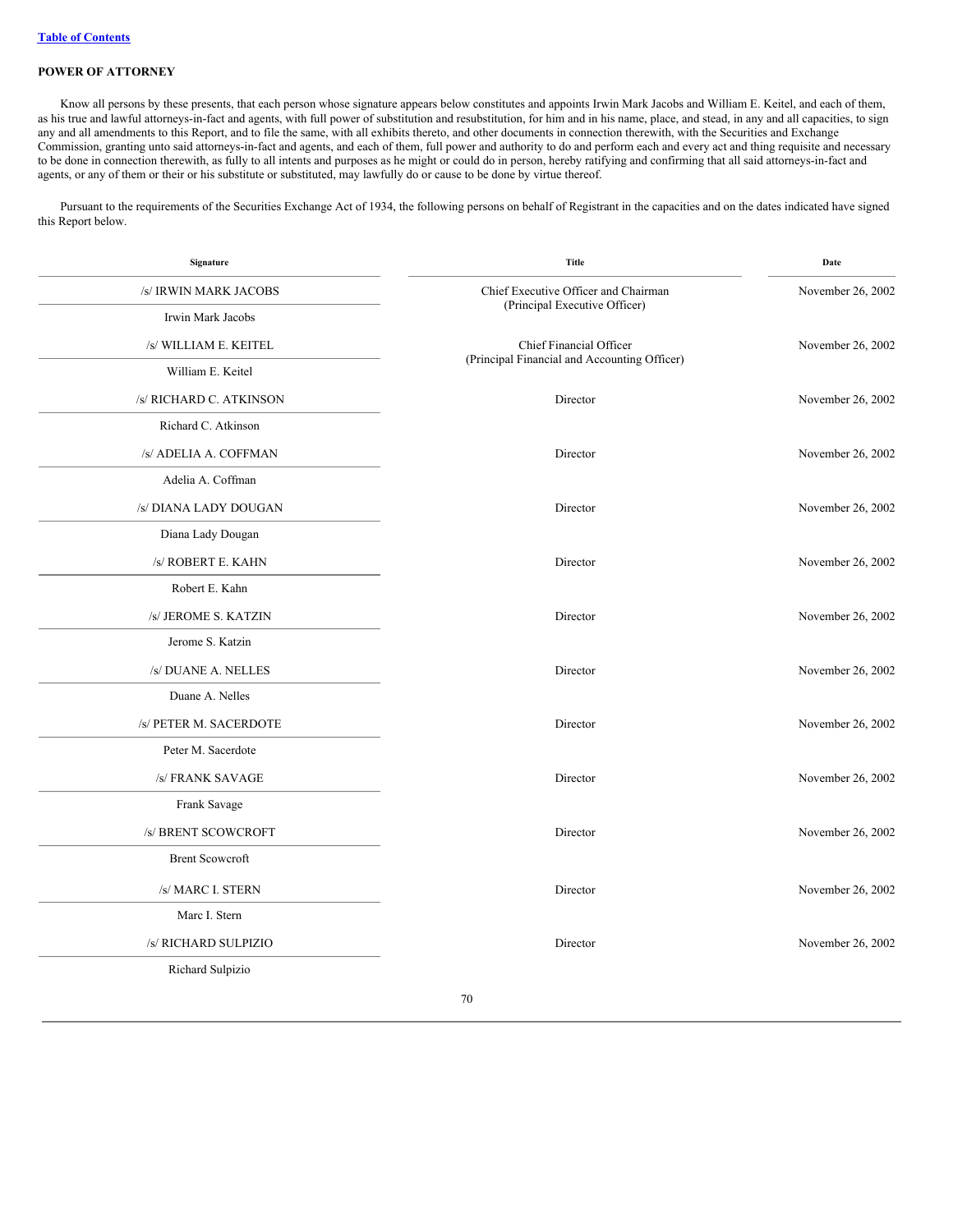## **CERTIFICATIONS**

I, Irwin Mark Jacobs, certify that:

1. I have reviewed this annual report on Form 10-K of QUALCOMM Incorporated;

2. Based on my knowledge, this annual report does not contain any untrue statement of a material fact or omit to state a material fact necessary to make the statements made, in light of the circumstances under which such statements were made, not misleading with respect to the period covered by this annual report;

3. Based on my knowledge, the financial statements, and other financial information included in this annual report, fairly present in all material respects the financial condition, results of operations and cash flows of the registrant as of, and for, the periods presented in this annual report;

4. The registrant's other certifying officers and I are responsible for establishing and maintaining disclosure controls and procedures (as defined in Exchange Act Rules 13a-14) for the registrant and have:

a) designed such disclosure controls and procedures to ensure that material information relating to the registrant, including its consolidated subsidiaries, is made known to us by others within those entities, particularly during the period in which this annual report is being prepared;

b) evaluated the effectiveness of the registrant's disclosure controls and procedures as of a date within 90 days prior to the filing date of this annual report (the "Evaluation Date"); and

c) presented in this annual report our conclusions about the effectiveness of the disclosure controls and procedures based on our evaluation as of the Evaluation Date;

5. The registrant's other certifying officers and I have disclosed, based on our most recent evaluation, to the registrant's auditors and the audit committee of registrant's board of directors (or persons performing the equivalent functions):

a) all significant deficiencies in the design or operation of internal controls which could adversely affect the registrant's ability to record, process, summarize and report financial data and have identified for the registrant's auditors any material weaknesses in internal controls; and

b) any fraud, whether or not material, that involves management or other employees who have a significant role in the registrant's internal controls; and

6. The registrant's other certifying officers and I have indicated in this annual report whether there were significant changes in internal controls or in other factors that could significantly affect internal controls subsequent to the date of our most recent evaluation, including any corrective actions with regard to significant deficiencies and material weaknesses.

Dated: November 26, 2002

## /s/ IRWIN MARK JACOBS

Irwin Mark Jacobs, Chief Executive Officer and Chairman

71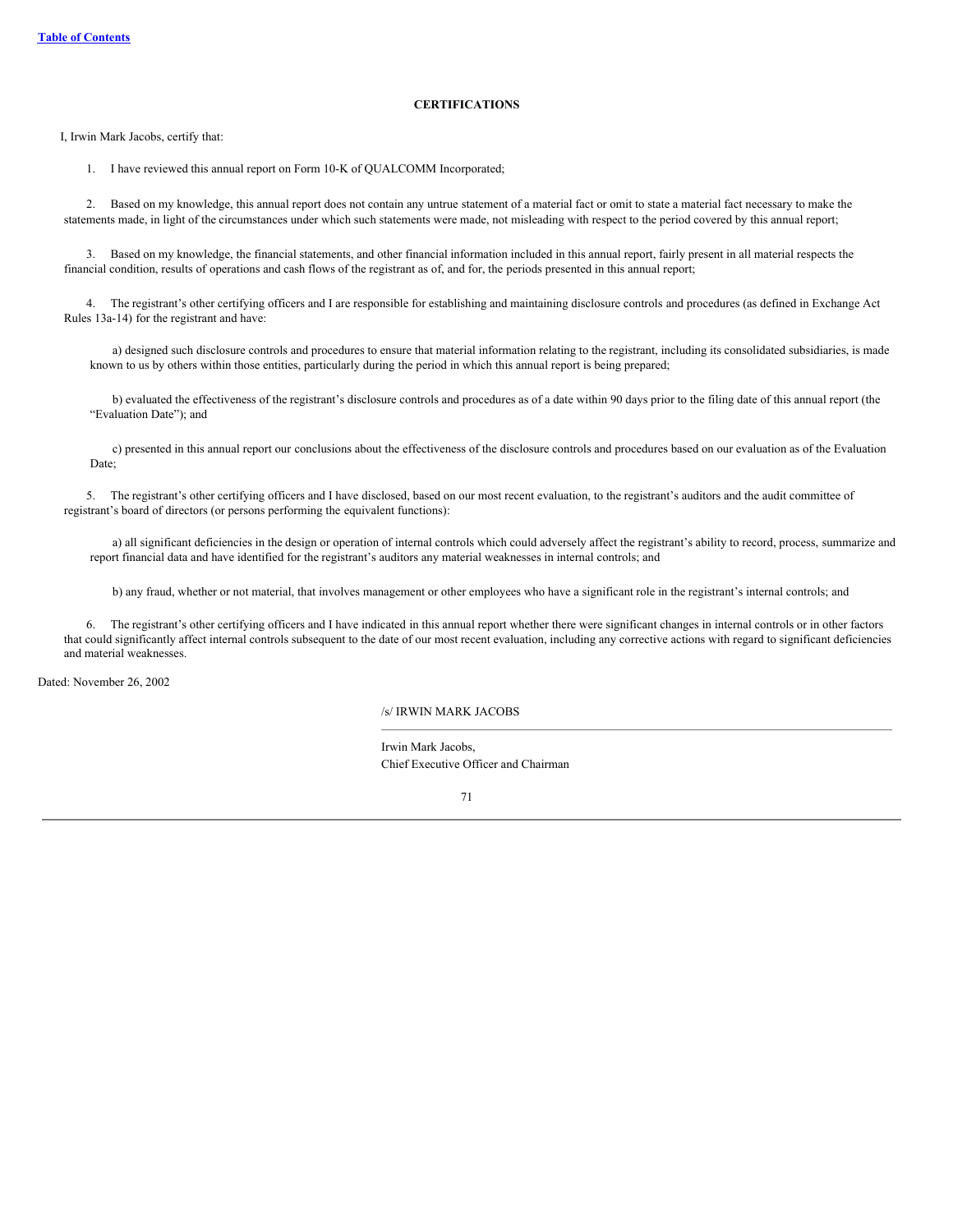I, William E. Keitel, certify that:

1. I have reviewed this annual report on Form 10-K of QUALCOMM Incorporated;

2. Based on my knowledge, this annual report does not contain any untrue statement of a material fact or omit to state a material fact necessary to make the statements made, in light of the circumstances under which such statements were made, not misleading with respect to the period covered by this annual report;

3. Based on my knowledge, the financial statements, and other financial information included in this annual report, fairly present in all material respects the financial condition, results of operations and cash flows of the registrant as of, and for, the periods presented in this annual report;

4. The registrant's other certifying officers and I are responsible for establishing and maintaining disclosure controls and procedures (as defined in Exchange Act Rules 13a-14) for the registrant and have:

a) designed such disclosure controls and procedures to ensure that material information relating to the registrant, including its consolidated subsidiaries, is made known to us by others within those entities, particularly during the period in which this annual report is being prepared;

b) evaluated the effectiveness of the registrant's disclosure controls and procedures as of a date within 90 days prior to the filing date of this annual report (the "Evaluation Date"); and

c) presented in this annual report our conclusions about the effectiveness of the disclosure controls and procedures based on our evaluation as of the Evaluation Date;

5. The registrant's other certifying officers and I have disclosed, based on our most recent evaluation, to the registrant's auditors and the audit committee of registrant's board of directors (or persons performing the equivalent functions):

a) all significant deficiencies in the design or operation of internal controls which could adversely affect the registrant's ability to record, process, summarize and report financial data and have identified for the registrant's auditors any material weaknesses in internal controls; and

b) any fraud, whether or not material, that involves management or other employees who have a significant role in the registrant's internal controls; and

6. The registrant's other certifying officers and I have indicated in this annual report whether there were significant changes in internal controls or in other factors that could significantly affect internal controls subsequent to the date of our most recent evaluation, including any corrective actions with regard to significant deficiencies and material weaknesses.

Dated: November 26, 2002

/s/ WILLIAM E. KEITEL

William E. Keitel, Chief Financial Officer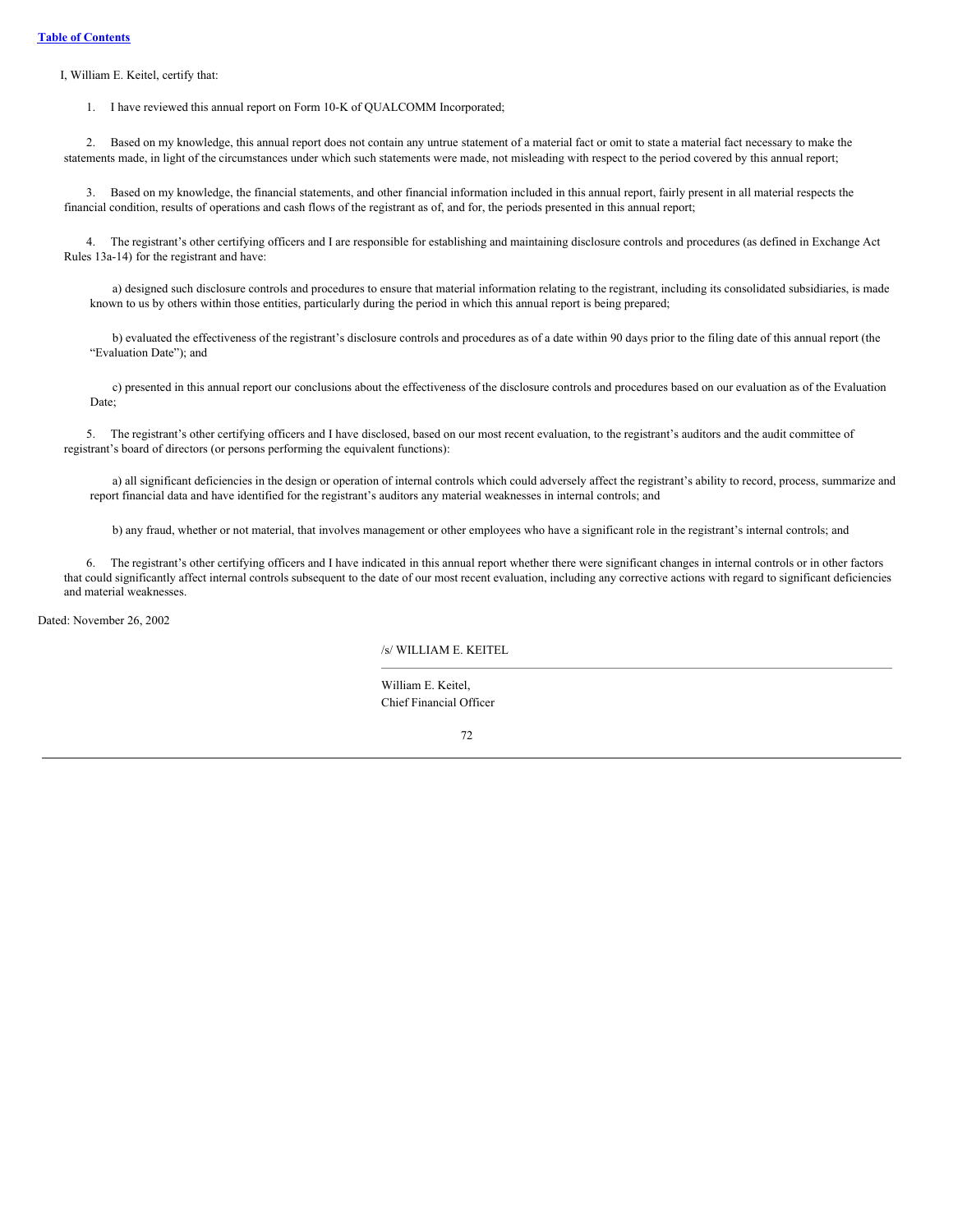## **REPORT OF INDEPENDENT ACCOUNTANTS**

To the Board of Directors and Stockholders of QUALCOMM Incorporated

In our opinion, the consolidated financial statements listed in the index appearing under Item 15(a)(1) on page 64 present fairly, in all material respects, the financial position of QUALCOMM Incorporated and its subsidiaries (the "Company") at September 30, 2002 and 2001, and the results of their operations and their cash flows for each of the three years in the period ended September 30, 2002 in conformity with accounting principles generally accepted in the United States of America. In addition, in our opinion, the financial statement schedule listed in the index appearing under Item 15(a)(2) on page 64 presents fairly, in all material respects, the information set forth therein when read in conjunction with the related consolidated financial statements. These financial statements and financial statement schedule are the responsibility of the Company's management; our responsibility is to express an opinion on these financial statements and financial statement schedule based on our audits. We conducted our audits of these statements in accordance with auditing standards generally accepted in the United States of America, which require that we plan and perform the audit to obtain reasonable assurance about whether the financial statements are free of material misstatement. An audit includes examining, on a test basis, evidence supporting the amounts and disclosures in the financial statements, assessing the accounting principles used and significant estimates made by management, and evaluating the overall financial statement presentation. We believe that our audits provide a reasonable basis for our opinion.

As discussed in Note 1 to the consolidated financial statements, the Company changed its method of recognizing revenue and adopted Statement of Financial Accounting Standard No. 133, "Accounting for Derivative Instruments and Hedging Activities," during the year ended September 30, 2001.

PRICEWATERHOUSECOOPERS LLP

San Diego, California

November 6, 2002, except for Note 15 which is as of November 21, 2002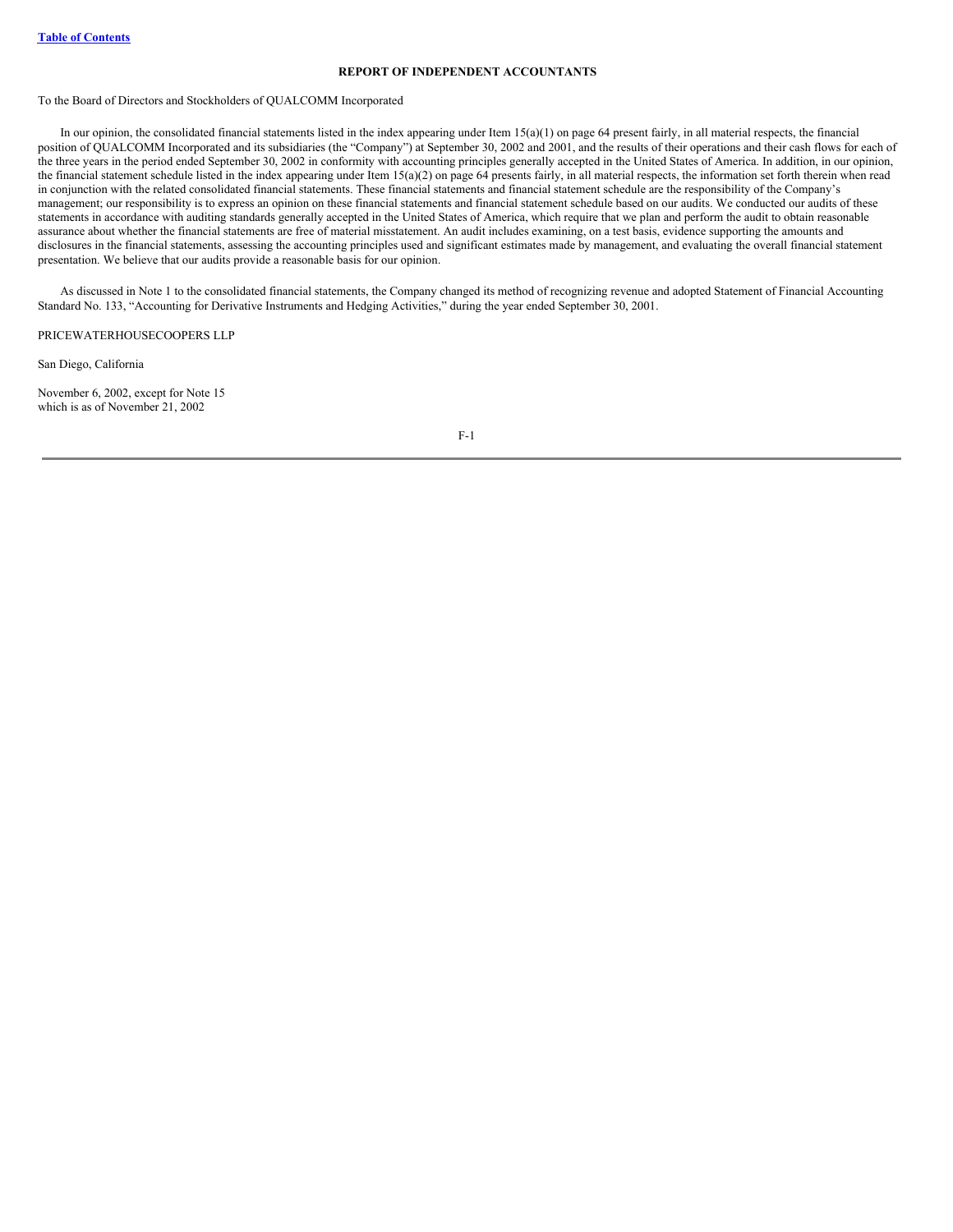#### **CONSOLIDATED BALANCE SHEETS (In thousands, except per share data)**

## **ASSETS**

|                                                                                   | September 30, |             |  |
|-----------------------------------------------------------------------------------|---------------|-------------|--|
|                                                                                   | 2002          | 2001*       |  |
| Current assets:                                                                   |               |             |  |
| Cash and cash equivalents                                                         | \$1,406,704   | \$1,388,602 |  |
| Marketable securities                                                             | 1,387,915     | 894,577     |  |
| Accounts receivable, net                                                          | 536,950       | 517,557     |  |
| Finance receivables, net                                                          | 388,396       | 10,345      |  |
| Inventories, net                                                                  | 88,094        | 95,863      |  |
| Other current assets                                                              | 132,707       | 147,814     |  |
|                                                                                   |               |             |  |
| Total current assets                                                              | 3,940,766     | 3,054,758   |  |
| Marketable securities                                                             | 381,630       | 297,333     |  |
| Finance receivables, net                                                          | 442,934       | 674,391     |  |
| Other investments                                                                 | 276,414       | 245,220     |  |
| Property, plant and equipment, net                                                | 686,283       | 431,396     |  |
| Goodwill, net                                                                     | 344,803       | 585,046     |  |
| Other assets                                                                      | 436,691       | 381,589     |  |
|                                                                                   |               |             |  |
| Total assets                                                                      | \$6,509,521   | \$5,669,733 |  |
|                                                                                   |               |             |  |
| <b>LIABILITIES AND STOCKHOLDERS' EQUITY</b>                                       |               |             |  |
| Current liabilities:                                                              |               |             |  |
| Trade accounts payable                                                            | \$209,418     | \$106,433   |  |
| Payroll and other benefits related liabilities                                    | 126,005       | 117,795     |  |
| Unearned revenue                                                                  | 183,482       | 184,461     |  |
| Other current liabilities                                                         | 156,081       | 112,300     |  |
| Total current liabilities                                                         | 674,986       | 520,989     |  |
| Unearned revenue                                                                  | 259,995       | 295,005     |  |
| Long-term debt                                                                    |               | 235         |  |
| Other liabilities                                                                 | 94,288        |             |  |
|                                                                                   | 43,756        | 35,202      |  |
|                                                                                   |               |             |  |
| <b>Total liabilities</b>                                                          | 1,073,025     | 851,431     |  |
| Commitments and contingencies (Notes 3, 4 and 11)                                 |               |             |  |
| Minority interest in consolidated subsidiaries                                    | 44,540        | 5,887       |  |
|                                                                                   |               |             |  |
| Stockholders' equity:                                                             |               |             |  |
| Preferred stock, \$0.0001 par value; issuable in series; 8,000 shares authorized; |               |             |  |
| none outstanding at September 30, 2002 and 2001                                   |               |             |  |
| Common stock, \$0.0001 par value; 3,000,000 shares authorized; 778,549 and        |               |             |  |
| 763,289 shares issued and outstanding at September 30, 2002 and 2001              | 79            | 76          |  |
| Paid-in capital                                                                   | 4,918,202     | 4,791,559   |  |
| Retained earnings                                                                 | 604,624       | 244,947     |  |
| Accumulated other comprehensive loss                                              | (130, 949)    | (224, 167)  |  |
|                                                                                   |               |             |  |
| Total stockholders' equity                                                        | 5,391,956     | 4,812,415   |  |
|                                                                                   |               |             |  |
| Total liabilities and stockholders' equity                                        | \$6,509,521   | \$5,669,733 |  |

\* As adjusted (Note 13)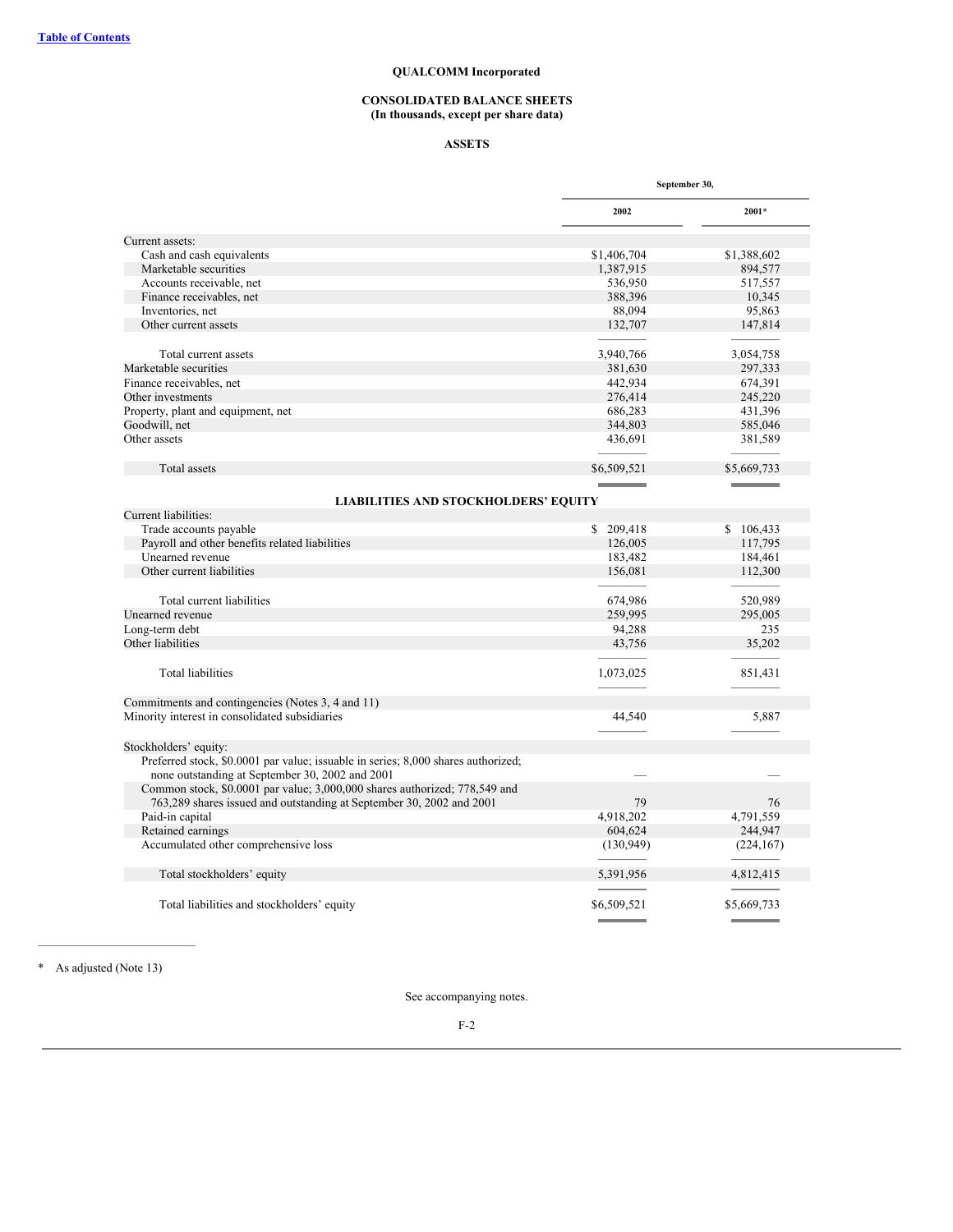#### **CONSOLIDATED STATEMENTS OF OPERATIONS (In thousands, except per share data)**

|                                                                             | Years Ended September 30, |               |             |
|-----------------------------------------------------------------------------|---------------------------|---------------|-------------|
|                                                                             | 2002                      | $2001*$       | 2000*       |
| Revenues:                                                                   |                           |               |             |
| Equipment and services                                                      | \$2,203,610               | \$1,907,856   | \$2,525,595 |
| Licensing and royalty fees                                                  | 835,950                   | 771,930       | 671,185     |
|                                                                             | 3,039,560                 | 2,679,786     | 3,196,780   |
| Operating expenses:                                                         |                           |               |             |
| Cost of equipment and services revenues                                     | 1,137,360                 | 1,035,103     | 1,507,122   |
| Research and development                                                    | 451,678                   | 414,760       | 340,407     |
| Selling, general and administrative                                         | 508,644                   | 367,155       | 342,940     |
| Amortization of goodwill and other acquisition-related intangible assets    | 259,196                   | 255,230       | 145,643     |
| Purchased in-process technology                                             |                           |               | 60,030      |
| Asset impairment and related charges                                        | 459                       | 518,026       | 45,743      |
| Other                                                                       | 8,955                     | 50,825        | 32,257      |
| Total operating expenses                                                    | 2,366,292                 | 2,641,099     | 2,474,142   |
|                                                                             |                           |               |             |
| Operating income                                                            | 673,268                   | 38,687        | 722,638     |
| Interest expense                                                            | (25, 731)                 | (10, 235)     | (4,923)     |
| Investment (expense) income, net (Note 6)                                   | (186, 412)                | (317,091)     | 446,126     |
| Distributions on Trust Convertible Preferred Securities of subsidiary trust |                           |               | (13,039)    |
| Other (Note 4)                                                              |                           | (167,001)     | (2,062)     |
| Income (loss) before income taxes and accounting changes                    | 461,125                   | (455, 640)    | 1,148,740   |
| Income tax expense                                                          | (101, 448)                | (104, 501)    | (526, 594)  |
| Income (loss) before accounting changes                                     | 359,677                   | (560, 141)    | 622,146     |
| Accounting changes, net of tax (Note 1)                                     |                           | (17, 937)     |             |
|                                                                             |                           |               |             |
| Net income (loss)                                                           | \$ 359,677                | \$ (578,078)  | \$622,146   |
| Basic net earnings (loss) per common share:                                 |                           |               |             |
| Income (loss) before accounting changes                                     | \$<br>0.47                | \$<br>(0.74)  | \$<br>0.87  |
| Accounting changes, net of tax                                              |                           | (0.02)        |             |
| Net income (loss)                                                           | 0.47                      | \$.<br>(0.76) | 0.87        |
|                                                                             |                           |               |             |
| Diluted net earnings (loss) per common share:                               |                           |               |             |
| Income (loss) before accounting changes                                     | \$<br>0.44                | \$<br>(0.74)  | \$<br>0.79  |
| Accounting changes, net of tax                                              |                           | (0.02)        |             |
| Net income (loss)                                                           | S<br>0.44                 | \$.<br>(0.76) | 0.79        |
|                                                                             |                           |               |             |
| Shares used in per share calculations:                                      |                           |               |             |
| <b>Basic</b>                                                                | 770,887                   | 755,969       | 717,205     |
| Diluted                                                                     | 809,329                   | 755,969       | 800,121     |

\* As adjusted (Note 13)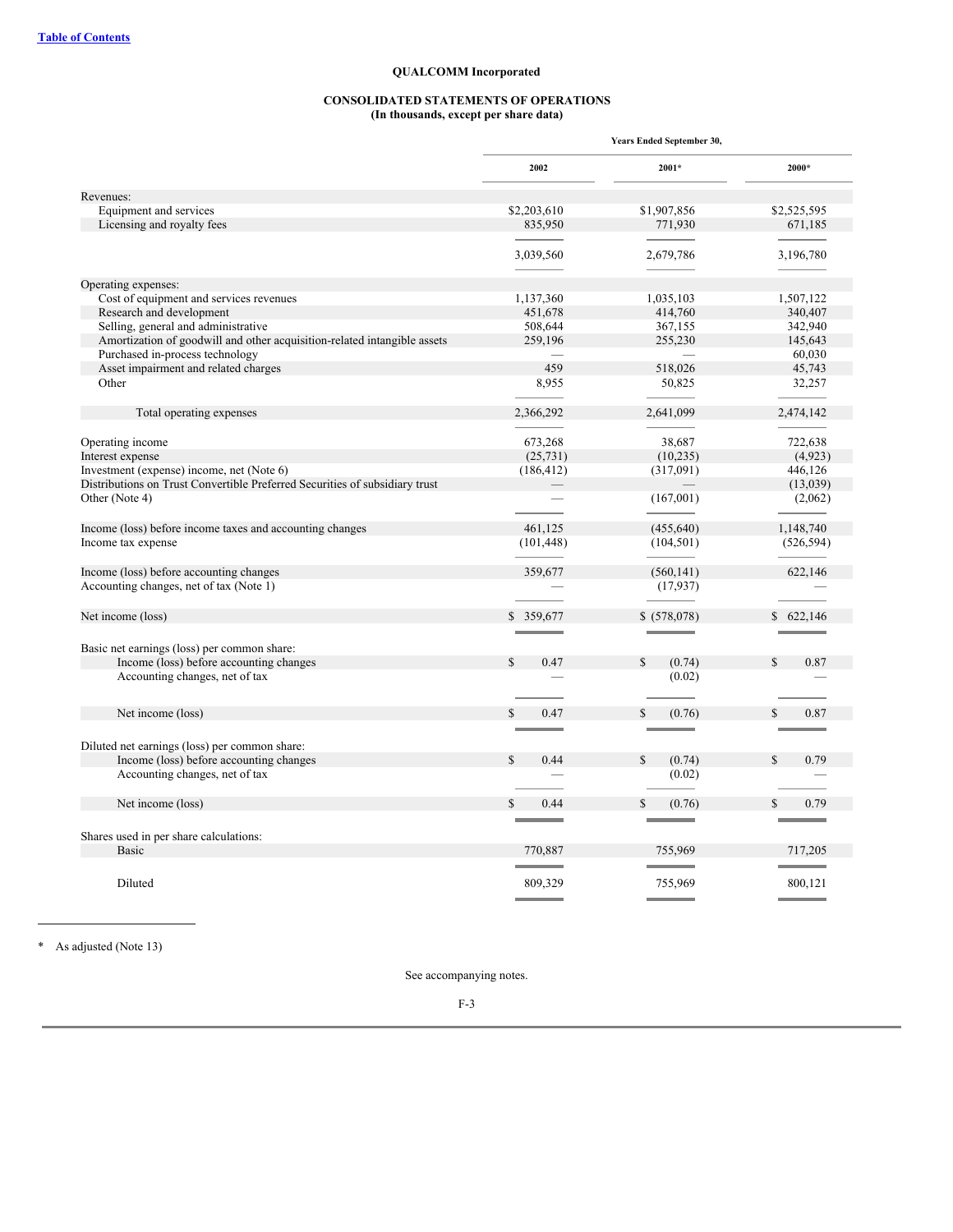## **CONSOLIDATED STATEMENTS OF CASH FLOWS (In thousands)**

|                                                                            | <b>Years Ended September 30</b> |                         |               |
|----------------------------------------------------------------------------|---------------------------------|-------------------------|---------------|
|                                                                            | 2002                            | $2001*$                 | 2000*         |
| <b>Operating Activities:</b>                                               |                                 |                         |               |
| Net income (loss)                                                          | 359,677<br>\$                   | \$ (578,078)            | 622,146<br>\$ |
| Depreciation and amortization                                              | 394,257                         | 319,811                 | 243,842       |
| Purchased in-process technology                                            |                                 |                         | 60,030        |
| Asset impairment and related charges and credits                           | 459                             | 746,330                 | 59,806        |
| Net realized gains on marketable securities and other investments          | (2,010)                         | (70, 146)               | (270, 132)    |
| Change in fair values of derivative investments                            | 58,408                          | 243,308                 |               |
| Other-than-temporary losses on marketable securities and other investments | 230,491                         | 198,398                 |               |
| Minority interest in (loss) income of consolidated subsidiaries            | (52, 498)                       | 3,769                   | 6,264         |
| Equity in losses of investees                                              | 86,958                          | 185,060                 | 63,182        |
| Non-cash income tax expense                                                | 12,394                          | 29,948                  | 481,621       |
| Accounting changes, net of tax                                             |                                 | 17,937                  |               |
| Other non-cash charges and credits                                         | 24,057                          | (44, 611)               | 16,066        |
| Increase (decrease) in cash resulting from changes in:                     |                                 |                         |               |
| Net purchases of trading securities                                        | (2,036)                         |                         |               |
| Accounts receivable, net                                                   | (4, 544)                        | 69,541                  | 233,281       |
| Finance receivables, net                                                   | (146, 800)                      | (354, 140)              | (372,072)     |
| Inventories, net                                                           | 11,187                          | (40, 735)               | (68, 776)     |
| Other assets                                                               | 4,448                           | 27,519                  | (29, 757)     |
| Trade accounts payable                                                     | 411                             | (13, 838)               | (164, 756)    |
| Payroll, benefits, and other liabilities                                   | 31,565                          | (67, 440)               | (99, 976)     |
| Unearned revenue                                                           | (38, 457)                       | 18,858                  | 10,012        |
| Net cash provided by operating activities                                  | 967,967                         | 691,491                 | 790,781       |
|                                                                            |                                 |                         |               |
| <b>Investing Activities:</b>                                               |                                 |                         |               |
| Capital expenditures<br>Purchases of wireless licenses                     | (141, 578)                      | (114, 191)<br>(83, 774) | (163, 182)    |
| Purchases of available-for-sale securities                                 | (1,754,055)                     | (1,182,698)             | (993, 512)    |
| Proceeds from sale of available-for-sale securities                        | 1,049,404                       | 977,285                 | 571,492       |
| Purchases of held-to-maturity securities                                   | (188, 846)                      | (301, 870)              | (1,392,310)   |
| Maturities of held-to-maturity securities                                  | 257,371                         | 973,879                 | 1,218,189     |
| Issuance of notes receivable                                               | (3,914)                         | (225, 747)              | (214, 267)    |
| Collection of notes receivable                                             | 16,202                          | 15,581                  | 229,654       |
| Proceeds from sale of businesses                                           |                                 |                         | 246,990       |
| Proceeds from sale of other investments                                    | 9,374                           | 26,730                  |               |
| Other investments and acquisitions                                         | (320, 655)                      | (246, 538)              | (273, 668)    |
| Other items, net                                                           | 7,274                           | 11,921                  | 5,963         |
| Net cash used by investing activities                                      | (1,069,423)                     | (149, 422)              | (764, 651)    |
|                                                                            |                                 |                         |               |
| <b>Financing Activities:</b>                                               |                                 |                         |               |
| Net borrowings under bank lines of credit                                  |                                 |                         | (112,000)     |
| Net proceeds from issuance of common stock                                 | 119,671                         | 132,690                 | 143,768       |
| Repurchase and retirement of common stock                                  | (5,773)                         |                         |               |
| Proceeds from minority shareholders in consolidated subsidiary             | 10,000                          |                         |               |
| Proceeds from the issuance of long-term debt                               | 16,896                          | 501                     |               |
| Payments on long-term debt                                                 | (20, 187)                       | (620)                   | (4,826)       |
| Other items, net                                                           |                                 | 1,014                   | 678           |
| Net cash provided by financing activities                                  | 120,607                         | 133,585                 | 27,620        |
| Effect of exchange rate changes on cash                                    | (1,049)                         | (3,923)                 | 3,105         |
|                                                                            |                                 |                         |               |
| Net increase in cash and cash equivalents                                  | 18,102                          | 671,731                 | 56,855        |
| Cash and cash equivalents at beginning of year                             | 1,388,602                       | 716,871                 | 660,016       |
| Cash and cash equivalents at end of year                                   | \$1,406,704                     | \$1,388,602             | 716,871<br>\$ |

\* As adjusted (Note 13)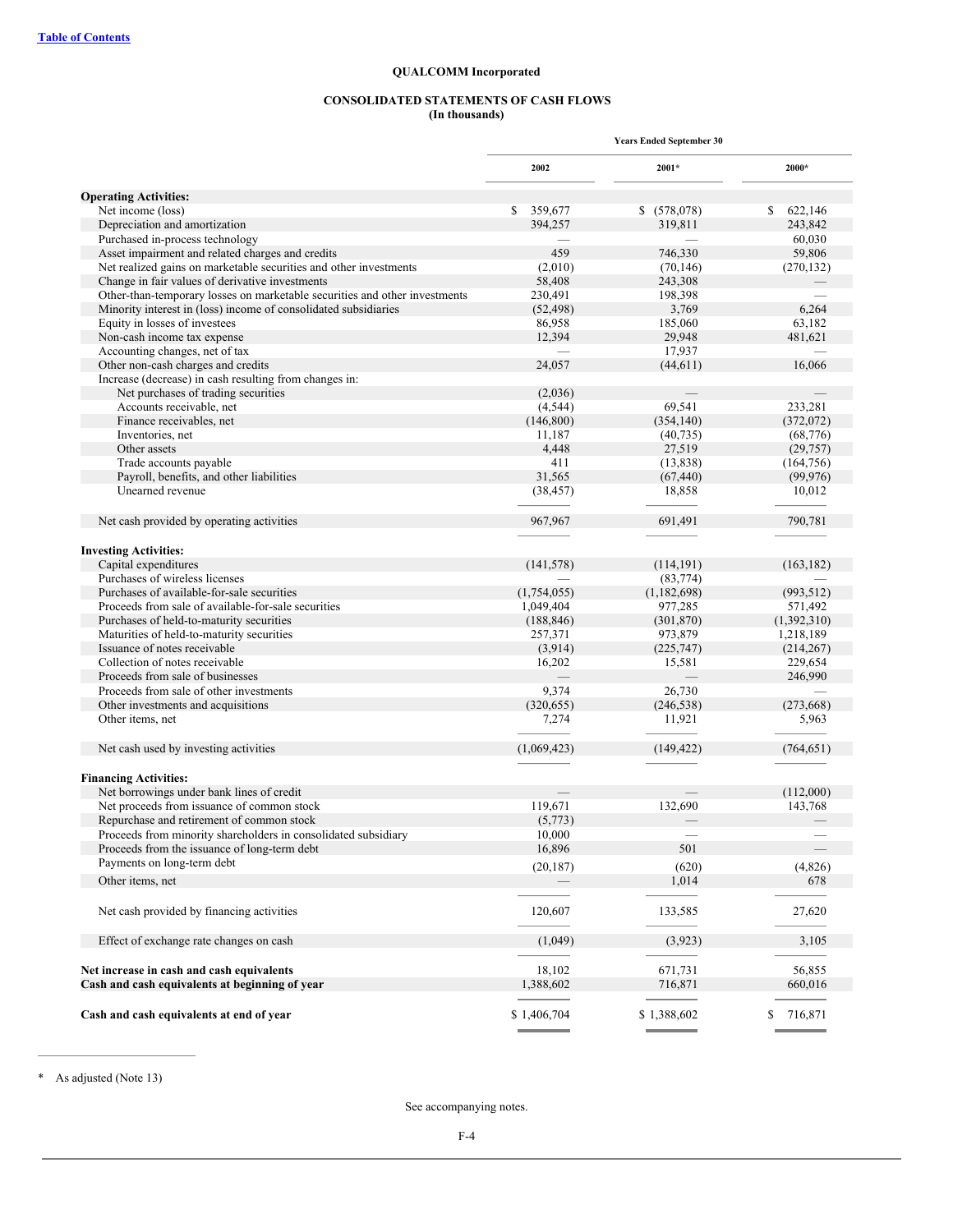#### **CONSOLIDATED STATEMENTS OF STOCKHOLDERS' EQUITY (In thousands)**

|                                                                                                                                                 | <b>Common Stock</b>      |                          | Paid-in             | Retained                 | Accumulated<br>Other<br>Comprehensive<br>Income | <b>Total</b><br>Stockholders' |
|-------------------------------------------------------------------------------------------------------------------------------------------------|--------------------------|--------------------------|---------------------|--------------------------|-------------------------------------------------|-------------------------------|
|                                                                                                                                                 | <b>Shares</b>            | Amount                   | Capital             | <b>Earnings</b>          | (Loss)                                          | <b>Equity</b>                 |
| Balance at September 30, 1999                                                                                                                   | 646,363                  | S<br>65                  | \$2,587,899         | \$200,879                | $\mathbb S$<br>82,912                           | \$2,871,755                   |
| Components of comprehensive income:                                                                                                             |                          |                          |                     |                          |                                                 |                               |
| Net income*                                                                                                                                     |                          |                          |                     | 622,146                  |                                                 | 622,146                       |
| Foreign currency translation                                                                                                                    |                          | $\overline{\phantom{0}}$ |                     |                          | 2,756                                           | 2,756                         |
| Change in unrealized gain on securities, net of<br>income taxes of \$45,185<br>Reclassification adjustment for net realized gains               |                          |                          |                     |                          | 67,216                                          | 67,216                        |
| included in net income, net of income taxes of<br>\$108,593                                                                                     |                          |                          |                     |                          | (161, 539)                                      | (161, 539)                    |
| Total comprehensive income                                                                                                                      |                          |                          |                     |                          |                                                 | 530,579                       |
| Exercise of stock options and warrants                                                                                                          | 22,101                   | $\overline{c}$           | 109,825             |                          |                                                 | 109,827                       |
| Tax benefit from exercise of stock options                                                                                                      |                          |                          | 217,846             |                          |                                                 | 217,846                       |
| Issuance for Employee Stock Purchase and Executive                                                                                              |                          |                          |                     |                          |                                                 |                               |
| <b>Retirement Plans</b>                                                                                                                         | 749                      | $\overline{\phantom{0}}$ | 31,186              |                          |                                                 | 31,186                        |
| Stock-based compensation expense<br>Shares issued for business acquisitions                                                                     | 5,815                    | 1                        | 25,400<br>1,036,940 |                          |                                                 | 25,400<br>1,036,941           |
| Issuance of common stock upon conversion of Trust                                                                                               |                          |                          |                     |                          |                                                 |                               |
| Convertible Preferred Securities                                                                                                                | 72,623                   | $7\phantom{.0}$          | 644,722             |                          |                                                 | 644,729                       |
|                                                                                                                                                 |                          |                          |                     |                          |                                                 |                               |
| Balance at September 30, 2000*                                                                                                                  | 747,651                  | 75                       | 4,653,818           | 823,025                  | (8,655)                                         | 5,468,263                     |
| Components of comprehensive loss:                                                                                                               |                          |                          |                     |                          |                                                 |                               |
| Net loss*                                                                                                                                       |                          | $\overline{\phantom{0}}$ |                     | (578, 078)               |                                                 | (578, 078)                    |
| Foreign currency translation<br>Change in unrealized loss on securities, net of<br>income taxes of \$42,551                                     |                          |                          |                     |                          | (39, 515)<br>(222, 931)                         | (39, 515)<br>(222, 931)       |
| Reclassification adjustment for net realized gains<br>included in net loss, net of income taxes of<br>\$18,181                                  |                          |                          |                     |                          | (27, 044)                                       | (27, 044)                     |
| Reclassification adjustment for other-than-<br>temporary losses on marketable securities<br>included in net loss, net of income taxes of        |                          |                          |                     |                          |                                                 |                               |
| \$47,092<br>Reclassification adjustment for losses included in<br>accounting change, net of income taxes of                                     |                          |                          |                     |                          | 70,053                                          | 70,053                        |
| \$2,638                                                                                                                                         |                          |                          |                     |                          | 3,925                                           | 3,925                         |
| Total comprehensive loss                                                                                                                        |                          |                          |                     |                          |                                                 | (793, 590)                    |
| Exercise of stock options                                                                                                                       | 14,831                   | $\mathbf{1}$             | 92,051              |                          |                                                 | 92,052                        |
| Issuance for Employee Stock Purchase and Executive                                                                                              |                          |                          |                     |                          |                                                 |                               |
| <b>Retirement Plans</b><br>Stock-based compensation expense                                                                                     | 758                      |                          | 40,639<br>2,661     |                          |                                                 | 40,639<br>2,661               |
| Shares issued for business acquisitions                                                                                                         | 49                       |                          |                     |                          |                                                 |                               |
| Adjustment to spin-off of Leap Wireless (Note 15)                                                                                               | $\overline{\phantom{0}}$ | $\overline{\phantom{0}}$ | 2,390               | $\overline{\phantom{0}}$ |                                                 | 2,390                         |
|                                                                                                                                                 |                          |                          |                     |                          |                                                 |                               |
| Balance at September 30, 2001*                                                                                                                  | 763,289                  | 76                       | 4,791,559           | 244,947                  | (224, 167)                                      | 4,812,415                     |
| Components of comprehensive income:                                                                                                             |                          |                          |                     |                          |                                                 |                               |
| Net income                                                                                                                                      |                          |                          |                     | 359,677                  |                                                 | 359,677                       |
| Foreign currency translation                                                                                                                    |                          |                          |                     |                          | (15,225)                                        | (15,225)                      |
| Change in unrealized loss on securities<br>Reclassification adjustment for net realized gains<br>included in net income, net of income taxes of |                          |                          |                     |                          | (85, 714)                                       | (85, 714)                     |
| \$524                                                                                                                                           |                          |                          |                     |                          | (11,620)                                        | (11,620)                      |
| Reclassification adjustment for other-than-<br>temporary losses on marketable securities<br>included in net income                              |                          |                          |                     |                          | 205,777                                         | 205,777                       |
| Total comprehensive income                                                                                                                      |                          |                          |                     |                          |                                                 | 452,895                       |
|                                                                                                                                                 |                          |                          |                     |                          |                                                 |                               |
| Exercise of stock options                                                                                                                       | 14,325                   | $\overline{c}$           | 81,369              |                          |                                                 | 81,371                        |
| Tax benefit from exercise of stock options<br>Issuance for Employee Stock Purchase and Executive                                                |                          |                          | 10,606              |                          |                                                 | 10,606                        |
| <b>Retirement Plans</b>                                                                                                                         | 1,145                    | 1                        | 38,302              |                          |                                                 | 38,303                        |
| Repurchase and retirement of common stock                                                                                                       | (210)                    |                          | (5,773)             |                          |                                                 | (5,773)                       |
| Stock-based compensation expense                                                                                                                |                          |                          | 2,139               |                          |                                                 | 2,139                         |
| Balance at September 30, 2002                                                                                                                   | 778,549                  | \$79                     | \$4,918,202         | \$604,624                | \$ (130,949)                                    | \$5,391,956                   |

\* As adjusted (Note 13)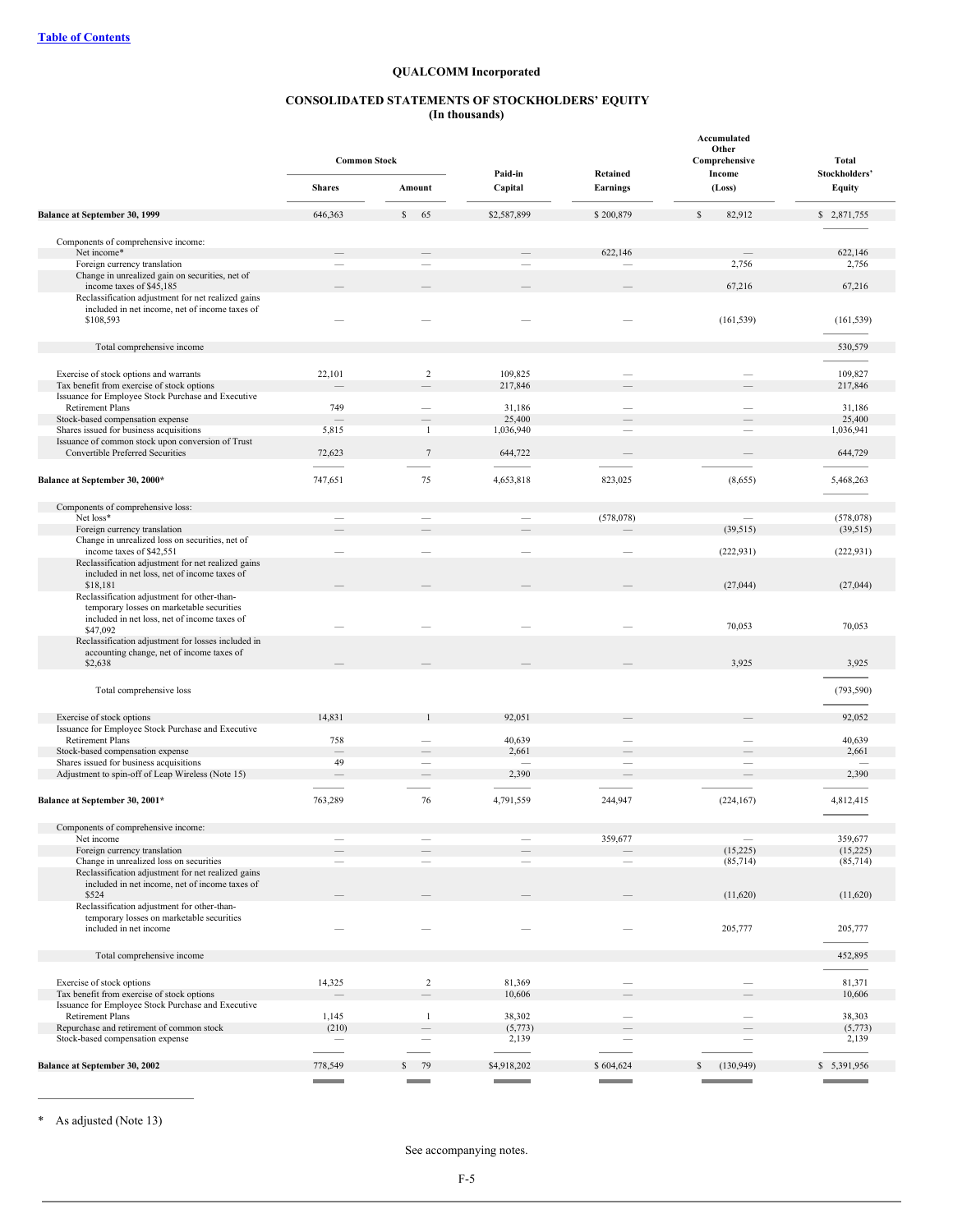## **NOTES TO CONSOLIDATED FINANCIAL STATEMENTS**

#### **Note 1. The Company and its Significant Accounting Policies**

## *The Company*

QUALCOMM Incorporated (the Company or QUALCOMM), a Delaware corporation, develops, designs, manufactures and markets digital wireless telecommunications products and services based on its Code Division Multiple Access (CDMA) technology. The Company licenses its CDMA technology and receives license fees and ongoing royalty payments on the sale of equipment by domestic and international wireless telecommunications equipment suppliers.

The Company is also a leading developer and supplier of CDMA-based integrated circuits and system software for wireless voice and data communications and global positioning system products. These products provide customers with advanced wireless technology, enhanced component integration and interoperability, and reduced time to market. The Company provides integrated circuits and system software to many of the world's leading wireless handset and infrastructure manufacturers.

The Company provides satellite and terrestrial-based two-way data messaging and position reporting services for transportation companies, private fleets and heavy equipment fleets. The Company designs, manufactures and distributes products and provides services for its satellite-based and terrestrial-based mobile communications systems throughout parts of the world. Transportation companies, private fleets and heavy equipment fleets use the Company's products to communicate with drivers, monitor vehicle location, provide automated driver logs and fuel tax reporting and provide customer service. The Company also integrates the mobile data with operations software, such as dispatch, payroll and accounting, so end-users can manage their information and operations.

The Company provides the BREW (Binary Runtime Environment for Wireless) product and services to network operators, handset manufacturers and application developers with the systems and support for developing and delivering wireless applications and services. The BREW product and services include the BREW SDK (software development kit) for developers, the BREW applications platform (i.e. software programs) and interface tools for device manufacturers, and the BREW Distribution System that enables network operators to get applications from developers to market and coordinate the billing and payment process. The BREW platform is an application execution environment that provides an open, standard platform for wireless devices, which means that BREW can be made to interface with many software applications, including those developed by others outside of the Company.

#### *Principles of Consolidation*

The Company's consolidated financial statements include the assets, liabilities and operating results of majority-owned subsidiaries and other subsidiaries controlled by the Company. The ownership of the other interest holders of consolidated subsidiaries is reflected as minority interest. All significant intercompany accounts and transactions have been eliminated.

#### *Financial Statement Preparation*

The preparation of financial statements in conformity with accounting principles generally accepted in the United States requires management to make estimates and assumptions that affect the reported amounts and the disclosure of contingent amounts in the Company's financial statements and the accompanying notes. Actual results could differ from those estimates. Certain prior year amounts have been reclassified to conform to the current year presentation.

## *Fiscal Year*

The Company operates and reports using a 52-53 week fiscal year ending on the last Sunday in September. As a result, the fiscal years ended September 30, 2002, 2001, and 2000 include 52 weeks,

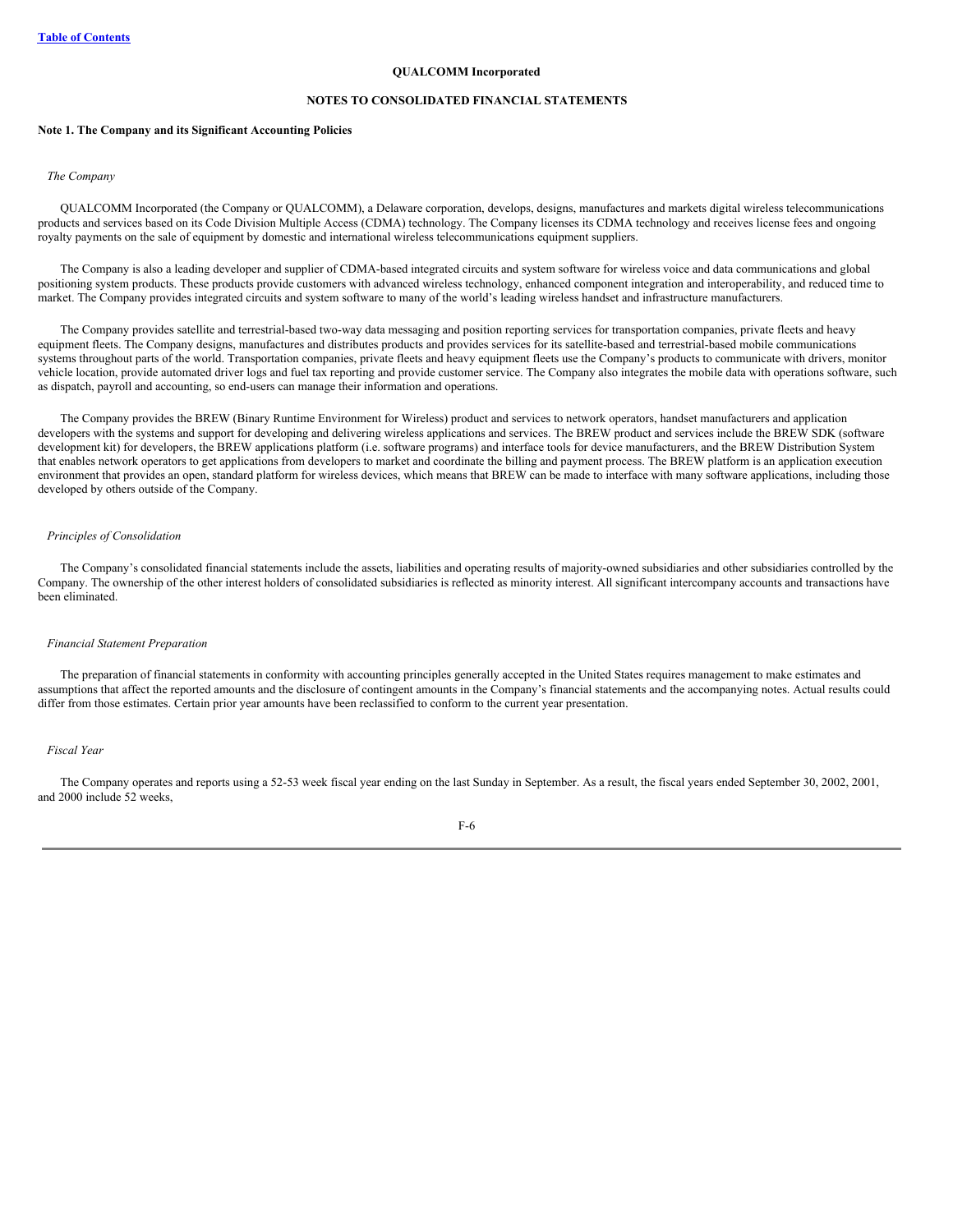53 weeks, and 52 weeks, respectively. For presentation purposes, the Company presents its fiscal years as ending on September 30.

### *Revenue Recognition*

The Company derives revenue principally from royalties, from sales of integrated circuit products, from services and related hardware sales, from software development and related services, and from license fees for intellectual property. The timing of revenue recognition and the amount of revenue actually recognized in each case depends upon a variety of factors, including the specific terms of each arrangement and the nature of the Company's deliverables and obligations.

In December 1999, the Securities and Exchange Commission (SEC) issued Staff Accounting Bulletin No. 101 (SAB 101), "Revenue Recognition in Financial Statements" which the Company adopted in the fourth quarter of fiscal 2001 and applied retroactively to the first quarter of fiscal 2001. The Company recorded a \$147 million loss, net of taxes of \$98 million, as the cumulative effect of the accounting change as of the beginning of fiscal 2001 to reflect the deferral of revenue and expenses related to future periods. The Company recognized \$66 million and \$95 million during fiscal 2002 and 2001, respectively, in income before income taxes and accounting changes related to revenue and expense that was recognized in prior years. The Company continues to monitor developments in Emerging Issues Task Force discussions of Issue 00-21, "Accounting for Revenue Arrangements with Multiple Deliverables" and Issue 02-G, "Recognition of Revenue from Licensing Arrangements on Intellectual Property," to determine what, if any, impact a final consensus may have on the Company's revenue recognition policy.

The unaudited pro forma effect of the adoption of SAB 101 on the Company's fiscal 2000 results of operations, assuming SAB 101 had been adopted in that year, is as follows (in thousands, except per share data):

|                                   | 2000*              |
|-----------------------------------|--------------------|
|                                   | (unaudited)        |
| Net income                        | \$595,116          |
|                                   | <u> Tanzania (</u> |
| Basic earnings per common share   | 0.83<br>S          |
|                                   |                    |
| Diluted earnings per common share | 0.75<br>S.         |
|                                   | <b>STATISTICS</b>  |

## As adjusted (Note 13)

The Company licenses rights to use its intellectual property portfolio, which includes patent rights to use cdmaOne, CDMA2000, CDMA2000 1X, CDMA2000 1xEV-DO, TD-SCDMA and WCDMA technologies. Licensees typically pay a non-refundable license fee and on-going royalties on their sales of products incorporating the Company's intellectual property. License fees are generally recognized over the estimated period of future benefit to the average licensee, typically five to seven years. The Company generally recognizes royalty revenue as earned when reasonable estimates of such amounts can be made. Certain royalty revenues are accrued based on estimates prior to the reporting of such revenues by the licensees. Estimates of royalty revenues are based on analyses of historical royalty data by licensee, the relationship between the timing of the Company's sales of integrated circuits to its licensees and its licensees' sales of CDMA phones and infrastructure equipment, average sales price forecasts, and current market and economic trends. When the Company's licensees report royalties for which the Company accrued revenues based on estimates, the Company adjusts revenues for the period in which the reports are received.

Revenues from sales of the Company's CDMA-based integrated circuits are recognized at the time of shipment, or when title and risk of loss passes to the customer, if later. Revenues and expenses from sales of certain satellite and terrestrial-based two-way data messaging and position reporting hardware and related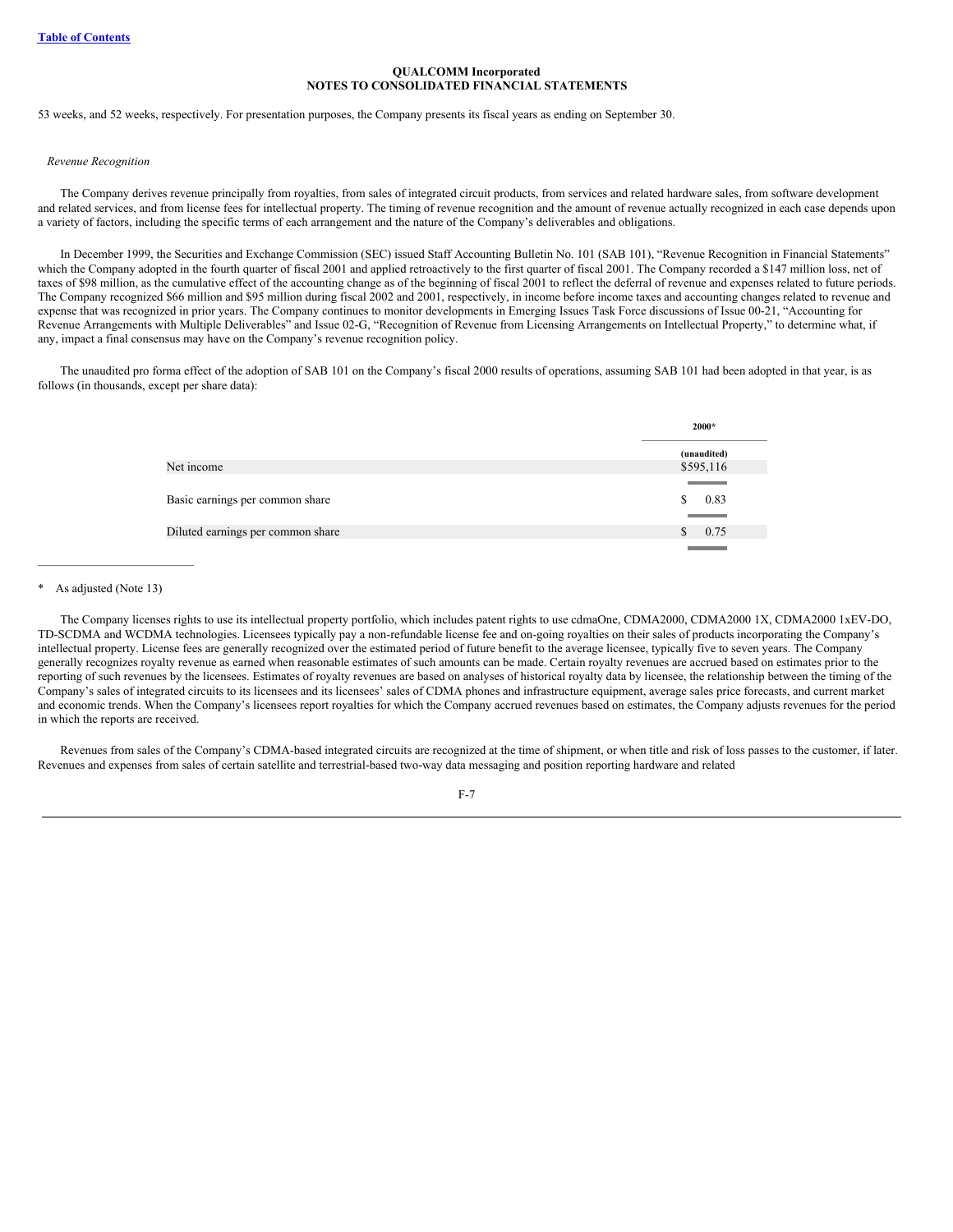software products are recognized ratably over the shorter of the estimated useful life of the hardware product or the expected messaging service period, which is typically five years, as the messaging service is considered integral to the functionality of the hardware and software.

Revenues from providing services are recorded when earned. Revenues from long-term contracts are generally recognized using the percentage-of-completion method of accounting, based on costs incurred compared with total estimated costs. The percentage-of-completion method relies on estimates of total contract revenue and costs. Revenues and profit are subject to revisions as the contract progresses to completion. Revisions in profit estimates are charged or credited to income in the period in which the facts that give rise to the revision become known. If actual contract costs are greater than expected, reduction of contract profit would be required. Billings on uncompleted contracts in excess of incurred cost and accrued profits are classified as unearned revenue. Estimated contract losses are recognized when determined. If substantive uncertainty related to customer acceptance exists or the contract's duration is relatively short, the Company uses the completed-contract method.

Revenues from software license fees are recognized when all of the following criteria are met: the written agreement is executed; the software is delivered; the license fee is fixed and determinable; collectibility of the license fee is probable; and if applicable, when vendor-specific objective evidence exists to allocate the total license fee to elements of multiple-element arrangements, including post-contract customer support. When contracts contain multiple elements wherein vendor-specific objective evidence exists for all undelivered elements, the Company recognizes revenue for the delivered elements and defers revenue for the undelivered elements until the remaining obligations have been satisfied. If vendor-specific objective evidence does not exist for all undelivered elements, revenue for the delivered and undelivered elements is deferred until remaining obligations have been satisfied, or if the only undelivered element is post-contract customer support, revenue is recognized ratably over the support period. Significant judgments and estimates are made in connection with the recognition of software license revenue, including assessments of collectibility and the fair value of deliverable elements. The amount or timing of the Company's software license revenue may differ as a result of changes in these judgments or estimates.

Unearned revenue consists primarily of fees related to software products and other intellectual property for which delivery is not yet complete and to hardware products sales contracted with a continuing service obligation. Unearned revenue attributable to hardware product sales with a continuing service obligation is recognized ratably over the shorter of the estimated useful life of the hardware product or the expected service period, which is typically five years.

## *Concentrations*

A significant portion of the Company's revenues are concentrated with a limited number of customers as the worldwide market for wireless telephone systems and products is dominated by a small number of large corporations and government agencies. During fiscal 2002 and 2001, sales to two South Korean customers and one Japanese customer by the QCT, QTL and other nonreportable segments (Note 12) comprised 41% and 37% of consolidated revenues, respectively. During fiscal 2000, sales to one South Korean customer by the QCT and QTL segments comprised 11% of consolidated revenues. At September 30, 2002 and 2001, accounts receivable from two South Korean customers comprised 23% and 25% of net receivables, respectively.

Revenues from international customers were approximately 70%, 65% and 47% of total revenues in fiscal 2002, 2001 and 2000, respectively.

#### *Research and Development*

Costs incurred in research and development activities are expensed as incurred, except certain software development costs capitalized after technological feasibility of the software is established.

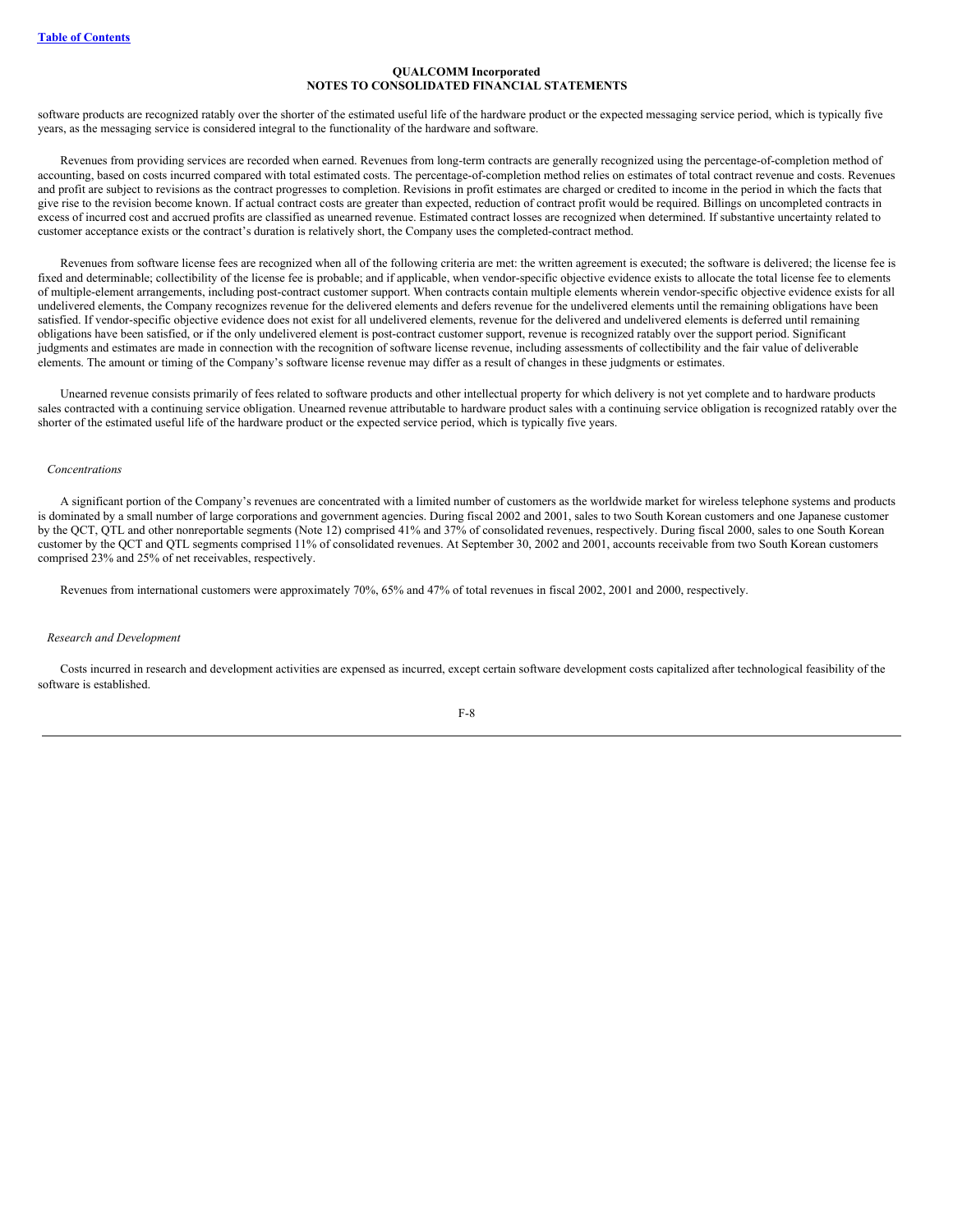### *Shipping and Handling Costs*

Costs incurred for shipping and handling are included in cost of revenues at the time the related revenue is recognized. Amounts billed to a customer for shipping and handling are reported as revenue.

## *Income Taxes*

The asset and liability approach is used to recognize deferred tax assets and liabilities for the expected future tax consequences of temporary differences between the carrying amounts and the tax bases of assets and liabilities. Tax law and rate changes are reflected in income in the period such changes are enacted.

The Company records a valuation allowance to reduce the deferred tax assets to the amount that is more likely than not to be realized.

## *Cash Equivalents*

The Company considers all highly liquid investments with original maturities of three months or less to be cash equivalents. Cash equivalents are comprised of money market funds, certificates of deposit, commercial paper and government agencies' securities. The carrying amounts approximate fair value due to the short maturities of these instruments.

## *Marketable Securities*

Management determines the appropriate classification of marketable securities at the time of purchase and reevaluates such designation as of each balance sheet date. Heldto-maturity securities are carried at amortized cost, which approximates fair value. Available-for-sale securities are stated at fair value as determined by the most recently traded price of each security at the balance sheet date. The net unrealized gains or losses on available-for-sale securities are reported as a component of comprehensive income (loss), net of tax, unless the Company provides a valuation allowance against the tax benefit or liability resulting from the loss or gain. The specific identification method is used to compute the realized gains and losses on debt and equity securities.

The Company regularly monitors and evaluates the realizable value of its marketable securities. When assessing marketable securities for other-than-temporary declines in value, the Company considers such factors as, among other things, how significant the decline in value is as a percentage of the original cost, how long the market value of the investment has been less than its original cost, the performance of the investee's stock price in relation to the stock price of its competitors within the industry and the market in general, analyst recommendations, any news that has been released specific to the investee and the outlook for the overall industry in which the investee operates. The Company also reviews the financial statements of the investee to determine if the investee is experiencing financial difficulties and considers new products/services that the investee may have forthcoming that will improve its operating results. If events and circumstances indicate that a decline in the value of these assets has occurred and is other than temporary, the Company records a charge to investment (expense) income.

#### *Allowances for Doubtful Accounts*

The Company maintains allowances for doubtful accounts for estimated losses resulting from the inability of the Company's customers to make required payments. The Company considers the following factors when determining if collection of a fee is reasonably assured: customer credit-worthiness, past transaction history with the customer, current economic industry trends and changes in customer payment terms. If the Company has no previous experience with the customer, the Company typically obtains reports from various credit organizations to ensure that the customer has a history of paying its creditors. The Company may also request financial information, including financial statements or other documents (e.g., bank statements) to ensure that

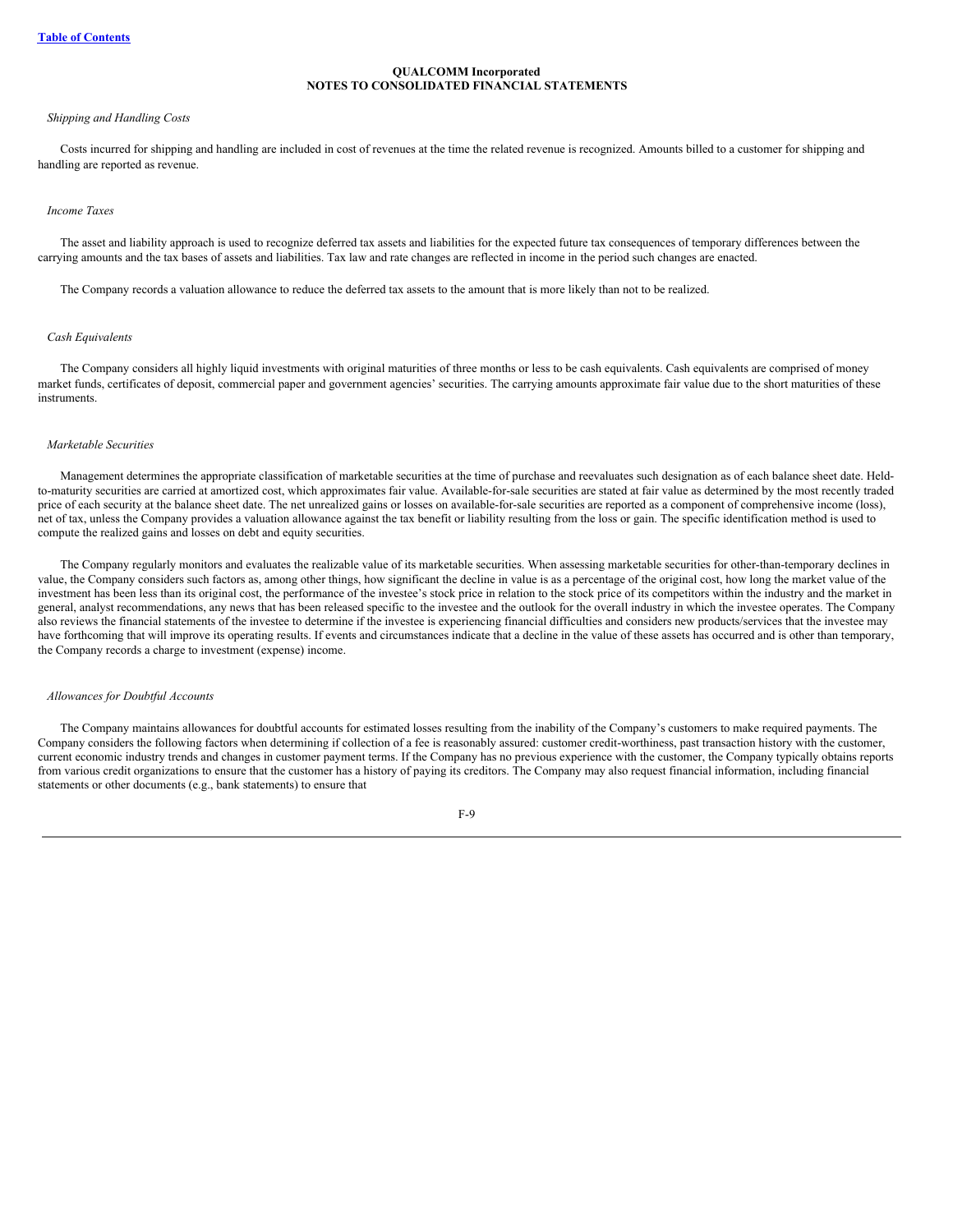the customer has the means of making payment. If these factors do not indicate collection is reasonably assured, revenue is deferred until collection becomes reasonable assured, which is generally upon receipt of cash. If the financial condition of the Company's customers were to deteriorate, adversely affecting their ability to make payments, additional allowances would be required.

The Company also maintains allowances for doubtful accounts for estimated losses resulting from the inability of entities it has financed to make required payments. The Company evaluates the adequacy of allowances for doubtful finance and note receivables based on analyses of the financed entities' credit-worthiness, current economic trends or market conditions, review of the entities' current and projected financial and operational information, and consideration of the fair value of collateral to be received, if applicable. From time to time, the Company may consider third party evaluations, valuation reports or advice from investment banks. If the financial condition of the financed entities were to deteriorate, adversely affecting their ability to make payments, additional allowances would be required.

#### *Inventories*

Inventories are valued at the lower of cost or market (replacement cost, not to exceed net realizable value) using the first-in, first-out method. Recoverability of inventory is assessed based on review of committed purchase orders from customers, as well as purchase commitment projections provided by customers, among other things.

## *Property, Plant and Equipment*

Property, plant and equipment are recorded at cost and depreciated or amortized using the straight-line method over their estimated useful lives. Buildings and building improvements are depreciated over thirty years and fifteen years, respectively. Leasehold improvements are amortized over the shorter of their estimated useful lives or the remaining term of the related lease. Direct external and internal costs of developing software for internal use are capitalized subsequent to the preliminary stage of development. Other property, plant and equipment have useful lives ranging from two to eighteen years. Maintenance, repairs, and minor renewals and betterments are charged to expense as incurred.

Upon the retirement or disposition of property, plant and equipment, the related cost and accumulated depreciation or amortization are removed and the gain or loss is recorded.

## *Other Investments*

#### *Investments in Other Entities*

The Company makes strategic investments in companies that have developed or are developing innovative wireless data applications and wireless carriers that promote the worldwide deployment of CDMA systems. Investments in corporate entities with less than a 20% voting interest are generally accounted for under the cost method. The Company uses the equity method to account for investments in corporate entities in which it has a voting interest of 20% to 50% and other than minor to 50% ownership interests in partnerships and limited liability corporations, or in which it otherwise has the ability to exercise significant influence. Under the equity method, the investment is originally recorded at cost and adjusted to recognize the Company's share of net earnings or losses of the investee, limited to the extent of the Company's investment in and advances to the investee and financial guarantees on behalf of the investee that create additional basis.

The Company regularly monitors and evaluates the realizable value of its investments. When assessing an investment for an other-than-temporary decline in value, the Company considers such factors as, among other things, the share price from the investee's latest financing round, the performance of the investee in relation to its own operating targets and its business plan, the investee's revenue and cost trends, as well as liquidity and cash position, including its cash burn rate, market acceptance of the investee's products/services as well as any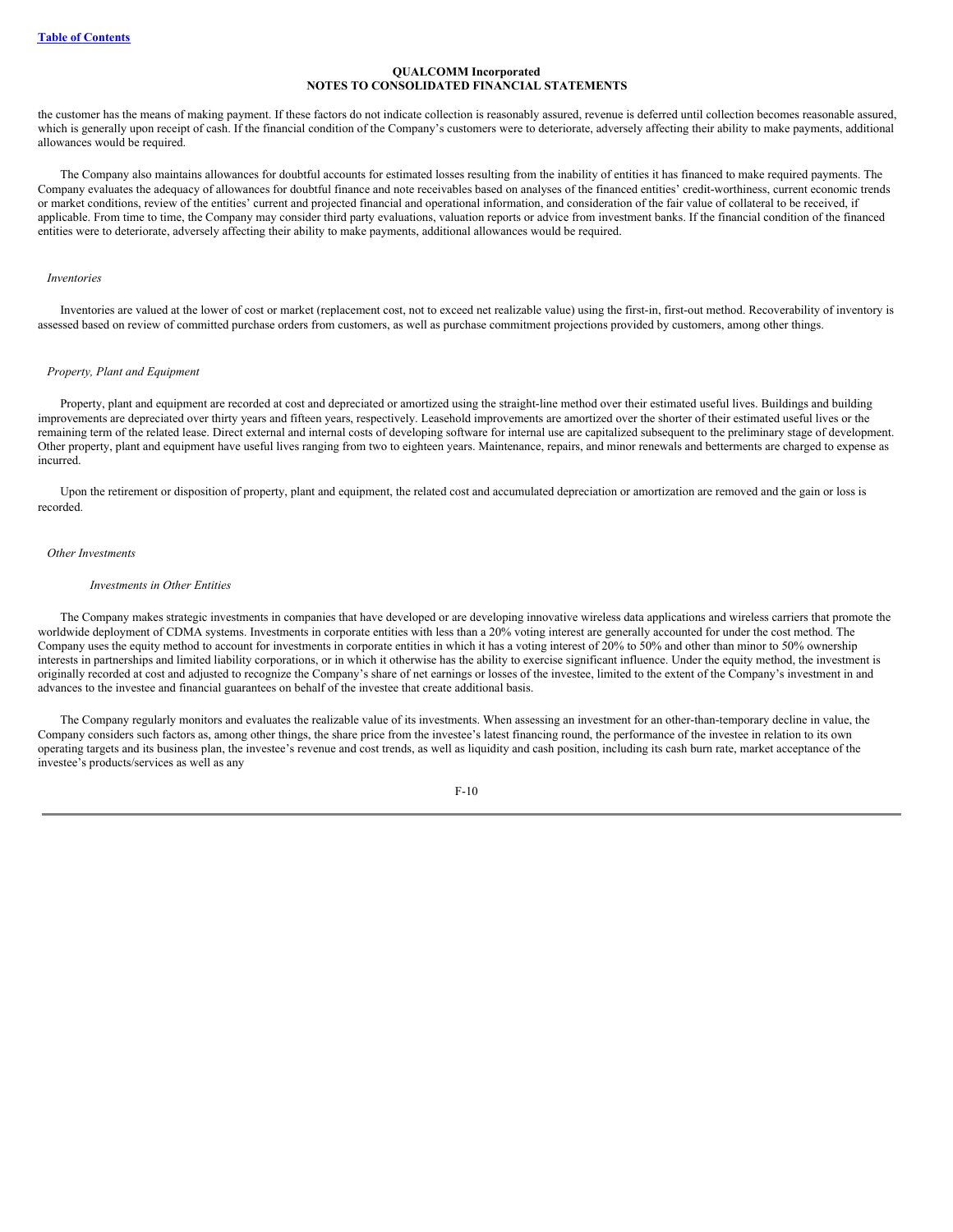new products or services that may be forthcoming, any significant news that has been released specific to the investee or the investee's competitors and/or industry, and the outlook for the overall industry in which the investee operates. From time to time, the Company may consider third party evaluations, valuation reports or advice from investment banks. If events and circumstances indicate that a decline in the value of these assets has occurred and is other than temporary, the Company records a charge to investment (expense) income.

#### *Derivatives*

The Company adopted Statement of Financial Accounting Standards No. 133 (FAS 133), "Accounting for Derivative Instruments and Hedging Activities," as of the beginning of fiscal 2001. FAS 133 requires that certain derivative instruments be recorded at fair value. Derivative instruments held by the Company are comprised of warrants and other rights to purchase equity interests in certain other companies related to strategic investment and financing activities. The Company recorded a \$129 million gain, net of taxes of \$87 million, as the cumulative effect of the change in accounting principle as of the beginning of fiscal 2001. The cumulative effect of the accounting change related primarily to the recognition of the unrealized gain on a warrant to purchase 4,500,000 shares of Leap Wireless International, Inc. (Leap Wireless) common stock issued to the Company in connection with its spin-off of Leap Wireless in September 1998 (Leap Wireless Spin-off). At September 30, 2002 and 2001, the Company had the right to purchase 3,375,000 shares of Leap Wireless common stock under the warrant. The warrant's value was insignificant at September 30, 2002, as compared to the estimated fair value of \$49 million at September 30, 2001, calculated using the Black-Scholes option-pricing model.

At September 30, 2002 and 2001, the Company's derivative balances were included in other investments and none of the Company's derivatives were designated as hedges.

#### **•** *Warrants*

The Company holds warrants to purchase equity interests in certain other companies related to its strategic investment activities. The Company's warrants are not held for trading purposes. The Company's warrants to purchase equity interests in certain publicly-traded and private companies are recorded at fair value. Changes in fair value are recorded in investment (expense) income, as a change in unrealized gain on derivative instruments because the warrants do not meet the requirements for hedge accounting.

Warrants that do not have contractual net settlement provisions are recorded at cost. At September 30, 2002 and 2001, the Company's warrant balances were included in other investments.

### **•** *Forward Contracts*

The Company enters into foreign currency forward contracts to hedge certain foreign currency transactions and probable anticipated foreign currency transactions. Unrealized gains and losses arising from foreign currency forward contracts are reported in investment (expense) income as a change in fair values of derivative instruments because the forward contracts are not designated as hedging instruments. Upon settlement of the foreign currency forward contracts, the unrealized gains and losses are reclassified to net realized gains (losses) on derivative instruments. The Company had no foreign currency forward contracts outstanding as of September 30, 2002; one such contract was outstanding as of September 30, 2001. The amount of the unrealized loss as of September 30, 2001 was not material.

#### *Goodwill and Other Intangible Assets*

Goodwill represents the excess of purchase price and related costs over the value assigned to the net tangible and identifiable intangible assets of businesses acquired. Goodwill is amortized on a straight-line basis over its useful life, ranging from three to four years. The Company will no longer record goodwill amortization starting in fiscal 2003 as a result of the adoption of Statement of Financial Accounting Standards Board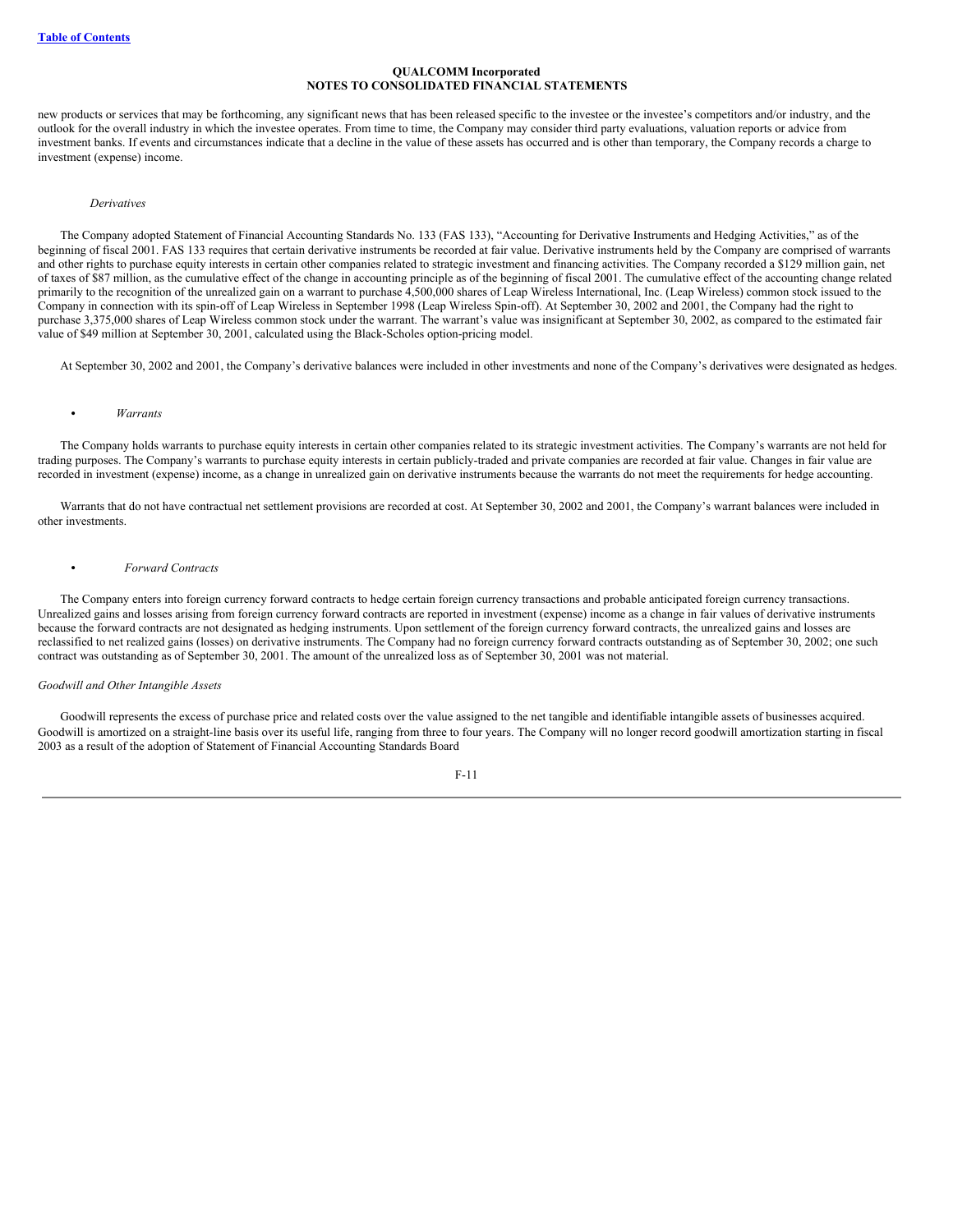No. 142 (Note 1). Other intangible assets are amortized on a straight-line basis over their useful lives, ranging from three to twenty years. Software development costs are capitalized when a product's technological feasibility has been established through the date a product is available for general release to customers.

#### *Valuation of Long-Lived and Intangible Assets*

The Company assesses potential impairments to its long-lived and intangible assets when there is evidence that events or changes in circumstances indicate that the carrying amount of an asset may not be recovered. An impairment loss is recognized when the undiscounted cash flows expected to be generated by an asset (or group of assets) is less than its carrying amount. Any required impairment loss is measured as the amount by which the asset's carrying value exceeds its fair value, and is recorded as a reduction in the carrying value of the related asset and a charge to operating results.

## *Litigation*

The Company is currently involved in certain legal proceedings. The Company estimates the range of liability related to pending litigation where the amount and range of loss can be estimated. The Company records its best estimate of a loss when the loss is considered probable. Where a liability is probable and there is a range of estimated loss, the Company records the minimum estimated liability related to the claim. As additional information becomes available, the Company assesses the potential liability related to the Company's pending litigation and revises its estimates.

#### *Warranty*

Estimated future warranty obligations related to certain products are provided by charges to operations in the period in which the related revenue is recognized.

## *Stock-Based Compensation*

The Company measures compensation expense for its stock-based employee compensation using the intrinsic value method and provides pro forma disclosures of net income and net earnings per common share as if the fair value method had been applied in measuring compensation expense.

Equity instruments issued to non-employees for goods or services are accounted for at fair value and are marked to market until service is complete or a performance commitment date is reached.

#### *Foreign Currency*

Foreign subsidiaries operating in a local currency environment use the local currency as the functional currency. Assets and liabilities are translated to United States dollars at year-end exchange rates; revenues, expenses, gains and losses are translated at rates of exchange that approximate the rates in effect at the transaction date. Resulting remeasurement gains or losses are recognized as a component of other comprehensive income. The functional currency of the Company's foreign investees that do not use local currencies is the United States dollar. Where the United States dollar is the functional currency, the monetary assets and liabilities are translated into United States dollars at the exchange rate in effect at the balance sheet date. Revenues, expenses, gains and losses associated with the monetary assets and liabilities are translated at the rates of exchange that approximate the rates in effect at the transaction date. Non-monetary assets and liabilities and related elements of expense, gains and losses are translated at historical rates. Resulting remeasurement gains or losses of these foreign investees are recognized in the statements of operations.

During fiscal 2002, net foreign currency transaction losses included in the Company's statements of operations were \$11 million. During fiscal 2001 and 2000, net foreign currency transaction gains and losses included in the Company's statements of operations were not material.

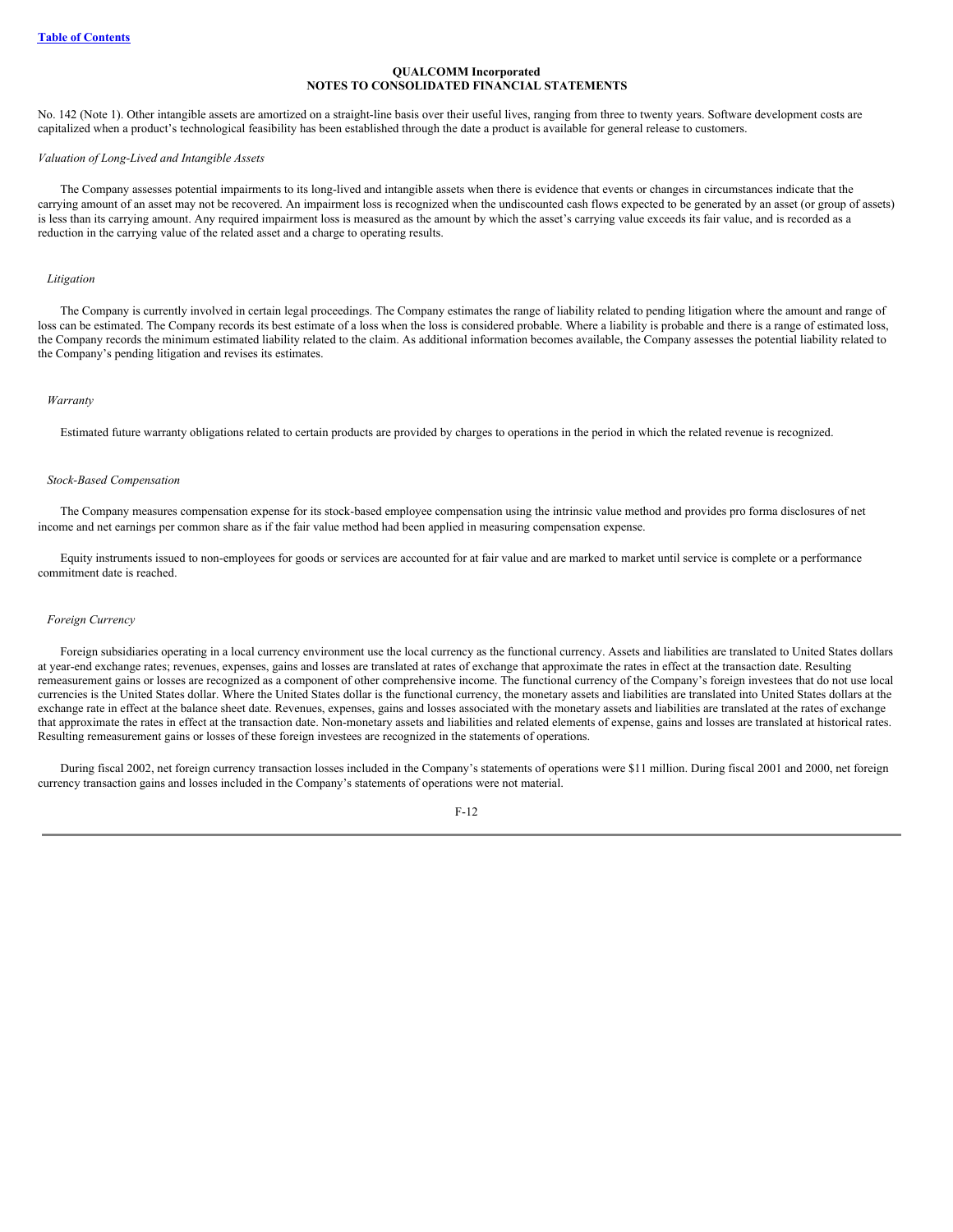### *Comprehensive Income*

Comprehensive income (loss) is defined as the change in equity of a business enterprise during a period from transactions and other events and circumstances from nonowner sources, including foreign currency translation adjustments and unrealized gains and losses on marketable securities. The Company presents other comprehensive income (loss) in its consolidated statements of stockholders' equity.

The reclassification adjustment for other-than-temporary losses on marketable securities results from the recognition of unrealized losses in the statement of operations resulting from declines in the market prices of those securities deemed to be other than temporary. The reclassification adjustment for net realized losses (gains) results from the recognition of the net realized losses or gains in the statement of operations when the marketable securities are sold. The reclassification adjustment for losses included in the accounting change results from the recognition of unrealized losses attributable to derivative instruments as of the beginning of fiscal 2001 in the statement of operations as a result of the implementation of FAS 133. Unrealized losses on certain derivative instruments subject to FAS 133 were previously recorded as a component of other comprehensive income (loss).

Components of accumulated other comprehensive loss consisted of the following (in thousands):

| September 30, |             |  |
|---------------|-------------|--|
| 2002          | 2001        |  |
| \$(79,762)    | \$ (64,537) |  |
| (51, 187)     | (159, 630)  |  |
| \$(130,949)   | \$(224,167) |  |
|               |             |  |

### *Stock Splits*

On November 2, 1999, the Company's Board of Directors declared a four-for-one stock split of the Company's common stock and an increase in the number of authorized shares of common stock to three billion shares. The stock was distributed on December 30, 1999 to stockholders of record on December 20, 1999. All references to per share amounts have been restated to reflect these stock splits.

### *Net Earnings Per Common Share*

Basic earnings per common share are calculated by dividing net income by the weighted average number of common shares outstanding during the reporting period. Diluted earnings per common share (diluted EPS) reflect the potential dilutive effect, calculated using the treasury stock method, of additional common shares that are issuable upon exercise of outstanding stock options and warrants and the potential dilutive effect for the period prior to conversion of shares issuable upon conversion of Trust Convertible Preferred Securities, determined on an if-converted basis, as follows (in thousands):

|                                               | Years Ended September 30, |      |        |
|-----------------------------------------------|---------------------------|------|--------|
|                                               | 2002                      | 2001 | 2000   |
| Options                                       | 38,442                    | __   | 64,802 |
| <b>Trust Convertible Preferred Securities</b> |                           | __   | 18,114 |
|                                               |                           |      |        |
|                                               | 38,442                    | _    | 82,916 |
|                                               |                           |      |        |

The diluted share base for fiscal 2001 excluded the potential dilutive effect of 51,188,000 incremental shares related to outstanding stock options, calculated using the treasury stock method, due to their anti-dilutive effect as a result of the Company's loss before accounting change.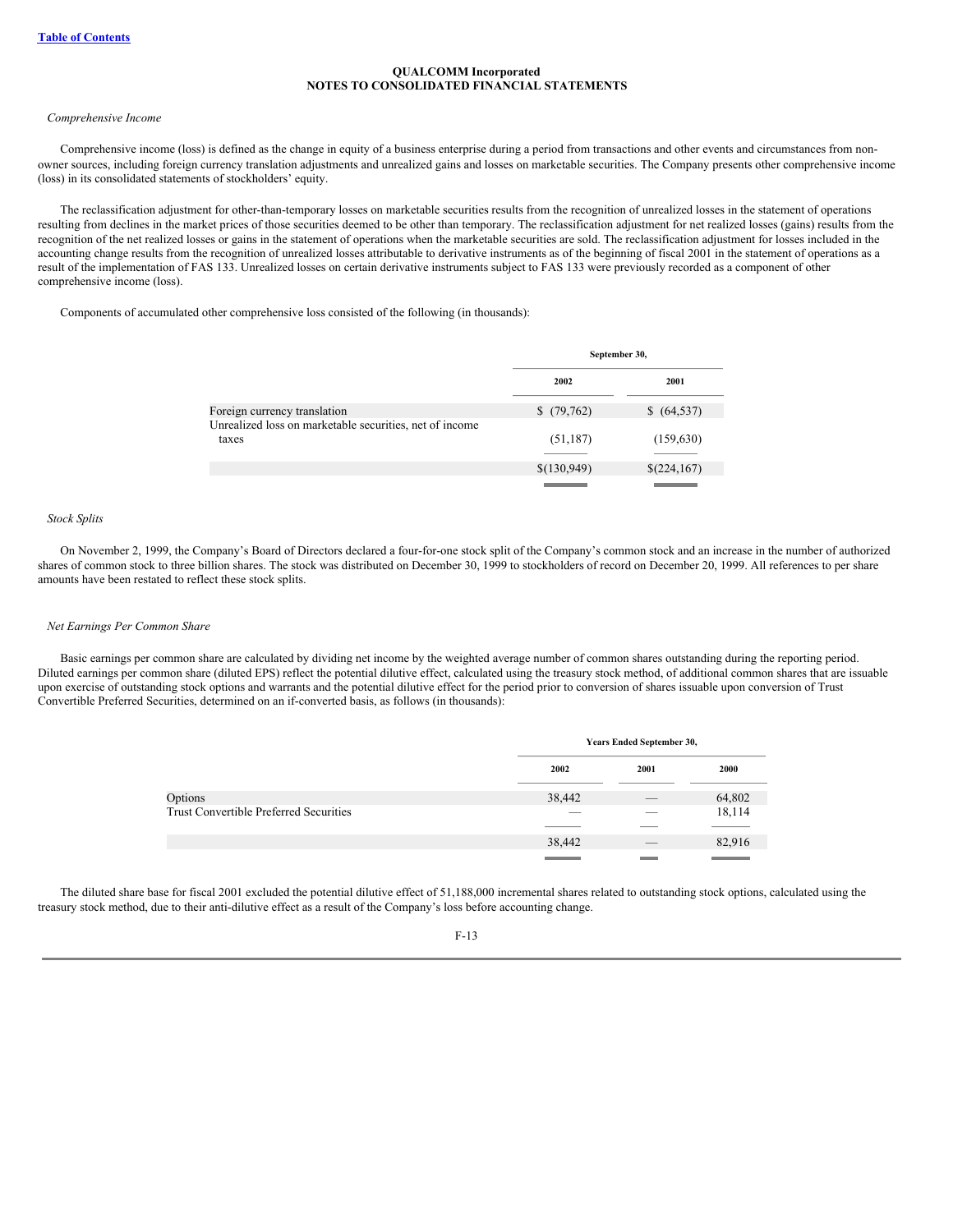Options outstanding during the years ended September 30, 2002, 2001 and 2000 to purchase approximately 40,845,000, 14,427,000, and 2,625,000 shares of common stock, respectively, were not included in the computation of diluted EPS because the options' exercise prices were greater than the average market prices of the common stock during the period and, therefore, the effect would be anti-dilutive. Net income in the computation of diluted EPS for fiscal 2000 was increased by \$7 million, representing the assumed savings of distributions, net of taxes, on the Trust Convertible Preferred Securities (Note 7).

#### *Future Accounting Requirements*

In June 2001, the Financial Accounting Standards Board (FASB) issued Statement of Financial Accounting Standards No. 141 (FAS 141), "Business Combinations," and No. 142 (FAS 142), "Goodwill and Other Intangible Assets." FAS 141 supersedes Accounting Principles Board Opinion (APB) No. 16, "Business Combinations." The provisions of FAS 141 (1) require that the purchase method of accounting be used for all business combinations initiated after June 30, 2001, (2) provide specific criteria for the initial recognition and measurement of intangible assets apart from goodwill, and (3) require that unamortized negative goodwill be written off immediately as an extraordinary gain instead of being deferred and amortized. FAS 141 also requires that, upon adoption of FAS 142, the Company reclassify the carrying amounts of certain intangible assets into or out of goodwill, based on certain criteria. FAS 142 supersedes APB 17, "Intangible Assets," and is effective for fiscal years beginning after December 15, 2001. FAS 142 primarily addresses the accounting for goodwill and intangible assets subsequent to their initial recognition. The provisions of FAS 142 (1) prohibit the amortization of goodwill and indefinite-lived intangible assets, (2) require that goodwill and indefinite-lived intangible assets be tested annually for impairment (and in interim periods if certain events occur indicating that the carrying value of goodwill and/or indefinite-lived intangible assets may be impaired), (3) require that reporting units be identified for the purpose of assessing potential impairments of goodwill, and (4) remove the forty-year limitation on the amortization period of intangible assets that have finite lives.

FAS 142 requires that goodwill be tested at least annually for impairment using a two-step process. The first step (Step 1) is to identify a potential impairment and, in transition, this step must be measured as of the beginning of the fiscal year. However, a company has six months from the date of adoption to complete this step. If Step 1 indicates potential impairment, the second step of the goodwill impairment test measures the amount of the impairment loss (measured as of the beginning of the year of adoption). Any impairment loss resulting from the transitional impairment tests would be reflected as the cumulative effect of a change in accounting principle in the first quarter 2003.

The Company will adopt the provisions of FAS 142 in its first quarter of fiscal 2003. The Company has determined its reporting units and the amounts of goodwill, intangible assets, other assets and liabilities allocable to those reporting units and has completed its Step 1 analysis. Based on its Step 1 analysis, the adoption of FAS 142 does not have a material impact on the Company's financial position. The Company will no longer record goodwill amortization starting in fiscal 2003. The Company recorded \$248 million, \$244 million and \$141 million in goodwill amortization expense during fiscal 2002, 2001 and 2000, respectively.

In August 2001, the FASB issued FAS 144, "Accounting for the Impairment or Disposal of Long-Lived Assets." FAS 144 replaces FAS 121, "Accounting for the Impairment of Long-Lived Assets and for Long-Lived Assets to Be Disposed Of." The FASB issued FAS 144 to establish a single accounting model, based on the framework established in FAS 121, as FAS 121 did not address the accounting for a segment of a business accounted for as a discontinued operation under APB 30, "Reporting The Results of Operations — Reporting The Effects of Disposal of a Segment of a Business, and Extraordinary Unusual and Infrequently Occurring Events and Transactions." FAS 144 also resolves significant implementation issues related to FAS 121. Companies are required to adopt FAS 144 for fiscal years beginning after December 15, 2001, but early adoption is permitted. The Company will adopt FAS 144 as of the beginning of fiscal 2003. The Company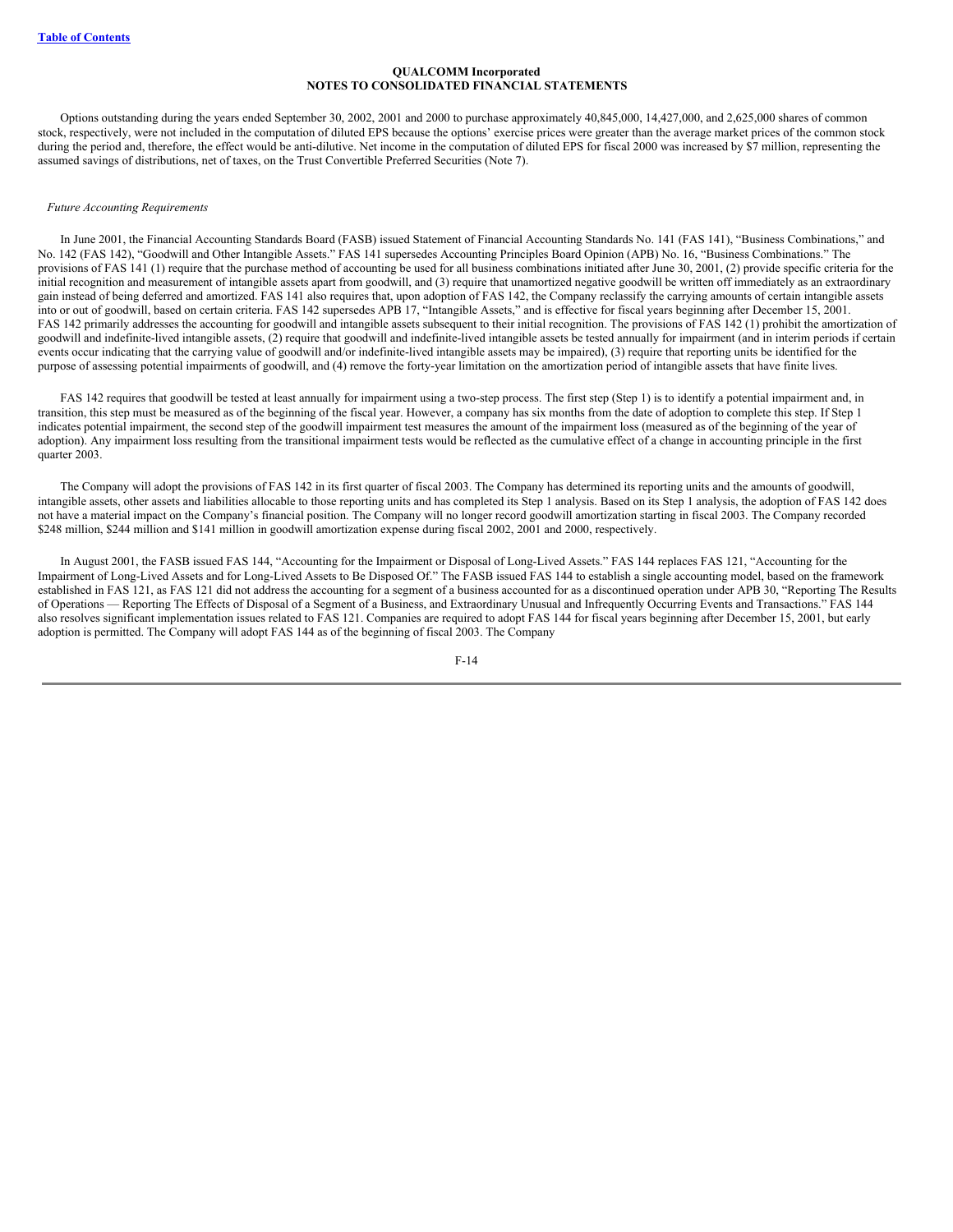does not expect the adoption of FAS 144 to have a material impact on its operating results and financial position.

## **Note 2. Marketable Securities**

Marketable securities were comprised as follows (in thousands):

|                                      |               | Current                                                                                                              | Noncurrent                    |                                       |  |
|--------------------------------------|---------------|----------------------------------------------------------------------------------------------------------------------|-------------------------------|---------------------------------------|--|
|                                      | September 30, |                                                                                                                      | September 30,                 |                                       |  |
|                                      | 2002          | 2001                                                                                                                 | 2002                          | 2001                                  |  |
| Held-to-maturity:                    |               |                                                                                                                      |                               |                                       |  |
| Certificates of deposit              | 75,008<br>S   | \$<br>290                                                                                                            | S<br>$\overline{\phantom{0}}$ | S                                     |  |
| Commercial paper                     |               |                                                                                                                      | 6,200                         | 6,200                                 |  |
| Corporate medium-term notes          | 93,774        | 227,022                                                                                                              | 89,418                        | 99,698                                |  |
|                                      | 168,782       | 227,312                                                                                                              | 95,618                        | 105,898                               |  |
| Available-for-sale:                  |               |                                                                                                                      |                               |                                       |  |
| Federal agencies                     | 267,997       | 96,078                                                                                                               |                               |                                       |  |
| U.S. government securities           | 235,663       | 231,903                                                                                                              |                               |                                       |  |
| Corporate medium-term notes          | 295,670       | 216,512                                                                                                              |                               |                                       |  |
| Mortgage and asset-backed securities | 289,537       | 115,095                                                                                                              |                               |                                       |  |
| Non-investment grade debt securities |               |                                                                                                                      | 259,196                       | 76,681                                |  |
| Equity securities                    | 130,266       | 7,677                                                                                                                | 24,956                        | 114,754                               |  |
|                                      | 1,219,133     | 667,265                                                                                                              | 284,152                       | 191,435                               |  |
| Trading:                             |               |                                                                                                                      |                               |                                       |  |
| Corporate convertible bonds          |               |                                                                                                                      | 1,860                         |                                       |  |
|                                      |               |                                                                                                                      |                               |                                       |  |
|                                      |               |                                                                                                                      |                               |                                       |  |
|                                      |               |                                                                                                                      | 1,860                         |                                       |  |
|                                      | \$1,387,915   | \$894,577                                                                                                            | \$381,630                     | \$297,333                             |  |
|                                      |               | <u> Tanzania (Carlo Carlo Carlo Carlo Carlo Carlo Carlo Carlo Carlo Carlo Carlo Carlo Carlo Carlo Carlo Carlo Ca</u> | <u> Tanzania (h. 1888).</u>   | <b>The Committee of the Committee</b> |  |

As of September 30, 2002, the contractual maturities of debt securities were as follows (in thousands):

|  | <b>Years to Maturity</b> |
|--|--------------------------|
|--|--------------------------|

|                    |                                |                             |                                 |                                         | No Single          |                          |
|--------------------|--------------------------------|-----------------------------|---------------------------------|-----------------------------------------|--------------------|--------------------------|
|                    | Less than<br><b>One Year</b>   | One to<br><b>Five Years</b> | Five to<br><b>Ten Years</b>     | <b>Greater than</b><br><b>Ten Years</b> | Maturity<br>Date   | <b>Total</b>             |
| Held-to-maturity   | \$167,211                      | \$90,989                    | $\overline{\phantom{a}}$        | $\overbrace{\hspace{25mm}}^{}$          | \$6,200            | \$264,400                |
| Available-for-sale | 50,460                         | 777,736                     | 221,935                         | 8,396                                   | 289,536            | 1,348,063                |
| Trading            | $\overbrace{\hspace{25mm}}^{}$ | 1,860                       | $\hspace{0.1mm}-\hspace{0.1mm}$ | $\hspace{0.1mm}-\hspace{0.1mm}$         | $\qquad \qquad$    | 1,860                    |
|                    |                                |                             |                                 |                                         |                    |                          |
|                    | \$217,671                      | \$870,585                   | \$221,935                       | \$8,396                                 | \$295,736          | \$1,614,323              |
|                    |                                | <b>Service Controller</b>   | <b>State State</b>              | <b>Service Service</b>                  | <u> Tanzania (</u> | <b>Contract Contract</b> |

Securities with no single maturity date include mortgage-backed securities and asset-backed securities.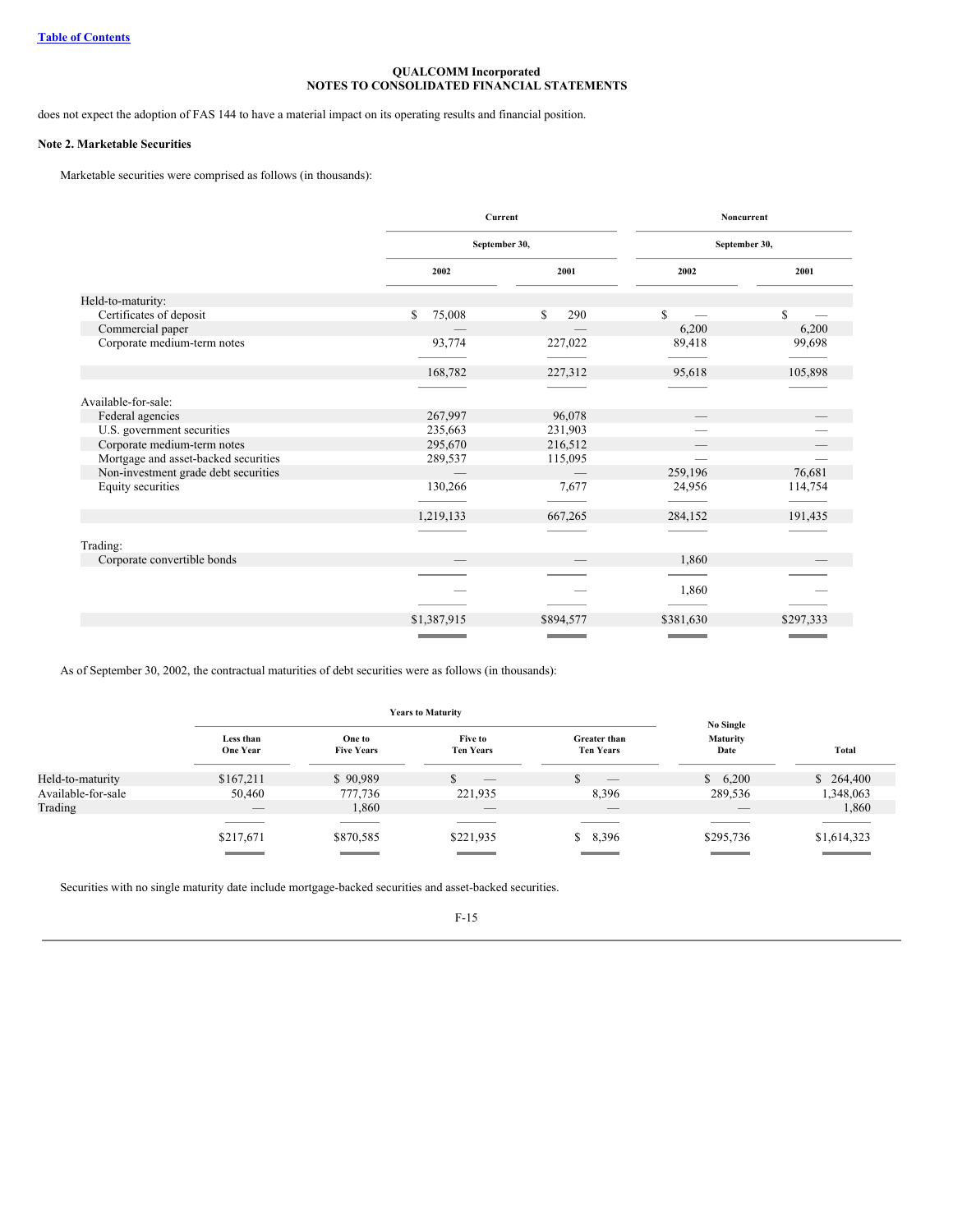Available-for-sale securities were comprised as follows at September 30 (in thousands):

|                   | Cost                                  | <b>Unrealized</b><br>Gains        | <b>Unrealized</b><br>Losses       | <b>Fair Value</b>           |
|-------------------|---------------------------------------|-----------------------------------|-----------------------------------|-----------------------------|
| 2002              |                                       |                                   |                                   |                             |
| Equity securities | \$ 210,769                            | \$18,520                          | (74,067)                          | \$155,222                   |
| Debt securities   | 1,343,703                             | 21,535                            | (17, 175)                         | 1,348,063                   |
|                   |                                       |                                   |                                   | and the control of the con- |
| Total             | \$1,554,472                           | \$40,055                          | \$ (91,242)                       | \$1,503,285                 |
|                   | and the control of the control of the | <b>The Common</b>                 | <b>Contract Contract Contract</b> | <b>State State State</b>    |
| 2001              |                                       |                                   |                                   |                             |
| Equity securities | \$227,537                             | \$ 3,388                          | \$(108,494)                       | \$122,431                   |
| Debt securities   | 790,793                               | 16,070                            | (70, 594)                         | 736,269                     |
|                   |                                       | <b>Contract Contract Contract</b> |                                   |                             |
| Total             | \$1,018,330                           | \$19,458                          | \$(179,088)                       | 858,700<br>\$               |
|                   | <b>Contract Contract Contract</b>     | <u> Tanzania (</u>                | <u> Tanzania (</u>                | <b>Service Controller</b>   |

The fair values of held-to-maturity debt securities at September 30, 2002 and 2001 approximate cost.

In fiscal 2000, the Company purchased approximately 11,500,000 shares of the common stock of NetZero, Inc. (NetZero), representing a 9.9% interest, for \$144 million in cash. NetZero was a publicly-traded company that provided Internet access and services to consumers and on-line direct marketing services to advertisers. Effective September 26, 2001, NetZero and Juno Online Services, Inc. completed a merger and became United Online, Inc. (United Online). The Company received 2,300,000 shares of United Online for its 11,500,000 shares of NetZero, representing an approximate 5.7% interest in United Online. During fiscal 2001, the Company recorded an other-thantemporary impairment charge of \$134 million in investment (expense) income related to this investment. The fair value of the United Online investment was \$22 million at September 30, 2002.

In fiscal 2000, the Company purchased 308,000 units of Leap Wireless' senior discount notes with detachable warrants for \$150 million. The notes mature in April 2010 and bear interest at 14.5% payable beginning in 2005. The warrants entitle each holder to purchase 2.503 common shares per each senior discount note unit held. The exercise price is \$96.80 per common share. Upon the adoption of FAS 133, the Company bifurcated the warrants from the senior discount notes and accounted for the warrants separately. The Company calculated the fair value of the warrants as of the purchase date using the Black-Scholes option pricing model and used the fair value to determine the warrants' cost basis. The resulting adjustment between the cost basis and their fair value on the adoption date was recorded as an accounting change, net of tax, and subsequent changes in fair value of the warrants were recorded in investment (expense) income. In addition, the Company holds 489,000 shares of Leap Wireless' common stock at September 30, 2002 and a warrant to purchase common stock issued to the Company in connection with its spin-off of Leap Wireless (Note 1). During fiscal 2002, management determined that declines in the market values of the Company's investments in Leap Wireless were other than temporary when those values declined significantly as a result of unfavorable business developments. As a result, the Company recorded \$162 million and \$18 million in other-than-temporary losses on marketable securities for the notes and stock, respectively, during fiscal 2002. The Company also recorded \$59 million and \$213 million in losses related to changes in the fair values of Leap Wireless derivative investments for fiscal 2002 and 2001, respectively. The fair values of the senior discount notes and the common stock totaled \$1 million, and the warrants had insignificant value at September 30, 2002.

In fiscal 2000, the Company purchased 2,565,000 common shares of Korea Telecom Freetel Co., Ltd. (KTF), representing a 1.9% interest, for \$110 million and an \$86 million zero coupon bond with warrants to purchase approximately 1,851,000 additional shares. The Company used the cost method to account for 1,924,000 of the common shares and approximately 1,388,000 shares under warrant through June 1, 2001, as those shares were restricted. Subsequent to that date, the Company used the fair value method to account for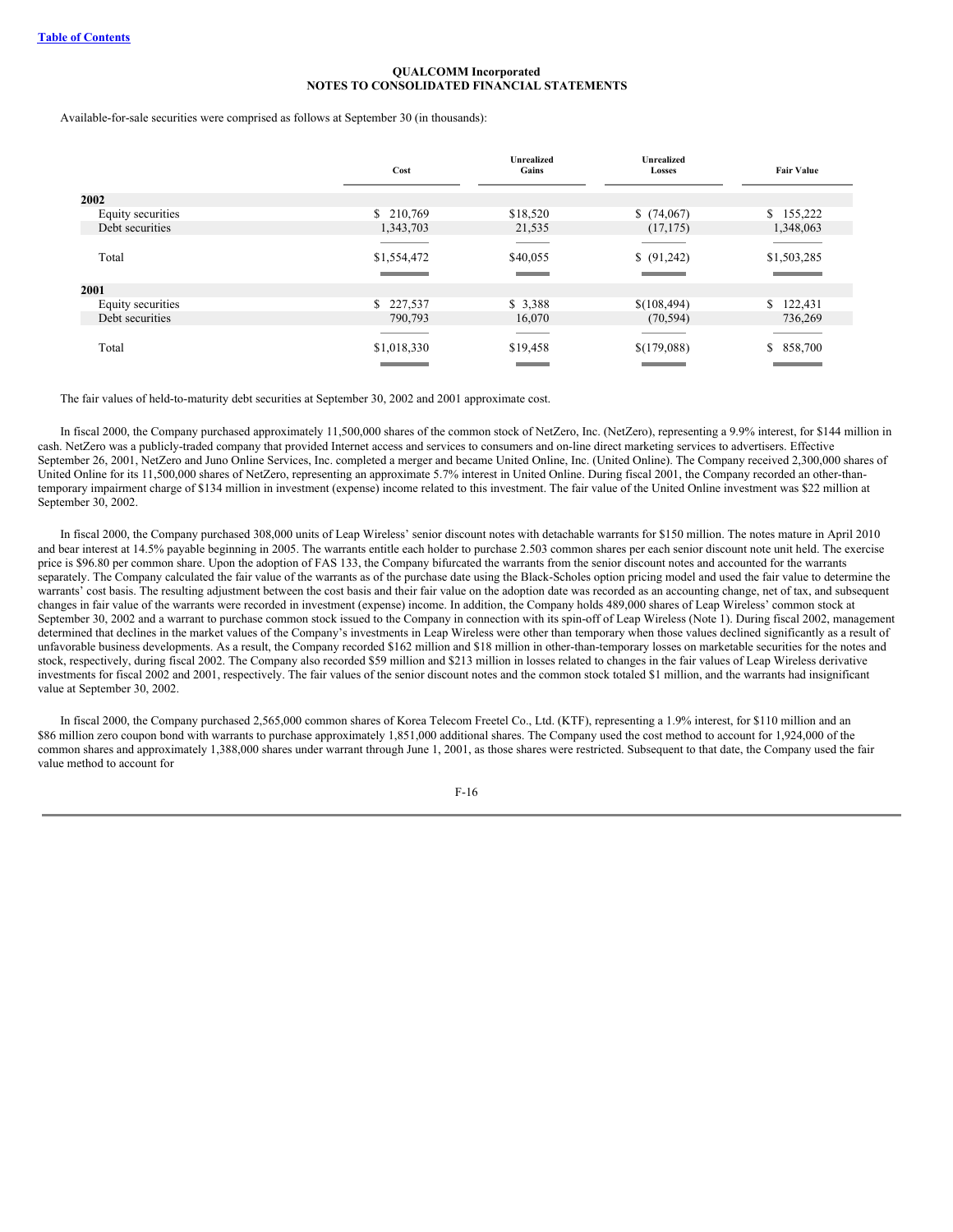all of the common shares and the warrants, recording changes in fair value as a component of comprehensive loss, net of tax, and investment (expense) income, respectively. Upon the adoption of FAS 133, the Company had bifurcated the warrants from the zero coupon bond and accounted for the warrants separately. The Company calculated the fair value of the warrants as of the purchase date using the Black-Scholes option pricing model and used the fair value to determine the warrants' cost basis. Since only the warrants with unrestricted underlying shares met the definition of a derivative instrument at the time of adoption, the resulting adjustment between those warrants' cost basis and their fair value on the adoption date was recorded as an accounting change, net of tax, and subsequent changes in fair value of the warrants were recorded in investment (expense) income. During the first quarter of fiscal 2002, KTF met certain obligations related to the commercial deployment of 1xEV-DO technology, and the Company was required to exercise the warrants. The exercise price of the warrants was paid by tendering the bond as payment in full. As a result of the exercise, the Company holds 4,416,000 common shares of KTF as of September 30, 2002. The fair value of the common shares was \$110 million at September 30, 2002.

## **Note 3. Composition of Certain Financial Statement Captions**

## *Accounts Receivable*

|                                                               |                | September 30, |  |
|---------------------------------------------------------------|----------------|---------------|--|
|                                                               | 2002<br>2001   |               |  |
|                                                               | (In thousands) |               |  |
| Trade, net of allowance for doubtful accounts of \$21,647 and |                |               |  |
| \$15,756, respectively                                        | \$521,371      | \$493,930     |  |
| Long-term contracts:                                          |                |               |  |
| <b>Billed</b>                                                 | 4,576          | 11,917        |  |
| Unbilled                                                      | 985            | 3,846         |  |
| Other                                                         | 10,018         | 7,864         |  |
|                                                               |                |               |  |
|                                                               | \$536,950      | \$517,557     |  |

At September 30, 2002, trade accounts receivable and the allowance for doubtful accounts included \$39 million and \$11 million, respectively, related to the consolidation of Vésper Holding Ltd. (Vésper Holding) (Note 13). Unbilled receivables represent costs and profits recorded in excess of amounts billable pursuant to contract provisions and are expected to be realized within one year.

## *Finance Receivables*

Finance receivables result from arrangements in which the Company has agreed to provide its customers or certain CDMA customers of Telefonaktiebolaget LM Ericsson (Ericsson) with long-term interest bearing debt financing for the purchase of equipment and/or services. Finance receivables were comprised as follows:

|                                     |           | September 30,  |  |  |
|-------------------------------------|-----------|----------------|--|--|
|                                     | 2002      | $2001*$        |  |  |
|                                     |           | (In thousands) |  |  |
| Finance receivables                 | \$881,859 | \$1,388,684    |  |  |
| Allowance for doubtful receivables  | (50, 529) | (703, 948)     |  |  |
|                                     |           |                |  |  |
|                                     | 831,330   | 684,736        |  |  |
| Current maturities, net             | 388,396   | 10,345         |  |  |
|                                     |           |                |  |  |
| Noncurrent finance receivables, net | \$442,934 | 674,391<br>S   |  |  |
|                                     |           |                |  |  |

As adjusted (Note 13)

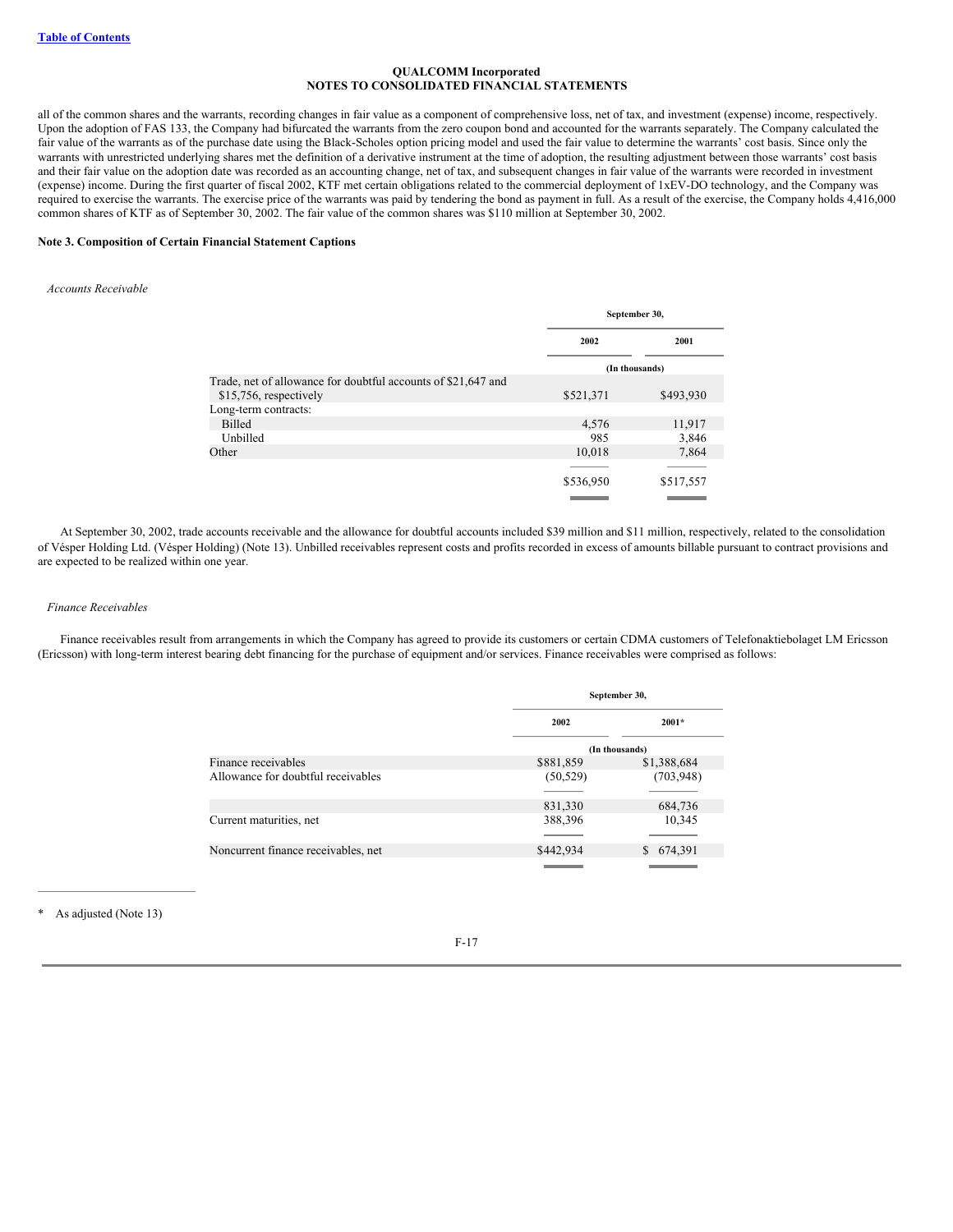During fiscal 2002, the Company wrote off \$622 million in finance receivables from Globalstar L.P. (Note 4) against the allowance for doubtful receivables previously established. At September 30, 2002 and 2001, the fair value of finance receivables approximated \$826 million and \$685 million, respectively. The fair value of finance receivables is estimated by discounting the future cash flows using current interest rates at which similar financing would be provided to similar customers for the same remaining maturities.

Maturities of finance receivables at September 30, 2002 were as follows (in thousands):

| Fiscal Year Ending September 30, |  | Amount    |
|----------------------------------|--|-----------|
| 2003                             |  | \$391,653 |
| 2004                             |  | 2,138     |
| 2005                             |  | 1,413     |
| 2006                             |  | 84,796    |
| 2007                             |  | 112,935   |
| Thereafter                       |  | 288,924   |
|                                  |  |           |
|                                  |  | \$881,859 |

Maturities after 2007 include finance receivables which have been fully reserved or which the Company has not or does not expect to receive payments in accordance with the scheduled maturities.

At September 30, 2002, commitments to extend long-term financing by the Company to certain CDMA customers of Ericsson totaled approximately \$473 million. The commitment to fund \$346 million of this amount expires on November 6, 2003. The funding of the remaining \$127 million, if it occurs, is not subject to a fixed expiration date, however, on November 12, 2002, \$9 million of this commitment was cancelled (Note 15). The financing commitments are subject to the CDMA customers meeting conditions prescribed in the financing arrangements and, in certain cases, to Ericsson also financing a portion of such sales and services. This financing is generally collateralized by the related equipment. Commitments represent the maximum amounts to be financed under these arrangements; actual financing may be in lesser amounts.

## *Inventories*

|                 |          | September 30,                                        |  |
|-----------------|----------|------------------------------------------------------|--|
|                 | 2002     | 2001                                                 |  |
|                 |          | (In thousands)                                       |  |
| Raw materials   | \$19,583 | \$18,251                                             |  |
| Work-in-process | 4,315    | 3,346                                                |  |
| Finished goods  | 64,196   | 74,266                                               |  |
|                 |          | <b>Service Control of the Control of the Control</b> |  |
|                 | \$88,094 | \$95,863                                             |  |
|                 |          | <b>Contract Contract</b>                             |  |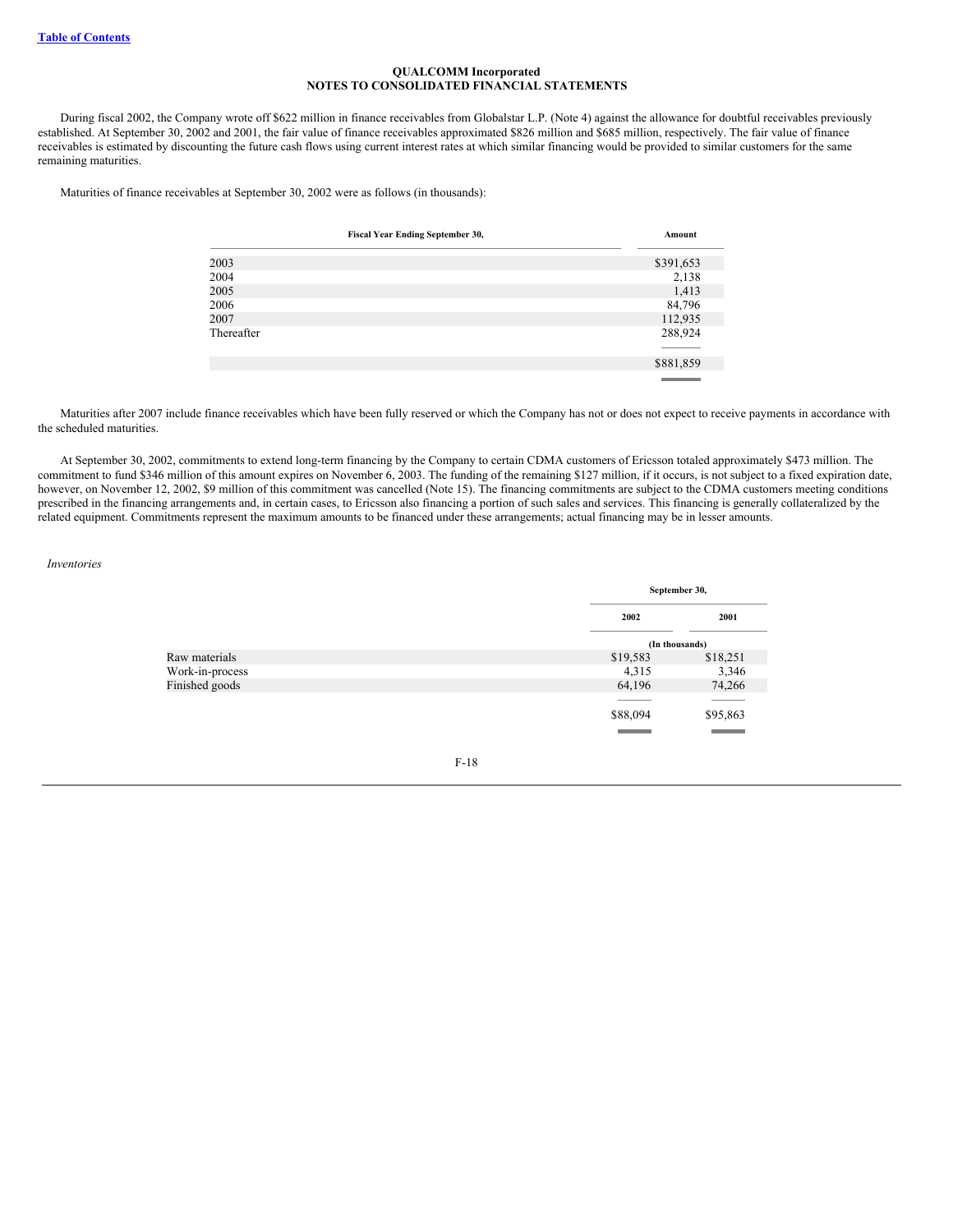### *Property, Plant and Equipment*

|                                                | September 30,  |              |  |
|------------------------------------------------|----------------|--------------|--|
|                                                | 2002           | 2001         |  |
|                                                | (In thousands) |              |  |
| Land                                           | \$.<br>41,668  | 38,093<br>\$ |  |
| Buildings and improvements                     | 294,186        | 280,851      |  |
| Computer equipment                             | 348,208        | 283,293      |  |
| Machinery and equipment                        | 442,098        | 176,300      |  |
| Furniture and office equipment                 | 29,841         | 16,393       |  |
| Leasehold improvements                         | 53,769         | 44,990       |  |
|                                                |                |              |  |
|                                                | 1,209,770      | 839,920      |  |
| Less accumulated depreciation and amortization | (523, 487)     | (408, 524)   |  |
|                                                |                |              |  |
|                                                | 686,283<br>S.  | \$431,396    |  |
|                                                |                |              |  |

Property, plant and equipment increased during fiscal 2002 primarily as a result of the acquisition of Vésper Holding (Note 13). Depreciation and amortization expense related to property, plant, and equipment for fiscal 2002, 2001, and 2000 was \$133 million, \$91 million and \$109 million, respectively. At September 30, 2002 and 2001, buildings and improvements and leasehold improvements with a net book value of \$86 million and \$91 million, respectively, including accumulated depreciation and amortization of \$43 million and \$37 million, respectively, were leased or held for lease to third parties. Future minimum rentals, including the Kyocera rentals (Note 14), in each of the next three years from fiscal 2003 to 2005 are \$21 million, \$17 million and \$4 million.

### *Intangible Assets*

At September 30, 2002 and 2001, goodwill was presented net of \$634 million and \$389 million in accumulated amortization, respectively. Goodwill amortization will cease beginning in fiscal 2003 (Note 1).

At September 30, 2002 and 2001, intangible assets totaled \$179 million and \$121 million, respectively, net of \$43 million and \$21 million in accumulated amortization, respectively. During fiscal 2002, the Company acquired intangible assets, including wireless licenses, as a result of its acquisitions (Note 13); at September 30, 2002, these intangible assets totaled \$62 million. During fiscal 2001, the Company acquired licenses in the Australian 3G wireless spectrum auctions for \$84 million. The Company will begin amortizing the licenses in Australia, over their expected useful lives of 15 years when they become effective in October 2002.

Capitalized software development costs were \$24 million and \$16 million, at September 30, 2002 and 2001, respectively. Accumulated amortization was \$14 and \$6 million at September 30, 2002 and 2001, respectively. Amortization expense related to capitalized software for fiscal 2002, 2001 and 2000 was \$10 million, \$1 million and \$1 million, respectively.

## **Note 4. Investments in Other Entities**

#### *VeloCom, Inc.*

On November 29, 2001, the Company forgave \$119 million under its debt facility with VeloCom, Inc. (VeloCom), an investor in Vésper Holding (Note 13) and converted its remaining \$56 million convertible promissory note into equity securities of VeloCom (the VeloCom exchange) in conjunction with its acquisition of Vésper Holding. The VeloCom exchange increased the Company's equity interest in VeloCom to 49.9%. The Company uses the equity method to account for its investment in VeloCom. At September 30,

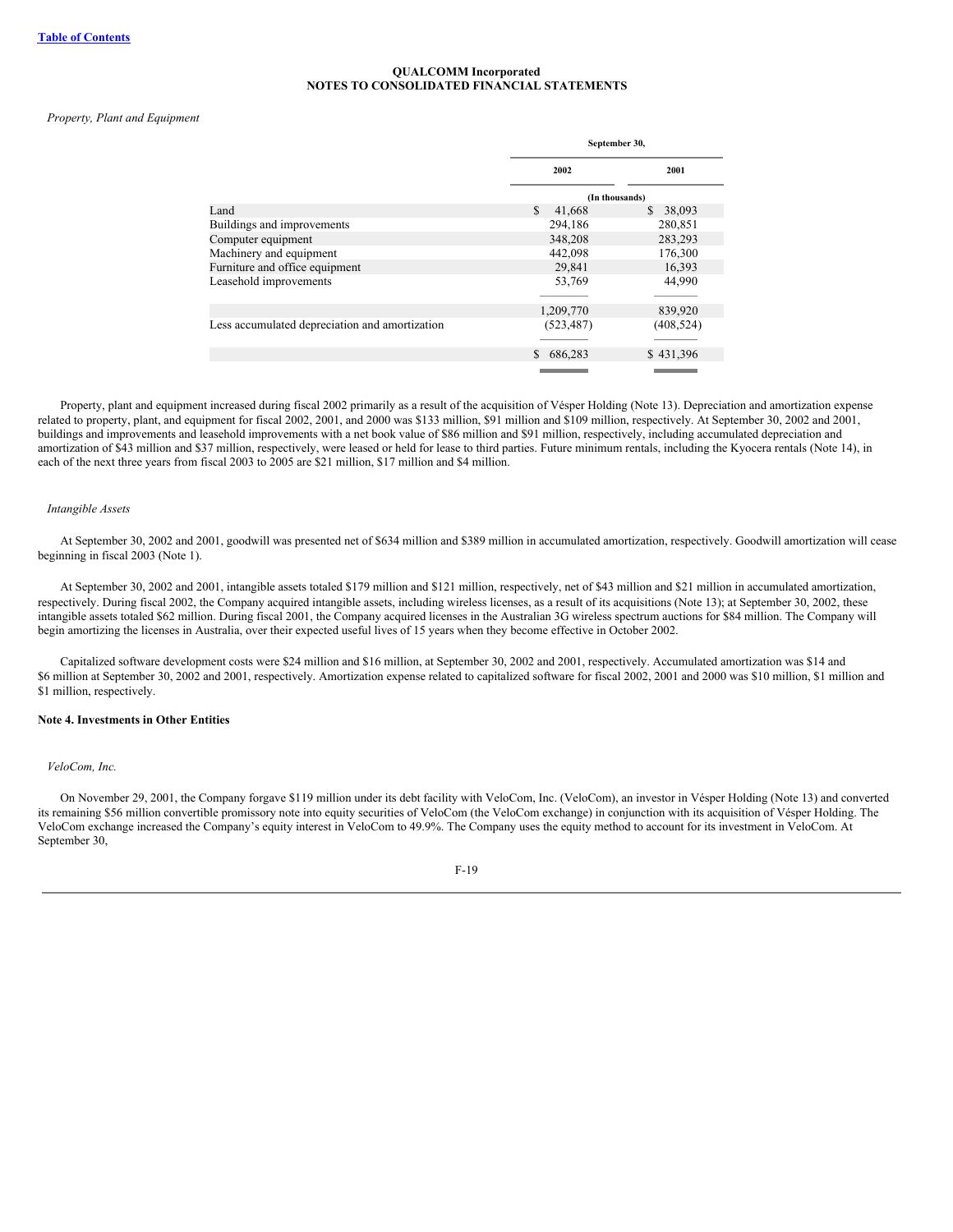2002, the Company's investment in VeloCom was \$33 million, net of the Company's equity in VeloCom's losses.

VeloCom's summarized financial information, derived from its unaudited financial statements, is as follows (in thousands):

|                            | September 30,<br>2002                                                                                           |
|----------------------------|-----------------------------------------------------------------------------------------------------------------|
| Balance sheet:             |                                                                                                                 |
| Current assets             | \$<br>3,922                                                                                                     |
| Noncurrent assets          | 8,068                                                                                                           |
| Total assets               | 11,990<br>\$                                                                                                    |
| Current liabilities        | \$.<br>105                                                                                                      |
| Total liabilities          | S<br>105                                                                                                        |
| Redeemable preferred stock | \$ 380,032                                                                                                      |
| Income statement:          |                                                                                                                 |
| Net loss                   | \$ (48,634)                                                                                                     |
|                            | <b>STATE OF STATE OF STATE OF STATE OF STATE OF STATE OF STATE OF STATE OF STATE OF STATE OF STATE OF STATE</b> |

## *Inquam Limited*

In October 2000, the Company agreed to invest \$200 million in the convertible preferred shares of Inquam Limited (Inquam) for an approximate 42% ownership interest in Inquam. Inquam was formed to acquire, own, develop and manage wireless communications systems, either directly or indirectly, with the primary intent of deploying CDMAbased technology. In addition, the Company advanced \$10 million under a promissory note, bearing interest at 10% that matured on January 31, 2002. In April 2002, Inquam used a portion of the equity funding commitment from the Company to repay the promissory note. The Company uses the equity method to account for its investment in Inquam. At September 30, 2002, the Company's investment in Inquam was \$114 million, net of equity in losses, and \$27 million of the equity funding commitment was outstanding. Inquam's management expects to meet certain operational milestones necessary for expansion of Inquam's CDMA operations during 2003. In addition, Inquam's management expects to raise additional funds over the next 12 months required for Inquam to realize the full value of its current operations. Remaining funding commitments from the Company and another investor are expected to be exhausted by March 2003. Total additional funding required by Inquam for calendar 2003 is estimated to be between \$175 million and \$195 million. If new investors cannot be found or should existing investors decide not to provide additional funding, or if Inquam does not promptly meet certain operational milestones necessary for expansion, Inquam's growth potential and the value of the Company's investment in Inquam may be negatively affected.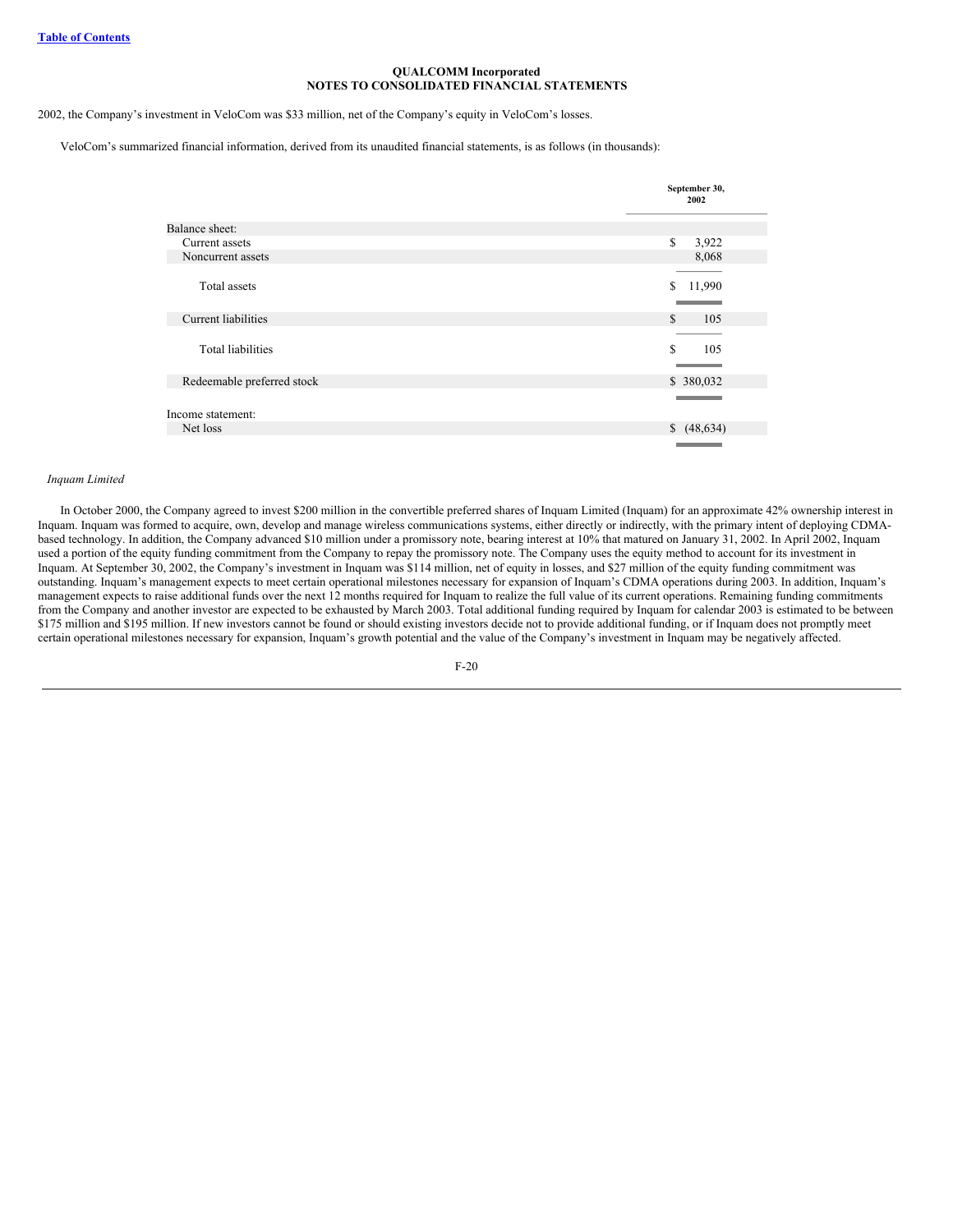Inquam's summarized financial information, derived from its unaudited financial statements, is as follows (in thousands):

|                            | September 30,                     |             |
|----------------------------|-----------------------------------|-------------|
|                            | 2002                              | 2001        |
| Balance sheet:             |                                   |             |
| Current assets             | 60,083<br>S                       | \$15,649    |
| Noncurrent assets          | 265,631                           | 94,909      |
|                            |                                   |             |
| Total assets               | \$325,714                         | \$110,558   |
|                            |                                   |             |
| <b>Current liabilities</b> | 98,496<br>$\mathbb{S}$            | \$7,085     |
| Noncurrent liabilities     | 36,812                            | 36,953      |
|                            |                                   |             |
| <b>Total liabilities</b>   | \$135,308                         | \$44,038    |
|                            | <b>Contract Contract Contract</b> |             |
| Income statement:          |                                   |             |
| Net revenues               | 17,648<br>S.                      | S.<br>6,162 |
|                            |                                   |             |
| Gross profit               | (9, 344)                          | 1,056       |
|                            |                                   |             |
| Net loss                   | \$(104,366)                       | \$(28,676)  |
|                            |                                   |             |

#### *Reliance Infocomm Limited*

In December 2001, the Company agreed to invest up to \$200 million in exchange for up to 4% of the common shares of Reliance Infocomm Limited (RIL), formerly Reliance Communications Limited, a wireless carrier in India. RIL intends to construct and operate a CDMA commercial network deploying CDMA2000 1X technology to provide basic telephone services, Wireless Local Loop (WLL) with limited mobility, national long distance and international long distance services in India. The Company's obligation to make this investment became subject to termination during fiscal 2002 because RIL failed to meet certain milestones. However, the Company may purchase the shares upon RIL's completion of certain closing conditions. If the Company completes the investment, funding is likely to occur through September 2003. At September 30, 2002, the Company had not purchased any shares related to this agreement.

### *Globalstar L.P.*

Under now-terminated contracts with Globalstar L.P. (Globalstar), the Company designed, developed and manufactured subscriber products and ground communications systems utilizing CDMA technology and provided contract development services. Globalstar was formed to design, construct, and operate a worldwide, low-Earth-orbit satellitebased telecommunications system (the Globalstar System).

Through partnership interests held in certain intermediate limited partnerships and other indirect interests, the Company owns an approximate 6.3% interest in Globalstar. The Company uses the equity method to account for its investment in Globalstar.

On June 30, 2000, Globalstar defaulted on a \$250 million bank facility that the Company partially guaranteed in 1996. As a result of this default, the Company's guaranty was called, and the Company paid \$22 million to the subject banks in full satisfaction of this guaranty plus interest. Pursuant to an agreement entered into in 1996, with respect to the original provision of this guaranty, the Company accepted a subordinated promissory note issued by Globalstar with a principal amount equal to the amount the Company paid under its guaranty. The promissory note bears interest at LIBOR plus 3%, and principal and interest are due and payable in full on June 30, 2003.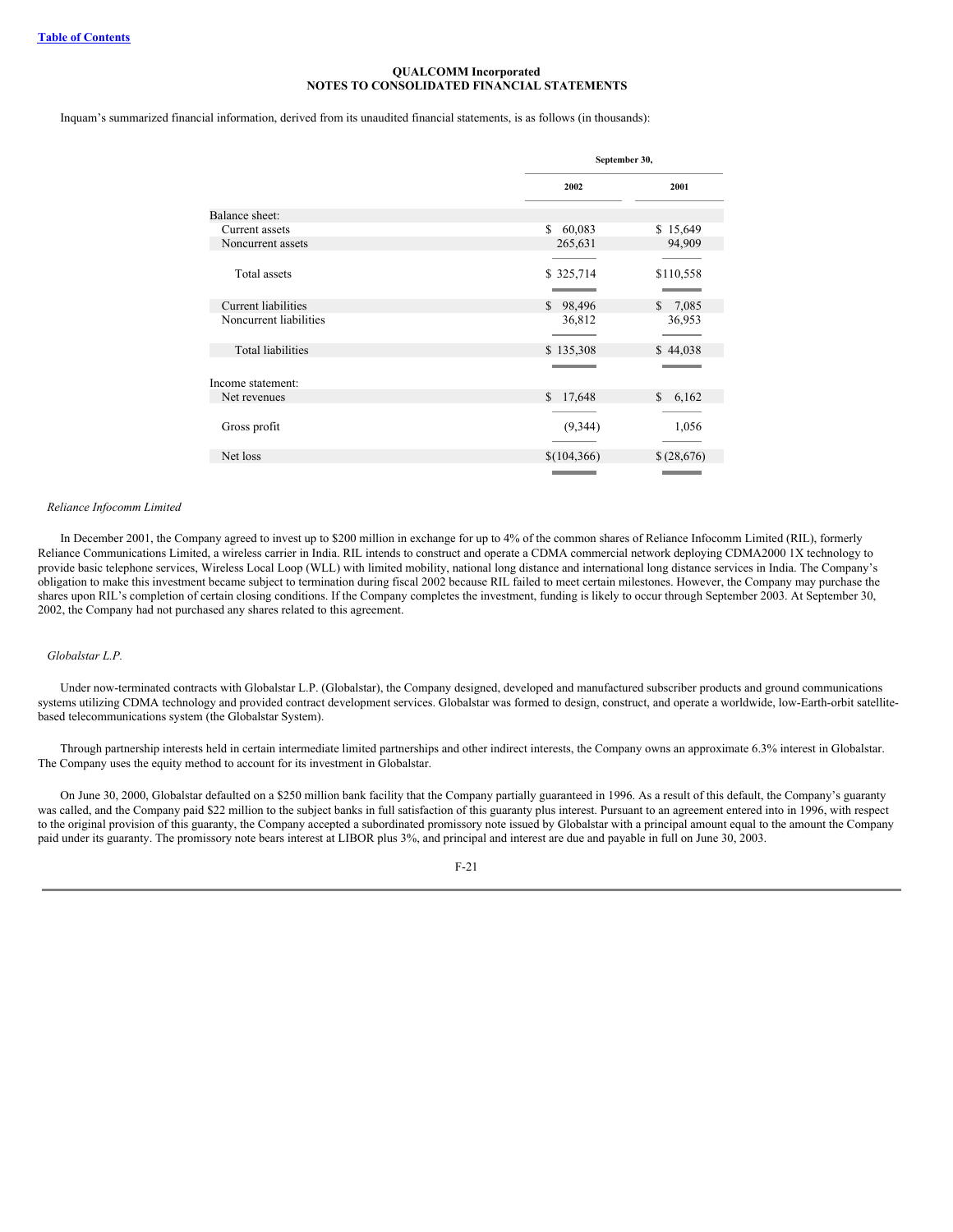Starting in the first quarter of fiscal 2001, the Company decided to not recognize revenue on business with Globalstar related entities until cash is received. Revenues resulting from agreements with Globalstar and its consolidated subsidiaries for fiscal 2002, 2001 and 2000 were \$4 million, \$35 million and \$219 million, respectively.

On January 16, 2001, Globalstar announced that, in order to have sufficient funds available for the continued progress of its marketing and service activities, it had suspended indefinitely principal and interest payments on all of its debt, including its vendor financing obligations. As a result, Globalstar did not make an approximately \$22 million payment for principal and interest due to QUALCOMM on January 15, 2001. Globalstar also announced its intent to restructure its debt. As a result, the Company recorded total net charges of \$49 million in cost of revenues, \$519 million in asset impairment and related charges, \$10 million in investment expense and \$58 million in other non-operating charges during fiscal 2001 related primarily to the impairment of certain assets. Globalstar filed for Chapter 11 bankruptcy protection during fiscal 2002. During fiscal 2002, the Company recorded net credits of \$4 million in cost of revenues related to recoveries on assets impaired in fiscal 2001. The Company does not anticipate receiving any of the contractual amounts due from Globalstar. The Company did not recognize any interest income during fiscal 2002 or 2001 and does not anticipate recognition of any interest income in the future.

### *QUALCOMM Personal Electronics*

In fiscal 1994, a subsidiary of the Company and a subsidiary of Sony Electronics Inc. (Sony Electronics) entered into a general partnership, QUALCOMM Personal Electronics (QPE), to manufacture CDMA consumer equipment for wireless applications. The Company owns 51% of QPE and consolidates QPE in its financial statements. In February 2000, the Company sold its terrestrial-based CDMA wireless consumer phone business (Note 14). As a result, QPE has no on-going operations.

During fiscal 2001, QPE distributed certain assets to its owners based on their pro-rata ownership interests. Sony Electronics' 49% share of the distribution reimbursed the Company for cash advanced to and the forgiveness of receivables from Sony Electronics in February 2000 related to the sale of the Company's terrestrial-based CDMA wireless consumer phone business (Note 14). The distribution by QPE reduced the minority interest liability to Sony Electronics and a related receivable included in other current assets by \$40 million. During fiscal 2000, QPE sales to Sony Electronics and purchases of inventory and capital equipment from Sony Electronics and other Sony affiliates were not material. At September 30, 2002 and 2001, there were no outstanding accounts receivable from Sony Electronics.

## *Other*

Other strategic investments as of September 30, 2002 and 2001, amounted to \$130 million and \$184 million, respectively, including \$73 million and \$80 million, respectively, accounted for using the cost method. The fair values of cost method investments approximate their recorded values. At September 30, 2002, effective ownership interests in the investees ranged from 1% to 50%.

Summarized financial information regarding our principal equity investments, excluding both Vésper and Wireless Knowledge (Note 13), derived from their unaudited financial statements, follows. These investments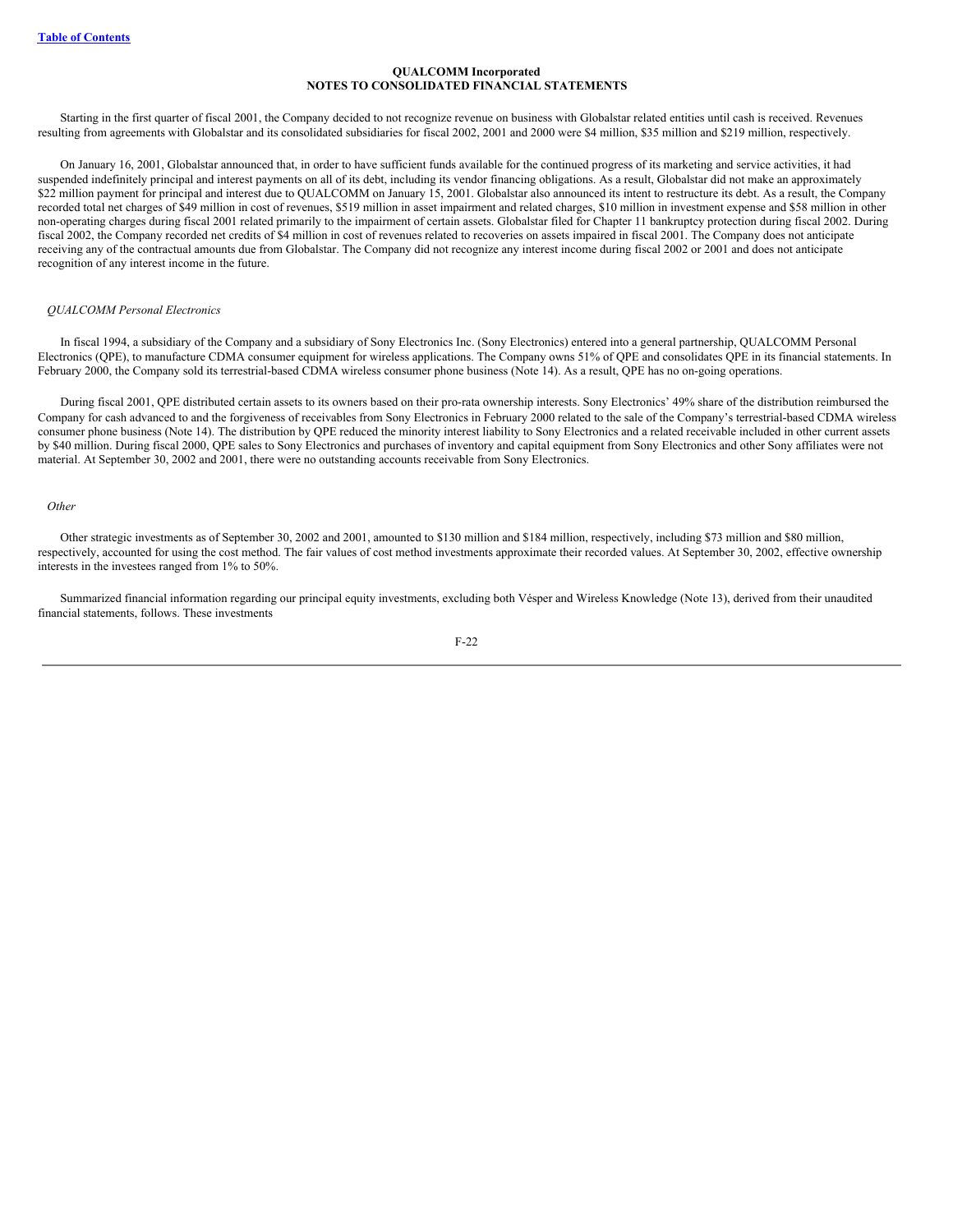are noncontrolling interests in venture capital funds. Information is presented in the aggregate, and net (loss) income is generally presented from the acquisition date (in thousands):

|                            |            | September 30,         |
|----------------------------|------------|-----------------------|
|                            | 2002       | 2001                  |
| Current assets             | \$59,625   | \$43,254              |
| Noncurrent assets          | 65,742     | 69,832                |
| Total assets               | \$125,367  | \$113,086             |
| <b>Current liabilities</b> | \$<br>257  | S<br>87               |
| <b>Total liabilities</b>   | \$<br>257  | S<br>87               |
|                            |            | September 30,         |
|                            | 2002       | 2001<br>2000          |
| Net (loss) income          | \$(15,259) | \$14,555<br>\$(5,828) |
|                            |            |                       |

Funding commitments related to these investments total \$30 million at September 30, 2002, which the Company expects to fund through fiscal 2009. Such commitments are subject to the investees meeting certain conditions; actual equity funding may be in lesser amounts. An investee's failure to successfully develop and provide competitive products and services due to lack of financing, market demand or unfavorable economic environment could adversely affect the value of the Company's investment in the investee. There can be no assurance that the investees will be successful in their efforts.

## **Note 5. Debt and Lease Obligations**

The Company consolidates all assets and liabilities of Vésper Holding (Note 13), including bank loans and capital lease obligations. The balances of these loans and obligations at September 30, 2002 were \$66 million and \$42 million, respectively. At September 30, 2002, the fair values of these loans and obligations approximated \$42 million and \$36 million, respectively. The bank loans, which are denominated in Brazilian real, bear interest at the Certificate of Deposit Inter Bank (CDI) rate (the LIBOR rate equivalent in Brazil) plus 1.5% (approximately 19% at September 30, 2002). The lease obligations bear interest at rates ranging from 11.25% to 14.5%. The aggregate amounts of debt maturities and minimum capital lease payments in each of the next four years from fiscal 2003 through 2006 are \$14 million, \$22 million, \$22 million, and \$50 million, respectively. These debt facilities are collateralized by certain assets of Vésper Holding. The current and long-term portions of these debt facilities are included in other current liabilities and other liabilities, respectively.

Cash amounts paid for interest were \$22 million, \$11 million and \$5 million in fiscal 2002, 2001 and 2000, respectively. Cash paid for interest in fiscal 2002 is primarily related to the Vésper Holding bank loans and capital leases. Cash paid for interest in fiscal 2001 included \$8 million related to an arbitration decision against the Company.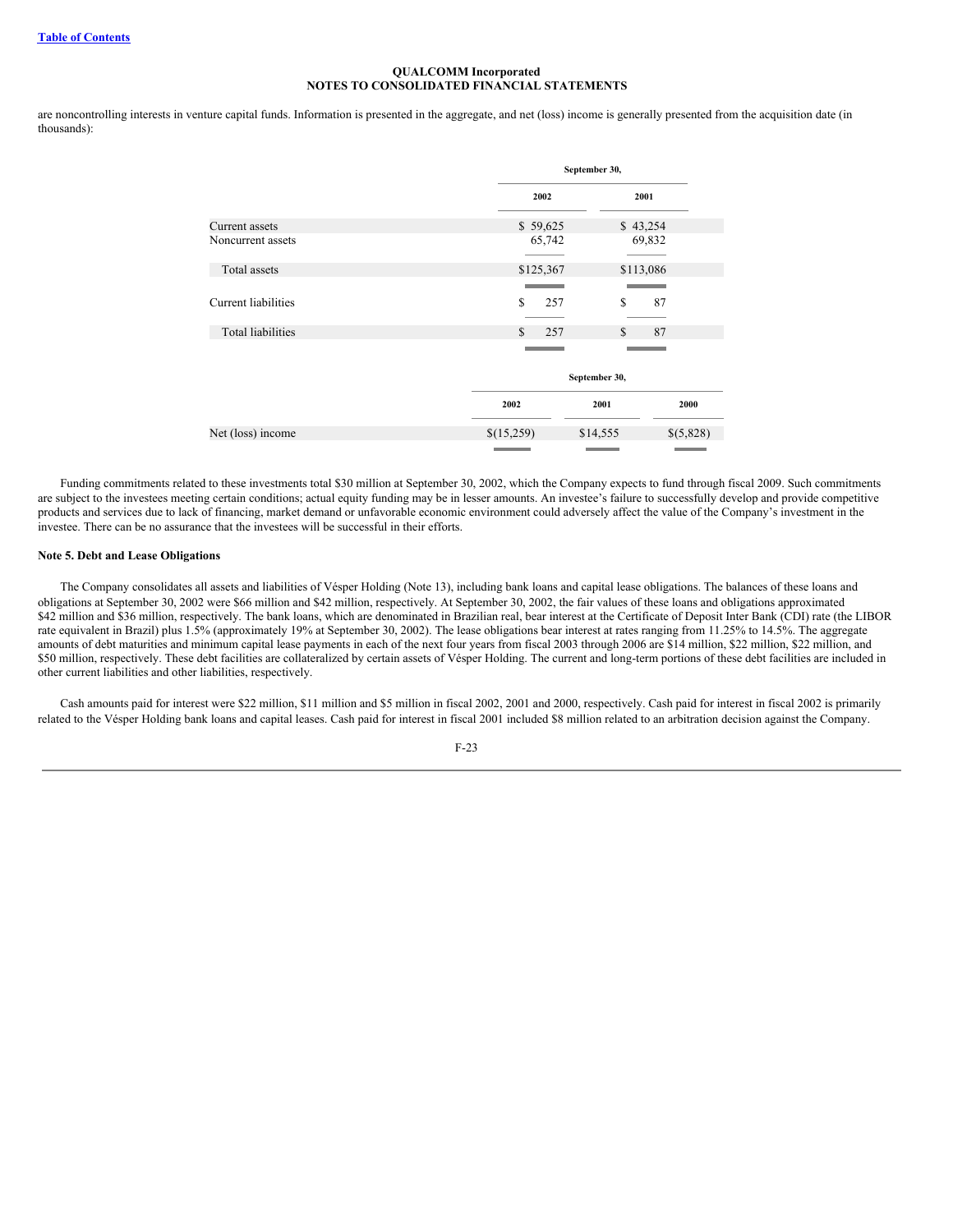## **Note 6. Investment (Expense) Income**

Investment (expense) income for the years ended September 30 was comprised as follows (in thousands):

|                                                                 | 2002         | $2001*$     | 2000*     |
|-----------------------------------------------------------------|--------------|-------------|-----------|
| Interest income                                                 | \$134,937    | \$243.298   | \$245,440 |
| Net realized gains on marketable securities                     | 11.956       | 63.420      | 270,132   |
| Net realized (losses) gains on other investments                | (9,480)      | 6,267       |           |
| Net realized (losses) gains on derivative instruments           | (466)        | 459         |           |
| Other-than-temporary losses on marketable securities            | (205, 811)   | (147, 649)  |           |
| Other-than-temporary losses on other investments                | (24,680)     | (50,749)    |           |
| Change in fair values of derivative instruments                 | (58, 408)    | (243,308)   |           |
| Minority interest in loss (income) of consolidated subsidiaries | 52,498       | (3,769)     | (6,264)   |
| Equity in losses of investees                                   | (86,958)     | (185,060)   | (63, 182) |
|                                                                 |              |             |           |
|                                                                 | \$(186, 412) | \$(317,091) | \$446,126 |
|                                                                 |              |             |           |

## \* As adjusted (Note 13)

## **Note 7. Trust Convertible Preferred Securities of Subsidiary**

In February 1997, QUALCOMM Financial Trust I (the Trust), the Company's wholly-owned subsidiary trust created under the laws of the State of Delaware, completed a private placement of \$660 million of 5 3/4% Trust Convertible Preferred Securities. The sole assets of the Trust were QUALCOMM Incorporated 5 3/4% Convertible Subordinated Debentures due February 24, 2012. Distributions on the Trust Convertible Preferred Securities were payable quarterly by the Trust. As a result of the Leap Wireless Spin-off in September 1998, and pursuant to a resolution of the Board of Directors of QUALCOMM, each QUALCOMM Trust Convertible Preferred Security was convertible, subject and pursuant to the terms of the Convertible Subordinated Debentures, into both QUALCOMM common stock and Leap Wireless common stock at the rate of 5.5056 and 0.17205 shares, respectively, for each QUALCOMM Trust Convertible Preferred Security. The Trust Convertible Preferred Securities were subject to mandatory redemption on February 24, 2012, at a redemption price of \$50 per preferred security. The Company had the right to convert the Trust Convertible Preferred Securities, in whole or in part, on or after March 4, 2000. The Company was required to pay a premium over the initial conversion price if securities were converted prior to March 4, 2002. During fiscal 2000, all remaining Trust Convertible Preferred Securities were converted into approximately 72,623,000 shares of common stock.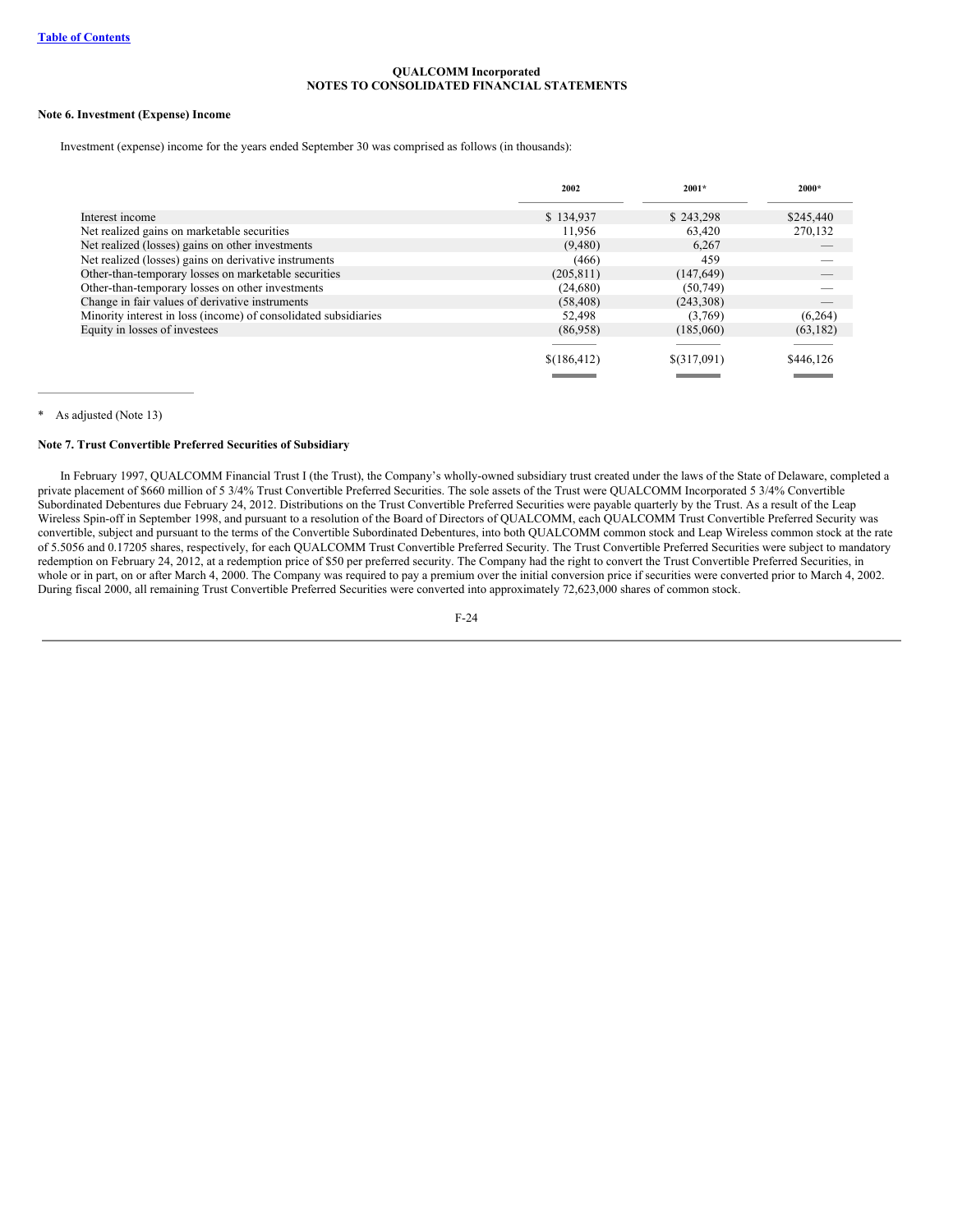## **Note 8. Income Taxes**

The components of income tax provision for the years ended September 30 were as follows (in thousands):

|                               | 2002        | 2001       | 2000      |
|-------------------------------|-------------|------------|-----------|
| Current provision:            |             |            |           |
| Federal                       | \$<br>5,377 | \$274,316  | \$289,135 |
| State                         | 7,989       | 69,640     | 54,423    |
| Foreign                       | 85,903      | 77,276     | 62,385    |
|                               |             |            |           |
|                               | 99,269      | 421,232    | 405,943   |
|                               |             |            |           |
| Deferred (benefit) provision: |             |            |           |
| Federal                       | (22)        | (279, 730) | 97,522    |
| State                         | 2,201       | (37,001)   | 23,129    |
|                               |             |            |           |
|                               | 2,179       | (316, 731) | 120,651   |
|                               |             |            |           |
|                               | \$101,448   | \$104,501  | \$526,594 |
|                               |             |            |           |

The following is a reconciliation from the expected statutory federal income tax provision to the Company's actual income tax provision for the years ended September 30 (in thousands):

|                                                              | 2002       | $2001*$      | $2000*$   |
|--------------------------------------------------------------|------------|--------------|-----------|
| Expected income tax provision at federal statutory tax rate  | \$161,394  | \$(159, 474) | \$402,059 |
| State income tax (benefit) provision, net of federal benefit | 23,978     | (23, 693)    | 59,734    |
| Goodwill amortization and purchased in-process technology    | 96.642     | 95,728       | 79,811    |
| Other permanent differences                                  | 7.649      | 6.567        | 8,382     |
| Foreign differential                                         | 19.910     | 11.904       | 16,125    |
| Valuation allowance                                          | (179, 324) | 192,551      | 12,016    |
| Tax credits                                                  | (25,788)   | (28, 549)    | (43, 035) |
| Alternative Minimum Tax                                      | __         | 4.165        |           |
| Other                                                        | (3,013)    | 5.302        | (8, 498)  |
|                                                              |            |              |           |
| Actual income tax provision                                  | \$101,448  | \$104,501    | \$526,594 |
|                                                              |            |              |           |

<sup>\*</sup> As adjusted (Note 13)

The Company did not provide for United States income taxes and foreign withholding taxes on a cumulative total of approximately \$455 million of undistributed earnings for certain non-United States subsidiaries. The Company considers the operating earnings of non-United States subsidiaries to be indefinitely invested outside the United States. Should the Company have to repatriate foreign earnings, the Company would have to adjust the income tax provision in the period in which the facts that give rise to the revision become known.

F-25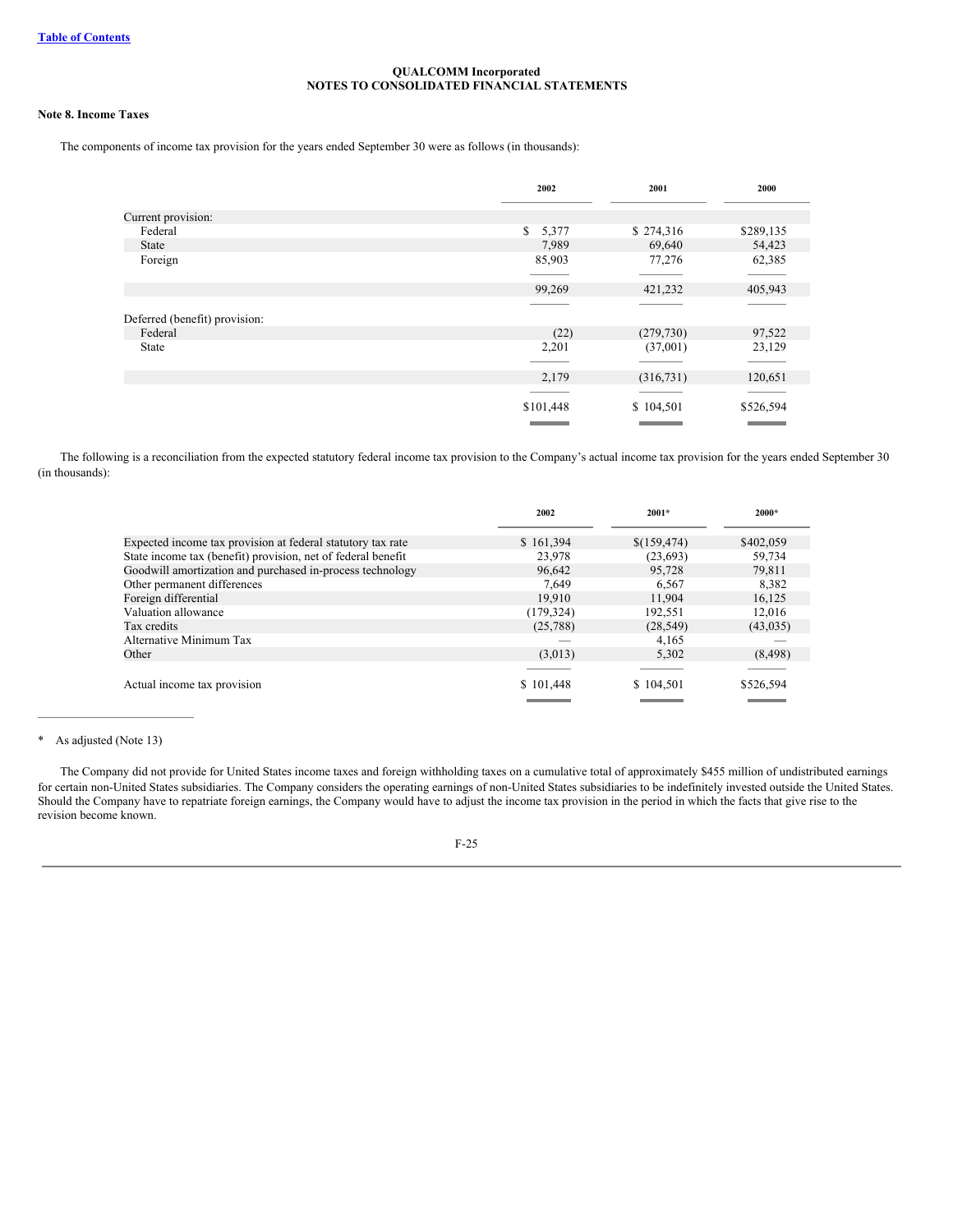At September 30, 2002 and 2001, the Company had net deferred tax assets as follows (in thousands):

|                                          | 2002                     | $2001*$       |
|------------------------------------------|--------------------------|---------------|
| <b>Accrued liabilities</b>               | 280,706<br><sup>\$</sup> | 451,912<br>S. |
| Deferred revenue                         | 170,608                  | 186,094       |
| Unrealized loss on marketable securities | 35,600                   | 71,988        |
| Unused net operating losses              | 458,742                  | 184,725       |
| Tax credits                              | 431,413                  | 324,793       |
| Unrealized loss on investments           | 247,930                  | 109,070       |
|                                          |                          |               |
| Total gross assets                       | 1,624,999                | 1,328,582     |
| Valuation allowance                      | (1,523,044)              | (1,227,457)   |
|                                          |                          |               |
| Total net deferred assets                | 101,955                  | 101,125       |
|                                          |                          |               |
| Purchased intangible assets              | (4,022)                  | (7,319)       |
| Deferred contract costs                  | (42, 173)                | (42, 524)     |
| Unrealized gain on marketable securities | (15,022)                 | (7, 817)      |
| Other basis differences                  | (33,889)                 | (36, 434)     |
|                                          |                          |               |
| Total deferred liabilities               | S<br>(95, 106)           | S<br>(94,094) |
|                                          |                          |               |

## As adjusted (Note 13)

The Company has provided a valuation allowance on substantially all of its net deferred tax assets because of uncertainty regarding their realizability due to the expectation that deductions from future employee stock option exercises and related deductions will exceed future taxable income. If and when recognized, the tax benefit of these deferred assets will be accounted for primarily as a credit to stockholders' equity rather than as a reduction of the income tax provision.

At September 30, 2002, the Company had unused net operating losses, manufacturing, research, foreign tax and alternative minimum tax credits expiring from 2003 through 2022. The unused net operating tax losses were generated by the exercise of non-qualified employee stock options.

Cash amounts paid for income taxes were \$89 million, \$75 million and \$44 million for fiscal 2002, 2001 and 2000, respectively.

## **Note 9. Capital Stock**

#### *Preferred Stock*

The Company has 8,000,000 shares of preferred stock authorized for issuance in one or more series, at a par value of \$0.0001 per share. In conjunction with the distribution of Preferred Share Purchase Rights, the Company's Board of Directors designated 1,500,000 shares of preferred stock as Series A Junior Participating Preferred Stock and reserved such shares for issuance upon exercise of the Preferred Share Purchase Rights. At September 30, 2002 and 2001, no shares of preferred stock were outstanding.

## *Preferred Share Purchase Rights Plan*

During fiscal 1996, the Board of Directors implemented a Preferred Share Purchase Rights Plan (Rights Plan) to protect stockholders' rights in the event of a proposed takeover of the Company. Under the Rights Plan, the Company declared a dividend of one preferred share purchase right (a Right) for each share of the Company's common stock outstanding. Pursuant to the Rights Plan, each Right entitles the registered holder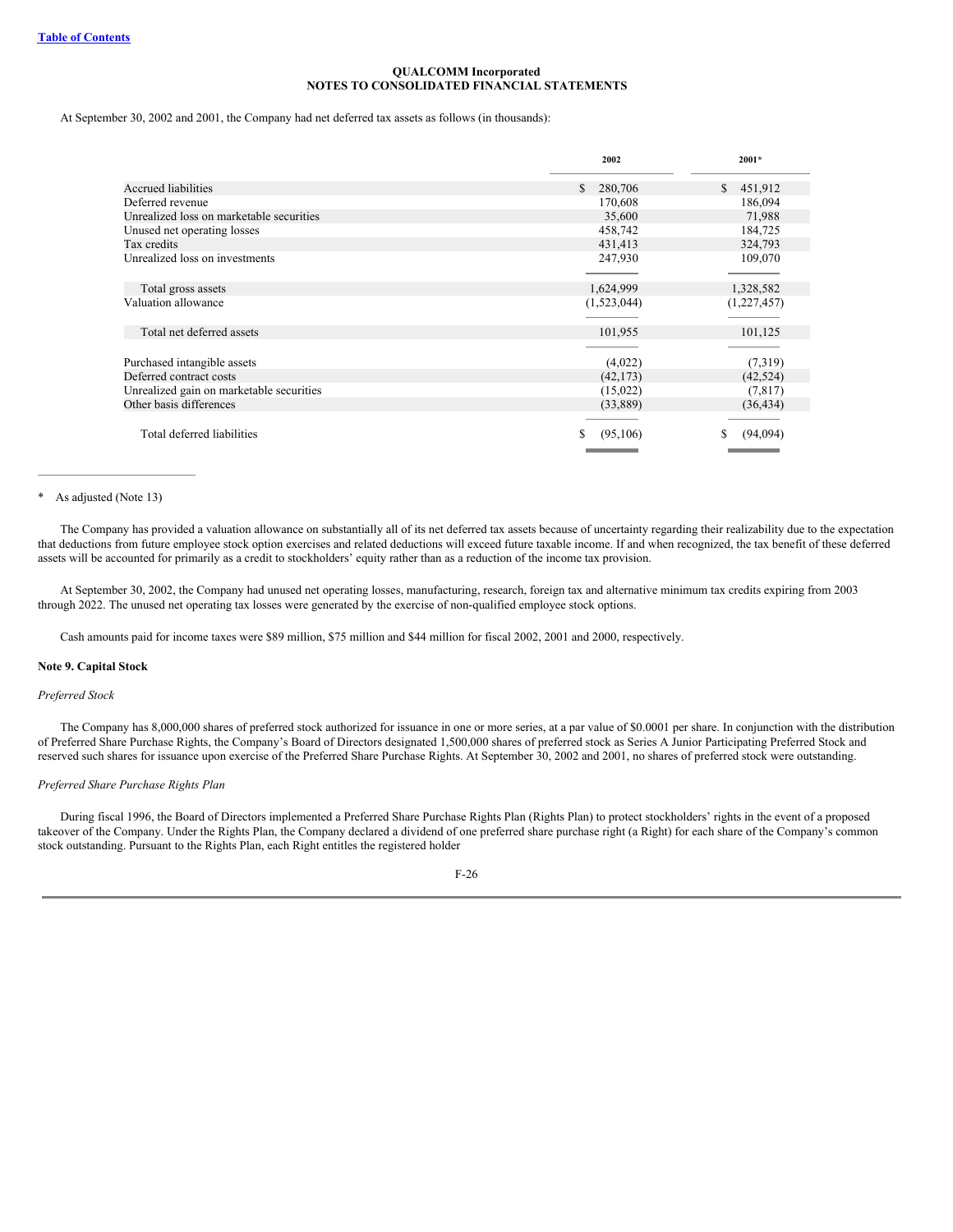to purchase from the Company a one one-hundredth share of Series A Junior Participating Preferred Stock, \$0.0001 par value per share, at a purchase price of \$250. In November 1999, the Rights Plan was amended to provide that the purchase price be set at \$400. The Rights are exercisable only if a person or group (an Acquiring Person) acquires beneficial ownership of 15% or more of the Company's outstanding shares of common stock. Upon exercise, holders, other than an Acquiring Person, will have the right, subject to termination, to receive the Company's common stock or other securities, cash or other assets having a market value, as defined, equal to twice such purchase price. The Rights, which expire on September 25, 2005, are redeemable in whole, but not in part, at the Company's option at any time for a price of \$0.005 per Right.

### **Note 10. Employee Benefit Plans**

## *Employee Savings and Retirement Plan*

The Company has a 401(k) plan that allows eligible employees to contribute up to 50% of their eligible compensation, subject to annual limits. The Company matches a portion of the employee contributions and may, at its discretion, make additional contributions based upon earnings. The Company's contribution expense for fiscal 2002, 2001 and 2000 was \$20 million, \$19 million and \$17 million, respectively.

#### *Stock Option Plans*

The Board of Directors may grant options to selected employees, directors and consultants to the Company to purchase shares of the Company's common stock at a price not less than the fair market value of the stock at the date of grant. The 2001 Stock Option Plan (the 2001 Plan) was adopted and replaced the 1991 Stock Option Plan (the 1991 Plan), which expired in August 2001. Options granted under the 1991 Plan remain outstanding until exercised or cancelled. The shares reserved under the 2001 Plan are equal to the number of shares available for future grant under the 1991 Plan on the date the 2001 Plan was approved by the Company's stockholders. At that date, 50,541,570 shares were available for future grants under the 2001 Plan. This share amount is automatically increased by the amount equal to the number of shares subject to any outstanding option under the 1991 Plan that expires or is terminated or cancelled following the date that the 2001 Plan was approved by stockholders. The Board of Directors of the Company may terminate the 2001 Plan at any time. The 2001 Plan provides for the grant of both incentive stock options and non-qualified stock options. Generally, options outstanding vest over periods not exceeding six years and are exercisable for up to ten years from the grant date. At September 30, 2002, options for 65,799,000 shares under both plans were exercisable at prices ranging from \$2.19 to \$172.38 for an aggregate exercise price of \$1,212 million.

The Company has adopted the 2001 Non-Employee Directors' Stock Option Plan (the 2001 Directors' Plan), which replaces the 1998 Non-Employee Directors' Stock Option Plan (the 1998 Directors' Plan). Options granted under the 1998 Directors' Plan remain outstanding until exercised or cancelled. The shares reserved under the 2001 Directors' Plan are equal to the number of shares available for future grant under the 1998 Directors' Plan on the date the 2001 Directors' Plan was approved by the Company's stockholders. At that date, 2,050,000 shares were available for future grants under the 2001 Directors' Plan. This share amount is automatically increased by the amount equal to the number of shares subject to any outstanding option under the 1998 Directors' Plan that expires or is terminated or cancelled following the date that the 2001 Directors' Plan was approved by stockholders. The Board of Directors of the Company may terminate the 2001 Directors' Plan at any time. This plan provides for non-qualified stock options to be granted to non-employee directors at fair market value, vesting over periods not exceeding five years and are exercisable for up to ten years from the grant date. At September 30, 2002, options for 2,832,000 shares under both plans were exercisable at prices ranging from \$2.78 to \$133.00 per share for an aggregate exercise price of \$24 million.

In March 2000, the Company assumed 1,560,000 outstanding stock options under the SnapTrack, Inc. 1995 Stock Option Plan (the SnapTrack Plan), as amended with respect to the acquisition. The SnapTrack

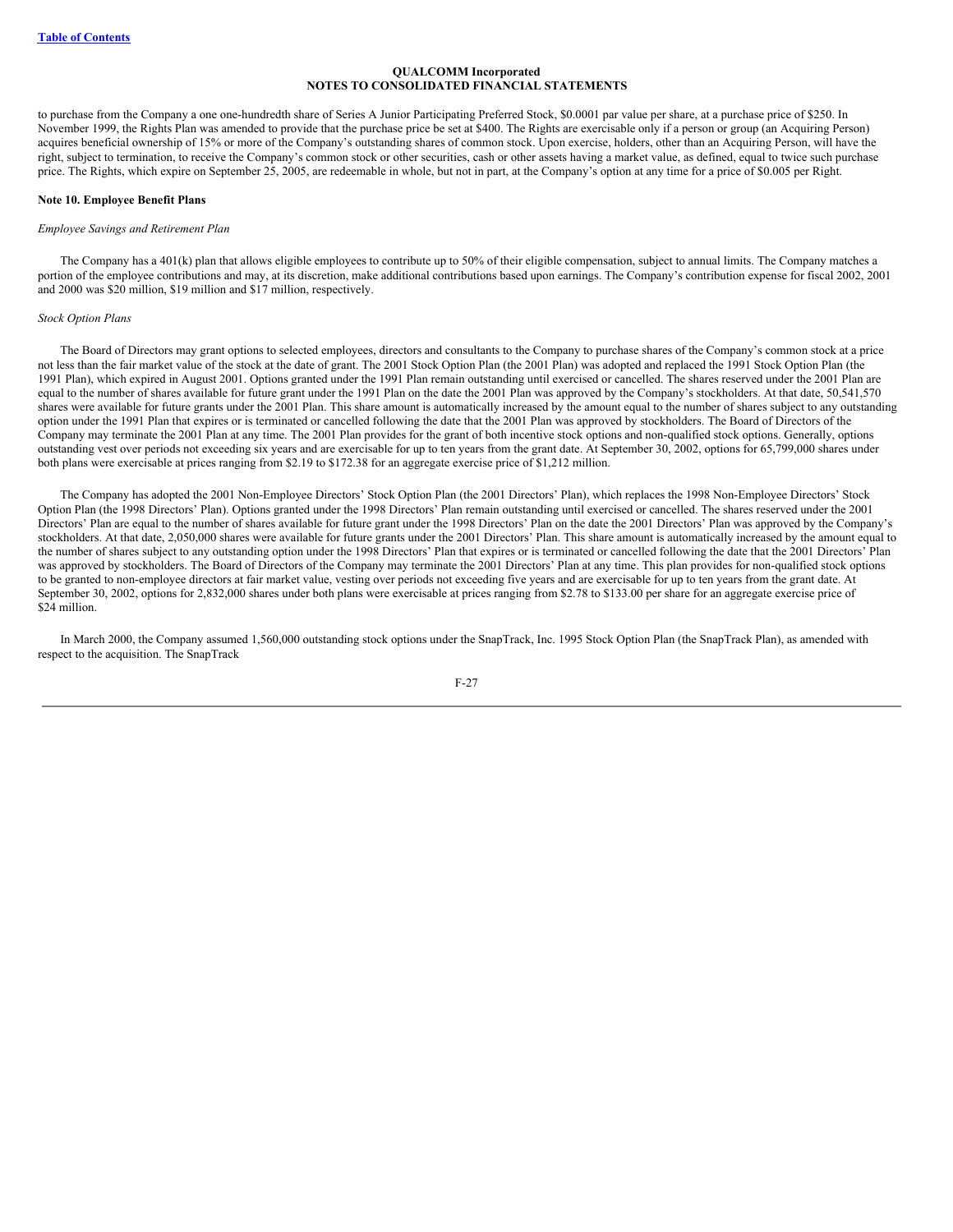Plan expired on the date of acquisition, and no additional shares may be granted under that plan. The SnapTrack Plan provided for the grant of both incentive stock options and non-qualified stock options. Generally, options outstanding vest over periods not exceeding four years and are exercisable for up to ten years from the grant date. At September 30, 2002, options for 307,000 shares were exercisable at prices ranging from \$0.13 to \$5.26 for an aggregate exercise price of \$0.5 million.

A summary of stock option transactions for the plans follows (number of shares in thousands):

|                                      |                                 | <b>Options Outstanding</b> |                                 |                     |  |
|--------------------------------------|---------------------------------|----------------------------|---------------------------------|---------------------|--|
|                                      | <b>Options</b><br><b>Shares</b> |                            | <b>Exercise Price Per Share</b> |                     |  |
|                                      | <b>Available</b><br>for Grant   | <b>Number</b><br>of Shares | Range                           | Weighted<br>Average |  |
| <b>Balance at September 30, 1999</b> | 66,196                          | 125,206                    | \$1.09 to \$48.10               | \$6.56              |  |
| Additional shares reserved(a)        | 1,560                           |                            |                                 |                     |  |
| Options assumed(a)                   | (1,560)                         | 1,560                      | 0.02 to 5.30                    | 1.32                |  |
| Options granted                      | (9,523)                         | 9,523                      | 46.93 to 172.38                 | 84.30               |  |
| Options cancelled                    | 4,306                           | (4,306)                    | 2.06 to 140.00                  | 13.94               |  |
| Options exercised                    |                                 | (22,015)                   | 0.02 to 112.50                  | 4.96                |  |
| <b>Balance at September 30, 2000</b> | 60,979                          | 109,968                    | \$0.02 to \$172.38              | \$13.25             |  |
| Additional shares reserved(a)        | 6                               |                            |                                 |                     |  |
| Options assumed(a)                   | (6)                             | 6                          | $0.02$ to $5.30$                | 1.32                |  |
| Plan shares expired(b)               | (58)                            |                            |                                 |                     |  |
| Options granted                      | (15, 589)                       | 15,589                     | 45.54 to 100.50                 | 71.17               |  |
| Options cancelled                    | 2,557                           | (2,557)                    | 1.02 to 140.00                  | 27.83               |  |
| Options exercised                    |                                 | (14, 831)                  | 0.13 to 83.50                   | 6.28                |  |
|                                      |                                 |                            |                                 |                     |  |
| <b>Balance at September 30, 2001</b> | 47,889                          | 108,175                    | \$0.02 to \$172.38              | \$22.20             |  |
| Plan shares expired(b)               | (31)                            |                            |                                 |                     |  |
| Options granted                      | (26, 525)                       | 26,525                     | 25.61 to 60.04                  | 48.70               |  |
| Options cancelled                    | 3,101                           | (3,101)                    | 1.02 to 141.62                  | 50.80               |  |
| Options exercised                    |                                 | (14,325)                   | 0.02 to 51.82                   | 5.68                |  |
| Balance at September 30, 2002        | 24,434                          | 117,274                    | \$0.13 to \$172.38              | \$29.45             |  |
|                                      |                                 | <b>Contract Contract</b>   |                                 |                     |  |

(a) Represents activity related to options that were assumed as a result of the acquisition of SnapTrack in March 2000.

(b) Represents shares available for future grant cancelled pursuant to the SnapTrack escrow agreement.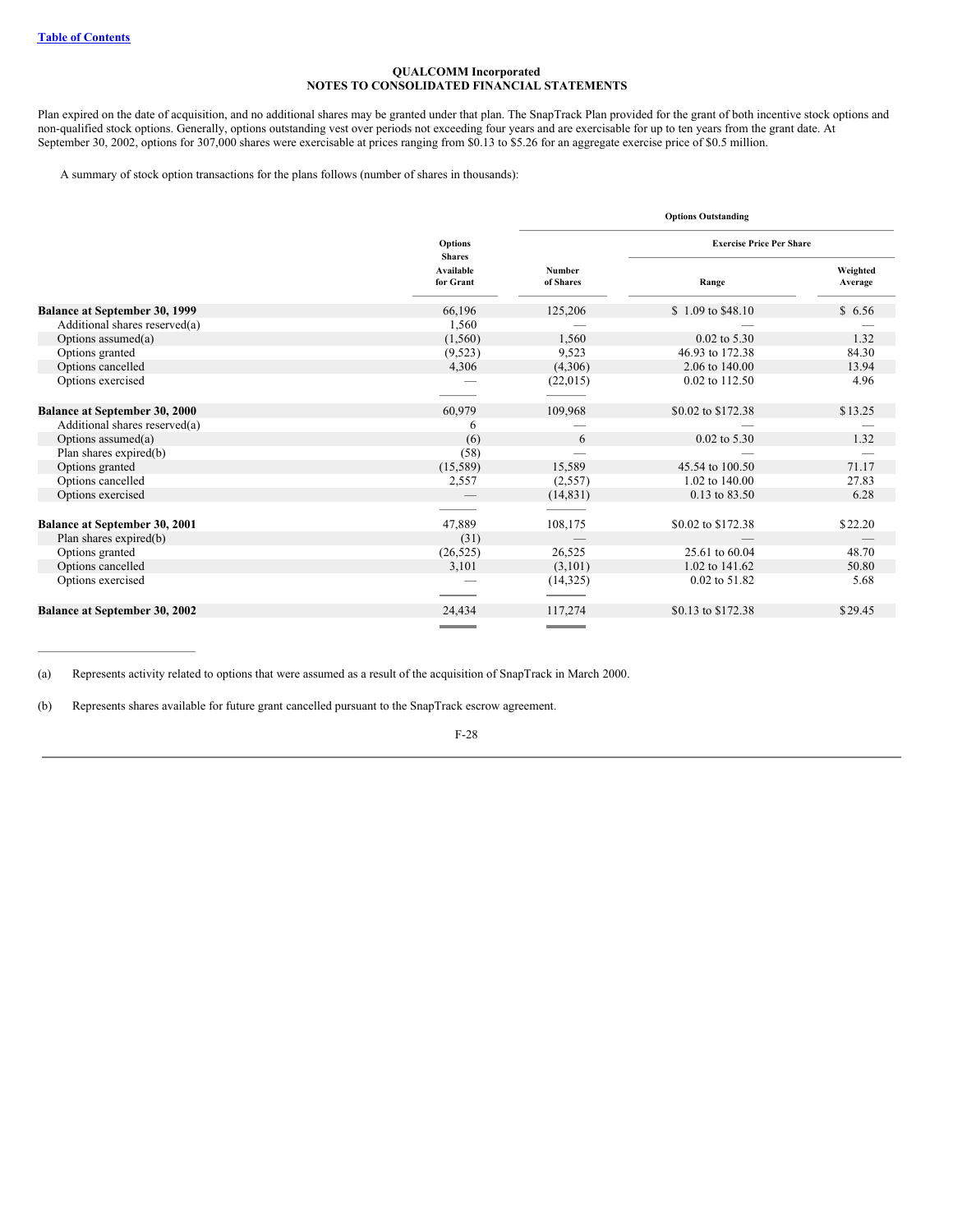## Information about fixed stock options outstanding at September 30, 2002 follows (number of shares in thousands):

|                                    |                     | <b>Options Outstanding</b>                     |                                          |                            |                                                 |  |
|------------------------------------|---------------------|------------------------------------------------|------------------------------------------|----------------------------|-------------------------------------------------|--|
|                                    | Weighted<br>Average |                                                |                                          | <b>Options Exercisable</b> |                                                 |  |
| Range of<br><b>Exercise Prices</b> | Number<br>of Shares | Remaining<br>Contractual<br>Life<br>(In Years) | Weighted<br>Average<br>Exercise<br>Price | Number<br>of Shares        | Weighted<br>Average<br><b>Exercise</b><br>Price |  |
| \$0.13 to \$3.62                   | 9,868               | 1.93                                           | \$3.08                                   | 9,754                      | 3.09<br>\$.                                     |  |
| \$3.64 to \$6.39                   | 24.243              | 4.01                                           | 5.31                                     | 22,952                     | 5.28                                            |  |
| \$6.40 to \$8.02                   | 28,384              | 5.49                                           | 7.19                                     | 20,494                     | 7.19                                            |  |
| \$8,09 to \$32.40                  | 12,530              | 8.20                                           | 25.47                                    | 3,318                      | 17.35                                           |  |
| \$32.50 to \$58.42                 | 23,617              | 8.84                                           | 53.56                                    | 4.982                      | 52.39                                           |  |
| \$58.81 to \$83.50                 | 12,209              | 7.91                                           | 71.88                                    | 4,793                      | 73.75                                           |  |
| \$86,00 to \$172.38                | 6,423               | 7.89                                           | 97.97                                    | 2,645                      | 100.34                                          |  |
|                                    | 117,274             | 6.23                                           | \$29.45                                  | 68,938                     | S.<br>17.93                                     |  |
|                                    |                     |                                                |                                          |                            |                                                 |  |

There were 60,748 options exercisable with a weighted average exercise price of \$11.52 at September 30, 2001. There were 48,850 options exercisable with a weighted average exercise price of \$7.13 at September 30, 2000.

Information about stock options outstanding at September 30, 2002 with exercise prices less than or above \$28.61, the closing price at September 30, 2002, follows (number of shares in thousands):

|                      | Exercisable                       |                                          | Unexercisable                     |                                                 | Total               |                                          |
|----------------------|-----------------------------------|------------------------------------------|-----------------------------------|-------------------------------------------------|---------------------|------------------------------------------|
| <b>Stock Options</b> | Number<br>of Shares               | Weighted<br>Average<br>Exercise<br>Price | <b>Number</b><br>of Shares        | Weighted<br>Average<br><b>Exercise</b><br>Price | Number<br>of Shares | Weighted<br>Average<br>Exercise<br>Price |
| Less than $$28.61$   | 56,440                            | \$6.27                                   | 11.791                            | \$9.24                                          | 68.231              | \$6.78                                   |
| Above \$28.61        | 12,498                            | 70.59                                    | 36,545                            | 57.70                                           | 49,043              | 60.99                                    |
|                      | <b>Contract Contract Contract</b> |                                          |                                   |                                                 |                     |                                          |
| Total outstanding    | 68,938                            | \$17.93                                  | 48,336                            | \$45.88                                         | 117.274             | \$29.45                                  |
|                      | <b>Contract Contract Contract</b> |                                          | <b>Contract Contract Contract</b> |                                                 |                     |                                          |

## *Employee Stock Purchase Plans*

The Company has employee stock purchase plans for all eligible employees to purchase shares of common stock at 85% of the lower of the fair market value on the first or the last day of each six-month offering period. Employees may authorize the Company to withhold up to 15% of their compensation during any offering period, subject to certain limitations. The 2001 Employee Stock Purchase Plan (the 2001 Purchase Plan) was adopted and replaces the 1991 Employee Stock Purchase Plan, which expired in August 2001. The 2001 Purchase Plan authorizes up to 12,155,000 shares to be granted until the Board of Directors of the Company terminates the 2001 Purchase Plan. The 1996 Non-Qualified Employee Stock Purchase Plan authorizes up to 200,000 shares to be granted at anytime. During fiscal 2002, 2001 and 2000, shares totaling 1,150,000, 758,000 and 749,000 were issued under the plans at an average price of \$31.45, \$50.16 and \$37.75 per share, respectively. At September 30, 2002, 11,090,000 shares were reserved for future issuance.

## *Executive Retirement Plans*

The Company has voluntary retirement plans that allow eligible executives to defer up to 100% of their income on a pre-tax basis. On a quarterly basis, the Company matches up to 10% of the participants' deferral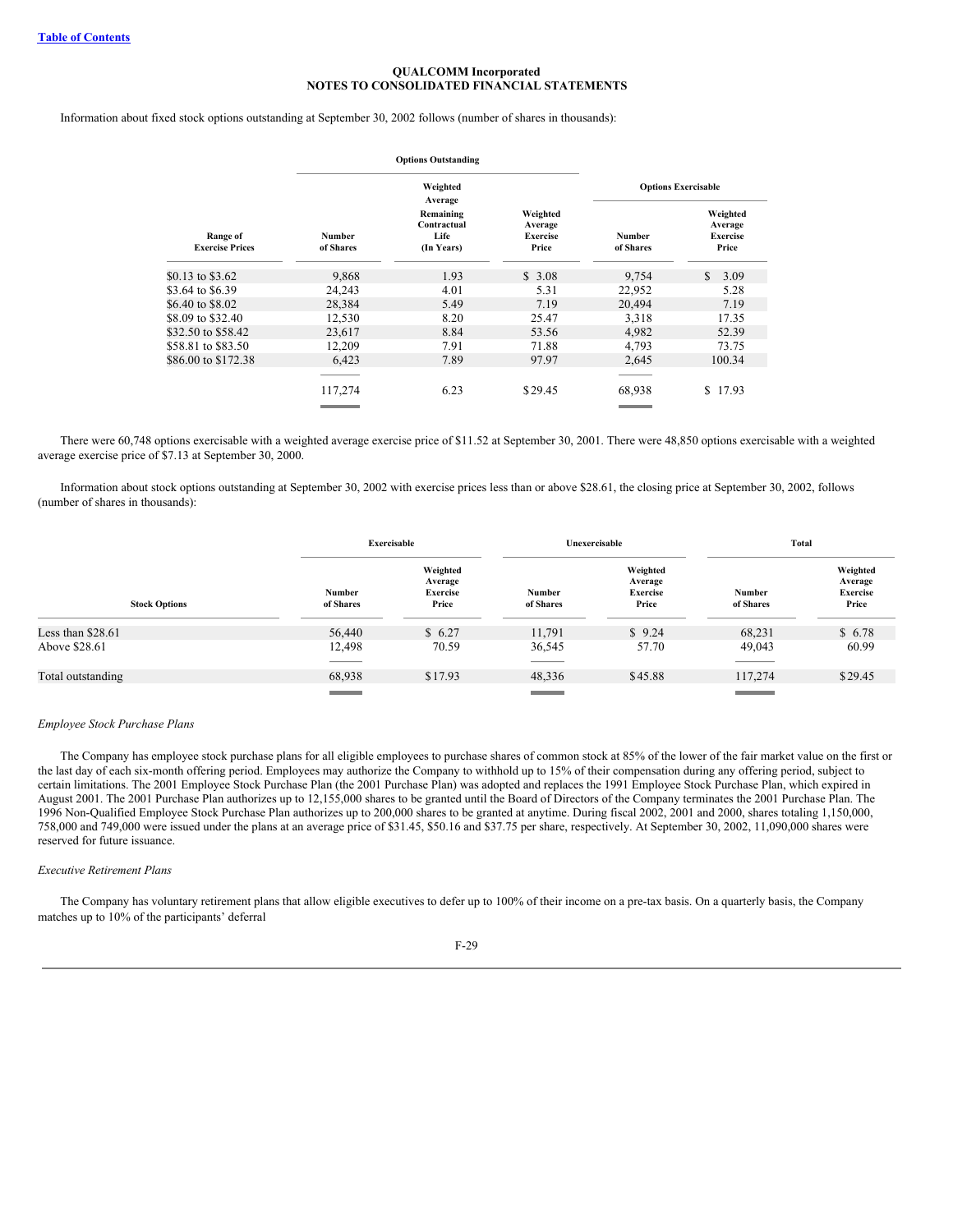in Company common stock based on the then-current market price, to be distributed to the participant upon eligible retirement. The income deferred and the Company match held in trust are unsecured and subject to the claims of general creditors of the Company. Company contributions begin vesting based on certain minimum participation or service requirements, and are fully vested at age 65. Participants who terminate employment forfeit their unvested shares. All shares forfeited are used to reduce the Company's future matching contributions. The plans authorize up to 800,000 shares to be allocated to participants at anytime. During fiscal 2002, 2001 and 2000, 44,000, 33,000, and no shares were issued under the plans respectively. The Company's matching contribution net of amounts forfeited during fiscal 2002, 2001 and 2000 amounted to \$2 million, \$3 million and \$2 million, respectively. At September 30, 2002, 264,000 shares, including 85,000 issued and unallocated forfeited shares, were reserved for future allocation.

#### *Accounting for Stock-Based Compensation*

The Company records compensation expense for employee stock options based upon their intrinsic value on the date of grant pursuant to Accounting Principles Board Opinion 25 (APB 25), "Accounting for Stock Issued to Employees." Because the Company establishes the exercise price based on the fair market value of the Company's stock at the date of grant, the options have no intrinsic value upon grant, and therefore no expense is recorded. Each quarter, the Company reports the potential dilutive impact of stock options in its diluted earnings per share using the treasury-stock method. Out-of-the-money stock options (i.e., the average stock price during the period is below the strike price of the option) are not included in diluted earnings per share.

As required under Financial Accounting Standards Board Statement 123 (FAS 123), "Accounting for Stock-Based Compensation," the pro forma effects of stock-based compensation on net income and net earnings per common share have been estimated at the date of grant using the Black-Scholes option-pricing model based on the following assumptions:

|                         | <b>OUALCOMM</b><br><b>Stock Option Plans</b> |         |         | <b>Employee Stock</b><br><b>Purchase Plans</b> |         |         |
|-------------------------|----------------------------------------------|---------|---------|------------------------------------------------|---------|---------|
|                         | 2002                                         | 2001    | 2000    | 2002                                           | 2001    | 2000    |
| Risk-free interest rate | $4.4\%$                                      | $5.0\%$ | $6.3\%$ | $2.3\%$                                        | $4.4\%$ | $5.7\%$ |
| Volatility              | 58.0%                                        | 63.0%   | 57.0%   | 69.0%                                          | 78.0%   | 72.0%   |
| Dividend yield          | $0.0\%$                                      | $0.0\%$ | $0.0\%$ | $0.0\%$                                        | $0.0\%$ | $0.0\%$ |
| Expected life (years)   | 6.0                                          | 6.0     | 5.5     | 0.5                                            | 0.5     | 0.5     |

The Black-Scholes option-pricing model was developed for use in estimating the fair value of traded options that have no restrictions and are fully transferable and negotiable in a free trading market. Black-Scholes does not consider the employment, transfer or vesting restrictions that are inherent in the Company's employee options. FAS 123 requires the use of an option valuation model using highly subjective assumptions based on long-term predictions, including the expected stock price volatility and average life of each option grant. Because the Company's employee options have characteristics significantly different from those of freely traded options, and because changes in the subjective input assumptions can materially affect the fair value estimate, in our opinion, the existing models, including Black-Scholes, are not reliable single measures and may misstate the fair value of the Company's employee options. Notwithstanding the foregoing, the Black-Scholes weighted average estimated fair values of stock options granted during fiscal 2002, 2001 and 2000 were \$28.20, \$44.25 and \$48.62 per share, respectively. The weighted average estimated fair values of shares granted under the Employee Stock Purchase Plans during fiscal 2002, 2001 and 2000 were \$14.57, \$24.20 and \$31.95, respectively.

For purposes of pro forma disclosures, the estimated fair value of the options is assumed to be amortized to expense over the options' vesting periods. The pro forma effects of recognizing compensation expense under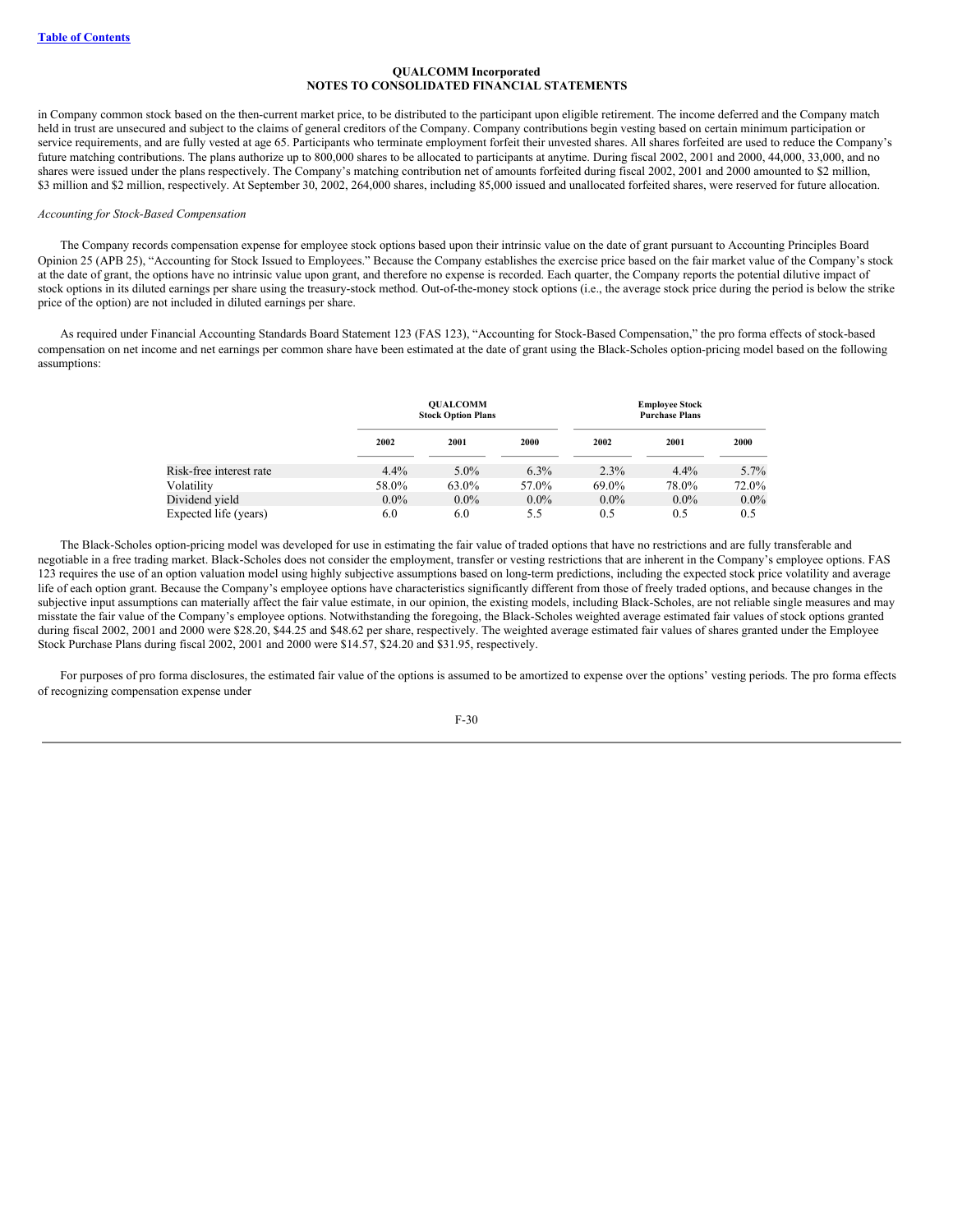the fair value method on net income and net earnings per common share for the years ended September 30 were as follows (in thousands, except for net earnings per share):

|                                                | 2002        |            | 2001*       |             | 2000*       |           |
|------------------------------------------------|-------------|------------|-------------|-------------|-------------|-----------|
|                                                | As reported | Pro forma  | As reported | Pro forma   | As reported | Pro forma |
| Net income (loss)                              | \$359,677   | \$125,763  | \$(578,078) | \$(745,202) | \$622,146   | \$521,979 |
| Net earnings (loss) per common share:<br>Basic | 0.47        | 0.16<br>S. | (0.76)      | (0.99)      | 0.87        | 0.73<br>S |
| Diluted                                        | 0.44        | 0.16       | (0.76)      | (0.99)      | 0.79        | 0.66      |

## As adjusted (Note 13)

The effects on pro forma disclosures of applying the fair value method are not likely to be representative of the effects on pro forma disclosures of future years because the fair value method is applicable only to options granted subsequent to September 30, 1995.

## **Note 11. Commitments and Contingencies**

#### *Litigation*

*Schwartz, et al v. QUALCOMM:* On December 14, 2000, 77 former QUALCOMM employees filed a lawsuit against the Company in the District Court for Boulder County, Colorado, alleging claims for intentional misrepresentation, nondisclosure and concealment, violation of C.R.S. Section 8-2-104 (obtaining workers by misrepresentation), breach of contract, breach of the implied covenant of good faith and fair dealing, promissory estoppels, negligent misrepresentation, unjust enrichment, violation of California Labor Code Section 970, violation of California Civil Code Sections 1709-1710, rescission, violation of California Business & Professions Code Section 17200 and violation of California Civil Code Section 1575. Since then, 10 other individuals have joined the suit as plaintiffs. The complaint seeks economic, emotional distress and punitive damages and unspecified amounts of interest. On November 29, 2001, the Court granted the Company's motion to dismiss 17 of the plaintiffs from the lawsuit. Subsequently, the Court dismissed 3 other plaintiffs from the lawsuit. On November 18, 2002, the Court granted the Company's motion to dismiss 66 of the remaining 67 plaintiffs from the lawsuit (Note 15). Although there can be no assurance that an unfavorable outcome of the dispute would not have a material adverse effect on the Company's operating results, liquidity or financial position, the Company believes the claims are without merit and will vigorously defend the action.

*GTE Wireless Incorporated (GTE) v. QUALCOMM:* On June 29, 1999, GTE filed an action in the United States District Court for the Eastern District of Virginia seeking damages and injunctive relief and asserting that wireless telephones sold by the Company infringe a single patent allegedly owned by GTE. On September 15, 1999, the Court granted the Company's motion to transfer the action to the United States District Court for the Southern District of California. On February 14, 2002, the District Court granted QUALCOMM's motion for summary judgment that QUALCOMM's products did not infringe GTE's asserted patent and denied GTE's motion seeking summary judgment of infringement. QUALCOMM's counterclaims that the patent is invalid or unenforceable remain pending in the District Court and have been stayed while the ruling granting QUALCOMM's motion and denying GTE's motion is on appeal. Although there can be no assurance that an unfavorable outcome of the dispute would not have a material adverse effect on the Company's operating results, liquidity or financial position, the Company believes the action is without merit and will vigorously defend the action.

*Durante, et al v. QUALCOMM:* On February 2, 2000, three former QUALCOMM employees filed a putative class action against the Company, ostensibly on behalf of themselves and those former employees of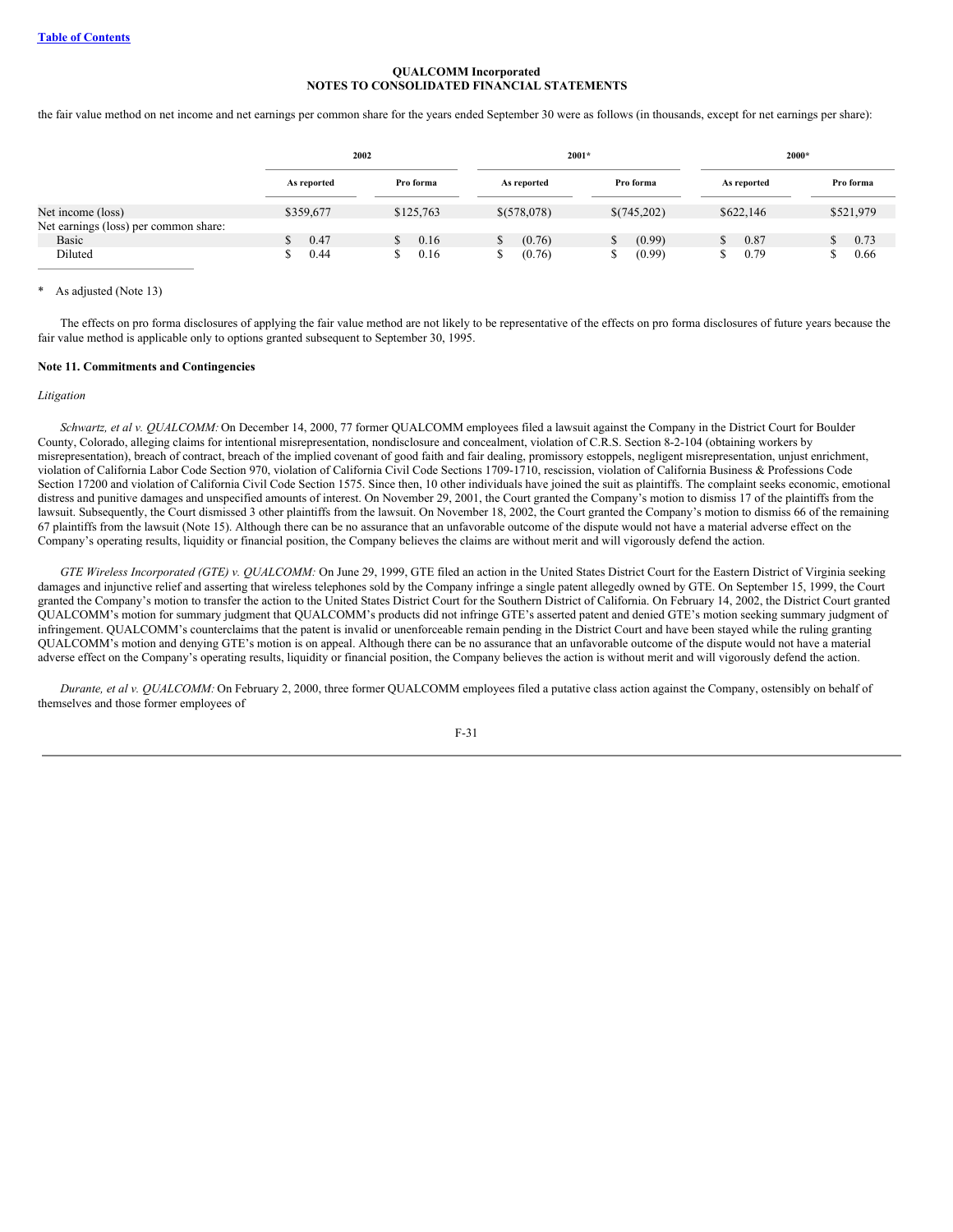the Company whose employment was terminated in April 1999. Virtually all of the purported class of plaintiffs received severance packages at the time of the termination of their employment, in exchange for a release of claims, other than federal age discrimination claims, against the Company. The complaint was filed in California Superior Court in and for the County of Los Angeles and purports to state ten causes of action including breach of contract, age discrimination, violation of Labor Code Section 200, violation of Labor Code Section 970, unfair business practices, intentional infliction of emotional distress, unjust enrichment, breach of the covenant of good faith and fair dealing, declaratory relief and undue influence. The complaint seeks an order accelerating all unvested stock options for the members of the class, plus economic and liquidated damages of an unspecified amount. On June 27, 2000, the case was ordered transferred from Los Angeles County Superior Court to San Diego County Superior Court. On July 3, 2000, the Company removed the case to the United States District Court for the Southern District of California, and discovery commenced. On May 29, 2001, the Court dismissed all plaintiffs' claims except for claims arising under the federal Age Discrimination in Employment Act. On July 16, 2001, the Court granted conditional class certification on the remaining claims, to be revisited by the Court at the end of the discovery period. Currently, there are 83 individuals included in the class. Although there can be no assurance that an unfavorable outcome of the dispute would not have a material adverse effect on the Company's operating results, liquidity or financial position, the Company believes the claims are without merit and will vigorously defend the action.

*Zoltar Satellite Alarm Systems, Inc. v. QUALCOMM and SnapTrack:*On March 30, 2001, Zoltar Satellite Alarm Systems, Inc. (Zoltar) filed suit against QUALCOMM and SnapTrack, a QUALCOMM wholly-owned subsidiary, seeking damages and injunctive relief and alleging infringement of three patents. On August 27, 2001, Zoltar filed an amended complaint adding Sprint Corp. as a named defendant and narrowing certain infringement claims against QUALCOMM and SnapTrack. Since then, Zoltar has dismissed Sprint Corp. as a defendant. On September 23, 2002, the court denied Zoltar's motion for summary judgment that the accused products infringe. QUALCOMM and SnapTrack's various motions for summary judgment of noninfringement and invalidity are currently pending and await hearing. Trial has been set for February 11, 2003. Although there can be no assurance that an unfavorable outcome of this dispute would not have a material adverse effect on QUALCOMM's operating results, liquidity or financial position, the Company believes the claims are without merit and will vigorously defend the action.

The Company has been named, along with many other manufacturers of wireless handsets, wireless carriers and industry-related organizations, as a defendant in a purported class action lawsuit (In re Wireless Telephone Frequency Emissions Products Liability Litigation, United States District Court for the District of Maryland), and in several individually filed actions, seeking personal injury, economic and/or punitive damages arising out of its sale of cellular phones. The courts that have reviewed similar claims against other companies to date have held that there was insufficient scientific basis for the plaintiffs' claims in those cases, and the judge responsible for the multidistrict litigation proceedings recently made such a ruling in another case to which the company is not a party. Although there can be no assurance that an unfavorable outcome of these and other disputes would not have a material adverse effect on the Company's operating results, liquidity or financial position, the Company believes the claims are without merit and will vigorously defend the actions.

The Company has not recorded any accrual for contingent liability associated with the legal proceedings described above based on the Company's belief that a liability, while possible, is not probable. Further, any possible range of loss cannot be estimated at this time. The Company is engaged in numerous other legal actions arising in the ordinary course of its business and believes that the ultimate outcome of these actions will not have a material adverse effect on its operating results, liquidity or financial position.

# *Operating Leases*

The Company leases certain of its facilities and equipment under noncancelable operating leases, with terms ranging from two to ten years and with provisions for cost-ofliving increases. Rental expense for fiscal

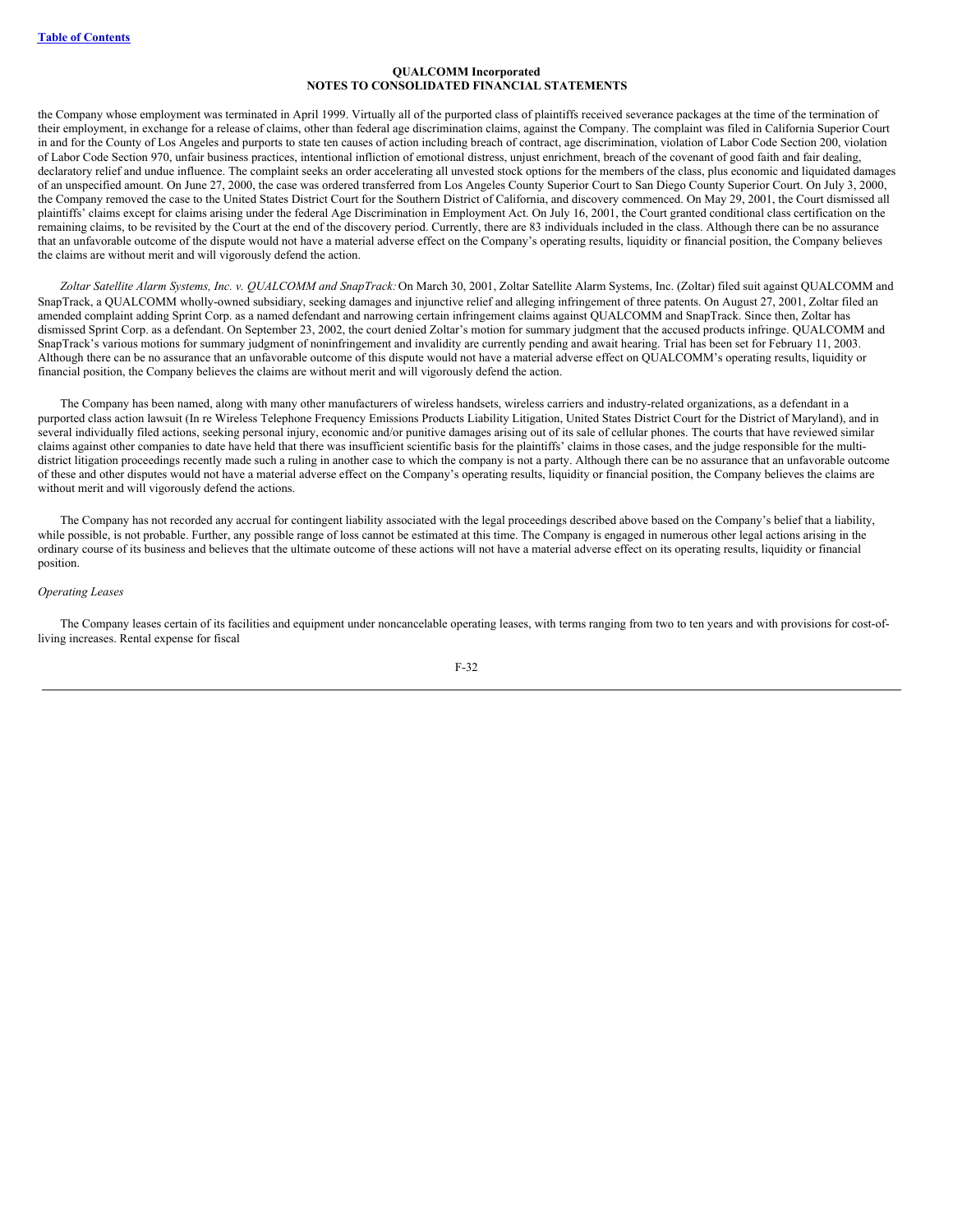2002, 2001 and 2000 was \$61 million, \$28 million and \$19 million, respectively. Rental expense increased by \$19 million in fiscal 2002 as a result of the consolidation of Vésper Holding (Note 13). Future minimum lease payments in each of the next five years from fiscal 2003 through 2007 are \$39 million, \$29 million, \$20 million, \$13 million and \$12 million, respectively, and \$11 million thereafter.

## *Purchase Obligations*

The Company has agreements with a supplier to purchase software and estimates its noncancelable obligations under these agreements to be approximately \$3 million through fiscal 2004. The Company also has commitments to purchase telecommunications and research and development services for approximately \$17 million in fiscal 2003 and \$17 million in each of the subsequent fiscal years through 2006.

*Letters of Credit, Financial Guarantees and Other Financial Commitments*

## *Pegaso Telecomunicaciones, S.A. de C.V.*

The Company has various financing arrangements, including a bridge loan facility, an equipment loan facility and an interim loan facility, with Pegaso Comunicaciones y Sistemas S.A. de C.V., a wholly owned subsidiary of Pegaso Telecomunicaciones, S.A. de C.V., a CDMA wireless operating company in Mexico (collectively referred to as Pegaso). On September 10, 2002, Telefónica Móviles (Telefónica) acquired a 65% controlling interest in Pegaso (the Close).

The bridge facility was payable in full on October 31, 2001, was in default and was subject to a forbearance agreement at September 30, 2002. At September 30, 2002, \$413 million was outstanding under the bridge loan facility, net of deferred interest and unearned fees. The Company stopped recognizing interest on the bridge loan facility effective at the beginning of the fourth fiscal quarter of 2001. Pegaso paid \$435 million in full satisfaction of the bridge loan facility on November 8, 2002 (the Bridge Payment) (Note 15).

The equipment loan facility and related financing were in default and subject to a forbearance agreement at September 30, 2002. At September 30, 2002, \$318 million was outstanding under the equipment loan facility, net of deferred interest and unearned fees. The equipment loan facility was payable through December 31, 2007 and bears interest at LIBOR plus 4.5% (or LIBOR plus 6.5% when in default). The Company stopped recognizing interest on the equipment loan facility and related financing effective at the beginning of the fourth fiscal quarter of 2001. The terms of the equipment loan facility and related financing were modified, retroactive to September 10, 2002, upon receipt of the Bridge Payment and the satisfaction of other conditions. The Company will be required to use approximately \$139 million of the bridge loan proceeds to purchase outstanding vendor debt owed by Pegaso to other lenders. Financing related to the equipment loan facility in the amount of \$4 million will be payable in March 2003. The remaining equipment loan facility, including the acquired vendor debt, will be payable quarterly starting in March 2006 through December 2008 and will bear interest at LIBOR plus 1% for two years, LIBOR plus 3% for the next three years and LIBOR plus 6% thereafter. The Company recognized \$0.5 million in interest income on the equipment loan facility during fiscal 2002 from the Close through fiscal year end at LIBOR plus 1%.

During fiscal 2002, the Company provided to Pegaso \$65 million of interim financing, including \$5 million in capitalized fees, and \$65 million of additional interim financing. Prior to the Close, a Pegaso shareholder purchased \$25 million and \$23 million participations in the interim and additional interim finance receivables, respectively, from the Company, and at Close, converted those portions of the interim and additional interim financings into equity in Pegaso. At September 30, 2002, \$40 million and \$42 million were outstanding under the interim and additional interim facilities, respectively. The interim and additional interim financing commitments were cancelled at Close, and the interim and additional interim finance receivables were repaid in full with interest on October 10, 2002.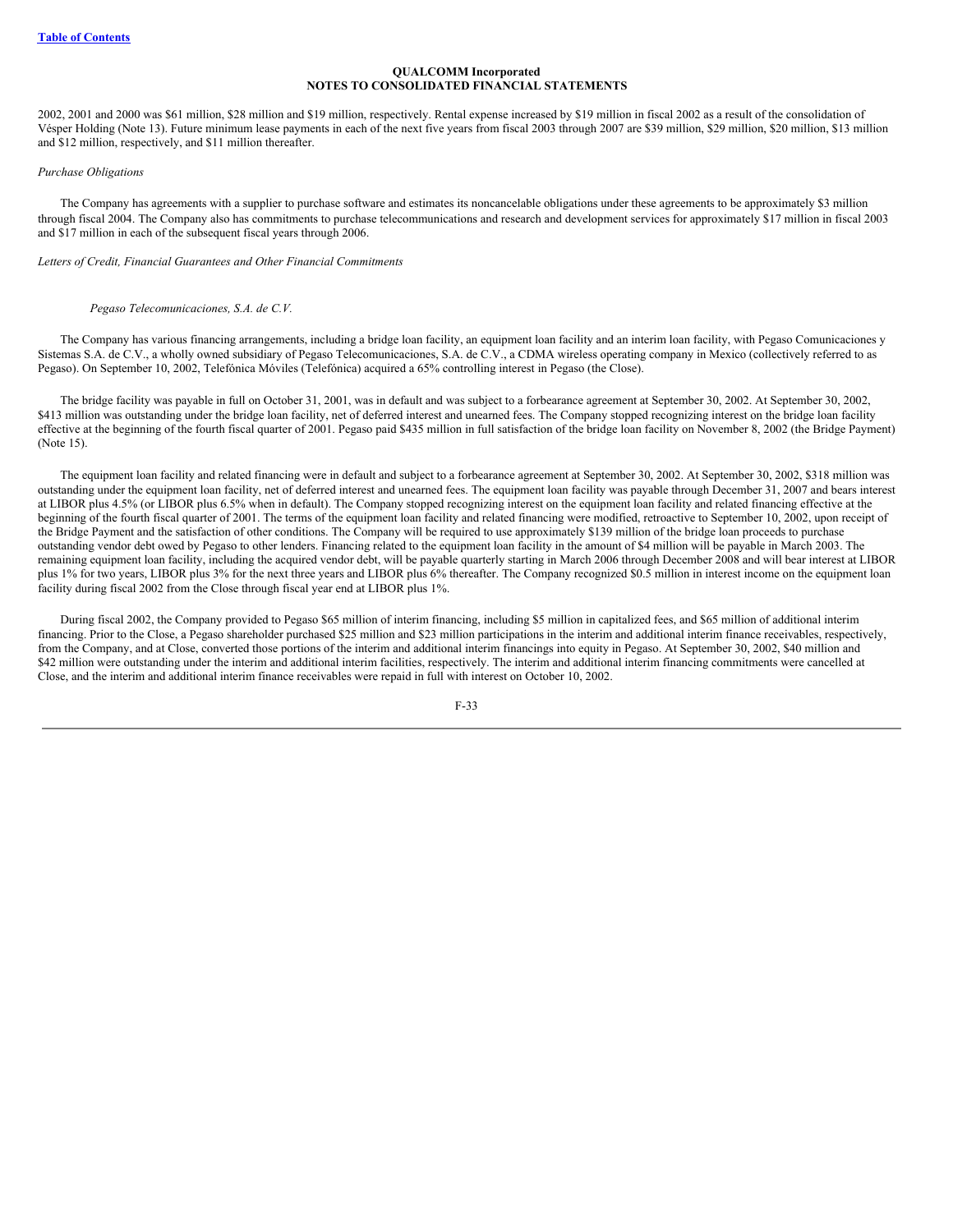Also in connection with the Close, Telefónica paid \$9 million to the Company in consideration for warrants to acquire equity in Pegaso at Close, and Pegaso paid \$12 million to the Company in October 2002 related to certain fees and expense reimbursements.

As a result of the Close, the Company recognized a total of \$9 million in interest income in fiscal 2002. At September 30, 2002, finance and other receivables from Pegaso totaled \$821 million, net of \$45 million in deferred interest income that will be amortized over the remaining term of the equipment loan facility as an adjustment to yield. The Company received \$90 million of this amount in October 2002 and an additional \$295 million when the Bridge Payment was made in November 2002, excluding the \$139 million portion of the Bridge Payment that will be used to acquire vendor debt. After receipt of the Bridge Payment, \$436 million of the September 30, 2002 finance receivables remains, net of deferred interest. In the event that Pegaso were to initiate the commercialization of GSM or TDMA services in its spectrum, Pegaso would be obliged to prepay \$285 million of that amount. Telefonica has recently indicated its intention to deploy GSM in Mexico.

The Company's aggregate commitments to provide additional long-term financing to Pegaso under its arrangements with Ericsson (Note 3) were \$105 million as of September 30, 2002, subject to Pegaso meeting certain conditions. Of this amount, \$9 million was cancelled when Pegaso made the Bridge Payment, and the remaining \$96 million is no longer available to Pegaso as a result of a series of events that occurred in November 2002. The Company also had \$4 million in other financing commitments to Pegaso as of September 30, 2002 that were cancelled when Pegaso made the Bridge Payment.

### *Leap Wireless International Inc.*

The Company has a commitment to provide \$125 million of cash loans under a senior secured credit facility with Leap Wireless to facilitate Leap Wireless' purchase of licenses in the FCC's Auction No. 35. At QUALCOMM's option, and subject to FCC consent, QUALCOMM may transfer all or a portion of any remaining amounts of its Auction Discount Voucher (ADV) in satisfaction of a like dollar amount of such commitment, with a cash commitment equal to any difference between \$125 million and the actual amount of the ADV transferred to Leap Wireless. The ADV was awarded to QUALCOMM by the FCC in June 2000 as the result of a legal ruling. The terms of the ADV allow QUALCOMM to use the voucher in whole or in part in any FCC spectrum auction over a period of three years. The ADV is fully transferable and may, subject to certain conditions, be used in whole or in part by any entity in any auction, including those in which QUALCOMM is not a participant.

The credit facility may be used by Leap Wireless solely to pay for PCS spectrum licenses acquired in the FCC's Auction No. 35, which was completed in January 2001. Under the terms of the credit facility, the Company is committed to fund up to \$125 million until the earlier of settlement of the FCC's Auction No. 35 of PCS spectrum or Leap Wireless' withdrawal from Auction No. 35. In Auction No. 35, each of the spectrum licenses as to which Leap Wireless was the highest bidder were licenses the FCC reclaimed from Next*Wave* Telecom, Inc. (Next*Wave*), a company currently in a Chapter 11 reorganization proceeding. The validity of the FCC's reclamation and reauction of these licenses in Auction No. 35 is currently subject to litigation between Next*Wave* and the federal government. Next*Wave* has prevailed on certain of its claims in the United States Court of Appeals for the District of Columbia Circuit. In response to a petition by the FCC, the U.S. Supreme Court agreed to review the case and heard oral argument on October 8, 2002. The grant to Leap Wireless of these Auction 35 wireless licenses has been substantially delayed and has been brought into question by the Next*Wave* litigation. In addition, in November 2002, the FCC adopted an order granting relief to Auction 35 bidders that were the high bidders for Nex*Wave* licenses. Leap has until the end of December 2002 to elect to terminate its obligation to purchase these licenses (Note 15). As a result, it is unclear when or if Leap Wireless will be able to use the senior credit facility. Also, the Company believes that Leap Wireless is not able to satisfy all of the conditions precedent to funding under the credit facility. As a result, it appears unlikely that Leap Wireless will be able to use the senior credit facility. The facility is repayable in a lump sum

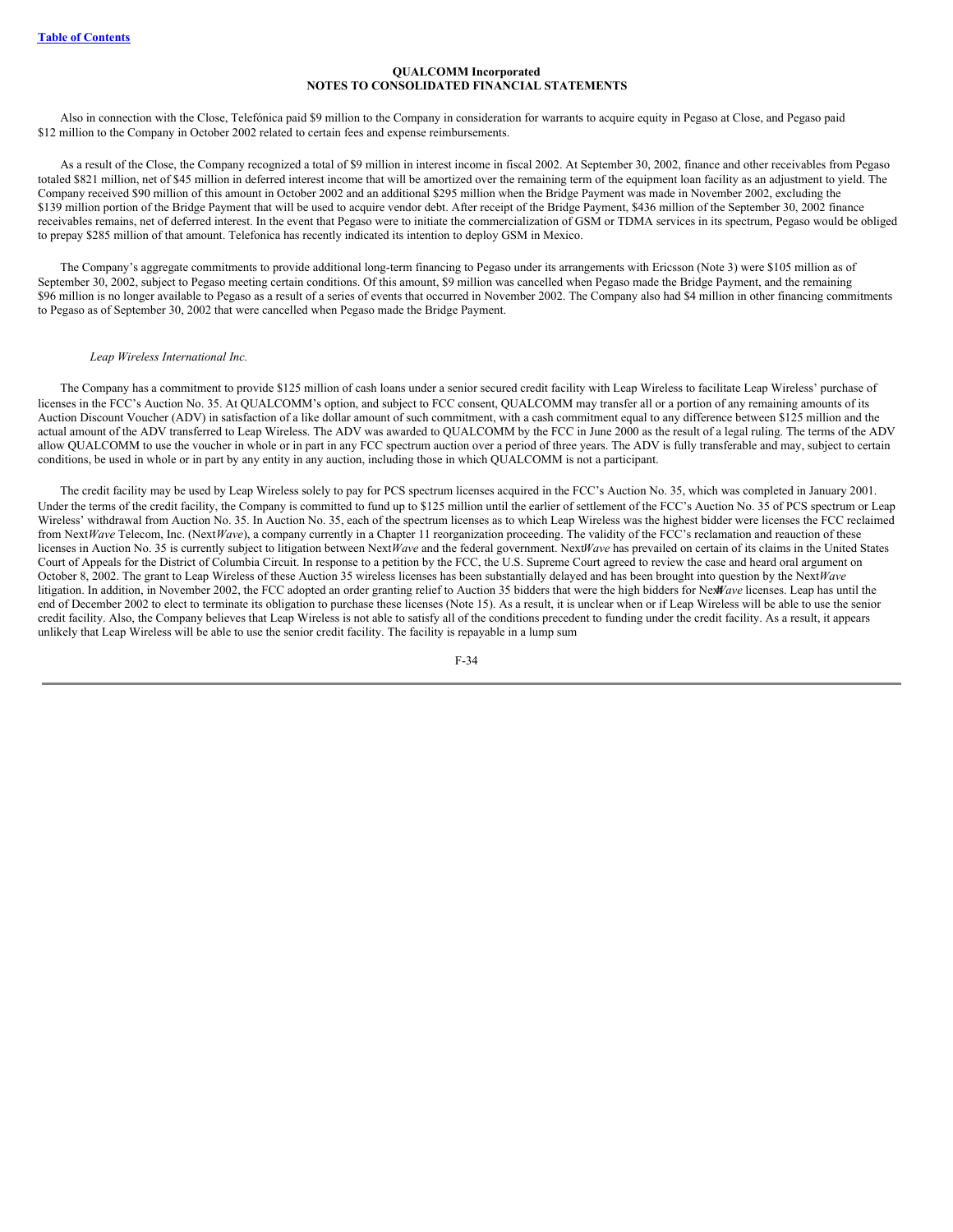payment, including principal and interest accrued through October 2002, no later than March 9, 2006. After October 2002, interest is payable semi-annually. The facility bears interest at LIBOR plus 7.5%. At September 30, 2002, no cash had been advanced to Leap Wireless.

#### *Other*

In addition to the financing commitments to Pegaso, Leap Wireless and Ericsson (Note 3), the Company had \$3 million of letters of credit and \$6 million of other financial commitments outstanding as of September 30, 2002, none of which were collateralized.

# **Note 12. Segment Information**

The Company is organized on the basis of products and services. During the first quarter of fiscal 2002, the Company formed two new operating segments, QUALCOMM Wireless & Internet and QUALCOMM Strategic Initiatives, as a result of changes in the Company's businesses and in managerial reporting. Three divisions have been aggregated into the QUALCOMM Wireless & Internet segment. Reportable segments are as follows:

- QUALCOMM CDMA Technologies (QCT) develops and supplies CDMA-based integrated circuits and system software for wireless voice and data communications and global positioning products;
- QUALCOMM Technology Licensing (QTL) licenses third parties to design, manufacture, and sell products incorporating the Company's CDMA technology;
- QUALCOMM Wireless & Internet (QWI) comprised of:
	- o QUALCOMM Internet Services (QIS) provides the BREW product and services for wireless service providers, handset manufacturers and wireless application developers and software development services;
	- o QUALCOMM Digital Media (QDM) develops technologies to support the processing, transmission and management of content for a variety of media applications, including the delivery of digitized motion pictures (Digital Cinema) and highly secure, wireless products for the United States government; and
	- o QUALCOMM Wireless Business Solutions (QWBS) provides satellite and terrestrial-based two-way data messaging and position reporting services to transportation companies, private fleets and heavy equipment fleets.
- QUALCOMM Strategic Initiatives (QSI) manages the Company's strategic investment activities. QSI makes strategic investments to promote the worldwide adoption of CDMA products and services for wireless voice and Internet data communications, including CDMA carriers and licensed device manufacturers and companies that support the design and introduction of new CDMA-based products or possess unique capabilities or technology. QSI also provides financing to CDMA carriers to facilitate the marketing and sale of CDMA equipment by licensed manufacturers.

The Wireless Systems division, which provides services and sells products to Globalstar service providers and other customers involved with the Globalstar System, is no longer included in a reportable segment, and the division's revenues and losses are presented with other products in reconciling items in the table that follows.

The Company evaluates the performance of its segments based on earnings before income taxes and accounting changes (EBT), excluding certain impairment and other charges that are not allocated to the

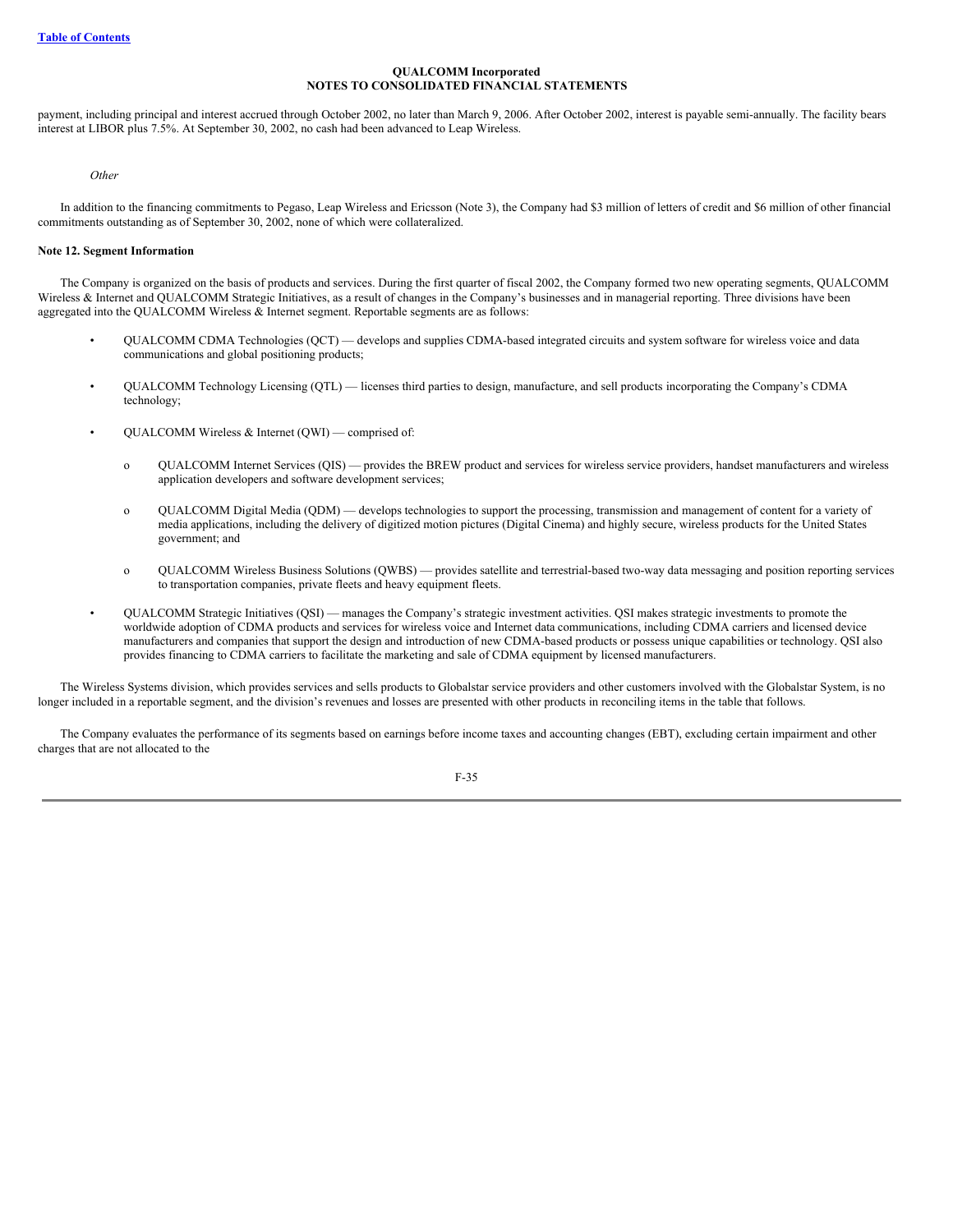segments for management reporting purposes. EBT includes the allocation of certain corporate expenses to the segments, including depreciation and amortization expense related to unallocated corporate assets. Segment data includes intersegment revenues.

Segment results presented for the fiscal 2001 and 2000 periods have been restated to conform to the current year segment presentation and adjusted to reflect the Company's equity in losses of the Vésper Operating Companies (Note 13). The Company sold its terrestrial-based CDMA wireless consumer phone business, the former operating segment QUALCOMM Consumer Products (QCP), to Kyocera in February 2000 (Note 14). The table below presents revenues and EBT for reported segments (in thousands):

|              | QCT         | QTL       | QWI       | QSI           | Reconciling<br>Items | Total       |
|--------------|-------------|-----------|-----------|---------------|----------------------|-------------|
| 2002         |             |           |           |               |                      |             |
| Revenues     | \$1,590,829 | \$847,092 | \$438,682 | S.<br>126,477 | 36,480<br>\$         | \$3,039,560 |
| <b>EBT</b>   | 440.523     | 756.173   | (9, 467)  | (506, 978)    | (219.126)            | 461,125     |
| Total assets | 290,598     | 168,777   | 107,453   | 1,754,957     | 4,187,736            | 6,509,521   |
| 2001         |             |           |           |               |                      |             |
| Revenues     | \$1,364,687 | \$781,939 | \$426,066 | \$.           | \$107,094            | \$2,679,786 |
| <b>EBT</b>   | 305.546     | 705,794   | 33,484    | (1,125,206)   | (375, 258)           | (455, 640)  |
| Total assets | 296.638     | 180,276   | 109,443   | 1,294,278     | 3,789,098            | 5,669,733   |
| 2000         |             |           |           |               |                      |             |
| Revenues     | \$1,238,702 | \$705,482 | \$431,897 | \$.           | \$ 820,699           | \$3,196,780 |
| <b>EBT</b>   | 391.521     | 633.336   | 80,152    | 342,894       | (299.163)            | 1.148.740   |
| Total assets | 296,054     | 160,604   | 109,007   | 1.206.880     | 4.242.372            | 6.014.917   |

Revenues from each of the Company's divisions aggregated into the QWI operating segment for the years ended September 30 were as follows (in thousands):

|      | <b>OWBS</b> | <b>ODM</b> | <b>OIS</b> |
|------|-------------|------------|------------|
| 2002 | \$337,454   | \$53,941   | \$47,287   |
| 2001 | \$345,560   | \$74,250   | \$6,256    |
| 2000 | \$348,338   | \$74,529   | \$9,030    |

QSI assets include \$203 million and \$106 million related to investments in equity method investees at September 30, 2002 and 2001, respectively.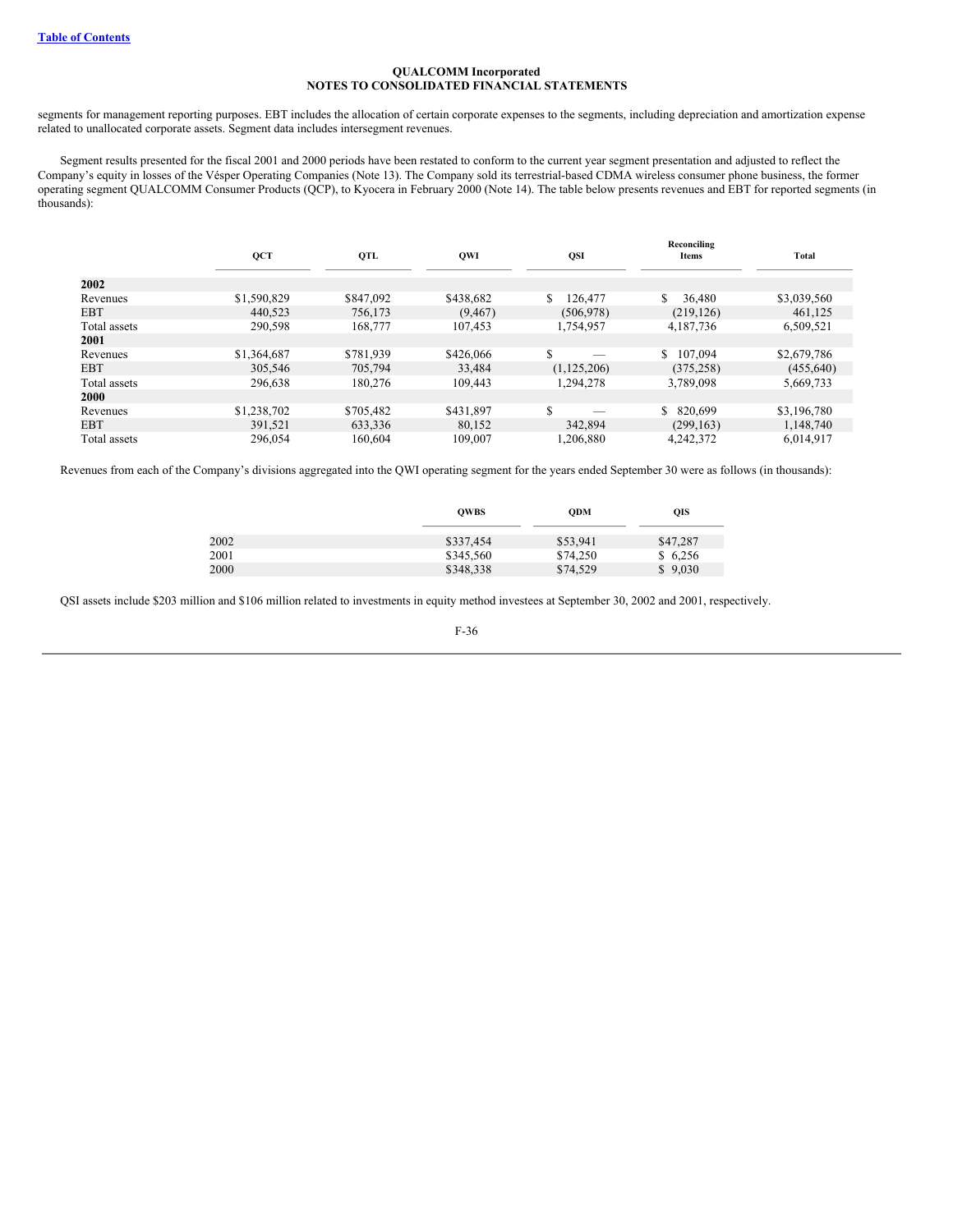Other reconciling items for the years ended September 30 were comprised as follows (in thousands):

|                                                                             | 2002                                                                                                                 | 2001                                                                                                                 | 2000                                                                                                                 |
|-----------------------------------------------------------------------------|----------------------------------------------------------------------------------------------------------------------|----------------------------------------------------------------------------------------------------------------------|----------------------------------------------------------------------------------------------------------------------|
| <b>Revenues</b>                                                             |                                                                                                                      |                                                                                                                      |                                                                                                                      |
| Revenues from external customers of QCP segment sold                        | S                                                                                                                    | S                                                                                                                    | \$541,856                                                                                                            |
| Elimination of intersegment revenue                                         | (80, 409)                                                                                                            | (62, 114)                                                                                                            | (194, 730)                                                                                                           |
| Other products                                                              | 116,889                                                                                                              | 169,208                                                                                                              | 473,573                                                                                                              |
|                                                                             |                                                                                                                      |                                                                                                                      |                                                                                                                      |
| Reconciling items                                                           | \$36,480                                                                                                             | \$107,094                                                                                                            | \$820,699                                                                                                            |
|                                                                             |                                                                                                                      |                                                                                                                      |                                                                                                                      |
| Earnings before income taxes                                                |                                                                                                                      |                                                                                                                      |                                                                                                                      |
| Unallocated corporate expenses                                              | \$(301,615)                                                                                                          | \$(429,481)                                                                                                          | \$(324,131)                                                                                                          |
| EBT of QCP segment sold                                                     |                                                                                                                      |                                                                                                                      | (70,073)                                                                                                             |
| EBT from other products                                                     | 1,663                                                                                                                | (77, 486)                                                                                                            | 39,507                                                                                                               |
| Unallocated interest expense                                                | (377)                                                                                                                | (9, 557)                                                                                                             | (1, 842)                                                                                                             |
| Unallocated investment (loss) income, net                                   | 89,138                                                                                                               | 139,226                                                                                                              | 108,311                                                                                                              |
| Distributions on Trust Convertible Preferred Securities of subsidiary trust |                                                                                                                      |                                                                                                                      | (13,039)                                                                                                             |
| Intracompany eliminations                                                   | (6.911)                                                                                                              | 4,544                                                                                                                | (36, 758)                                                                                                            |
| Other                                                                       | (1,024)                                                                                                              | (2,504)                                                                                                              | (1,138)                                                                                                              |
|                                                                             |                                                                                                                      |                                                                                                                      |                                                                                                                      |
| Reconciling items                                                           | \$(219, 126)                                                                                                         | \$(375,258)                                                                                                          | \$(299,163)                                                                                                          |
|                                                                             | <b>STATE OF STATE OF STATE OF STATE OF STATE OF STATE OF STATE OF STATE OF STATE OF STATE OF STATE OF STATE OF S</b> | <b>STATE OF STATE OF STATE OF STATE OF STATE OF STATE OF STATE OF STATE OF STATE OF STATE OF STATE OF STATE OF S</b> | <b>STATE OF STATE OF STATE OF STATE OF STATE OF STATE OF STATE OF STATE OF STATE OF STATE OF STATE OF STATE OF S</b> |

Generally, revenues between operating segments are based on prevailing market rates or an approximation thereof. Certain charges are allocated to the corporate functional department in the Company's management reports based on the decision that those charges should not be used to evaluate a segment's operating performance. The Company also routinely excludes amortization of goodwill and other acquisition-related intangible assets from segments' EBT in its management reports based on the decision to exclude those charges from the evaluation of segment results. Unallocated corporate expenses for fiscal 2002 included \$259 million for amortization of goodwill and other acquisitionrelated intangible assets. Unallocated corporate expenses for fiscal 2001 included \$256 million for amortization of goodwill and other acquisition-related intangible assets, \$62 million related to an arbitration decision against the Company and \$57 million related to Globalstar (Note 4). Unallocated corporate expenses for fiscal 2000 included \$146 million for amortization of goodwill and other acquisition-related intangible assets, \$83 million in charges related to the sale of the terrestrial-based CDMA wireless consumer phone business (Note 14), and \$60 million for in-process technology related to the SnapTrack acquisition (Note 13).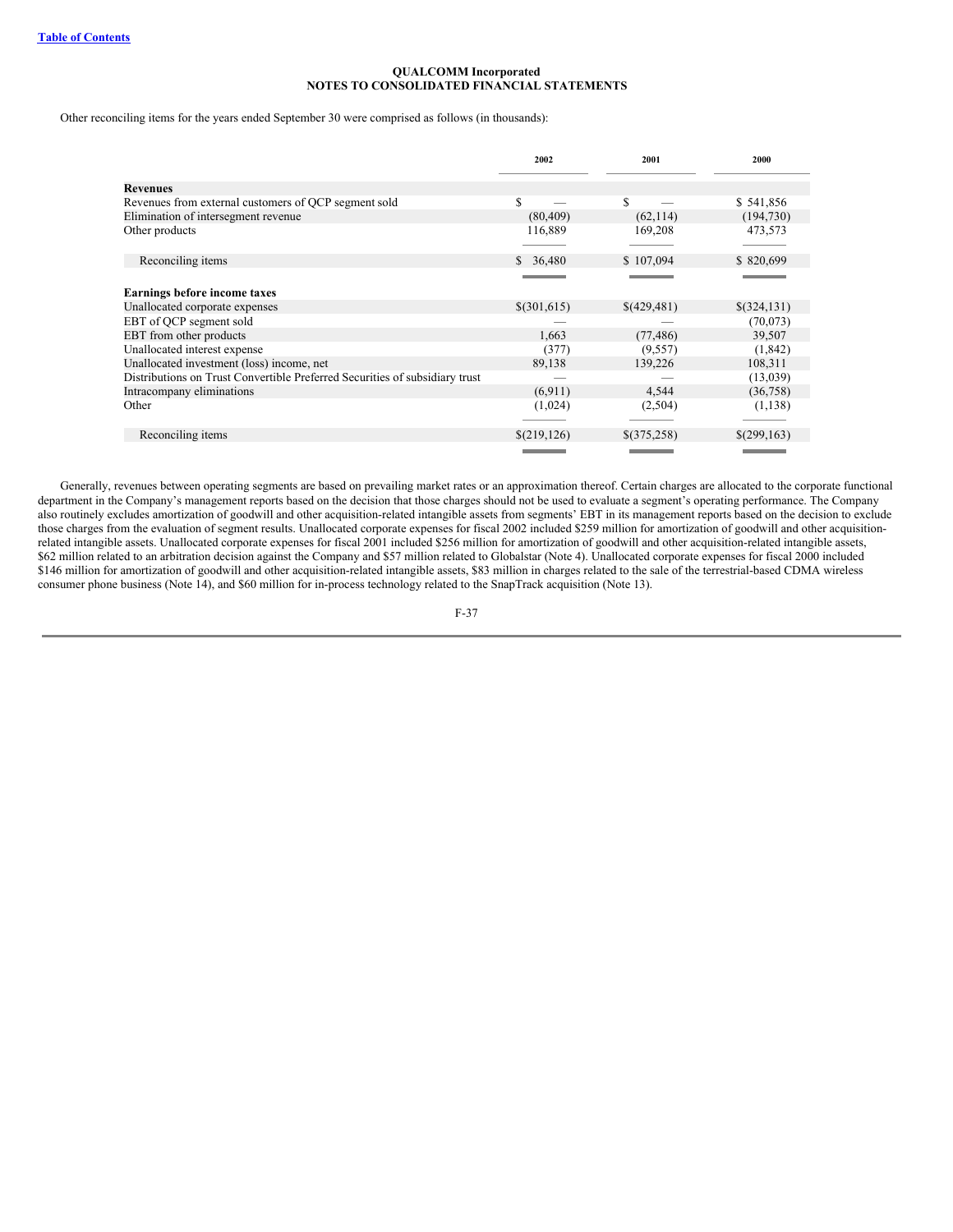Specified items included in segment EBT for years ended September 30 were as follows (in thousands):

|                                  | <b>OCT</b>  | OTL       | OWI       | QSI       |
|----------------------------------|-------------|-----------|-----------|-----------|
| 2002                             |             |           |           |           |
| Revenues from external customers | \$1,586,864 | \$780,410 | \$428,920 | \$126,477 |
| Intersegment revenues            | 3,965       | 66,682    | 9,762     |           |
| Interest income                  | 1.724       | 1,672     | 1,013     | 32,793    |
| Interest expense                 | 41          | 214       | 108       | 24,939    |
| 2001                             |             |           |           |           |
| Revenues from external customers | \$1,360,427 | \$727,564 | \$422,587 | \$.       |
| Intersegment revenues            | 4,260       | 54,375    | 3,479     |           |
| Interest income                  | 2,366       | 122       | 888       | 108,183   |
| Interest expense                 | 38          | 6         | 27        | 74        |
| 2000                             |             |           |           |           |
| Revenues from external customers | \$1,130,216 | \$628,764 | \$422,371 | S         |
| Intersegment revenues            | 108,486     | 76,718    | 9,526     |           |
| Interest income                  |             |           |           | 137.710   |
| Interest expense                 | 121         | 6         | 186       | 95        |

All equity in losses of investees (Note 6) are recorded in QSI.

Sales information by geographic area for the years ended September 30 was as follows (in thousands):

|                      | 2002                                                            | 2001                                                                            | 2000        |
|----------------------|-----------------------------------------------------------------|---------------------------------------------------------------------------------|-------------|
|                      |                                                                 |                                                                                 |             |
| <b>United States</b> | \$913,776                                                       | \$942,579                                                                       | \$1,681,104 |
| South Korea          | 1,133,481                                                       | 937,504                                                                         | 711,588     |
| Japan                | 534,312                                                         | 576,958                                                                         | 410,883     |
| Other foreign        | 457.991                                                         | 222,745                                                                         | 393,205     |
|                      |                                                                 |                                                                                 |             |
|                      | \$3,039,560                                                     | \$2,679,786                                                                     | \$3,196,780 |
|                      | the contract of the contract of the contract of the contract of | the contract of the contract of the contract of the contract of the contract of |             |

The Company distinguishes revenues from external customers by geographic areas based on customer location.

The net book value of long-lived assets located outside of the United States was \$251 million, \$10 million and \$10 million at September 30, 2002, 2001 and 2000, respectively. The increase over the prior years is due to Vésper Holding's long-lived assets acquired during fiscal 2002 (Note 13).

## **Note 13. Acquisitions**

# *Vésper Holding, Ltd.*

In fiscal 1999, the Company acquired an approximate 16% ownership interest in Vésper Sao Paulo S.A. and Vésper S.A. (the Vésper Operating Companies). The Vésper Operating Companies were formed by a consortium of investors to provide fixed wireless and wireline telephone services in the northern, northeast and eastern regions of Brazil and in the state of Sao Paulo. In addition, the Company extended long-term financing to the Vésper Operating Companies related to the Company's financing arrangement with Ericsson (Note 3). On November 13, 2001, QUALCOMM consummated a series of transactions as part of an overall financial restructuring (the Restructuring) of the Vésper Operating Companies.

Pursuant to the Restructuring, the Company and VeloCom (Note 4) committed to invest \$266 million and \$80 million, respectively, in a newly formed holding company called Vésper Holding. Vésper Holding acquired certain liabilities of the Vésper Operating Companies from their vendors for \$135 million and the

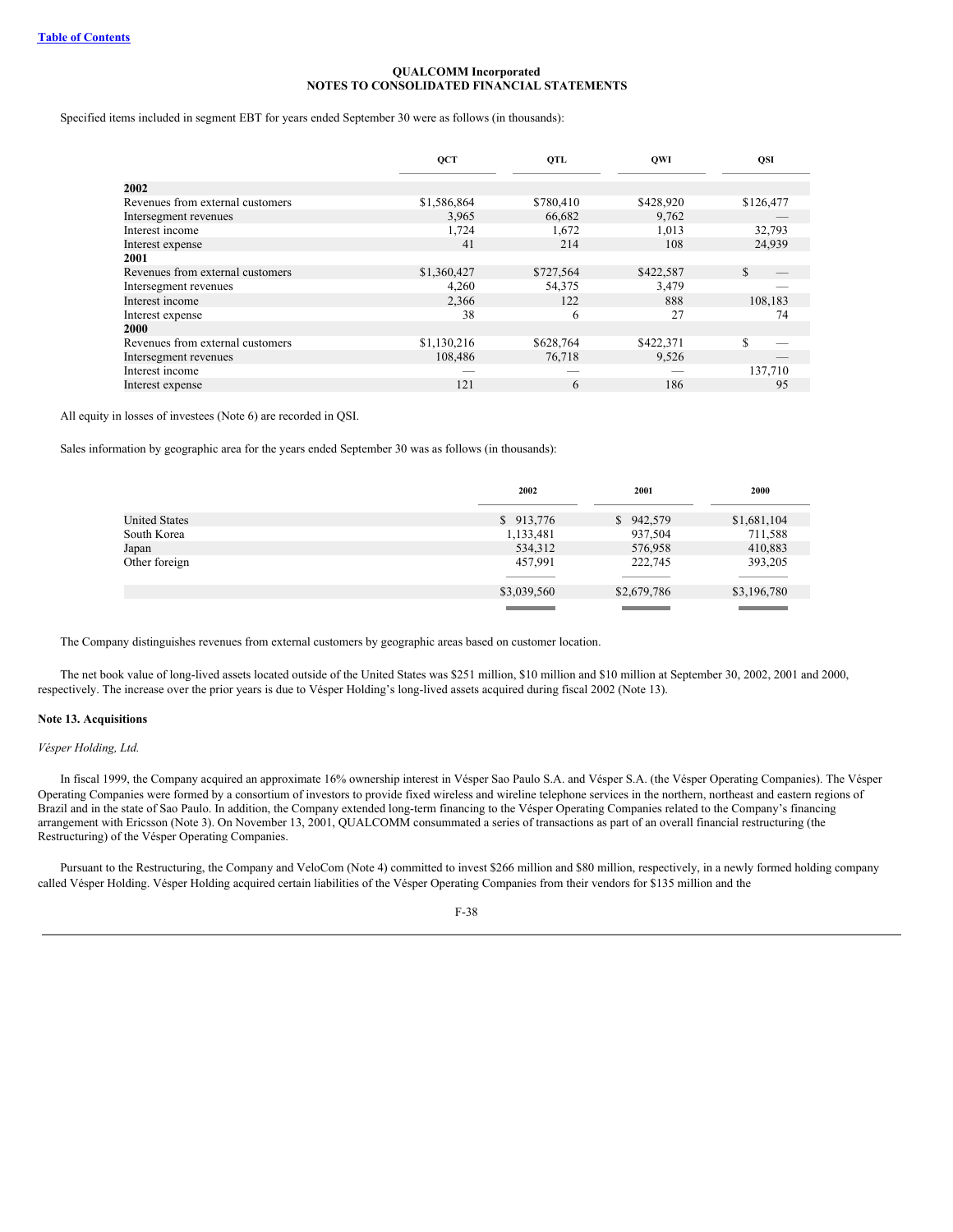issuance of warrants to purchase an approximate 7% interest in Vésper Holding, and the vendors released in full any claims that they might have against the Company, VeloCom, the Vésper Operating Companies and other related parties arising from or related to the acquired liabilities. In a series of related transactions, Vésper Holding agreed to contribute the acquired liabilities to the Vésper Operating Companies in exchange for equity securities and to cancel the contributed liabilities. At September 30, 2002, the Company directly owned 72% of the issued and outstanding equity of Vésper Holding, and the Company indirectly owned an additional 11.9% of Vésper Holding through its ownership interest in VeloCom, totaling an 83.9% direct and indirect interest.

The purchase price allocation, based on the estimated fair values of acquired assets and liabilities assumed, included \$307 million for property, plant and equipment, \$39 million for licenses, and \$31 million for other intangible assets. Property, plant and equipment are depreciated over useful lives ranging from 2 to 18 years. Licenses and other intangible assets are amortized over their useful lives of 18 years and 3 to 18 years, respectively.

When the Company obtained its controlling interest in Vésper Holding, Accounting Principles Board Opinion No. 18, "The Equity Method of Accounting for Investments in Common Stock," required that the Company adjust its prior period results to account for its original 16% ownership interest in the Vésper Operating Companies, predecessors to Vésper Holding, using the equity method of accounting. As a result, the Company recorded \$6 million, \$150 million and \$48 million of equity in losses of the Vésper Operating Companies for fiscal 2002 (pre-acquisition), 2001, and 2000 respectively. The Company recorded a \$59 million reduction in finance receivables, an \$18 million reduction in other assets and a \$77 million reduction to retained earnings at September 30, 2001. The Company had previously recorded \$121 million in asset impairment charges and other-than-temporary losses on other investments during fiscal 2001. Because those charges did not exceed the losses recorded as a result of using the equity method, the net loss for fiscal 2001 increased by \$29 million. The Company did not record any asset impairment charges or other-than-temporary losses during fiscal 2000, and as a result of using the equity method, the net income for fiscal 2000 decreased by \$48 million.

Due to the Company's practice of consolidating foreign subsidiaries one month in arrears, the consolidated financial statements for fiscal 2002 included \$130 million in losses, net of minority interest of Vésper Holding, from November 13, 2001 to August 31, 2002. The consolidated financial statements for fiscal 2002 also included \$30 million of equity losses related to Vésper Holding (pre-acquisition) and VeloCom. Pro forma operating results for the Company, assuming the acquisition of Vésper Holding had been made at the beginning of the periods ended September 30, are as follows (in thousands, except per share data):

|                                          | 2002        | 2001         | 2000        |
|------------------------------------------|-------------|--------------|-------------|
|                                          |             | (unaudited)  |             |
| Revenues                                 | \$3,059,398 | \$2,805,266  | \$3,244,428 |
|                                          |             |              |             |
| Net income (loss)                        | \$335,746   | \$ (974,221) | \$ 374,034  |
|                                          |             |              |             |
| Basic earnings (loss) per common share   | 0.44<br>S.  | (1.29)<br>S  | 0.52<br>S   |
|                                          |             |              |             |
| Diluted earnings (loss) per common share | 0.41<br>\$  | S<br>(1.29)  | S<br>0.48   |
|                                          |             |              |             |

These pro forma results have been prepared for comparative purposes only and may not be indicative of the results of operations that actually would have occurred had the combination been in effect at the beginning of the respective periods or of future results of operations of the consolidated entities.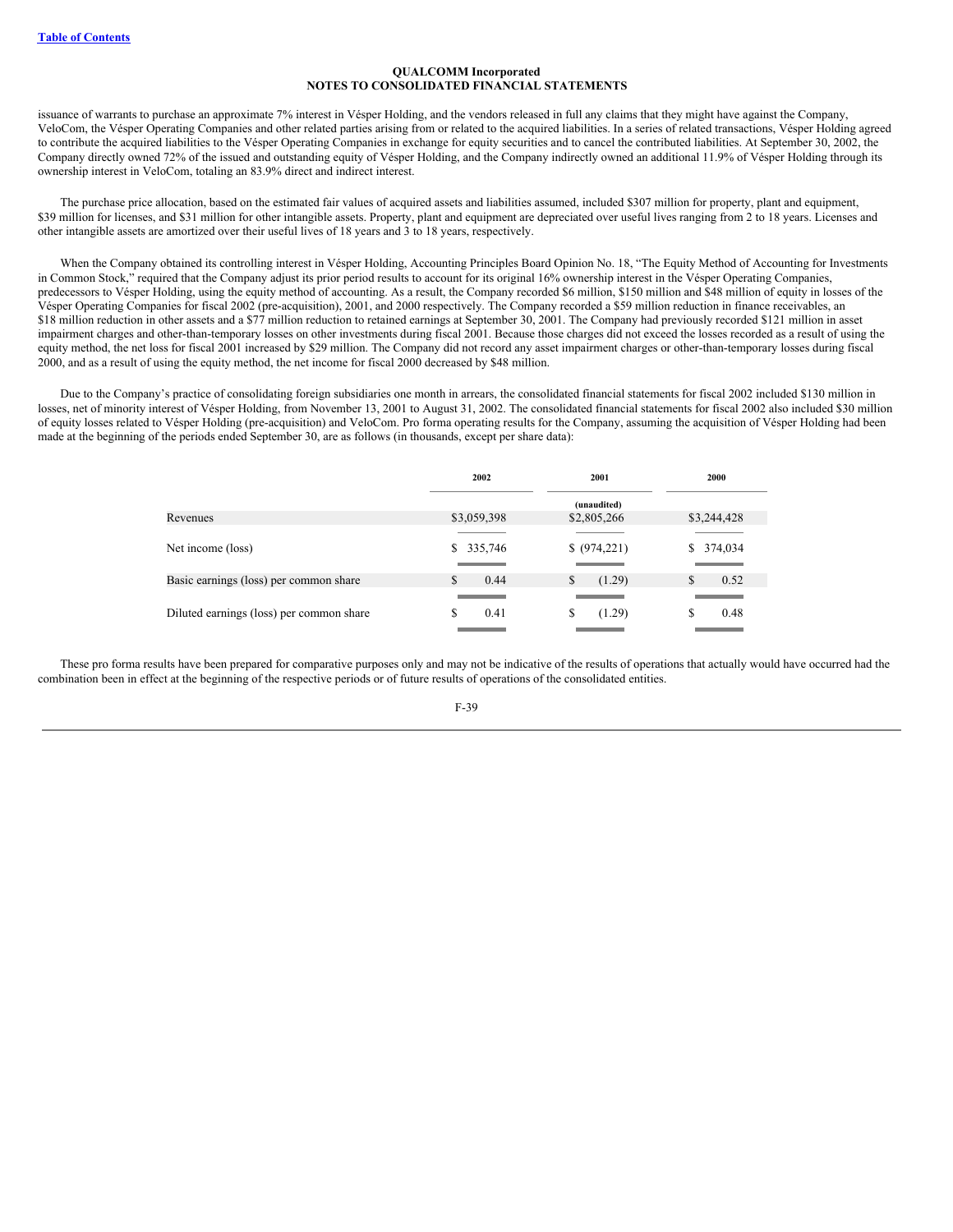The Vésper Operating Companies' summarized financial information, derived from its unaudited financial statements for the periods prior to the Company obtaining its controlling interest in Vésper Holding, is as follows (in thousands):

|                          | September 30,<br>2001                                                 |             |
|--------------------------|-----------------------------------------------------------------------|-------------|
| Current assets           | 74,310<br>$\mathbb{S}$                                                |             |
| Noncurrent assets        | 844,387                                                               |             |
| Total assets             | \$918,697                                                             |             |
|                          |                                                                       |             |
| Current liabilities      | \$314,221                                                             |             |
| Noncurrent liabilities   | 979,544                                                               |             |
| <b>Total liabilities</b> | \$1,293,765<br>and the control of the control of the<br>September 30, |             |
|                          | 2001                                                                  | 2000        |
| Revenues                 | \$125,480                                                             | \$47,648    |
|                          |                                                                       |             |
| Gross profit             | (187, 898)                                                            | (101, 877)  |
| Net loss                 | \$(877,017)                                                           | \$(346,916) |
|                          |                                                                       |             |

# *Corporación Nacional de Radiodeterminación, S.A. de C.V.*

During May 2002, the Company acquired the equity interests of certain minority shareholders in its consolidated subsidiary, Corporación Nacional de Radiodeterminación, S.A. de C.V. (CNR), the exclusive distributor of the Company's OmniTRACS product in Mexico, for \$24 million. The acquisition increased the Company's equity ownership in CNR to approximately 97%. The Company used the purchase method to account for this acquisition. The preliminary allocation of purchase price, based on the estimated fair values of acquired assets and liabilities assumed, reflects acquired goodwill and intangible assets of \$3 million and \$9 million, respectively. The Company is in the process of finalizing the purchase price allocation and does not anticipate material adjustments to the preliminary allocation. In accordance with FAS 142, amounts allocated to goodwill are not amortized. Amounts allocated to intangible assets are being amortized over their expected useful lives.

## *Wireless Knowledge, Inc.*

Wireless Knowledge, formed in November 1998 as a joint venture with Microsoft Corporation (Microsoft), provides software and professional services to allow users realtime access to critical business information through a range of browser-equipped wireless and wireline devices including mobile phones, personal digital assistants, laptops and landline connected personal computers. In October 2001, Wireless Knowledge acquired all of the outstanding shares owned by Microsoft in exchange for an agreement that Microsoft's royalty obligations under a Development, License and Alliance Agreement dated July 19, 2000 by and between Wireless Knowledge and Microsoft are considered fully paid. The acquisition increased the Company's ownership in Wireless Knowledge from approximately 50% to approximately 100%. The Company used the purchase method of accounting to record its indirect acquisition of Wireless Knowledge in accordance with FAS 141. The allocation of purchase price, based on the estimated fair values of acquired assets and liabilities assumed, included acquired goodwill of \$4 million. In accordance with FAS 142, amounts allocated to goodwill are not amortized. The consolidated financial statements include the operating results of Wireless Knowledge from the date of acquisition. The Company had previously recorded its share of Wireless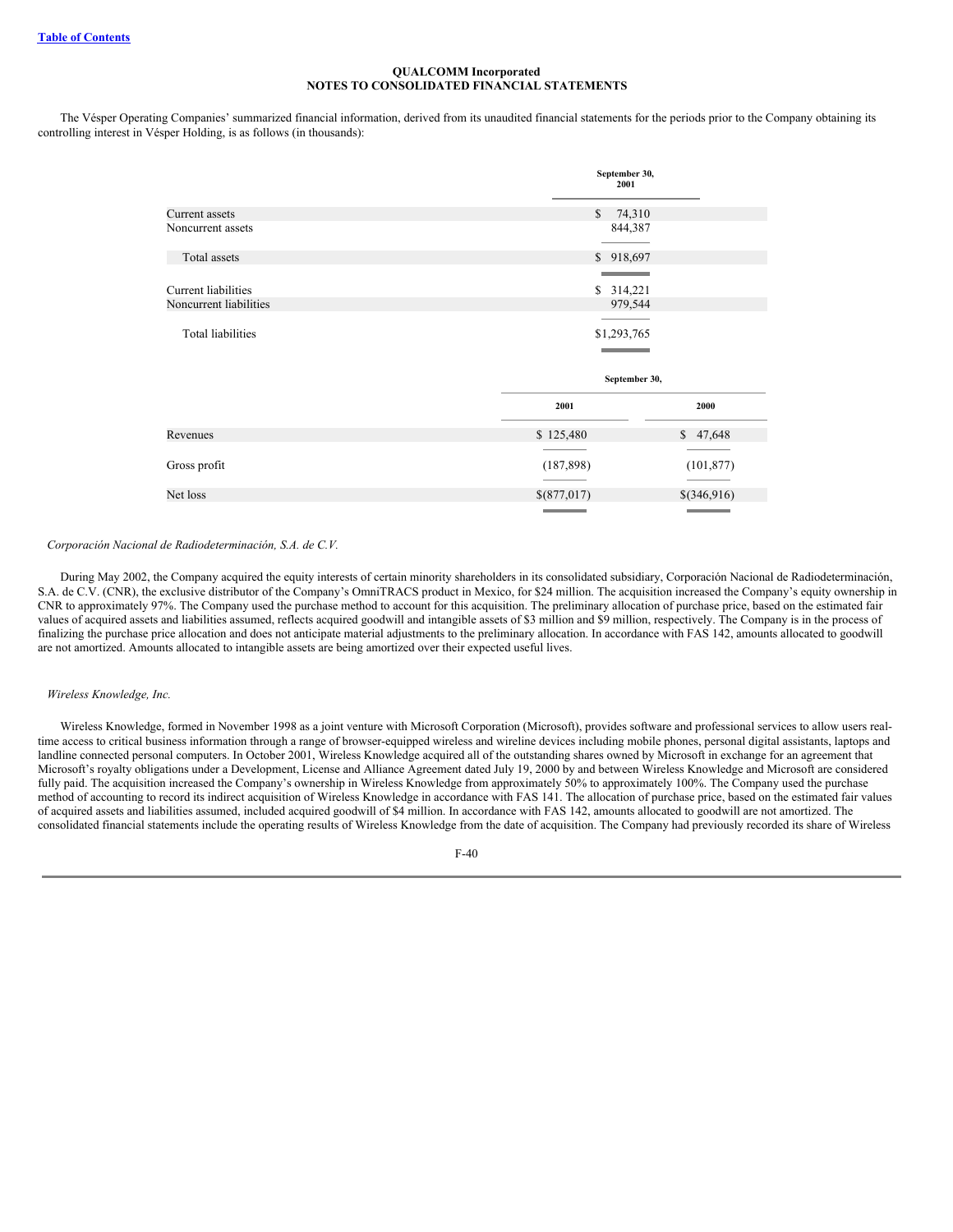Knowledge's losses under the equity method. Pro forma results of operations have not been presented because the effect of this acquisition is not material.

#### *SnapTrack, Inc.*

In March 2000, the Company completed the acquisition of all of the outstanding capital stock of SnapTrack, Inc. (SnapTrack), a developer of wireless position location technology, in a transaction accounted for as a purchase. The purchase price was approximately \$1 billion, representing the value of QUALCOMM shares issued to effect the purchase, the value of vested and unvested options and warrants exchanged at the closing date and estimated transaction costs of \$2 million. The allocation of purchase price, based on the estimated fair values of the acquired assets and assumed liabilities, included acquired goodwill of \$948 million, purchased in-process technology of \$60 million and other intangible assets of \$34 million. Tangible assets acquired and liabilities assumed were not material to the Company's financial statements. Amounts allocated to goodwill and other intangible assets are amortized on a straight-line basis over their estimated useful lives of four years. The acquisition is presented as a non-cash transaction in the statement of cash flows.

The consolidated financial statements include the operating results of SnapTrack from the date of acquisition. Unaudited pro forma operating results for the Company, assuming the acquisition of SnapTrack had been made at the beginning of the years ended September 30, were as follows (in thousands, except per share data):

|                                   | 2000*                                                                                                                        |
|-----------------------------------|------------------------------------------------------------------------------------------------------------------------------|
|                                   | (unaudited)                                                                                                                  |
| Revenues                          | \$3,197,119                                                                                                                  |
| Net income                        | \$571,161                                                                                                                    |
| Basic earnings per common share   | S<br>0.80                                                                                                                    |
| Diluted earnings per common share | 0.72<br>S<br><b>STATE OF STATE OF STATE OF STATE OF STATE OF STATE OF STATE OF STATE OF STATE OF STATE OF STATE OF STATE</b> |

## \* As adjusted (Note 13)

These pro forma results have been prepared for comparative purposes only and may not be indicative of the operating results, which actually would have occurred had the combination been in effect at the beginning of the respective periods or of future operating results of the consolidated entities.

## **Note 14. Disposition of Assets and Other Charges**

In February 2000, the Company sold its terrestrial-based CDMA wireless consumer phone business, including its phone inventory, manufacturing equipment and customer commitments, to Kyocera Wireless (Kyocera). QUALCOMM received \$242 million, including interest, during fiscal 2000 for the net assets sold. QUALCOMM recorded \$83 million in charges during fiscal 2000 to reflect the estimated difference between the carrying value of the net assets and the consideration received from Kyocera, less costs to sell, and employee termination costs. Under the agreement with Kyocera, Kyocera agreed to purchase a majority of its CDMA integrated circuit sets and system software requirements from QUALCOMM for a period of five years. Kyocera will continue its existing royalty-bearing CDMA license agreement with QUALCOMM.

As part of the agreement with Kyocera, QUALCOMM formed a new subsidiary that has a substantial number of employees from QUALCOMM Consumer Products business to provide services to Kyocera on a cost-plus basis to support Kyocera's phone business for up to three years. This arrangement will expire in February 2003. Kyocera has informed the Company that it intends to offer employment to substantially all employees of the subsidiary. During fiscal 2002, 2001 and 2000, revenues resulting from this arrangement were \$105 million, \$107 million and \$69 million, respectively; earnings before taxes were not material.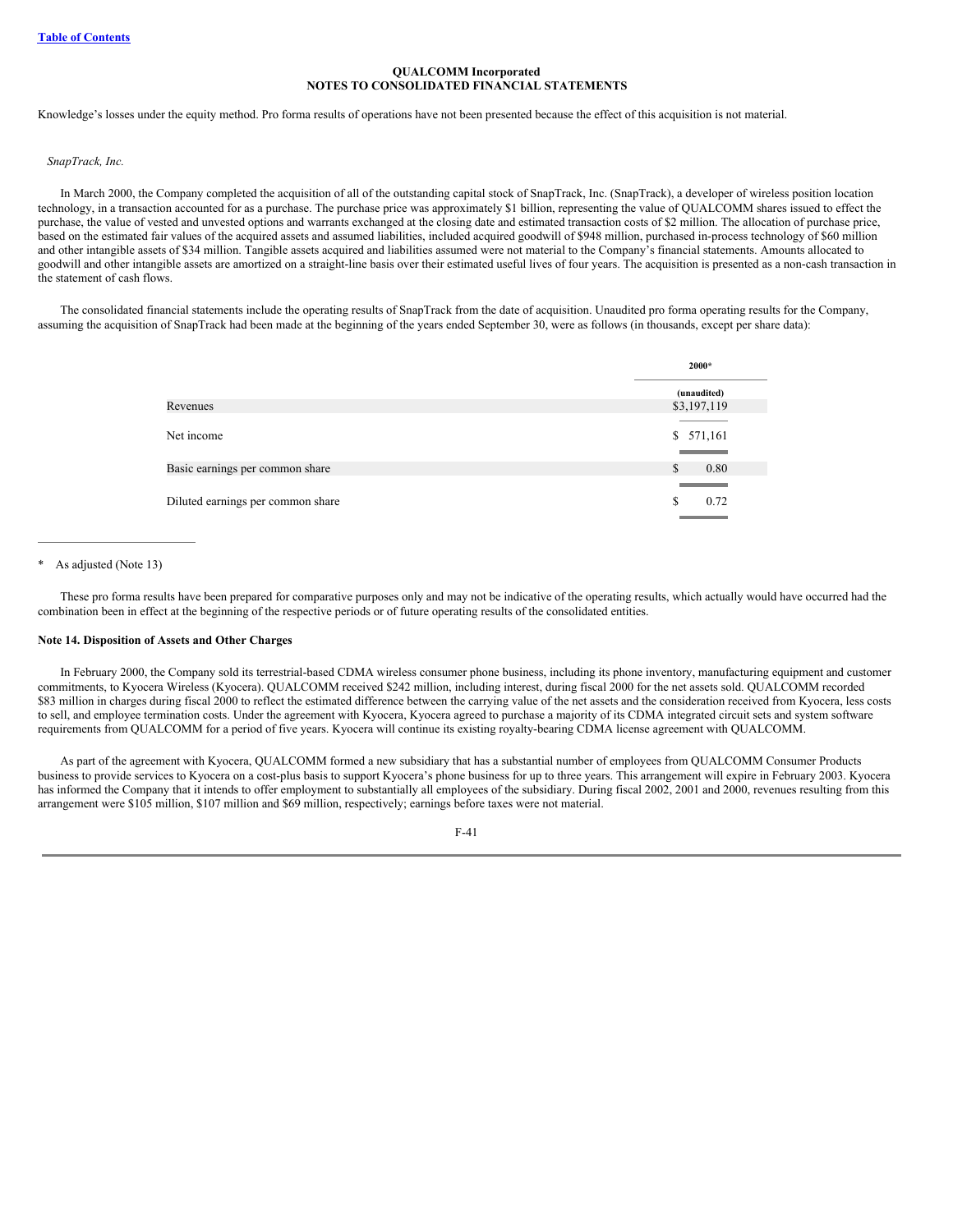The Company leases certain facilities to Kyocera under noncancelable operating leases, with provisions for cost-of-living increases. The leases expire on various dates through February 20, 2005 and generally provide for renewal options thereafter. Future minimum rentals in each of the next three years from fiscal 2003 to 2005 are \$10 million, \$9 million and \$4 million.

#### **Note 15. Subsequent Events**

On November 8, 2002, Pegaso paid \$435 million in full satisfaction of the bridge loan facility (Note 11).

On November 12, 2002, \$9 million of the Company's commitment to extend long-term financing to certain CDMA customers of Ericsson was cancelled (Note 3).

On November 14, 2002, the FCC adopted an order granting relief to Auction 35 bidders that were the high bidders for Ne*XWave* licenses. Leap has until the end of December 2002 to elect to terminate its obligation to purchase these licenses (Note 11).

On November 18, 2002, the District Court for Boulder County, Colorado granted the Company's motion to dismiss 66 of the remaining 67 plaintiffs from the lawsuit in the matter of *Schwartz, et al v. QUALCOMM* (Note 11).

On November 19, 2002, the Company won bids to acquire mobile licenses in the state of Sao Paulo (excluding Sao Paulo metro), the state of Minas Gerais, and in the Northeast region of Brazil (license Areas 2, 4, and 10, respectively). The new mobile licenses cover areas with a combined population in excess of 64 million. The mobile licenses overlap with approximately 47% of Vésper Holding's existing Wireless Local Loop areas. None of the mobile licenses cover an area outside of Vesper Holding's current coverage areas. Approximately \$8 million of the approximate \$83 million total purchase price is payable by December 19, 2002. The remaining \$75 million Brazilian real-denominated obligation is financed by the Brazilian government at an interest rate of 12%, plus an adjustment for inflation, payable in six equal annual installments. The first such installment payment is due in 36 months (Note 13).

#### **Note 16. Summarized Quarterly Data (Unaudited)**

The following financial information reflects all normal recurring adjustments that are, in the opinion of management, necessary for a fair statement of the results of the interim periods.

$$
F-42
$$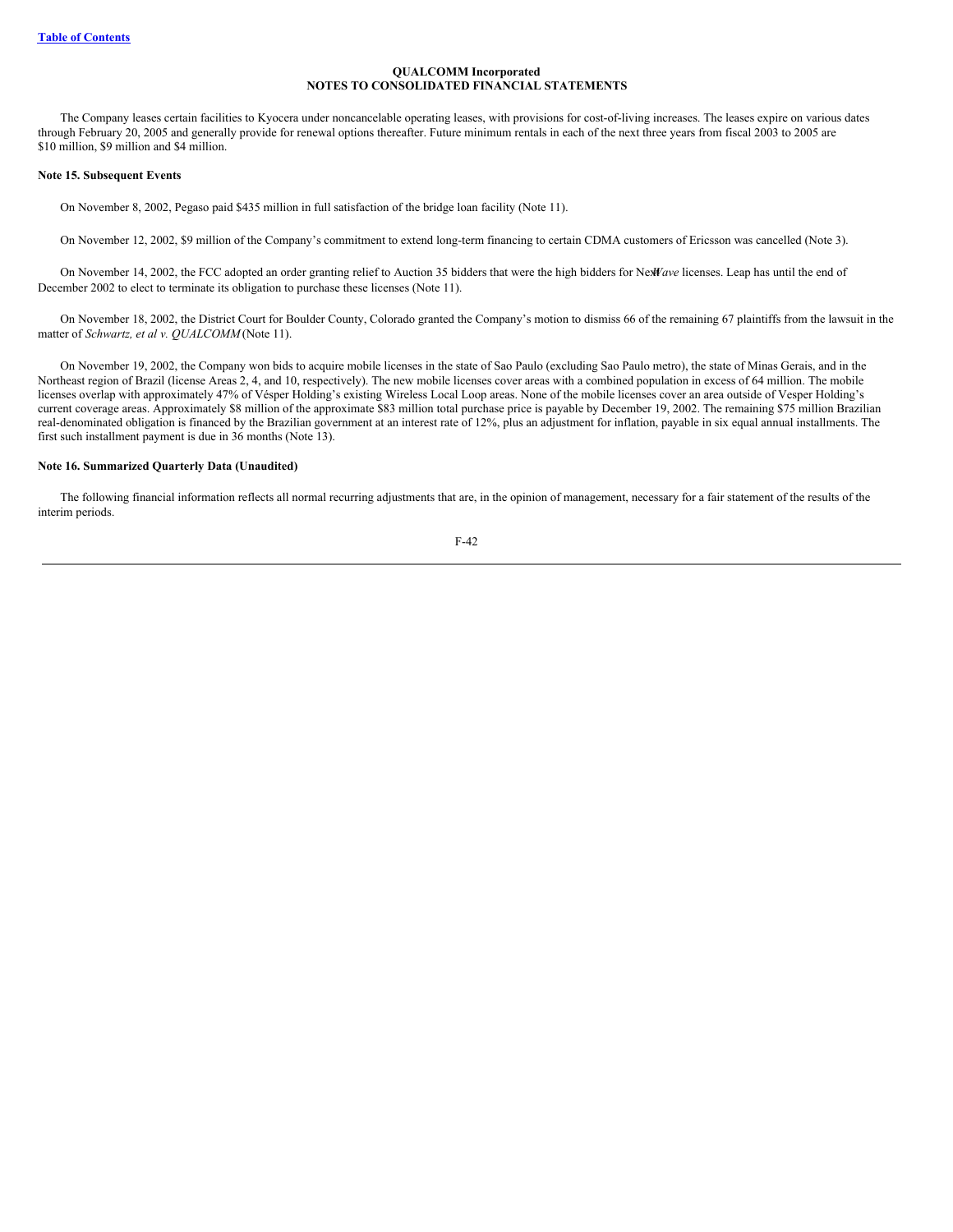The table below presents quarterly data for the years ended September 30, 2002 and 2001 (in thousands, except per share data):

|                                                  | 1st Quarter                    | 2nd Quarter                          | 3rd Quarter  | 4th Quarter                              |
|--------------------------------------------------|--------------------------------|--------------------------------------|--------------|------------------------------------------|
| 2002                                             |                                |                                      |              |                                          |
| Revenues                                         | \$698,642                      | \$696,115                            | \$770,917    | \$873,886                                |
| Operating income                                 | 182,081                        | 99,804                               | 138,618      | 252,765                                  |
| Income (loss) before accounting changes          | 139,233                        | 43,930                               | (13,768)     | 190,282                                  |
| Accounting changes, net of tax                   |                                |                                      |              |                                          |
| Net income (loss)                                | 139,233                        | 43,930                               | (13,768)     | 190,282                                  |
| Basic net earnings (loss) per common share $(1)$ |                                |                                      |              |                                          |
| Income (loss) before accounting changes          | \$<br>0.18                     | 0.06<br>\$                           | \$<br>(0.02) | \$<br>0.24                               |
| Accounting changes, net of tax                   | \$<br>$\overline{\phantom{m}}$ | \$<br>$\overline{\phantom{m}}$       | $\mathbb{S}$ | \$<br>$\overline{\phantom{0}}$           |
| Net income (loss)                                | \$<br>0.18                     | S<br>0.06                            | \$<br>(0.02) | S<br>0.24                                |
| Diluted net earnings (loss) per common share(1)  |                                |                                      |              |                                          |
| Income (loss) before accounting changes          | \$<br>0.17                     | 0.05<br>\$                           | (0.02)<br>S  | S<br>0.23                                |
| Accounting changes, net of tax                   | \$<br>$\qquad \qquad -$        | \$<br>$\overline{\phantom{0}}$       | S            | \$<br>$\overline{\phantom{m}}$           |
| Net income (loss)                                | \$<br>0.17                     | \$<br>0.05                           | \$<br>(0.02) | 0.23<br>S                                |
| 2001(2)                                          |                                |                                      |              |                                          |
| Revenues                                         | \$655,209                      | \$717,148                            | \$656,598    | \$650,831                                |
| Operating (loss) income                          | (424,769)                      | 211,506                              | 150,486      | 101,464                                  |
| (Loss) income before accounting changes          | (401, 288)                     | 109,721                              | (193, 516)   | (75,058)                                 |
| Accounting changes, net of tax                   | (17, 937)                      |                                      |              |                                          |
| Net (loss) income                                | (419, 225)                     | 109,721                              | (193, 516)   | (75,058)                                 |
| Basic net (loss) earnings per common share(1)    |                                |                                      |              |                                          |
| (Loss) income before accounting changes          | (0.54)<br>S.                   | 0.15<br>\$                           | (0.26)<br>\$ | (0.10)<br>\$                             |
| Accounting changes, net of tax                   | $\mathbb{S}$<br>(0.02)         | \$<br>$\overline{\phantom{0}}$       | $\mathbb{S}$ | $\mathbb{S}$<br>$\overline{\phantom{0}}$ |
| Net (loss) income                                | \$<br>(0.56)                   | 0.15<br>S                            | \$<br>(0.26) | \$<br>(0.10)                             |
| Diluted net (loss) earnings per common share(1)  |                                |                                      |              |                                          |
| (Loss) income before accounting changes          | \$<br>(0.54)                   | \$<br>0.14                           | \$<br>(0.26) | \$<br>(0.10)                             |
| Accounting changes, net of tax                   | \$<br>(0.02)                   | S<br>$\hspace{0.1mm}-\hspace{0.1mm}$ | S            | S                                        |
| Net income                                       | \$<br>(0.56)                   | S<br>0.14                            | \$<br>(0.26) | S<br>(0.10)                              |

(1) Earnings (loss) per share are computed independently for each quarter and the full year based upon respective average shares outstanding. Therefore, the sum of the quarterly net earnings (loss) per share amounts may not equal the annual amounts reported.

(2) Adjusted to account for the Company's original 16% ownership interest in the Vésper Operating Companies using the equity method of accounting (Note 13).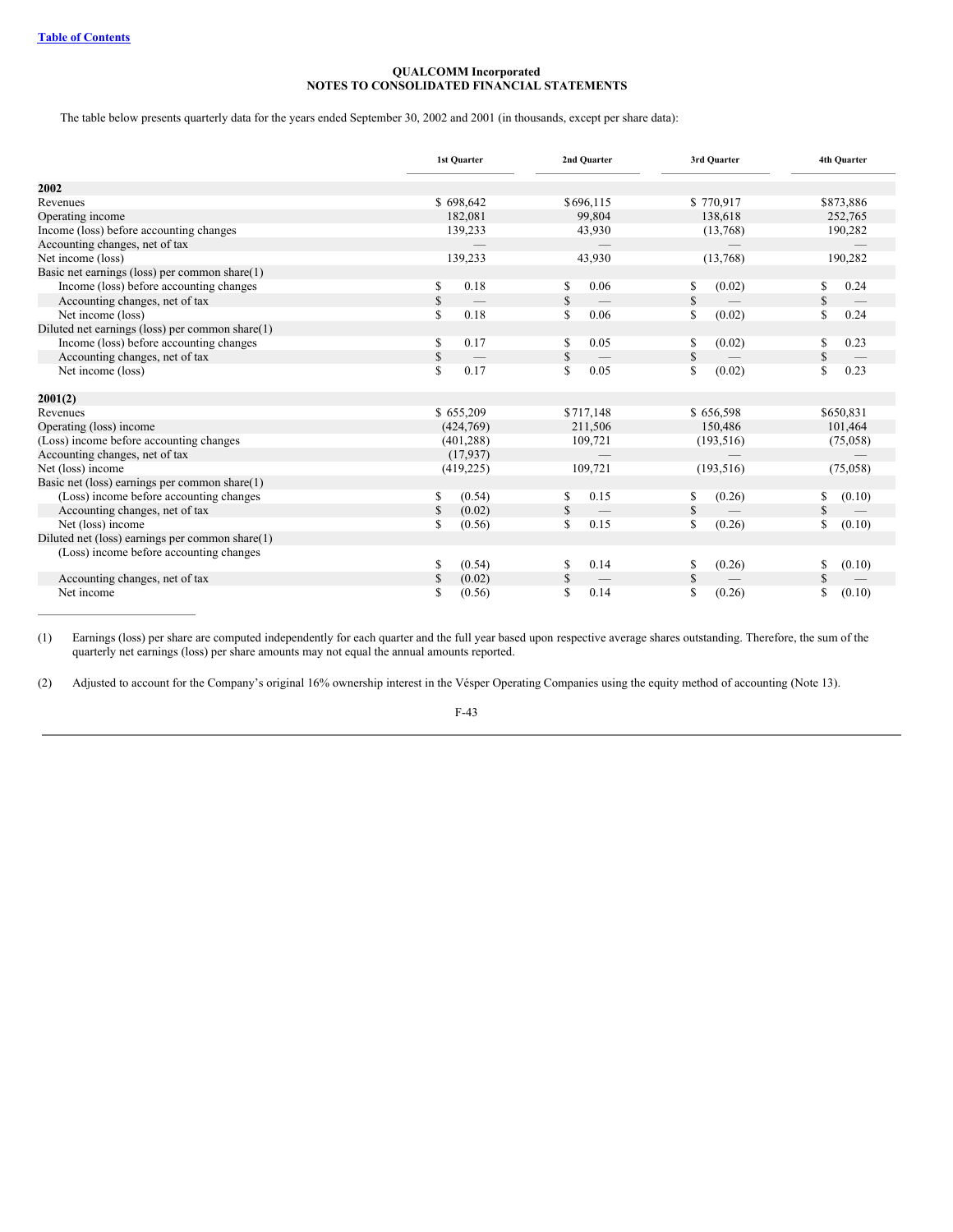# **SCHEDULE II**

# **QUALCOMM INCORPORATED**

# **VALUATION AND QUALIFYING ACCOUNTS**

#### **(In thousands)**

|                                  | <b>Balance</b> at<br><b>Beginning of</b><br>Period(A) | (Charged)<br><b>Credited to</b><br><b>Costs and</b><br><b>Expenses</b> | <b>Deductions</b>             | Other                             | <b>Balance</b> at<br>End of<br>Period(A) |
|----------------------------------|-------------------------------------------------------|------------------------------------------------------------------------|-------------------------------|-----------------------------------|------------------------------------------|
| Year ended September 30, 2000    |                                                       |                                                                        |                               |                                   |                                          |
| Allowance for doubtful accounts: |                                                       |                                                                        |                               |                                   |                                          |
| — trade receivables              | (22, 276)<br>$\mathbb{S}$                             | S.<br>4,195                                                            | \$<br>8,471                   | $\mathbb{S}$                      | <sup>\$</sup><br>(9,610)                 |
| — finance receivables            | (10,623)                                              | (525)                                                                  | 4                             |                                   | (11, 144)                                |
| Inventory reserves               | (44, 884)                                             | (46, 615)                                                              | 32,028                        | 38,637 (B)                        | (20, 834)                                |
| Valuation allowance on deferred  |                                                       |                                                                        |                               |                                   |                                          |
| tax assets*                      |                                                       | (12,016)                                                               |                               | $(584,001)$ (C)                   | (596, 017)                               |
|                                  | (77, 783)<br>S.                                       | \$ (54,961)                                                            | 40,503<br>S.                  | \$(545, 364)                      | \$ (637,605)                             |
|                                  |                                                       |                                                                        |                               |                                   |                                          |
| Year ended September 30, 2001    |                                                       |                                                                        |                               |                                   |                                          |
| Allowance for doubtful accounts: |                                                       |                                                                        |                               |                                   |                                          |
| — trade receivables              | $\mathbb{S}$<br>(9,610)                               | (10, 412)<br>S.                                                        | \$<br>4.266                   | \$                                | S.<br>(15,756)                           |
| — finance receivables            | (11, 144)                                             | (601,986)                                                              | 39                            | $(90, 857)$ (E)                   | (703, 948)                               |
| — notes receivable               |                                                       | (155, 107)                                                             |                               |                                   | (155, 107)                               |
| Inventory reserves               | (20, 834)                                             | (65,268)                                                               | 8,817                         |                                   | (77, 285)                                |
| Valuation allowance on deferred  |                                                       |                                                                        |                               |                                   |                                          |
| tax assets*                      | (596, 017)                                            | (192, 551)                                                             |                               | (438,889)(D)                      | (1,227,457)                              |
|                                  |                                                       |                                                                        |                               |                                   |                                          |
|                                  | \$ (637,605)                                          | \$(1,025,324)                                                          | 13,122                        | \$(529,746)                       | \$(2,179,553)                            |
|                                  |                                                       | and the control of the control of the                                  |                               |                                   |                                          |
| Year ended September 30, 2002    |                                                       |                                                                        |                               |                                   |                                          |
| Allowance for doubtful accounts: |                                                       |                                                                        |                               |                                   |                                          |
| — trade receivables              | S.<br>(15,756)                                        | (42,160)<br>\$                                                         | 82,133<br>S.                  | (45,864)(F)(G)                    | \$<br>(21, 647)                          |
| — finance receivables            | (703, 948)                                            | (189, 674)                                                             | 843,093                       |                                   | (50, 529)                                |
| — notes receivable               | (155, 107)                                            | (19,263)                                                               | 132,898                       |                                   | (41, 472)                                |
| Inventory reserves               | (77, 285)                                             | (9,649)                                                                | 8,856                         |                                   | (78,078)                                 |
| Valuation allowance on deferred  |                                                       |                                                                        |                               |                                   |                                          |
| tax assets                       | (1,227,457)                                           | 144,519                                                                |                               | $(440,106)$ (H)                   | (1,523,044)                              |
|                                  | \$(2,179,553)                                         | \$(116,227)                                                            | \$1,066,980                   | $$$ (485,970)                     | \$(1,714,770)                            |
|                                  | and the control of the control of                     | <b>Contract Contract Contract</b>                                      | the control of the control of | <b>Contract Contract Contract</b> | <b>Contract Contract Contract</b>        |

\* As adjusted (see Note 13 of the Consolidated Financial Statements)

(A) The Company's fiscal year ends on the last Sunday of September.

(B) Disposition in connection with the sale of assets related to the terrestrial-based CDMA wireless consumer phone business in February 2000.

(C) Balance was charged to paid-in-capital (see Note 8 to the Consolidated Financial Statements).

(D) Of this amount, \$64,171 was charged against the tax benefit as a component of comprehensive loss related to the Company's temporary losses on marketable securities and \$374,718 was charged to paid-in-capital (see Note 8 to the Consolidated Financial Statements).

(E) The reduction in finance receivables related to equity in losses related to the Company's original 16% ownership interest in the Vésper Operating Companies (see Note 13 to the Consolidated Financial Statements.) This amount includes \$31,757 previously disclosed as a charge to costs and expenses.

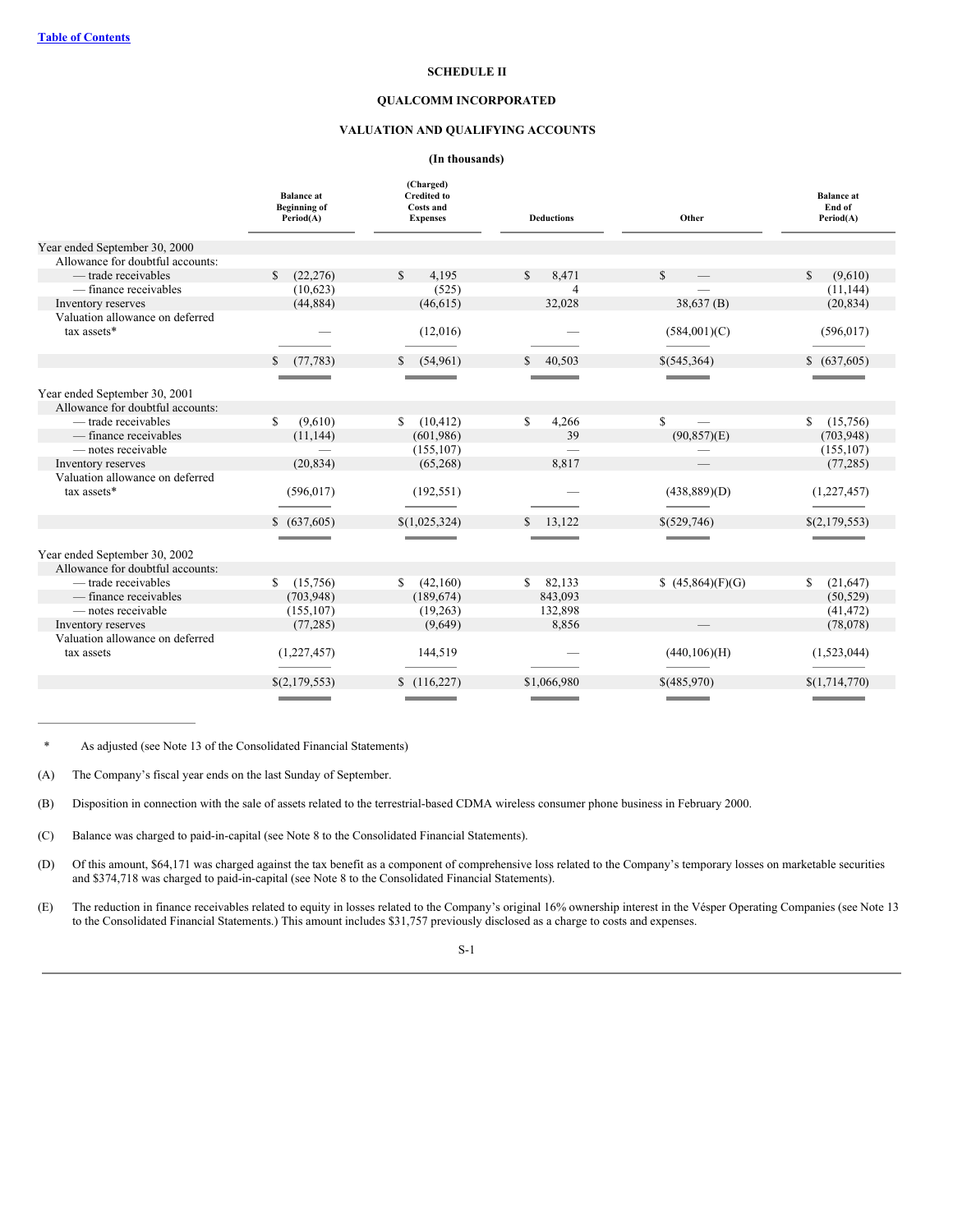# **Table of [Contents](#page-0-0)**

- (F) Of this amount, \$54,708 related to the acquisitions of Vésper Holding and Wireless Knowledge (see Note 13 of the Consolidated Financial Statements).
- (G) Of this amount, \$8,844 related to translation adjustments due to changes in foreign currency rates primarily attributable to the Vésper Operating Companies.
- (H) Of this amount, \$329,742 related to the acquisitions of Vésper Holding and Wireless Knowledge (see Note 13 of the Consolidated Financial Statements) and \$153,957 was charged to paid-in capital (see Note 8 of the Consolidated Financial Statements), offset by a \$43,593 reduction in the tax benefit recorded as a component of comprehensive loss related to the Company's temporary losses on marketable securities.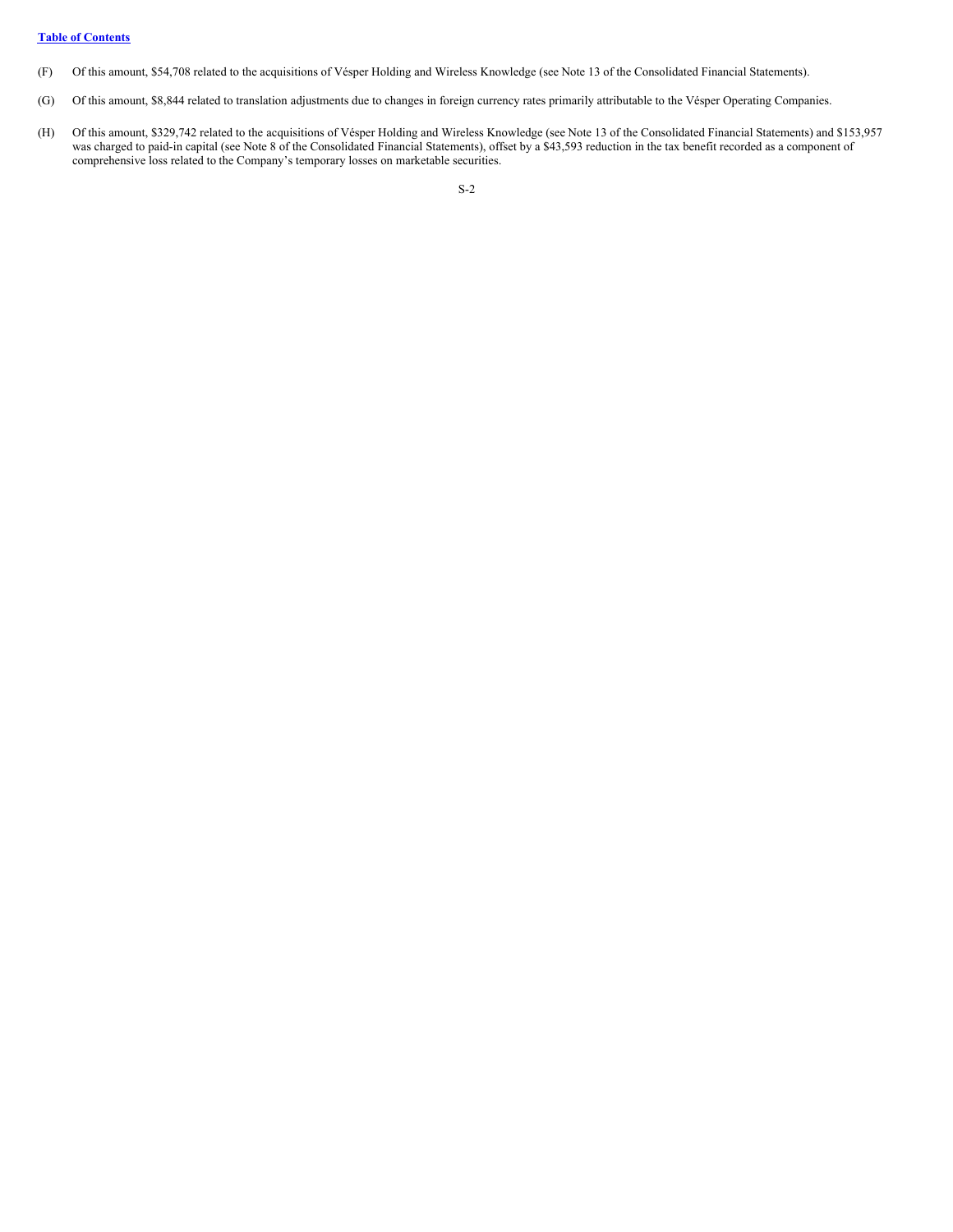EXHIBIT 10.52

#### EXECUTION COPY

## SEVENTH AMENDMENT AND WAIVER TO BRIDGE LOAN AGREEMENT

This SEVENTH AMENDMENT AND WAIVER TO BRIDGE LOAN AGREEMENT (this "Amendment"), dated as of September 10, 2002, is entered into by PEGASO COMUNICACIONES Y SISTEMAS, S.A. DE C.V., a sociedad anonima de capital variable organized under the laws of Mexico ("Borrower"), PEGASO TELECOMUNICACIONES, S.A. DE C.V., a sociedad anonima de capital variable organized under the laws of Mexico ("Pegaso"), PEGASO PCS, S.A. DE C.V., a sociedad anonima de capital variable organized under the laws of Mexico ("Pegaso PCS"), PEGASO RECURSOS HUMANOS, S.A. DE C.V., a sociedad anonima de capital variable organized under the laws of Mexico ("Pegaso RH"), PEGASO FINANZAS, S.A. DE C.V., a sociedad anonima de capital variable organized under the laws of Mexico ("Finanzas"), PEGASO FINCO I, S.A. DE C.V., a sociedad anonima de capital variable organized under the laws of Mexico ("Finco"), QUALCOMM INCORPORATED, a corporation organized under the laws of Delaware ("QUALCOMM" and also the "Lender"), and CITIBANK, N.A., a national banking association, in its capacity as administrative agent for the Lenders ("Administrative Agent"), under the Bridge Loan Agreement dated as of May 27, 1999 (as modified, amended, supplemented or restated from time to time, the "Bridge Loan Agreement"). Unless otherwise indicated, capitalized terms used and not otherwise defined in this Amendment shall have the same meanings in this Amendment as set forth in the Bridge Loan Agreement, and the rules of interpretation set forth in Section 1.2 of the Bridge Loan Agreement shall be applicable to this Amendment, mutatis mutandis, as if set forth in this Amendment.

#### RECITALS:

A. The Bridge Loan Agreement has been amended pursuant to (i) the First Amendment to the Bridge Loan Agreement, dated as of February 8, 2000, (ii) the Second Amendment to the Bridge Loan Agreement, dated as of August 22, 2000, (iii) the Third Amendment to the Bridge Loan Agreement, dated as of November 17, 2000, (iv) the Fourth Amendment to the Bridge Loan Agreement, dated as of March 22, 2001, (v) the Fifth Amendment and Waiver to Bridge Loan Agreement, dated as of June 29, 2001, and (vi) the Sixth Amendment and Waiver to the Bridge Loan Agreement, dated as of October 10, 2001.

B. QUALCOMM and the members of the Borrower Group entered into that certain letter agreement, dated as of March 29, 2002 (the "Bridge Interest Capitalization Letter Agreement"), pursuant to which the parties agreed, inter alia, to set the interest rate applicable to all Loans then outstanding at 19.78% per annum and to capitalize the outstanding interest on all Loans on the last day of each March, June, September and December.

C. The shareholders of Pegaso (the "Shareholders"), have entered into a Stock Purchase Agreement, dated as of April 26, 2002 (the "Stock Purchase Agreement"), with Telefonica Moviles, S.A. ("TEM"), and certain other parties named in the Stock Purchase

Agreement, pursuant to which TEM has agreed to purchase from certain of the shareholders their shares in Pegaso pursuant to the terms and conditions set forth in the Stock Purchase Agreement.

D. The Shareholders, Pegaso, Sprint Corporation and Leap Wireless International, Inc. have entered into a Funding Agreement, dated as of June 26, 2001 (as amended or modified from time to time, the "Funding Agreement"), pursuant to which certain of the Shareholders are obligated to subscribe to and purchase notes from Pegaso in a minimum amount of \$100,000,000 and up to \$150,000,000 in the form of subordinated convertible debt (the "Convertible Notes") pursuant to the terms and conditions of the Funding Agreement.

E. Borrower has requested that (i) the Bridge Loan Agreement be amended to change the definition of "Scheduled Maturity Date", (ii) the accrual of interest applicable on all Loans outstanding shall have stopped as of November 30, 2001, (iii) QUALCOMM waive certain provisions of the Bridge Loan Agreement in connection with the Closing under the Stock Purchase Agreement and (iv) QUALCOMM waive, among the other matters set forth herein, the mandatory prepayment requirement under Section 2.15 of the Bridge Loan Agreement with respect to the net proceeds to be received from the issuance of the Capital Stock of Pegaso contemplated in connection with the Closing under the Stock Purchase Agreement.

F. QUALCOMM and the Administrative Agent have agreed to amend the Bridge Loan Agreement and QUALCOMM has agreed to (i) stop accruing interest on the Obligations as of November 30, 2001 and (ii) grant the waivers requested in this Amendment, each upon the terms and conditions set forth in this Amendment.

NOW, THEREFORE, in consideration of the foregoing, the mutual covenants and agreements set forth below and other good and valuable consideration, the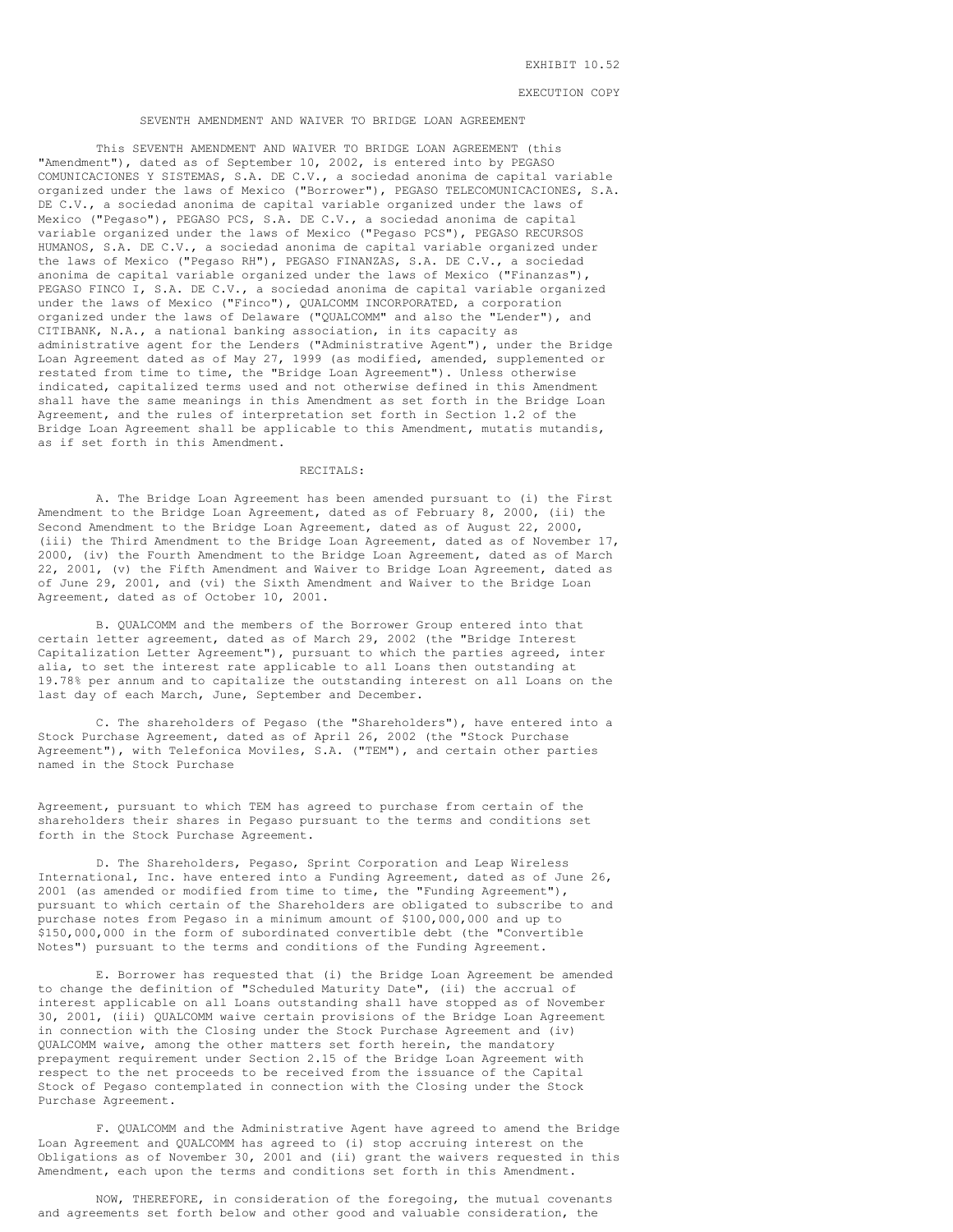receipt and sufficiency of which are hereby acknowledged, the parties agree as follows:

Section 1. Amendment, Agreement, Waiver and Acknowledgement.

(a) Amendment. Subject to the satisfaction of the conditions precedent set forth in Section 2 of this Amendment, Section 1.1 of the Bridge Loan Agreement is amended as follows:

(i) Section 1.1 (Defined Terms) of the Bridge Loan Agreement is amended by substituting the definition of "Scheduled Maturity Date" with the following new definition of "Scheduled Maturity Date":

"Scheduled Maturity Date" shall mean the earlier of (a) the date that is sixty (60) days after the Closing under the Stock Purchase Agreement or (b) if the Stock Purchase Agreement is rescinded, revoked or abandoned for any reason by any party to the Stock Purchase Agreement or terminated in accordance with the terms thereof prior to the date that is sixty (60) days after the Closing under the Stock Purchase Agreement, the date three (3) Business Days after such termination, rescission, revocation or abandonment.

 $\overline{2}$ 

(ii) Section 1.1 (Defined Terms) of the Bridge Loan Agreement is amended by adding the following new definition of "Stock Purchase Agreement" in the appropriate alphabetical order:

"Stock Purchase Agreement" means that certain Stock Purchase Agreement, dated as of April 26, 2002, among Telefonica Moviles, S.A., the Borrower Group, Alejandro Burillo Azcarraga, Carmela Azcarraga Milmo, Scotiabank Inverlat, S.A., Institucion de Banca Multiple, Grupo Financiero Scotiabank Inverlat, as trustee of fideicomiso No. 101814, a Mexican Trust, Leap PCS Mexico, Inc., Leap Wireless International, Inc., IEII, Nissho Iwai, LAIF X SPRL, QUALCOMM, Sprint Mexico, Inc., Sprint Corporation, Alcatel and Telefonaktiebolaget LM Ericsson (publ).

(iii) Section 6.31 (Operating Agreements) of the Bridge Loan Agreement is deleted in its entirety.

(b) Agreements.

(i) Accrual of interest is stopped as of November 30, 2001 provided that the Bridge Loans are timely repaid in accordance with the Stock Purchase Agreement and, provided that the Bridge Loans are timely repaid by the Scheduled Maturity Date, all default interest applicable to the Bridge Loan Agreement and any late fee or other charge payable in connection with a default thereunder incurred by any member of the Borrower Group at any time prior to such timely repayment are hereby waived. If the Closing under the Stock Purchase Agreement has occurred and (A) the Obligations are not paid on or before the date that is sixty (60) days after such Closing, the liquidated damages provision with respect to such late payments set forth in Section 2.05(b) of the Stock Purchase Agreement shall apply to the unpaid Obligations, and (B) the Obligations are not paid on or before the date that is ninety (90) days after such Closing, interest on the unpaid Obligations shall have been deemed to accrue from November 30, 2001 and capitalized in accordance with the Bridge Interest Capitalization Letter Agreement. Section 2.05(b) of the Stock Purchase Agreement is hereby incorporated by reference as if fully set forth in this Amendment and the defined terms used in Section 2.05(b) of the Stock Purchase Agreement shall have the meanings ascribed to such terms in the Stock Purchase Agreement.

(ii) If all outstanding obligations under the Bridge Loan Agreement are paid by Borrower prior to the Scheduled Maturity Date, (A) interest under the Bridge Loan Agreement shall be deemed not to have accrued or capitalized pursuant to the Bridge Interest Capitalization Letter Agreement, and (B) all interest (including default interest) under the Bridge Loan Agreement accruing from November 30, 2001 until the date of such repayment shall be forgiven (condonado) for all purposes.

(iii) Until the earlier of (A) the date that is sixty (60) days after the Closing under the Stock Purchase Agreement and (B) the day that the Obligations shall have been indefeasibly paid in full, QUALCOMM waives its rights under Section 2.16 of the Bridge Loan Agreement and agrees that it shall not arrange, or attempt to arrange, a syndication of the Commitments, Loans, or LC Expsoures under the Facilities.

3

(iv) Upon the indefeasible payment in full of the Obligations on or before the date that is sixty (60) days after the Closing under the Stock Purchase Agreement, QUALCOMM hereby agrees to, on the date of such payment, execute, as requested by TEM, either (A) terminations of the Bridge Loan Agreement, the Pagares issued in connection with the disbursements made under the Bridge Loan Agreement and each other document evidencing the loans thereunder and the pay-off letter, each in form and substance reasonably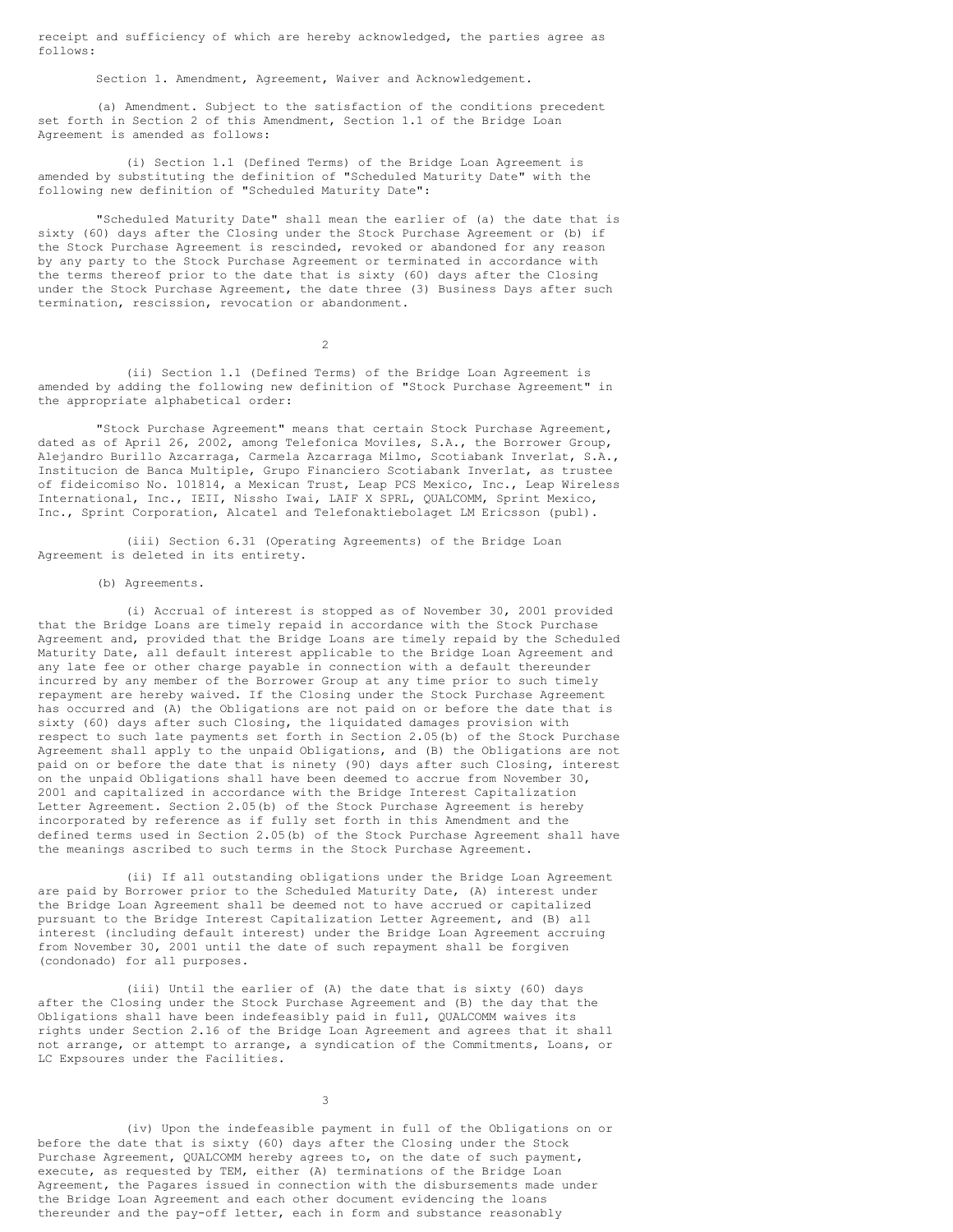acceptable to the parties thereto, or (B) an assignment and assumption of the Bridge Loan Agreement in accordance with the terms of the Stock Purchase Agreement and each member of the Borrower Group hereby agrees to, on the date of such payment, (1) execute and deliver a letter of release in the form attached to this Amendment as Exhibit B.

(v) The Borrower's Obligations under the Bridge Loan Agreement are due and payable on or before the Scheduled Maturity Date; provided, however, that if the Borrower fails to make payment in cash in full of all amounts due under the Bridge Loan Agreement by the date that is sixty (60) days after the Closing under the Stock Purchase Agreement, the Scheduled Maturity Date shall be deemed extended on a week by week basis up to the date that is ninety (90) days after Closing under the Stock Purchase Agreement only if the liquidated damages amounts payable by Borrower under Section 2.05(b) of the Stock Purchase Agreement are paid in full when due and all amounts due under the Bridge Loan Agreement are repaid on or before the date that is ninety (90) days after the Closing under the Stock Purchase Agreement.

(c) Waiver and Acknowledgement. Subject to the satisfaction of the conditions precedent set forth in Section 2 of this Amendment, QUALCOMM waives the requirement of Borrower under Section 2.15 of the Bridge Loan Agreement to prepay the Obligations with the net proceeds from the issuance of Capital Stock of Pegaso pursuant to the Contribution Agreement (as defined in the Stock Purchase Agreement); provided that the Capital Stock of Pegaso shall be issued in accordance with the terms and conditions of the Contribution Agreement no later than the date of the Closing under the Stock Purchase Agreement.

Section 2. Conditions to Effectiveness. Subject to the satisfaction of all of the following conditions precedent (the date of satisfaction of all such conditions being referred to as the "Closing Date"), the amendment set forth in Section 1(a) of this Amendment, the agreement set forth in Section 1(b) of this Amendment (other than with respect to Section 1(b)(ii), which shall be deemed effective as of the date hereof) and the waivers and acknowledgement granted by QUALCOMM under Section 1(c) of this Amendment shall be effective as of the Closing Date, and upon request from Borrower the Administrative Agent shall provide confirmation that all conditions precedent have been satisfied or otherwise waived by QUALCOMM in its sole discretion:

(a) Each member of the Borrower Group, as applicable, shall deliver or shall cause to be delivered to QUALCOMM, by facsimile, copies of (with sufficient originally executed copies for each Lender to be delivered by overnight courier service) the following described documents (each of which shall be reasonably satisfactory in form and substance to QUALCOMM and its counsel):

4

(i) this Amendment, duly executed and delivered by the parties;

(ii) a confirmation of the Pegaso Guaranty Agreement (in Spanish and English), dated as of the date hereof, duly executed and delivered by each of Pegaso, Pegaso PCS and Pegaso RH, as guarantors under the Pegaso Guaranty Agreement, in favor of Administrative Agent for the benefit of the Lenders;

(iii) a confirmation of the Finanzas and Finco Guaranty as defined below (in Spanish and English), dated as of the date hereof, duly executed and delivered by each of Finanzas and Finco, as guarantors, under the Guaranty, dated as of October 10, 2001, by Finanzas and Finco (the "Finanzas and Finco Guaranty") in favor of Administrative Agent for the benefit of the Lenders;

(iv) an executed letter in the form of Exhibit A (the "Notice Letter"), among the Agents (as defined in the Common Agreement) and the Borrower Group with respect to the waivers and amendments contemplated in the Common Agreement;

(v) a legal opinion from Borrower's Mexican corporate counsel in form and substance satisfactory to QUALCOMM, and

(vi) the Pagare, dated as of the date hereof, that (A) evidences the outstanding Obligations owed by Borrower to QUALCOMM as of the date hereof, and (B) replaces that certain Pagare dated as of October 10, 2001 evidencing the outstanding Obligations owed by Borrower to QUALCOMM as of such date.

(b) Administrative Agent shall have received all fees and other amounts due and payable on or prior to the Closing Date, including, to the extent invoiced, reimbursement or payment of all out-of-pocket expenses required to be reimbursed or paid by Borrower under or in connection with this Amendment;

(c) On or before the Closing Date, all corporate, partnership and other proceedings taken by each member of the Borrower Group or to be taken in connection with the transactions contemplated by this Amendment, and all documents incidental to such transactions, shall be reasonably satisfactory in form and substance to the Administrative Agent and its counsel, and the Administrative Agent and such counsel shall have received all such counterpart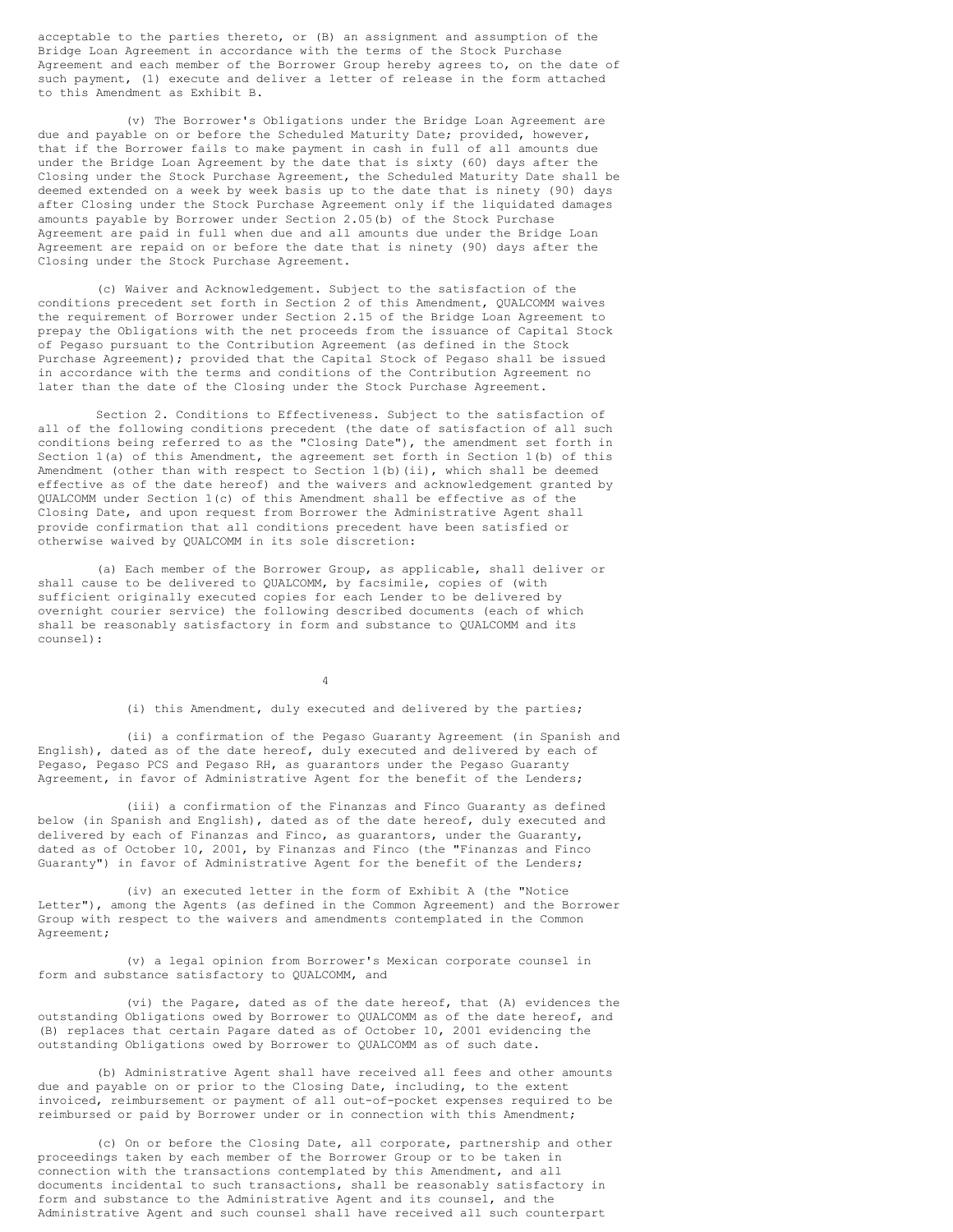originals or certified copies of such documents, opinions, certificates and evidence as they may reasonably request;

(d) The representations and warranties set forth in Section 3 of this Amendment shall be true and correct as of the Closing Date; and

(e) All approvals, authorizations, filings or Permits necessary for the execution, delivery and performance of this Amendment shall have been made, taken or obtained from or with any Governmental Authority, and no order, statutory rule, regulation, executive order, decree, judgment or injunction shall have been enacted, entered, issued, promulgated or enforced by any Governmental Authority which prohibits or restricts the transactions

5

contemplated by this Amendment, nor shall any action have been commenced or threatened seeking any injunction or any restraining or other order to prohibit, restrain, invalidate or set aside the transactions contemplated by this Amendment.

Section 3. Borrower Group Representations and Warranties. In order to induce the Lenders to enter into this Amendment and to amend the Bridge Loan Agreement in the manner provided in this Amendment, each member of the Borrower Group represents and warrants, as to itself, as applicable, to each Lender and the Administrative Agent as follows:

(a) Corporate Power and Authority. Such member of the Borrower Group has all requisite corporate power and authority to enter into this Amendment and to carry out the transactions contemplated by, and perform its obligations under, the Bridge Loan Agreement as amended by this Amendment (the "Amended Agreement").

(b) Authorization of Agreements. The execution and delivery of this Amendment and the performance of the Amended Agreement have been duly authorized by all necessary corporate and, if required, stockholder action of the Borrower Group, and this Amendment has been duly executed and delivered by the Borrower Group.

(c) Enforceability. The Amended Agreement constitutes the legal, valid and binding obligation of each member of the Borrower Group, enforceable against such member of the Borrower Group in accordance with its terms, except as may be limited by bankruptcy, insolvency or other similar laws affecting the enforcement of creditors' rights in general. The enforceability of the Borrower Group's obligations thereunder is subject to general principles of equity (regardless of whether such enforceability is considered in a proceeding in equity or at law).

(d) No Conflict. The execution and delivery by each member of the Borrower Group of this Amendment and the performance by such member of the Borrower Group of the Amended Agreement do not and will not (i) contravene, in any material respect, any provision of any law, regulation, decree, ruling, judgment or order that is (A) applicable to such member of the Borrower Group or any of its properties or other assets and (B) in effect when this representation and warranty is made, (ii) result in a breach of or constitute a default under its charter documents or any other material agreement, indenture, lease or instrument binding upon such member of the Borrower Group or any of its properties or other assets and (iii) result in the creation or imposition of any Liens on any property (other than Permitted Liens) of the Borrower Group.

(e) Permits. The execution, delivery and performance by each member of the Borrower Group of this Amendment do not and will not require any Permit and do not result in the loss or impairment of any Permit previously obtained in connection with the execution, delivery and performance of the Loan Documents or the acquisition, construction, ownership, maintenance or operation of the System.

(f) Representations and Warranties in the Bridge Loan Agreement; Defaults. The representations and warranties contained in Section 6 of the Bridge Loan Agreement (other

6

than Section 6.31) are (before and after giving effect to this Amendment) true and correct and that, after giving effect to this Amendment no Default or Event of Default has occurred and is continuing other than the Covered Bridge Defaults (as defined in and addressed in the forbearance letter, dated as of April 26, 2002, executed by QUALCOMM, acknowledged, accepted and agreed to by each member of Borrower Group and acknowledged and agreed to by the Administrative Agent).

Section 4. Conditions Subsequent and Events of Default. The failure of any of the following conditions subsequent to occur by the date applicable to such condition subsequent, shall constitute an Event of Default under the Bridge Loan Agreement and upon the occurrence of such Event of Default QUALCOMM shall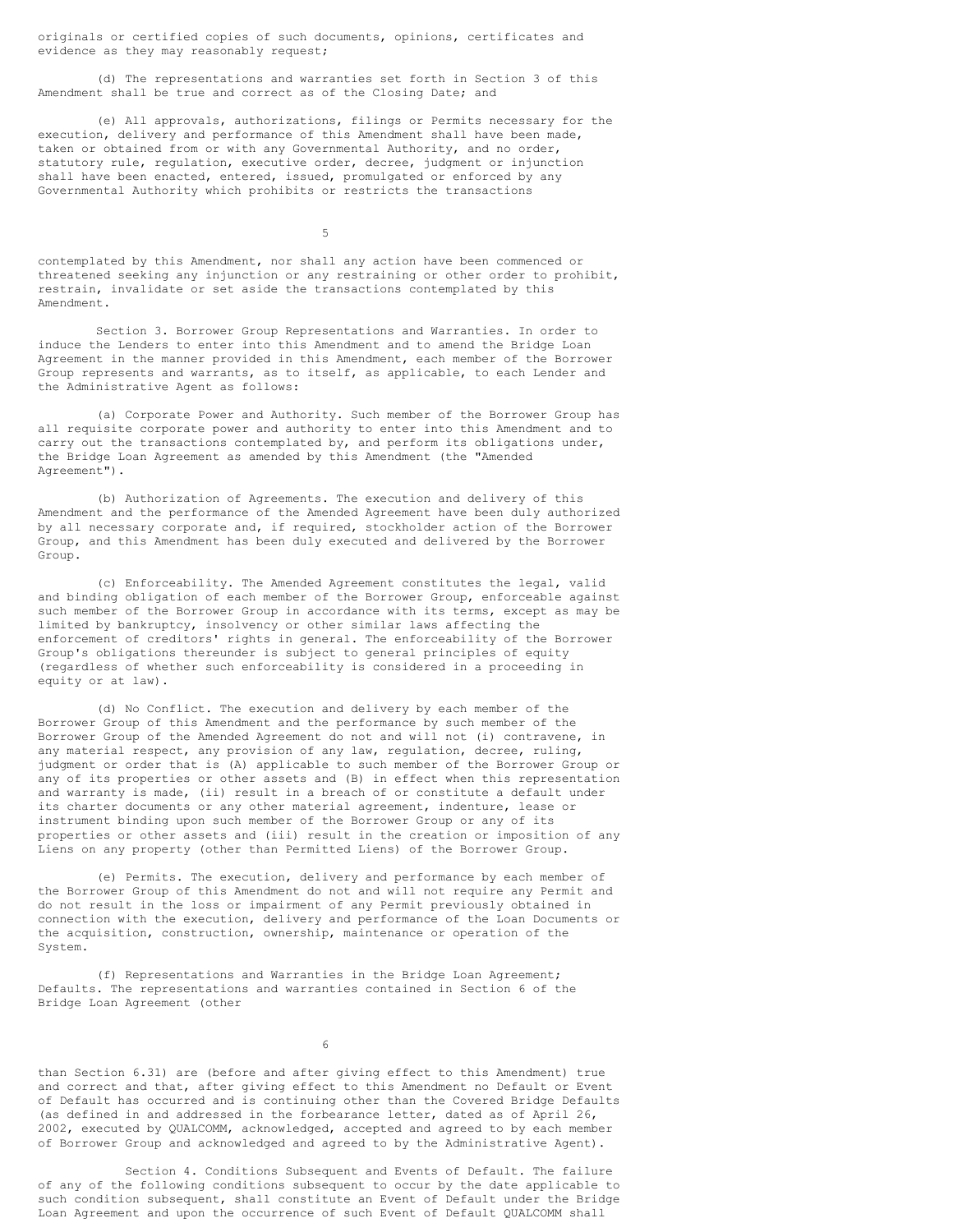be entitled to exercise the remedies as set forth in Section 9.2 of the Bridge Loan Agreement and the security documents set forth in Schedule 1 executed in connection with the Sixth Amendment and Waiver to the Credit Agreement, dated as of October 10, 2001:

(a) In connection with the Closing under the Stock Purchase Agreement, TEM and the Burillo Group (as defined in the Stock Purchase Agreement) shall have (i) effected a capital increase in Pegaso pursuant to the terms and conditions set forth in the Contribution Agreement; (ii) incorporated Newco (as defined in the Stock Purchase Agreement; and (iii) contributed their shares of Pegaso to Newco pursuant to the Contribution Agreement.

(b) On or before the date that is thirty (30) days after the Closing under the Stock Purchase Agreement, TEM shall have paid, or shall have cause to be paid, the Interim Loans, Additional Interim Loans and loans made under the Additional Financing Facility Credit Agrement (as defined in the Stock Purchase Agreement) (collectively, the "Special Loans") to QUALCOMM; provided, however, that if the Special Loans are not repaid by the date that is thirty (30) days after the Closing under the Stock Purchase Agreement, this condition may be satisfied if the liquidated damages amounts payable by Borrower under Section 2.05(a) of the Stock Purchase Agreement are paid in full when due and all amounts due in respect of the Special Loans are repaid on or before the date that is sixty (60) days after the Closing under the Stock Purchase Agreement.

Section 5. Miscellaneous.

(a) Reference to and Effect on the Bridge Loan Agreement and the other Loan Documents.

(i) The Bridge Loan Agreement and the other Loan Documents as specifically amended by this Amendment shall remain in full force and effect and are hereby ratified and confirmed.

(ii) The execution, delivery and performance of this Amendment shall not, except as expressly provided in this Amendment, constitute a waiver of any provision of, or operate as a waiver of any right, power or remedy of QUALCOMM and the Administrative Agent under, the Bridge Loan Agreement or any of the other Loan Documents.

7

(iii) Upon the conditions precedent set forth in this Amendment being satisfied, this Amendment shall be construed as one with the Bridge Loan Agreement, and the Bridge Loan Agreement shall, where the context requires, be read and construed throughout so as to incorporate this Amendment.

(iv) If the Stock Purchase Agreement shall have been revoked, rescinded or abandoned for any reason or terminated in accordance with the terms thereof prior to the Closing under the Stock Purchase Agreement, the agreements set forth in Section 1(b) and the waivers and acknowledgements granted under Section 1(c) of this Amendment shall be automatically rendered null and void ab initio and such termination, revocation, rescission or abandonment shall constitute an Event of Default under the Bridge Loan Agreement and shall entitle QUALCOMM to take all of the actions and remedies specified in the Bridge Loan Agreement or any other Loan Document which may be taken upon the occurrence of an Event of Default.

(b) Fees and Expenses. Borrower acknowledges that all reasonable costs, fees and expenses as described in Section 11.3(a) of the Bridge Loan Agreement incurred by QUALCOMM and the Administrative Agent and in each case its counsel after the date of the Closing under the Stock Purchase Agreement, with respect to this Amendment and the documents and transactions contemplated hereby shall be for the account of Borrower.

(c) Execution in Counterparts; Effectiveness. This Amendment may be executed in any number of counterparts, and by different parties hereto in separate counterparts, each of which when so executed and delivered shall be deemed an original, but all such counterparts taken together shall constitute but one and the same instrument.

(d) Headings. Section and subsection headings in this Amendment are included for convenience of reference only and shall not constitute a part of this Amendment for any other purpose or be given any substantive effect.

(e) Severability. If any provision contained in or obligation under this Amendment shall be invalid, illegal or unenforceable in any jurisdiction, the validity, legality and enforceability of the remaining provisions or obligations, or of such provision or obligation in any other jurisdiction, shall not in any way be affected or impaired thereby.

(f) GOVERNING LAW; JURISDICTION. THIS AMENDMENT SHALL BE GOVERNED BY, AND SHALL BE CONSTRUED AND ENFORCED IN ACCORDANCE WITH, THE LAWS OF THE STATE OF NEW YORK. EACH PARTY HERETO HEREBY IRREVOCABLY AND UNCONDITIONALLY SUBMITS, FOR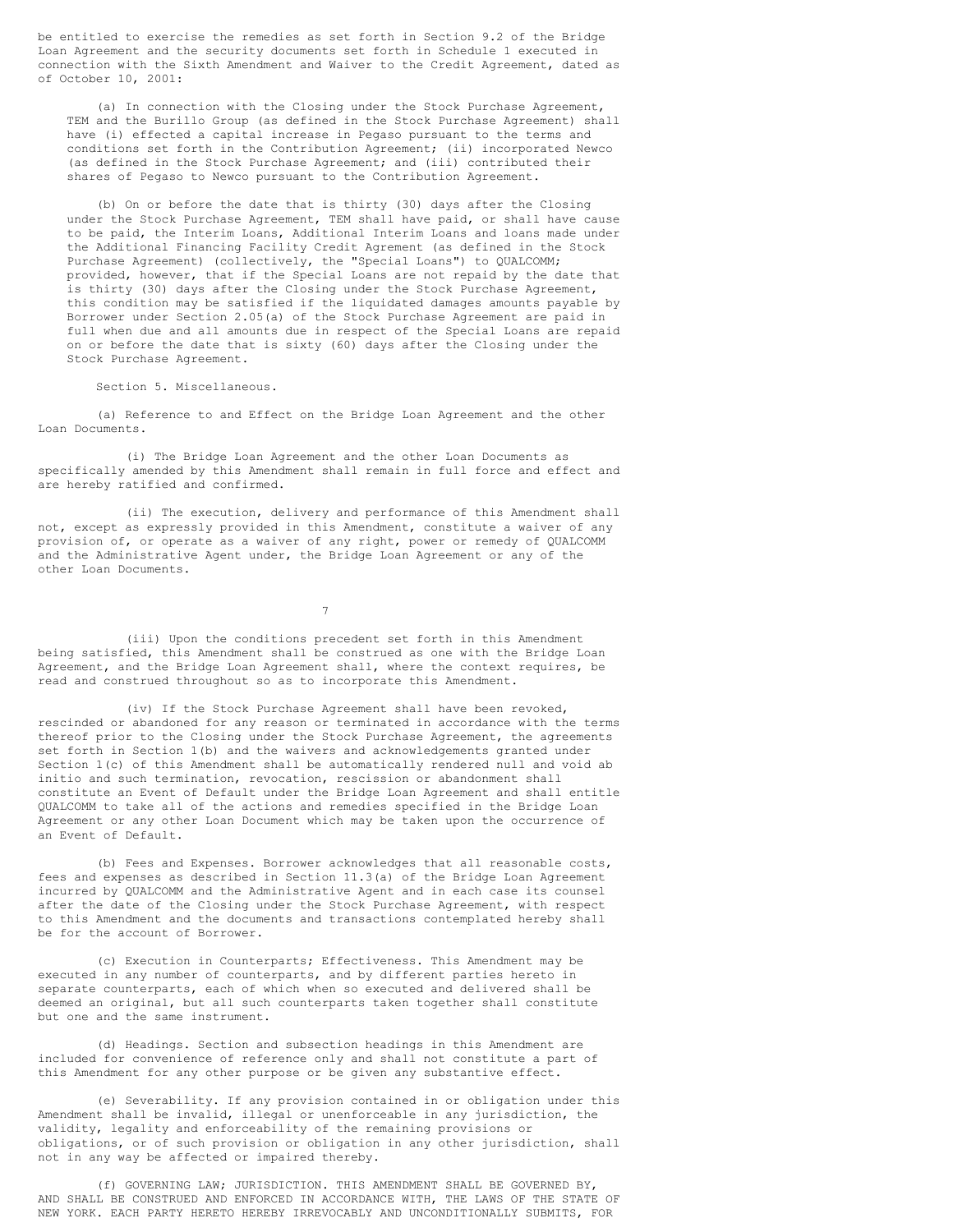ITSELF AND ITS PROPERTY, TO THE NONEXCLUSIVE JURISDICTION OF THE SUPREME COURT OF THE STATE OF NEW YORK SITTING IN NEW YORK COUNTY AND OF THE UNITED STATES DISTRICT COURT FOR THE SOUTHERN DISTRICT OF NEW YORK, AND ANY APPELLATE COURT FROM ANY THEREOF, FOR THE PURPOSES OF ALL LEGAL PROCEEDINGS ARISING OUT OF OR RELATING TO THIS AMENDMENT OR THE TRANSACTIONS CONTEMPLATED HEREBY, AND EACH OF THE PARTIES HERETO HEREBY IRREVOCABLY AND

8

UNCONDITIONALLY AGREES THAT ALL CLAIMS IN RESPECT OF ANY SUCH ACTION OR PROCEEDING MAY BE HEARD AND DETERMINED IN SUCH NEW YORK STATE OR, TO THE EXTENT PERMITTED BY LAW, IN SUCH FEDERAL COURT. EACH OF THE PARTIES HERETO AGREES THAT A FINAL JUDGMENT IN ANY SUCH ACTION OR PROCEEDING SHALL BE CONCLUSIVE AND MAY BE ENFORCED IN OTHER JURISDICTIONS (INCLUDING MEXICO) BY SUIT ON THE JUDGMENT OR IN ANY OTHER MANNER PROVIDED BY LAW. EXCEPT AS OTHERWISE PROVIDED IN THIS AMENDMENT, NOTHING IN THIS AMENDMENT SHALL AFFECT ANY RIGHT THAT ADMINISTRATIVE AGENT OR ANY LENDER MAY OTHERWISE HAVE TO BRING ANY ACTION OR PROCEEDING RELATING TO THIS AMENDMENT AGAINST BORROWER OR ITS PROPERTIES IN THE COURTS OF ANY JURISDICTION. EACH OF THE PARTIES HERETO IRREVOCABLY WAIVES, TO THE FULLEST EXTENT PERMITTED BY LAW, ANY OBJECTION WHICH IT MAY NOW OR HEREAFTER HAVE TO THE LAYING OF THE VENUE OF ANY SUCH PROCEEDING BROUGHT IN SUCH A COURT AND ANY CLAIM THAT ANY SUCH PROCEEDING BROUGHT IN SUCH A COURT HAS BEEN BROUGHT IN AN INCONVENIENT FORUM.

[SIGNATURES TO FOLLOW]

9

IN WITNESS WHEREOF, the parties hereto have duly executed this Amendment as of the date first above written.

THE BORROWER GROUP:

PEGASO COMUNICACIONES Y SISTEMAS, S.A. DE C.V.

By:

| Printed Name: |  |
|---------------|--|
|               |  |
| Title:        |  |
|               |  |

PEGASO TELECOMUNICACIONES, S.A. DE C.V.

| By:           |
|---------------|
|               |
| Printed Name: |
|               |
| Title:        |
|               |

PEGASO PCS, S.A. DE C.V.

| By:           |  |
|---------------|--|
|               |  |
| Printed Name: |  |
|               |  |
| Title:        |  |
|               |  |

PEGASO RECURSOS HUMANOS, S.A. DE C.V.

| By:           |  |
|---------------|--|
|               |  |
| Printed Name: |  |
|               |  |
| Title:        |  |
|               |  |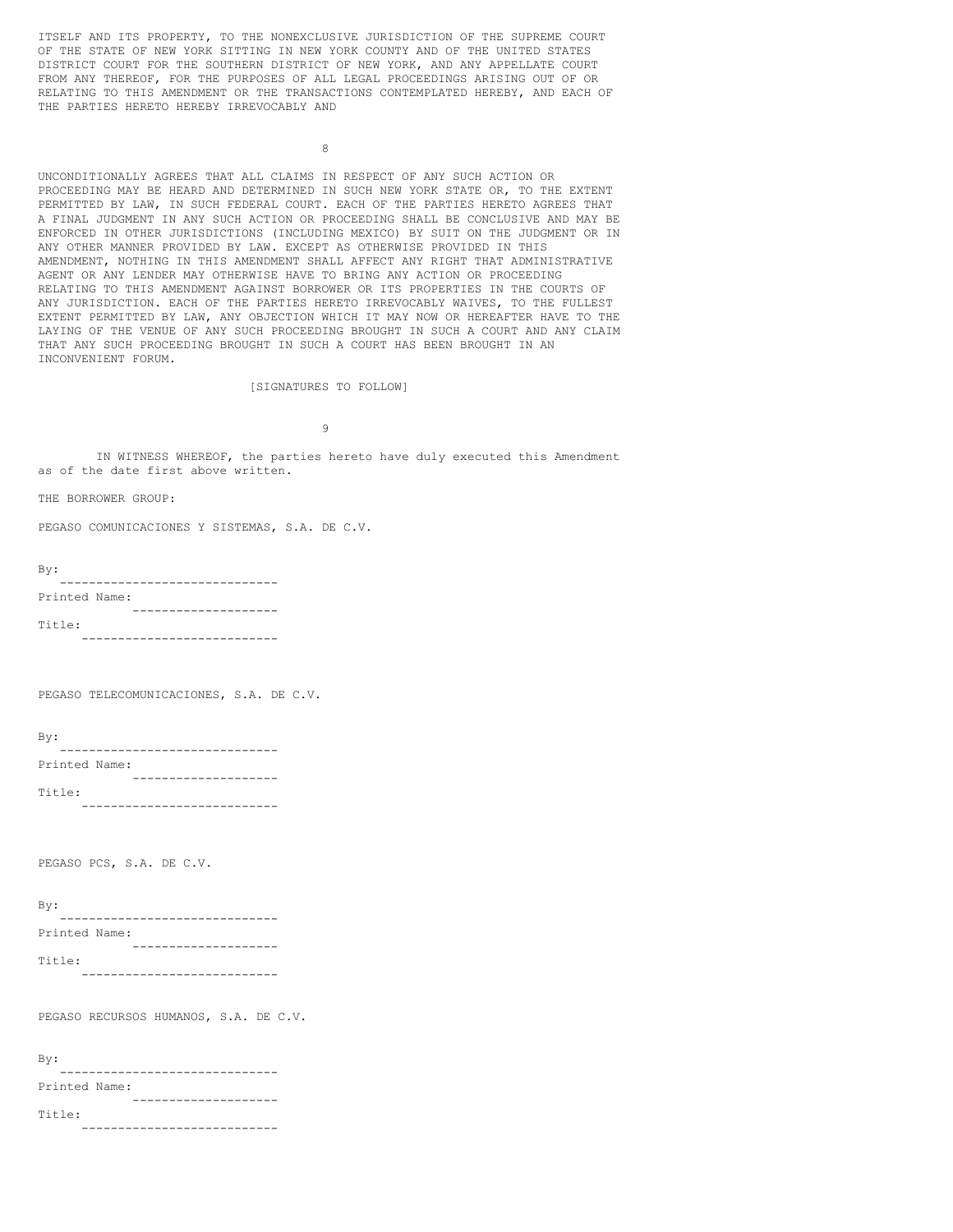# PEGASO FINCO I, S.A. DE C.V.

By: ------------------------------ Printed Name: -------------------- Title: ---------------------------

PEGASO FINANZAS, S.A. DE C.V.

By:

| Printed Name: |  |
|---------------|--|
|               |  |
| Title:        |  |

---------------------------

VENDOR WORKING CAPITAL LENDER AND CAPITALIZED INTEREST LENDER:

QUALCOMM INCORPORATED

By:

------------------------------ Printed Name:

--------------------

Title:

---------------------------

ADMINISTRATIVE AGENT:

CITIBANK, N. A., as Administrative Agent

By:

------------------------------

Printed Name: --------------------

Title:

---------------------------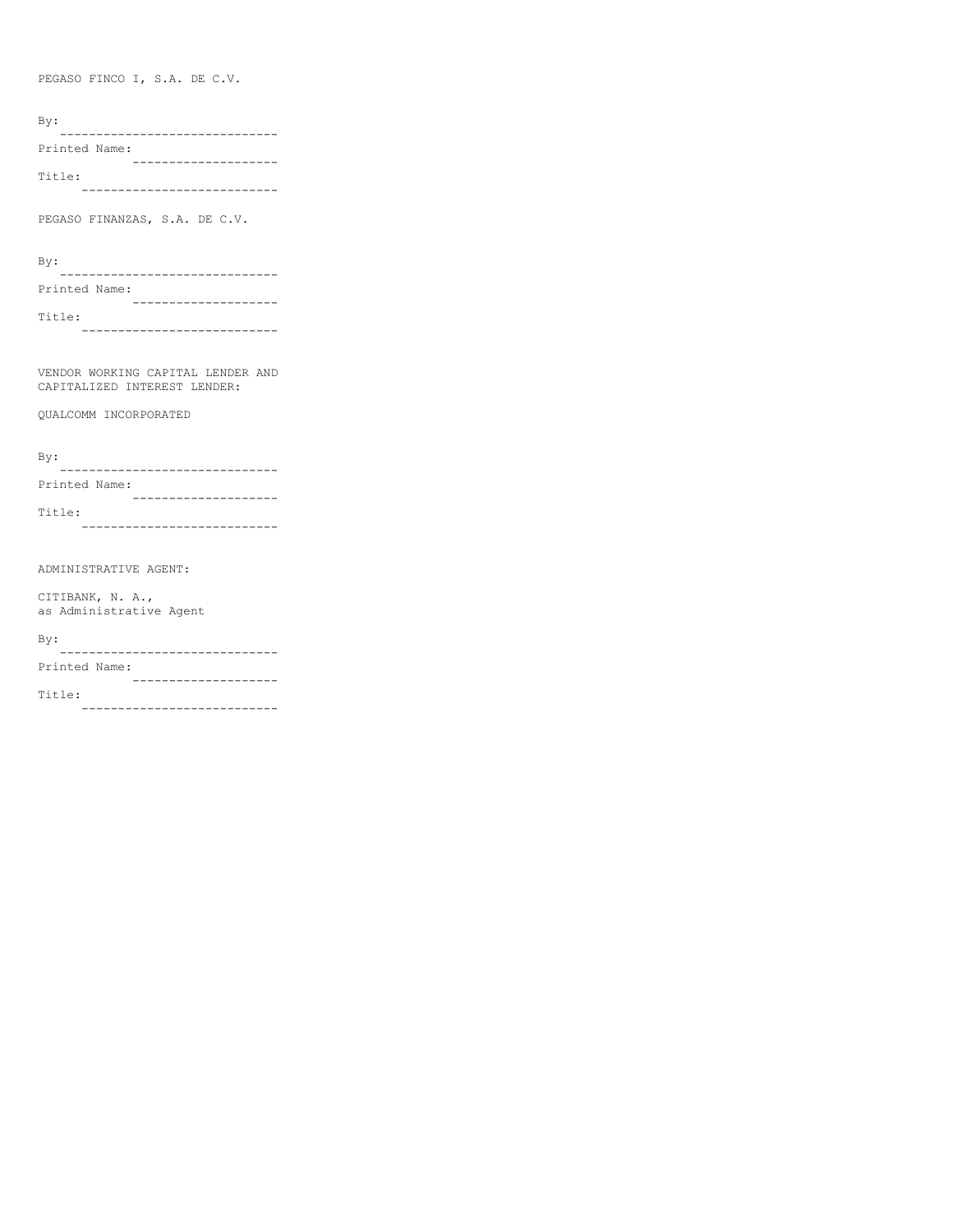## EXECUTION COPY

#### AMENDMENT NO. 6 TO AMENDED AND RESTATED CREDIT AGREEMENT

This AMENDMENT NO. 6 TO AMENDED AND RESTATED CREDIT AGREEMENT, dated as of September 10, 2002 (this "Amendment"), is entered into by and among PEGASO COMUNICACIONES Y SISTEMAS, S.A. DE C.V., a corporation organized under the laws of Mexico ("Borrower"), the other members of the BORROWER GROUP, QUALCOMM INCORPORATED, a corporation organized under the laws of Delaware ("QUALCOMM"), TELEFONAKTIEBOLAGET LM ERICSSON (PUBL), a limited liability company organized under the laws of Sweden ("Ericsson"), the lenders from time to time party to the Credit Agreement (as defined below) (together with QUALCOMM and Ericsson, each a "Lender," and, collectively, the "Lenders"), and ABN AMRO BANK N.V. as administrative agent for the Lenders ("Administrative Agent").

#### RECITALS

WHEREAS, Borrower has entered into the Amended and Restated Credit Agreement, dated as of December 15, 1998 (as amended, modified, supplemented or restated, the "Credit Agreement"), by and among Borrower, QUALCOMM, Ericsson and the Administrative Agent, as amended by Amendment No. 1 to Amended and Restated Credit Agreement, dated as of May 27, 1999, Amendment No. 2 to Amended and Restated Credit Agreement, dated as of November 28, 2000, Amendment No. 3 to Amended and Restated Credit Agreement, dated as of October 10, 2001 ("Amendment No. 3"), Amendment No. 4 to Amended and Restated Credit Agreement, dated as of January 16, 2002, and Amendment No. 5 to Amended and Restated Credit Agreement, dated as of April 26, 2002.

WHEREAS, the Ericsson Additional Commitment was fully utilized by Borrower as of the Stock Purchase Agreement Closing Date (as defined in Section 2.2(a) of this Amendment, the "Stock Purchase Agreement Closing Date").

WHEREAS, Ericsson and QUALCOMM have entered into an Assignment and Acceptance Agreement, dated as of April 26, 2002, pursuant to which Ericsson sold and assigned to QUALCOMM a percentage interest in Ericsson's rights and obligations in its outstanding Facility-2 Loans and Commitments under the Credit Agreement, in accordance with the terms and conditions of such Assignment and Acceptance Agreement.

WHEREAS, Pegaso Telecomunicaciones S.A. de C.V., a corporation organized under the laws of Mexico ("Holdings"), has entered into the Stock Purchase Agreement, dated as of April 26, 2002 (as amended, modified, supplemented or restated from time to time, the "Stock Purchase Agreement"), by and among Holdings, its shareholders (the "Shareholders"), Telefonica Moviles, S.A., a corporation organized under the laws of the Kingdom of Spain ("TEM"), and the other parties named therein, pursuant to which TEM shall purchase from certain of the Shareholders all the capital stock of Holdings owned by such Shareholders in accordance with the terms and conditions of the Stock Purchase Agreement.

WHEREAS, the Borrower has entered into the Amended and Restated Interim Funding Agreement, dated as of April 26, 2002 (as amended, modified, supplemented or restated from time to time, the "Interim Funding Agreement"), by and among Borrower, the other members of the Borrower Group, QUALCOMM and Electro Banque, and consented and agreed to and acknowledged by Ericsson, the Administrative Agent, the Facility 2 Administrative Agent and Alcatel, a corporation organized under the laws of France ("Alcatel"), pursuant to which QUALCOMM and Electro Banque will make Special Loans (as defined in the Interim Funding Agreement) to Borrower from QUALCOMM's unused Facility-2 Commitment under the Credit Agreement and from the Facility 2 Credit Agreement, respectively, for the purpose, among other things, of financing the payment of operating expenditures of Borrower in accordance with the Business Plan described in the Stock Purchase Agreement.

WHEREAS, QUALCOMM, Alcatel and Ericsson have entered into the Second Vendor Parties Forbearance Agreement, acknowledged, accepted and agreed to by each member of the Borrower Group and the other parties named therein, dated as of April 26, 2002 (as amended, modified, supplemented or restated from time to time, the "Second Vendor Forbearance Agreement"), pursuant to which all Covered Vendor Facility Defaults (as defined in the Second Vendor Forbearance Agreement) have been forborne until the occurrence of a Forbearance Termination Event (as defined in the Second Vendor Forbearance Agreement).

WHEREAS, Ericsson and QUALCOMM have entered into an Assignment and Acceptance Agreement, dated as of the date hereof, pursuant to which QUALCOMM sold and assigned to Ericsson a percentage interest in QUALCOMM's rights and obligations in its unused Facility-2 Commitment under the Credit Agreement, in accordance with the terms and conditions of such Assignment and Acceptance Agreement.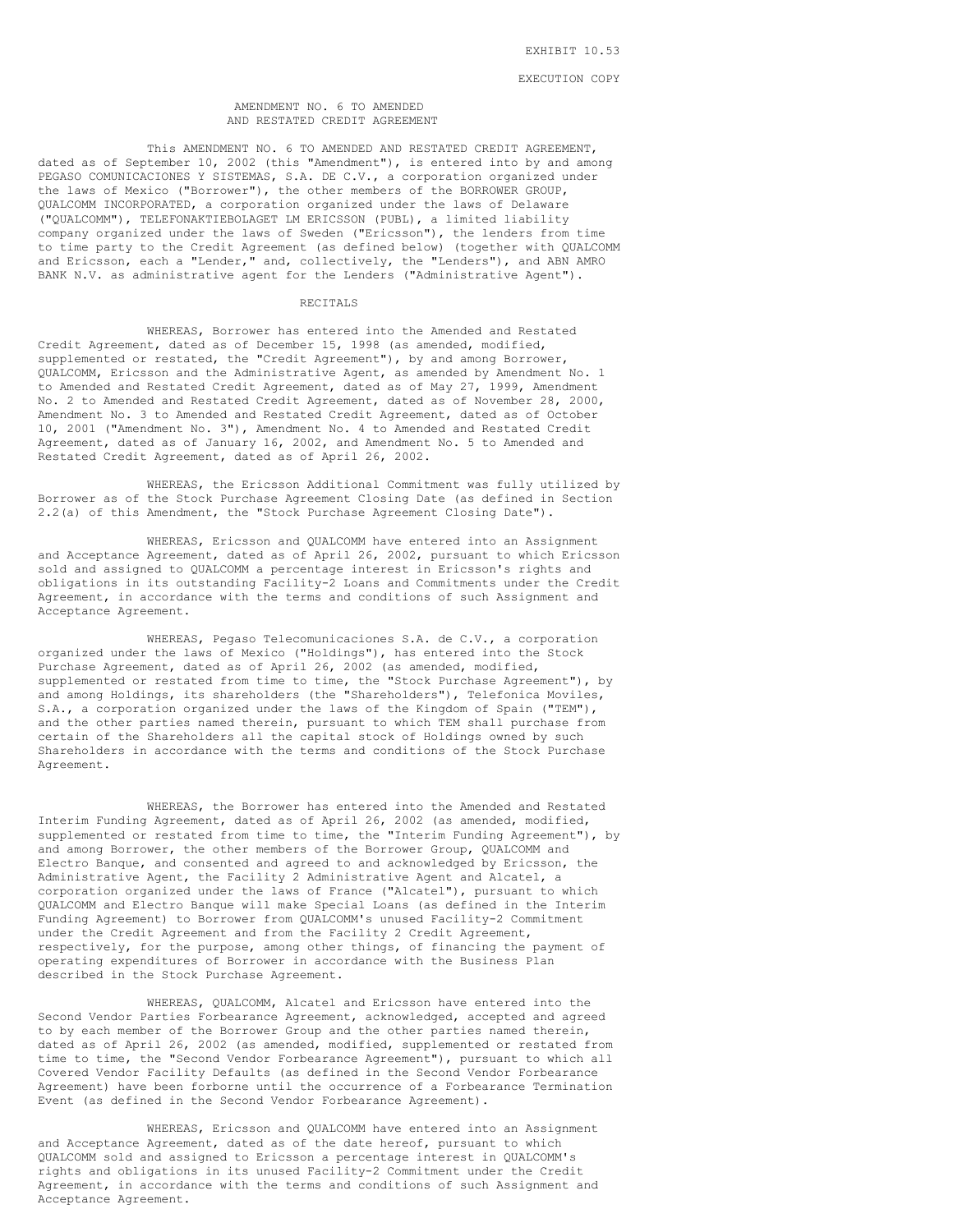WHEREAS, the members of the Borrower Group have requested to roll over certain Obligations outstanding under the Credit Agreement and to amend certain terms and provisions with such rolled over Obligations as set forth in this Amendment and the execution and delivery of this Amendment is a condition precedent to the closing under the Stock Purchase Agreement and the Lenders and the Administrative Agent have agreed to amend the Credit Agreement in accordance with the terms, subject to the conditions, and in reliance upon the representations and warranties set forth below.

NOW, THEREFORE, in consideration of the foregoing recitals and the following mutual covenants and promises, and other good and valuable consideration, the receipt and adequacy of which are hereby acknowledged, and intending to be legally bound, the parties agree as follows:

SECTION 1. DEFINITIONS. All capitalized terms used but not defined in this Amendment shall have the meanings given to them in the Credit Agreement or, if not defined therein, in the Common Agreement or, if not defined therein, in the Interim Funding Agreement.

SECTION 2. AGREEMENTS AND AMENDMENTS TO CREDIT AGREEMENT.

2.1 AGREEMENTS.

 $-2-$ 

(a) The parties to this Amendment agree that all Obligations outstanding under the Credit Agreement as of the Stock Purchase Agreement Closing Date (other than Obligations outstanding with respect to the VAT Loans), as set forth in greater detail in Exhibit G, shall be consolidated into the Rolled Over Loan (as defined below) by capitalizing on the Stock Purchase Agreement Closing Date all interest with respect to such Obligations (other than Obligations with respect to the VAT Loans) owing and accrued through the Stock Purchase Agreement Closing Date and a Facility-2 Loan shall be deemed to have been made with respect to all such accrued interest set forth in Exhibit G that is to be capitalized and such Rolled Over Loan shall be a Eurodollar Loan with an interest period of six (6) months ending on February 28, 2003.

(b) The parties to this Amendment agree that the principal amounts of all VAT Loans outstanding under the Credit Agreement as of the Stock Purchase Agreement Closing Date (together with any accrued interest thereon), as set forth in greater detail in Exhibit G, shall be consolidated into a single VAT Loan by capitalizing on the Stock Purchase Agreement Closing Date all interest on each VAT Loan owing and accrued through the Stock Purchase Agreement Closing Date, which single VAT Loan shall bear interest at a fixed rate of six point four percent (6.4%) per annum.

(c) Notwithstanding anything to the contrary in Section 1.1(b) of the Credit Agreement and the definition of "VAT Facility Availability Period," the parties agree that the Lenders shall not be obligated to provide to Borrower VAT Loans from the date of this Agreement through the VAT Loan Maturity Date. The parties further agree to reduce the unused Total VAT Loan Commitment to zero and, consequently, cancel the unused Total VAT Loan Commitment.

2.2 SECTION 9 (DEFINITIONS). Section 9 of the Credit Agreement is hereby amended as follows:

(a) DEFINITION OF "APPLICABLE MARGIN." The definition of "Applicable Margin" is deleted and replaced in its entirety and the following new definition of "Applicable Margin" is added to read as follows:

> "Applicable Margin" shall mean for a Loan which is (a) a Eurodollar Loan, (i) 1.00% from the Closing Date (as defined in the Stock Purchase Agreement, the "Stock Purchase Agreement Closing Date") to the day that is one day prior to the second anniversary of the Stock Purchase Agreement Closing Date; (ii) 3.00% from the second anniversary of the Stock Purchase Agreement Closing Date to the day that is one day prior to the fifth anniversary of the Stock Purchase Agreement Closing Date; and (iii) 6.00% from the fifth anniversary of the Stock Purchase Agreement Closing Date to the Extended Maturity Date; or (b) a Base Rate Loan, (i) 0.00% from the Stock Purchase Agreement Closing Date to the day that is one day prior to the second anniversary of the Stock Purchase Agreement Closing Date; (ii) 2.00% from the second anniversary of the Stock Purchase Agreement Closing Date to the day that is one day prior to the fifth anniversary of the Stock Purchase Agreement Closing Date; and (iii) 5.00% from the fifth anniversary of the Stock Purchase Agreement Closing Date to the Extended Maturity Date.

> > -3-

(b) DEFINITION OF "EXTENDED MATURITY DATE." A new definition of "Extended Maturity Date" is added in appropriate alphabetical order to read as follows: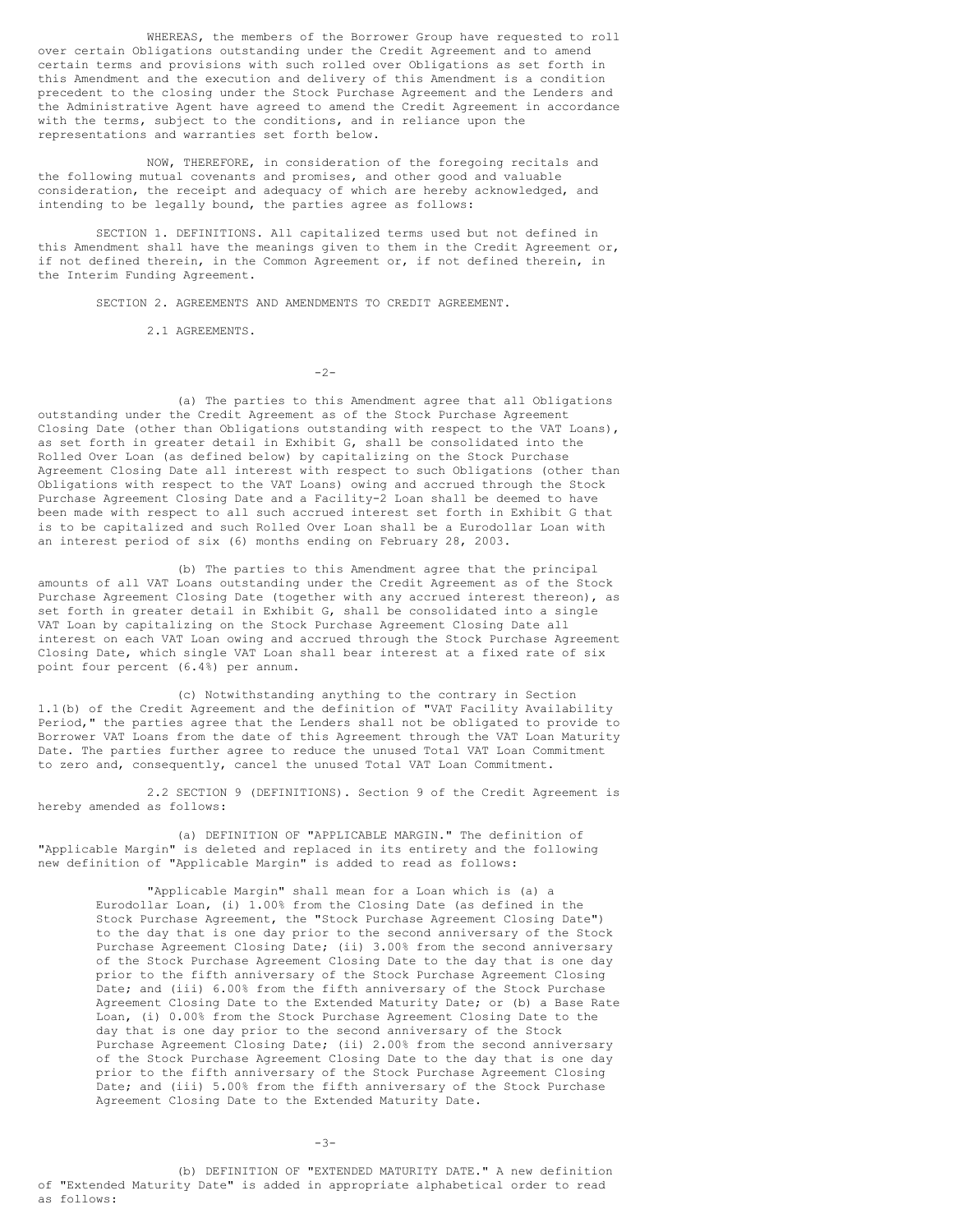(c) DEFINITION OF "FACILITY-2 AVAILABILITY TERMINATION DATE." The definition of "Facility-2 Availability Termination Date" is deleted and replaced in its entirety and the following new definition of "Facility-2 Availability Termination Date" is added to read as follows:

"Facility-2 Availability Termination Date" shall mean, (A) with respect to Facility-2 Loans to be disbursed under the QUALCOMM Additional Commitment as Special Loans, December 31, 2002 or, if earlier, the date on which the Special Loan Commitments under the Interim Funding Agreement terminate, and (B) with respect to Facility-2 Loans to be disbursed under the QUALCOMM Additional Commitment for the purposes described in Section 3.4 of Amendment No. 3, (i) November 12, 2002 (the "Substitute Special Loan Scheduled Maturity Date"), or (ii) November 5, 2003, if all of the following conditions are satisfied no later than the Substitute Special Loan Scheduled Maturity Date: (1) all amounts due in respect of the Backstop Fee Loan, the Interim Loans and the Additional Interim Loans have been paid in full in cash no later than the Substitute Special Loan Scheduled Maturity Date, (2) the Special Loan Commitments with respect to the Backstop Fee Loan, the Interim Loans and the Additional Interim Loans under the Interim Funding Agreement have been irrevocably terminated, (3) Borrower (or the entity surviving the Sale Transaction) has executed and delivered binding and irrevocable purchase orders or reconfirmed previously suspended purchase orders on or before the Substitute Special Loan Scheduled Maturity Date (and the availability of such Facility-2 Loans shall be extended only to the extent of the aggregate amount of such purchase orders in an amount of up to \$96,000,000.00) for the purchase of equipment and services from Ericsson, as described in Section 3.4 of Amendment No. 3, and (4) Borrower has committed to pay for such purchases with Facility-2 Loans under the QUALCOMM Additional Commitment prior to November 5, 2003.

(d) DEFINITION OF "ROLLED OVER LOAN." A new definition of "Rolled Over Loan" is added in appropriate alphabetical order to read as follows:

> "Rolled Over Loan" shall mean the Obligations of Borrower as of the Stock Purchase Agreement Closing Date (other than Obligations outstanding with respect to the VAT Loans) set forth in Exhibit G which shall be consolidated on the Stock Purchase Agreement Closing Date (as defined in Amendment No. 6 to this Agreement).

(e) DEFINITION OF "STOCK PURCHASE AGREEMENT." A new definition of "Stock Purchase Agreement" is added in appropriate alphabetical order to read as follows:

> "Stock Purchase Agreement" shall mean the Stock Purchase Agreement, dated as of April 26, 2002, among TEM, Holdings, the other members of the Borrower Group, the shareholders of Holdings and other parties named therein, pursuant to which TEM has

> > $-4-$

agreed to purchase from certain of the shareholders of Holdings all the capital stock of Holdings owned by such shareholders.

(f) DEFINITION OF "TEM." A new definition of "TEM" is added in appropriate alphabetical order to read as follows:

"TEM" shall mean Telefonica Moviles, S.A., a company organized under the laws of the Kingdom of Spain, or any of its Affiliates.

(g) DEFINITION OF "VAT LOAN MATURITY DATE." The definition of "VAT Loan Maturity Date" is deleted and replaced in its entirety and the following new definition of "VAT Loan Maturity Date" is added to read as follows:

"VAT Loan Maturity Date" shall mean March 31, 2003.

2.3 QUALCOMM ADDITIONAL COMMITMENT. Section 3.2 of Amendment No. 3 is hereby deleted and replaced in its entirety with the following:

"3.2 QUALCOMM ADDITIONAL COMMITMENT. The QUALCOMM Additional Commitment shall be available (a) for purposes of making Interim Loans, the Backstop Fee Loan and up to \$31,000,000.00 for Additional Interim Loans pursuant to the Interim Funding Agreement, upon satisfaction of the conditions precedent to funding under the Interim Funding Agreement, (b) for purposes of making Facility-2 Loans under the QUALCOMM Additional Commitment for the uses specified in Section 3.4 of Amendment No. 3 and (c) for purposes of making Facility-2 Loans for interest and fees to be consolidated pursuant to Section 2.1(a) of Amendment No. 6 to the Credit Agreement, upon the satisfaction of the following conditions precedent: (1) payment in full of all amounts due in respect of Interim Loans, the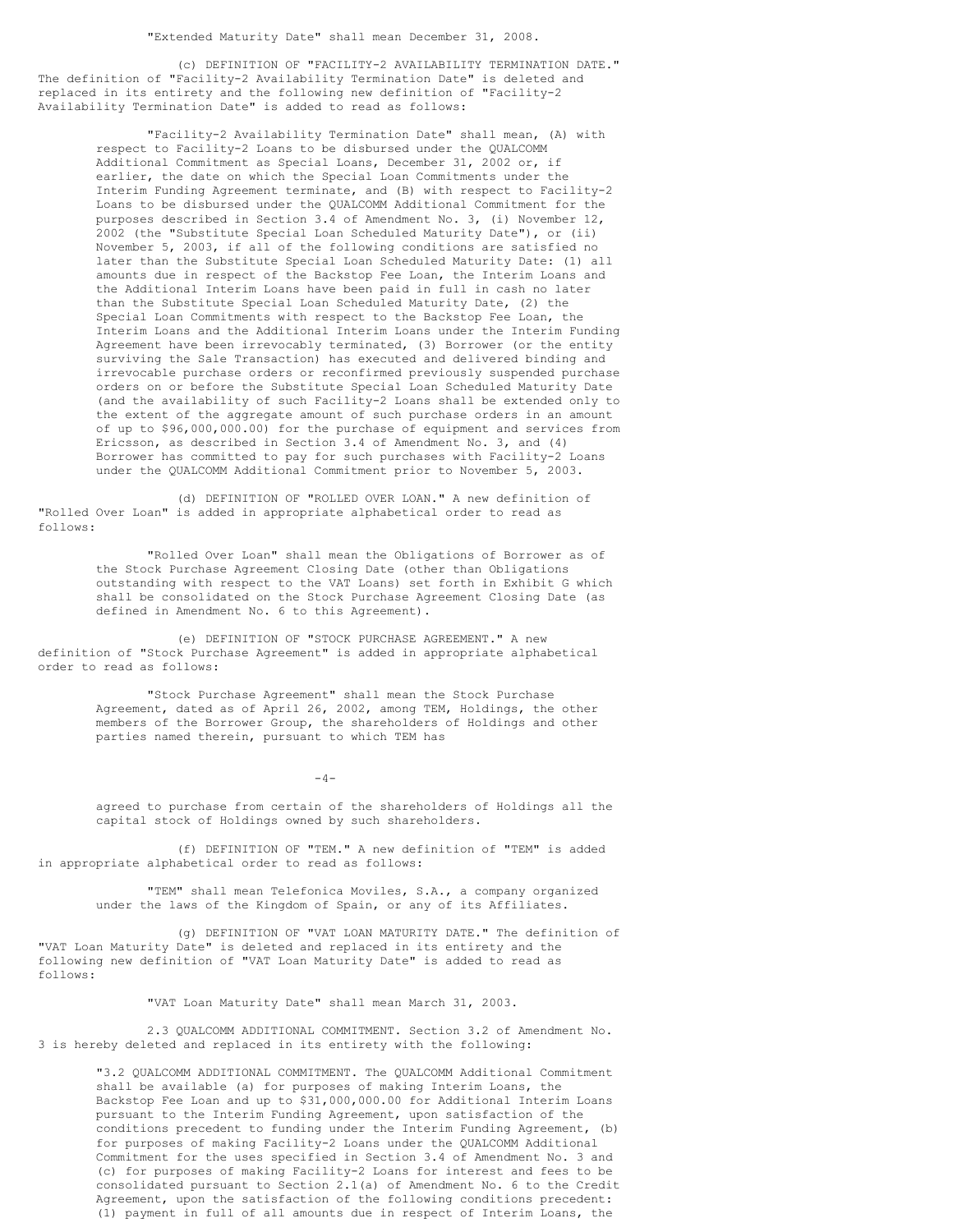Backstop Fee Loan and the Additional Interim Loans no later than 30 days after the Stock Purchase Agreement Closing Date, (2) the irrevocable termination of the Special Loan Commitments under the Interim Funding Agreement, (3) the utilization by Borrower of the full Ericsson Additional Commitment as of the Stock Purchase Agreement Closing Date and (4) the satisfaction (or waiver by QUALCOMM in its sole discretion) of the other conditions precedent to the making of Facility-2 Loans under the Credit Agreement. QUALCOMM shall provide loans to Borrower under the QUALCOMM Additional Commitment only upon (x) with respect to Interim Loans, the Backstop Fee Loan and the Additional Interim Loans, the receipt of a Loan Request in accordance Section 2.1(d) of the Interim Funding Agreement and (y) with respect to any other loans permitted under the Credit Agreement, including without limitation, loans made under the QUALCOMM Additional Commitment for the purposes set forth in Section 3.4 of Amendment No. 3, the receipt of a Loan Request and the supporting invoices in the manner and in accordance with the terms and conditions set forth in Section 1.5(b)(i) of the Credit Agreement. Without limiting the other provisions of the Credit Agreement applicable to QUALCOMM's Facility-2 Commitment with respect to the QUALCOMM Additional Commitment, QUALCOMM's Facility-2 Commitment with respect to the QUALCOMM Additional Commitment shall be automatically reinstated in accordance with its terms to the extent that the Interim Loans, the Additional Interim Loans and the Backstop Fee Loan are repaid by Borrower pursuant

 $-5-$ 

to Section 2.2(b), Section 2.3(b) and Section 2.4(b) of the Interim Funding Agreement, respectively, on or before the Special Loan Scheduled Maturity Date."

2.4 SECTION 3.2 OF THE CREDIT AGREEMENT (MANDATORY PREPAYMENTS AND REPAYMENTS). Section 3.2(b) of the Credit Agreement is deleted in its entirety and the following new Section 3.2(b) is added as follows:

> "(b) Borrower shall repay the Rolled Over Loan in accordance with the following schedule:

#### <TABLE>

# <CAPTION>

|           | REPAYMENT DATE                                        | PERCENTAGE OF AGGREGATE PRINCIPAL AMOUNT<br>OF ROLLED OVER LOAN TO BE REPAID |
|-----------|-------------------------------------------------------|------------------------------------------------------------------------------|
| $<$ S $>$ | March 31, 2006                                        | <<<br>8.33333333333%                                                         |
|           | June 30, 2006                                         | 8.33333333333%                                                               |
|           | September 30, 2006                                    | 8.33333333333%                                                               |
|           | December 31, 2006                                     | 8.333333333333                                                               |
|           | March 31, 2007                                        | 8.33333333333%                                                               |
|           | June 30, 2007                                         | 8.333333333338                                                               |
|           | September 30, 2007                                    | 8.33333333333%                                                               |
|           | December 31, 2007                                     | 8.333333333338                                                               |
|           | March 31, 2008<br>___________________________________ | 8.333333333333                                                               |
|           | June 30, 2008                                         | 8.33333333333%                                                               |
|           | September 30, 2008                                    | 8.333333333333                                                               |
|           | December 31, 2008                                     | 8.33333333337%                                                               |
|           |                                                       |                                                                              |

#### $\langle$ /TABLE>

Any Facility-2 Loan advanced to Borrower on or after the Stock Purchase Agreement Closing Date (each a "Post-Closing Loan") shall be repaid by Borrower pro rata on the repayment dates set forth in this Section 3.2(b). Any prepayment of the Rolled Over Loan or any Post-Closing Loan pursuant to Section 3.1 of the Credit Agreement shall be applied to reduce pro rata the amount of the then remaining repayments under this Section 3.2(b)."

2.5 SECTION 3.2 OF THE CREDIT AGREEMENT (MANDATORY PREPAYMENTS AND REPAYMENTS). Section 3.2 of the Credit Agreement is amended by the addition of the following subsection (f):

"(f) If TEM initiates the commercialization of Global System for Mobile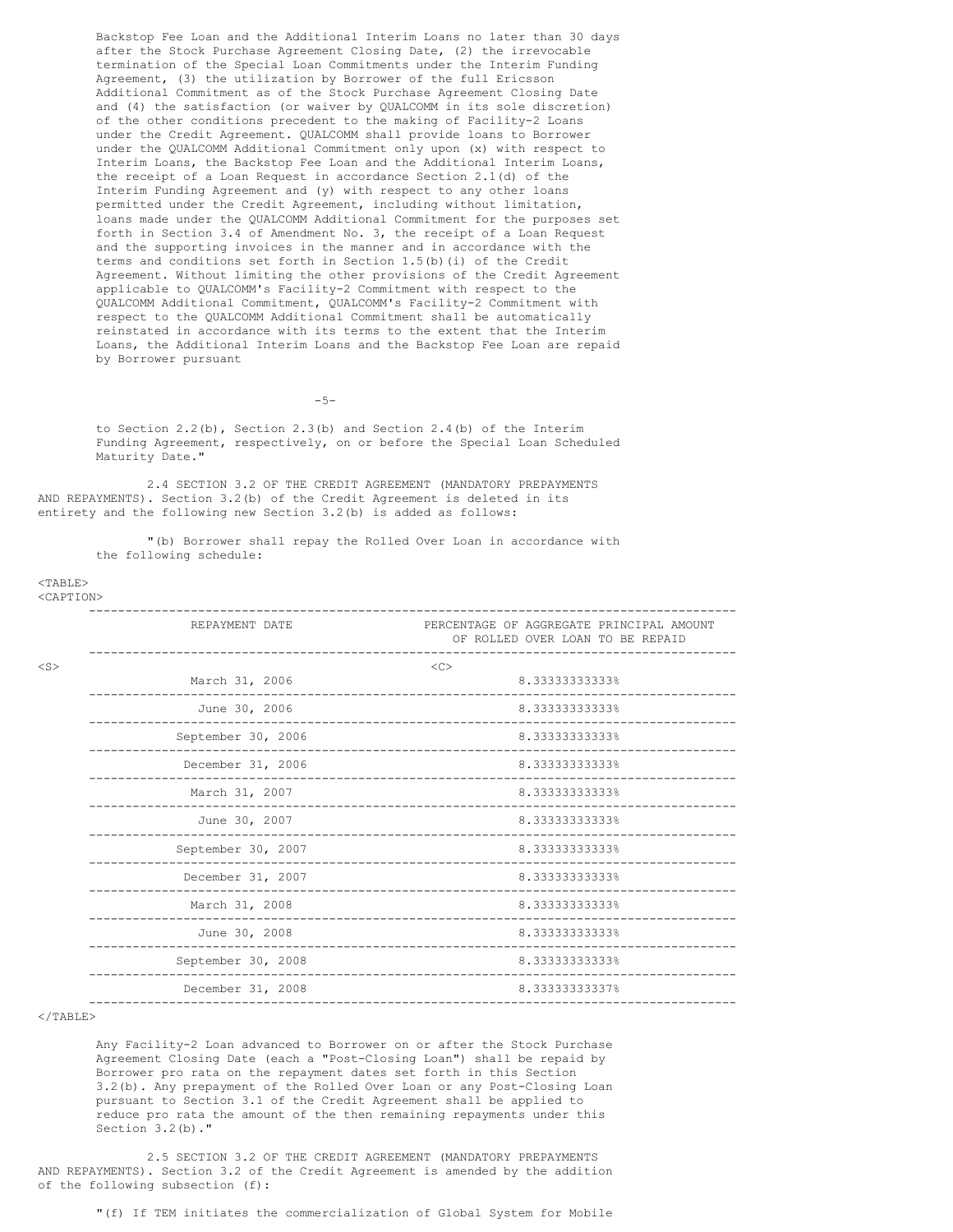Communications or Time Division Multiple Access services in Borrower's 1900 MHz spectrum, Borrower shall be obligated to prepay all outstanding principal of the Loans (including any such amount assigned by QUALCOMM, but excluding (i) the Loans disbursed under the QUALCOMM Additional Commitment unless made for the purpose of paying any of the following items: interest on Facility-1 Loans, interest on Facility-2 Loans other than Facility-2 Loans made under the Ericsson Additional Commitment, administrative fees, or commitment fees related to the VAT Facility, (ii) the Ericsson Additional Commitment and (iii) all amounts owing by Borrower to Ericsson as of the Stock Purchase Agreement Closing Date; for clarity, as a sample calculation only, the amounts listed under "Qualcomm (Included Amounts)" on Exhibit H hereto would be

 $-6-$ 

payable under this Section 3.2(f) if the obligation to prepay hereunder were due on the Stock Purchase Agreement Closing Date), all accrued and unpaid interest thereon, all fees and all other payment obligations then owing by Borrower to QUALCOMM or its assignees under the Credit Documents."

2.6 EXHIBIT G--ROLLED OVER LOAN AMOUNT AND CONSOLIDATED VAT LOAN AMOUNT. A new Exhibit G (Rolled Over Loan Amount and Consolidated VAT Loan Amount) is added to the Credit Agreement in the form appended to this Amendment as Annex 1.

2.7 EXHIBIT H--MANDATORY PREPAYMENT AMOUNT AS OF THE STOCK PURCHASE AGREEMENT CLOSING DATE. A new Exhibit H (Mandatory Prepayment Amount as of the Stock Purchase Agreement Closing Date) is added to the Credit Agreement in the form appended to this Amendment as Annex 2.

SECTION 3. REFERENCE TO AND EFFECT ON CREDIT AGREEMENT AND OTHER FINANCING AGREEMENTS.

(a) On the Amendment Effective Date (as defined below), each reference in the Credit Agreement to "this Agreement," "hereunder," "hereof," "herein" or words of like import shall mean and be a reference to the Credit Agreement as amended by this Amendment and each reference in the Financing Agreements to the Credit Agreement shall also mean and be a reference to the Credit Agreement as amended by this Amendment.

(b) The execution, delivery and effectiveness of this Amendment shall not, except as expressly provided herein, operate as a waiver of any right, power or remedy of the Administrative Agent or the Lenders under the Credit Agreement or any of the Financing Agreements, nor constitute a waiver of any provision of the Credit Agreement or any of the Financing Agreements.

SECTION 4. REAFFIRMATION OF TERMS. This Amendment shall be construed in connection with and as part of the Financing Agreements and all terms, conditions, representations, warranties, covenants and agreements set forth in the Financing Agreements, except as herein waived or amended, are hereby ratified and confirmed and shall remain in full force and effect.

SECTION 5. ACKNOWLEDGMENTS AND WAIVERS. Each member of the Borrower Group hereby ratifies and reaffirms the validity and enforceability of all of the Liens and security interests heretofore granted pursuant to the Common Agreement and the Security Documents referred to therein, for the benefit of the Lenders, as collateral security for the Senior Indebtedness, and acknowledges that all of such Liens and security interests, and all collateral pledged as security for the Senior Indebtedness, continue to be and remain collateral for the Senior Indebtedness from and after the Amendment Effective Date, respectively.

### SECTION 6. RELEASE AND WAIVER.

(a) Each member of the Borrower Group hereby acknowledges and agrees that: (i) it has no claim or cause of action against any Lender or the Administrative Agent, or any of their officers, directors, employees, attorneys or other representatives or agents under

 $-7-$ 

the Financing Agreements with respect to any condition, act, omission, event, contract, liability, obligation, indebtedness, claim, cause of action, defense, circumstance or matter of any kind whatsoever which existed, arose or occurred at any time prior to the execution and delivery of this Amendment or which could arise concurrently with the effectiveness of this Amendment ("Claims"); (ii) it has no offset or defense against any of its respective obligations, indebtedness or contracts in favor of any Lender or the Administrative Agent on account of any Claims; and (iii) it recognizes that each Lender and the Administrative Agent has heretofore properly performed and satisfied in a timely manner all of its obligations to and contracts with each member of the Borrower Group relating to the Financing Agreements.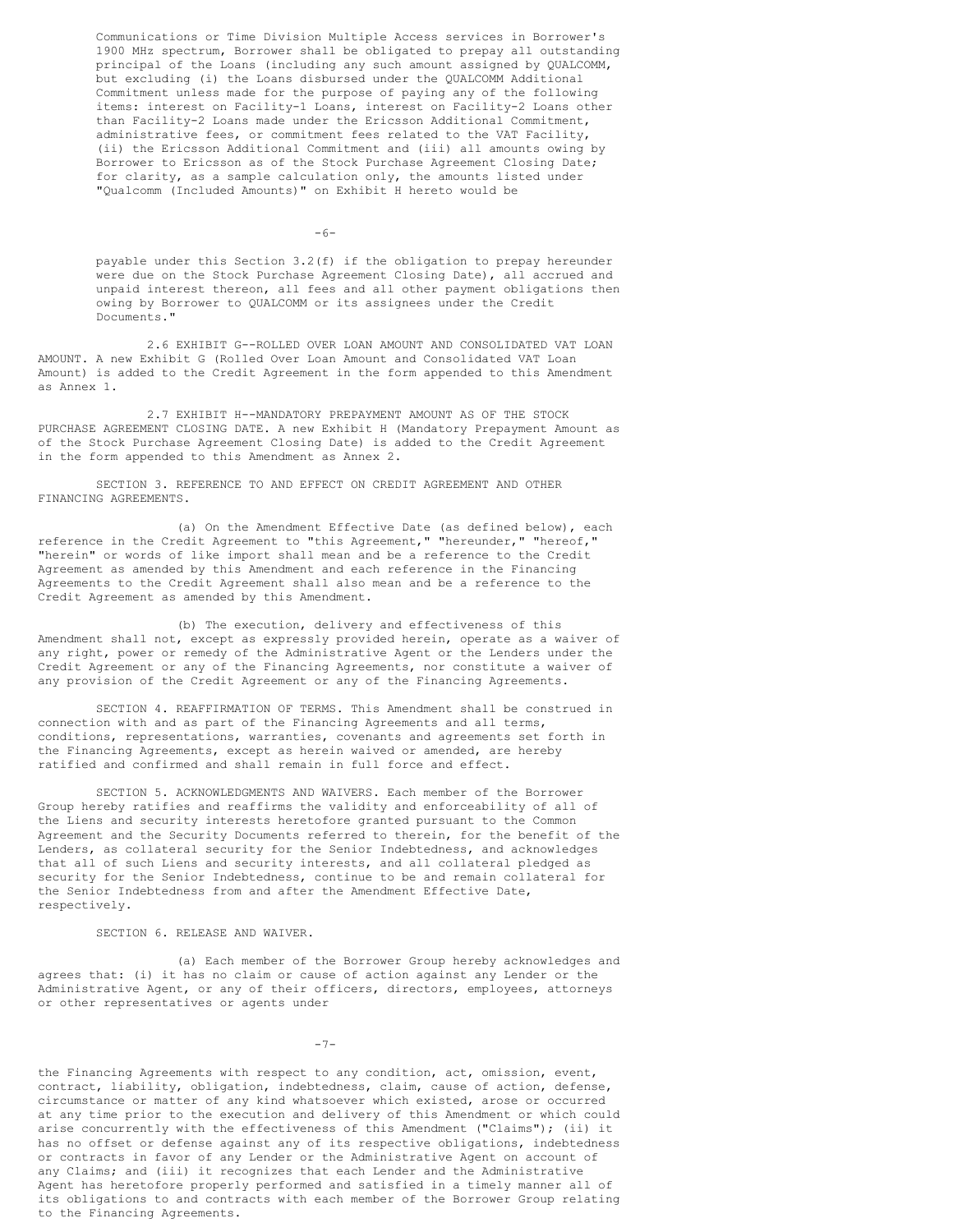(b) Although the Administrative Agent and Lenders regard their conduct as proper and do not believe any member of the Borrower Group to have any claim, cause of action, offset or defense against any Lender or the Administrative Agent in connection with the Financing Agreements, Lenders and the Administrative Agent wish, and each member of the Borrower Group agrees, to eliminate any possibility that any past conditions, acts, omissions, events, circumstances or matters could impair or otherwise affect any rights, interests, contracts or remedies of any Lender or the Administrative Agent. Therefore, each member of the Borrower Group unconditionally releases and waives as to all Lenders and the Administrative Agent (1) any and all liabilities, indebtedness and obligations, whether known or unknown, of any kind of any Lender or the Administrative Agent to any member of the Borrower Group arising under the Financing Agreements and which exist on the date hereof, except the obligations remaining to be performed by the Lenders as expressly stated in the Financing Agreements; (2) any legal, equitable or other obligations or duties, whether known or unknown, of the Lenders or of the Administrative Agent to any member of the Borrower Group (and any rights of any member of the Borrower Group against any Lender or the Administrative Agent) arising under the Financing Agreements and which exist on the date hereof besides those expressly stated in the Financing Agreements; (3) any and all claims under any oral or implied agreement, obligation or understanding with any Lender or the Administrative Agent, whether known or unknown, arising under the Financing Agreements and which exist on the date hereof; and  $(4)$  all other claims, causes of action or defenses of any kind whatsoever (if any), whether known or unknown, which any member of the Borrower Group might otherwise have against any Lender or the Administrative Agent on account of any Claims.

(c) EACH MEMBER OF THE BORROWER GROUP AGREES TO ASSUME THE RISK OF ANY AND ALL UNKNOWN, UNANTICIPATED OR MISUNDERSTOOD DEFENSES, CLAIMS, CAUSES OF ACTION, CONTRACTS, LIABILITIES, INDEBTEDNESS AND OBLIGATIONS WHICH ARE RELEASED BY THIS AMENDMENT IN FAVOR OF ANY LENDER OR THE ADMINISTRATIVE AGENT, AND EACH MEMBER OF THE BORROWER GROUP HEREBY WAIVES AND RELEASES ALL RIGHTS AND BENEFITS WHICH IT MIGHT OTHERWISE HAVE UNDER THE LAW OF THE STATE OF NEW YORK AND THE LAW OF THE FEDERAL DISTRICT OF MEXICO WITH REGARD TO THE RELEASE OF SUCH UNKNOWN, UNANTICIPATED OR MISUNDERSTOOD DEFENSES, CLAIMS, CAUSES OF ACTION, CONTRACTS, LIABILITIES, INDEBTEDNESS AND OBLIGATIONS. TO THE EXTENT (IF ANY) WHICH ANY SUCH LAWS MAY BE APPLICABLE, EACH MEMBER OF THE BORROWER GROUP WAIVES AND RELEASES (TO THE MAXIMUM EXTENT PERMITTED BY LAW) ANY RIGHT OR DEFENSE WHICH IT MIGHT OTHERWISE

 $-8-$ 

HAVE UNDER ANY OTHER LAW OF ANY APPLICABLE JURISDICTION WHICH MIGHT LIMIT OR RESTRICT THE EFFECTIVENESS OR SCOPE OF ANY OF ITS WAIVERS OR RELEASES UNDER THIS AMENDMENT.

SECTION 7. REPRESENTATIONS AND WARRANTIES. In order to induce the Lenders and the Administrative Agent to enter into this Amendment, each member of the Borrower Group hereby represents, warrants and covenants to the Lenders and the Administrative Agent as follows:

7.1 Immediately after giving effect to this Amendment (i) the representations and warranties contained in the Financing Agreements (other than those which expressly relate to a different date) are true, accurate and complete in all material respects as if made as of the Amendment Effective Date, except to the extent that such representations and warranties fail to be true, accurate and complete solely as a result of a Covered Vendor Facility Default (as defined in the Second Vendor Forbearance Agreement), (ii) other than to the extent expressly acknowledged in writing by the Lenders in the Second Vendor Forbearance Agreement, no Default or Event of Default has occurred and is continuing and (iii) all references to the Credit Agreement in the Financing Agreements shall be deemed to be references to the Credit Agreement as amended by this Amendment.

7.2 The Charter Documents of (i) Borrower delivered to the Administrative Agent remain true, accurate and complete and have not been amended, supplemented or restated subsequent to the date of the execution of the Stock Purchase Agreement and continue to be in full force and effect, and (ii) each other member of the Borrower Group delivered to the Administrative Agent on the date of the effective date of the Stock Purchase Agreement remain true, accurate and complete and have not been amended, supplemented or restated subsequent to such date (other than the Charter Documents of Holdings, which have or shall be amended in order to effect the transactions contemplated under the Stock Purchase Agreement) and continue to be in full force and effect.

7.3 The execution, delivery and the performance of obligations of this Amendment by each member of the Borrower Group has been duly authorized by all requisite corporate action. This Amendment, as of the Amendment Effective Date, as applicable, constitutes the valid and binding obligations of each member of the Borrower Group, enforceable in accordance with the terms herein except as may be limited by bankruptcy, insolvency, reorganization, moratorium, fraudulent conveyance or transfer or other similar laws relating to or affecting the rights of creditors generally.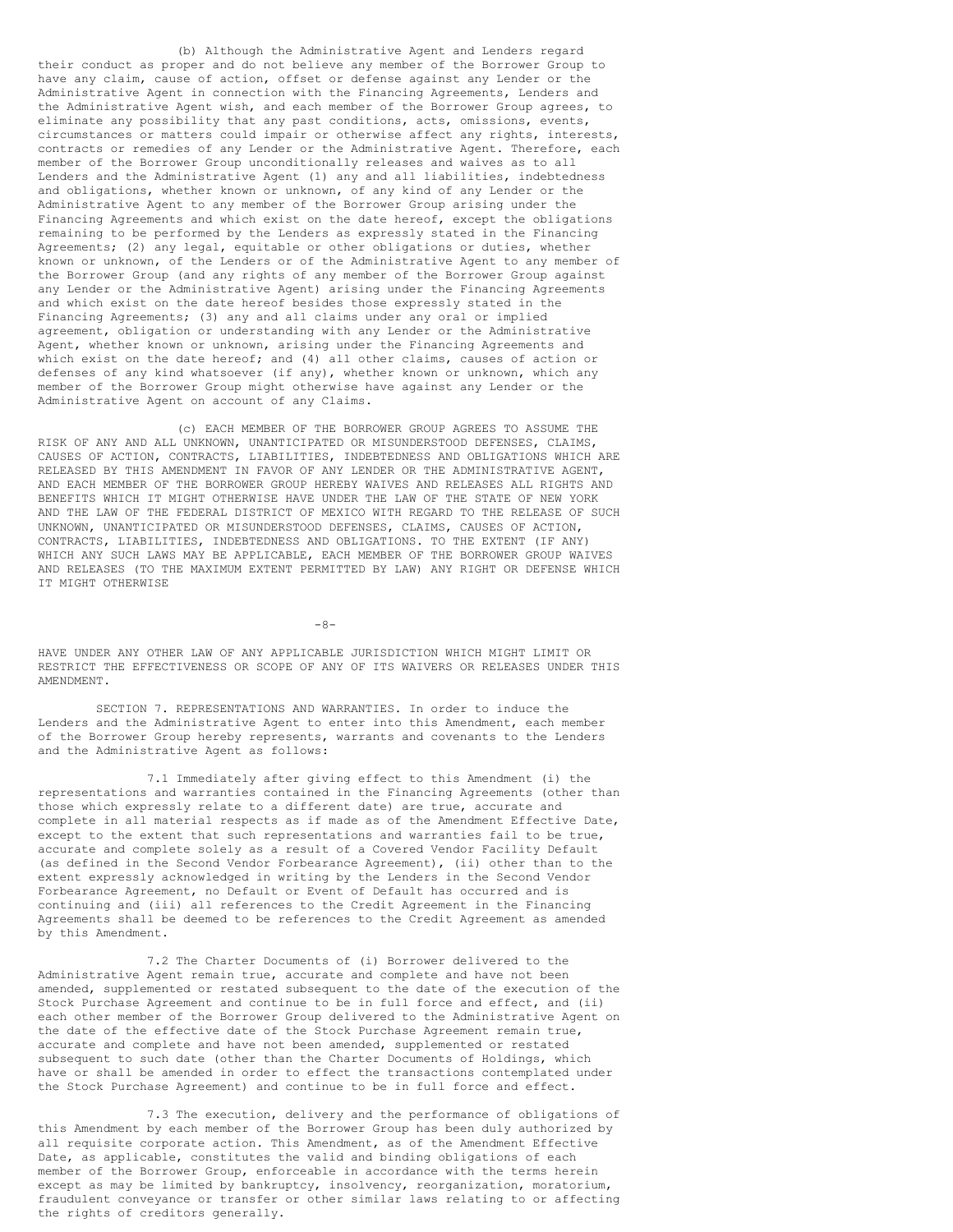7.4 The execution, delivery and performance of this Amendment does not and will not (i) violate or conflict with the Charter Documents of any member of the Borrower Group, (ii) conflict with or violate any Applicable Law, or (iii) result in any breach of, or constitute a default (or event which with the giving of notice or lapse of time, or both, would become a default) under, or give to any Person any rights of termination, amendment, acceleration or cancellation of, or result in the creation of any Lien on any of the material assets or properties of any member of the Borrower Group pursuant to, any contract or other instrument relating to such assets or properties to which a member of the Borrower Group is a party or by which any of such assets or properties is bound or affected, except as would not, individually or

 $-9-$ 

in the aggregate, materially impair the ability of the member of the Borrower Group to consummate the transactions contemplated by this Amendment.

SECTION 8. COUNTERPARTS. This Amendment may be executed in any number of counterparts and all of such counterparts taken together shall be deemed to constitute one and the same instrument. Delivery of an executed counterpart of a signature page to this Amendment by facsimile transmission shall be effective as delivery of a manually executed counterpart of this Amendment.

SECTION 9. EFFECTIVENESS. The amendments set forth in this Amendment shall be deemed effective upon the satisfaction, or waiver by QUALCOMM in its sole discretion, of all of the following conditions precedent (the "Amendment Effective Date"), and upon request from Borrower the Administrative Agent shall provide confirmation that all conditions precedent have been satisfied or otherwise waived by QUALCOMM:

9.1 AMENDMENT. Each member of the Borrower Group and each Lender shall have duly executed and delivered this Amendment to the Administrative Agent, and if so requested in writing by any Lender or the Administrative Agent, the notarization of this Amendment and its immediately subsequent registration at the Public Registry of Commerce of the Federal District of Mexico.

9.2 ACKNOWLEDGMENT OF AMENDMENT AND REAFFIRMATION OF GUARANTY. The Administrative Agent shall have received (i) the Acknowledgments of Amendment and Reaffirmation of Guaranty (in English and Spanish), in the forms attached as Exhibit A-1 and Exhibit A-2 to this Amendment, duly executed and delivered by each Guarantor, and (ii) a notarized acknowledgment of indebtedness (reconocimiento de adeudo), in the form attached as Exhibit B to this Amendment, which shall evidence and describe, among others, the amount due to the Lenders under the Credit Agreement as of the Stock Purchase Agreement Closing Date.

9.3 CERTIFIED RESOLUTIONS. The Administrative Agent shall have received for each member of the Borrower Group a certificate of the appropriate officers of such member of the Borrower Group dated as of the Amendment Effective Date certifying (i) the names and true signatures of the incumbent officers of such member of the Borrower Group authorized to sign this Amendment and (ii) the notarized resolutions of such member's Board of Directors or shareholders, approving and authorizing the execution, delivery and performance of this Amendment.

9.4 PAGARES. Borrower and each other member of the Borrower Group shall have duly executed and delivered to each Lender (i) Pagares, in the forms attached as Exhibit C to this Amendment, that together evidence all outstanding Obligations (other than Obligations with respect to the VAT Loans) owed by Borrower to such Lender as of the Stock Purchase Agreement Closing Date under the Credit Agreement, and (ii) one consolidated Pagare, in the form attached as Exhibit D to this Amendment, for all VAT Loans (in each case after the capitalization referred to in Section 2.1(b) of this Amendment) owed by Borrower to such Lender as of the Stock Purchase Agreement Closing Date under the Credit Agreement.

 $-10-$ 

9.5 STOCK PURCHASE AGREEMENT CLOSING. The closing shall have occurred under the Stock Purchase Agreement.

9.6 NEGATIVE PLEDGE AGREEMENTS. Each of the shareholders of Holdings as of the Amendment Effective Date shall have duly executed and delivered to the Collateral Agent for the benefit of the Lenders a Negative Pledge Agreement, in form and substance reasonably satisfactory to the Lenders, with respect to the shares of Holdings owned by each of them in the form attached as Exhibit E to this Amendment.

9.7 PAYMENT OF SPECIAL LOANS. On or before the date that is thirty (30) days after the Stock Purchase Agreement Closing Date, the Special Loans (as defined in the Interim Funding Agreement) shall have been repaid to the applicable lenders of such Special Loans in accordance with the Interim Funding Agreement and the Stock Purchase Agreement; provided, however, that if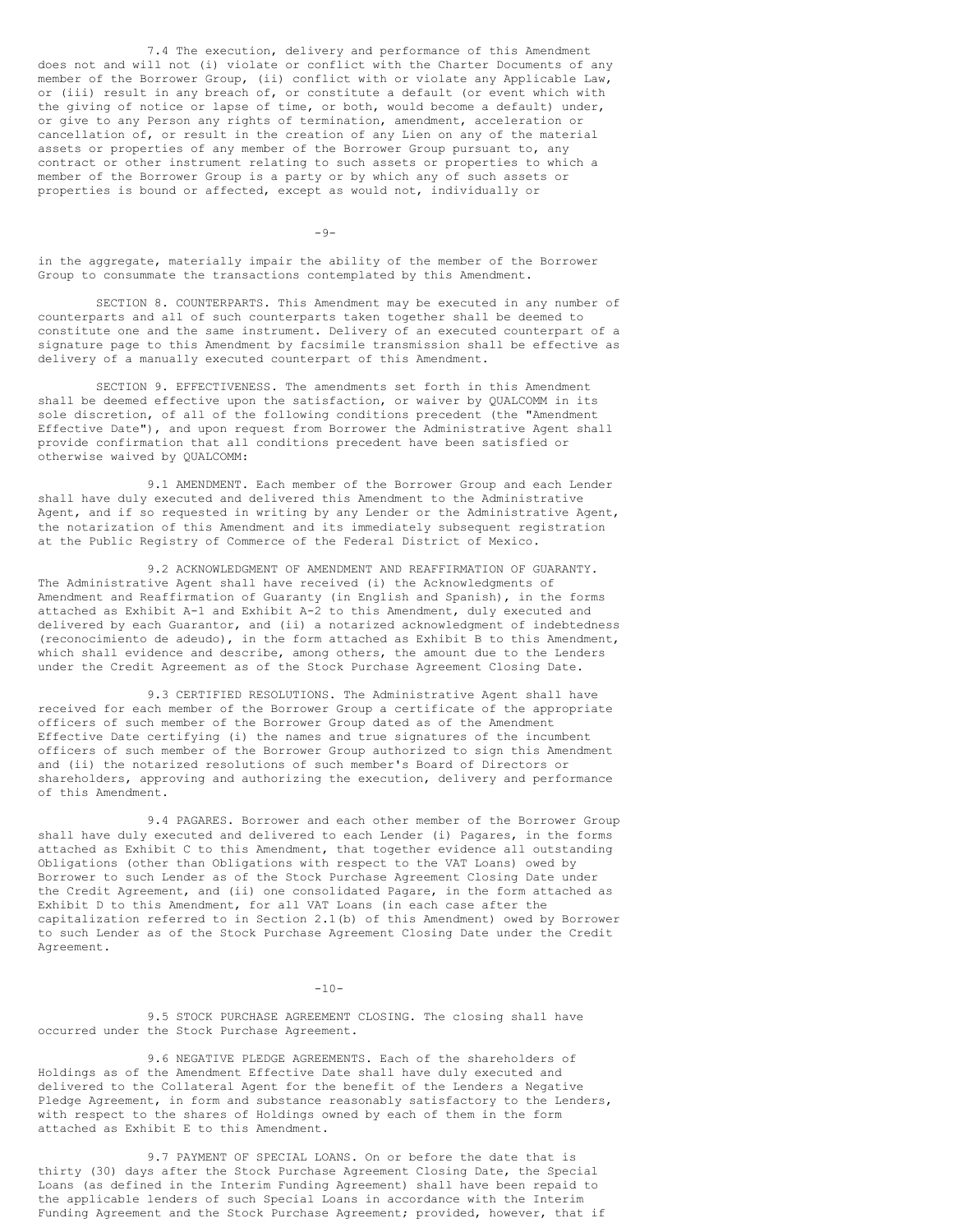the Special Loans are not repaid by the date that is thirty (30) days after the Stock Purchase Agreement Closing Date, this condition may be satisfied if the liquidated damages amounts payable by Borrower under Section 2.05(a) of the Stock Purchase Agreement are paid in full when due and all amounts due in respect of the Special Loans are repaid on or before the date that is sixty (60) days after the Stock Purchase Agreement Closing Date.

9.8 PAYMENT OF BRIDGE LOAN. On or before the date that is sixty (60) days after the Stock Purchase Agreement Closing Date, (i) the Bridge Loan Indebtedness shall have been repaid to QUALCOMM in accordance with the Bridge Loan Agreement and the Stock Purchase Agreement, or (ii) TEM shall have purchased, assumed and accepted from QUALCOMM the Bridge Loan Indebtedness in accordance with Article II of the Stock Purchase Agreement; provided, however, that if the events specified in items (i) or (ii) above shall not have occurred by the date that is sixty (60) days after the Stock Purchase Agreement Closing Date, this condition may be satisfied if the liquidated damages amounts payable by Borrower under Section 2.05(b) of the Stock Purchase Agreement are paid in full when due and either of the events specified in items (i) or (ii) above shall have occurred on or before the date that is ninety (90) days after the Stock Purchase Agreement Closing Date.

9.9 ADDITIONAL LOANS. No loans under the Additional Financing Facility Credit Agreement (as defined in the Stock Purchase Agreement) shall have been funded to Borrower and the Additional Financing Facility Credit Agreement shall have been terminated and be of no further force or effect, and no party thereto shall have any rights or obligations thereunder.

9.10 PAYMENT OF REIMBURSEMENT AND INDEMNIFICATION OBLIGATIONS. Each member of the Borrower Group shall have paid to the Lenders and the Administrative Agent all of its reimbursement and indemnification obligations owing under Section 11.1 of the Credit Agreement (including its obligation to pay all attorneys' fees and costs and other disbursements incurred by the Lenders or the Administrative Agent after the Stock Purchase Agreement Closing Date in connection with the negotiation, implementation, execution and enforcement of this Amendment and any acts contemplated thereby).

9.11 TEM GUARANTY. TEM shall have duly executed and delivered to QUALCOMM a guaranty substantially in the form of Exhibit F to this Amendment.

-11-

9.12 OPINIONS OF COUNSEL. Borrower shall have duly executed and delivered to the Administrative Agent an opinion of counsel in form and substance reasonably requested by the Lenders or the Administrative Agent for purposes related to this Amendment.

9.13 AMENDMENT NO. 4 TO THE ALCATEL CREDIT AGREEMENT. The Amendment No. 4 to the Alcatel Credit Agreement shall be in full force and effect.

9.14 AMENDMENT NO. 2 TO THE FACILITY 2 CREDIT AGREEMENT. The Amendment No. 2 to the Facility 2 Credit Agreement shall be in full force and effect.

SECTION 10. CONDITION SUBSEQUENT AND EVENT OF DEFAULT. The Administrative Agent shall have received, no later than forty-five (45) days after the Amendment Effective Date, documentation, in form and substance reasonably satisfactory to the Administrative Agent, confirming that each member of the Borrower Group has filed all income tax and other material tax returns required by Applicable Law to be filed by it and has paid all Taxes and assessments payable by it which have become due by the Amendment Effective Date, including but not limited to documentation evidencing that all withholding taxes relating to the "payment" of interest through the Amendment Effective Date have been paid when due under applicable Mexican law. The failure of this condition subsequent to occur by the date set forth herein shall constitute an Event of Default under the Credit Agreement and, upon the occurrence of such Event of Default, the Lenders shall be entitled to exercise the remedies as set forth in Section 8 of the Credit Agreement and Section 7.17 of the Common Agreement and in the Security Documents.

SECTION 11. GOVERNING LAW. This Amendment shall be governed by, and construed in accordance with, the law of the State of New York, United States, without reference to principles of conflicts of law (other than Section 5-1401 of the General Obligations Laws of the State of New York); provided, however, that in connection with any legal action or proceeding (other than an action to enforce a judgment obtained in another jurisdiction) brought in respect to this Amendment in the courts of Mexico or any political subdivision thereof, this Amendment shall be deemed to be an instrument made under the laws of Mexico and for such purposes shall be governed by, and construed in accordance with, the laws of the Federal District of Mexico.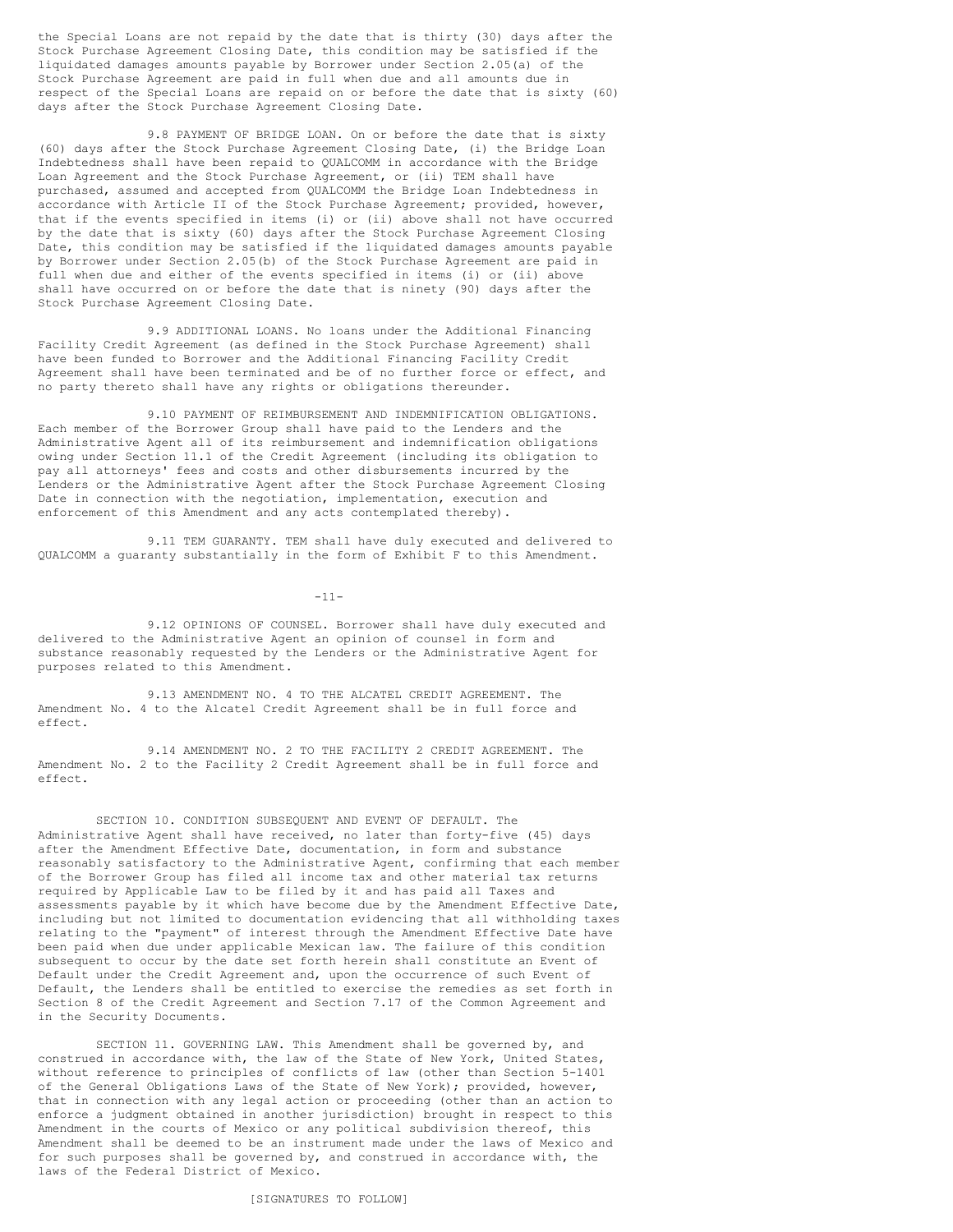# -12-

IN WITNESS WHEREOF, each of the parties hereto has caused a counterpart of this Amendment to be duly executed and delivered as of the date first above written.

| PEGASO COMUNICACIONES Y SISTEMAS, S.A. DE C.V. |  |  |  |  |  |  |
|------------------------------------------------|--|--|--|--|--|--|
| By:<br>---------------------------------       |  |  |  |  |  |  |
| Printed Name:                                  |  |  |  |  |  |  |
| Title:                                         |  |  |  |  |  |  |
| -----------------------------------            |  |  |  |  |  |  |
| PEGASO TELECOMUNICACIONES, S.A. DE C.V.        |  |  |  |  |  |  |
| By:<br>_______________________________         |  |  |  |  |  |  |
| Printed Name:<br>----------------------------  |  |  |  |  |  |  |
| Title:                                         |  |  |  |  |  |  |
|                                                |  |  |  |  |  |  |
| PEGASO PCS, S.A. DE C.V.                       |  |  |  |  |  |  |
| By:                                            |  |  |  |  |  |  |
| Printed Name:<br>----------------------------  |  |  |  |  |  |  |
| Title:<br>-----------------------------------  |  |  |  |  |  |  |
|                                                |  |  |  |  |  |  |
| PEGASO RECURSOS HUMANOS, S.A. DE C.V.          |  |  |  |  |  |  |
| By:<br>------------------------------          |  |  |  |  |  |  |
| Printed Name:                                  |  |  |  |  |  |  |
| Title:                                         |  |  |  |  |  |  |
|                                                |  |  |  |  |  |  |
| PEGASO FINANZAS, S.A. DE C.V.                  |  |  |  |  |  |  |
| By:                                            |  |  |  |  |  |  |
| Printed Name:<br>---------------------------   |  |  |  |  |  |  |
| Title:<br>-----------------------------------  |  |  |  |  |  |  |
|                                                |  |  |  |  |  |  |
| PEGASO FINCO I, S.A. DE C.V.                   |  |  |  |  |  |  |
| By:                                            |  |  |  |  |  |  |
| Printed Name:<br>-------------------------     |  |  |  |  |  |  |
| Title:<br>-----------------------------------  |  |  |  |  |  |  |
|                                                |  |  |  |  |  |  |
| ABN AMRO BANK N.V.                             |  |  |  |  |  |  |
| as Administrative Agent                        |  |  |  |  |  |  |
| By:                                            |  |  |  |  |  |  |
| Printed Name:                                  |  |  |  |  |  |  |
| Title:                                         |  |  |  |  |  |  |
|                                                |  |  |  |  |  |  |
| By:                                            |  |  |  |  |  |  |

--------------------------------- Printed Name: ---------------------------

```
Title:
----------------------------------
```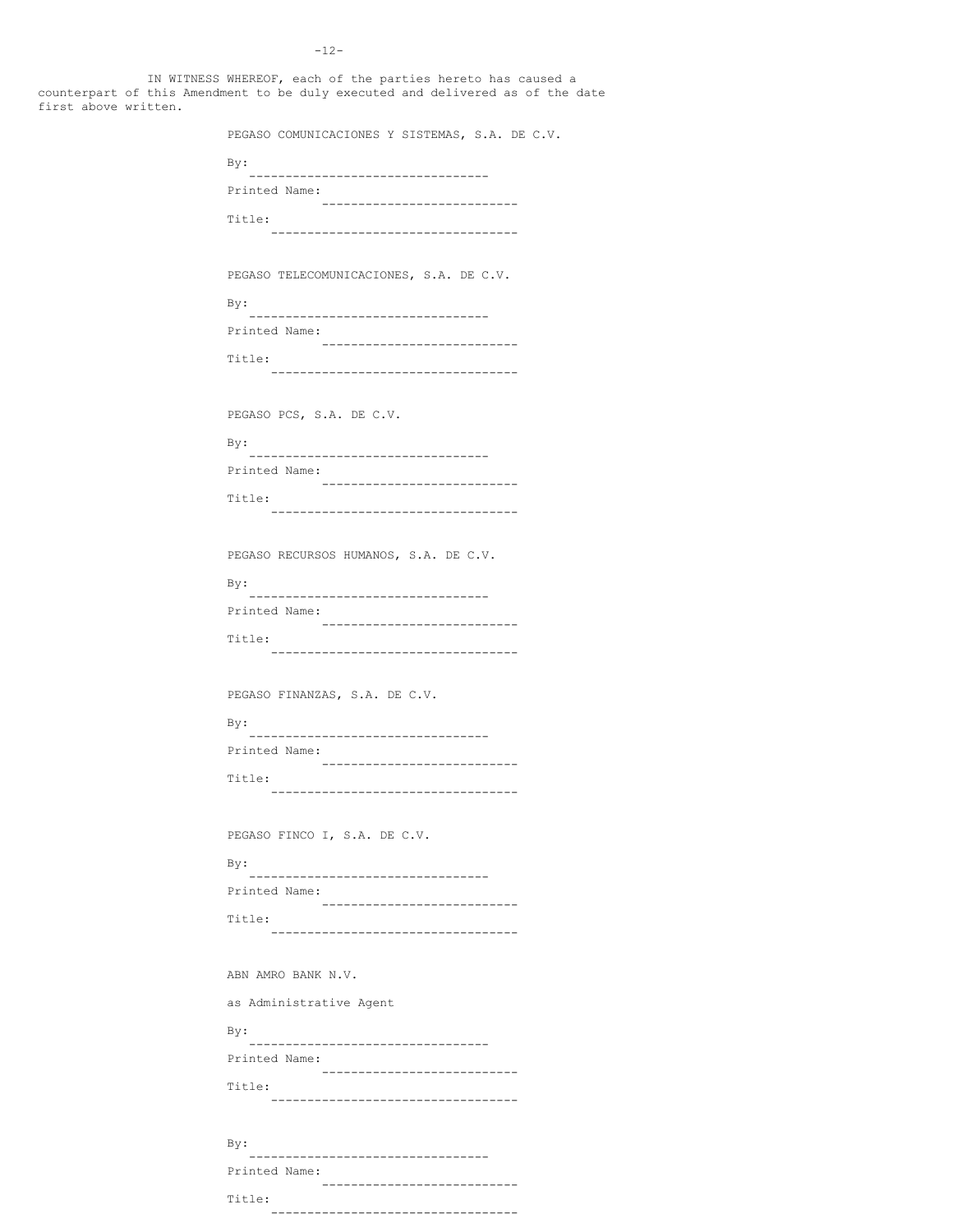QUALCOMM INCORPORATED as a Lender By: Printed Name: \_\_\_\_\_\_\_\_\_\_\_\_\_\_\_\_\_\_\_\_\_\_\_\_\_\_\_\_\_ Title: TELEFONAKTIEBOLAGET LM ERICSSON (PUBL) as a Lender By: 

Printed Name: Title: 

By:

----------------------------------Printed Name: ----------------------------Title:

----------------------------------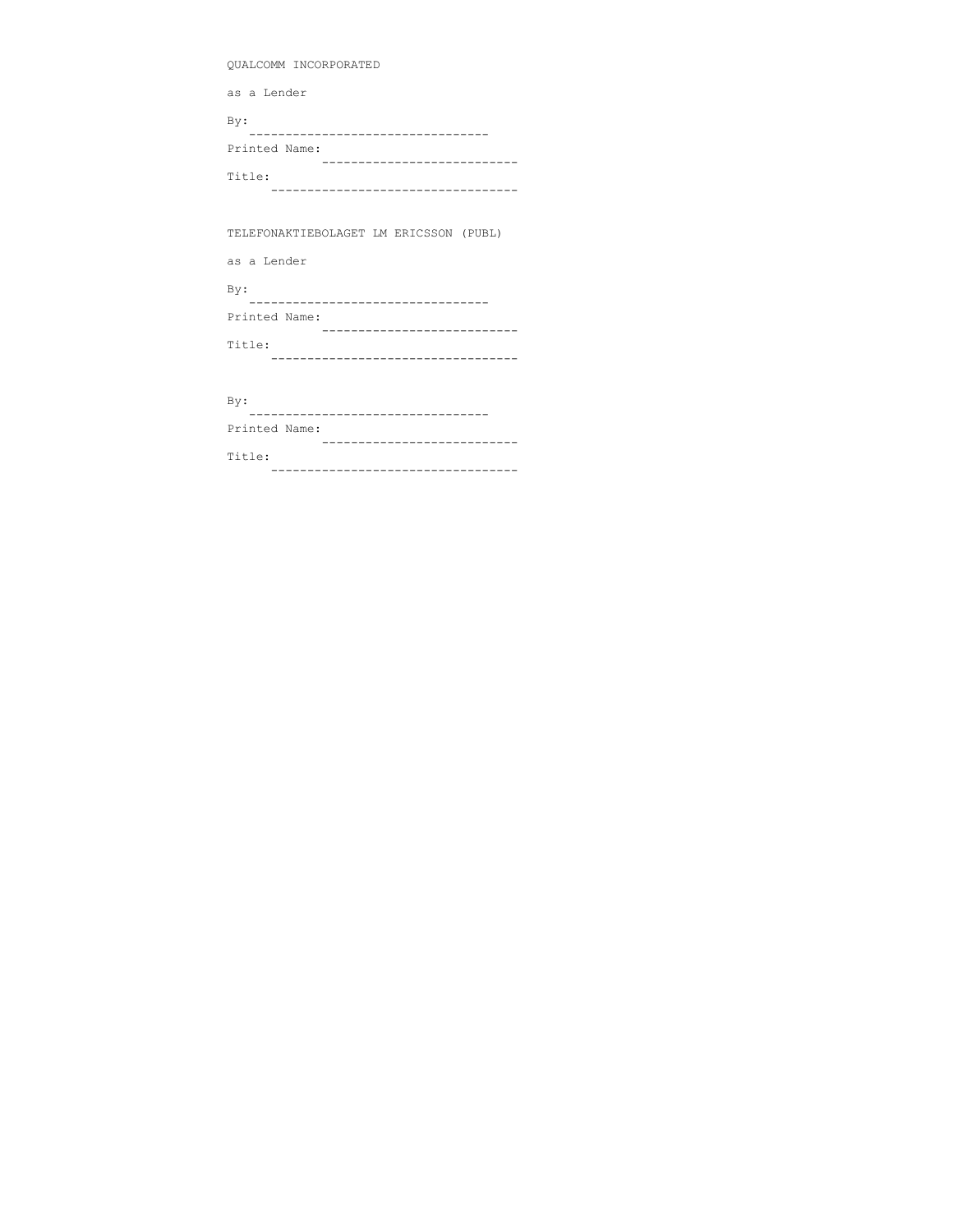# CONSENT OF INDEPENDENT ACCOUNTANTS

We hereby consent to the incorporation by reference in the Registration Statement on Form S-8 and in the Form S-3 Prospectus contained therein (No. 33-46343), in the Registration Statements on Form S-3 (No. 333-26069 and No. 333-32926) and in the Registration Statements on Form S-8 (No. 333-60484, No. 33-45083, No. 33-78158, No. 33-78150, No. 33-32013, No. 333-69457, No. 333-95291, No. 333-32924 and No. 333-42286) of QUALCOMM Incorporated of our report dated November 6, 2002, except for Note 15 which is as of November 21, 2002, relating to the consolidated financial statements and financial statement schedule, which appears in this Form 10-K.

PRICEWATERHOUSECOOPERS LLP

San Diego, California November 22, 2002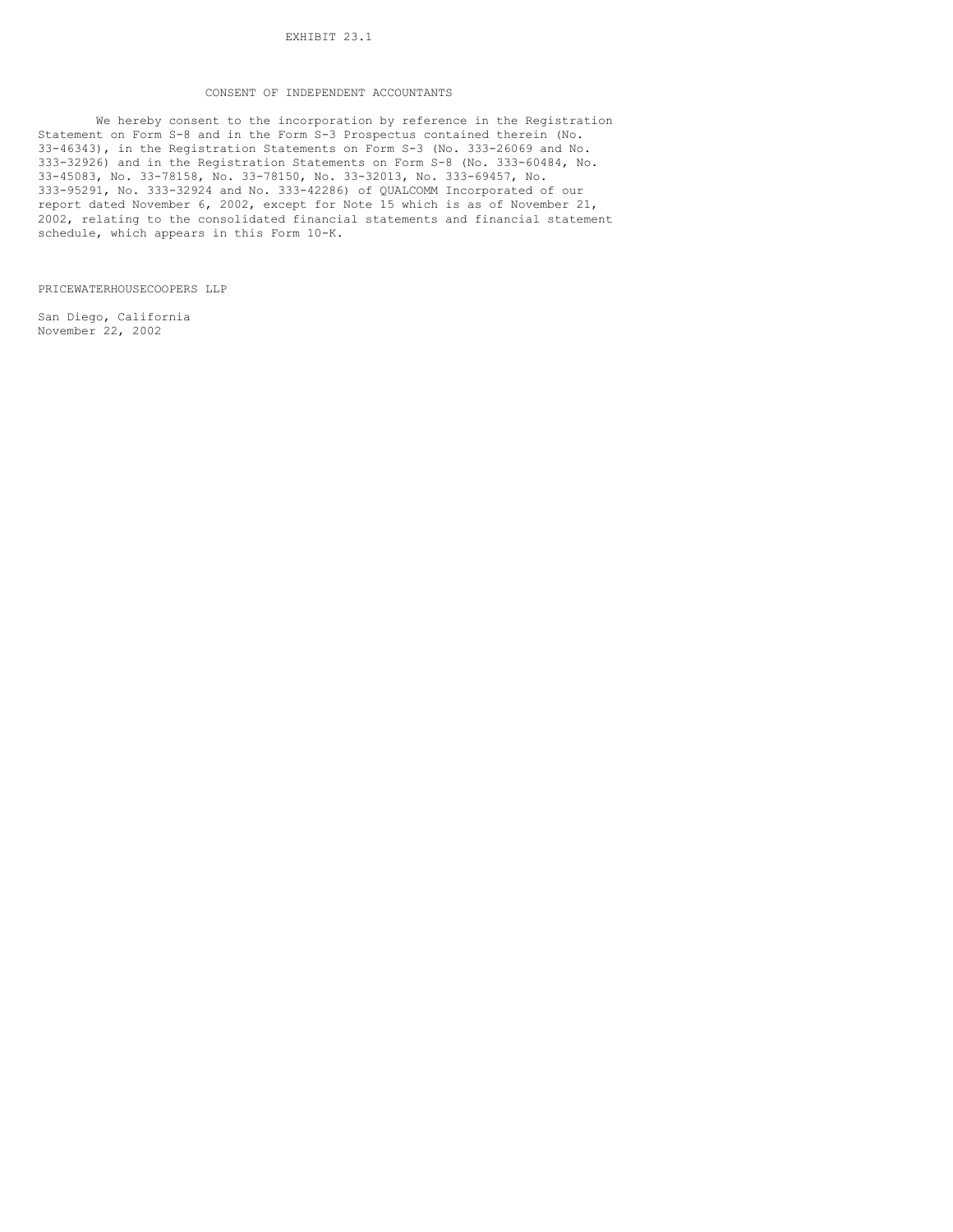CERTIFICATION PURSUANT TO SECTION 906 OF THE SARBANES-OXLEY ACT OF 2002 (18 U.S.C. SECTION 1350)

In connection with the accompanying Annual Report of QUALCOMM Incorporated (the "Company") on Form 10-K for the fiscal year ended September 29, 2002 (the "Report"), I, Irwin Mark Jacobs, Chief Executive Officer of the Company, certify, pursuant to 18 U.S.C. Section 1350, as adopted pursuant to Section 906 of the Sarbanes-Oxley Act of 2002, that:

(1) The Report fully complies with the requirements of Section 13(a) of the Securities Exchange Act of 1934; and

(2) The information contained in the Report fairly presents, in all material respects, the financial condition and results of operations of the Company.

Dated: November 26, 2002

/s/ Irwin Mark Jacobs - ------------------------------------- Irwin Mark Jacobs, Chief Executive Officer and Chairman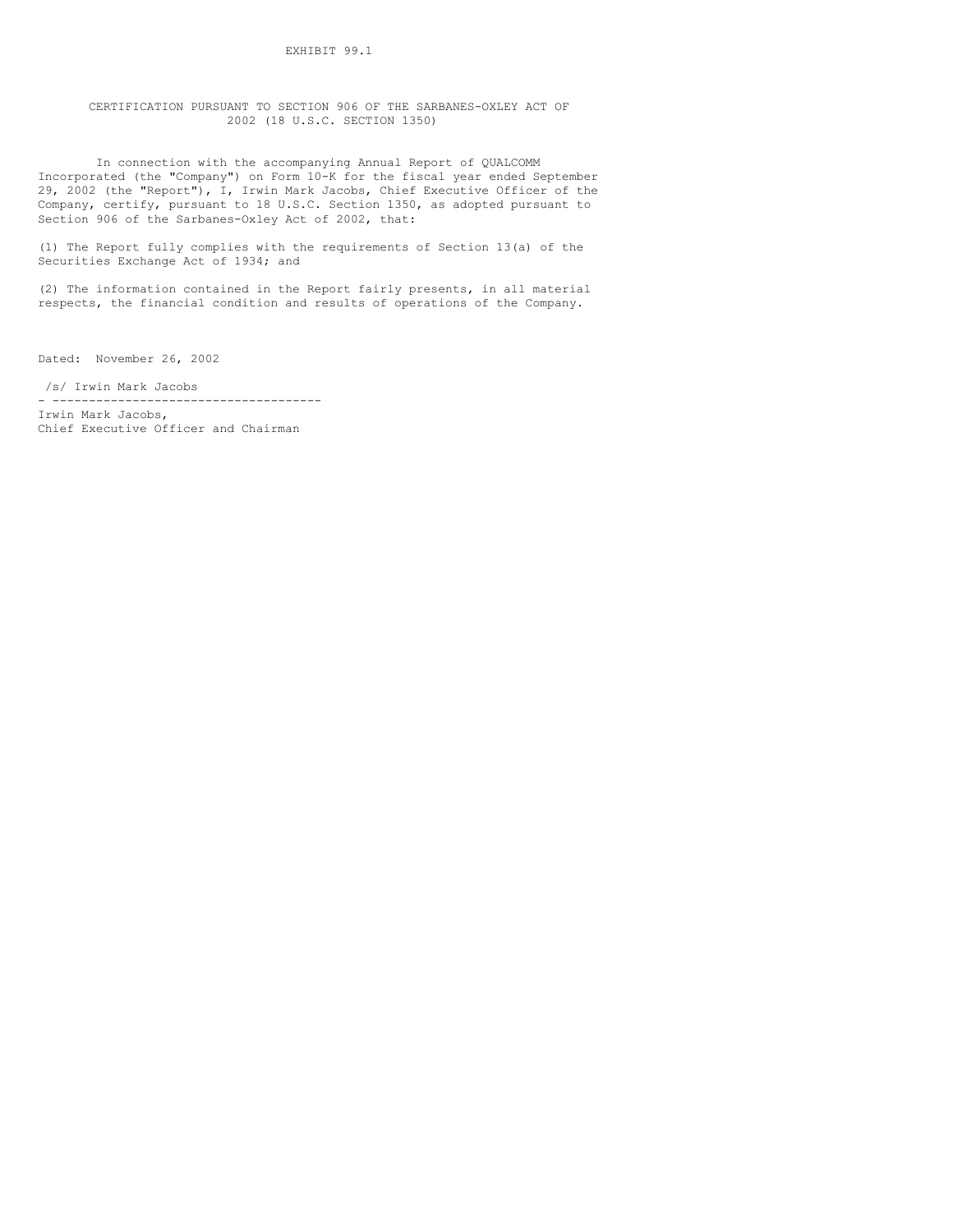CERTIFICATION PURSUANT TO SECTION 906 OF THE SARBANES-OXLEY ACT OF 2002 (18 U.S.C. SECTION 1350)

In connection with the accompanying Annual Report of QUALCOMM Incorporated (the "Company") on Form 10-K for the fiscal year ended September 29, 2002 (the "Report"), I, William E. Keitel, Chief Financial Officer of the Company, certify, pursuant to 18 U.S.C. Section 1350, as adopted pursuant to Section 906 of the Sarbanes-Oxley Act of 2002, that:

(1) The Report fully complies with the requirements of Section 13(a) of the Securities Exchange Act of 1934; and

(2) The information contained in the Report fairly presents, in all material respects, the financial condition and results of operations of the Company.

Dated: November 26, 2002

/s/ William E. Keitel - ------------------------------------- William E. Keitel, Chief Financial Officer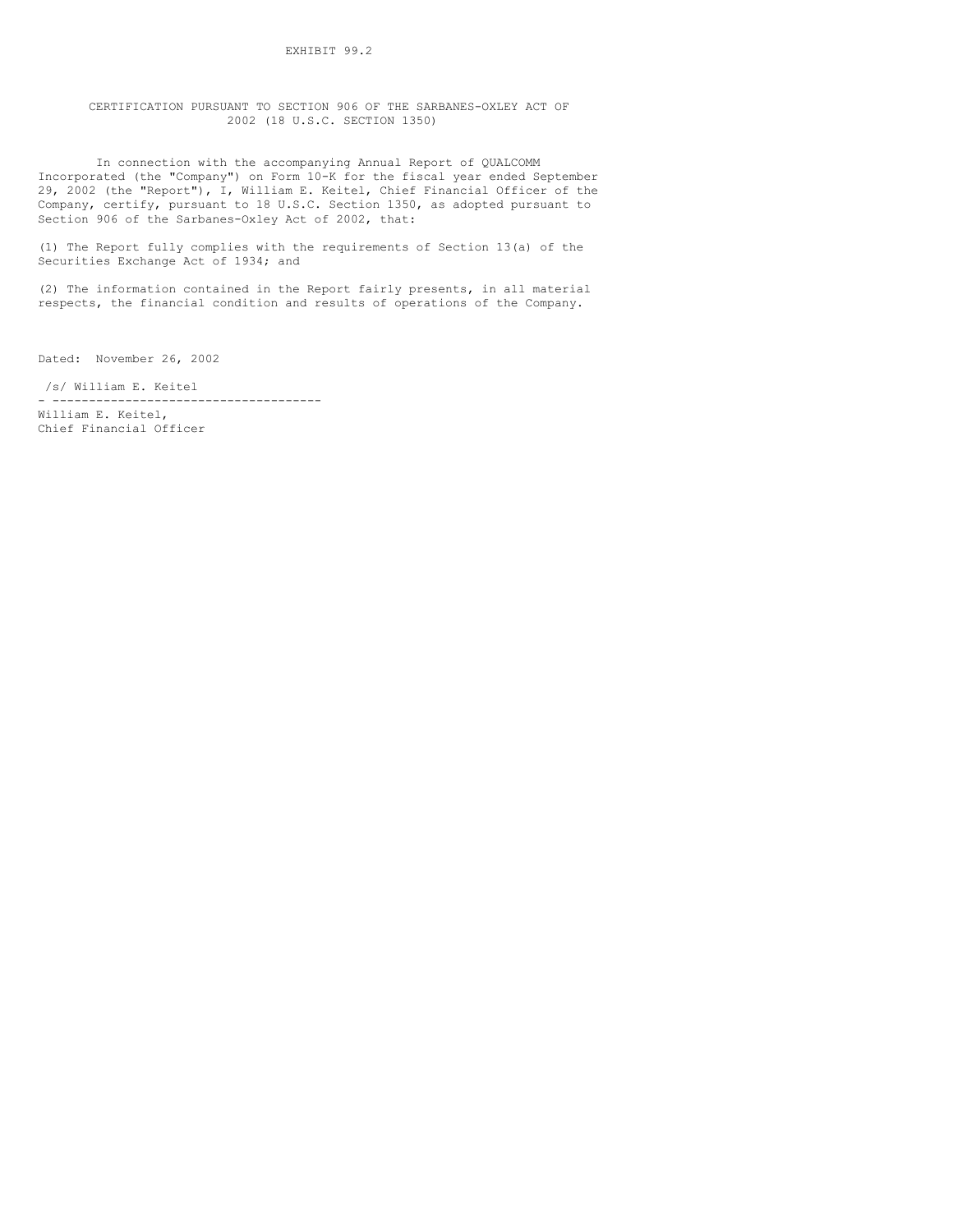### EXHIBIT 99.3

## VESPER HOLDING, LTD. AND SUBSIDIARIES FINANCIAL STATEMENTS

#### INTRODUCTION

The financial statements of Vesper Holding, Ltd. and Subsidiaries are included below as required by Article 3.09 of Regulation S-X. As a result of the departure from Andersen of persons formerly engaged on the Vesper Holding Ltd. and Subsidiaries audits, Andersen is no longer in a position to consent to the inclusion or incorporation by reference in any filing of their report on the Vesper Holding Ltd. and Subsidiaries' audited financial statements for the period from January 1, 2001 through November 13, 2001 (date of our acquisition of a controlling interest in Vesper Holding Ltd. and Subsidiaries) or the year ended December 31, 2000. Investors in any subsequent offerings for which we use an Andersen audit report will not be entitled to recovery against Andersen under Section 11 of the Securities Act of 1933 for any material misstatements or omissions in those financial statements. Management is not aware of any such material misstatements or omissions.

#### REPORT OF INDEPENDENT PUBLIC ACCOUNTANTS

NOTE: THIS IS A COPY OF A REPORT PREVIOUSLY ISSUED BY ANDERSEN, THE FORMER INDEPENDENT PUBLIC ACCOUNTANTS FOR VESPER HOLDING, LTD. AND SUBSIDIARIES. THE ANDERSEN REPORT REFERS TO CERTAIN FINANCIAL INFORMATION FOR THE PERIOD FROM NOVEMBER 14, 2001 THROUGH DECEMBER 31, 2001 AND CERTAIN BALANCE SHEET INFORMATION AT DECEMBER 31, 2001, WHICH ARE NO LONGER INCLUDED IN THE ACCOMPANYING FINANCIAL STATEMENTS AS THOSE RESULTS HAVE BEEN CONSOLIDATED WITH QUALCOMM INCORPORATED'S RESULTS SINCE ITS ACQUISITION OF A CONTROLLING INTEREST IN VESPER HOLDING, LTD. AND SUBSIDIARIES ON NOVEMBER 13, 2001. THE ANDERSEN REPORT ALSO REFERS TO CERTAIN BALANCE SHEET INFORMATION AT DECEMBER 31, 2000, WHICH IS NO LONGER INCLUDED IN THE ACCOMPANYING FINANCIAL STATEMENTS AS QUALCOMM INCORPORATED IS NOT REQUIRED TO INCLUDE VESPER HOLDING, LTD. AND SUBSIDIARIES SEPTEMBER 30, 2000 BALANCE SHEET INFORMATION IN ITS FORM 10-K. A DISCLOSURE MODIFICATION WAS MADE IN THE NOTES TO THE CONSOLIDATED FINANCIAL STATEMENTS TO REFLECT THE CORRECTION OF A TYPOGRAPHICAL ERROR IN NOTE 1, BASIS OF PRESENTATION, WHERE NOVEMBER 31, 2001 SHOULD HAVE READ NOVEMBER 13, 2001. ANDERSEN HAS NOT REISSUED THIS REPORT IN CONNECTION WITH THE FILING OF THIS ANNUAL REPORT ON FORM 10-K.

To the Board of Directors and Shareholders of Vesper Holding, Ltd.:

We have audited the accompanying consolidated balance sheets of Vesper Holding, Ltd. (a Cayman Islands corporation) and Subsidiaries, and its Predecessor Companies (see Notes 1, 2 and 3) as of December 31, 2001 and 2000, and the related consolidated statements of operations, shareholders' equity (deficit) and cash flows for the period from November 14, 2001 through December 31, 2001, the period from January 1, 2001 through November 13, 2001 and the year ended December 31, 2000. These financial statements are the responsibility of the Company's management. Our responsibility is to express an opinion on these financial statements based on our audits.

We conducted our audits in accordance with auditing standards generally accepted in the United States. Those standards require that we plan and perform the audit to obtain reasonable assurance about whether the financial statements are free of material misstatement. An audit includes examining, on a test basis, evidence supporting the amounts and disclosures in the financial statements. An audit also includes assessing the accounting principles used and significant estimates made by management, as well as evaluating the overall financial statement presentation. We believe that our audits provide a reasonable basis for our opinion.

As discussed in Note 2 to the consolidated financial statements, the Company has incurred significant operating and net losses, negative cash flows from operations, and has negative working capital. Additionally, during 2002 the Company expects to incur substantial losses and negative cash flows from operations in order to complete the planned development and expansion of its business. In May 2002, the Company's majority shareholder expressed intent to provide up to \$100 million of additional bridge financing to fund the Company's operations, and began advancing a portion of the funds under a bridge loan agreement. If \$100 million of bridge financing is provided, the Company believes it can sustain operations through 2002, at which time additional financing will be needed. The majority shareholder is under no legal obligation to provide such funding, and other sources of financing may not be available on terms acceptable to the Company, if at all. Management's plans regarding these matters are also discussed in Note 2.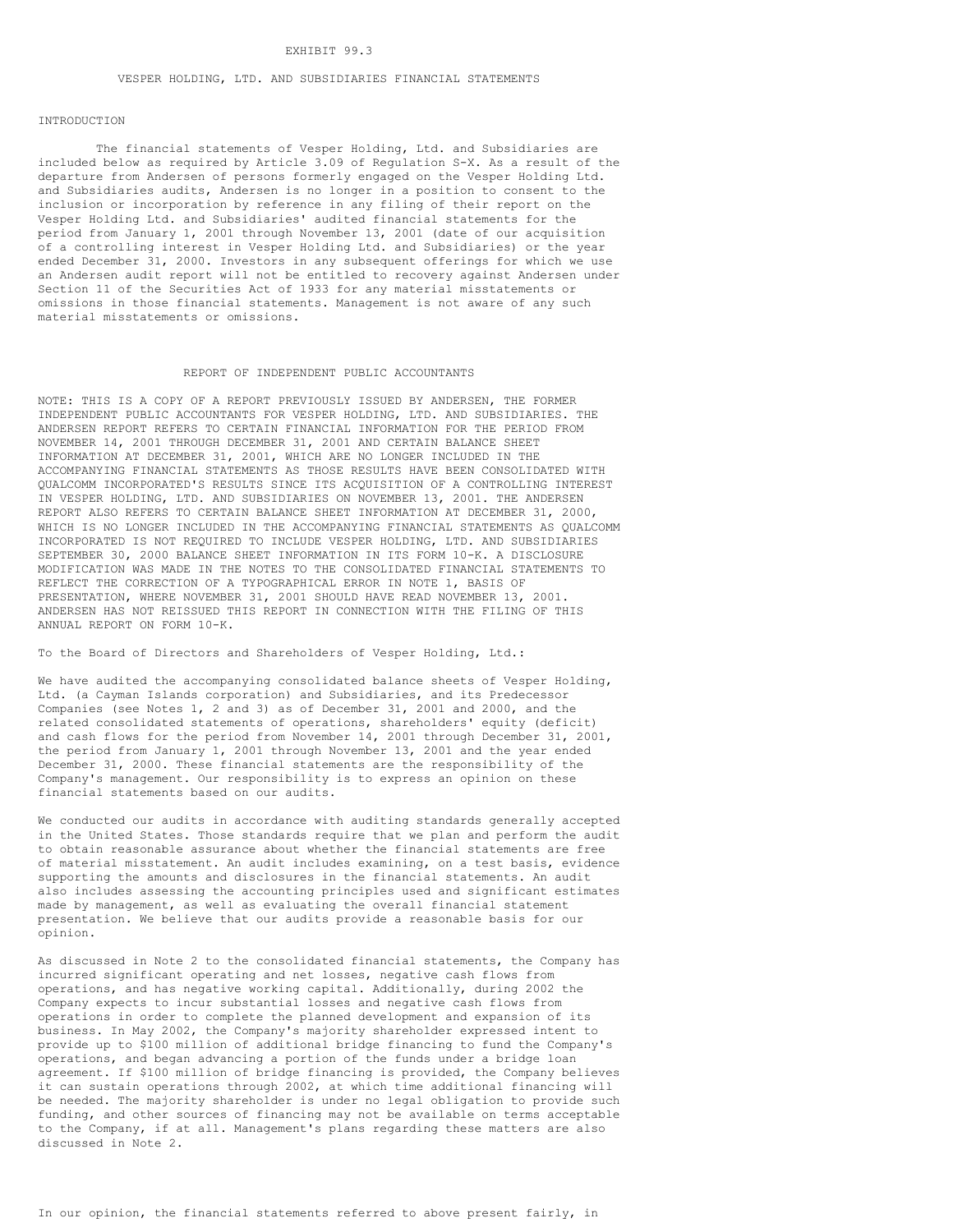all material respects, the financial position of Vesper Holding, Ltd. and Subsidiaries, and its Predecessor Companies, as of December 31, 2001 and 2000, and the results of their operations and their cash flows for the period from November 14, 2001 through December 31, 2001, the period from January 1, 2001 through November 13, 2001 and the year ended December 31, 2000 in conformity with accounting principles generally accepted in the United States.

ARTHUR ANDERSEN LLP

San Diego, California May 20, 2002

2

## VESPER HOLDING, LTD. AND SUBSIDIARIES

Consolidated Statements of Operations (in thousands)

## <TABLE> <CAPTION>

| Period from<br>January 1, 2001<br>through<br>November 13, 2001 | Year Ended<br>December 31, 2000                   |
|----------------------------------------------------------------|---------------------------------------------------|
| (Predecessor<br>Companies)                                     | (Predecessor<br>Companies)<br><<                  |
| \$114,384                                                      | \$71,122                                          |
| 201,691<br>141,905<br>249,988<br>129,542<br>723,126            | 203,793<br>132,102<br>56,845<br>66,506<br>459,246 |
| (608, 742)                                                     | (388, 124)                                        |
| (113, 154)                                                     | (96, 847)                                         |
| \$(721, 896)<br>=========                                      | \$ (484, 971)<br>=========                        |
|                                                                | $<$ C>                                            |

 $<$ /TABLE>

The accompanying notes are an integral part of these consolidated financial statements.

# 3

# VESPER HOLDING, LTD. AND SUBSIDIARIES

Consolidated Statements of Shareholders' Equity (Deficit) (in thousands)

### <TABLE> <CAPTION>

|                                            |           | Receivable              |                 | Accumulated<br>Other |
|--------------------------------------------|-----------|-------------------------|-----------------|----------------------|
| Total                                      | Capital   | from                    | Accumulated     | Comprehensive        |
| Shareholders'                              |           |                         |                 |                      |
| Equity                                     | Stock     | OUALCOMM                | Deficit         | Income (Loss)        |
|                                            |           |                         |                 |                      |
| $<$ S $>$<br><<<br>(Predecessor Companies) | <<        | <<                      | $<<$ C $>$      | <<                   |
| Balance, December 31, 1999<br>\$127,958    | \$183,234 | \$<br>$\qquad \qquad -$ | \$<br>(55, 712) | \$<br>436            |
| Net loss<br>(484, 971)                     |           | $- -$                   | (484, 971)      |                      |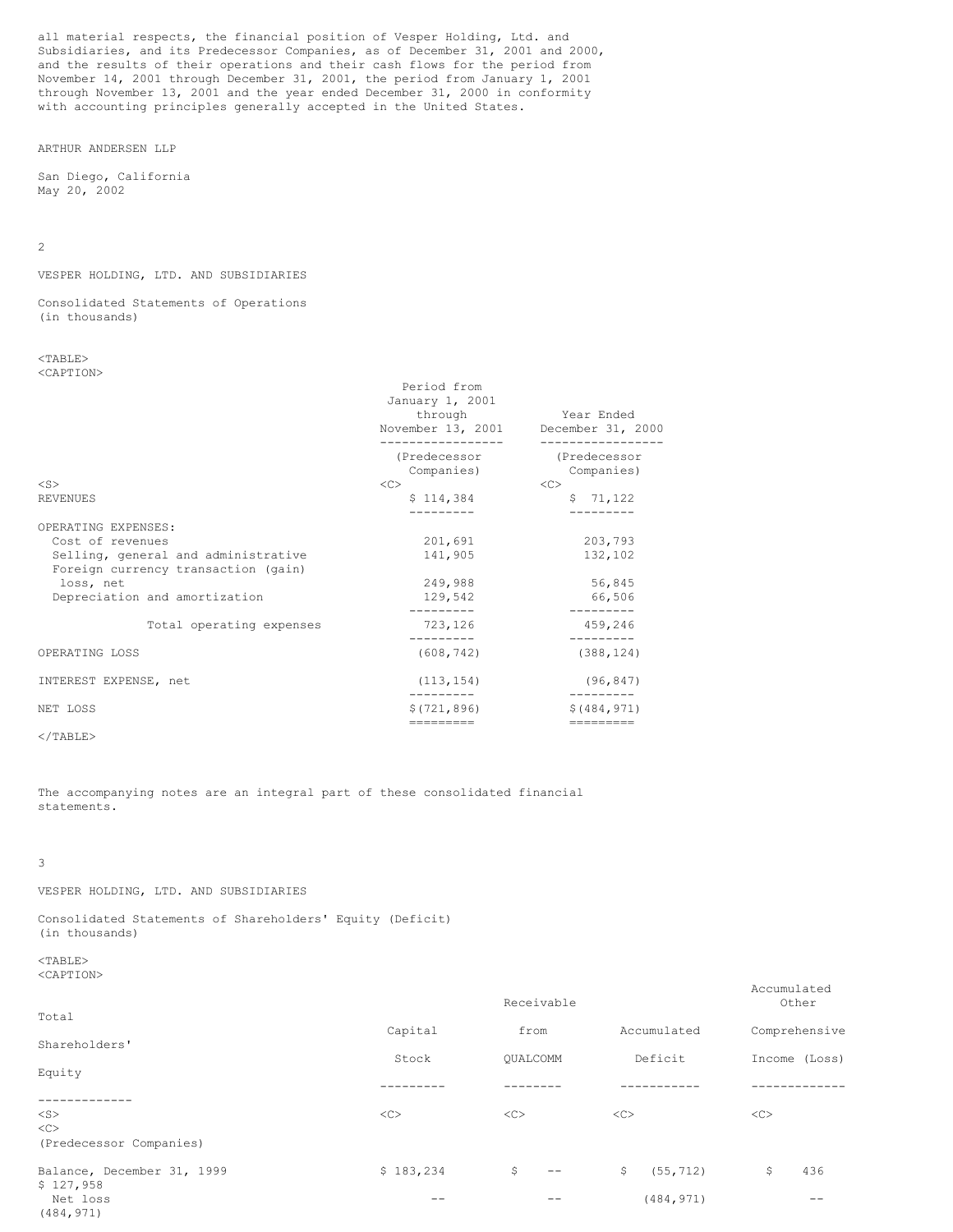| Cumulative translation adjustment<br>(9,091)                                |           |                   | $- -$           | (9,091)   |
|-----------------------------------------------------------------------------|-----------|-------------------|-----------------|-----------|
| ---------<br>Comprehensive loss<br>(494, 062)                               |           |                   |                 |           |
| ---------<br>Funding from shareholders<br>423,936                           | 423,936   | $- -$             |                 |           |
| --------                                                                    |           |                   |                 |           |
| Balance, December 31, 2000                                                  | 607,170   | $- -$             | (540, 683)      | (8, 655)  |
| 57,832<br>Net loss<br>(721, 896)                                            | $- -$     | $- -$             | (721, 896)      |           |
| Cumulative translation adjustment<br>13,225                                 |           | $\qquad \qquad -$ | $- -$           | 13,225    |
| ---------<br>Comprehensive loss<br>(708, 671)                               |           |                   |                 |           |
| ---------                                                                   |           |                   |                 |           |
| Advances from shareholders prior to the<br>Restructuring (Note 2)<br>60,337 | 60,337    |                   |                 |           |
| Funding from shareholders<br>330,386                                        | 330,386   | $\qquad \qquad -$ | $- -$           |           |
|                                                                             |           |                   |                 |           |
| -------<br>Balance, November 13, 2001<br>\$(260, 116)                       | \$997,893 | S.<br>$- -$       | \$(1, 262, 579) | \$4,570   |
| ---------                                                                   |           | $=$ = = = = = = = |                 | --------- |

</TABLE>

The accompanying notes are an integral part of these consolidated financial statements.

# 4

VESPER HOLDING, LTD. AND SUBSIDIARIES

Consolidated Statements of Cash Flows (in thousands)

<TABLE> <CAPTION>

|                                          | Period from<br>January 1, 2001 Year Ended<br>November 13, 2001 | through December 31,<br>2000 |
|------------------------------------------|----------------------------------------------------------------|------------------------------|
|                                          | (Predecessor (Predecessor<br>Companies)                        | Companies)                   |
| $<$ S $>$                                | $<<$ $C$ $>$                                                   | < <sub></sub>                |
| CASH FLOWS FROM OPERATING ACTIVITIES:    |                                                                |                              |
| Net loss                                 | \$(721, 896)                                                   | \$ (484, 971)                |
| Adjustments to reconcile net loss to net |                                                                |                              |
| cash used in operating activities:       |                                                                |                              |
| Depreciation and amortization            | 129,542                                                        | 66,506                       |
| Loss on disposal of property and         |                                                                |                              |
| equipment                                | 24,554                                                         | 26,323                       |
| Allowance for doubtful accounts          |                                                                |                              |
| receivable                               | 46,046                                                         | 10,506                       |
| Foreign currency transaction (gain)      |                                                                |                              |
| loss                                     | 249,988                                                        | 56,845                       |
| Increase (decrease) in cash resulting    |                                                                |                              |
| from changes in:                         |                                                                |                              |
| Accounts receivable                      | (12, 560)                                                      | (73, 734)                    |
| Recoverable taxes                        | 49,326                                                         | (6, 023)                     |
| Inventories                              | (2, 148)                                                       |                              |
| Prepaid expenses and other               | 1,321                                                          | (3, 882)                     |
| Other assets                             | (1, 245)                                                       | (38, 945)                    |
| Accounts payable                         | 16,673                                                         | 1,567                        |
| Accrued expenses                         | (12, 110)                                                      | (3, 874)                     |
| Amounts due related parties              | (22, 603)                                                      | (33, 912)                    |
| Deferred revenues                        | (9, 135)                                                       | 21,899                       |
| Other liabilities                        | (18, 767)                                                      |                              |
|                                          | ----------                                                     | ---------                    |

Net cash used in operating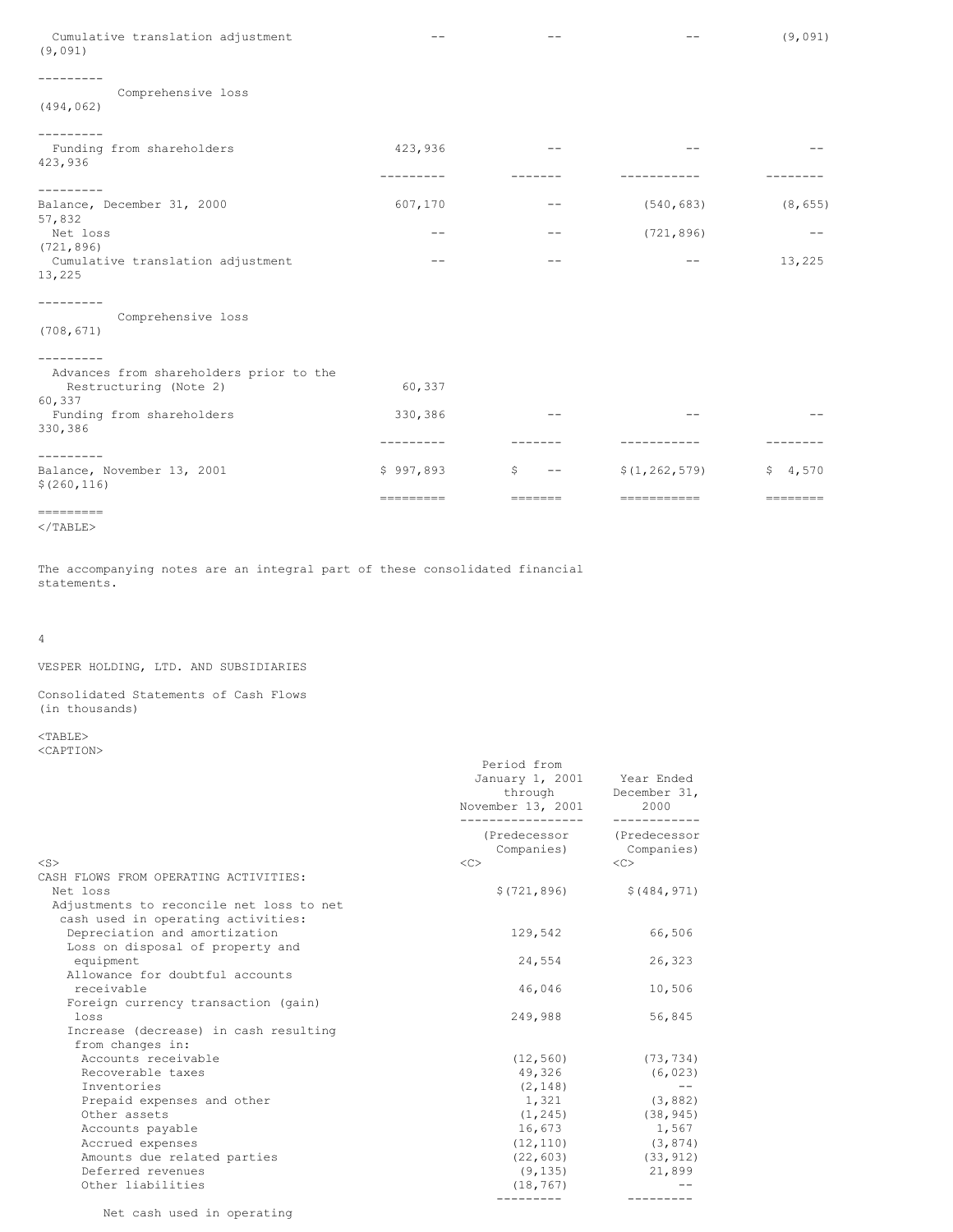| activities                                                                                                                                                                                  | (283, 014)<br>_________ | (461, 695)<br>---------- |
|---------------------------------------------------------------------------------------------------------------------------------------------------------------------------------------------|-------------------------|--------------------------|
| CASH FLOWS FROM INVESTING ACTIVITIES:<br>Capital expenditures<br>Acquisition of licenses and intangibles                                                                                    | (72, 085)               | (386, 806)<br>(36, 369)  |
| Net cash used in investing<br>activities                                                                                                                                                    | ----------              | $(72, 085)$ $(423, 175)$ |
| CASH FLOWS FROM FINANCING ACTIVITIES:<br>Fundings from shareholders<br>Proceeds from shareholders related to                                                                                | 330,386                 | 423,936                  |
| restructuring (Note 2)<br>Net proceeds (repayment) on vendor<br>financing and loans                                                                                                         | 60,337<br>(40, 797)     | 407,321                  |
| Payments to Vendors related to restructuring (Note 2)                                                                                                                                       |                         |                          |
| Net cash provided by financing<br>activities                                                                                                                                                | 349,926                 | 831,257<br>----------    |
| Effect of exchange rate changes on cash<br>and cash equivalents                                                                                                                             | (15, 592)               | (2, 873)                 |
| NET DECREASE IN CASH AND CASH EQUIVALENTS                                                                                                                                                   | (20, 765)               | (56, 486)                |
| CASH AND CASH EQUIVALENTS, beginning of<br>period                                                                                                                                           | 38,102                  | 94,588<br>---------      |
| CASH AND CASH EQUIVALENTS, end of period                                                                                                                                                    | \$17,337                | \$38,102                 |
| SUPPLEMENTAL DISCLOSURES OF NON-CASH<br>INVESTING AND FINANCING ACTIVITIES:<br>Assets acquired under debt obligations:<br>Property, plant and equipment<br>Licenses and intangibles<br>2/mn | \$66,861                | \$300,628<br>14,261      |

 $\langle$ /TABLE>

The accompanying notes are an integral part of these consolidated financial statements.

5

## VESPER HOLDING, LTD. AND SUBSIDIARIES

Notes to Consolidated Financial Statements December 31, 2001 and 2000

## 1. Company, Operations and Basis of Presentation

Company

Vesper Holding, Ltd. ("VHL") was incorporated in the Cayman Islands on October 11, 2001 as a holding company for the purpose of acquiring and restructuring its current subsidiaries, Vesper Holding S.A. ("Vesper Northeast") and Vesper Holding Sao Paulo ("Vesper Sao Paulo") (together, the "Predecessor Companies") (see Note 2).

Vesper Northeast and Vesper Sao Paulo were previously formed by VeloCom Inc. ("VeloCom"), Bell Canada International, Inc. ("BCI") and QUALCOMM, Incorporated ("QUALCOMM") to act as holding companies and to establish the operating companies Vesper S.A. and Vesper Sao Paulo S.A. Vesper Northeast and Vesper Sao Paulo were organized under the laws of Brazil as corporations in September 1998 and May 1999, respectively. The operating companies are subject to the laws and regulations governing telecommunication services in effect in Brazil.

## Operations

Vesper Northeast and Vesper Sao Paulo submitted bids for two competitive local exchange carrier licenses (the "Licenses") for commercial operations of switched fixed telephone services, one in Rio de Janeiro and the North and Northeast regions of Brazil comprised of sixteen Brazilian states, and one for the State of Sao Paulo, Brazil, respectively. Commercial switched fixed telephone operations started in January 2000 for Vesper Northeast and February 2000 for Vesper Sao Paulo.

## Basis of Presentation

The accompanying financial statements for the year ended December 31, 2000, and for the period from January 1, 2001 to November 13, 2001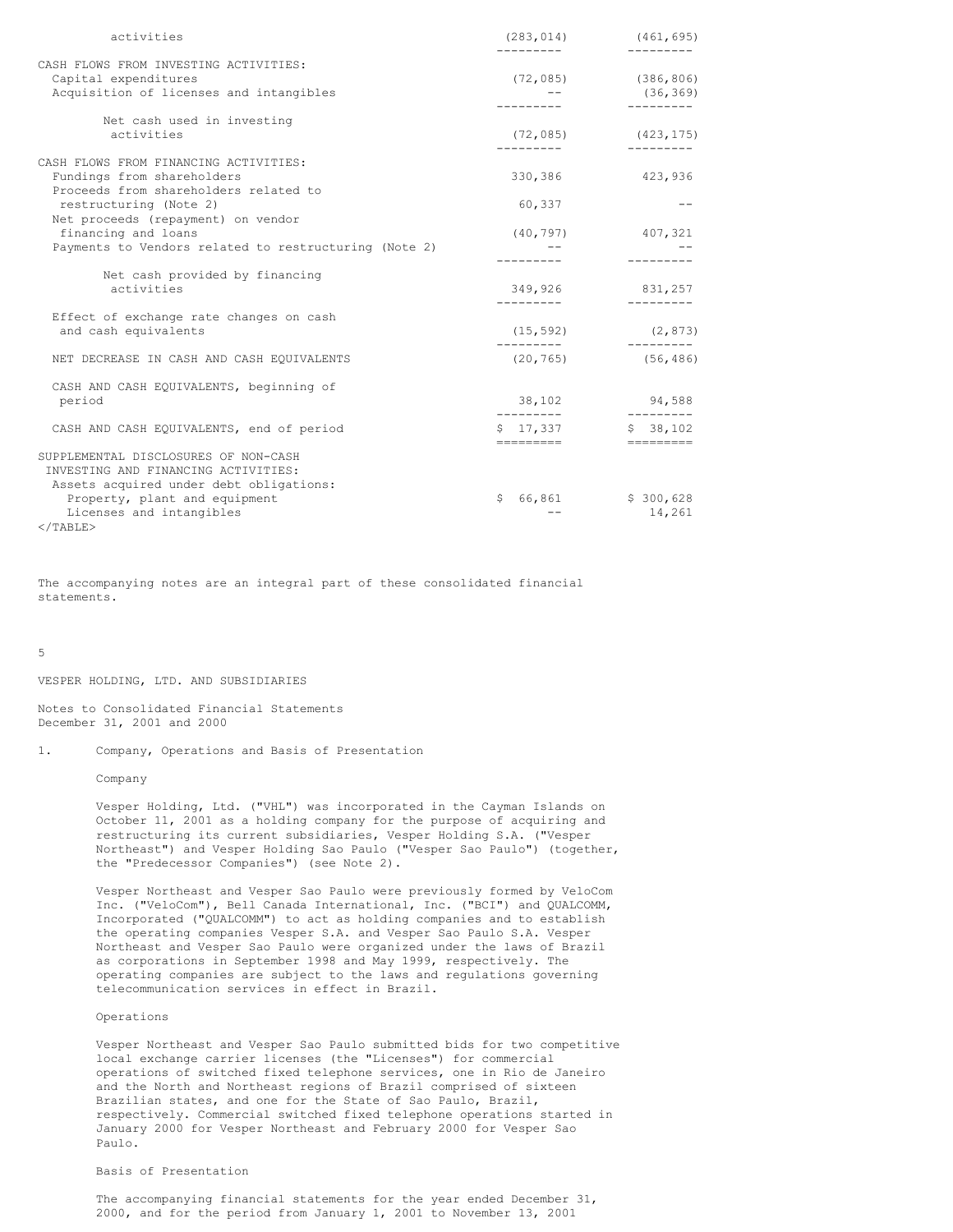represent the historical combined consolidated financial statements of the Predecessor Companies.

All significant intercompany accounts and transactions have been eliminated in combination and consolidation.

2. Recapitalization, Debt Restructuring and Financial Condition

### Recapitalization

On November 13, 2001, QUALCOMM, VeloCom, and BCI (collectively, the "Shareholders"), entered into a restructuring agreement (the "Restructuring Agreement") to exchange all of their equity interests in Vesper Northeast and Vesper Sao Paulo for 2,523,674 ordinary shares and 1,155,152 special voting shares of VHL.

As part of the same transaction, QUALCOMM and VeloCom converted other previously existing advances totaling \$60.3 million to Vesper Northeast and Vesper Sao Paulo into 12,177,290 ordinary shares of VHL. QUALCOMM and VeloCom also agreed to purchase 57,720,404 ordinary shares of VHL for an aggregate purchase price of \$286.1 million. As of December 31, 2001, cash proceeds totaling \$222.5 million out of the total due of \$286.1 million had been received by VHL from QUALCOMM and VeloCom. At December 31, 2001, the remaining \$63.6 million was due and payable by QUALCOMM on an as-needed basis, and is reflected in the accompanying statement of shareholders' equity as a receivable from QUALCOMM. Subsequent to December 31, 2001, approximately \$63 million of this receivable was collected by the Company. An additional 1,010,026 ordinary shares were issued related to \$5 million of direct costs of the Restructuring.

As a result of the recapitalization, QUALCOMM, VeloCom, and BCI became approximately 74%, 24%, and 2% shareholders in VHL, respectively, and Vesper Northeast and Vesper Sao Paulo became wholly owned subsidiaries of VHL. QUALCOMM holds a 49.9% ownership interest in VeloCom and consequently, at December 31, 2001, QUALCOMM's direct and indirect ownership of VHL was approximately 86%. Subsequent to December 31, 2001, the Company sold 2,020,202 shares to a new investor in exchange for \$10 million in cash.

## Debt Restructuring

Effective November 13, 2001, VHL agreed with the Predecessor Companies and a group of vendors (Nortel, Ericsson, Lucent, Harris Corporation and QUALCOMM (collectively, the "Vendors")) to acquire and retire previously existing Vendor financing loans made to the Predecessor Companies as part of the Restructuring Agreement. VHL acquired the loans for \$135 million and such proceeds were paid to the Vendors in exchange for a release in full of any claims against VHL and its shareholders, including the Vendor financing loans approximating \$1 billion at face value on November 13, 2001. In addition to the cash payment, the Vendors, with

6

the exception of QUALCOMM, received warrants to purchase 5,687,717 ordinary shares of VHL, which expire on November 9, 2006 and have an exercise price of \$4.96 per share. The warrants were assigned a fair value of approximately \$5 million, and is recorded as a component of shareholders' equity at December 31, 2001. The fair value of the loans (\$140 million) was recorded by VHL as a component of liabilities acquired under the purchase method of accounting.

As a condition precedent to the closing of the Restructuring Agreement, vendor supply agreements were terminated. Thus, VHL and its subsidiaries are no longer committed to acquire the remaining balances of equipment and services that would have been required under the original vendor supply agreements.

# Financial Condition

From inception to November 13, 2001, the Predecessor Companies generated an accumulated deficit of approximately \$1.3 billion and negative cash flows from operations totaling approximately \$771 million. After the completion of the restructuring agreements, the liquidity and financial position of the Company improved significantly. However, VHL expects to incur substantial future losses and negative cash flows from operations in order to complete the planned development and expansion of its business. If this plan is successfully completed, the Company believes that it will obtain a sufficient number of new customers to allow the Company to generate sufficient revenues to cover operating expenses. However, management does not expect to achieve positive cash flows until sometime after 2002. Until that time, management and shareholders of VHL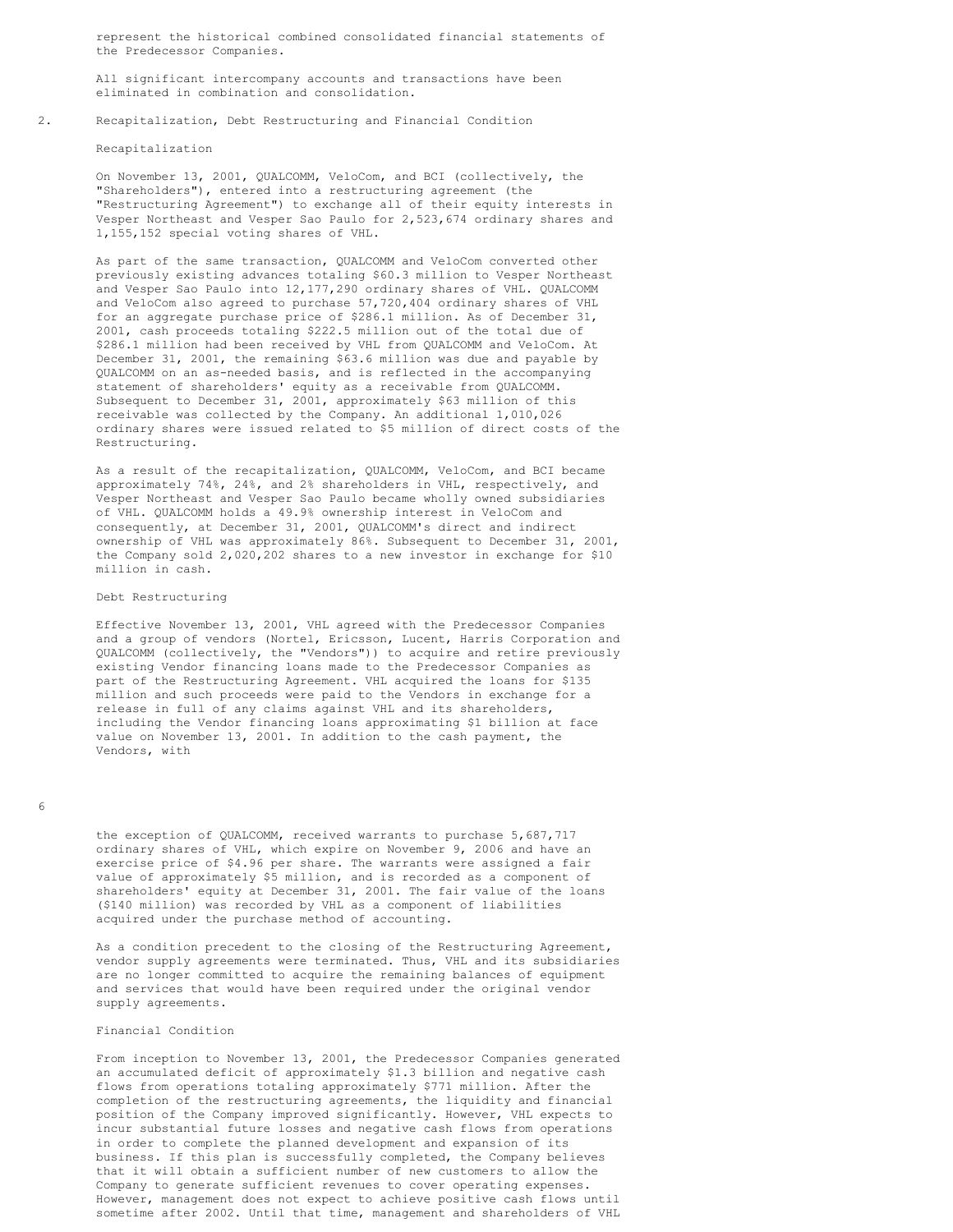believe that additional funding, in the form of equity capital, shareholder loans, debt financing or other instruments, will be needed. In particular, additional financing will be necessary to purchase telecommunications capital equipment, fund costs associated with acquiring new subscriber customers, fund principal and interest payments under debt and lease agreements and to fund other fixed operating costs until such time, if ever, that the Company is able to generate positive cash flows from operations.

Considering the Company's current financing needs and future business plans, QUALCOMM issued a letter to the Company in which it informed the Company that QUALCOMM's Board of Directors had authorized bridge loans to the operating subsidiaries of up to \$100 million. On April 16, 2002, the Company executed \$60 million of bridge loans payable to QUALCOMM, against which approximately \$33.3 million has been advanced to the Company as of May 20, 2002. Any amounts that are advanced under the bridge loans totaling \$60 million are due and payable on December 27, 2002. QUALCOMM's letter to the Company states that it will continue making additional advances throughout 2002 on an as-needed basis up to the \$100 million limit and, if required, will consider providing additional financing beyond 2002 as a backstop to other sources of funding. If all of the QUALCOMM bridge financing is provided, which management believes is probable, the Company believes it can sustain operations through the end of 2002 by carefully controlling cash expenditures and, if necessary, by not making expenditures currently planned for telecommunications capital equipment, costs associated with acquiring new subscriber customers and other discretionary costs. Management believes that additional financing will be needed sometime in 2003. The Company is also currently in discussions with the Brazilian Development Bank to obtain \$100 million to \$150 million in convertible debt financing and management believes that this financing could be completed during the second half of 2002.

There can be no assurance that the proposed financing transactions discussed above will be completed, and other sources of financing may not be available, on terms acceptable to the Company, if at all. If additional financing is not obtained, or if such financing is adequate to sustain operations only through the end of 2002, management intends to modify its business plan by suspending capital expenditures and cutting variable costs in selling, general and administrative functions. However, based on the Company's fixed cost structure, there can be no assurance that these cost cutting measures would result in sufficient cash resources to allow the Company to continue operating during 2003.

### 3. Accounting for the Restructuring and Acquisition Transactions

The restructuring and acquisition transactions involving VHL and its Predecessor Companies (see Notes 1 and 2) have been accounted for using the purchase method of accounting, including certain adjustments for push-down accounting from the Company's majority shareholder. The assets acquired and liabilities assumed as of November 13, 2001 were recorded at their estimated fair values. The net purchase price on a push-down basis reflects the majority shareholders' historical basis in advances to the Predecessor Companies, including equity method losses recorded prior to the November 13, 2001 acquisition. The excess of the estimated fair value of the net assets acquired over the purchase price paid was recorded as a reduction of the fair value of property, plant and equipment and intangible assets on a pro rata basis, and was calculated as follows:

#### $<$ TABLE>

| $<$ S $>$                                                                        |            |
|----------------------------------------------------------------------------------|------------|
| Estimated fair values of assets acquired<br>Estimated fair values of liabilities | \$899,010  |
| assumed                                                                          | (361, 269) |
|                                                                                  |            |
| Net assets acquired                                                              | 537,741    |
| Net purchase price                                                               | (241, 928) |
|                                                                                  |            |
| Excess of net assets acquired over                                               |            |
| purchase price                                                                   | \$295,813  |
|                                                                                  |            |

 $\langle$ /TABLE>

7

# 4. Summary of Significant Accounting Policies

## Use of Estimates

The preparation of financial statements in conformity with accounting principles generally accepted in the United States requires management to make estimates and assumptions that affect the reported amounts of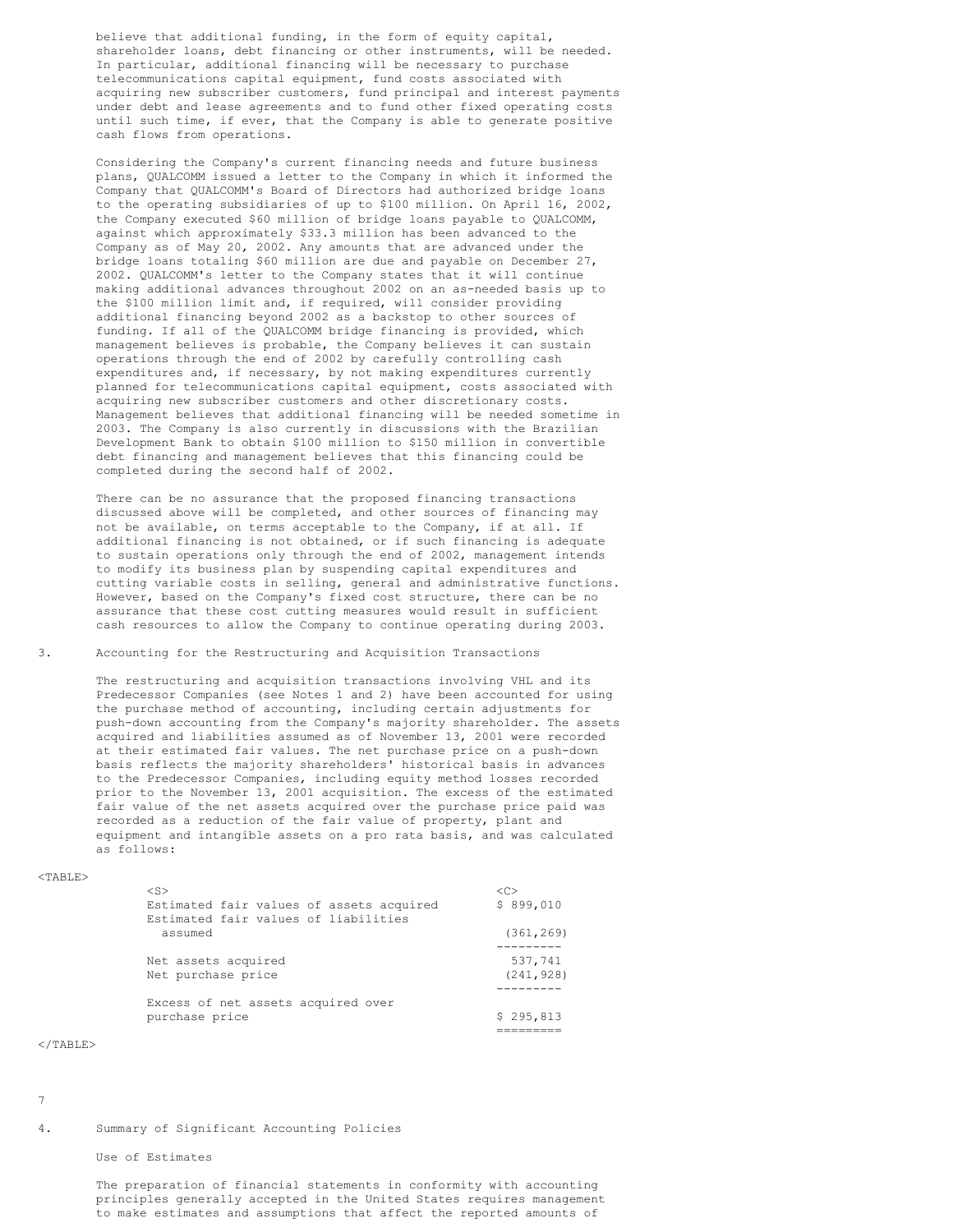assets and liabilities and disclosure of contingent assets and liabilities at the date of the financial statements and the reported amounts of revenue and expenses during the reporting period. Actual results could differ from those estimates.

### Revenues

Revenues for usage charges, network usage charges and other customer services are recognized when the services are provided.

Customer activation fee revenues and related costs are deferred and amortized over the period of the customer relationship, which is estimated to be two years.

### Cash and Cash Equivalents

The Company considers all highly liquid investments with maturities of three months or less to be cash equivalents.

Restricted Cash

Restricted cash consists of compensating balance arrangements in connection with bank loans.

### Property, Plant and Equipment

Property, plant and equipment are recorded at cost (see Notes 1 and 3) and are depreciated or amortized using the straight-line method over their estimated useful lives. Buildings and improvements are depreciated for up to 23 years, equipment and vehicles are depreciated over 4 to 18 years, furniture and office equipment are depreciated over 5 to 10 years and computer software is depreciated over 3 to 4 years. Leasehold improvements are amortized over the shorter of their estimated useful lives or the remaining terms of the related leases. Maintenance, repairs, and minor renewals and betterments are charged to expense as incurred. Upon the retirement or disposition of property, plant and equipment, the related cost and accumulated depreciation and amortization are removed and any resulting gain or loss is recorded in operations.

Capital leases and sale leaseback transactions are recorded as vendor financing and loans payable. The purchase price is recorded as property, plant and equipment, and lease payable amounts as financing liabilities. Interest is expensed as incurred.

Construction in progress includes labor, material, transmission and related equipment, engineering, site development, capitalized interest and other costs relating to the construction and development of switched fixed telephone networks. The Company reclassifies construction in progress and begins depreciating related equipment upon commencement of commercial operations of the equipment.

## Intangible Assets

Intangible assets consist primarily of Licenses for spectrum, customer lists and trade name. The Licenses were allocated conditionally through January 2019 and May 2019 and are each renewable for an additional twenty-year period. The Licenses are renewable provided that the Company has complied with applicable rules and policies of Agencia Nacional de Telecommunicacoes (ANATEL), the Brazilian Government regulatory body, and upon payment of an additional fee based on a specific formula. Licenses are being amortized on a straight-line basis over their initial 20 year terms. Customer lists and trade name assets are being amortized on a straight-line basis over 5 and 18 years, respectively.

### Long-Lived Assets

The Company assesses potential impairments to its long-lived assets when there is evidence that events or changes in circumstances indicate that the carrying amount of an asset may not be recovered. An impairment loss is recognized when the undiscounted cash flows expected to be generated by an asset (or group of assets) is less than its carrying amount. Any required impairment loss is measured as the amount by which the asset's carrying value exceeds its fair value, and is recorded as a reduction in the carrying value of the related asset and a charge to operating results.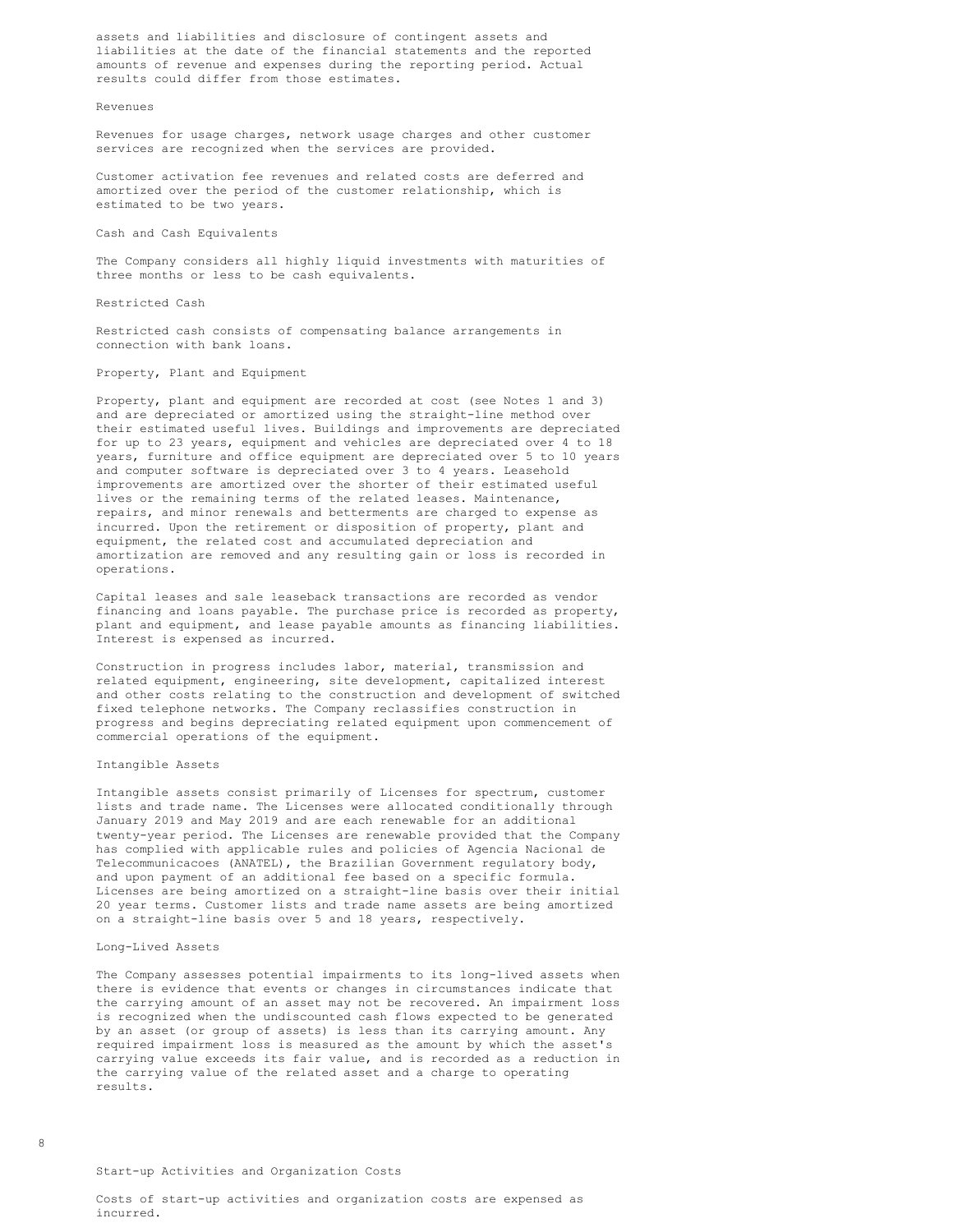#### Foreign Currency

The functional currency of VHL is the U.S. dollar. The functional currency of Vesper Northeast and Vesper Sao Paulo is the Brazilian real. Assets and liabilities of Vesper Northeast and Vesper Sao Paulo are translated to U.S. dollars at year-end rates; revenues, expenses, gains and losses are translated at rates of exchange that approximate the rates in effect at the transaction date. Resulting translation gains or losses are recognized as a component of other comprehensive income (loss). Transactions denominated in currencies other than the functional currency are recorded based on the exchange rate at the time such transactions occur. Subsequent changes in exchange rates result in transaction gains and losses that are recognized as a component of net loss.

#### Income Taxes

The Company recognizes deferred income tax assets and liabilities for the expected future income tax consequences, based on enacted tax laws, of temporary differences between the financial reporting and tax bases of assets, liabilities and carryovers. Net deferred tax assets are then reduced, if deemed necessary, by a valuation allowance if management believes it is more likely than not that some or all of the net deferred tax assets will not be realized.

### Comprehensive Income (Loss)

Comprehensive income (loss) is defined as the change in equity of a business enterprise during a period from transactions and other events and circumstances from non-owner sources, including foreign currency translation adjustments. VHL presents other comprehensive income (loss) in its consolidated statements of shareholders' equity.

## Concentration of Operations

The Company's operating entities are located in Brazil. The Company is exposed to credit and currency risks resulting from adverse general economic conditions, which may affect Brazil and Latin America in general. The Company has not entered into any foreign currency forward contracts, hedges or other instruments to mitigate currency risks.

## Fair Value of Financial Instruments

Fair values of cash equivalents and other current accounts receivable and payable approximate their carrying amounts due to their short-term nature. Carrying amounts under vendor financing and loans payable approximate fair value based on borrowing arrangements available to the Company (see Note 5).

VHL's Brazilian operating subsidiaries have certain agreements with suppliers of network interface units for the supply of network equipment manufactured locally, under which the acquisition cost of related products are denominated in U.S. dollars. The Company does not enter into currency hedging arrangements, thus exposing the Company to currency rate risk on related amounts payable in U.S. dollars. Transaction gains and losses arising from such purchases are recorded in the determination of net loss.

# Recent Accounting Pronouncements

In July 2001, the Financial Accounting Standards Board (FASB) issued FASB Statements Nos. 141 and 142 (FAS 141 and FAS 142), "Business Combinations" and "Goodwill and Other Intangible Assets," respectively. FAS 141 replaces APB 16 and eliminates pooling-of-interests accounting prospectively. It also provides guidance on purchase accounting related to the recognition of intangible assets and accounting for negative goodwill. FAS 142 changes the accounting for goodwill from an amortization method to an impairment-only approach. Under FAS 142, goodwill will be tested annually and whenever events or circumstances occur indicating that goodwill might be impaired. FAS 141 and FAS 142 are effective for all business combinations completed after June 30, 2001.

VHL's acquisition of Vesper Northeast and Vesper Sao Paulo has been accounted for in accordance with the provisions of FAS 141. The Company adopted FAS 142 on January 1, 2002. The adoption of FAS 142 did not have a material effect on its consolidated financial position and results of operations. No goodwill is recorded in the accompanying balance sheets and intangible assets were recorded at fair value on November 13, 2001.

In August 2001, the FASB issued FAS 144, "Accounting for the Impairment or Disposal of Long-Lived Assets." FAS 144 replaces FAS 121, "Accounting for the Impairment of Long-Lived Assets and for Long-Lived Assets to Be Disposed Of." The FASB issued FAS 144 to establish a single accounting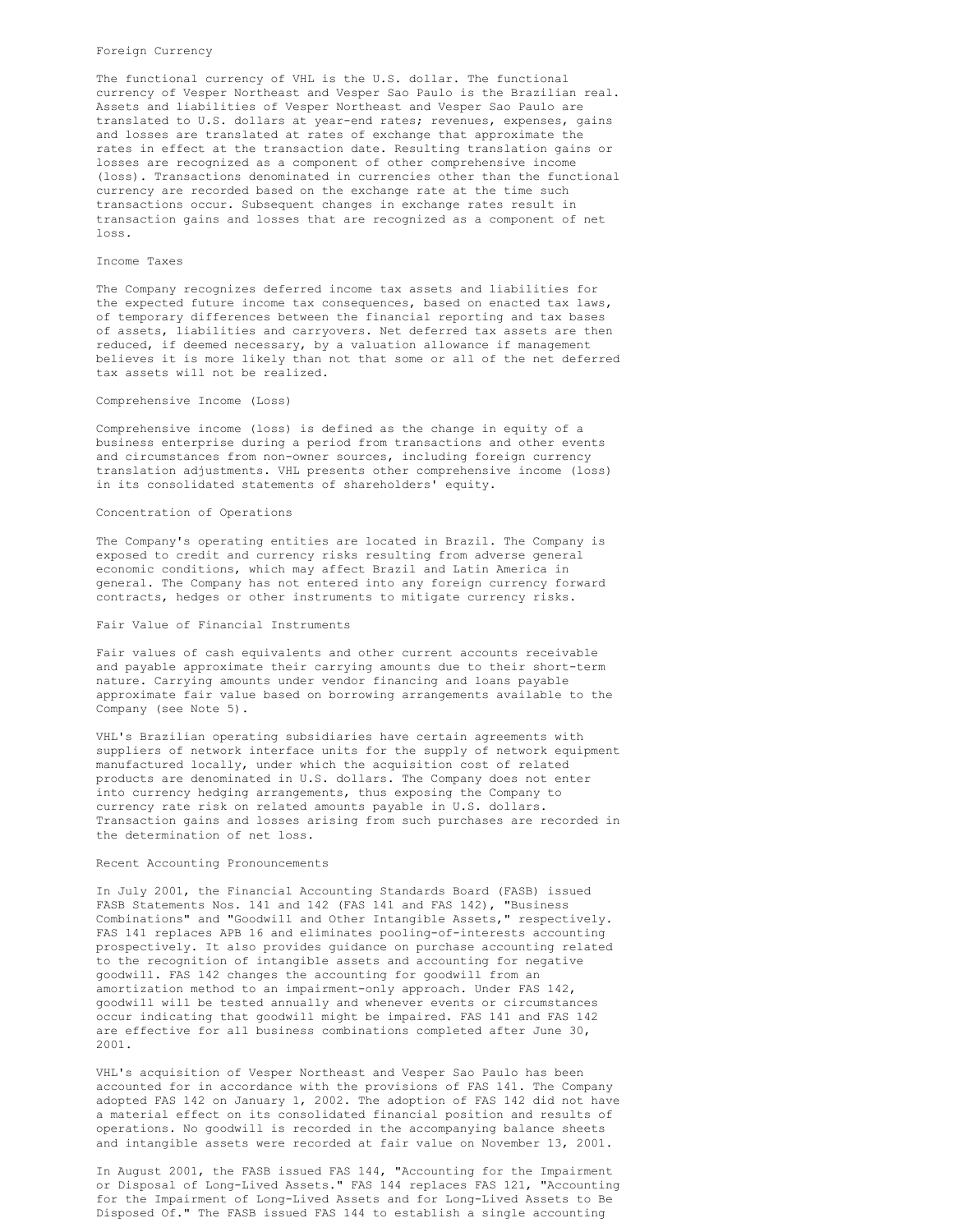model, based on the framework established in FAS 121, as FAS 121 did not address the accounting for a segment of a business accounted for as a discontinued operation under APB 30, "Reporting The Results of Operations -- Reporting The Effects of

 $\alpha$ 

Disposal of a Segment of a Business, and Extraordinary, Unusual and Infrequently Occurring Events and Transactions." FAS 144 also resolves significant implementation issues related to FAS 121. VHL will adopt FAS 144 as of January 1, 2002 and does not expect that the adoption of FAS 144 will have a material effect on its consolidated financial position or results of operations.

### 5. Vendor Financing and Loans Payable

In December 1999, Vesper Northeast entered into a series of agreements with Nortel, Ericsson, Harris Corporation and QUALCOMM to issue up to \$997 million in aggregate principal of long-term vendor financing. Interest on these notes was payable quarterly in arrears commencing March 2000 at LIBOR plus 6% per annum. In December 1999 Vesper Sao Paulo entered into agreements with Lucent to issue up to \$782 million of long-term vendor financing (available in three separate tranches). Interest on these notes was payable quarterly, at the option of the Vesper Companies, at LIBOR plus 6% for tranch A and 8% for tranch C or a compounded rate of 5.5% plus the higher of prime rate or the Federal Funds effective rate. All long-term vendor financing, other than financing provided under an agreement with QUALCOMM, was restructured and retired in November 2001 as part of the Restructuring Agreement (see Note 2).

Vesper Northeast and Vesper Sao Paulo hired specialized companies to supply infrastructure and telecommunication equipment, which will be delivered ready for use at the sites indicated by Vesper Northeast and Vesper Sao Paulo. When the equipment is delivered to the respective sites, the property, plant and equipment balance is recorded and the related liability is recorded in trade accounts payable as a long-term liability, the balance of which, after the definitive acceptance of the site, is converted into financing, according to the conditions noted above.

As of December 31, 2001, bank loans that are denominated in Brazilian real are due from 2003 through 2006, payable semi-annually and bearing CDI Brazilian interbank floating interest rate plus 1.5% per annum (approximately 19% at December 31, 2001). Such loans are guaranteed by cash collateral of 15% totaling \$16.5 million and a substantial portion of property, plant and equipment.

Equipment leases are subject to interest from 11% to 14.5% or LIBOR plus additional interest varying from 1.5% to 8%.

Payments due on bank loans and equipment leases as of December 31, 2001 are as follows:

### <TABLE>

| $<$ S $>$ | < <sub></sub> |
|-----------|---------------|
| 2002      | 17,994<br>\$  |
| 2003      | 21,629        |
| 2004      | 24,694        |
| 2005      | 67,180        |
| 2006      | 1,335         |
|           |               |
|           | \$132,832     |

=========

## </TABLE>

6. Composition of Certain Financial Statement Captions

Accounts Receivable

Unbilled accounts receivable related to services rendered that have not been invoiced as of the balance sheet date.

#### Recoverable Taxes

Recoverable taxes are mainly comprised of Value Added Taxes (VAT) incurred on the acquisition of property and equipment, which is recoverable against VAT payable on operation revenues. Beginning January 1, 2001, new VAT legislation requires that VAT tax credit generated after January 2, 2001 will be recovered in forty-eight monthly installments, if VAT tax payment is applicable.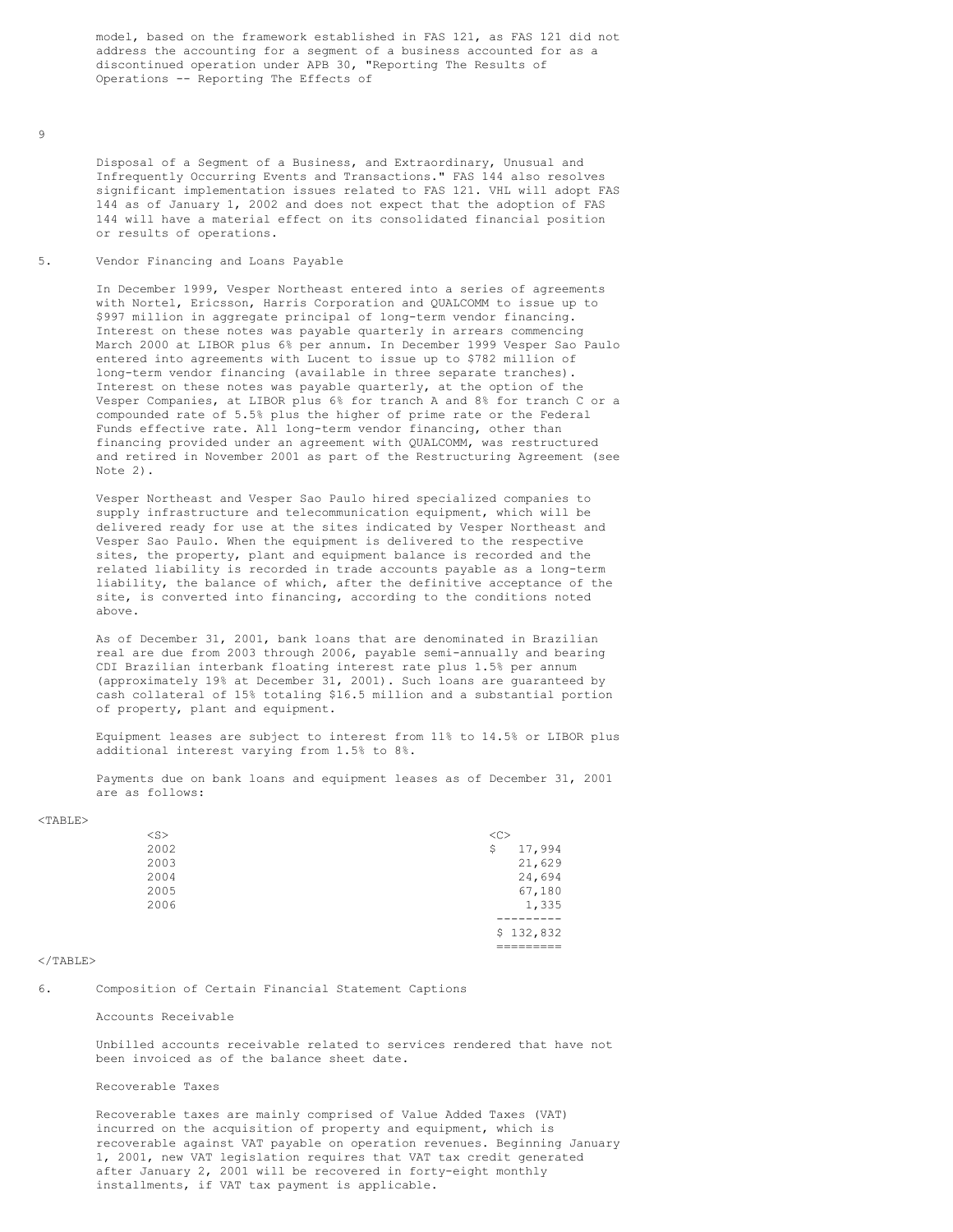## 7. Transactions with Related Parties (in thousands)

### <TABLE> <CAPTION>

|                                 |               | December 31,  |                            |
|---------------------------------|---------------|---------------|----------------------------|
|                                 |               | 2001          | 2000                       |
|                                 |               | (VHL)         | (Predecessor<br>Companies) |
| $<$ S>                          | < <sub></sub> | < <sub></sub> | <<                         |
| Current liabilities:            |               |               |                            |
| Bell Canada International (BCI) | (a)           | \$            | \$14,426                   |
| CGI Brasil (BCI related party)  | (b)           | 9,186         | 12,122                     |
| CGI Telecom                     |               |               |                            |
| International                   | (b)           | 1,754         | 4,555                      |
| OUALCOMM do                     |               |               |                            |
| Brasil                          | (c)           | 69            | 76                         |
| OUALCOMM International          | (d)           |               | 325                        |
| VeloCom do Brasil               | (C)           |               | 540                        |
| VeloCom International           | (d)           |               | 1,210                      |
| Accrued interest on note        |               |               |                            |
| payable to QUALCOMM             | (e)           | 1,695         |                            |
|                                 |               |               | ------                     |
|                                 |               | \$12,704      | \$33,254                   |
|                                 |               | --------      |                            |
| Non-current liabilities:        |               |               |                            |
| Note payable to QUALCOMM        | (e)           | \$108,164     | Ŝ                          |
|                                 |               | ========      | =======                    |

 $<$ /TABLE>

- (a) In connection with a royalty agreement cancelled in November 2001 (see Note 11).
- (b) In connection with the development and implementation of billing, accounting and other systems and software and information technology services.
- (c) In connection with loans between the parties. Interest is based on market rates.
- (d) Related to the Company's inception costs.
- (e) The note payable to QUALCOMM is an unsecured note bearing interest at 12% payable bi-annually, principal due in November 2007.
- 8. VAT Financing

Vesper Northeast has a line of credit agreement with the Rio de Janeiro State Government and Banco do Brasil, as the financing agent, in the amount of R\$940 million (US\$405 million using the prevailing exchange rate on December 31, 2001) for a period of sixty months, valid from the date of the first authorization, to be used at the beginning of the VAT taxation. Such financing will be equivalent to 60% of the effective VAT paid over operating revenues. Financing has a grace period of eighty-four months, an amortization period of sixty months, interest rates of 4.5% and service tax equivalent to 1% over each installment.

9. Shareholders' Equity

Share Capital

VHL's authorized share capital consists of 498,844,848 authorized ordinary shares and 1,155,152 authorized special voting shares. All authorized shares have a par value of \$0.0001. As of December 31, 2001, 73,431,394 ordinary shares and 1,155,152 special voting shares were issued and outstanding. During the period from January 1, 2002 to April 30, 2002, 2,020,202 additional ordinary shares were issued to a new shareholder at \$4.96 per share for a total of \$10 million. In the same period, under the commitments described in Note 2, QUALCOMM funded \$63 million of the \$63.6 million receivable from QUALCOMM.

Ordinary shares and special voting shares have the same rights and privileges except that each ordinary share is entitled to one vote, and each special voting share is entitled to four votes per share. In addition, each special voting share shall be convertible into one ordinary share at the option of the Company any time after January 1, 2002, or at the option of the special shareholder any time after January 1, 2002, subject to applicable laws or regulations governing the Company and its Licenses.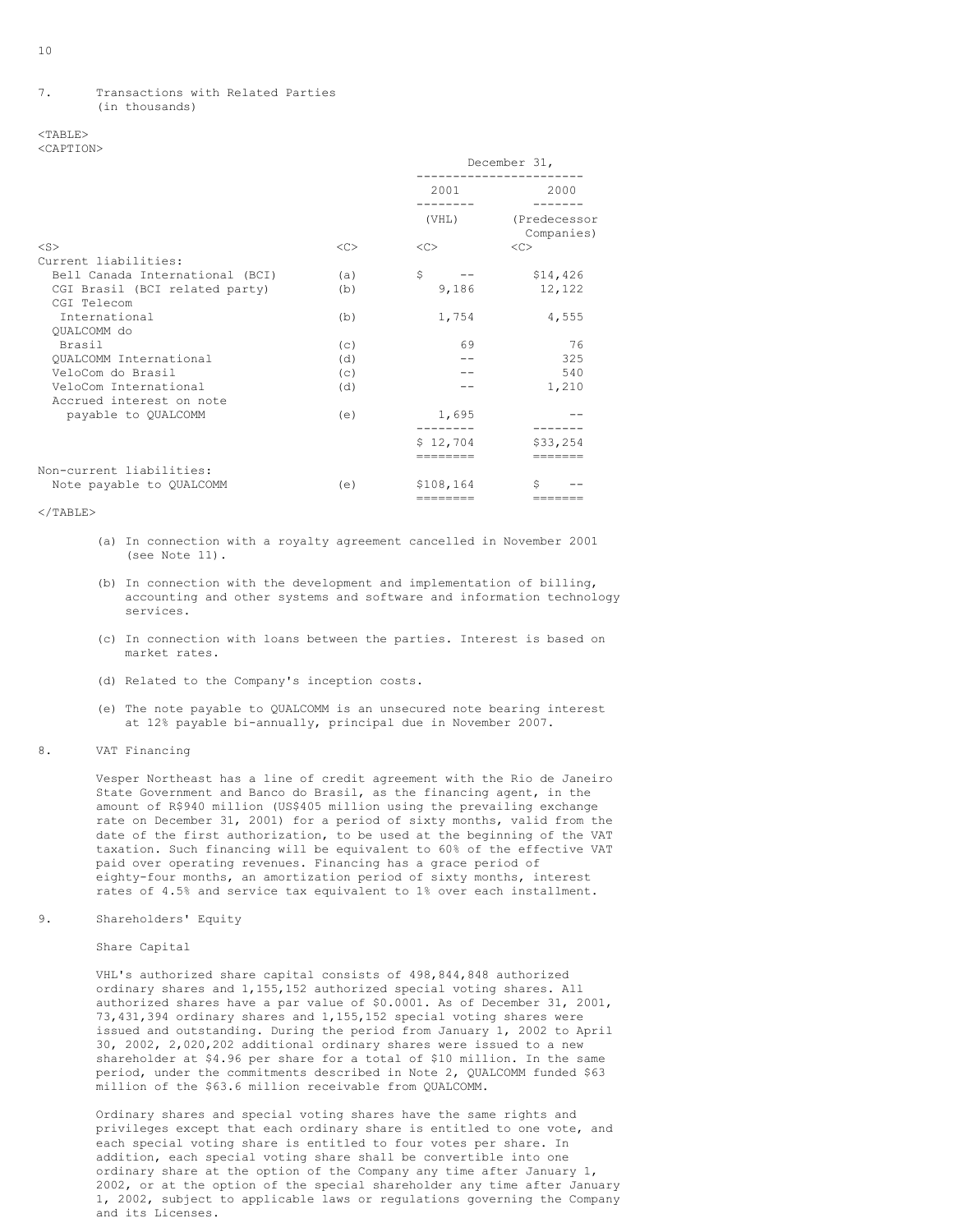As of December 31, 2001, there are 5,687,717 outstanding and exercisable warrants for ordinary shares of VHL, which expire on November 9, 2006 and have an exercise price of \$4.96 per share.

#### 11

### Stock Options

On April 30, 2002 the Company adopted the 2002 Stock Option Plan (the "2002 Plan"). The 2002 Plan provides for the granting of up to 4,171,802 ordinary shares to officers, employees, directors and outside consultants of the Company. The Plan is administered by the Board of Directors or its designees and provides that options granted under the Plan will be exercisable at such times and under such conditions as may be determined by the Board of Directors at the time of the grant. The terms of the Plan provide for the granting of options at an exercise price not less than the fair value of the ordinary shares, as determined by the Board of Directors on the date of grant. Options expire 10 years from the grant date.

On April 30, 2002, a total of 2,569,830 options with exercise prices of \$4.95 per share were issued as approved by the Company's Board of Directors. The terms of the options granted can be summarized in three tranches including 1,159,760 options granted to employees who were employed by the Predecessor Companies, 75,093 options granted to employees hired after the Restructuring, and 1,334,977 options granted to the Company's Chief Executive Officer.

For options granted to employees who were employed by the Predecessor Companies, options granted were generally 25% vested on the date of grant, with the remaining 75% vesting monthly beginning on December 1, 2002 over 36 months. For employees hired subsequent to the Restructuring, the options generally vest 25% on the first anniversary of employment, with the remaining 75% vesting monthly thereafter over 36 months.

Options granted to the Chief Executive Officer vested 25% on the date of grant with 45% vesting monthly thereafter over 32 months. The remaining 30% vest upon achievement of fiscal 2002 performance objectives as follows:

### $<$ TABLE> <CAPTION>

| Objective                                   | Vesting December 31,<br>2003 | 2004  |
|---------------------------------------------|------------------------------|-------|
|                                             |                              |       |
| $\langle S \rangle$                         | < <sub></sub>                | <<    |
| Obtain \$100 million of non-recourse to     |                              |       |
| shareholders financing                      | 3.75%                        | 3.75% |
| Achieve EBITDA loss less than \$207 million | 3.75%                        | 3.75% |
| Obtain full mobile phone service rights     | 7.50%                        | 7.50% |

## $<$ /TABLE>

#### 10. Income Taxes

The tax rates in Brazil for calendar year 2001 and 2002 are 25% for federal income tax and 9% for social contribution tax. Beginning in 2003, the social contribution tax rate will be reduced to 8%. Tax losses can be carried forward without expiration but utilization is limited to 30% of annual taxable income.

A reconciliation of the income tax benefit based on statutory rates to the Company's income tax provision is as follows (in thousands):

#### <TABLE> <CAPTION>

|                                                                | Period from<br>January 1, 2001              |                                    |
|----------------------------------------------------------------|---------------------------------------------|------------------------------------|
|                                                                | through<br>November 13,<br>2001             | Year Ended<br>December 31,<br>2000 |
| $<$ S $>$                                                      | (Predecessor<br>Companies)<br>< <sub></sub> | (Predecessor<br>Companies)<br><<   |
| Income tax benefit at<br>statutory rates<br>Effect of currency | \$238,226                                   | \$160,040                          |
| translation<br>Non-deductible tax expenses                     | (55, 938)<br>(22, 064)                      | (19, 636)                          |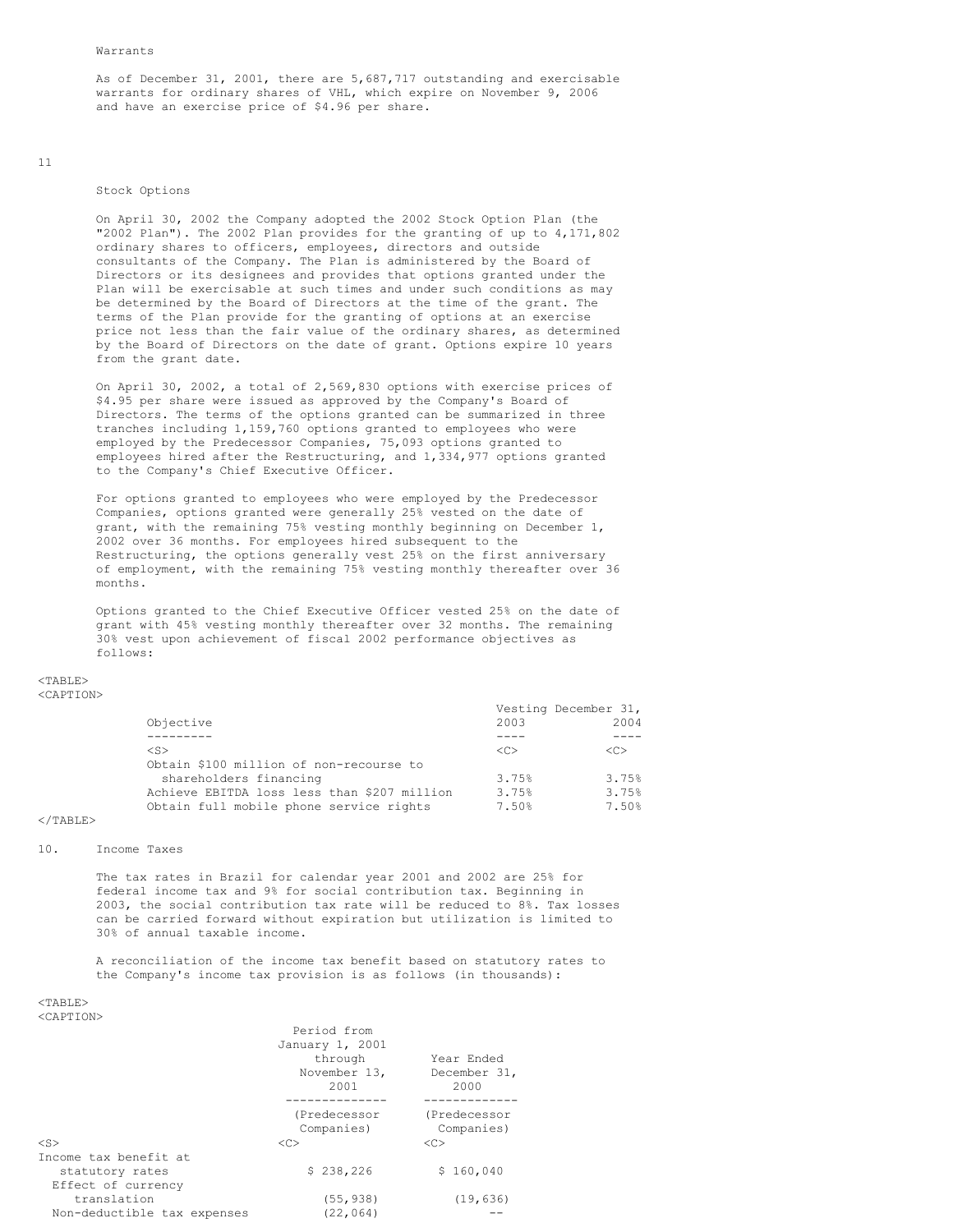| Other                | (10, 242)  |            |
|----------------------|------------|------------|
| Change in valuation  |            |            |
| allowance            | (149, 982) | (140, 404) |
|                      |            |            |
| Income tax provision | $- -$      | --         |
|                      |            |            |

### $\langle$ /TABLE>

### 11. Commitments and Contingencies

# Legal Matters

The Company is engaged in legal matters arising in the ordinary course of its business and believes that the ultimate outcome of these actions will not have a material adverse effect on its financial position or results of operations.

#### 12

## Operating Leases

The Company leases certain facilities and equipment under non-cancelable operating leases. Future minimum lease payments under non-cancelable operating lease obligations are as follows: \$20 million in 2002; \$16 million in 2003; \$15 million in 2004; \$9 million in 2005; \$6 million in 2006; and \$3 million thereafter.

Know-How and Transfer of Technical Service Agreement

The Predecessor Companies had a royalty agreement with a shareholder, BCI, in connection with the transfer of know-how and technology, under which royalty fees were payable. The agreement was cancelled as part of the Restructuring (see Note 2). For the period from January 1, 2001 through November 13, 2001 and for the year ended December 31, 2000, royalty expense totaled \$2 million and \$6 million, respectively.

### Licenses

The Company has commitments within the terms of its Licenses and certain regulatory requirements, including achievement of minimum levels of network service coverage areas and telecommunication services offerings. If such commitments are not met, the Company could be subject to fines and potential revocation of the Licenses.

## 12. Employee Benefits

VHL and subsidiaries do not maintain a private pension plan for their employees, but Vesper Northeast and Vesper Sao Paulo contribute monthly, based on payroll, to the government pension, social security, and severance indemnity plans as required by local labor legislation. Contributions totaled \$17.5 million and \$29 million for the period from January 1, 2001 through November 13, 2001 and for the year ended December 31, 2000, respectively.

## 13. Operating Segments

The Company is organized based on geographical location. Reportable segments are as follows: Rio de Janeiro (Vesper Northeast) and Sao Paulo (Vesper Sao Paulo).

The Company evaluates the performance of segments based on net income (loss). There are no intersegment revenues. Reconciling items are comprised of eliminations of intersegment receivables. Segment assets are primarily comprised of cash and cash equivalents, accounts receivable, recoverable taxes, property, plant and equipment and intangible assets.

The table below presents information about reported segments (in thousands):

### $<$ TABLE> <CAPTION>

|                                              | Vesper<br>Northeast  | Vesper<br>Sao Paulo    | Reconciling<br>Items | Total                 |
|----------------------------------------------|----------------------|------------------------|----------------------|-----------------------|
| $<$ S $>$<br>(Predecessor Companies)         | <<                   | < <sub></sub>          | <<                   | <<                    |
| January 1, 2001 through<br>November 13, 2001 |                      |                        |                      |                       |
| Revenues<br>Operating loss                   | 66,605<br>(348, 950) | \$47,779<br>(259, 792) | Ŝ<br>$- -$           | 114,384<br>(608, 742) |